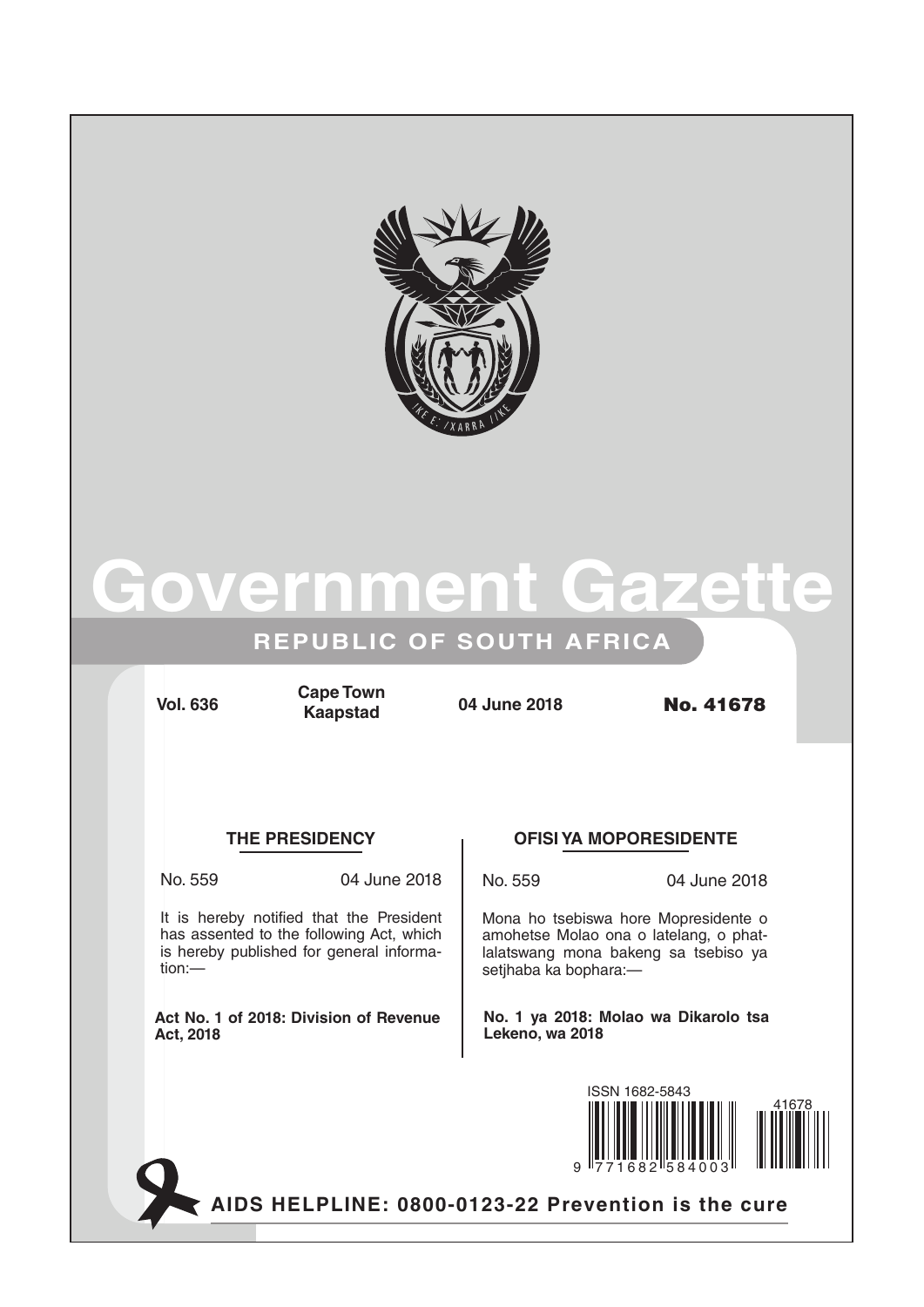*(English text signed by the President) (Assented to 30 May 2018)*

# **ACT**

**To provide for the equitable division of revenue raised nationally among the national, provincial and local spheres of government for the 2018/19 financial year, the determination of each province's equitable share and allocations to provinces, local government and municipalities from national government's equitable share and the responsibilities of all three spheres pursuant to such division and allocations; and to provide for matters connected therewith.**

### **PREAMBLE**

**WHEREAS** section 214(1) of the Constitution of the Republic of South Africa, 1996, requires an Act of Parliament to provide for—

- *(a)* the equitable division of revenue raised nationally among the national, provincial and local spheres of government;
- *(b)* the determination of each province's equitable share of the provincial share of that revenue; and
- *(c)* any other allocations to provinces, local government or municipalities from the national government's share of that revenue, and any conditions on which those allocations may be made; and

**WHEREAS** section 7(3) of the Money Bills Amendment Procedure and Related Matters Act, 2009 (Act No. 9 of 2009), requires the introduction of the Division of Revenue Bill at the same time as the Appropriation Bill is introduced,

**BE IT THEREFORE ENACTED** by the Parliament of the Republic of South Africa, as follows:—

#### **ARRANGEMENT OF SECTIONS**

*Sections*

#### **CHAPTER 1**

5

### **INTERPRETATION AND OBJECTS OF ACT**

- 1. Interpretation
- 2. Objects of Act

#### **CHAPTER 2**

#### **EQUITABLE SHARE ALLOCATIONS**

- 3. Equitable division of revenue raised nationally among spheres of government
- 4. Equitable division of provincial share among provinces<br>5. Equitable division of local government share among mu
- 5. Equitable division of local government share among municipalities
- 6. Shortfalls and excess revenue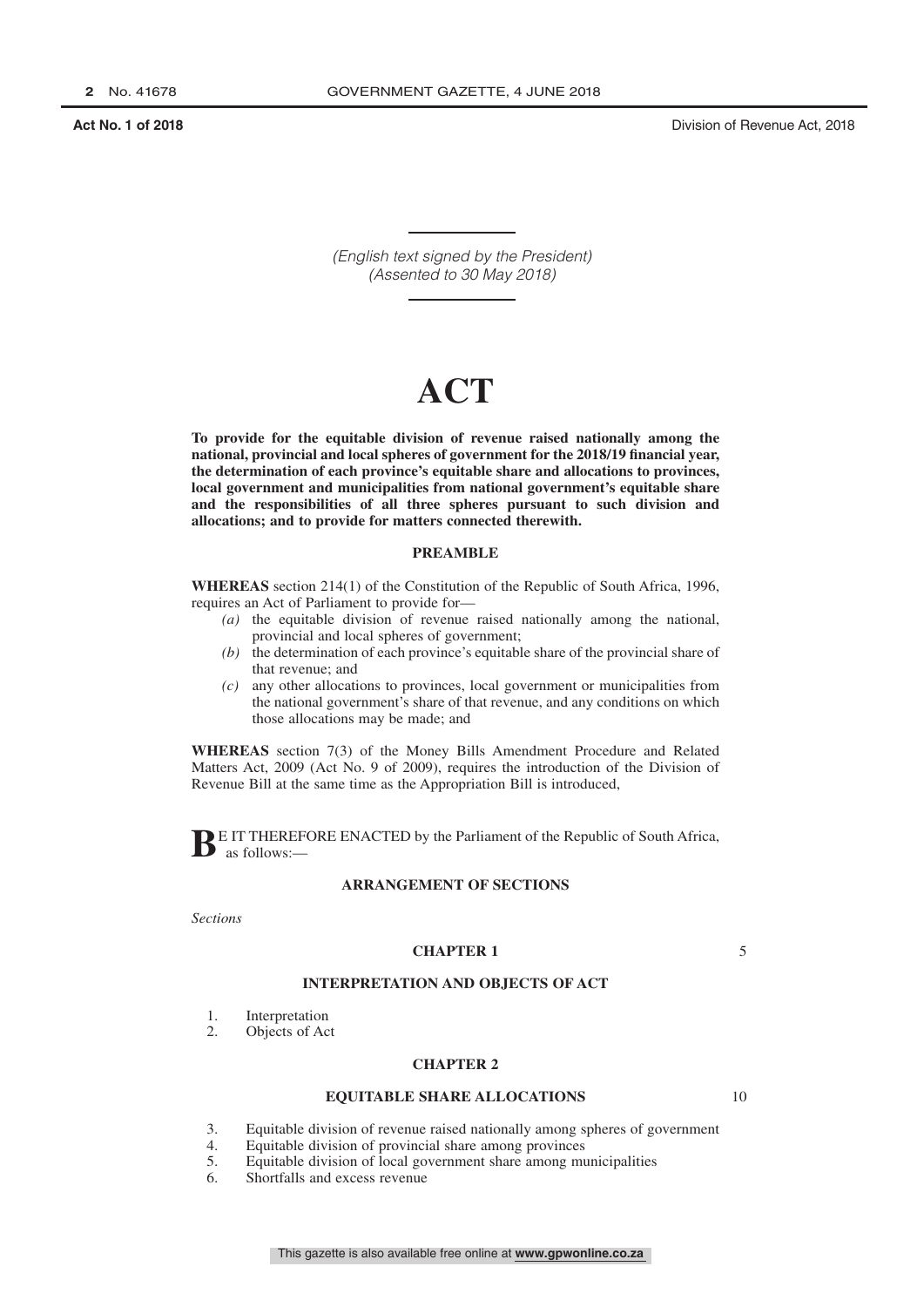*(English text signed by the President) (Assented to 30 May 2018)*

# **MOLAO**

**Ho nehelana ka karolo e lekanang ya lekeno le entsweng boemong ba naha mahareng a mmuso wa naha, provense le lehae bakeng la selemo sa ditjhelete sa 2018/19, ho hlwaya karolo e lekanang ya provense ka nngwe le dikabo ho diprovinse, mmuso wa selehae le dimmasepala ho tswa dikarolong tse lekanang tsa mmuso wa naha le maikarabelo a dikarolo tse tharo phihlellong ya dikarolo le dikabo; le ho nehelana ka dintlha tse amanang le tse mona.**

#### **KETAPELE**

**LE HA** karolo 214(1) ya Molaotheo wa Rephaboliki ya Afrika Borwa, wa 1996, o hloka Molao wa Palamente ho nehelana ka—

- *(a)* tekano ya karolo ya lekeno le entsweng boemong ba naha mahareng a mmuso wa naha, provense le mmuso wa selehae;
- *(b)* ho hlwaya karolo e lekaneng ya lekeno la provense ka nngwe; le
- *(c)* kabo e nngwe le e nngwe ho diprovense, mmuso wa selehae kapa dimmasepala ho tswa karolong ya lekeno la mmuso wa naha, le dipehelo tse ding le tse ding tseo dikabo di ka etswang ka tsona; le

**LE HA** karolo 7(3) ya Molao wa Tokiso ya Tsamaiso ya diBili tsa Tjhelete le Dintlha tse Amehang 2009 (Molao 9 wa 2009), e hloka ho tsebiswa ha Bili ya Dikarolo tsa Lekeno ka nako e le nngwe le Bili ya Kabo ha e tsebiswa,

**H**A E SE E ENTSWE MOLAO ke Palamente ya Rephaboliki ya Afrika Borwa, ka ho latela:—

#### **TLHOPHISO YA DIKAROLO**

*Dikarolo*

#### **KGAOLO 1**

5

#### **TLHALOSO LE MAIKEMISETSO A MOLAO**

- 1. Tlhaloso
- 2. Maikemisetso a Molao

#### **KGAOLO 2**

#### **KAROLO E LEKANANG YA DIKABO**

10

- 3. Karolo e lekanang ya lekeno le entsweng boemong ba naha mahareng a dikarolo tsa mmuso
- 4. Karolo e lekanang ya diprovense mahareng a diprovense
- 5. Karolo e lekanang ya mmuso wa selehae mahareng a dimmasepala
- 6. Kgahello le keketseho ya lekeno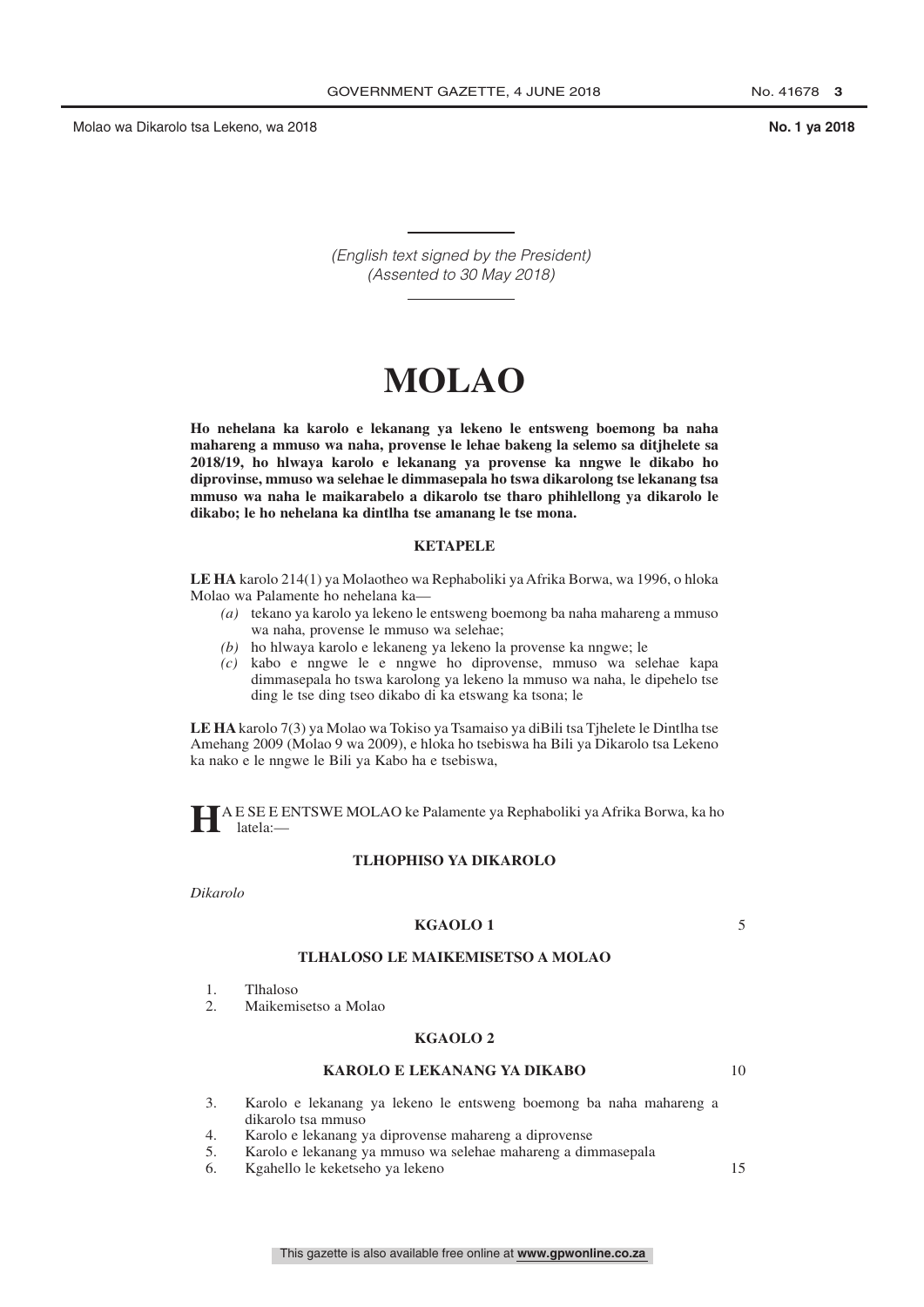5

30

35

40

#### 4

### **CHAPTER 3**

#### **CONDITIONAL ALLOCATIONS TO PROVINCES AND MUNICIPALITIES**

#### *Part 1*

#### *Conditional allocations*

7. Conditional allocations to provinces

8. Conditional allocations to municipalities

#### *Part 2*

#### *Duties of accounting officers in respect of Schedule 4 to 7 allocations*

| 9.         | Duties of transferring officer in respect of Schedule 4 allocations                              |    |
|------------|--------------------------------------------------------------------------------------------------|----|
| 10.        | Duties of transferring officer in respect of Schedule 5 or 6 allocations                         | 10 |
| 11.        | Duties of receiving officer in respect of Schedule 4 allocations                                 |    |
| 12.        | Duties of receiving officer in respect of Schedule 5 or 7 allocations                            |    |
| 13.        | Duties of receiving officer in respect of infrastructure conditional allocations to<br>provinces |    |
| 14.        | Infrastructure conditional allocations to metropolitan municipalities                            | 15 |
| 15.        | Duties in respect of annual financial statements and annual reports for 2018/19                  |    |
|            | Part 3                                                                                           |    |
|            |                                                                                                  |    |
|            | Matters relating to Schedule 4 to 7 allocations                                                  |    |
| 16.        | Publication of allocations and frameworks                                                        |    |
| 17.        | Expenditure in terms of purpose and subject to conditions                                        | 20 |
| 18.        | Withholding of allocations                                                                       |    |
| 19.        | Stopping of allocations                                                                          |    |
| <b>20.</b> | Reallocation of funds                                                                            |    |
| 21.        | Conversion of allocations                                                                        |    |

22. Unspent conditional allocations

#### **CHAPTER 4**

#### **MATTERS RELATING TO ALL ALLOCATIONS**

- 23. Payment requirements<br>24. Amendment of paymer
- Amendment of payment schedule
- 25. Transfers made in error or fraudulently<br>26. New allocations during financial year at New allocations during financial year and Schedule 7 allocations
- 27. Preparations for 2019/20 financial year and 2020/21 financial year
- 28. Transfers before commencement of Division of Revenue Act for 2019/20 financial year

### **CHAPTER 5**

#### **DUTIES AND POWERS OF MUNICIPALITIES, PROVINCIAL TREASURIES AND NATIONAL TREASURY**

- 29. Duties of municipalities<br>30. Duties and powers of pro
- 30. Duties and powers of provincial treasuries
- 31. Duties and powers of National Treasury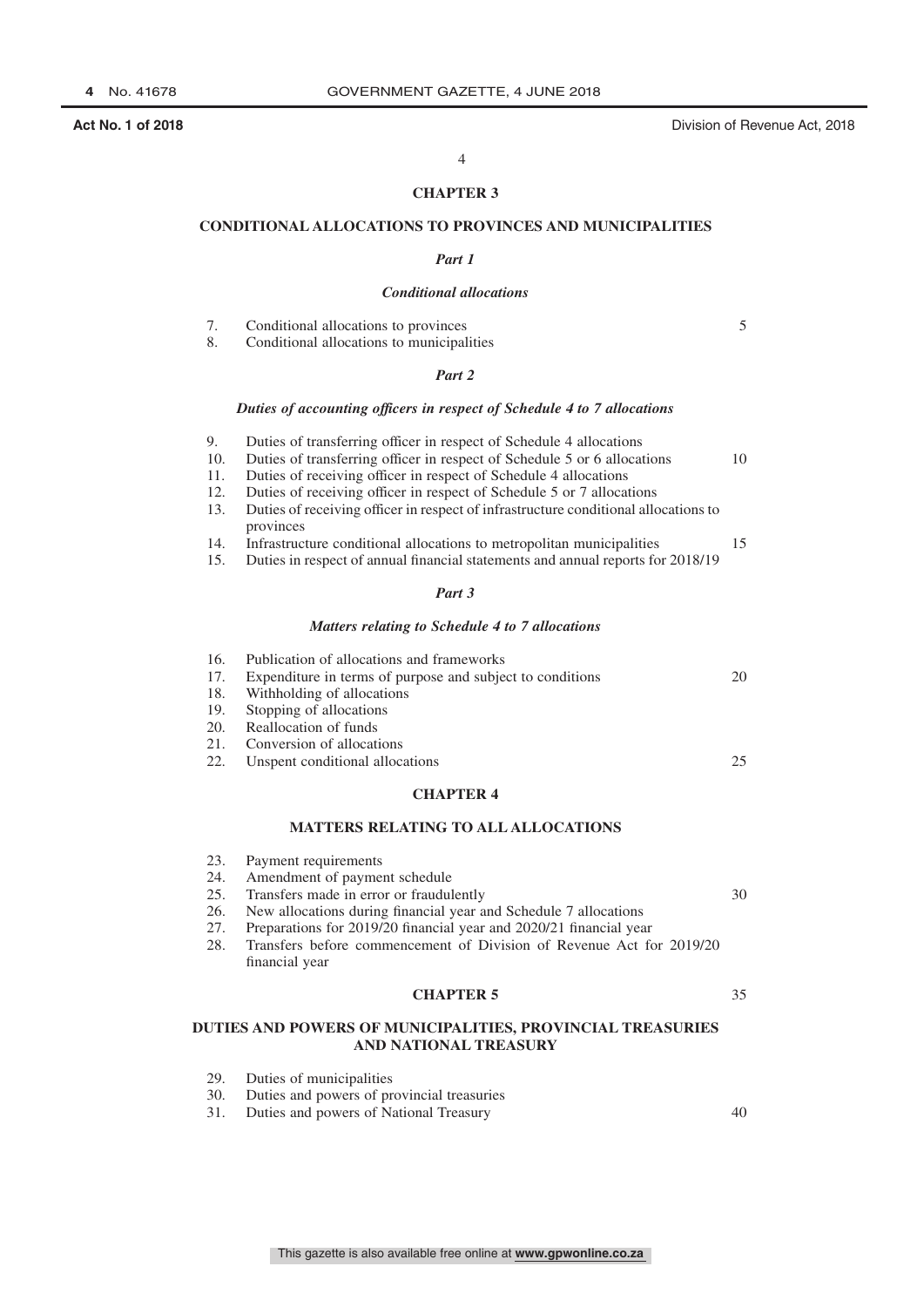5

20

 $25$ 

30

#### 5

#### **KGAOLO 3**

#### **DIKABO TSE NANG LE DIPEHELO HO DIPROVENSE LE DIMMASEPALA**

#### *Karolo 1*

#### *Dikabo tsenang le dipehelo*

7. Dikabo tsenang le dipehelo ho diprovense

8. Dikabo tsenang le dipehelo ho dimmasepala

#### *Karolo 2*

#### *Mesebetsi ya ya ikarabellang ho latela dikabo tsa Shejule 4 ho ya ho 7*

- 9. Mesebetsi ya mohlanka wa phithiso ho latela dikabo tse Shejuleng 4
- 10. Mesebetsi ya mohlanka wa phithiso ho latela dikabo tse Shejuleng 5 kapa 6 10
- 11. Mesebetsi ya mohlanka ya amohelang ho latela dikabo tsa Shejule 4
- 12. Mesebetsi ya mohlanka ya amohelang ho latela dikabo tsa Shejule 5 kapa 7
- 13. Mesebetsi ya mohlanka ya amohelang ho latela dikabo tsenang le dipehelo tsa moralo wa motheo diprovenseng
- 14. Dikabo tsenang le dipehelo ho Moralo wa motheo wa dimmasepala tsa 15 metsesetoropo
- 15. Mesebetsi ho latela ditokodiso tsa ditjhelete tsa selemo le ditlaleho tsa selemo tsa 2018/2019

#### *Karolo 3*

#### *Dintlha tse amanang le dikabo tsa Shelule 4 ho ya ho 7*

- 16. Phatlalatso ya dikabo le meralo ya tshebetso
- 17. Tshebediso ho latela maikemisetso le dipehelo
- 18. Ho emisa dikabo
- 19. Thibelo ya dikabo
- 20. Kabo botjhaba ya matlale<br>21. Phetholelo va dikabo
- Phetholelo ya dikabo
- 22. Dikabo tsenang le dipehelo tse sa sebediswang

#### **KGAOLO 4**

#### **DINTLHA TSE AMANANG LE DIKABO TSOHLE**

- 23. Ditlhoko tsa tefello
- 24. Phetolo ya shejule sa tefello
- 25. Diphitiso tse entsweng ka phoso kapa ka ho tsietsa
- 26. Dikabo tse ntjha selemong sa ditjhelete le dikabo tsa Shejule 7
- 27. Boitokisetso ba selemo sa ditjhelete sa 2019/20 le selemo sa 2020/21
- 28. Diphitiso pele ho qaleho ya Molao wa karolo ya Lekeno bakeng la selemo sa 35 ditjhelete sa 2019/20

### **KGAOLO 5**

### **MESEBETSI LE MATLA A DIMMASEPALA, MATLOTLO A PROVENSE LE LETLOTLO LA NAHA**

This gazette is also available free online at **www.gpwonline.co.za**

- 29. Mesebetsi ya dimmasepala
- 30. Mesebetsi le matla a matlotlo a diprovense
- 31. Mesebetsi le matla a Letlotlo la Naha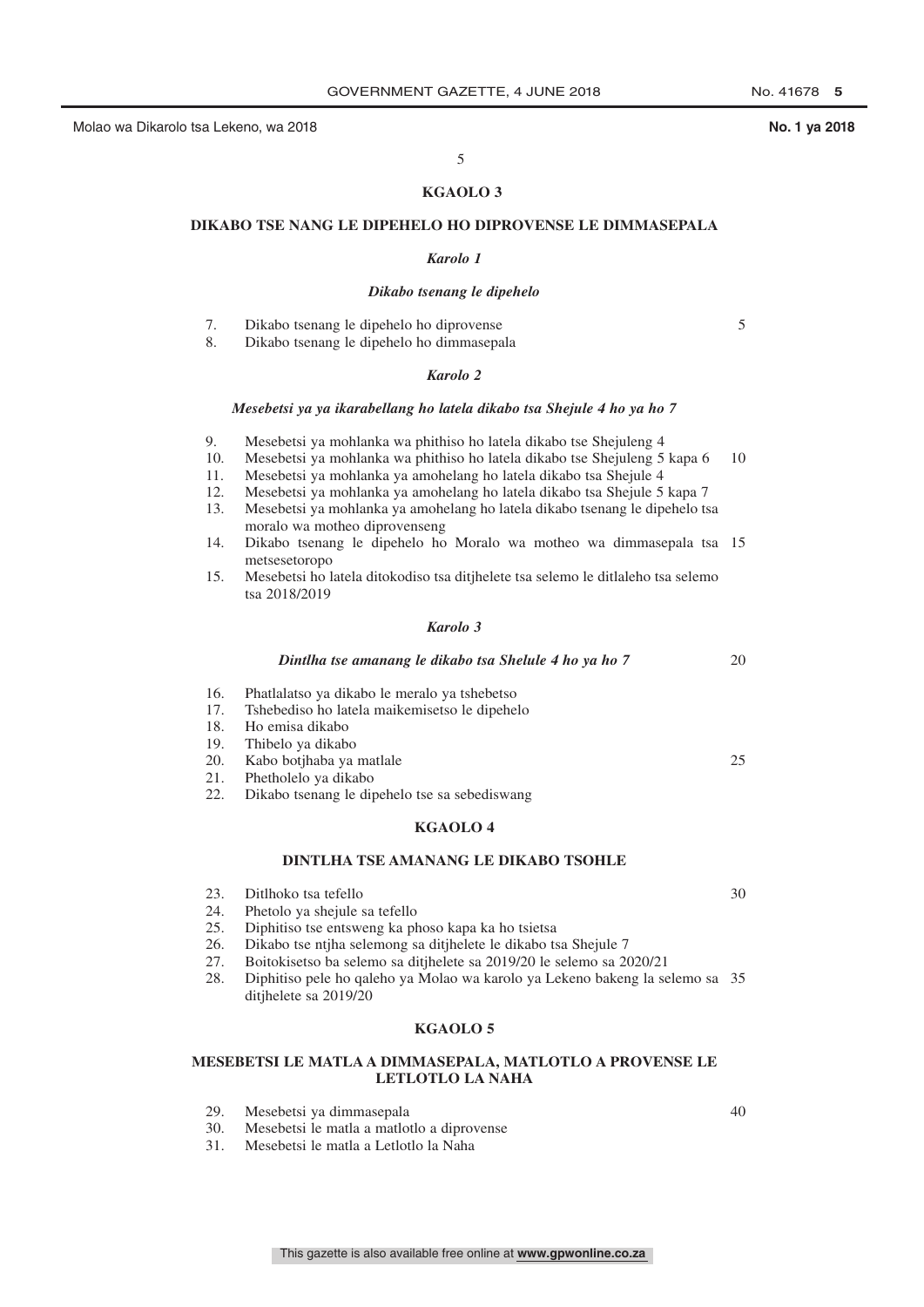### 6

#### **CHAPTER 6**

#### **GENERAL**

| 32. | Liability for costs incurred in violation of principles of cooperative governance |    |
|-----|-----------------------------------------------------------------------------------|----|
|     | and intergovernmental relations                                                   |    |
| 33. | Irregular expenditure                                                             | 5  |
| 34. | Financial misconduct                                                              |    |
| 35. | Delegations and assignments                                                       |    |
| 36. | Exemptions                                                                        |    |
| 37. | Regulations                                                                       |    |
| 38. | Repeal of laws and savings                                                        | 10 |
| 39. | Short title and commencement                                                      |    |

### **SCHEDULE 1**

Equitable division of revenue raised nationally among the three spheres of government

### **SCHEDULE 2**

Determination of each province's equitable share of the provincial sphere's share of 15 revenue raised nationally (as a direct charge against the National Revenue Fund)

#### **SCHEDULE 3**

Determination of each municipality's equitable share of the local government sphere's share of revenue raised nationally

### **SCHEDULE 4**

### *Part A*

Allocations to provinces to supplement the funding of programmes or functions funded from provincial budgets

#### *Part B*

Allocations to municipalities to supplement the funding of programmes or functions 25 funded from municipal budgets

#### **SCHEDULE 5**

#### *Part A*

Specific purpose allocations to provinces

### *Part B*

30

20

Specific purpose allocations to municipalities

### **SCHEDULE 6**

#### *Part A*

Allocations-in-kind to provinces for designated special programmes

#### *Part B*

35

Allocations-in-kind to municipalities for designated special programmes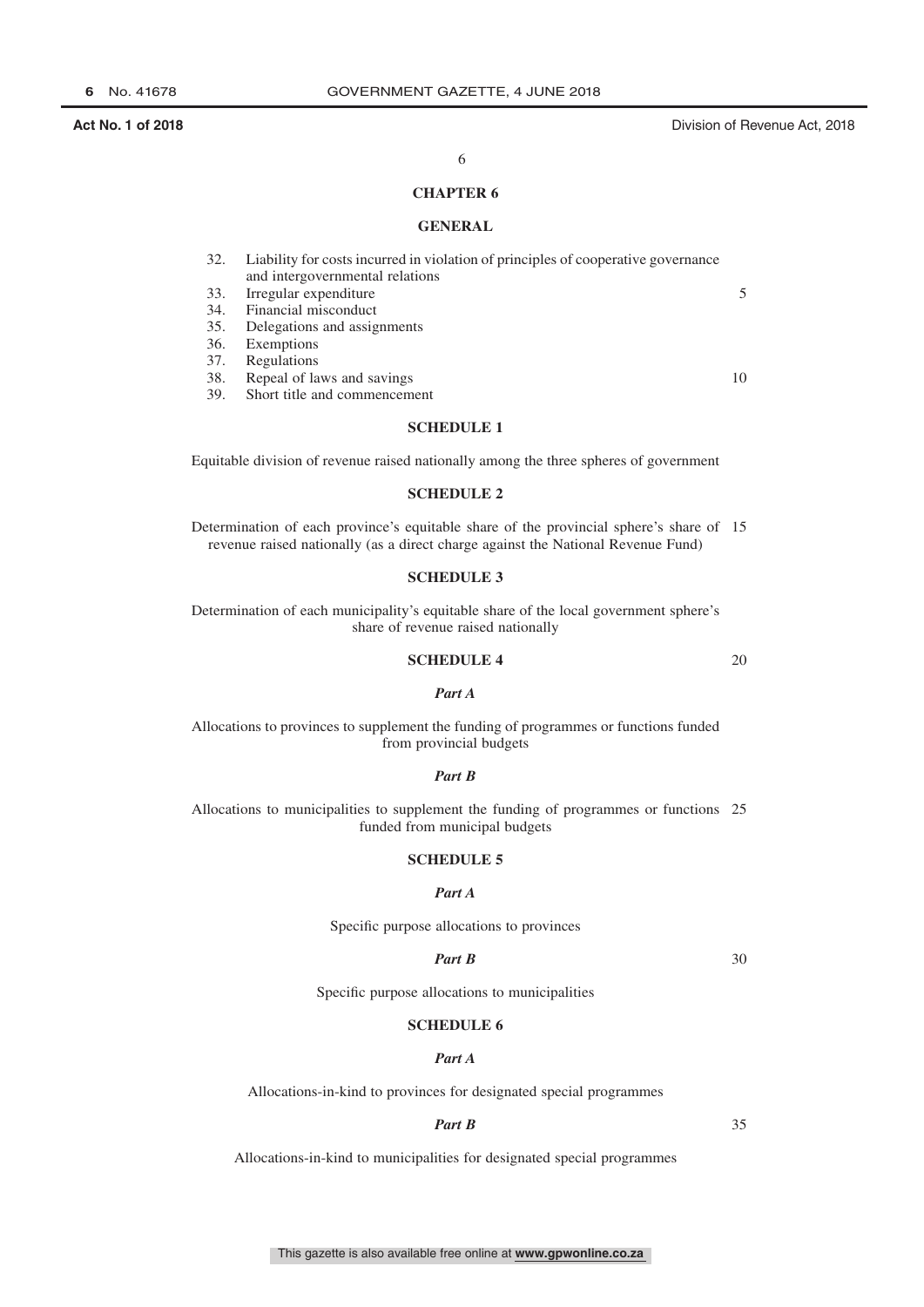### 7

### **KGAOLO 6**

#### **KAKARETSO**

| 32. | Maikarabelo bakeng la ditjeho tse amohetsweng bakeng la ho tlola maitshwaro |    |
|-----|-----------------------------------------------------------------------------|----|
|     | a puso ya kopanelo le dikamano mahareng a mebuso                            |    |
| 33. | Tshebediso e sa lokang ya tjhelete                                          | 5  |
| 34. | Maitshwaro a mabe tjheleteng                                                |    |
| 35. | Barongwa le thomo                                                           |    |
|     | 36. Ho tlohelliswa                                                          |    |
| 37. | Melawana                                                                    |    |
| 38. | Tlhakolo ya melao                                                           | 10 |
| 39. | Sehlooho se sekgutshwane le qaleho                                          |    |

#### **SHEJULE 1**

#### Karolo e lekaneng ya lekeno le entsweng boemong ba naha mahareng a dikarolo tse tharo tsa mmuso

#### **SHEJULE 2**

Ho hlwaya karolo e lekaneng ya provense ka nngwe lekenong le entsweng boemong ba naha (e le maikarabelo a tobaneng le Letlole la Lekeno la Naha)

#### **SHEJULE 3**

Ho hlwaya karolo e lekaneng ya lekeno la dikarolo tsa mmuso wa selehae bakeng la mmasepala o mong le o mong lekenong le entsweng boemong ba naha 20

#### **SHEJULE 4**

#### *Karolo A*

Kabo ho diprovense ho ka matlafatsa matlole a mananeo kapa mesebetsi e nehwang tjhelete ho tswa ditekanyetsong tsa provense

#### *Karolo B*

25

15

Dikabo ho dimmasepala ho ka matlafatsa matlole a mananeo kapa mesebetsi e nehwang tjhelete ho tswa ho ditekanyetso tsa dimmasepala

### **SHEJULE 5**

### *Karolo A*

Dikabo tse nang le mabaka diprovenseng

30

#### *Karolo B*

Dikabo tse nang le mabaka dimmasepaleng

#### **SHEJULE 6**

#### *Karolo A*

Dikabo ho diprovense bakeng la mananeo a ikgethileng

35

#### *Karolo B*

Dikabo ho dimmasepala bakeng la mananeo a ikgethileng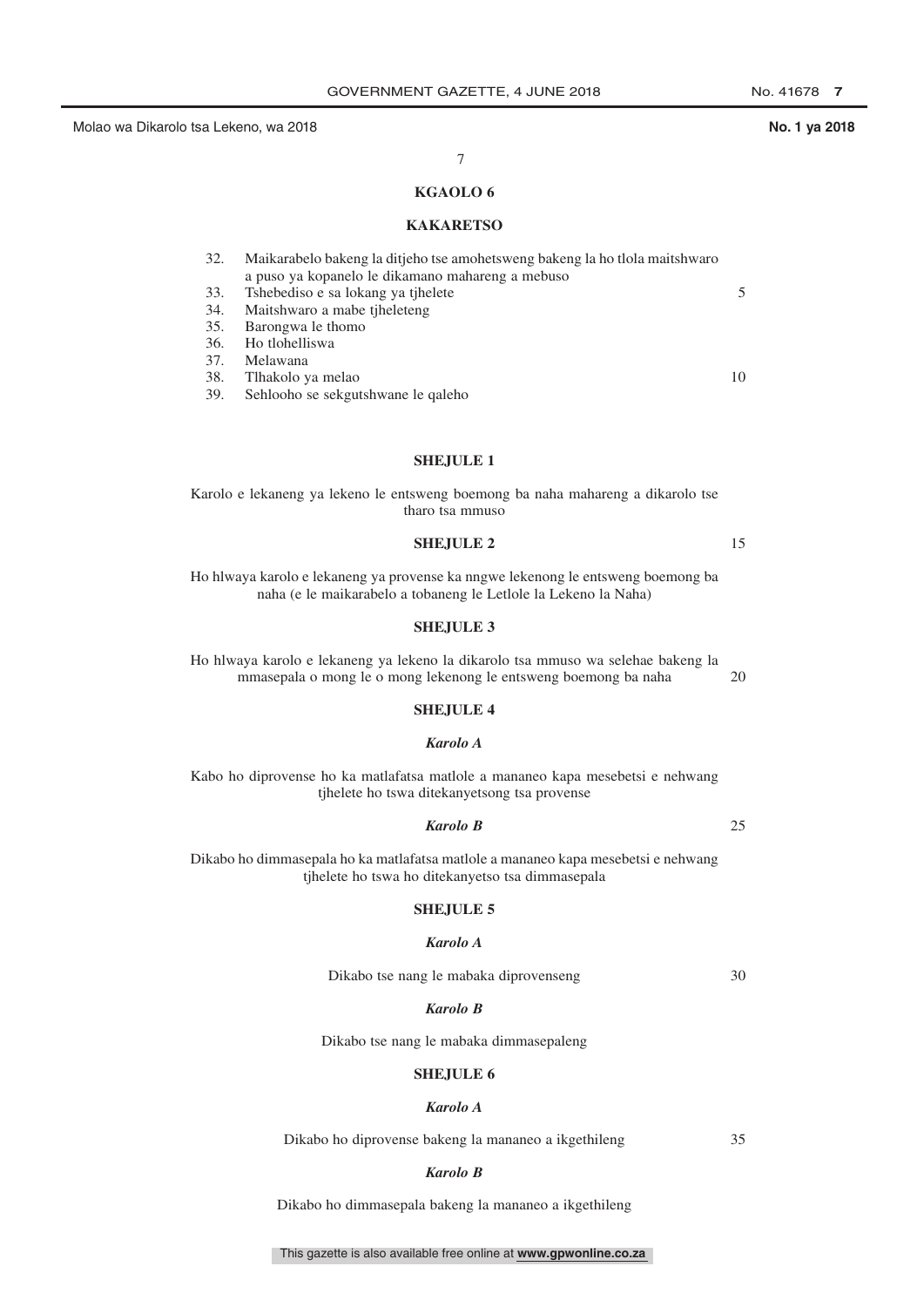#### **SCHEDULE 7**

#### *Part A*

Allocations to provinces for immediate disaster response

#### *Part B*

Allocations to municipalities for immediate disaster response

5

35

45

50

#### **CHAPTER 1**

#### **INTERPRETATION AND OBJECTS OF ACT**

#### **Interpretation**

**1.** (1) In this Act, unless the context indicates otherwise, any word or expression to which a meaning has been assigned in the Public Finance Management Act or the 10 Municipal Finance Management Act has the meaning assigned to it in the Act in question, and—

**''accreditation''** means accreditation of a municipality, in terms of section 10(2) of the Housing Act, 1997 (Act No. 107 of 1997), to administer national housing programmes, read with Part 3 of the National Housing Code, 2009 (Financial 15 Interventions: Accreditation of Municipalities);

"allocation" means the equitable share allocation to the national sphere of government in Schedule 1, a province in Schedule 2 or a municipality in Schedule 3, or a conditional allocation;

"category A, B or C municipality" means a category A, B or C municipality 20 envisaged in section 155(1) of the Constitution;

**''conditional allocation''** means an allocation to a province or municipality from the national government's share of revenue raised nationally, envisaged in section  $214(1)$ (c) of the Constitution, as set out in Schedule 4, 5, 6 or 7;

**''Constitution''** means the Constitution of the Republic of South Africa, 1996; **''corporation for public deposits account''** means a bank account of the Provincial Revenue Fund held with the Corporation for Public Deposits, established by the Corporation for Public Deposits Act, 1984 (Act No. 46 of 1984); **''disaster''** means a national, provincial or local state of disaster declared in terms 25

of section 27, 41 or 55 of the Disaster Management Act, 2002 (Act No. 57 of 2002); 30 **''Education Infrastructure Grant''** means the Education Infrastructure Grant referred to in Part A of Schedule 4;

**''financial year''** means, in relation to—

*(a)* a national or provincial department, the year ending 31 March; or

*(b)* a municipality, the year ending 30 June;

**''framework''** means the conditions and other information in respect of a conditional allocation published in terms of section 16 or 26;

**''Health Facility Revitalisation Grant''** means the Health Facility Revitalisation Grant referred to in Part A of Schedule 5;

**"housing emergency"** means a housing emergency as defined in paragraphs 2.3.1 40 *(a)* and *(b)* of the Emergency Housing Programme contained in the National Housing Code published in terms of section 4 of the Housing Act, 1997 (Act No. 107 of 1997);

**''Human Settlements Development Grant''** means the Human Settlements Development Grant referred to in Part A of Schedule 5;

**''Integrated City Development Grant''** means the Integrated City Development Grant referred to in Part B of Schedule 4;

**''Integrated National Electrification Programme Grant''** means the Integrated National Electrification Programme Grant referred to in Part B of Schedule 5 or Part B of Schedule 6;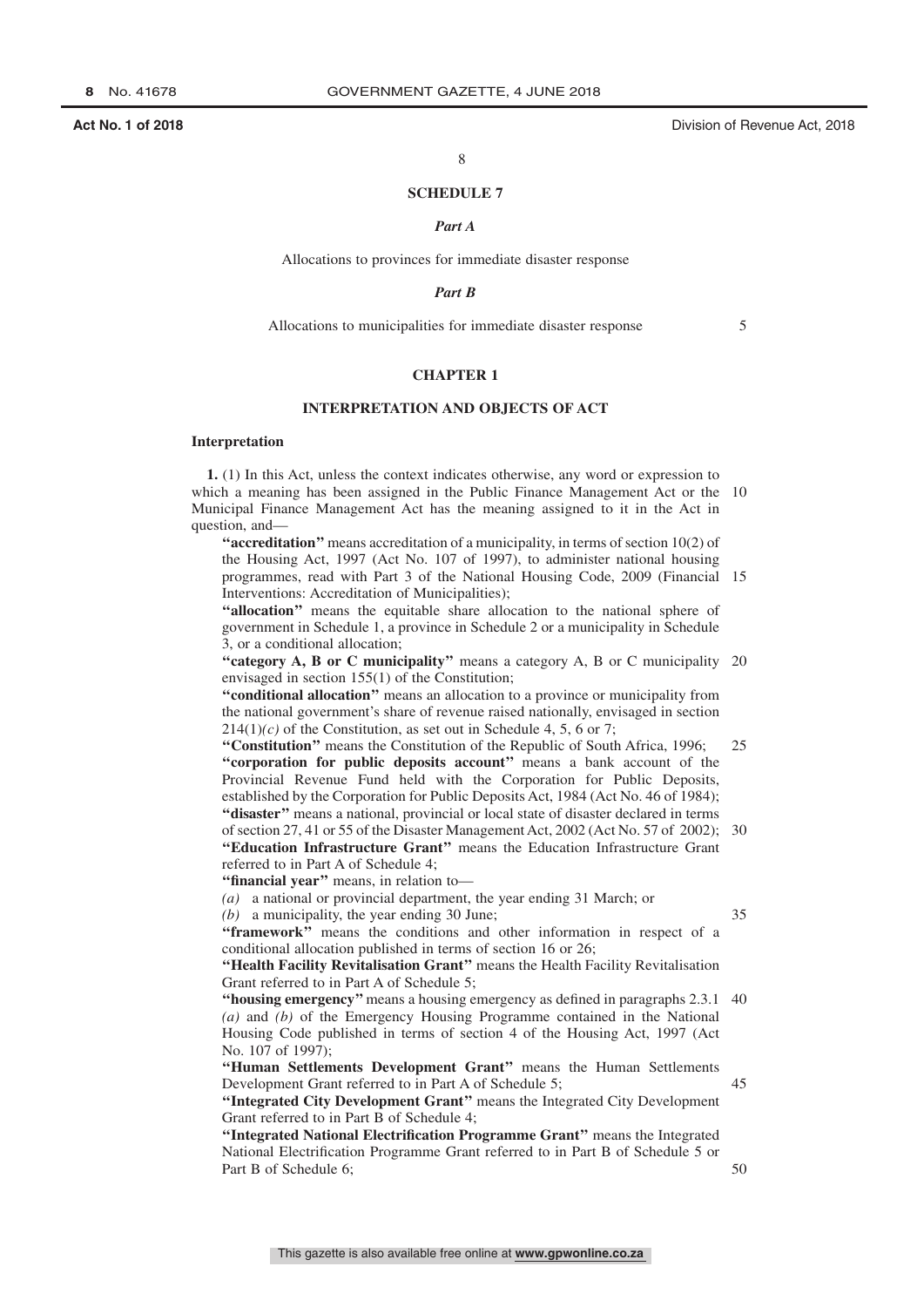5

25

30

35

40

55

#### 9

#### **SHEJULE 7**

#### *Karolo A*

Bakeng la ho nehela diprovense matlole ho tlamela qomatsi hang hang

#### *Karolo B*

Bakeng la ho nehela dimmasepala matlole ho tlamela qomatsi hang hang

#### **KGAOLO 1**

#### **TLHALOSO LE MAIKEMISETSO A MOLAO**

#### **Tlhaloso**

**1.** (1) Molaong ona, ntle le ha e ba sengolwa se hlalosa ka tsela e nngwe, lentswe le leng le le leng kapa totobatso e nngwe le e nngwe e nehetsweng moelelo ka hare ho 10 Molao wa Taolo ya Ditjhelete tsa Setjhaba kapa Molao wa Taolo ya Ditjhelete tsa Mmasepala ke moelelo o nehetsweng Molao oo, mme—

**''tumello''** e bolela tumello ya mmasepala ho latela dintlha tse karolong 10(2) tsa Molao wa Matlo wa 1997 (Molao 107 wa 1997), ho tsamaisa mananeo a matlo a naha, e balwa ha mmoho le karolo 3 ya Khoutu ya Matlo ya Naha ya 2009 (ho kena 15 dipakeng ka ditjhelete: Tumello ya Dimmasepala);

**''kabo''** e bolela Karolo e lekanang ya kabo dikarolong tsa mmuso wa naha Shejuleng 1, provense Shejuleng 2, mmasepala Shejuleng 3 kapa kabo e nang le dipehelo

"mmsepala o sehlopheng sa A, B kapa C" e bolela mmasepala wa sehlopha A, 20 B kapa C o hlalositsweng karolong 155(1) ya Molaotheo;

**''kabo e nang le dipehelo''** e bolela kabo e nang le dipehelo diprovenseng kapa mmasepaleng ho tswa karolong ya lekeno la mmuso wa naha le e ntsweng boemong ba naha jwalo ka ha ho hlalositswe karolong 214(1)*(c)* ya Molaotheo, le ho latela tlhalosa ya Shejule 4, 5, 6 kapa 7;

**''Molaotheo''** e bolela Molaotheo wa Rephaboliki ya Afrika Borwa wa 1996; **''sehlopha sa batho ba ikarabellang akhaontong ya setjhaba''** e bolela akhaonto ya banka ya Lekeno la Provense e entsweng le sehlopha sa ba ikarabellang akhaontong ya setjhaba e theuweng ka Molao wa Sehlopha sa Batho ba ikarabellang Akhaontong ya Setjhaba wa 1984 (Molao 46 wa 1984);

**''kodua''** e hlaosa boemo ba kodua ba naha, provense kapa selehae bo entsweng ho latela karolo 27, 41 kapa 55 ya *Disaster Management Act,* 2002 (*Act No. 57 of 2002*);

**''Letlole la Marangrang a Thuto''** e bolela Letlole la Marangrang a Thuto e hlaloswang Karolong A ya Shejule 4;

**''selemo sa ditjhelete''** e bolela, mabapi le—

*(a)* lefapha la naha kapa provense selemong se felang ka 31 Hlakubele; kapa *(b)* mmasepala selemong se felang ka 30 Phupjane;

**''moralo wa tshebetso''** e bolela maemo le lesedi mabapi le kabo e nang le dipehelo e phatlaladitsweng latela dintlha tsa karolo 16 kapa 26;

**''Letlole la Ntlafatso ya Sesebediswa sa Bophelo bo botle''** e bolela Letlole la Ntlafatso ya Sesebediswa sa Bophelo bo botle le hlaloswang Karolong A ya Shejule 5;

**''qomatsi ya matlo''** e hlalosa qomatsi ya matlo jwalo ka ha ho hlalositswe temaneng 2.3.1 *(a)* le *(b)* Lenaneo la Qomatsi ya Matlo le ka hare ho Khoutu ya 45 Matlo a Setjhaba e phatlaladitsweng ho latela karolo 4 ya Molao wa Matlo, 1997 (Molao 107 wa 1997);

**''Letlole la Ntshetsopele ya Bodulo''** e bolela Letlole la Marang rang a bodulo le hlaloswang Karolong A ya Shejule 5;

**''Letlole la Ntshetsopele e Kopaneneng ya Motsesetoropo''** e boela Letlole 50 la Ntshetsopele e Kopaneng ya Motsesetoropo e hlaloswang Karolong B ya Shejule 4;

**''Letlole la Lenaneo le Kopaneng la Motlakase la Naha''** e bolela Letlole la Lenaneo le Kopaneng la Motlakase la Naha le hlaloswang Kaarolong B ya Shejule 6;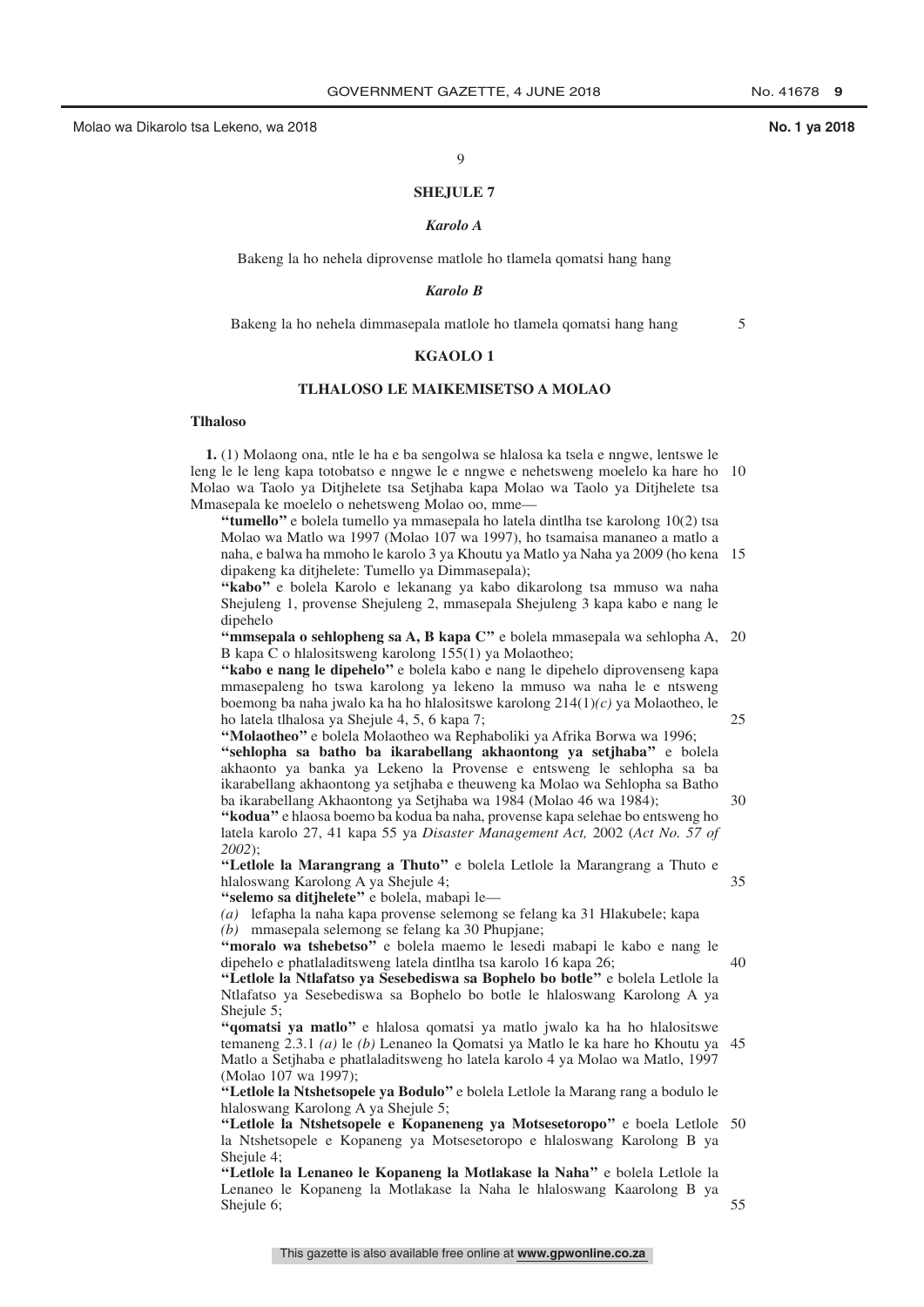**''integration zone''** means the integration zone as defined in the Built Environment Performance Plan Guideline issued by the National Treasury;

**''legislation''** means national legislation or provincial legislation as defined in section 239 of the Constitution;

**''level one accreditation''** means accreditation to render beneficiary management, subsidy budget planning and allocation, and priority programme management and administration, of national housing programmes; 5

"level two accreditation" means accreditation to render full programme management and administration of all housing instruments and national housing programmes in addition to the responsibilities under a level one accreditation;

"Maths, Science and Technology Grant" means the Maths, Science and Technology Grant referred to in Part A of Schedule 5; 10

**''medium term expenditure framework''** means a budgeting framework applied by the National Treasury which—

- *(a)* translates government policies and plans into a multi-year spending plan; and 15 *(b)* promotes transparency, accountability and effective public financial
- management; **''metropolitan municipality''** means a metropolitan municipality as defined in section 1 of the Municipal Structures Act;

"Municipal Finance Management Act" means the Local Government: 20 Municipal Finance Management Act, 2003 (Act No. 56 of 2003);

**''Municipal Structures Act''** means the Local Government: Municipal Structures Act, 1998 (Act No. 117 of 1998);

**''Municipal Systems Act''** means the Local Government: Municipal Systems Act, 2000 (Act No. 32 of 2000); 25

**''Neighbourhood Development Partnership Grant''** means the Neighbourhood Development Partnership Grant referred to in Part B of Schedule 5 or Part B of Schedule 6;

**''organ of state''** means an organ of state as defined in section 239 of the Constitution;

**''overpayment''** means the transfer of more than the allocated amount of an allocation or the transfer of an allocation in excess of the applicable amount in a payment schedule;

**''payment schedule''** means a schedule which sets out—

- *(a)* the amount of each transfer of a provincial equitable share or a conditional 35 allocation for a province or municipality to be transferred in terms of this Act;
- *(b)* the date on which each transfer must be paid; and

*(c)* to whom, and to which bank account, each transfer must be paid;

**"prescribe"** means prescribe by regulation in terms of section 37;

**''primary bank account''**, in relation to—

- *(a)* a province, means a bank account of the Provincial Revenue Fund, envisaged in section 21(2) of the Public Finance Management Act and which the accounting officer of the provincial treasury has certified to the National Treasury; or
- *(b)* a municipality, means the bank account of the municipality as determined in 45 terms of section 8 of the Municipal Finance Management Act;

"Provincial Roads Maintenance Grant" means the Provincial Roads Maintenance Grant referred to in Part A of Schedule 4;

**''Public Finance Management Act''** means the Public Finance Management Act, 1999 (Act No. 1 of 1999);

**''Public Transport Network Grant''** means the Public Transport Network Grant referred to in Part B of Schedule 5;

**''Public Transport Operations Grant''** means the Public Transport Operations Grant referred to in Part A of Schedule 4;

**''quarter''** means, in relation to—

- *(a)* a national or provincial department, the period from—
	- (i) 1 April to 30 June;
	- (ii) 1 July to 30 September;
	- (iii) 1 October to 31 December; or
	- (iv) 1 January to 31 March; or

55

50

30

40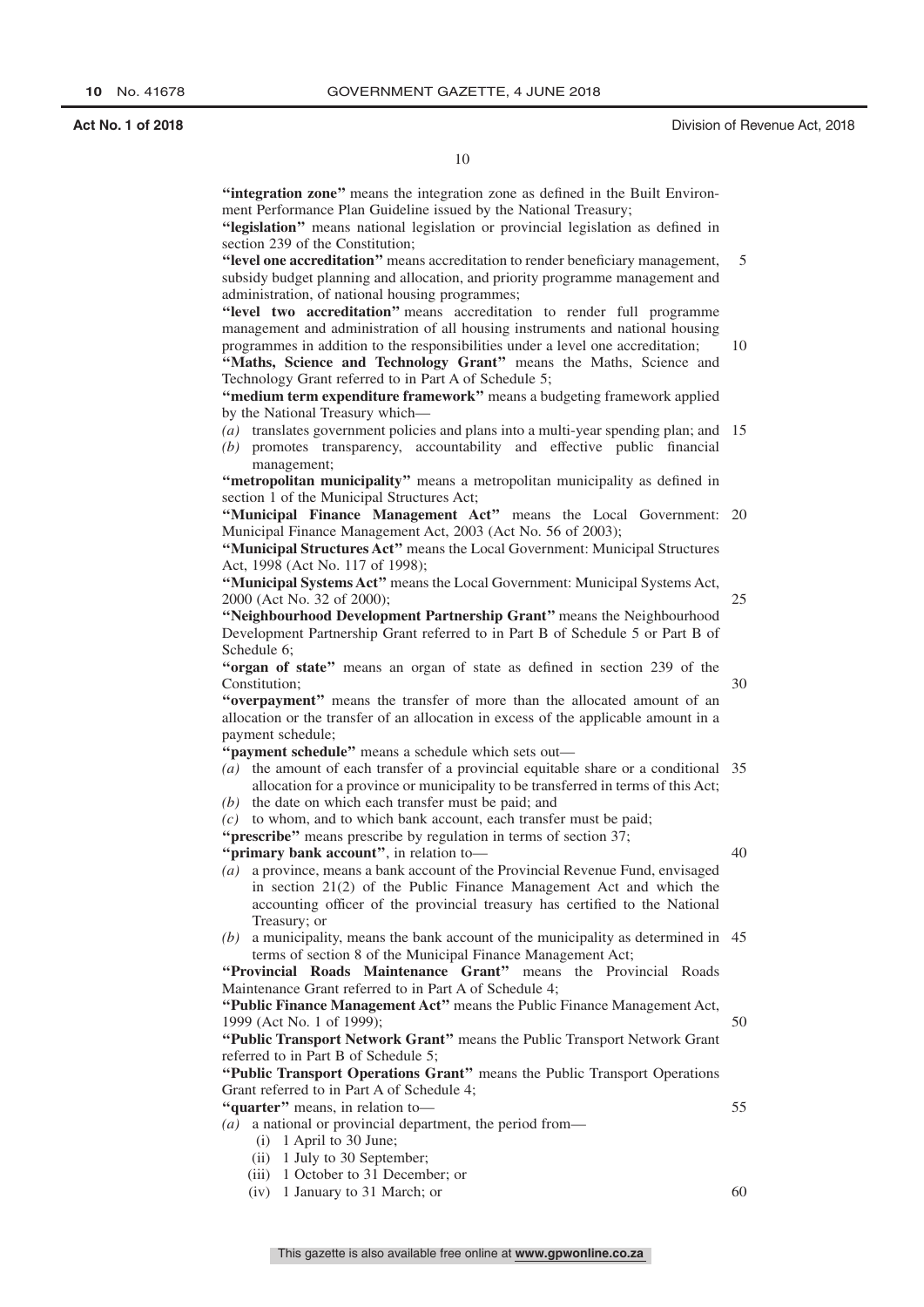10

20

11

**''sebaka sa kopano''** e bolela sebaka sa kopano jwalo ka ha sehlositswe Tataisong ya Leano la Tshebetso Kahong ya Tikoloho le nehetsweng ke Letlotlo la Naha; **''ketsamolao''** e bolela ketsamolao ya naha kapa ketsamolao ya provense jwalo ka ha ho hlalositswe karolong 239 ya Molaotheo;

**''tumello ya boemo ba pele''** e bolela tumello ya ho nehelana ka taolo ya ba unang molemo, leano la tekanyetso ya tshehetso le kabo, taolo ya mananeo a bohlokwa ha mmoho le tsamaiso ya mananeo a matlo a naha; 5

**''tumello ya boemo ba bobedi''** e bolela tumello ya ho nehelana ka taolo le tsamaiso e felletseng ya disebediswa tsa bodulo le mananeo a bodulo a naha hodimo ha maikarabelo a ka tlase ho tumello ya boemo ba pele;

**''Letlole la Dipalo, Saense le Thekenoloji''** e bolela Dipalo, Saense le Thekenoloji e hlaloswang Karolong A ya Shejule 5;

**''moralo wa tshebetso wa ditjeho tsa sehla se bohareng''** e bolela moralo wa tshebetso wa tekanyetso o sebediswang ke Letlotlo la Nah o—

- *(a)* fetolelang dipholisi tsa mmuso le maano hob a leano la tshebediso ya tjhelete 15 la dilemo; le
- *(b)* phahamiso ya ponaletso, maikarabelo le taolo ya mantlha ya tjhelete ya setjhaba;

**''mmasepala wa motsesetoropo''** e hlalosa masepala wa motsesetoropo jwalo ka ha ho hlalositswe karolong 1 ya Molao wa Meralo ya Mmasepala;

**''Molao wa Taolo ya Ditjhelete tsa Mmasepala''** e bolela Mmuso wa Selehae: Molao wa Taolo ya Ditjhelete tsa Mmasepala wa 2003 (Molao 56 wa 2003); **''Molao wa Meralo ya Mmasepala''** e hlalosa *Local Government: Municipal*

*Structures Act,* 1998 (*Act No. 117 of 1998*);

**''Molao wa Mekgwa ya Mmasepala''** e hlalosa *Local Government: Municipal* 25 *Systems Act,* 2000 (*Act No. 32 of 2000*);

**''Letlole la Ntshetsopele ya Tshebedisano mmoho ya Boahisane''** e hlalosa Letlole la Ntshetsopele ya Tshebedisano mmoho ya Boahisani le hlaoswafng Karolong B ya Shejule 6;

**''lekala la mmuso''** e hlaosa lekala la mmuso jwalo ka ha le hlalositswe karolong 30 239 ya Molaotheo;

**''tefello e ka hodimo''** e bolela phethiso ya palo e fetang kabo kapa phethiso ya kabo e sa lateleng shejule sa tefello;

**''tefello ya shejule''** e bolela shejule se hlalosang—

- *(a)* palo e nngwe le e nngwe ya phithiso ya karolo e lekaneng kapa kabo e nngwe 35 le e nngwe e nang le dipehelo ho latela Molao ona e ka fetisetswa provenseng kapa dimmasepaleng;
- *(b)* letsatsi leo phethiso e tshwanetseng ho lefellwa ka lona; le
- *(c)* akhaonto ya banka le eo phithiso e nngwe le e nngwe e tshwanetseng ho etswa; 40

60

**''tlhalosetso''** e bolela tlhalosetso ya molao ho latela karolo 37; **''akhaonto ya banka e ka sehloohong''** mabapi le —

*(a)* ka manong le provense, e bolela akhaonto ya banka ya Letlole la Lekeno la Provense le hlaloswang karolong 21(2) ya Molao wa Taolo ya Ditjhelete tsa Setjhaba mme eo ya ikarabellang wa Letlotlo la Provense a e netefaditseng le 45 Letlotlo la Naha; kapa

*(b)* mmasepala, e bolela akhaonto ya banka ya mmasepala ho latela karolo 8 ya Molao wa Taolo ya Ditjhelete tsa Mmasepala;

**''Letlole la Tlhokomelo ya Ditsela tsa Provense''** e bolela Letlole la Tlhokomelo ya Ditsela tsa Provense e hlaloswang Karolong A ya Shejule 4; 50

**''Molao wa Taolo ya Ditjhelete tsa Setjhaba''** e bolela Molao wa Taolo ya Ditjhelete tsa Setjhaba wa 1999 (Molao 1 wa 1999);

**''Letlole la Neteweke ya Dipalangwang tsa Setjhaba''** e hlalosa Letlole la

Neteweke ya Dipalangwang tsa Setjhaba le hlaloswang Karolong B ya Shejule 5; **''Letlole la Tshebetso ya Dipalangwang tsa Setjhaba''** e bolela Letlole la 55 Tshebetso ya Dipalangwang tsa Setjhaba le hlaloswang Karolong A ya Shejule 4; **''kotara''** e bolela, mabapi le—

*(a)* lefapha la naha kapa provense, nakong ya ho tloha—

- (i) 1 Mmesa ho ya ho 30 Phupjane;
- (ii) 1 Phupu ho ya ho 30 Lwetse;
- (iii) 1 Mphalane ho ya ho 31 Tshitwe kapa; kapa
- (iv) 1 Pherekgong ho ya ho 31 Hlakubele; kapa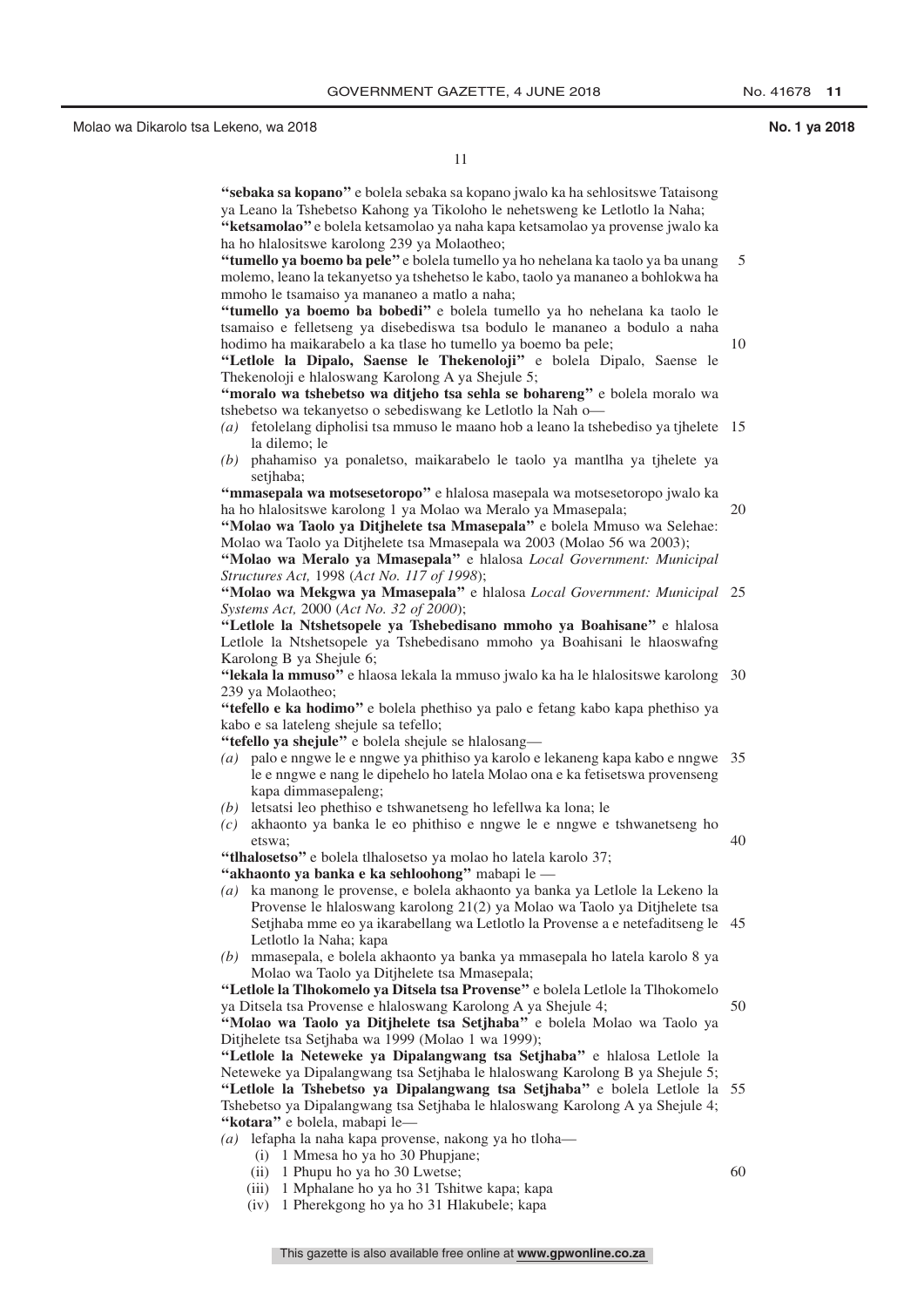5

25

30

12

- *(b)* a municipality—
	- (i) 1 July to 30 September;
	- (ii) 1 October to 31 December;
	- (iii) 1 January to 31 March; or
	- (iv) 1 April to 30 June;
- **''receiving officer''** means, in relation to—
- *(a)* a Schedule 4, 5 or 7 allocation transferred to a province, the accounting officer of the provincial department which receives that allocation or a portion thereof for expenditure through an appropriation from its Provincial Revenue Fund; or 10
- *(b)* a Schedule 4, 5 or 7 allocation transferred to a municipality, the accounting officer of the municipality;

**''receiving provincial department''**, in relation to a Schedule 4, 5 or 7 allocation transferred to a province, means the provincial department which receives that allocation or a portion thereof for expenditure through an appropriation from its 15 Provincial Revenue Fund;

**''School Infrastructure Backlogs Grant''** means the School Infrastructure Backlogs Grant referred to in Part A of Schedule 6;

"this Act" includes any framework or allocation published, or any regulation made, in terms of this Act;  $20$ 

**''transferring officer''** means the accounting officer of a national department that transfers a Schedule 4, 5 or 7 allocation to a province or municipality or spends a Schedule 6 allocation on behalf of a province or municipality;

**''Urban Settlements Development Grant''** means the Urban Settlements Development Grant referred to in Part B of Schedule 4; and

**''working day''** means any day except a Saturday, a Sunday or a public holiday as defined in the Public Holidays Act, 1994 (Act No. 36 of 1994).

(2) Any approval, certification, decision, determination, instruction, notification, notice or request in terms of this Act must be in writing.

#### **Objects of Act**

**2.** The objects of this Act are—

*(a)* as required by section 214(1) of the Constitution, to provide for—

- (i) the equitable division of revenue raised nationally among the three spheres of government;
- (ii) the determination of each province's equitable share of the provincial 35 share of that revenue; and
- (iii) other allocations to provinces, local government or municipalities from the national government's share of that revenue and conditions on which those allocations are made;
- *(b)* to promote predictability and certainty in respect of all allocations to 40 provinces and municipalities, in order that provinces and municipalities may plan their budgets over a multi-year period and thereby promote better coordination between policy, planning and budgeting; and

*(c)* to promote transparency and accountability in the resource allocation process, by ensuring that all allocations, except Schedule 6 allocations, are reflected on 45 the budgets of provinces and municipalities and the expenditure of conditional allocations is reported on by the receiving provincial departments and municipalities.

#### **CHAPTER 2**

#### **EQUITABLE SHARE ALLOCATIONS**

 $50$ 

#### **Equitable division of revenue raised nationally among spheres of government**

**3.** (1) Revenue raised nationally in respect of the 2018/19 financial year must be divided among the national, provincial and local spheres of government as set out in Column A of Schedule 1.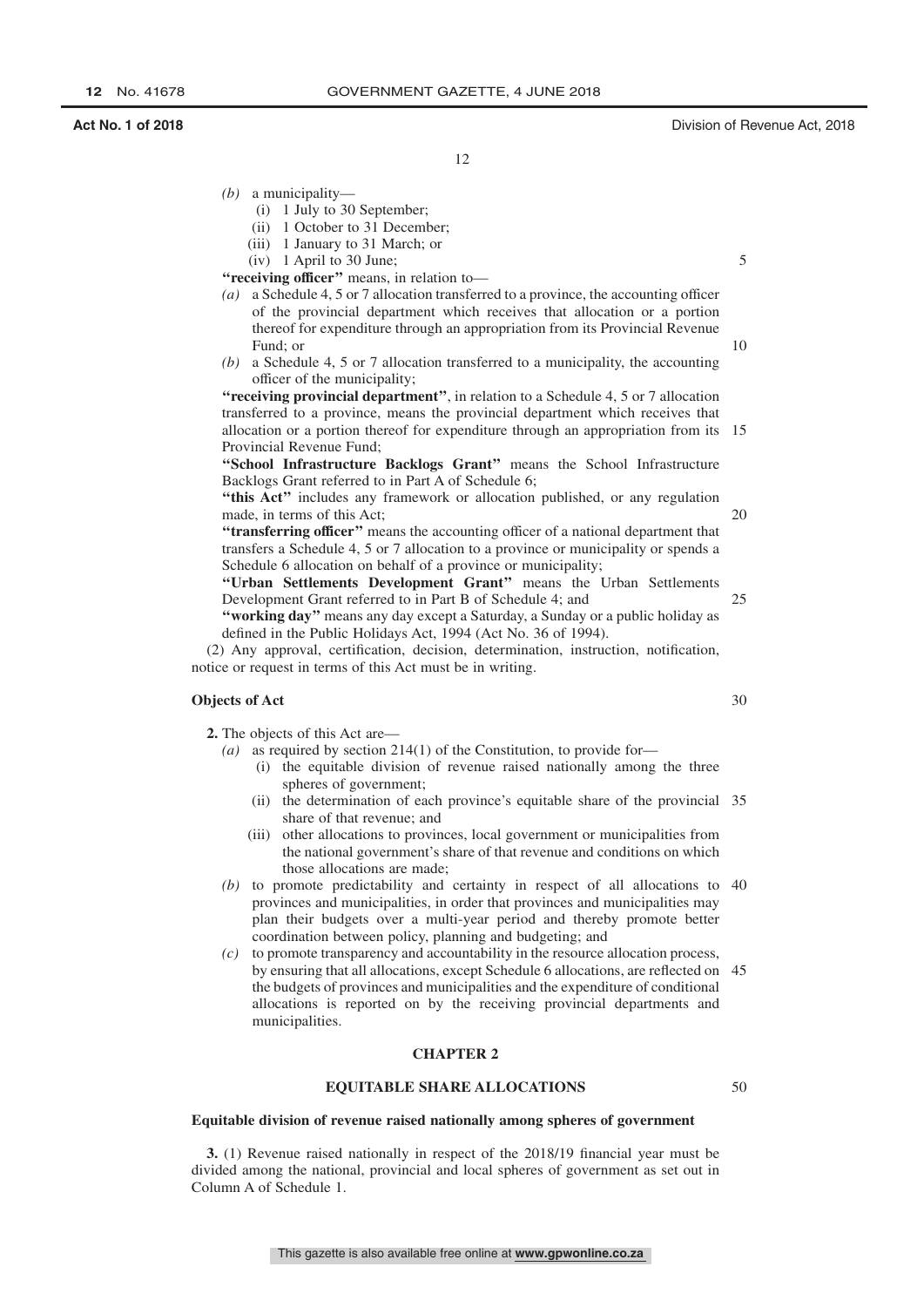5

15

13

- *(b)* mmasepala—
	- (i) 1 Phupu ho ya ho 30 Lwetse;
	- (ii) 1 Mphalane ho ya ho 31 Tshitwe;
	- (iii) 1 Pherekgong ho ya ho 31 Hlakubele; kapa
	- (iv) 1 Mmesa ho ya ho 30 Phupjane;

**''mohlanka ya amohelang''** e bo lela, mabapi le —

- *(a)* kabo ya Shejule 4, 5, kapa 7 e lebisitsweng provenseng, ya ikarabellang ho lefapha la provense e fumanang kabo kapa karolo bakeng la ho e sebedisa ho tswa Letloleng la Lekeno la Provense; kapa
- *(b)* kabo ya Shejule 4, 5 kapa 7 e fetiseditsweng kapa e nehetsweng mmasepala e 10 bolela ya ikarabellang mmasepaleng;

**''lefapha la provense le amohelang''**, kamanong le kabo ya Shejule 4, 5 kapa 7 e fetisetswang provenseng e bolela lefapha la provense le amohelang kabo kapa karolo ya teng bakeng la ho e sebedisa ho tswa Letloleng la Lekeno la yona la Provense;

**''Letlole la Tshubuhlellano ya Moralo wa motheo la Sekolo''** e bolela Letlole la Tshubuhlellano ya Moralo wa motheo a Sekolo le hlaloswang Karolong A ya Shejule 6;

"Molao ona" e kenyeleditse moralo wa tshebetso o mong le o mong kapa kabo e phahlaladitsweng kapa molawana o mong le o mong o entsweng ka tlasa Molao 20 ona;

**''mohlanka wa phithiso''** e bolela mohlanka ya ikarabellang wa lefapha la naha le fetisang kabo e Shejuleng 4, 5, kapa 7 ho diprovense kapa dimmasepala kapa e sebedise kabo e Shejuleng 6 boemong ba provense kapa mmasepala;

**''Letlole la Ntshetsopele ya Bodulo ba Metsesetoropo''** e bolela Letlole la 25 Ntshetsopele ya Bodulo ba Metsesetoropo e hlaloswang Karolong B ya Shejule 4; le

**''letsatsi la tshebetso''** e hlalosa letsatsi le leng le le leng ntle le Moqebelo, Sontaha le letsatsi la phomolo jwalo ka ha ho hlaositswe ho *Public Holidays Act,* 1994 (*Act No. 36 of 1994*). 30

(2) Tumello, qeto, taelo kapa kopo e entsweng ho latela Molao ona e tshwanetse e be e le e ngotsweng.

*(a)* jwalo ka ha karolo 214(1) ya Molaotheo e hloka, e nehelana ka—

#### **Maikemisetso a Molao**

**2.** Maikemisetso a Molao ona ke ho—

35

- (i) kabo e lekanang ya lekeno le entsweng boemong ba naha mahareng a dikarolo tse tharo tsa muso;
- (ii) ho hlwaya karolo ya lekeno e lekanang ya provense ka nngwe; le
- (iii) dikabo tse ding ho diprovinse, mmuso wa selehae kapa dimmasepala ho tswa karolong ya lekeno leo la mmuso wa naha le dipehelo tse etswang le dikabo tseo; 40
- *(b)* ho phahamisa ponelopele le netefaletso ya dikabo tsohle ho diprovense le dimmasepala e le hore dikgone ho rala ditekanyetso tsa tsona tsa dilemo le ho phahamisa tshebetso mmoho mahareng a pholisi, moralo le ditekanyetso; le
- *(c)* ho phahamisa poneletso le maikarabelo tsamaisong ya ho nehelana ka 45 disebediswa ka ho etsa bonnete hore dikabo tsohle, ntle le dikabo tsa Shejule 6, dihlahella ditekanyetsong tsa provense le dimmasepala le ka ho etsa bonnete hore tshebediso ya dikabo tsenang le dipehelo ditlalehwa ke dimmasepala le mafapha a diprovense a amohelang.

### **KGAOLO 2**

50

#### **KAROLO E LEKANANG YA DIKABO**

#### **Karolo e lekanang ya lekeno le entsweng boemong ba naha mahareng a dikarolo tsa mmuso**

**3.** (1) lekeno le entsweng boemong ba naha selemong sa ditjhelete sa 2018/19 le tshwanetse le arolelwe muso wa naha naha, provense le mmuso wa selehae jwalo ka ha 55ho hlalositswe Kholomong A ya Shejule 1.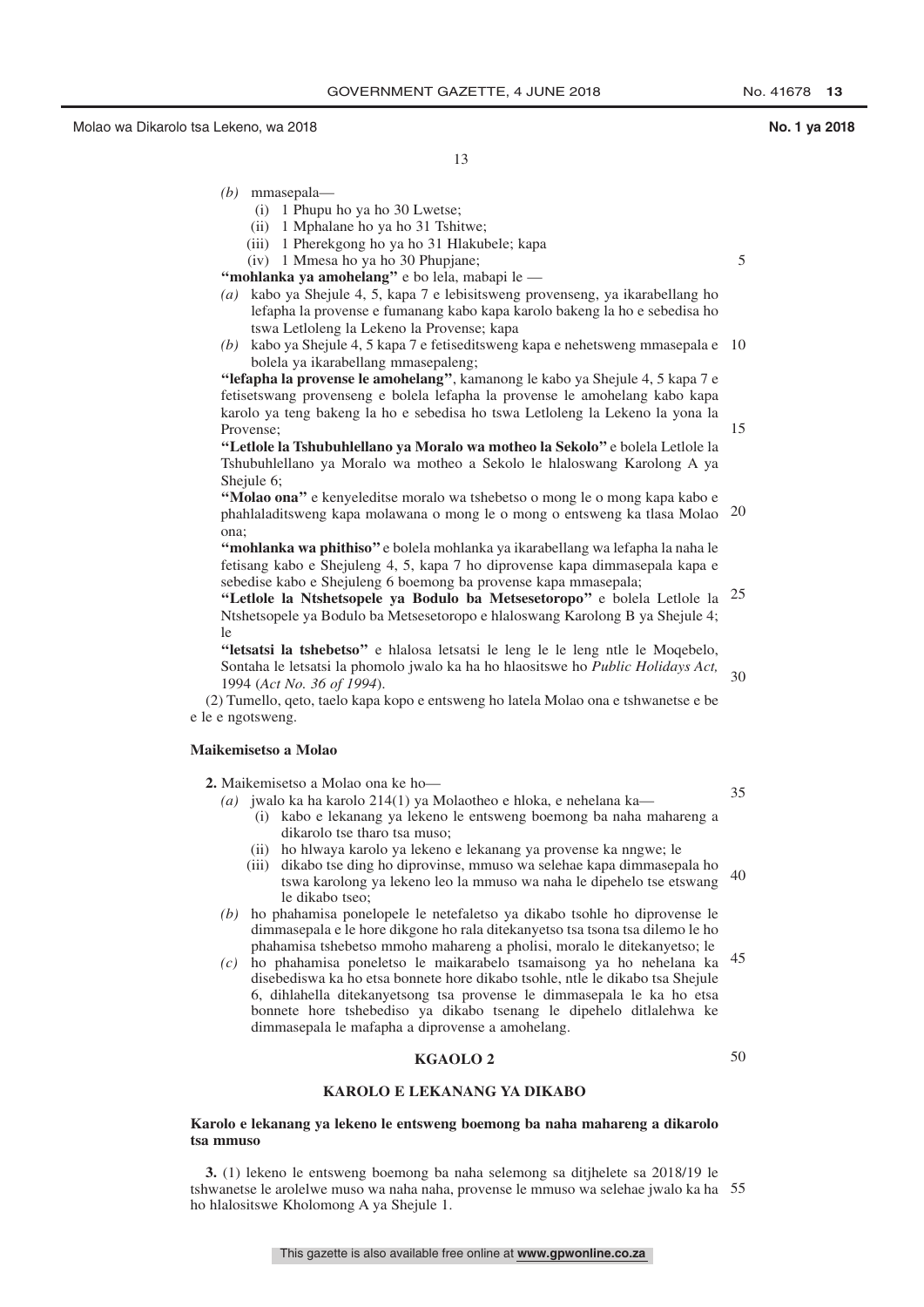5

15

14

(2) The envisaged division among the national, provincial and local spheres of government of revenue anticipated to be raised nationally in respect of the 2019/20 financial year and the 2020/21 financial year, and which is subject to the Division of Revenue Acts for those financial years, is set out in Column B of Schedule 1.

#### **Equitable division of provincial share among provinces**

**4.** (1) Each province's equitable share of the provincial share of revenue raised nationally in respect of the 2018/19 financial year is set out in Column A of Schedule 2.

(2) The envisaged equitable share for each province of revenue anticipated to be raised nationally in respect of the 2019/20 financial year and the 2020/21 financial year, and which is subject to the Division of Revenue Acts for those financial years, is set out 10 in Column B of Schedule 2.

(3) The National Treasury must transfer each province's equitable share referred to in subsection (1) to the corporation for public deposits account of the province in accordance with the payment schedule determined in terms of section 23.

#### **Equitable division of local government share among municipalities**

**5.** (1) Each municipality's equitable share of local government's share of revenue raised nationally in respect of the 2018/19 financial year is set out in Column A of Schedule 3.

(2) The envisaged equitable share for each municipality of revenue anticipated to be raised nationally in respect of the 2019/20 financial year and the 2020/21 financial year, 20 and which is subject to the Division of Revenue Acts for those financial years, is set out in Column B of Schedule 3.

(3) The national department responsible for local government must transfer a municipality's equitable share referred to in subsection (1) to the primary bank account of the municipality in three transfers on 9 July 2018, 3 December 2018 and 18 March 25 2019, in the amounts determined in terms of section 23(2).

#### **Shortfalls and excess revenue**

**6.** (1) If the actual revenue raised nationally in respect of the 2018/19 financial year falls short of the anticipated revenue set out in Column A of Schedule 1, the national government bears the shortfall.

30

(2) If the actual revenue raised nationally in respect of the 2018/19 financial year exceeds the anticipated revenue set out in Column A of Schedule 1, the excess accrues to the national government, and may be used to reduce borrowing or pay debt as part of its share of revenue raised nationally.

(3) A portion of national government's equitable share or excess revenue envisaged in 35 subsection (2), may be appropriated through the applicable legislation envisaged in section 12 of the Money Bills Amendment Procedure and Related Matters Act, 2009 (Act No. 9 of 2009), to make further allocations to—

- *(a)* national departments; or
- *(b)* provinces or municipalities.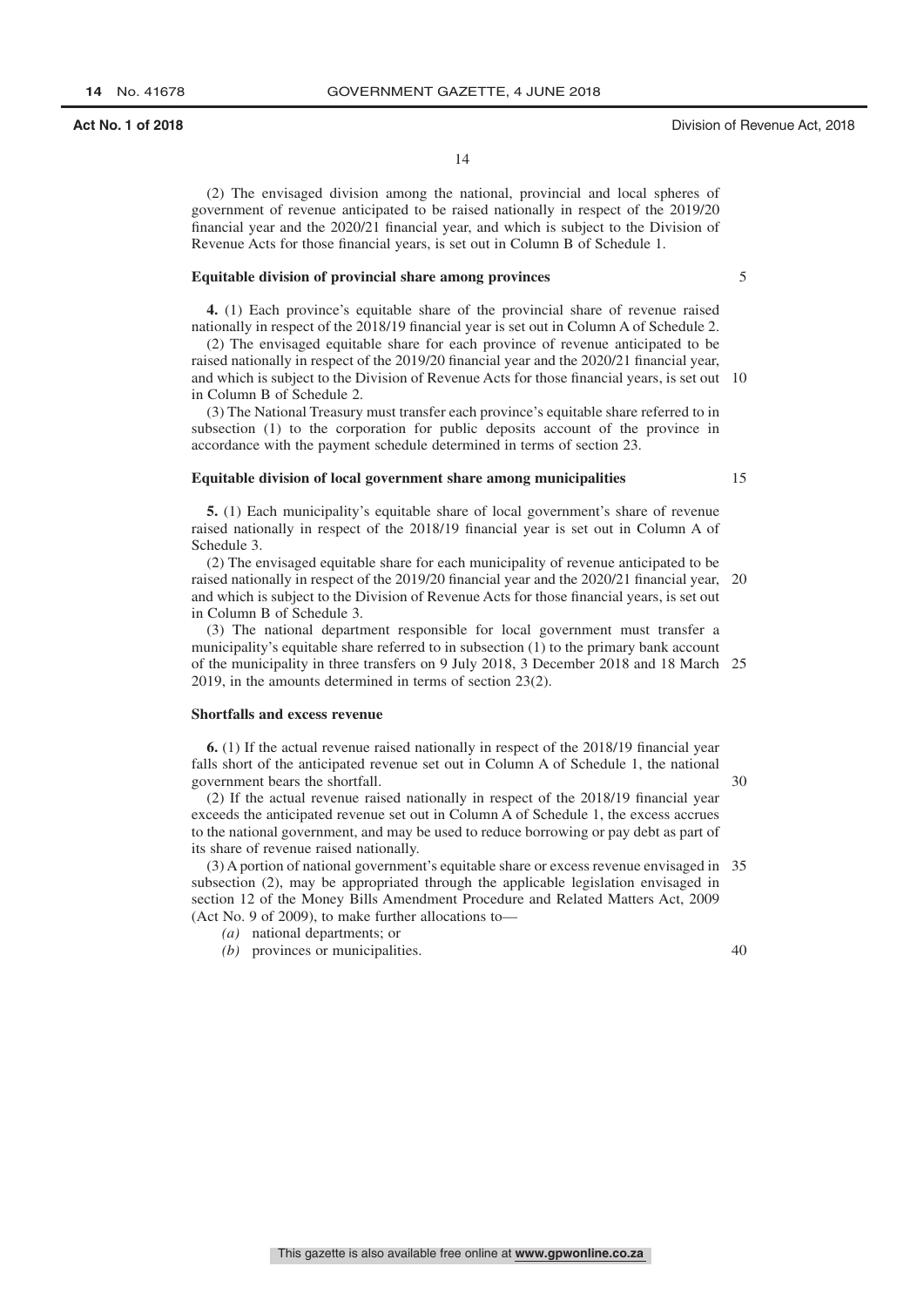(2) Tjhebelopele ya karolo ya lekeno le lebelletsweng ho ka etswa dikarolong tsa mmuso wa naha, provense le muso wa selehae selemong sa ditjhelete sa 2019/20 le selemo sa ditjhelete sa 2020/21, e bile se ikamahanya le Melao ya Dikarolo tsa Lekeno bakeng la dilemo tseo tsa ditjhelete, se hlalositswe Kholomong B ya Shejule 1.

#### **Karolo e lekanang ya diprovense mahareng a diprovense**

**4.** (1) Karolo e lekanang ya provense ho tswa karolong ya lekeno le entsweng boemong ba naha ho latela selemo sa ditjhelete sa 2018/19 se hlalositswe Kholomong A ya Shejule 2.

(2) Tjhebelopele ya karolo ya lekeno lebakeng la provense e nngwe le e nngwe le lebelletsweng ho etswa boemong ba naha bakeng la selemo sa ditjhelete sa 2019/20 le 10 selemo sa ditjhelete sa 2020/21, eo e bile e ikamahanya le nehelano e Melaong ya Dikarolo tsa Lekeno bakeng la dilemo tseo tsa ditjhelete, tse hlalositswe Kholomong B ya Shejule 2.

(3) Letlotlo la Naha le tshwanetse ho fetisa karolo e lekanang ya kabo ya provense e nngwe le e nngwe e hlalositsweng karolwaneng (1) ho sehlopha sa batho ba kgethuweng 15 bakeng la akhaonto ya ho kenya tjhelete ya setjhaba ya provense ho latela shejule ya tefello e hlwauweng ke karolo 23.

#### **Karolo e lekanang karolong ya mmuso wa selehae mahareng a dimmasepala**

**5.** (1) Karolo e lekanang ya mmasepala o mong le o mong ya karolo ya muso wa selehae ya lekeno le e ntsweng boemong ba naha selemong sa ditjhelete sa 2018/19 e 20 hlahisitswe Kholomong A ya Shejule 3.

(2) Tjhebelopele ya karolo ya lekeno mahareng a dimmasepala le lebelletsweng ho etswa boemong ba naha selemong sa ditjhelete sa 2019/20 le selemo sa ditjhelete sa 2020/21 eo e bile e ikamahanya le nehelano ya selemo Melaong ya Dikarolo tsa Lekeno bakeng la dilemo tseo, e hlalositswe Kholomong B ya Shejule 3.

(3) Lefapha la naha le ikarabellang ho mmuso wa selehae le tshwanetse ho fetisa karolo e lekanang ya mmasepala e hlaloswang karolwaneng (1) ho akhaonto ya banka ya mmasepala ka diphitiso tse tharo tsa ka la 9 Phupu 2018, 3 Tshitwe le 2018 Hlakubele 2019 ka palo e entsweng ho latela karolo 23(2).

#### **Kgahello le keketseho ya lekeno**

**6.** (1) E bang lekeno le entsweng boemong ba naha selemong sa ditjhelete sa 2018/19 le haella ho latela ka moo ho neng ho lebelletswe jwalo ka ha ho hlalositswe Kholomong A Shejuleng 1, mmuso wa naha ke ona o tla nka maikarabello kgaellong eo.

(2) E bang lekeno le entsweng bo emong ba naha selemong sa ditjhelete sa 2018/19 le eketsehile jwalo ka ha hone ho sa lebellwa jwalo ka ha ho hlalositswe Kholomong A 35 ya Shejule 1, keketseho eo e tla eketseha mmusong wa naha, mme e ka sebediswa ho fokotsa kadimo kapa ho lefella mekitlane jwalo ka ha e le karolo ya yona ya lekeno le entsweng boemong ba naha.

(3) Karolwana ya karolo e lekanang ya mmuso wa naha kapa keketseho ya lekeno le lebelletsweng karolwaneng (2), e ka ajwa ho latela ketsamolao o hlalositsweng karolong 4012 ya Molao wa Tokiso ya Tsamaiso ya diBili tsa Tjhelete le Dintlha tse Amehang wa 2009 (Molao 9 wa 2009), ho tswelapele ka dikabo ho—

*(a)* mafapha a naha; kapa

*(b)* diprovense kapa dimmasepala.

5

 $30$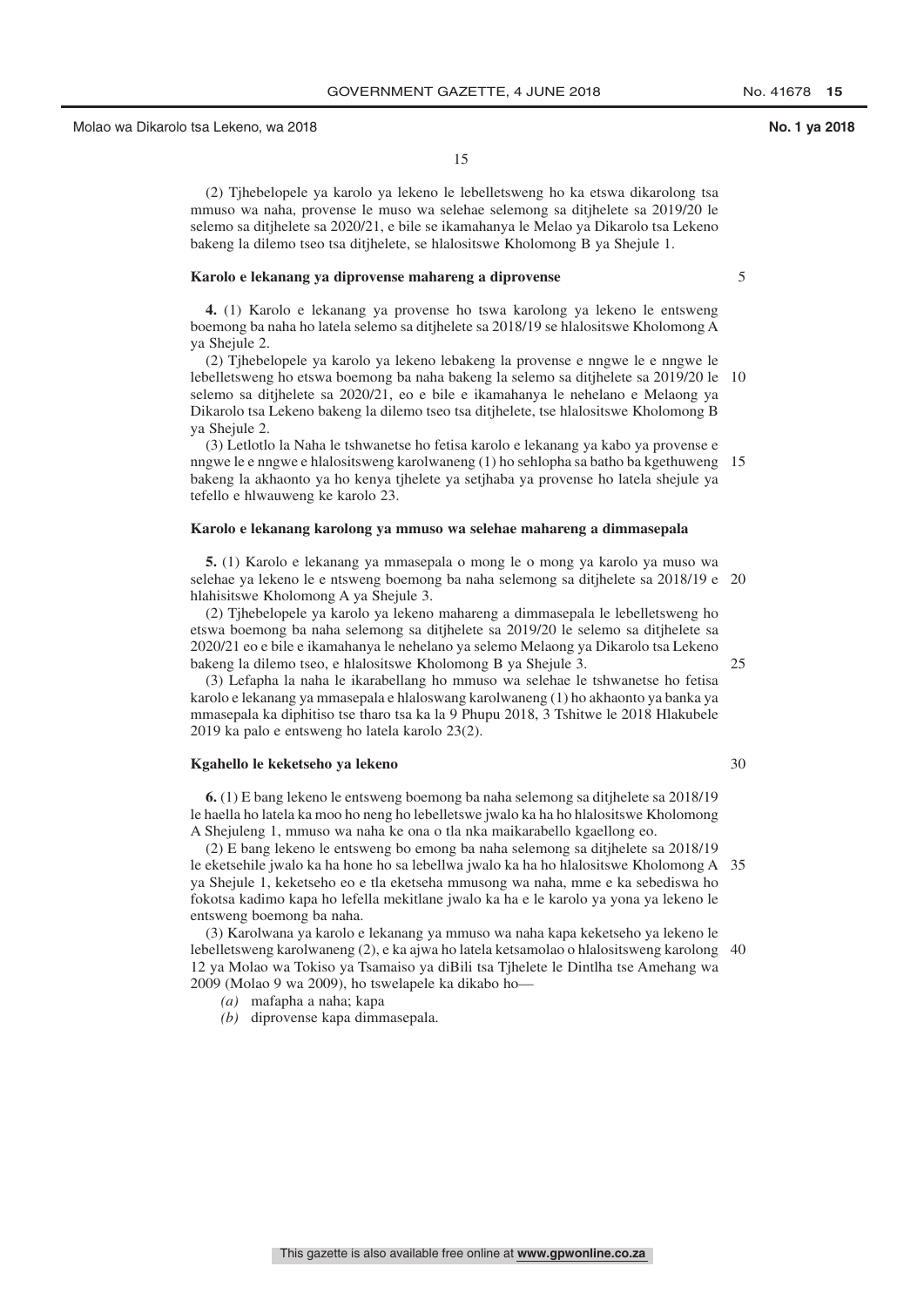#### 16

#### **CHAPTER 3**

#### **CONDITIONAL ALLOCATIONS TO PROVINCES AND MUNICIPALITIES**

#### *Part 1*

#### *Conditional allocations*

#### **Conditional allocations to provinces**

5

10

15

20

25

**7.** (1) Conditional allocations to provinces for the 2018/19 financial year from the national government's share of revenue raised nationally are set out in—

- *(a)* Part A of Schedule 4, specifying allocations to provinces to supplement the funding of programmes or functions funded from provincial budgets;
- *(b)* Part A of Schedule 5, specifying specific-purpose allocations to provinces; *(c)* Part A of Schedule 6, specifying allocations-in-kind to provinces for designated special programmes; and
- *(d)* Part A of Schedule 7, specifying funds that are not allocated to specific provinces, that may be released to provinces to fund an immediate response to a disaster or housing emergency.

(2) An envisaged division of conditional allocations to provinces from the national government's share of revenue anticipated to be raised nationally for the 2019/20 financial year and the 2020/21 financial year, which is subject to the annual Division of Revenue Acts for those years, is set out in Column B of the Schedules referred to in subsection  $(1)$ .

#### **Conditional allocations to municipalities**

**8.** (1) Conditional allocations to municipalities in respect of the 2018/19 financial year from the national government's share of revenue raised nationally are set out in—

- *(a)* Part B of Schedule 4, specifying allocations to municipalities to supplement the funding of functions funded from municipal budgets;
- *(b)* Part B of Schedule 5, specifying specific-purpose allocations to municipalities;
- *(c)* Part B of Schedule 6, specifying allocations-in-kind to municipalities for designated special programmes; and
- *(d)* Part B of Schedule 7, specifying funds that are not allocated to specific 30 municipalities that may be released to municipalities to fund an immediate response to a disaster or housing emergency.

(2) An envisaged division of conditional allocations to municipalities from the national government's share of revenue anticipated to be raised nationally for the 2019/20 financial year and the 2020/21 financial year, which is subject to the annual 35 Division of Revenue Acts for those years, is set out in Column B of the Schedules referred to in subsection (1).

(3) If approved by the National Treasury after consultation with the national Department of Transport, allocations for specific transport contracts for capital projects from the envisaged conditional allocations for the Public Transport Network Grant listed 40 in Column B of Part B of Schedule 5, may not be altered downwards in the Division of Revenue Acts for the 2019/20 financial year and 2020/21 financial year.

(4) *(a)* A municipality that intends to pledge a conditional allocation, or a portion thereof, as security for any obligations in terms of section 48 of the Municipal Finance Management Act, must, in addition to notifying the National Treasury in terms of 45 section 46(3) of that Act, notify the transferring officer and the relevant provincial treasury of that intention and provide the transferring officer and National Treasury at least 21 days to comment before obtaining the approval of the municipal council.

*(b)* A municipality must submit financial and non-financial reports, in the format and on the dates determined by the National Treasury, for any project pledged to be partially 50or fully funded by using a conditional allocation, or a portion thereof, as security as envisaged in paragraph *(a)*.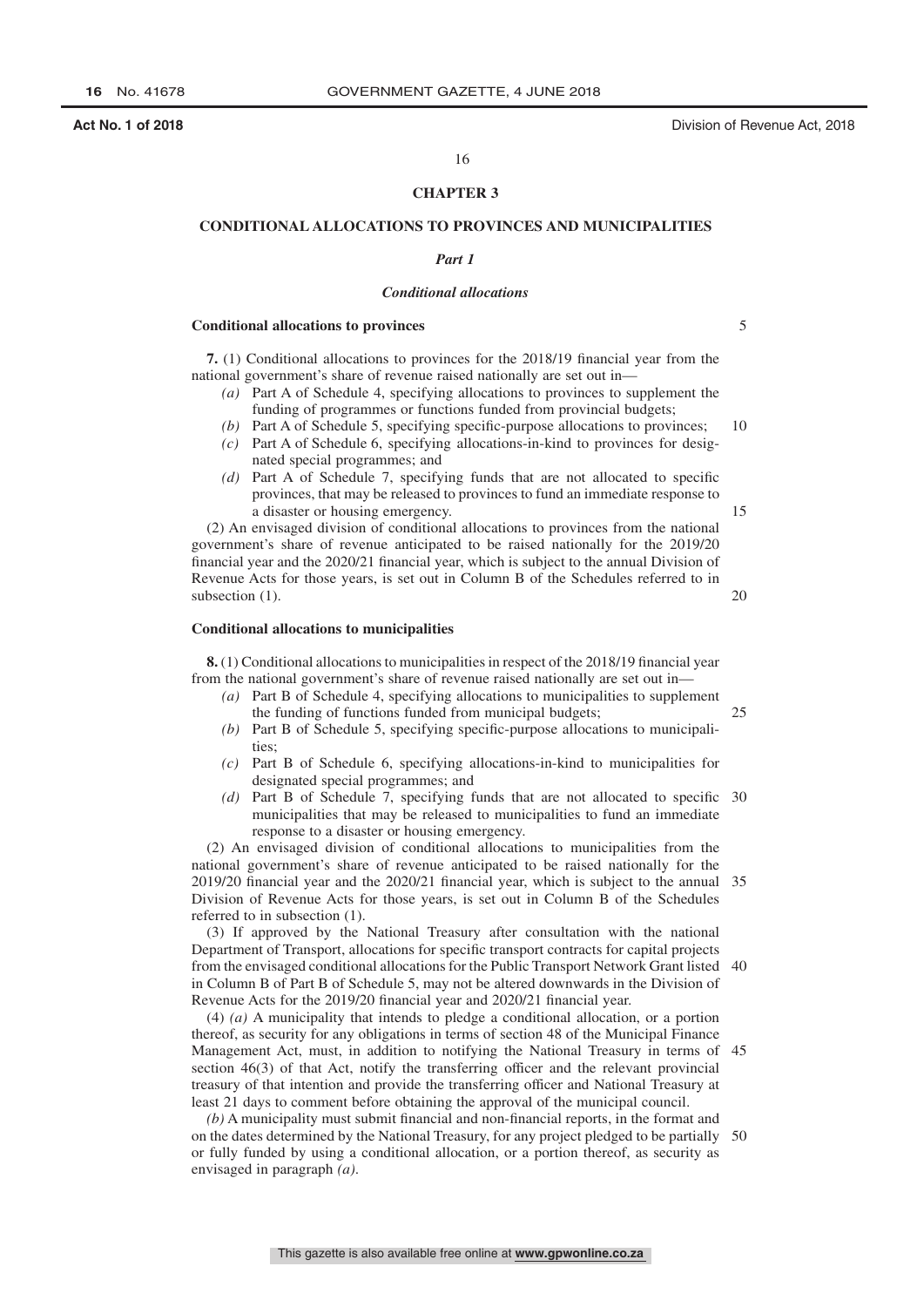#### 17

#### **KGAOLO 3**

#### **DIKABO TSE NANG LE DIPEHELO HO DIPROVENSE LE DIMMASEPALA**

#### *Karolo 1*

#### *Dikabo tsenang le dipehelo*

#### **Dikabo tsenang le dipehelo ho diprovense**

5

**7.** (1) Dikabo tsenang le dipehelo diprovenseng bakeng la selemo sa ditjhelete sa 2018/19 le ho tswa karolong ya lekeno la mmuso wa naha le entsweng boemong ba naha dihlahisitswe ho—

- *(a)* Karolo A ya Shejule 4, e totobatsa dikabo tsa diprovense ho nehelana ka tjhelete bakeng la mananeo kapa mesebetsi e thuswang ka tjhelete ho tswa 10 ditekanyetsong tsa provense;
- *(b)* Karolo A ya Shejule 5, e totobatsa dikabo tse itseng diprovenseng;
- *(c)* Karolo A ya Shejule 6, e totobatsa dikabo bakeng la mananeo a ikgethileng diprovenseng; le
- *(d)* Karolo A ya Shejule 7, e totobatsa ditjhelete tse sokang di ajelwa diprovense 15 tse itseng, tse kannang tsa nehelwa diprovense ho tlamela koduwa kapa qomatsi matlong.

(2) Tjhebelopele ya karolo ya dikabo tsenang le dipehelo diprovenseng ho tswa karolong ya lekeno la mmuso wa naha le lebelletsweng ho ka etswa boemong ba naha bakeng la selemo sa ditjhelete sa 2019/20 le selemo sa ditjhelete sa 2020/21 e 20 ikamahanyang le Melao ya Dikarolo tsa Lekeno tsa selemo dilemong tseo, e hlalositswe Kholomong B Shejule se karolwaneng (1).

#### **Dikabo tsenang le dipehelo ho dimmasepala**

**8.** (1) Dikabo tsenang le dipehelo ho dimmasepala ho latela selemo sa ditjhelete sa 2018/19 ho tswa karolong ya lekeno le entsweng boemong ba naha di hlalositswe ho— 25

- *(a)* Karolo B ya Shejule 4 e totobatsa ho dimmasepala ho matlafatsa ditjhelete tse nehetsweng mesebetsi ho tswa ditekanyetsong tsa mmasepala;
- *(b)* Karolo B ya Shejule 5 e totobatsa dikabo tse itseng dimmasepaleng;
- *(c)* Karolo B ya Shejule 6 e totobatsa kabo bakeng la mananeo a ikgethileng; le
- *(d)* Karolo B ya Shejule 7 e totobatsa ditjhelete tse sokang di ajelwa dimmasepala 30 tse itseng tse kannang tsa nehelwa dimmasepala ho tlamela koduwa kapa qomatsi matlong.

(2) Tjhebelopele ya dikarolo tsa dikabo tsenang le dipehelo ho dimmasepala ho tswa karolong ya lekeno la mmuso wa naha le lebelletsweng ho ka etswa boemong ba naha bakeng la selemo sa ditjhelete sa 2019/20 le selemo sa ditjhelete sa 2020/21 e leng ka 35 tlasa Melao ya Dikarolo tsa Lekeno ya selemo bakeng la dilemo tseo, e hlalositswe Kholomong B ya di Shejule tse karolwaneng (1).

(3) E bang e dumetswe ke Letlotlo la Naha ka mora ho kopana le Lefapha la Naha la Dipalangwang, dikabo bakeng la ditumellano tsa dipalangwang bakeng la diprojeke tsa khapithale ho tswa dikabong tse nang le dipehelo tse lebelletsweng tsa Letlole la 40 Neteweke ya Dipalangwang tsa Setjhaba tse hlalositsweng Kholomong B ya Karolo B ya Shejule 5, di ka se lebiswe tlase ho Melao ya Dikarolo tsa Lekeno bakeng la selemo sa ditjhelete 2019/20 le selemo sa ditjhelete sa 2020/21.

(4) *(a)* Mmasepala o ikemiseditseng ho nehelana ka kabo e nang le dipehelo, kapa karolo ya yona, e le tshireletso bakeng la maikarabelo ho latela karolo 48 ya Moalo wa 45 Taolo ya Tjehlete ya Mmasepala, o tshwanetse, ho dimo ha ho tsebisa Letlotlo la Naha ho latela karolo 46(3) ya Molao, a tsebise mohlaka wa phithiso le letlotlo la provense ka maikemisetso ao le ho nehela mohlanka wa phithiso le Letlotlo la Naha bonyane matsatsi a 21 ho ka hlahisa maikutlo pele khansele ya mmasepala e dumela.

*(b)* Mmasepala o tshwanetse ho nehelana ka ditlaleho tsa ditjhelete le tseo e seng tsa 50ditjhelete, ka mokgwa le ka matsatsi a hlwauweng ke Letlotlo la Naha, bakeng la projeke e nngwe le nngwe e nehetsweng ditjhelete ka ho phethahala kapa hanyane ka tshebediso ya kabo e nang le dipahelo, kapa karolo ya teng, e le tshireletso e hlalositsweng temaneng *(a)*.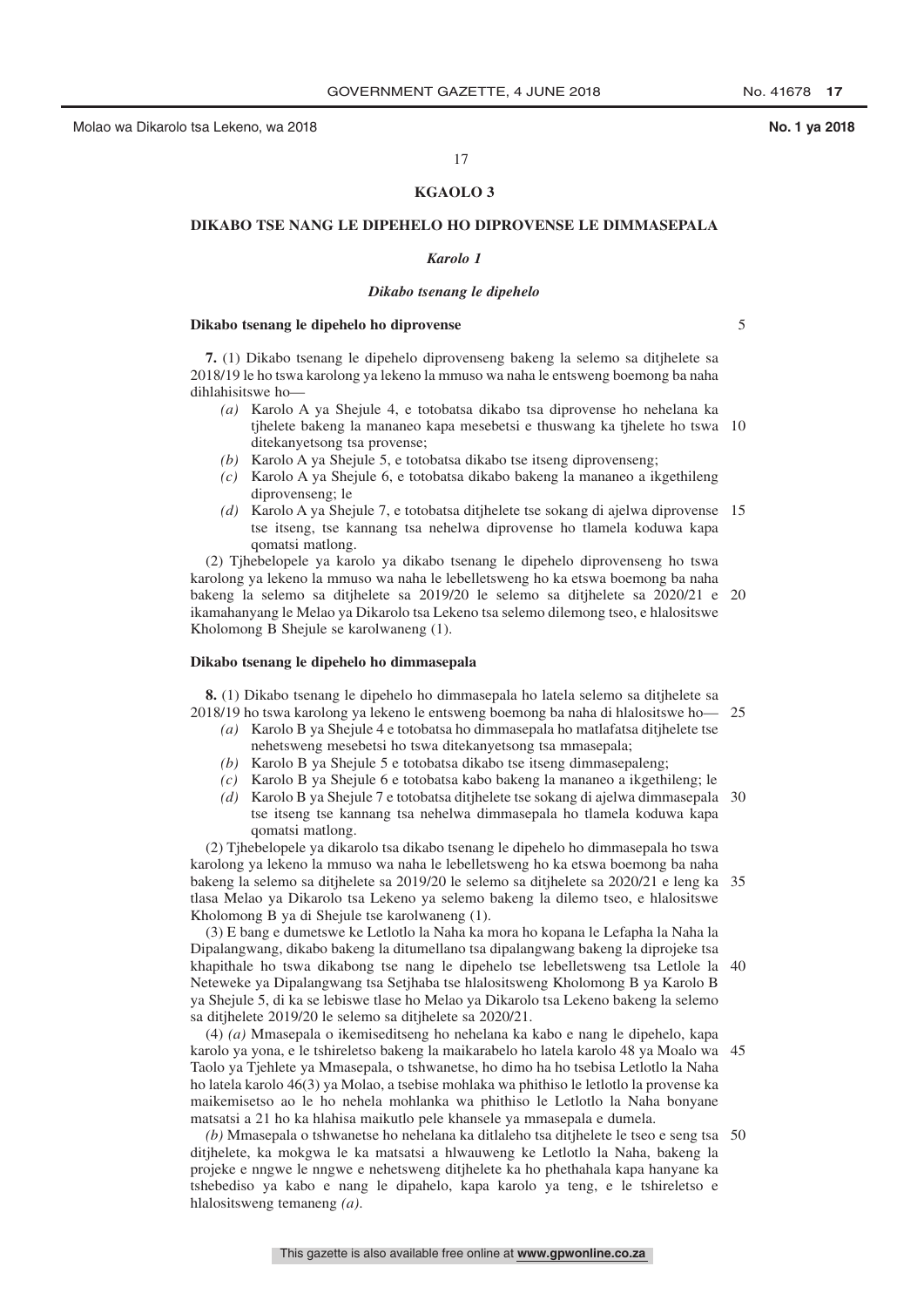5

10

 $25$ 

18

#### *Part 2*

#### *Duties of accounting officers in respect of Schedule 4 to 7 allocations*

#### **Duties of transferring officer in respect of Schedule 4 allocations**

**9.** (1) The transferring officer of a Schedule 4 allocation must—

- *(a)* ensure that transfers to all provinces and municipalities are— (i) deposited only into the primary bank account of the relevant province or municipality; and
	- (ii) made in accordance with the payment schedule determined in terms of section 23, unless allocations are withheld or stopped in terms of section 18 or 19;
- *(b)* monitor information on financial and non-financial performance of programmes partially or fully funded by an allocation in Part A of Schedule 4, in accordance with subsection (2) and the applicable framework;
- *(c)* monitor information on financial and non-financial performance of the Urban Settlements Development Grant and Integrated City Development Grant 15 against the capital budget and the service delivery and budget implementation plan;
- *(d)* comply with the applicable framework;
- *(e)* submit a quarterly financial and non-financial performance report within 45 days after the end of each quarter to the National Treasury in terms of the 20 applicable framework; and
- *(f)* evaluate the performance of programmes funded or partially funded by the allocation and submit such evaluations to the National Treasury within four months after the end of the 2018/19 financial year applicable to a provincial department or a municipality, as the case may be.

(2) Any monitoring programme or system that is used to monitor information on financial and non-financial performance of a programme partially or fully funded by a Schedule 4 allocation must—

- *(a)* be approved by the National Treasury;
- (b) not impose any excessive administrative responsibility on receiving officers 30 beyond the provision of standard management and budget information;
- *(c)* be compatible and integrated with and not duplicate other relevant national, provincial and local systems; and
- *(d)* support compliance with section 11(2).

(3) A transferring officer may only transfer the Urban Settlements Development Grant 35 or the Integrated City Development Grant to a recipient metropolitan municipality, if the municipality has submitted a built environment performance plan in terms of section 14(1).

#### **Duties of transferring officer in respect of Schedule 5 or 6 allocations**

**10.** (1) The transferring officer of a Schedule 5 or 6 allocation must—

40

45

55

- *(a)* not later than 14 days after this Act takes effect, certify to the National Treasury that—
	- (i) any monitoring or system that is used, is compatible and integrated with and does not duplicate other relevant national, provincial and local systems; and
	- (ii) any plans required in terms of the framework of a Schedule 5 allocation regarding the use of the allocation by—
		- *(aa)* a province, have been approved before the start of the financial year; or

*(bb)* a municipality, shall be approved before the start of the financial 50 year;

- *(b)* in respect of Schedule 5 allocations—
	- (i) transfer funds only after receipt of all information required to be submitted by the receiving officer in terms of this Act and submission of all relevant information to the National Treasury;
	- (ii) transfer funds in accordance with the payment schedule determined in terms of section 23, unless allocations are withheld or stopped in terms of section 18 or 19; and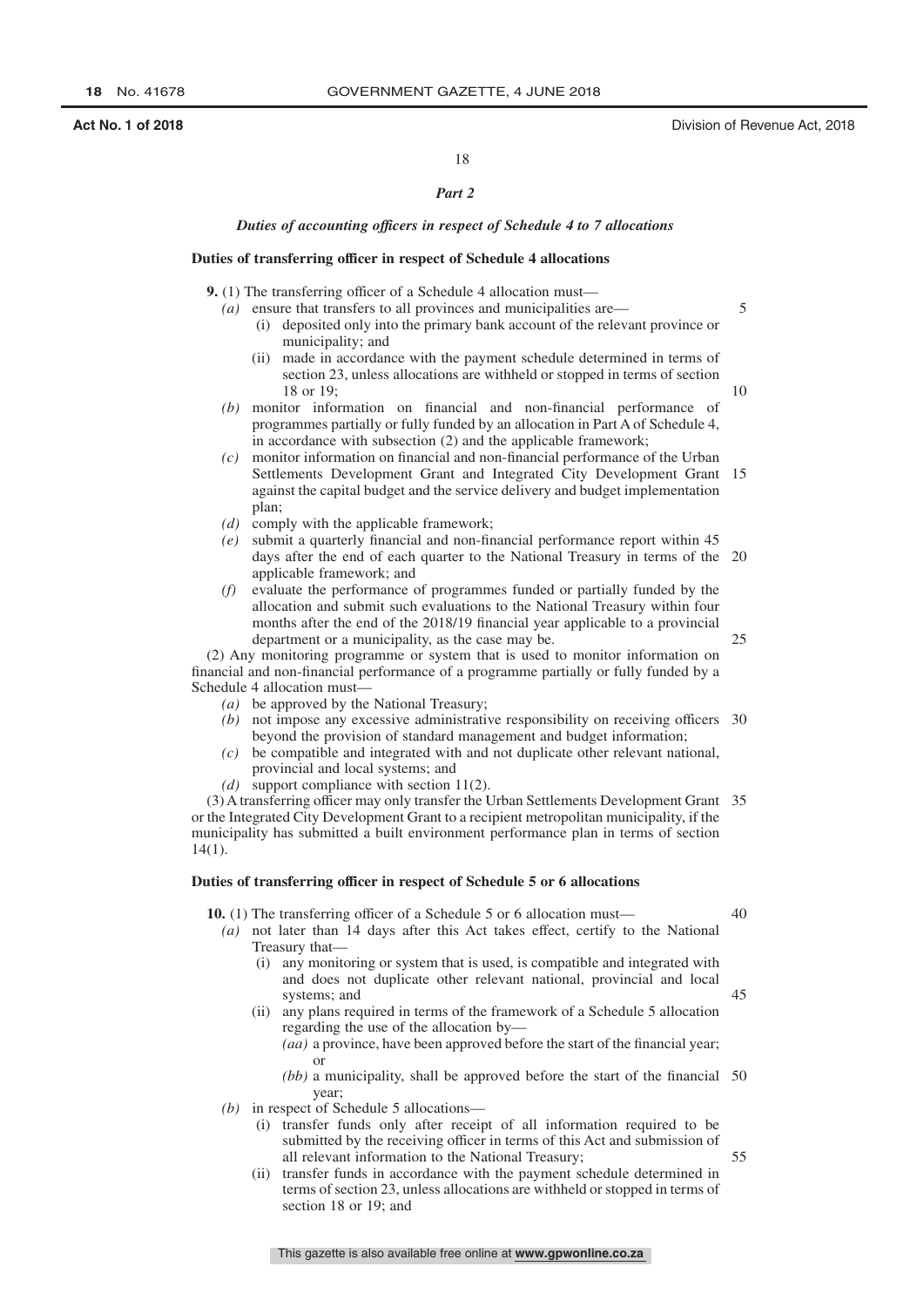40

45

19

#### *Karolo 2*

#### *Mesebetsi ya ya ikarabellang ho latela dikabo tsa Shejule 4 ho ya ho 7*

#### **Mesebetsi ya mohlanka wa phithiso ho latela dikabo tse Shejuleng 4**

**9.** (1) Mohlanka wa phithiso dikabong tse Shejuleng 4 o tshwanetse ho—

- *(a)* etsa bonnete hore diphithiso tsohle ho ya diprovenseng le dimmasepaleng di— 5
	- (i) kenngwa akhaonteng ya sethatho ya banka ya provense kapa mmasepala; le
	- (ii) etsa ho latela tefello ya shejule se dumelletsweng ho latela karolo 23 ntle le ha eba dikabo dithibetswe kapa ho emiswa ho latela karolo 18 kapa19; 10
- *(b)* beha leihlo tshebediso le lesedi la tshebetso ya mananeo a tjhelete le ao e seng a ditjhelete a thuswang ka tjhelete e tswang kabong e Karolong A ya Shejule 4, le ho latela karolwana (2) le ditlhoko tsa moralo wa tshebetso o amehang;
- *(c)* ho disa lesedi ho tshebetso ya tsa tjhelete le tseo e seng tsa tjhelete tsa Letlole la Ntshetsopele ya Bodulo ba Metsesetoropo kgahlano le tekanyetso ya 15 khaphithale le phano ya ditshebeletso le leano la ho kenngwa tshebetsong ha tekanyetso, ho ipapisitswe le leano la tshebetso la kaho ya tikoloho;
- *(d)* ikamahanya le ditlhokeho tsa moralo wa tshebetso;
- *(e)* ho nehelana ka tlaleho ya tshebetso ya kotara ya mesebetsi ya tjhelete le e seng ya tjhelete matsatsing a 45 ka mora kotara e nngwe le e nngwe ho Letlotlo la 20 Naha ho latela mokgwa wa tshebetso; le
- *(f)* ho hlahloba tshebetso ya mananeo a thuswang ka ditjhelete ke kabo le ho nehelana ka dihlahlobo tseo ho Letlotlo la Naha dikgweding tse nne ka mora selemo sa ditjhelete sa 2018/19 ho mafapha a provense kapa mmasepala ka mora pheletso ya selemo sa ditjhelete.

(2) Mofuta o fe kapa o fe o sebediswang ho ka beha tshebediso leihlo le lesedi la tshebetso ya mananeo ao e seng a ditjhelete a thuswang ka tjhelete e tswang kabong ya kabo ya Shejule 4 a tshwanetse ho—

- *(a)* dumellwa ke Letlotlo la Naha;
- *(b)* se hatelle boikarabello bofetisang ho bahlanka ba amohelang ka nqane ho 30 nehelano ya boemo ba taolo le lesedi la tekanyetso;
- *(c)* sebetsa mmoho le ho se phethaphethe mekgwa ya tshebetso ya naha le diprovense le tsamaiso ya selehae ho sa hlokahale; le
- *(d)* tsamaisana mmoho le ho tshehetsa karolo 11(2).

(3) Mohlanka wa phitiso a ka fetisa Letlole la Ntshetsopele ya Bodula ba 35 Metsesetoropo kapa Letlole la Ntshetsopele ya Toropo e Kopaneng ho mmasepa wa motsesetoropo o amohelang, e bang mmasepala o nehelane ka leano la tshebetso ya kaho ya tikoloho ho latela karolo 14(1).

#### **Mesebetsi ya mohlanka wa phithiso ho latela dikabo tse Shejuleng 5 kapa 6**

**10.** (1) Mohlanka wa phithiso ya shejule 5 kapa 6 o tshwanetse ho—

- *(a)* netefatsa ho Letlotlo la Naha pele ho matsatsi a 14 a feta le ka mora hore Molao ona o kene tshebetsong hore—
	- (i) mokgwa o mong le o mong o sebediswang kapa ho behwa leihlo o tsamaisana le ho hokangwa le, mme ha o phete mokgwa wa tshebetso wa naha, provense kapa mokgwa wa tsdhebetso wa selehae; le
	- (ii) leano le leng le leng le hlokahalang ho latela moralo wa tshebetso wa kabo ya shejule 5 mabapi le tshebediso ya kabo ka—
		- *(aa)* provense, e dumelletswe pele ho qaleho ya selemo sa ditjhelete; kapa

*(bb)* mmasepala, e tla dumellwa pele ho qaleho ya selemo sa ditjhelete; 50 *(b)* ho latela dikabo tse Shejule 5—

- (i) ho fetisa ditjhelete ha feela lesedi le hlokahalang le fumanehile mme le nehetswe ke mohlanka ya amohelang le ho nehela lesedi lohle ho Letlotlo la Naha ho latela Molao ona;
- (ii) ho fetisa ditjhelete ho latela shejule sa tefello se hlwauweng ho latela 55karolo 23, ntle le ha dikabo di thibetswe ho latela karolo 18 kapa 19; le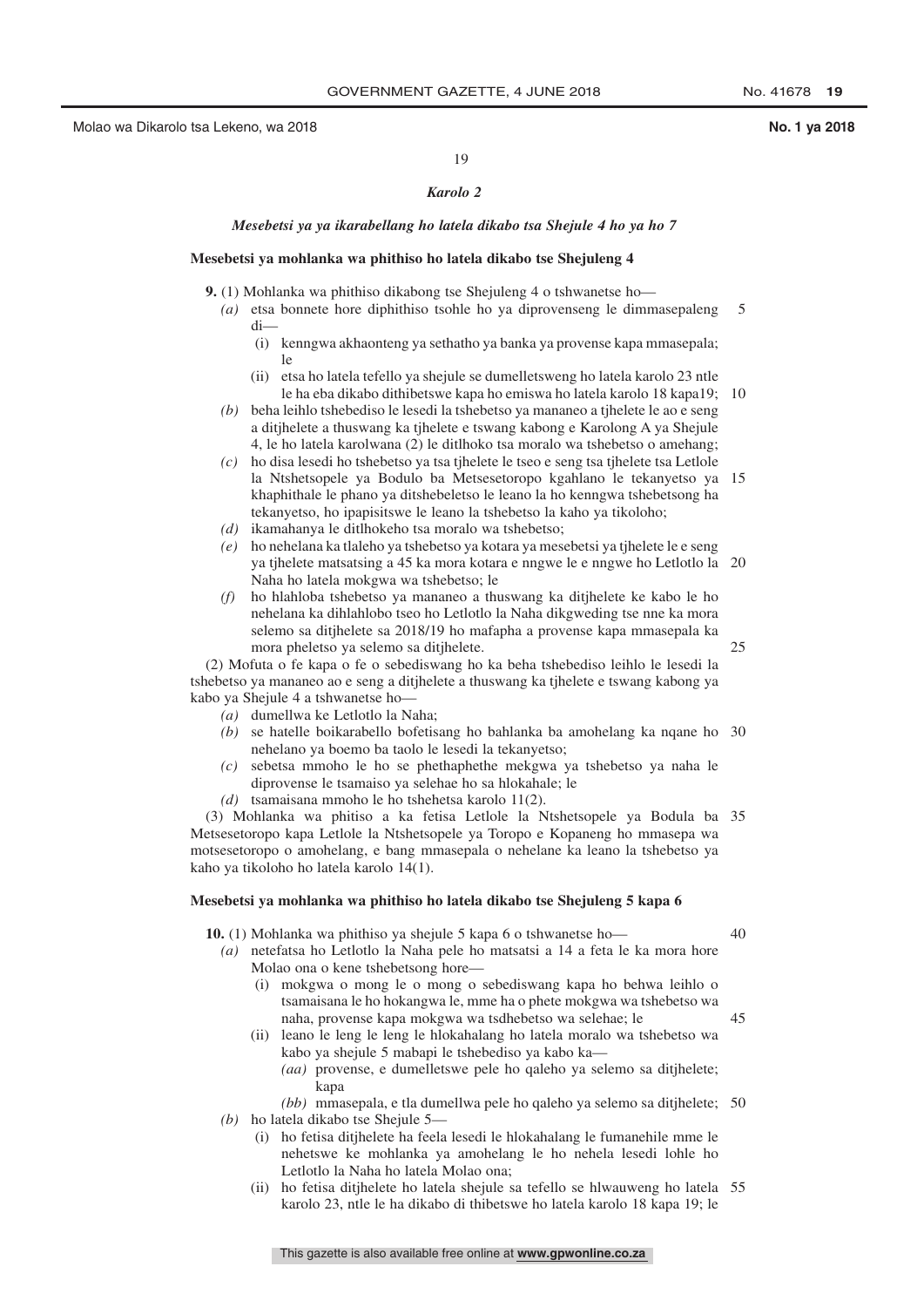- (iii) deposit funds only into the primary bank account of the relevant province or municipality; and
- *(c)* ensure that all other provisions of this Act and the relevant framework for the transfer of the allocation are complied with.

(2) The transferring officer must submit all relevant information and documentation referred to in subsection  $(1)(a)$  to the National Treasury within 14 days after this Act takes effect. 5

(3) A transferring officer, who has not complied with subsection (1), must transfer the allocation in the manner instructed by the National Treasury, including transferring the allocation as an unconditional allocation.

(4) Before making the first transfer of any allocation in terms of subsection (1)*(b)*, the transferring officer must take note of any notice in terms of section 31(1) containing the details of the relevant primary bank accounts.

(5) The transferring officer of a Schedule 5 allocation to a municipality is responsible for monitoring financial and non-financial performance information on programmes 15 funded by the allocation.

(6) The transferring officer of a Schedule 5 or 6 allocation must, as part of the reporting envisaged in section 40(4)*(c)* of the Public Finance Management Act, submit information, in the format determined by the National Treasury, for the month in question, and for the 2018/19 financial year up to the end of that month, on— 20

- *(a)* the amount of funds transferred to a province or municipality;
- *(b)* the amount of funds for any province or municipality withheld or stopped in terms of section 18 or 19, the reasons for the withholding or stopping and the steps taken by the transferring officer and the receiving officer to deal with the matters or causes that necessitated the withholding or stopping of the 25 payment;
- *(c)* the actual expenditure incurred by the province or municipality in respect of a Schedule 5 allocation;
- *(d)* the actual expenditure incurred by the transferring officer in respect of a Schedule 6 allocation; 30
- *(e)* any matter or information that may be required by the relevant framework for the particular allocation; and

*(f)* such other matters as the National Treasury may determine.

- (7) A transferring officer must submit to the National Treasury—
	- *(a)* a monthly provincial report on infrastructure expenditure partially or fully 35 funded by the Health Facility Revitalisation Grant, National Health Insurance Indirect Grant, School Infrastructure Backlogs Grant or Maths, Science and Technology Grant within 22 days after the end of each month, in the format determined by the National Treasury; and
	- *(b)* a quarterly performance report of all programmes partially or fully funded by 40 a Schedule 5 or 6 allocation within 45 days after the end of each quarter, in accordance with the relevant framework.

(8) The transferring officer must evaluate the performance of all programmes partially or fully funded by a Schedule 5 or 6 allocation and submit such evaluations to the National Treasury within four months after the end of the 2018/19 financial year 45 applicable to a provincial department or a municipality, as the case may be.

(9) The transferring officer for the Public Transport Network Grant, Neighbourhood Development Partnership Grant or Integrated National Electrification Programme Grant to a metropolitan municipality—

- *(a)* may only transfer the grant if the municipality has submitted a built 50 environment performance plan in terms of section 14(1); and
- *(b)* must take into account that built environment performance plan when monitoring and evaluating the performance of the municipality and assessing envisaged plans and allocations for the municipality.

(10) The transferring officer of the Human Settlements Development Grant may only 55transfer the grant to a province after the relevant receiving officer has complied with section 12(6)*(a)* and *(b)*.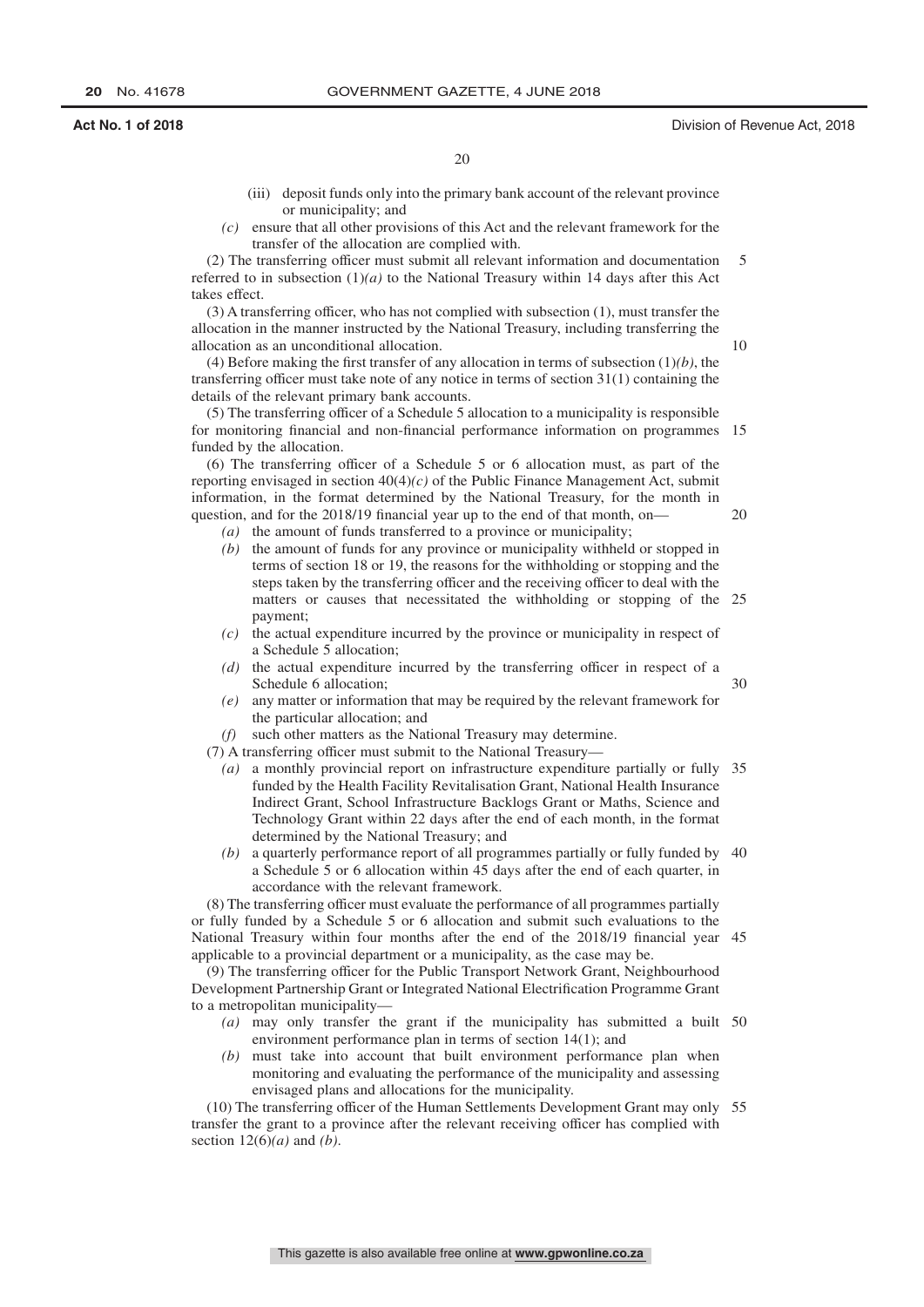10

21

- (iii) ho kenya tjhelete akhaontong ya sethatho ya banka ya provense kapa mmasepala; le
- *(c)* ho etsa bonnete hore ho ikamahanngwa le Molao ona le moralo wa tshebetso lebakeng la phitiso ya kabo.

(2) Mohlanka wa phithiso o tshwanetse ho nehelana ka lesedi le ditokomane tse hlaloswang karolwaneng (1)*(a)* ho Letlotlo la Naha matsatsing a 14 ka mora hore Molao ona o kene tshebetsong. 5

(3) Mohlanka wa phithiso ya sokang a ikamahanya le karolwana (1) o tshwanetse ho fetisa kabo ka tsela eo Letlotlo la Naha le laetseng ka teng ho kenyeleditse ho fetisa kabo e le kabo e senang dipehelo.

(4) Pele phithiso ya pele ya kabo e nngwe le e nngwe e etswa ho latela karolwana (1)*(b)*, mohlanka wa phithiso o tshwanetse ho elellwa tsebiso e nngwe le e nngwe ho latela karolo 31(1) e hlalosang dintlha tsa diakhaonto tsa banka.

(5) Mohlanka wa phithiso kabong e Shejuleng 5 ho mmasepala maikarabelo a hae ke ho beha leihlo tshebediso ya tjhelete le mananeo ao e seng a ditjhelete a thuswang ka 15 tjhelete e tswang kabong.

(6) Mohlanka wa phithiso wa Shejule 5 le 6 o tshwanetse ho nehelana ka lesedi Letlotlong la Naha bakeng la kgwedi eo ho tlalehilweng ka yona le bakeng la selemo sa ditjhelete sa 2018/19 ho fihlela pheletsong ya kgwedi eo, e le karolo ya tlaleho e hlalositsweng karolong 40(4)*(c)* ya Molao wa Taolo ya Ditjhelete tsa Setjhaba ka 20 mokgwa o tlabe o hlwauwe ke Letlotlo la Naha, ka—

- *(a)* palo ya tjhelete e fetiseditsweng provenseng le mmasepaleng;
- *(b)* palo ya ditjhelete tse emisitsweng kapa tse thibetsweng ho tswa provenseng kapa mmasepaleng o mong le o mong ho latela karolo 18 kapa 19, mabaka a ho emisa kapa ho thibela le mehato e nkuweng ke mohlanka wa phithiso le mohlanka ya amohelang ho ka sebetsana le dintlha kapa mabaka a entseng ho emiswe kapa ho thibelwe tefello; 25
- *(c)* tahlehelo ya tshebediso e fumanweng ke provense kapa mmasepala ho latela kabo e Shejuleng 5;
- *(d)* tahlehelo ya tshebediso e fumanweng ke mohlanka wa phithiso ho latela kabo 30 e Shejuleng 6;
- *(e)* lesedi kapa ntlha e nngwe le e nngwe e ka hlokwang ke moralong wa tshebetso bakeng la kabo e itseng; le
- *(f)* dintlha tse ding tse tla hlwauwa ke Letlotlo la Naha.

(7) Mohlanka wa phithiso o tshwanetse ho nehela Letlotlo la Naha—

- *(a)* tlaleho ya kgwedi le kgwedi ya provense ya ditjeho tsa moralo wa motheo tse tshehetswang ka ditjhelete ke Letlole la Tshubuhlellano ya Moralo wa Motheo wa Sekolo kapa Letlole la Dipalo, Saense le Thekenoloji matsatsing a 22 ka mora mafelo a kgwedi e nngwe le enngwe, ka mokgwa o hlwauwe ke Letlotlo la Naha; le
- *(b)* tlaleho ya kotara ya tshebetso ya mananeo ohle a lefellwang ke kabo ya Shejule 5 kapa 6 matsatsing a 45 ka mora kotara e nngwe le e nngwe Letlotlong la Naha ho latela ditlhoko tsa moralo wa tshebetso.

(8) Mohlanka wa phithiso o tshwanetse ho hlahloba tshebetso ya mananeo ohle a thusitsweng ka ditjhelete tsa kabo ya Shejule 5 kapa 6 le ho nehelana ka dihlahlobo ho Letlotlo la Naha dikgweding tse nne ka mora mafelo a selemo sa ditjhelete sa 2018/19 ho lefapha la diprovense le ho mmasepala. 45

(9) Mohlanka wa phithiso bakeng la Letlole la Netweke ya Dipalangang tsa Setjhaba, Letlole la Ntshetsopele ya Tshebedisano ya Boahisani kapa Letlole la lenaneo le Kopaneng la Motlakase la Naha ho mmasepala wa motse setoropo—

- *(a)* a ka fetisa letlole e bang mmasepala o nehelane ka leano la kaho ya tikoloho ho latela karolo 14(1); mme
- *(b)* o tshwanetse ho nahana hore leano la tshebetso ya kaho ya tikoloho ha le behwa leihlo le ho hlahlojwa ha tshebetso mmasepala le maano le dikabo bakeng la mmasepala.

(10) Mohlanka wa phithiso wa Letlole la Ntshetsopele ya Bodulo ba Batho a ka fetisetsa letlole ho provense ka mora hore mohlanka ya amohelang a ikamahanye le karolo 12(6)*(a)* le *(b)*.

55

50

35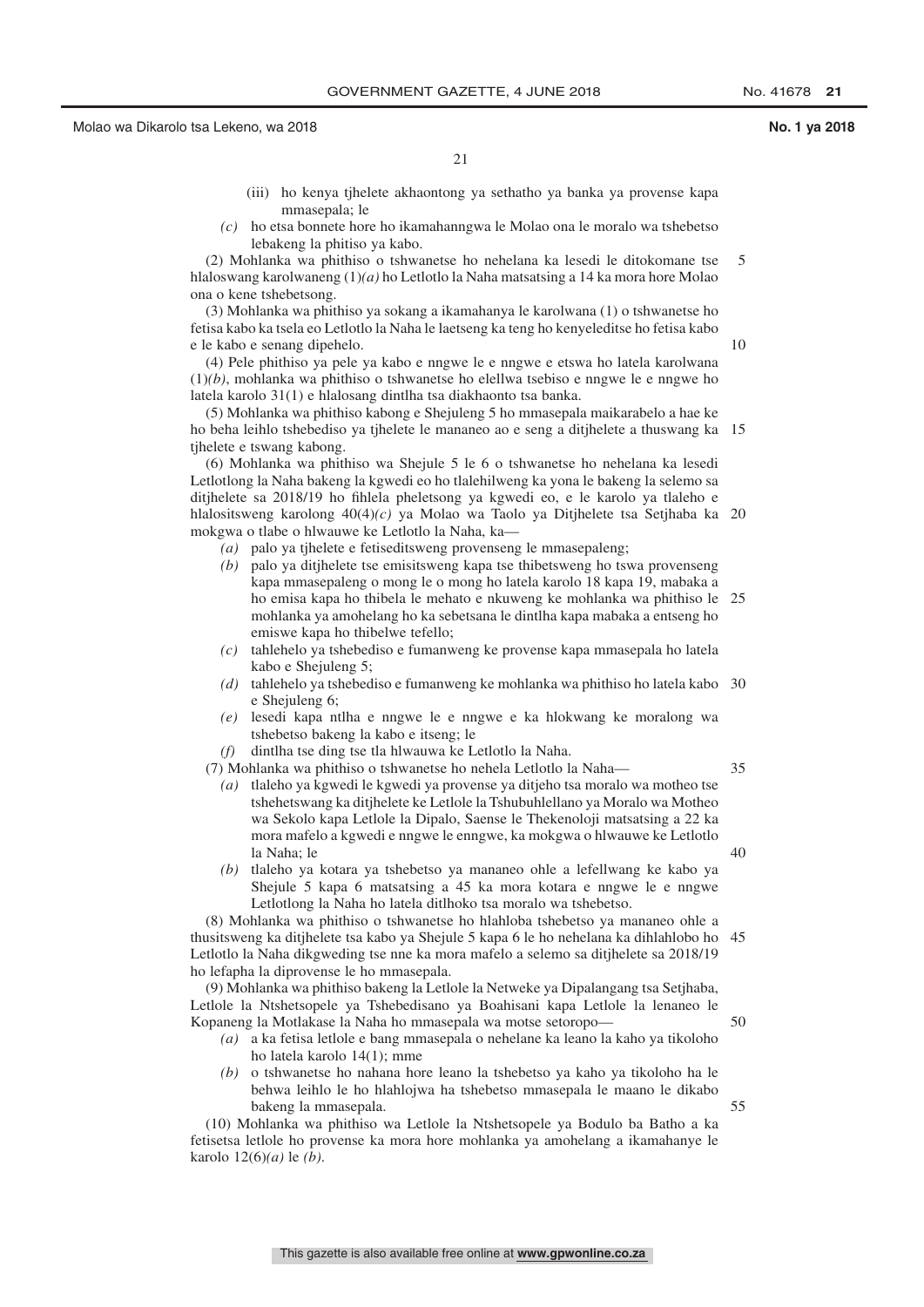5

30

45

55

#### 22

#### **Duties of receiving officer in respect of Schedule 4 allocations**

**11.** (1) The receiving officer of a Schedule 4 allocation is responsible for—

- *(a)* complying with the relevant framework for the Schedule 4 allocation; and
- *(b)* the manner in which the Schedule 4 allocation received from a transferring officer is allocated and spent.
- (2) The receiving officer of a municipality must—
	- *(a)* ensure and certify to the National Treasury that the municipality—
		- (i) indicates each programme partially or fully funded by a Schedule 4 allocation in its annual budget and that the Schedule 4 allocation is specifically and exclusively appropriated in that budget for utilisation 10 only according to the purpose of the allocation; and
		- (ii) makes public, in terms of section 21A of the Municipal Systems Act, the conditions and other information in respect of the allocation, to facilitate performance measurement and the use of required inputs and outputs;
	- *(b)* when submitting the municipality's statements in terms of section 71 of the 15 Municipal Finance Management Act for September 2018, December 2018, March 2019 and June 2019, report to the transferring officer, the relevant provincial treasury and the National Treasury—
		- (i) in respect of the Urban Settlements Development Grant and the Integrated City Development Grant, on financial performance against its 20 capital budget and the measures defined in its service delivery and budget implementation plan; and
		- (ii) in respect of any other Schedule 4 allocation, on financial performance of programmes partially or fully funded by the allocation; and
	- *(c)* within 30 days after the end of each quarter, report to the transferring officer 25 and the National Treasury—
		- (i) in respect of the Urban Settlements Development Grant and the Integrated City Development Grant, on non-financial performance for that quarter against the measures defined in its service delivery and budget implementation plan; and
		- (ii) in respect of any other Schedule 4 allocation, on non-financial performance of programmes partially or fully funded by the allocation.

(3) The National Treasury must make the report submitted to it in terms of subsection  $(2)(b)$  or  $(c)$  available to the transferring officer of the Urban Settlements Development Grant, Public Transport Network Grant and Integrated National Electrification 35 Programme Grant and the accounting officer of any other national department having responsibilities relating to the applicable allocation.

(4) The receiving officer of a provincial department must submit to the relevant provincial treasury and the transferring officer—

- (a) as part of the report required in section  $40(4)(c)$  of the Public Finance 40 Management Act, reports on financial and non-financial performance of programmes partially or fully funded by a Schedule 4 allocation;
- *(b)* a quarterly non-financial performance report of programmes partially or fully funded by a Schedule 4 allocation within 30 days after the end of each quarter; and
- *(c)* a monthly provincial report on infrastructure programmes partially or fully funded by a Schedule 4 allocation within 15 days after the end of each month, in the format determined by the National Treasury.

(5) The receiving officer must report on programmes partially or fully funded by a Schedule 4 allocation against the relevant framework in its annual financial statements 50 and annual report.

(6) The receiving officer must evaluate the financial and non-financial performance of the provincial department or municipality, as the case may be, in respect of programmes partially or fully funded by a Schedule 4 allocation and submit such evaluation to the transferring officer and the relevant provincial treasury within two months—

- *(a)* in respect of a provincial department, after the end of the 2018/19 financial year of the provincial department; and
- *(b)* in respect of a municipality, after the end of the 2018/19 financial year of the municipality.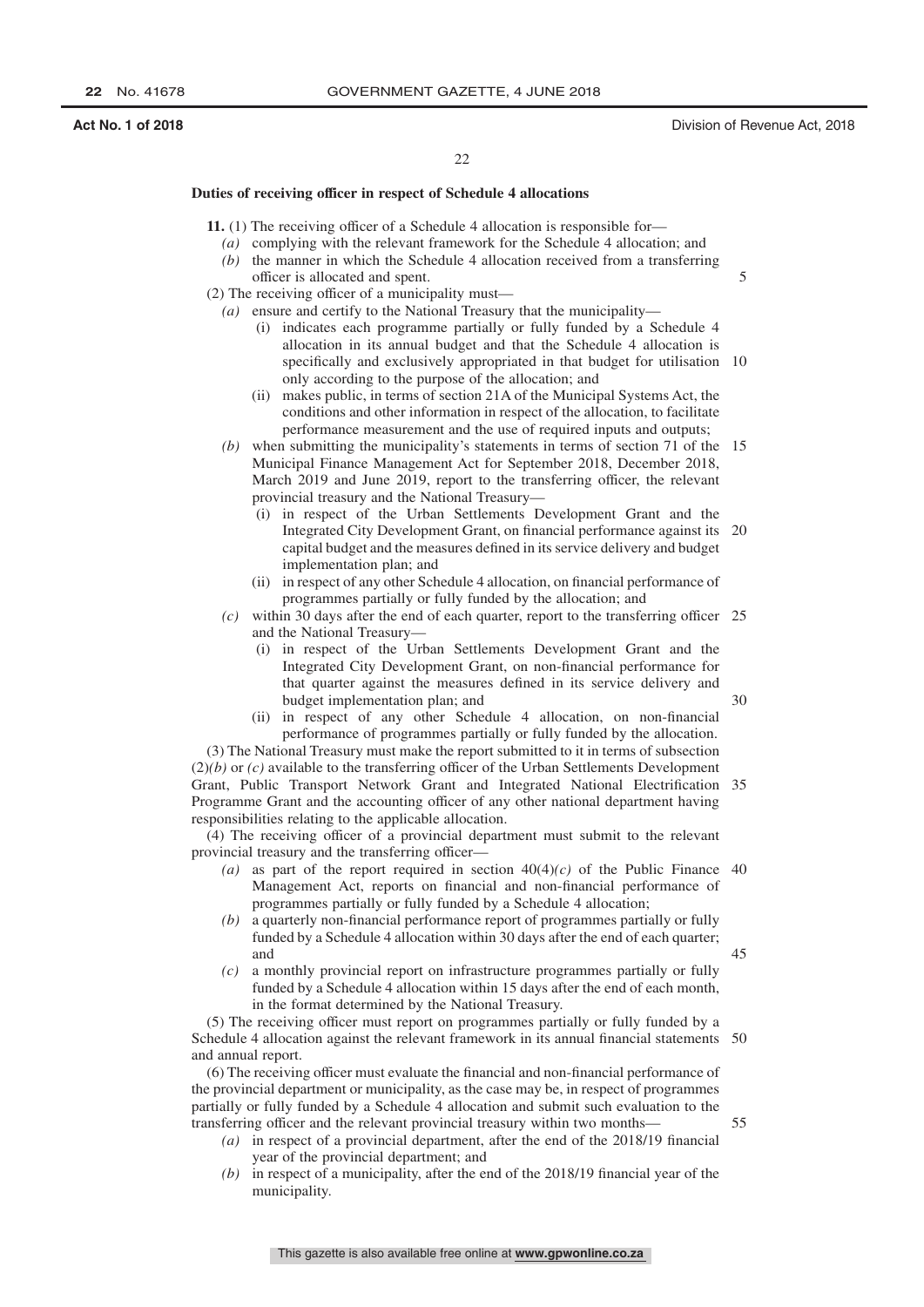5

15

 $50$ 

60

#### **Mesebetsi ya mohlanka ya amohelang ho latela dikabo tsa Shejule 4**

**11.** (1) Mohlanka ya amohelang wa kabo ya Shejule 4 o ikarabella ho—

- *(a)* ho ikamahanya le moralo wa tshebetso bakeng la dikabo tse Shejuleng 4; le
- *(b)* mokgwa oo kabo e Shejuleng 4 e nehetsweng ka teng le ho sebediswa ho tswa

- *(a)* etsa bo nnete le ho netefaletsa Letlotlo la Naha hore mmasepala—
	- (i) o bontsha nehelano le lenaneo le leng le le leng le thuswang ka tjhelete kapa le thuswang ha nyane ka tjhelete ya kabo ya Shejule 4 tekanyetsong ya yona ya selemo le hore kabo ya Shejule 4 e hlauwe ho latela 10 maikemisetso a kabo eo; le
	- (ii) ho phatlalatsa dipehelo le lesedi le leng ho latela kabo le ho latela karolo 21A ya Molao wa Mekgwa ya Tsamaiso ya Mmasepala e le ho nolofatsa tekanyo ya tshebetso le tshebediso ya tse kenngwang le tse ntshwang tse hlokahalang;
- *(b)* ha nehelano ya tokodiso ya mmasepala ho latela karolo 71 ya Molao wa Tsamaiso ya Ditjhelete tsa Mmasepala tsa Lwetse 2018, Tshitwe 2018, Hlakubele 2019 le Phupjane 2019, tlaleho ho mohlanka wa phithiso, letlotlo la provense le Letlotlo la Naha—
	- (i) ntlheng ya Letlole la Ntshetsopele ya Bodulo ba Metsesetoropo le 20 Letlole la Ntshetsopele ya Metsekgolo, tshebetsong ya ditjhelete kgahlano le tekanyetso ya khapithale ya yona le metjha e hlalositsweng phanong ya tshebeletso ya yona le leano la ho kenya tekanyetso tshebetsong; le
	- (ii) ntlheng ya kabo e nngwe le e nngwe ya Shejule 4 ho tshebetso ya  $25$ ditjhelete mananeong a lefelletsweng ke kabo; le
- *(c)* ho tlalehela mohlanka wa phithiso le Letlotlo la Naha matsatsing a 30 ka mora hore kotara e nngwe le e nngwe e fihle pheletsong—
	- (i) ntlheng ya Letlole la Ntshetsopele ya Bodulo ba Metsesetoropo le Letlole la Ntshetsopele ya Metsekgolo, ho tshebetso e seng ya ditjhelete kotareng eo kgahlano le metjha e hlalositsweng phanong ya ditshebeletso le leano la ho kenya tekanyetso tshebetsong; le 30
	- (ii) ntlheng ya kabo e nngwe le e nngwe ya Shejule 4 ho tshebetso e seng ya ditjhelete ya mananeo a lefelletsweng ke kabo.

(3) Letlotlo la Naha le tshwanetse ho etsa tlaleho e e nehetsweng ho latela karolwana (2)*(b)* kapa *(c)* ho fumaneha ho Letlole la Ntshetsopele ya Bodulo ba Metsesetoropo, Letlole la Netweke ya Dipalangwang tsa Setjhaba le Letlole la lenaneo le Kopaneng la Motlakase la Naha le ho ya ikarabellang wa lefapha le leng le le leng la naha le nang le maikarabelo a amanang le a kabo. 35 40

(4) Mohlanka ya amohelang wa lefapha la provense o tshwanetse ho nehelana ho letlotlo la provense le ho mohlanaka wa phithiso—

- *(a)* jwalo ka ha e le karolo ya tlaleho e hlokahalang karolong 40(4)*(c)* ya Molao wa Taolo ya Tjhelete ya Setjhaba, e tlalehe ka tshebetso ya mananeo ao e seng a ditjhelete le ao e leng a ditjhelete a lefellwang ke kabo ya Shejule 4;
- *(b)* ho nehelana ka tlaleho ya tshebetso ya mananeo ao e seng a ditjhelete le ao e seng a ditjhelete a lefellwang ke kabo ya Shejule 4 ya kotara matsatsing a 30 ka mora kotara e nngwe le e nngwe e fihle pheletsong; le 45
- *(c)* tlaleho ya kgwedi le kgwedi ya provense ya mananeo a moralo wa motheo a lefellwang ke kabo ya Shejule 4 matsatsing a 15 ka mora mafelo a kgwedi e nngwe le e nngwe ka mokgwa o tlabe o hlwauwe ke Letlotlo la Naha.

(5) Mohlanka ya amohelang o tshwanetse ho tlaleha kgahlano le mananeo a thuswang ka ditjhelete kapa a thuswang ha nyane ka ditjhelete ke kabo ya Shejule 4 kgahlano le moralo wa tshebetso ditlalehong tsa selemo le ditlalehong tsa ditjhelete tsa selemo.

(6) Mohlanka ya amohelang o tshwanetse ho hlahloba tshebetso ya tseo e leng tsa tjhelete le tseo e seng tsa tjhelete tsa lefapha la provense kapa mmasepala mananeong a 55 thusitsweng ka ditjhelete tsa kabo ya Shejule 4 kapa mananeo a thusitsweng ha nyane ka ditjhelete ke kabo mme a nehelane ka tlaleho eo ho mohlanka wa phithiso le letlotlo la provense dikgweding tse pedi—

- *(a)* lefapheng la provense ka mora selemo sa ditjhelete sa 2018/19 sa lefapha la provense; le
- *(b)* mmasepaleng ka mora selemo sa ditjhelete sa 2018/19 sa mmasepala.
	- This gazette is also available free online at **www.gpwonline.co.za**

mohlankeng wa phithiso. (2) Mohlanka ya amohelang wa mmasepala o tshwanetse ho—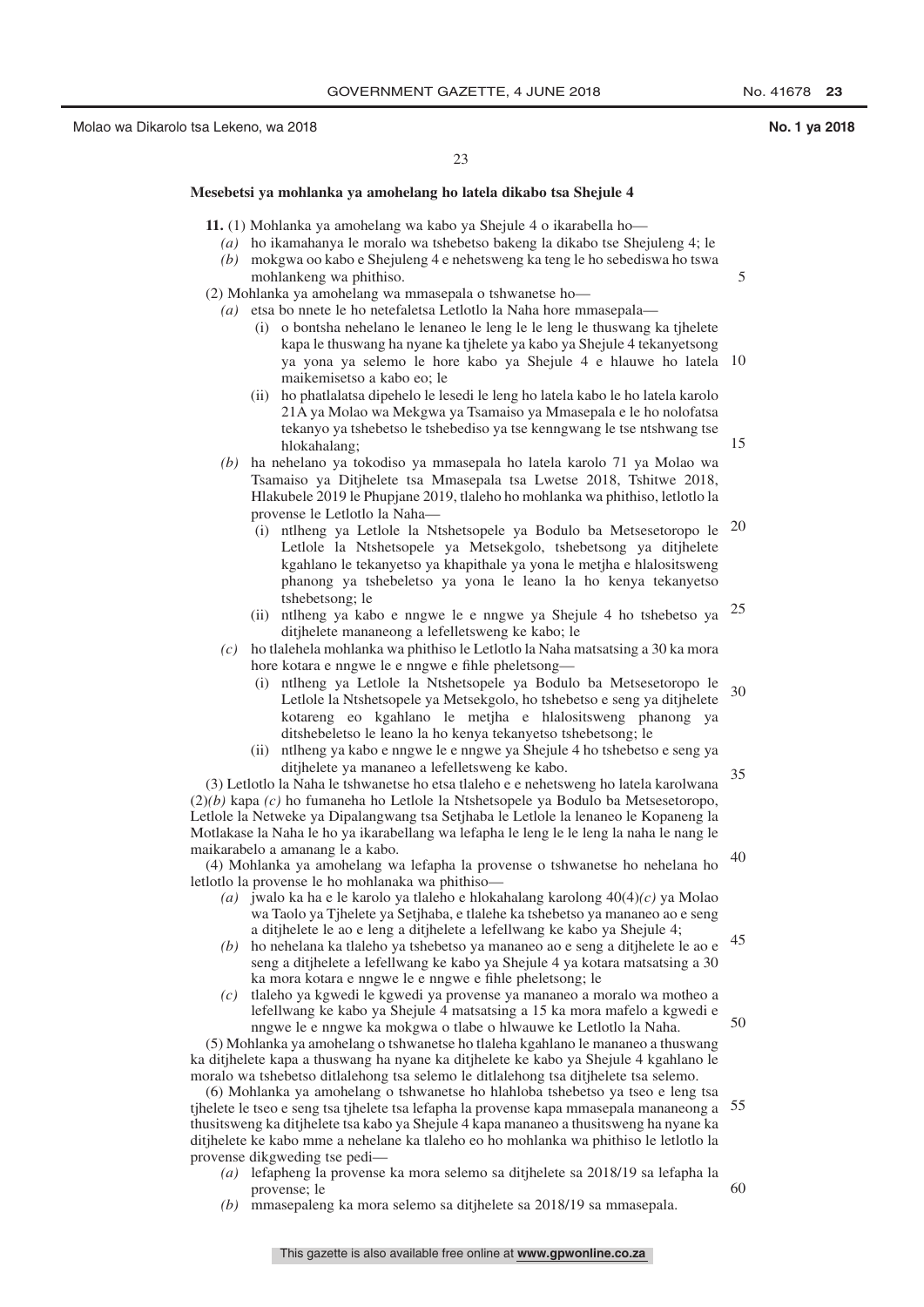40

#### **Duties of receiving officer in respect of Schedule 5 or 7 allocations**

**12.** (1) The receiving officer of a Schedule 5 or 7 allocation must ensure compliance with the relevant framework.

(2) The relevant receiving officer must, in respect of a Schedule 5 or 7 allocation transferred to—

- (a) a province, as part of the report required in section  $40(4)(c)$  of the Public Finance Management Act, report on the matters referred to in subsection (3) and submit a copy of that report to the relevant provincial treasury and the transferring officer;
- *(b)* a municipality, as part of the report required in terms of section 71 of the 10 Municipal Finance Management Act, report on the matters referred to in subsection (4) and submit a copy of that report to the relevant provincial treasury, the National Treasury and the relevant transferring officer; and
- *(c)* a province or municipality, submit a quarterly non-financial performance report within 30 days after the end of each quarter to the transferring officer 15 and the relevant provincial treasury.

(3) A report for a province in terms of subsection (2)*(a)* must set out for the month in question and for the 2018/19 financial year up to the end of the month—

- *(a)* the amount received by the province;
- *(b)* the amount of funds stopped or withheld in terms of section 18 or 19 and the 20 reason for the stopping or withholding;
- *(c)* the actual expenditure by the province in respect of Schedule 5 and 7 allocations;
- *(d)* the amount transferred to any national or provincial public entity to implement a programme funded by a Schedule 5 allocation on behalf of a province or to 25 assist the province in implementing the programme;
- *(e)* the available figures regarding the expenditure by a public entity referred to in paragraph *(d)*;
- *(f)* the extent of compliance with this Act and with the conditions of the allocation provided for in its framework, based on the available information at the time 30 of reporting;
- *(g)* an explanation of any material difficulties experienced by the province regarding an allocation which has been received and a summary of the steps taken to deal with such difficulties;
- *(h)* any matter or information that may be determined in the framework for the 35 allocation; and
- *(i*) such other matters and information as the National Treasury may determine.

(4) A report for a municipality in terms of subsection (2)*(b)* must set out for the month in question and for the 2018/19 financial year up to the end of the month—

- *(a)* the amount received by the municipality;
	- *(b)* the amount of funds stopped or withheld in terms of section 18 or 19 and the reason for the stopping or withholding;
	- *(c)* the extent of compliance with this Act and with the conditions of the allocation or part of the allocation provided for in its framework;
	- *(d)* an explanation of any material problems experienced by the municipality 45 regarding an allocation which has been received and a summary of the steps taken to deal with such problems;
	- *(e)* any matter or information that may be determined in the framework for the allocation; and

*(f)* such other matters and information as the National Treasury may determine. 50 (5) The receiving officer must evaluate the financial and non-financial performance of the provincial department or municipality, as the case may be, in respect of programmes partially or fully funded by a Schedule 5 allocation and submit such evaluation to the transferring officer and the relevant provincial treasury within two months after the end of the 2018/19 financial year applicable to a provincial department or a municipality, as 55 the case may be.

(6) *(a)* The receiving officer of the Human Settlements Development Grant must, in consultation with the transferring officer, publish in the *Gazette* within 14 days after this Act takes effect, the planned expenditure from the Human Settlements Development Grant, for the 2018/19 financial year, the 2019/20 financial year and the 2020/21 60financial year per municipality with level one or level two accreditation.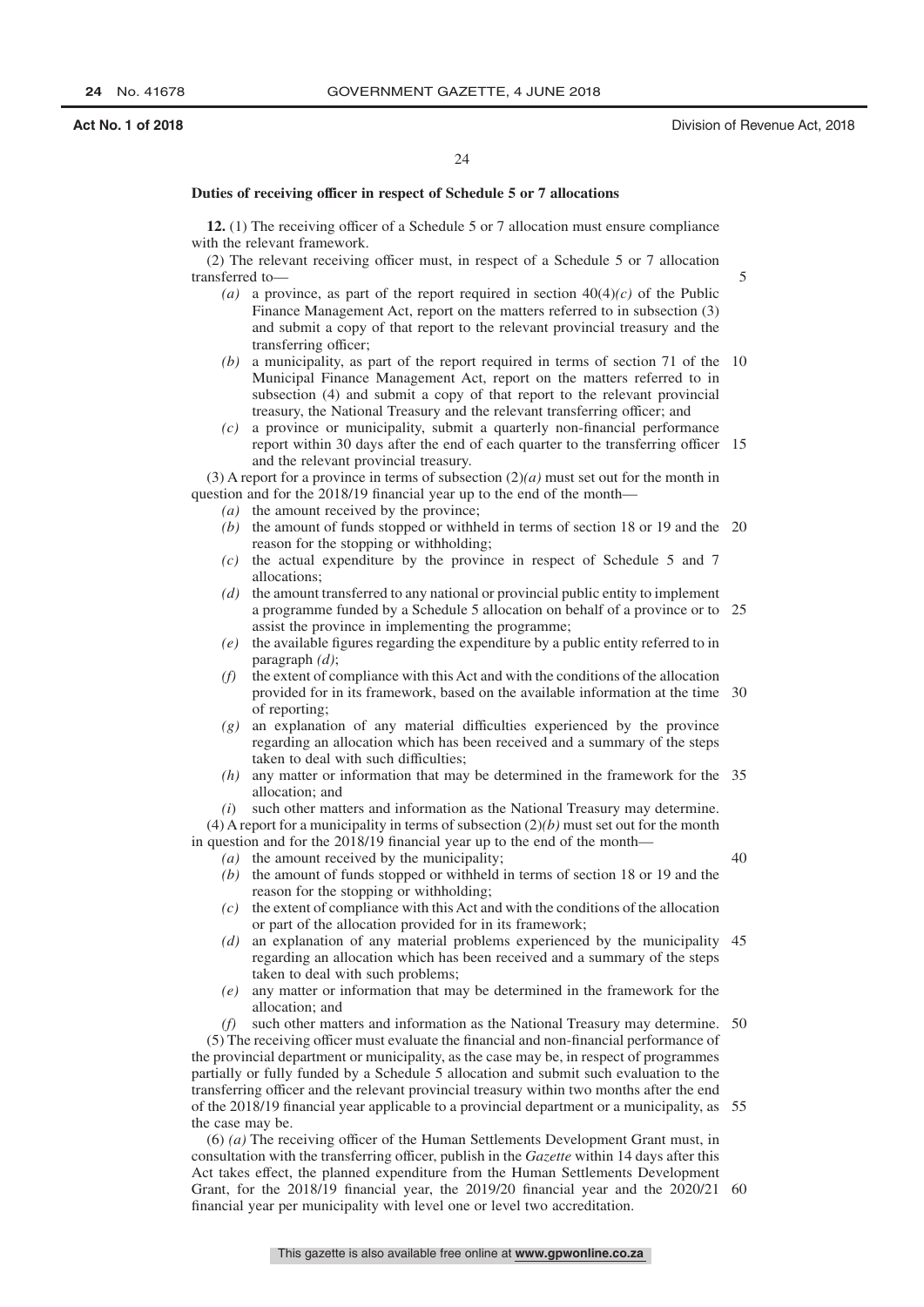25

#### **Mesebetsi ya mohlanka ya amohelang ho latela di kabo tsa Shejule 5 kapa 7**

**12.** (1) Mohlanka ya amohelang kabo ya Shejule 5 kapa 7 o tshwanetse ho netefatsa boikamahanyo le ditlhoko tsa moralo wa tshebetso.

#### (2) Mohlanka ya amohelang o tshwanetse ho, ho latelala kabo e Shejuleng 5 kapa 7 e fetiseditsweng ho—

- *(a)* provense, e le karolo ya tlaleho e hlokahalang e karolong 40(4)*(c)* ya Molao wa Taolo ya Ditjhelete tsa Setjhaba, e tlaleha ka dintlha tse karolwaneng (3) mme e nehelane ka khopi ya tlaleho ho letlotlo la provense le mohlanka wa phithiso;
- *(b)* mmasepala e le karolo ya tlaleho e hlokahalang ho latela dintlha tse karolong 10 71 tse Molaong wa Taolo ya Ditjhelete tsa Mmasepala, e tlalehe dintlha tse karolwaneng (4) le ho nehelana ka khopi ya tlaleho ya letlotlo la provense, Letlotlo la Naha le mohlanka wa phithiso; le
- *(c)* provense kapa mmasepala ho nehelana ka tlaleho ya tshebetso ya tseo e seng tsa tjhelete ya kotara matsatsing a 30 ka mora mafelo a kotara e nngwe le e 15 nngwe ho mohlanka wa phithiso le ho letlotlo la provense.

(3) Tlaleho bakeng la provense ho latela karolwana (2)*(a)* e tshwanetse ho hlalosa bakeng la kgwedi eo le bakeng la selemo sa ditjhelete sa 2018/19 ho fihlela kgwedi eo e fela—

- *(a)* palo eo provense e e fumaneng;
- *(b)* palo ya ditjhelete tse emisitsweng kapa tse thibetsweng ho latela karolo 18 kapa 19 le mabaka a thibelo kapa kemiso;
- *(c)* tshebediso ya tjhelete ya provense ho latela kabo ya Shejule 5 le 7;
- *(d)* palo e fetiseditsweng ho motheo o mong le o mong wa naha kapa wa provense wa setjhaba ho ka kenya tshebetsong mananeo a thuswang ka ditjhelete ke 25 kabo ya Shejule 5 boemong ba provense kapa ho thusa provense ho ka kenya tshebetsong lenaneo le jwalo;
- *(e)* dipalopalo tse fumanehang mabapi le tshebediso ya ditjhelete ke motheo wa setjhaba o hlahellang temaneng *(d)*;
- *(f)* bohlokwa ba ho ikamahanya le Molao ona le maemo a kabo a hlahellang 30 moralong wa tshebetso a itshetlehile ho lesedi le teng nakong ya tlaleho;
- *(g)* tlhaloso ya mathatha a mang le a mang a fumanweng ke provense mabapi le kabo e seng e fumanwe le kgotsufatso ya mehato e nkuweng ho sebetsana le mathata a kang ana;
- *(h)* ntlha e nngwe le e nngwe kapa lesedi le ka hlaloswang moralong wa tshebetso 35 bakeng la kabo; le

*(i*) dintlha tse ding le tse ding le lesedi jwalo ka ha Letlotlo la Naha le ka hlwaya. (4) Tlaleho ya mmasepala ho latela karolwana (2)*(b)* e tshwanetse ho hlalosa bakeng

la kgwedi eo le bakeng la selemo sa ditjhelete sa 2018/19 ho fihlela kgwedi eo e fela— 40

- *(a)* palo eo mmasepala e e fumaneng;
- *(b)* palo ya ditjhelete tse emisitsweng kapa tse thibetsweng ho ho latela karolo 18 kapa 19 le mabaka a thibelo kapa kemiso;
- *(c)* bohlokwa ba ho ikamahanya le Molao ona le maemo a kabo kapa karolo ya kabo eo ho nehelanweng ka yona moralong wa tshebetso;
- *(d)* tlhaloso ya mathatha a mang le a mang a fumanweng ke mmasepala mabapi le 45 kabo e seng e fumanwe le kgotsufatso ya mehato e nkuweng ho sebetsana le mathatha a kang ana;
- *(e)* ntlha e nngwe le e nngwe kapa lesedi le ka hlwauwang moralong wa tshebetso bakeng la kabo e itseng; le

*(f)* dintlha tse ding le tse ding le lesedi jwalo ka ha Letlotlo la Naha le ka hlwaya. 50 (5) Mohlanka ya amohelang o tshwanetse ho hlahloba tshebetso ditjhelete kapa tseo e seng tsa ditjhelete tsa lefapha la provense kapa mmasepala, ho latela mananeo a tsheheditsweng ka ditjhelete ka ho phethahala kapa hanyane ka kabo ya Shejule 5 le ho nehelana ka hlahlobo eo ho mohlanka wa phithiso le ho letlotlo la provense e amehang dikgweding tse pedi ka mora hore selemo sa ditjhelete sa 2018/19 sa lefapha la provense 55 kapa mmasepala se fele.

(6) *(a)* Mohlanka ya amohelang wa Letlole la Ntshetsopele ya Bodulo o tshwanetse ho phatlalatsa koranteng ya mmuso matsatsing a 14 ka mora hore Molao ona o kene tshebetsong, le ka kopanelo le mohlanka wa phithiso, leano la tshebediso ho tswa Letloleng la Ntshetsopele ya Bodulo, bakeng la selemo sa ditjhelete sa 2018/19, selemo 60sa ditjhelete sa 2019/20 le selemo sa ditjhelete sa 2020/21 sa mmasepala ka nngwe o nang le tumello ya boemo ba pele kapa boemo ba bobedi.

20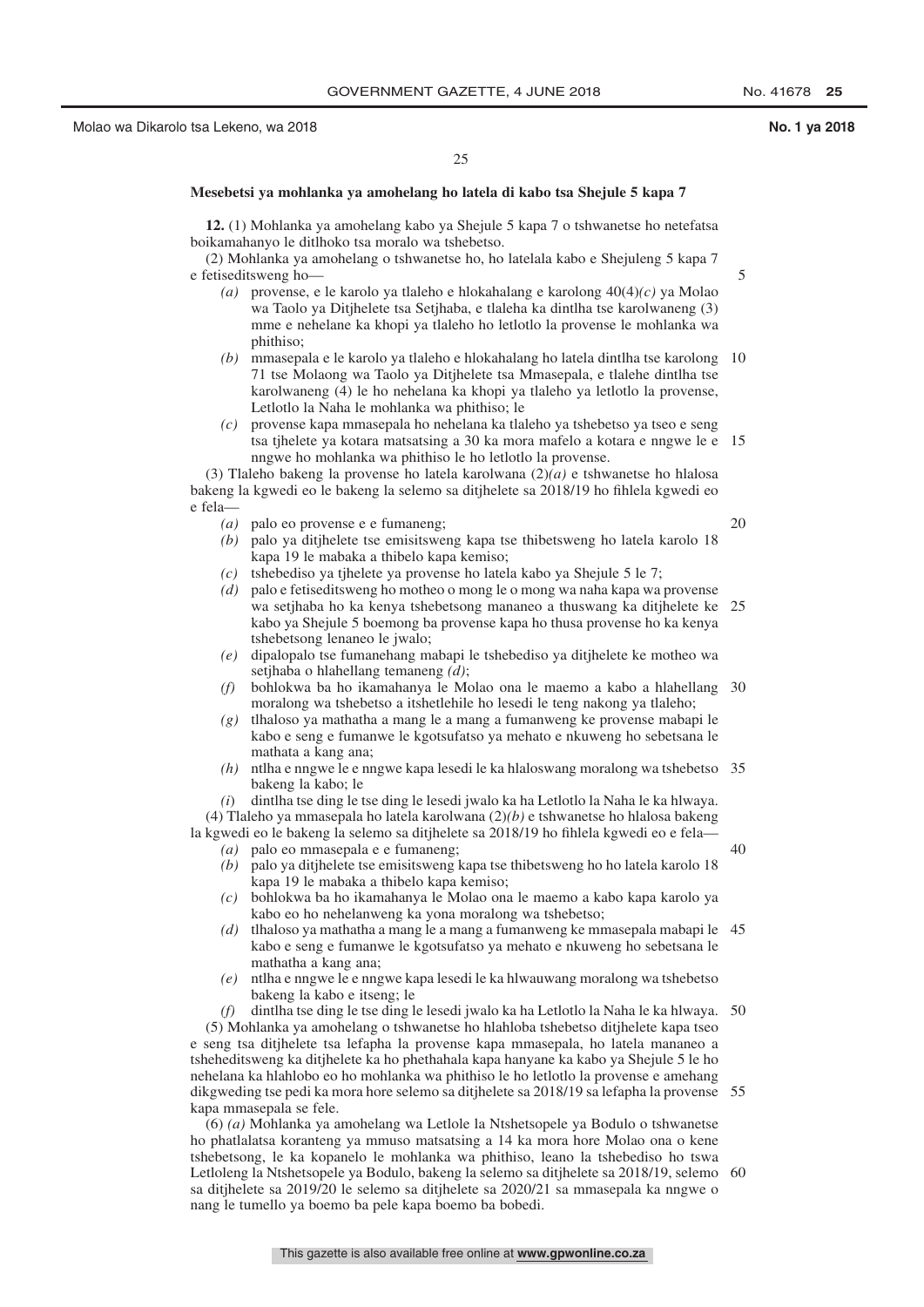40

26

*(b)* The planned expenditure must indicate the expenditure to be undertaken directly by the province and transfers to each municipality.

*(c)* The receiving officer of the Human Settlements Development Grant may, by notice in the *Gazette*, after taking into account the performance of the municipality and after consultation with the affected municipality and in consultation with the transferring officer, amend the planned expenditure for that municipality published in terms of paragraph *(a)*. 5

#### **Duties of receiving officer in respect of infrastructure conditional allocations to provinces**

13. (1) The receiving officer of the Education Infrastructure Grant, Health Facility 10 Revitalisation Grant, Human Settlements Development Grant or Provincial Roads Maintenance Grant must—

- *(a)* submit to the relevant provincial treasury a list of all infrastructure projects partially or fully funded by the relevant grant over the medium term expenditure framework for tabling as part of the estimates of provincial 15 expenditure in the provincial legislature in the format determined by the National Treasury;
- *(b)* within seven days after the tabling in the legislature, submit the list to the transferring officer and the National Treasury;
- *(c)* after consultation with the provincial treasury and the transferring officer, 20 submit any amendments to the list, together with reasons for the amendments, to the provincial treasury for tabling with the adjusted estimates of provincial expenditure;
- *(d)* within seven days after the tabling in the legislature, submit the amended list to the transferring officer and the National Treasury;
- *(e)* report on all infrastructure expenditure partially or fully funded by the relevant grant to the transferring officer, relevant provincial treasury and the National Treasury in the format and on the date determined by the National Treasury;
	- *(f)* within 15 days after the end of each month, submit to the relevant provincial 30 treasury and transferring officer, a draft report on infrastructure programmes partially or fully funded from those grants in the format determined by the National Treasury;
	- *(g)* within 22 days after the end of each month, submit to the National Treasury, a final report on infrastructure programmes partially or fully funded from 35 those grants; and
	- *(h)* within two months after the end of the 2018/19 financial year—
		- (i) evaluate the financial and non-financial performance of the province in respect of programmes partially or fully funded by the grant based on the infrastructure budget of the province; and
		- (ii) submit the evaluation to the transferring officer, the relevant provincial treasury and the National Treasury.

(2) The receiving officer of the Education Infrastructure Grant or Health Facility Revitalisation Grant must—

- *(a)* within 22 days after the end of each quarter, submit to the transferring officer, 45 the relevant provincial treasury and the National Treasury, a final report on the filling of posts on the approved establishment for the infrastructure unit of the affected provincial department; and
- *(b)* ensure that projects comply with infrastructure delivery management best practice standards and guidelines, as identified and approved by the National 50 Treasury.

#### **Infrastructure conditional allocations to metropolitan municipalities**

**14.** (1) The receiving officer of a metropolitan municipality must, by 31 May 2018, submit to the National Treasury a built environment performance plan that includes all projects partially or fully funded by— 55

*(a)* the Integrated City Development Grant, Urban Settlements Development Grant, Public Transport Network Grant, Neighbourhood Development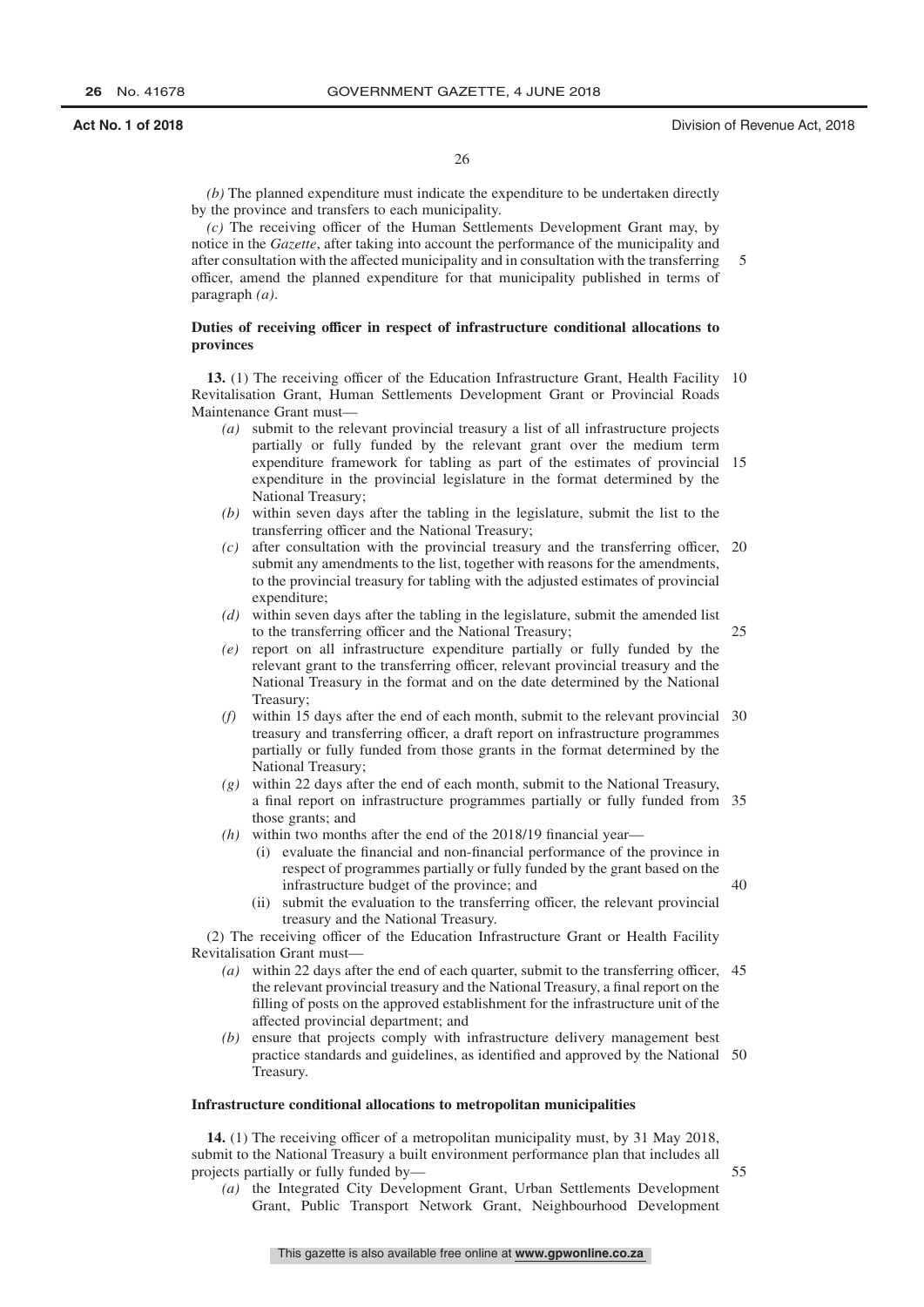$40$ 

27

*(b)* Tshebediso ya tjhelete e tshwanetse ho bontsha tshebediso e tla nkuwa ke provense le phithiso ya mmasepala ka nngwe.

*(c)* Mohlanka ya amohelang wa Letlole la Ntshetsopele ya Bodulo, ka tsebiso gazeteng, le ka mora ho nahana ka tshebetso ya mmasepala le ka mora ho kopana le mmasepala o amehang le ho kopana le mohlanka wa phithiso, ho lokisa tshebediso ya tjhelete bakeng la mmasepala oo e phatlaladitswe ho latela temana *(a)*. 5

#### **Mesebetsi ya mohlanka ya amohelang ho latela dikabo tsenang le dipehelo tsa moralo wa motheo diprovenseng**

**13.** (1) Mohlanka ya amohelang wa Letlole la Moralo wa motheo wa Thuto, Letlolel la Ntlafatso ya Disebediswa tsa Bophelo bo bottle, Letlole la Ntshetsopele ya Bodulo 10 kapa Letlole la Tlhokomelo ya Ditsela tsa Provense o tshwanetse ho—

- *(a)* ho nehela letlotlo la provense lenane la diprojeke tsohle tsa moralo wa motheo tse thuswang ka ditjhelete ka ho phethahala kapa hanyane ke letlole le amehang nakong e mahareng ya moralo wa tshebediso ya tjhelete bakeng la ho ka tekwa e le tekanyetso ya tshebediso ya tjhelete ho ketsamelao ya 15 provense ka mokgwa o batlwang ke Letlotlo la Naha;
- *(b)* matsatsing a supileng ka mora ho tekwa ka hare ho ketsamolao, o tshwanetse ho nehelana ka lenane ho mohlanka wa phithiso le ho Letlotlo la Naha;
- *(c)* ka mora ho kopana le letlotlo la provense le mohlanka wa phithiso, a nehelane ka tokiso e nngwe le e nngwe e lenaneng mmoho le mabaka a tokiso, ho 20 letlotlo la provense bakeng la ho ka tekwa le ditekanyetso tsa tokiso tsa tshebediso ya tjhelete;
- *(d)* matsatsing a supileng ka mora ho tekwa ho ketsamolao, a nahelane ka lenane le lokisitsweng ho mohlanka wa phithiso le ho Letlotlo la Naha;
- *(e)* ho tlaleha ka tshebediso ya tjhelete ho moralo wa motheo o tsheheditsweng ka 25 ho phethahala kapa ha nyanane ke letlole le amehang ho mohlanka wa phithiso, letlotlola provence le Letlotlo la Naha ka mokgwa le ka letsatsi le hlwauweng ke Letlotlo la Naha;
- *(f)* matsatsing a 15 ka mora mafelo a kgwedi e nngwe le e nngwe, a nehelane ho letlotlo la provense le ho mohlanka wa phithiso, tlaleho ya mananeo a moralo 30 wa motheo a tshehetswang ka ditjhelete ka ho phethahala kapa ha nyane ho tswa matloleng ao ka mokgwa o hlwauweng ke Letlotlo la Naha;
- *(g)* matsatsing a 22 ka mora mafelo a kgwedi e nngwe le e nngwe, a nehelane ho Letlotlo la Naha, tlaleho yah o qetela ya mananeo a moralo wa motheo a tshehetswang ka ho phethahala kapa ha nyane ho tswa matloleng ao; le
- *(h)* dikgweding tse pedi ka mora mafelo a selemo sa ditjhelete sa 2018/19—
	- (i) a hlahlobe tshebetso ya tsa ditshebeletso le tseo e seng tsa ditjhelete tsa provense ho mananeo a tshehetswang ka ditjhelete ka ho phethahala kapa ha nyane ka letlole le itshetlehileng ho tekanyetso ya moralo wa motheo ya provense; le
	- (ii) ho nehelana ka hlahlobo ho mohlanka wa phithiso, letlotlo la provense le amehang le Letlotlo la Naha.

(2) Mohlanka ya amohelang wa Letlole la Moralo wa motheo wa Thuto kapa Letlole la Ntlafatso ya Disebediswa tsa Bophelo o tshwanetse—

- *(a)* matsatsing a 22 ka mora mafelo a kotare e nngwe le enngwe, a nehele ho 45 mohlanka wa phithiso, letlotlo la provense le Letlotlo la Naha, tlaleho yah o qetela mabapi le ho ka tlatswa ha dikgeo tsa mosebetsi motheong o dumelletsweng wa yuniti ya moralo wa motheo wa lefapha le amehang; le
- *(b)* ho etsa bonnete hore diprojeke di ikamahanya le maemo a mantlha a tsamaiso ya taolo ya tshebetso le tataiso jwalo ka ha ho bonahetse le ho dumellwa ke 50 Letlotlo la Naha.

#### **Dikabo tsenang le dipehelo ho moralo wa motheo wa dimmasepala tsa metsesetoropo**

**14.** (1) Ka la 31 Motsheanong 2018, mohlanka ya amohelang wa mmasepala wa motsesetoropo o tshwanetse ho nehela Letlotlo la Naha leano la tshebetso la kaho ya 55tikoloho le akgang diprojeke tsohle tse tshehetswang ka ho phethahala kapa ha nyane  $\mathbf{k}$ 

*(a)* Letlole le Kopaneng la Ntshetsopele ya Setoropo, Letlole la Ntshetsopele ya Bodulo ba Metsesetoropo, Letlole la Netweke ya Dipalangang tsa Setjhaba,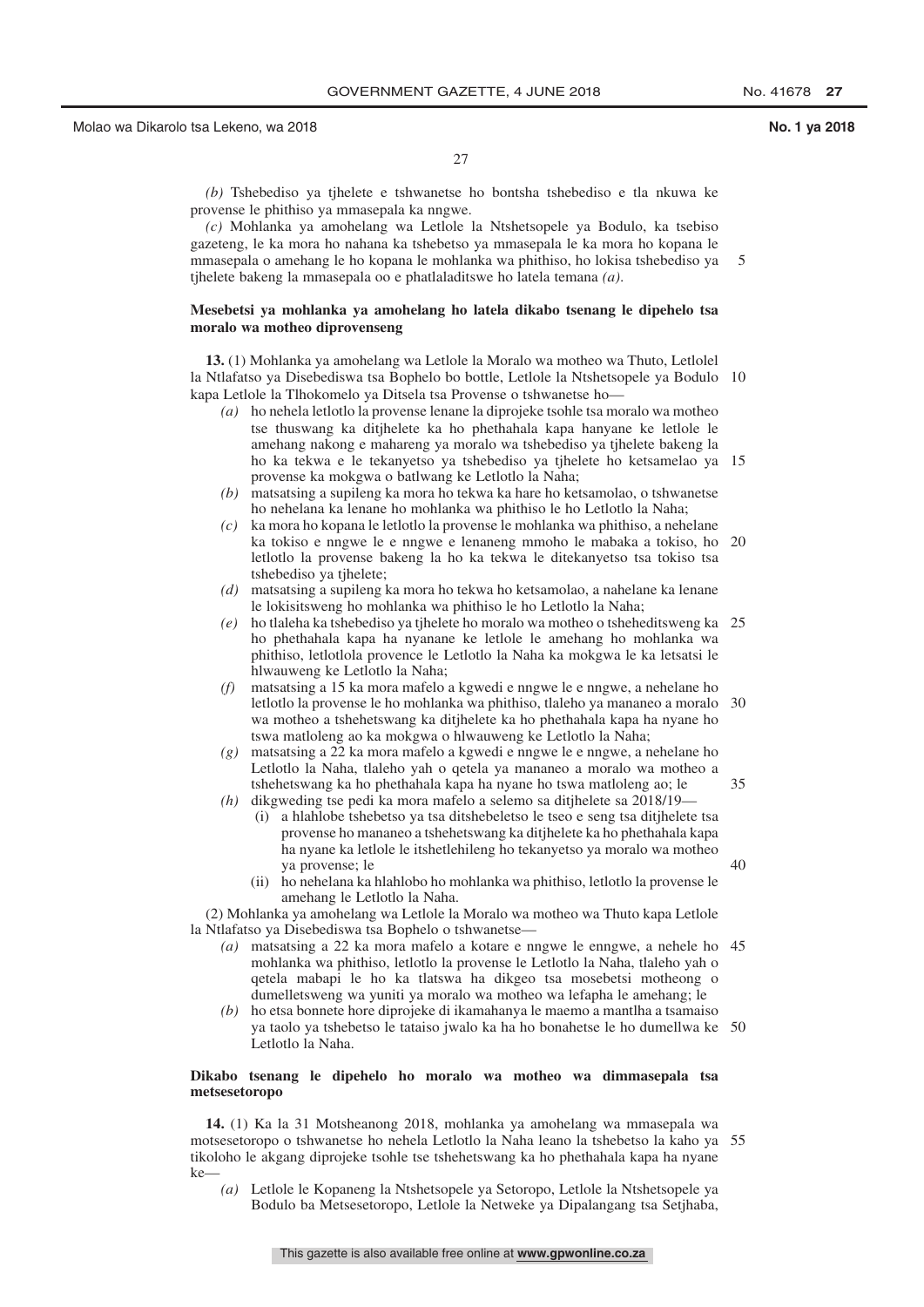10

25

30

45

28

Partnership Grant or Integrated National Electrification Programme Grant referred to in Part B of Schedule 5; and

- *(b)* money allocated for the Human Settlements Development Grant received from a province.
- (2) The built environment performance plan, referred to in subsection (1), must—
	- *(a)* be in the format determined by the National Treasury, including information on the project pipeline for catalytic urban development projects;
	- *(b)* demonstrate that the planned expenditure in the municipality's integration zones from all the grants referred to in subsection  $(1)(a)$  collectively, increases annually; and
	- *(c)* be approved by the relevant municipal council.

(3) The National Treasury must, within seven days after the submission in terms of subsection (1), make available each built environment performance plan to all affected transferring officers and provincial departments.

(4) *(a)* The receiving officer must report in its annual financial statements on the 15 expenditure from each of the grants mentioned in subsection (1)*(a)* in each integration zone of the municipality against its built environment performance plan.

*(b)* The transferring officer of the Integrated National Electrification Programme Grant referred to in Part B of Schedule 6 must report in its annual financial statements on the expenditure in each integration zone of every municipality against the built 20 environment performance plan of the municipality.

#### **Duties in respect of annual financial statements and annual reports for 2018/19**

**15.** (1) The 2018/19 financial statements of a national department responsible for transferring an allocation in Schedule 4, 5 or 7 must, in addition to any requirement of any other legislation—

- *(a)* indicate the total amount of that allocation transferred to a province or municipality;
- *(b)* indicate any transfer withheld or stopped in terms of section 18 or 19 in respect of each province or municipality and the reason for the withholding or stopping;
- *(c)* indicate any transfer not made in accordance with the payment schedule or amended payment schedule, unless withheld or stopped in terms of section 18 or 19, and the reason for the non-compliance;
- *(d)* indicate any reallocations by the National Treasury in terms of section 20;
- *(e)* certify that all transfers to a province or municipality were deposited into the 35 primary bank account of a province or municipality; and
- *(f)* indicate the funds, if any, used for the administration of the allocation by the receiving officer.

(2) The 2018/19 annual report of a national department responsible for transferring an allocation in Schedule 4, 5 or 7 must, in addition to any requirement of any other 40 legislation indicate—

- *(a)* the reasons for the withholding or stopping of all transfers to a province or municipality in terms of section 18 or 19;
- *(b)* the extent that compliance with this Act by provinces or municipalities was monitored;
- *(c)* the extent that the allocation achieved its objectives and outputs; and
- *(d)* any non-compliance with this Act, and the steps taken to address the non-compliance.

(3) The 2018/19 financial statements of a provincial department responsible for receiving an allocation in Schedule 4, 5 or 7 must, in addition to any requirement of any 50 other legislation—

- *(a)* indicate the total amount of all allocations received;
- *(b)* indicate the total amount of actual expenditure on each Schedule 5 or 7 allocation; and
- *(c)* certify that all transfers of allocations in Schedules 4, 5 and 7 to the province 55were deposited into the primary bank account of the province.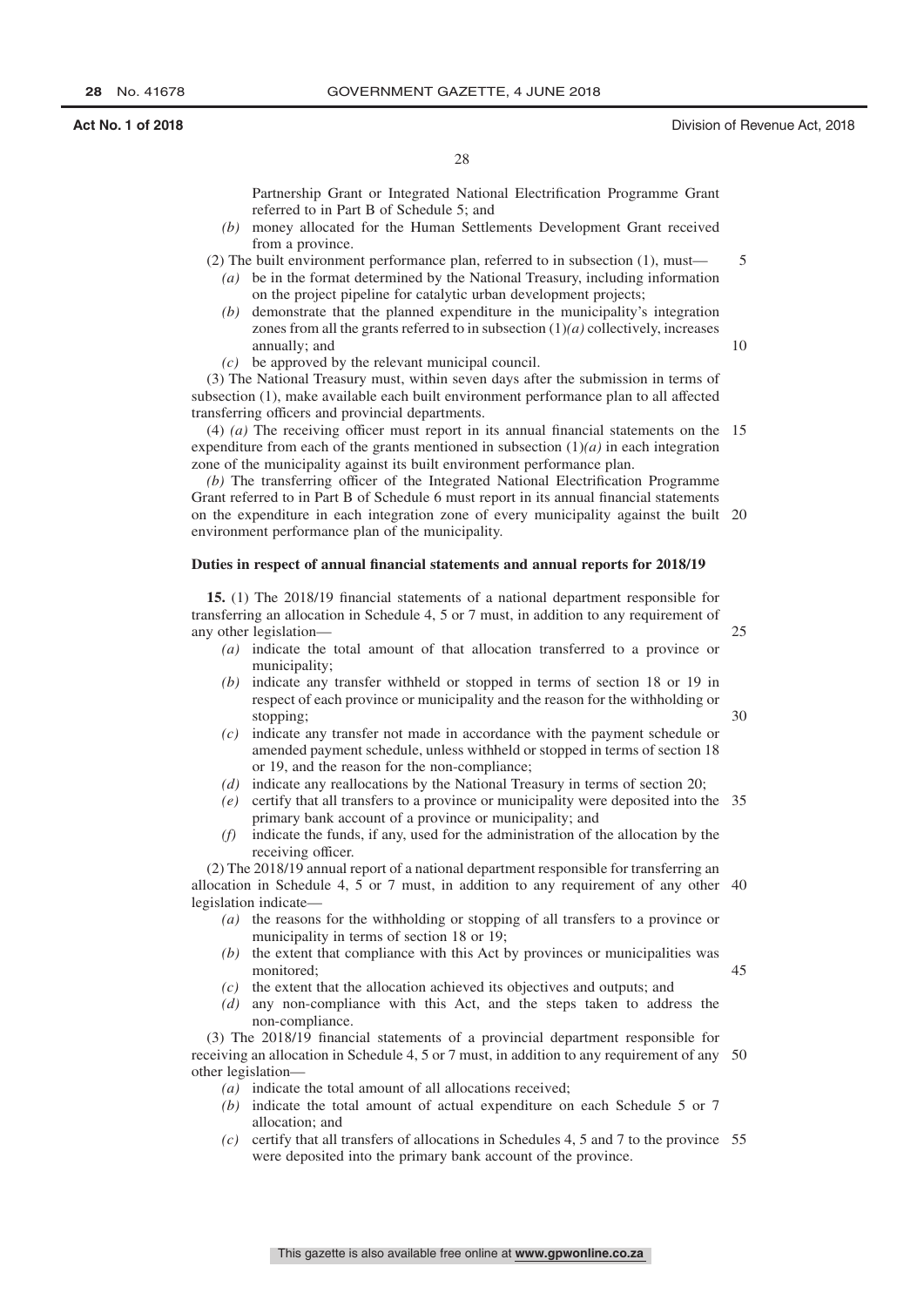29

Letlole la Ntshetsopele ya Tshebedisano mmoho la Boahisane kapa Letlole la Lenaneo le Kopaneng la Motlakase la Naha le hlaloswang Karolong B ya Shejule 5; le

*(b)* tjhelete e abuweng bakeng la Letlole la Ntshetsopele ya Bodula e tswang provenseng.

(2) Leano la tshebetso ya kaho ya tikoloho le hlaloswang karolwaneng (1) le tshwanetse—

- *(a)* ho ba ka mokgwa o hlwauweng ke Letlotlo la Naha, ho akga ka hare lesedi la projeke bakeng la diprojeke tsa ntshetsopele ya setoropo;
- *(b)* ho bontsha hore leano la tshebediso ya tjhelete dikarolo tse kopaneng tsa 10 mmasepala ho tswa matloleng ohle a hlalositsweng karolwaneng (1)*(a)* kaofela, e nyoloha selemo le selemo; le
- *(c)* e dumellwe ke lekgotla la teng la mmasepala.

(3) Letlotlo la Naha le tshwanetse ho etsa leano la tshebetso ya kaho ya tikoloho ho fumaneha ho bahlanka ba phithiso ba amehang le ho mafapha a provense matsatsing a 15 supileng ka mora nehelano ho latela karolwana (1).

(4) *(a)* Mohlanka ya amohelang o tshwanetse ho tlaleha ditokodisong tsa ditjhelete tsa selemo tshebediso ya tjhelete ho tswa letloleng le leng le le leng le hlalositsweng karolwaneng (1)*(a)* karolong e kopantsweng e nngwe ya mmasepala kgahlano le leano la tshebetso la kaho ya tikoloho.

20

5

*(b)* Mohlanka wa phithiso wa Letlole la Lenaneo leKopaneng la Motlakase le hlaloswang Karolong B ya Shejule 6 e tshwanetse ho tlaleha ditokodisong tsa lona tsa selemo ka tshebediso ya tjhelete karolong e kopantsweng e nngwe le e nngwe ya mmasepala kgahlano le leano la tshebetso ya kaho ya tikoloho ya mmasepala.

#### **Mesebetsi ho latela ditokodiso tsa ditjhelete tsa selemo le ditlaleho tsa selemo tsa** 25 **2018/19**

**15.** (1) Ditokodiso tsa dittjhelete tsa 2018/19 tsa lefapha la naha le ikarabellang bakengla phithiso yak abo e Shejuleng 4, 5 kapa 7 le tshwanetse ho, ho dimo ha tlhoko e nngwe le e nngwe ya molao o mong le o mong—

- *(a)* bontsha palo ka kakaretso ya kabo e fetiseditsweng ho provense kapa 30 mmasepala;
- *(b)* bontsha phithiso e thibetsweng kapa e emisitsweng ho latela karolo 18 kapa 19 ho provense kapa mmasepala le mabaka a thibelo kapa ho emiswa;
- *(c)* bontsha phithiso e nngwe le e nngwe e entsweng ntle le ho ipapisa le shejule sa tefello kapa shejule sa tefello se lokisitsweng ntle le ha e thibetswe kapa e 35 emisitswe ho latela karolo 18 kapa 19, ha mmoho le mabaka a ho se ikamahanye;
- *(d)* bontsha dikabo tse entsweng hape ke Letlotlo la Naha ho latela karolo 20;
- *(e)* ho netefatsa hore diphithiso ho diprovinse kapa dimmasepala di entswe akhaontong ya banka ya provense kapa mmasepala; le
- *(f)* bontsha ditjhelete, e bang di le teng, tse sebedisitsweng bakeng la tsamaiso ya kabo ke mohlanka ya amohelang.

(2) Tlaleho ya selemo ya 2018/19 ya lefapha la naha le ikarabellang ho phithiso ya kabo e Shejuleng 4, 5 kapa 7 le tshwanetse ho, ho dimo ha tlhoko e nngwe le enngwe kapa molao o mong le o mong, bontsha—

- *(a)* mabaka a ho emisa kapa ho thibela diphithiso tsohle ho provense kapa masepala ho latela karolo 18 kapa 19;
- *(b)* le hore boikamahanyo le Molao ona bo ne bo beilwe leihlo;
- *(c)* le hore kabo e fihlelletsee maikemisetso a yona ho le ho kae; le
- *(d)* ho se ikamahanye le Molao ona, le mehato e nkuweng bakeng la ho se 50 ikamahanye.

(3) Ditokodiso tsa ditjhelete tsa 2018/19 tsa lefapha la provense le fumanang kabo e Shejuleng 4, 5 kapa 7 letshwanetse ho, ho dimo ha tlhoko e nngwe le e nngwe kapa molao o mong le o mong ho—

- *(a)* bontsha palo ka kakaretso ya dikabo tse fumanenweng;
- *(b)* bontsha palo ka kakaretso ya tshebediso ya tjhelete ya kabo ya Shejule 5 kapa  $7·1e$
- *(c)* netefatsa hore phithiso ya dikabo tse Shejuleng 4, 5 le 7 ho diprovense di kentswe diakhaontong tsa banka tsa provense.

55

40

 $\overline{45}$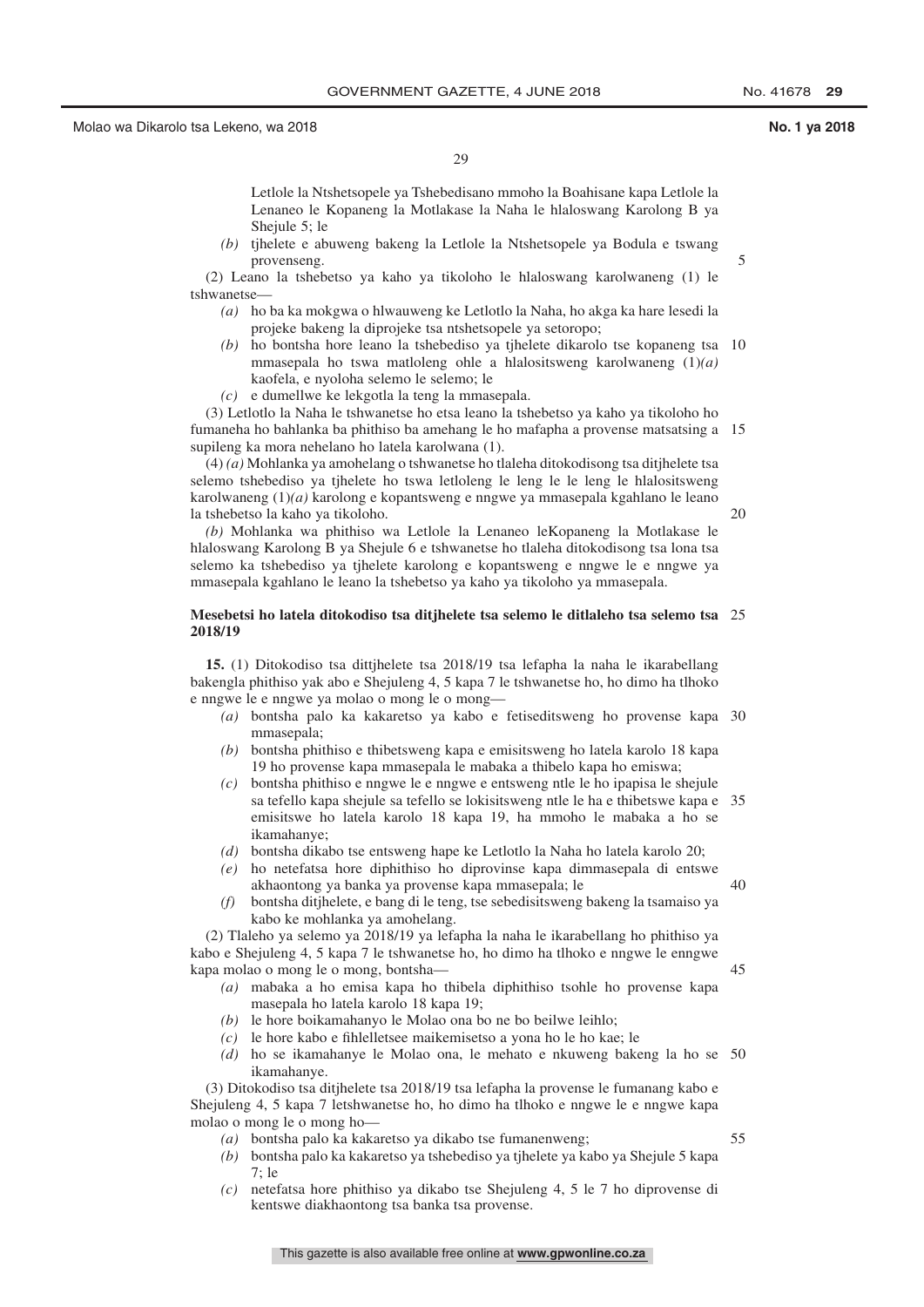30

(4) The 2018/19 annual report of a provincial department receiving an allocation in Schedule 4, 5 or 7 must, in addition to any requirement of any other legislation—

- *(a)* indicate the extent that the provincial department complied with this Act;
- *(b)* indicate the steps taken to address non-compliance with this Act;
- *(c)* indicate the extent that the allocation achieved its objectives and outputs;
- *(d)* contain any other information that may be specified in the framework for the allocation; and
- *(e)* contain such other information as the National Treasury may determine.

(5) The 2018/19 financial statements and annual report of a municipality receiving an allocation in Schedule 4, 5 or 7 must be prepared in accordance with the Municipal 10 Finance Management Act.

(6) The National Treasury may determine how transferring officers and receiving officers must report on conditional allocations to municipalities within 30 days after the end of each quarter to facilitate the audit of the allocations for the 2018/19 financial year.

#### *Part 3*

15

5

#### *Matters relating to Schedule 4 to 7 allocations*

#### **Publication of allocations and frameworks**

**16.** (1) The National Treasury must, within 14 days after this Act takes effect, publish by notice in the *Gazette*—

- *(a)* the conditional allocations per municipality for Part B of Schedule 5 20 allocations;
- *(b)* the indicative conditional allocations per province for Part A of Schedule 6 allocations and per municipality for Part B of Schedule 6 allocations; and
- *(c)* the framework for each conditional allocation in Schedules 4 to 7.

(2) For purposes of correcting an error or omission in an allocation or framework 25 published in terms of subsection (1)*(a)* or *(c)*, the National Treasury must—

- *(a)* on its initiative and after consultation with the relevant transferring officer; or
- *(b)* at the written request of the relevant transferring officer,

by notice in the *Gazette*, amend the affected allocation or framework.

(3) The National Treasury may, after consultation with the relevant transferring officer 30 and by notice in the *Gazette*, amend an indicative conditional allocation in Schedule 6 published in terms of subsection (1)*(b)*.

(4) Before amending a framework in terms of subsection (2), the National Treasury must submit the proposed amendment to Parliament for comment for a period of 14 days when Parliament is in session.

35

50

(5) An amendment in terms of subsection (2) or (3) takes effect on the date of publication of the notice in the *Gazette*.

#### **Expenditure in terms of purpose and subject to conditions**

**17.** (1) Despite a provision of other legislation to the contrary, an allocation referred to in Schedules 4 to 7 may only be used for the purpose stipulated in the Schedule 40 concerned and in accordance with the applicable framework.

(2) A receiving officer may not transfer any portion of a Schedule 5 allocation to any other organ of state for the performance of a function to be funded by the allocation, unless before the transfer is made, the receiving officer and the organ of state agree to a payment schedule, the receiving officer has notified the transferring officer and the 45 National Treasury of the agreed payment schedule and—

- *(a)* the transfer—
	- (i) is approved in the budget for the receiving provincial department or municipality; or
	- (ii) if not already so approved—
		- *(aa)* the receiving officer notifies the National Treasury that the purpose of the transfer is not to artificially inflate the expenditure estimates of the relevant provincial department or municipality and indicates the reasons for the transfer; and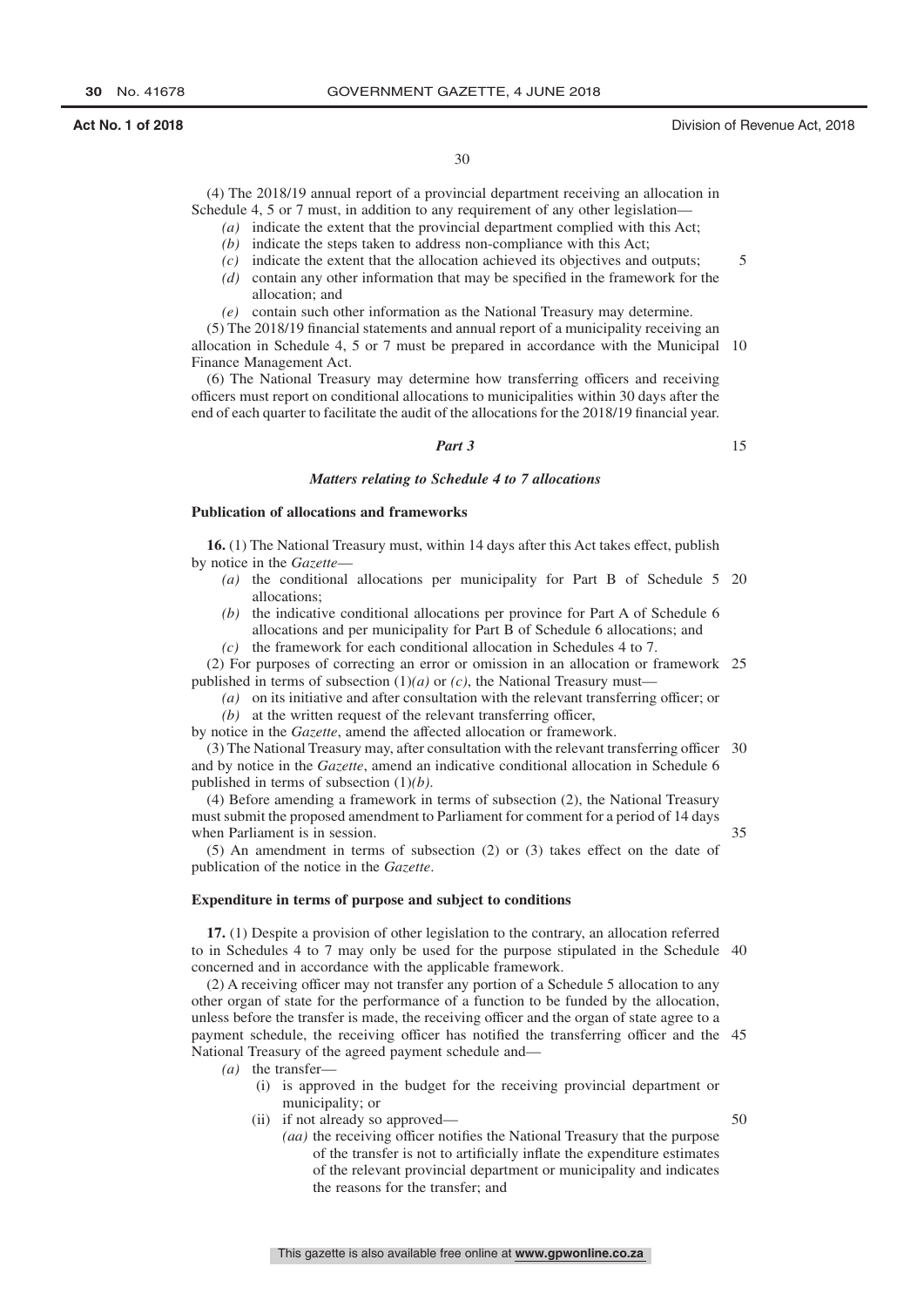5

(4) Tlaleho ya selemo ya 2018/19 ya lefapha la provense le amohelang kabo e Shejuleng 4, 5 kapa 7 e tshwanetse ho, ho dimo ha tlhoko e nngwe le enngwe kapa molao o mong le o mong—

- *(a)* bontsha boikamahanyo ba lefapha la province le Molao;
- *(b)* bontsha mehato e nkuweng bakeng la ho se ikamahanye le Molao ona;
- *(c)* bontsha hore kabo e fihlelletse maikemisetso a yona ho le ho kae;
- *(d)* kenyeletsa lesedi le leng le le leng le ka bontshwang moralong wa tshebetso bakeng la kabo; le
- *(e)* ho ba le lesedi le leng le ka hlokwang ke Letlotlo la Naha.

(5) Ditokodiso tsa ditjhelete tsa 2018/19 le tlaleho ya selemo ya mmasepala o 10 fumanang kabo ya Shejule 4, 5 kapa 7 e tshanwetse ho hlophiswa ho latela Molao wa Tsamaiso ya Ditjhelete tsa Mmasepala.

(6) Letlotlo la Naha le ka hlwaya hore bahlanka ba phithiso le bahlanka ba amohelang ba tlalehe ka dikabo tse nang le dipehelo ho dimmasepala matsatsing a 30 ka mora mafelo a kotara e nngwe le e nngwe ho nolofatsa hlahlobo ya dibuka tsa dikabo bakeng 15 la selemo sa ditjhelete sa 2018/19.

#### *Karolo 3*

#### *Dintlha tse amanang le dikabo tsa Shejule 4 ho ya ho 7*

#### **Phatlalatso ya dikabo le meralo ya tshebetso**

**16.** (1) Letlotlo la Naha le tshwanetse ho phatlalatsa koranteng ya mmuso matsatsing 20 a 14 ka mora hore Molao ona o kene tshebetsong—

- *(a)* dikabo tse nang le dipehelo ho mmasepala ka mong bakeng la dikabo tsa Karolo B ya Shejule 5;
- *(b)* dikabo tse nang le dipehelo tse bontshang provense ka nngwe bakeng la dikabo tsa Karolo A ya Shejule 6 le mmasepala ka nngwe bakeng la dikabo tsa 25 Karolo B ya Shejule 6; le
- *(c)* moralo wa tshebetso bakeng la kabo e nang le dipehelo ho Shejule 4 ho ya ho 7.

(2) Bakeng la ho lokisa diphoso kapa tlohelo kabong kapa moralo wa tshebetso ho latela karolwana (1)*(a)* kapa *(c)*, Letlotlo la Naha le tshwanetse ho— 30

- *(a)* ka bolona le ka mora ho kopana le mohlanka wa phithiso; kapa
	- *(b)* ka kopo e ngotsweng ho mohlanka ya amohelang ya amehang ka tsebiso koranteng ya mmuso ho lokisa kabo kapa moralo wa tshebetso o amehang.

(3) Letlotlo la Naha le ka lokisa kabo e nang le dipehelo tse Shejuleng 6 tse phatlaladitsweng ho latela karolwana (1)*(b)*, ka mora ho kopana le mohlanka wa 35 phithiso ya amehang le ka tsebiso koranteng ya mmuso.

(4) Pele ho tokiso ya moralo wa tshebetso ho latela karolwana (2), Letlotlo la Naha le tshwanetse ho nehelana ka tokiso e sisintsweng ho Palamente bakeng la nako ya matsatsi a 14 ha Palamente e le dutse.

(5) Tokiso ho latela karolwana (2) kapa (3) e kena tshebetsong ka letsatsi la 40 phatlalatso ya tsebiso koranteng ya mmuso.

#### **Tshebediso ho latela maikemisetso le dipehelo**

**17.** (1) Ho se natse ho hong le ho hong ho kgahlano le molao o mong le o mong, kabo eo ho buang ka yona Shejuleng 4 ho ya ho 7 e ka sebediswa feela bakeng la se hlalositsweng Shejuleng sena le ho latela moralo wa tshebetso o nang le moralo wa 45 tshebetso.

(2) Mohlanka ya amohelang a ka se fetisi karolo e nngwe le e nngwe yak abo ya Shejule 5 ho lekala le leng le le leng la mmuso bakeng la tshebetso e tla lefuwa ke kabo, ntle le ha pele kabo e etswa, mohlanka ya amohelang le lekala la mmuso le dumela shejule sa tefello, mohlanka ya amohelang a tsebisitse mohlanka wa phithiso le Letlotlo 50 la Naha ka tumellano ya shejule sa tefello le phithiso—

- *(a)* phithiso—
	- (i) e dumelletswe tekanyetsong bakeng la lefapha la provense le amohelang kapa mmasepala; kapa
	- (ii) e bang e so dumellwe—

55

*(aa)* mohlanka ya amohelang a tsebise Letlotlo la Naha hore maikemisetso a phithiso ha se ho eketsa tekatekanyo ya ditjeho tsa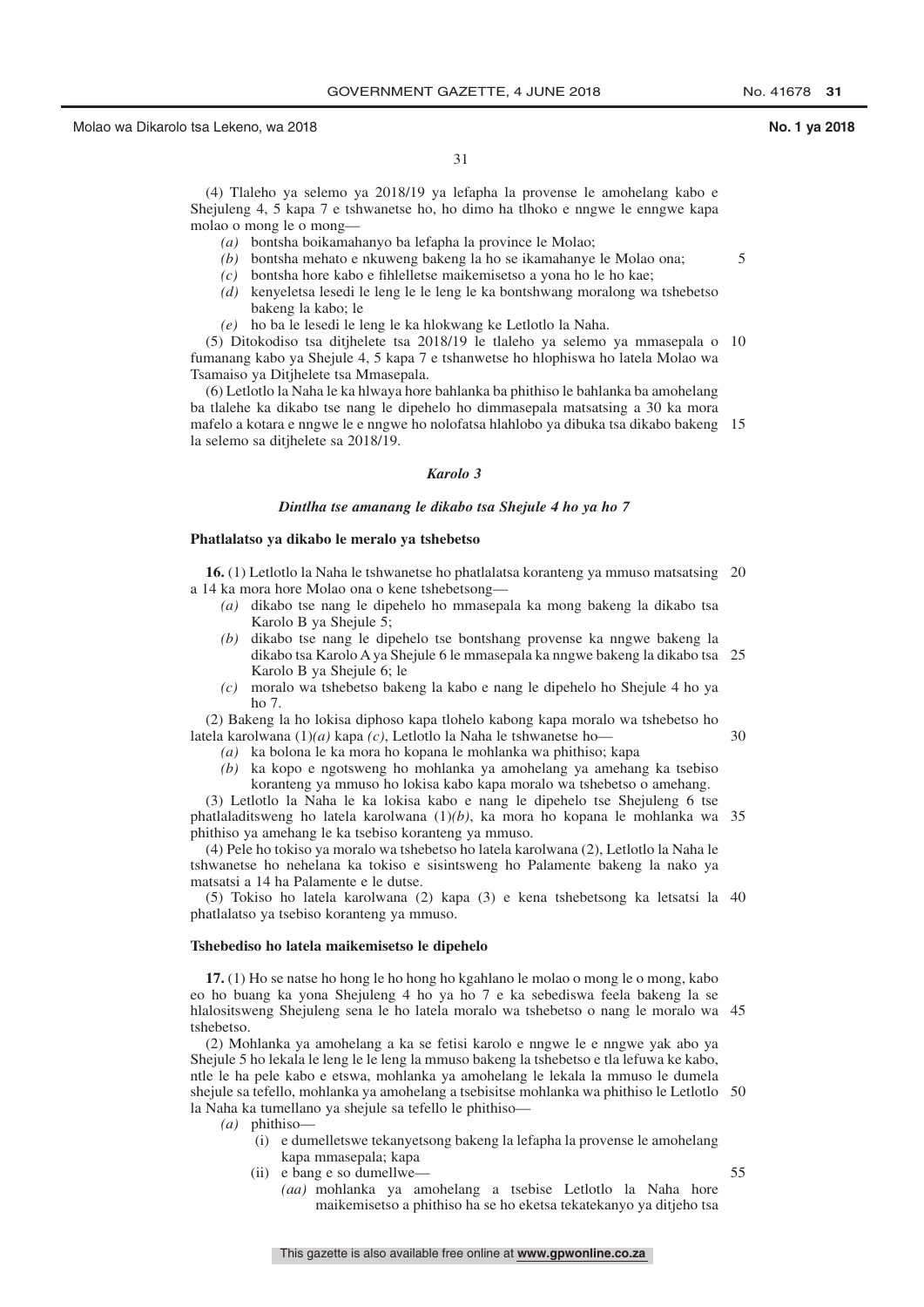$20$ 

45

*(bb)* the National Treasury approves the transfer; or

*(b)* the transfer is for the payment for services or goods procured in accordance with the supply chain management policy or procurement policy of the relevant province or municipality and, if it is an advance payment, paragraph *(a)*(ii) applies with the necessary changes.

(3) For purposes of the implementation of a Schedule 6 allocation to a municipality—

- *(a)* Eskom Holdings Limited may receive funds directly from the transferring officer of the Department of Energy; or
- *(b)* a water board, as defined in section 1 of the Water Services Act, 1997 (Act No. 108 of 1997), may receive funds directly from the transferring officer of the 10 Department of Water and Sanitation.

(4) *(a)* For purposes of the Human Settlements Development Grant, a receiving officer and a municipality with level one or two accreditation or functions assigned in terms of section 126 of the Constitution to administer all aspects, including financial administration of the national housing programme (herein called ''assigned functions'') 15 as at 1 April 2018, must, by the date determined by the National Treasury, comply with subsection (2) by—

- (i) entering into a payment schedule; and
- (ii) submitting, through the relevant provincial treasury, the payment schedule to the National Treasury.

*(b)* If a municipality receives accreditation after 1 April 2018, the National Treasury may approve that paragraph *(a)* applies.

*(c)* If the transfer of the Human Settlements Development Grant to a municipality with assigned functions is withheld or stopped in terms of section 18 or 19, the receiving officer must request the National Treasury to amend the payment schedule in terms of 25 section 24.

(5) If a function which is partially or fully funded by a conditional allocation to a province is assigned to a municipality, as envisaged in section 10 of the Municipal Systems Act—

- *(a)* the funds from the conditional allocation for the province for the function 30 must be stopped in terms of section 19 and reallocated in terms of section 20 to the municipality which has been assigned the function;
- *(b)* if possible, the province must finalise any project or fulfil any contract regarding the function before the date the function is assigned and, if not finalised, the province must notify the relevant municipality and the National 35 Treasury;
- *(c)* any project or contract regarding the function not finalised or fulfilled at the date at which the function is assigned, must be subjected to an external audit and the province and the municipality must enter into an agreement to complete the project or fulfil the contract through ceding it to the 40 municipality;
- *(d)* money that is retained by the province for any contract related to the function that is not ceded to the municipality must be spent by 31 March 2019 and shall not be available in terms of section 30 of the Public Finance Management Act or section 22(2);
- *(e)* the receiving officer of the province must submit to the transferring officer and the National Treasury a list of liabilities attached to the function, that were not transferred to the municipality, within seven days after the function is assigned to provide for the adjustment of the applicable allocations; and
- *(f)* the receiving officer of the municipality must, within one month from the date 50 of the stopping of funds in paragraph *(a)*, submit to the transferring officer a revised plan for its planned expenditure.

#### **Withholding of allocations**

**18.** (1) Subject to subsections (2) and (3), a transferring officer may withhold the transfer of a Schedule 4 or 5 allocation, or any portion thereof, for a period not exceeding 55 30 days, if—

- *(a)* the province or municipality does not comply with any provision of this Act;
- *(b)* roll-overs of conditional allocations approved by the National Treasury in terms of section 22 have not been spent; or
- *(c)* a satisfactory explanation is not given for significant under-expenditure on 60previous transfers during the 2018/19 financial year.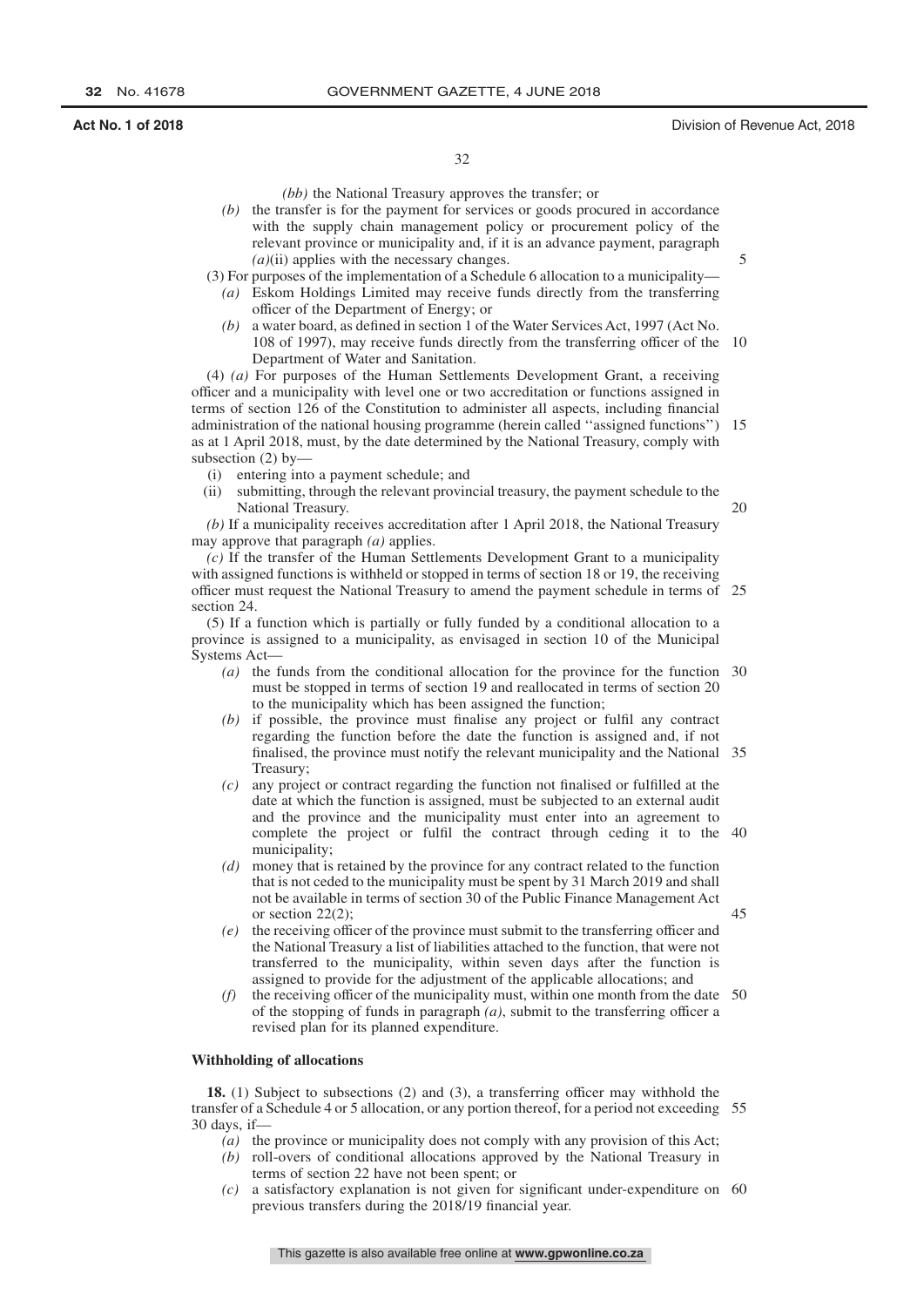33

lefapha la provense kapa mmasepala mme a bontshe mabaka bakeng la phithiso; le

- *(bb)* Letlotlo la Naha lel dumela phithiso; kapa
- *(b)* phithiso e le ya tefello ya ditshebletso kapa thepa e fumanehileng ho latela pholisi ya phumaneho ya thepa ya provense kapa mmasepala le, e bang e le tefello e pele, temana *(a)*(ii) e kena tsehbetsong ka diphetoho tse hlokahalang. 5
- (3) Bakeng la ho kenngwa tshebetsong ha kabo ya Shejule 6 ho mmasepala— *(a)* Eskom Holdings Limited e ka fumana matlole ho tswa ho mohlanka wa
	- phithiso wa Lefapha la Eneji; kapa
	- *(b)* lekgotla la metsi, jwalo ka ha ho hlalositswe karolong 1 ya *Water Services Act,* 10 1997 (*Act No. 108 of 1997*), le ka fumana matlole ho tswa ho mohlanka wa phithiso wa Lefapha la Metsi le Bohlweki.

(4) *(a)* Bakeng la Letlole la Ntshetsopele ya Bodulo, mohlanka ya amohelang le mmasepala wa tumello ya boemo ba pele kapa ba bobedi kapa mesebetsi e nehetsweng ho latela karolo 126 ya Molaotheo ho ka tsamaisa dikarolo tsohle, ho kenyeleditswe 15 tsamaiso ya lenaneo la matlo la naha (mona le bitswa ''mesebetsi e nehetsweng'') ho tloha ka la 1 Mmesa 2018, letshwanetse, ka letsatsi le hlwauweng ke Letlotlo la Naha, ho kamahanya le karolwana (2) ka—

(i) ho kena shejuleng sa tefello; le

(ii) ho nehelana, ka letlotlo la provense, shejule sa tefello ho Letlotlo la Naha. *(b)* E bang mmasepala o fumana tumello ka mora 1 Mmesa 2018, Letlotlo la Naha le ka dumela hore temana *(a)* e kene tshebetsong. 20

*(c)* E bang phithiso ya Letlole la Ntshetsopele ya Bodulo ya mmasepala le mesebetsi e e nehetsweng e emiswa kapa e thibelwa ho latela karolo 18 kapa 19, mohlanka ya amohelang o tshwanetse ho kopa Letlotlo la Naha ho lokisa shejule ya tefello ho latela 25 karolo 24.

(5) E bang mosebetsi o nehetswe ditjhelete ka ho phethahala kapa ha nyane ka kabo e nang le dipehelo ho provense e nehetswe mmasepala, jwalo ka ha ho hlalositswe karolong 10 ya Molao wa mekgwa ya Masepala—

- *(a)* matlole a tswang kabong e nang le dipehelo bakeng la provense bakeng la 30 mosebetsi e tshwanetse ho emisa ho latela karolo 19 le ho aba setjha ho latela karolo 20 ho mmasepala o nehetsweng mosebetsi oo;
- *(b)* e bang ho kgonahala, provense e tshwanetse ho phethela projeke e nngwe le enngwe kapa phethela tumellano mabapi le mosebetsi pele letsatsi la mosebetsi le etswa, e bang e sa phethelwa, provense e tshwanetse ho tsebisa 35 mmasepala o amehang le Letlotlo la Naha;
- *(c)* projeke e nngwe le enngwe kapa tumellano mabapi le mosebetsi o sa phethelwang ka letsatsi leo e le nehetsweng, e tshwanetse ho hlahlojwa ke bahlahlobi ba dibuka ba kantle mme provense le mmasepala di ke ne tumellanong ho phethela tumellano ka ho e nehela mmasepala;
- *(d)* tihelete e tshwerweng ke provense bakeng la tumellano e nngwe le e nngwe e amanang le mosebetsi o sa nehwang mmasepala e tshwanetse ho sebediswa ka la 31 Hlakubele 2019 mme ha ya tshwanela hob a teng ho latela karolo 30 ya Molao wa Taolo ya Tjhelete ya Setjhaba kapa karolo 22(2);
- *(e)* mohlanka ya amohelang wa provense o tshwanetse ho nehela mohlanka wa 45 phithiso wa Letlotlo la Naha Leanne la mekitlane e amanang le mosebetsi e sa kang ya fetisetswa ho mmasepala, matsatsi a supileng ka mora mosebetsi o nehelwe ho ka etsa ditokiso ho dikabo tse teng; le
- *(f)* mohlanka ya amohelang wa mmasepala o tshwanetse ho nehela mohlanka wa phithiso leano le shejuweng botjha la maano a ditshenyehelo nakong ya 50 kgwedi ho tloha letsatsing leo matlole a ileng a emiswa ka lona temaneng *(a)*.

#### **Ho emiswa dikabo**

**18.** (1) Ho latela karolwana (2) le (3), mohlanka wa phethiso wa naha a ka emisa phithiso ya kabo ya Shejule 4 kapa 5 kapa karolo e nngwe le e nngwe ya kabo eo bakeng la nako e sa feteng matsatsi a 30 e bang—

- *(a)* provense kapa mmasepala o sa ikamahanye le Molao ona;
- *(b)* dikabo tsenang le dipehelo tse fetisetswang nakong e tlang tse dumetsweng ke Letlotlo la Naha ho latela karolo 22 ha di so sebediswe; kapa
- *(c)* tshebediso phithisong e fetileng selemong sa ditjhelete sa 2018/19 e bonahala e le tshebediso e tlase mme ha hona lebaka le kgotsofatsang leo ho 60nehelanweng ka lona.

55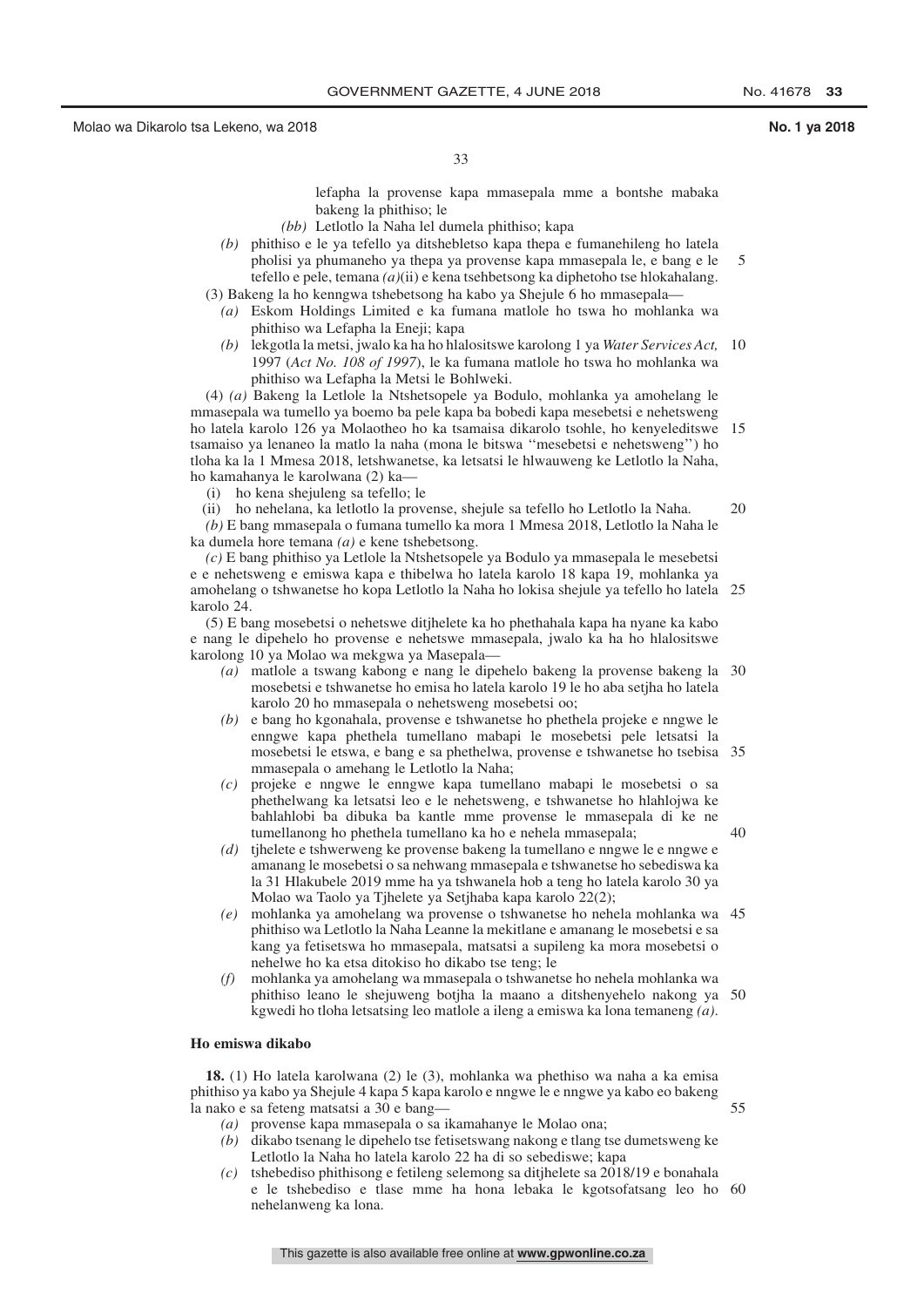34

(2) If an allocation is withheld in terms of subsection (1), it suspends the applicable payment schedule approved in terms of section 23(3) until it is amended in terms of section 24.

(3) The amount withheld in terms of this section in the case of the Health Professions Training and Development Grant or the National Tertiary Services Grant listed in Part A of Schedule 4 may not exceed five per cent of the next transfer as contained in the relevant payment schedule. 5

(4) A transferring officer must, at least seven working days before withholding an allocation in terms of subsection (1)—

*(a)* give the relevant receiving officer—

10

35

(i) notice of the intention to withhold the allocation; and

- (ii) an opportunity to submit written representations as to why the allocation should not be withheld; and
- *(b)* inform the relevant provincial treasury and the National Treasury, and in respect of any conditional allocation to a municipality, also the provincial 15 department responsible for local government.

(5) A notice envisaged in subsection (4) must include the reasons for withholding the allocation and the intended duration of the withholding to inform the amendment of the payment schedule in terms of section 24.

(6) *(a)* The National Treasury may instruct, or approve a request from, the transferring 20 officer to withhold an allocation in terms of subsection (1) for a period longer than 30 days, but not exceeding 120 days, if the withholding shall—

- (i) facilitate compliance with this Act; or
- (ii) minimise the risk of under-spending by the relevant provincial department or municipality. 25

*(b)* When requesting the withholding of an allocation in terms of this subsection, a transferring officer must submit to the National Treasury proof of compliance with subsection (4) and any representations received from the receiving officer.

*(c)* The transferring officer must again comply with subsection (4) when the National Treasury instructs or approves a request by the transferring officer in terms of 30 paragraph *(a)*.

#### **Stopping of allocations**

**19.** (1) Despite section 18, the National Treasury may, in its discretion or on request of a transferring officer or a receiving officer stop the transfer of a Schedule 4 or 5 allocation, or a portion thereof, to a province or municipality—

- *(a)* in the case of—
	- (i) a province, if a serious or persistent material breach of this Act, as envisaged in section 216(2) of the Constitution, occurs; or
	- (ii) a municipality, if—
		- *(aa)* a serious or persistent material breach of this Act, as envisaged in 40 section 216(2) of the Constitution, read with section 38(1)*(b)*(i) of the Municipal Finance Management Act, occurs; or
		- *(bb)* a breach or failure to comply, as envisaged in section 38(1)*(b)*(ii) of the Municipal Finance Management Act, occurs;
- *(b)* if the National Treasury anticipates that a province or municipality shall 45 substantially underspend on the allocation, or any programme, partially or fully funded by the allocation, in the 2018/19 financial year; or
- *(c)* for purposes of the assignment of a function from a province to a municipality, as envisaged in section 10 of the Municipal Systems Act.

(2) The National Treasury must, before stopping an allocation in terms of subsection 50  $(1)(a)(i)$  or  $(b)$ –

- *(a)* comply with the procedures in section 18(4)*(a)*; and
- *(b)* inform the relevant provincial treasury of its intention to stop the allocation.

(3) The National Treasury must, before stopping an allocation in terms of subsection  $(1)(a)(ii)$ , comply with the applicable provisions of section 38 of the Municipal Finance 55 Management Act.

(4) The National Treasury must give notice in the *Gazette* of the stopping of an allocation in terms of this section and include in the notice the effective date of, and reason for, the stopping.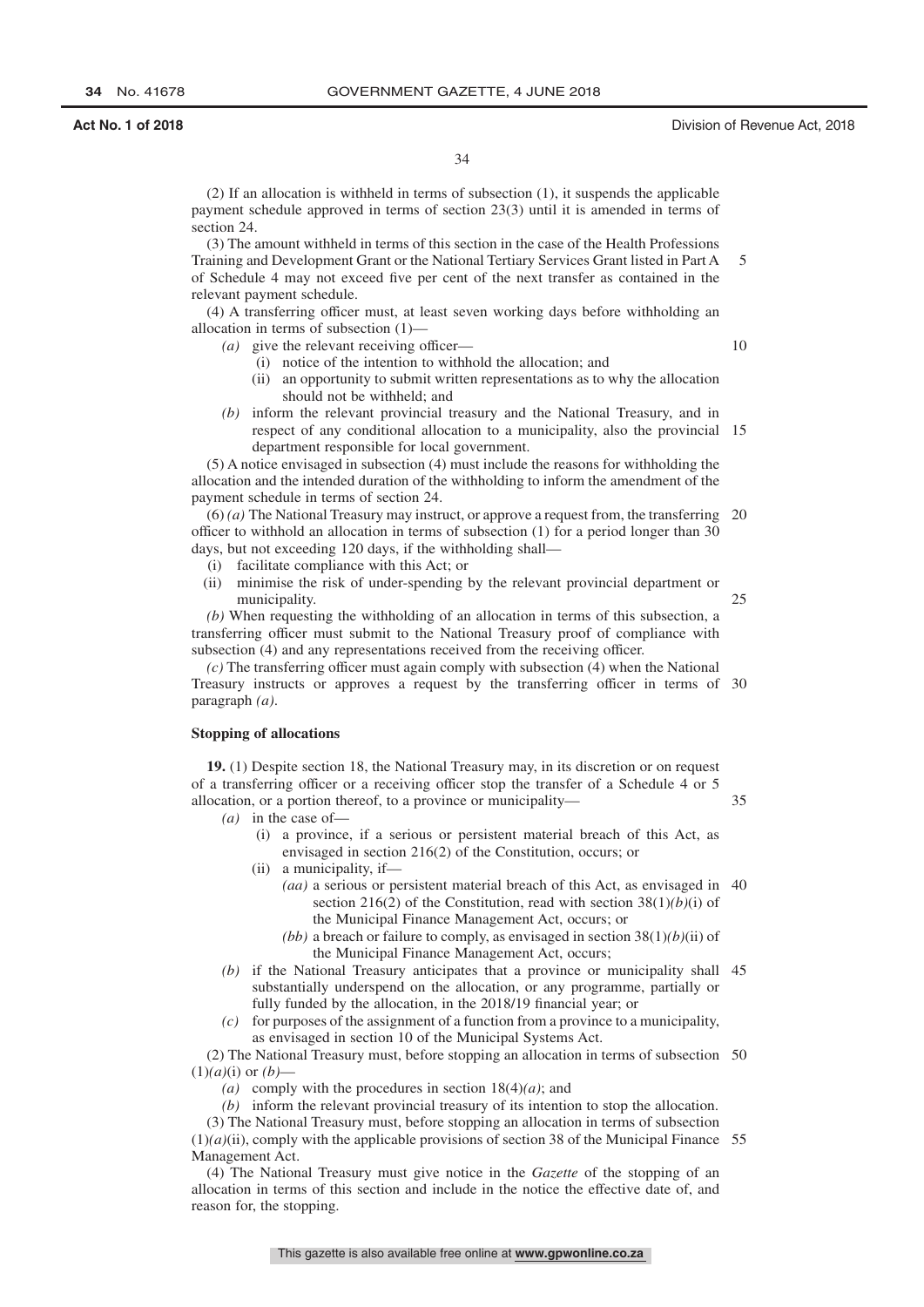35

(2) E bang kabo e emiswa ho latela karolwana (1) e emisa shejule sa tefello se dumetsweng holatela karolo 23(3) ho fihlela e lokiswa ho latela karolo 24.

(3) Palo e emisitsweng ho latela karolo ena maemoeng a Letlole la Thupello ya Diprofeshene tsa Bophelo bo botle le Letlole la Ntshetsopele kapa Letlole la Ditshebeletso tse Phahameng tsa Naha tse Karolong A ya Shejule 4 di ka sefete diperesente tse hlano tsa phithiso e tlang jwalo ka ha ho hlalositswe shejuleng sa tefello se amehang. 5

(4) Bonyane matsatsi a supileng a tshebetso pele ho emiswa kabo ho latela karolwana (1) mohlanka wa phithiso wa naha o tshwanetse ho—

*(a)* neha mohlanka ya amohelang—

10

- (i) tsebiso ya maikemisetso a ho emisa kabo; le
- (ii) monyetla wa ho nehelana ka tlaleho e ngotsweng e hlalosang hore ho baneng kabo e sa tshwanelwa ke ho emiswa; le
- *(b)* ho tsebisa letlotlo la provense le Letlotlo la Naha ha mmoho le lefapha la provense le ikarabellang bakeng la mmuso wa selehae le ho latela kabo e 15 nngwe le e nngwe e nang le pehelo ho mmasepala.

(5) Tsebiso e hlalositsweng karolwaneng (4) e tshwanetse ho akga ka hare mabaka a etsang ho emiswe ka kabo le boholo ba nako ya kemiso ho ka tsebisa ka tokiso ya shejule sa tefello ho latela karolo 24.

(6) *(a)* Ha mohlanka wa phithiso wa naha a emisa kabo ho latela karolwana (1) 20 Letlotlo la Naha le ka nehelana ka taelo kapa la dumela kopo ho tswa ho mohlanka wa phithiso wa naha ho ka emisa kabo nako e fetang matsatsi a 30 empa a sa fete matsatsi a 120, e bang kemiso etla—

(i) nolofatsa ho ikamahanya le Molao; kapa

(ii) ho fokotsa qomatsi ya tshebediso e tlase ka lefapha la provense kapa mmasepala. 25

*(b)* Mohlanka wa phithiso o tshwanetse ho nehelana ka bopaki ba ho ikamahanya le karolwana (4) le ditlaleho tse fumanehileng ho tswa mohlankeng ya amohelang, ha a etsa kopo ya ho emisa kabo ho latela karolwana Letlotlong la Naha.

*(c)* Mohlanka wa phithiso wa naha o tshwanetse ho ikamahanya le karolwana (4) ha Letlotlo la Naha le laela kapa le dumela kopo ya mohlanka wa phithiso wa naha ho latela 30 temana *(a)*.

#### **Thibelo ya dikabo**

**19.** (1) Ntle le karolo 18 Letlotlo la Naha le ka thibela phithiso ya kabo e Shejuleng 4 kapa 5 kapa karolo ya teng ho provense kapa mmasepala ka ho se phahlalatse kapa ka kopo ya mohlanka wa phithiso wa naha kapa mohlanka ya amohelang—

- *(a)* ha ho ka etsahala hore—
	- (i) provense, e bang ho na le ho se ikamahanye le Molao ona, jwalo ka ha ho hlalositswe karolong 216(2) ya Molaotheo, e bang e etsahala; kapa
	- (ii) mmasepala, e bang—
		- *(aa)* o sa ikamahanye le Molao o na, jwalo ka ha ho hlalositswe 40 karolong 216(2) ya Molaotheo e balwa mmoho le karolo 38(1)*(b)*(i) ya Molao wa Taolo ya Tjhelete ya Mmasepala ho etsahala; kapa
		- *(bb)* ttlholeho ya ho ikamahanya kapa ho ba kgahlano, jwalo ka ha ho hlalositswe karolong 38(1)*(b)*(ii) Molao wa Taolo ya Tjhelete ya 45 Mmasepala, o ka etsahala;
- *(b)* e bang Letlotlo la Naha le lebelletse hore provense kapa mmsepala o tla sebedisa tjhelete ha nyane kabong kapa lenaneong leo selemong sa ditjhelete sa 2018/19; kapa
- *(c)* bakeng la maikemisetso a thomo ya mosebetsi ho tswa ho provense hoy a ho 50 mmasepala, jwalo ka ha ho hlalositswe karolong 10 ya Molao wa Tsamiso ya Mmasepapla.

(2) Pele ho emiswa kabo ho latela karolwana (1)*(a)*(i) kapa *(b)* Letlotlo la Naha le tshwanetse ho—

*(a)* ikamahanya le tsamaiso e karolong 18(4)*(a)*; le

*(b)* tsebisa letlotlola provense ka maikemisetso a ho thibela kabo.

(3) Pele le thibela kabo ho latela karolwana (1)*(a)*(ii), Letlotlo la Naha le tshwanetse ho ikamahanya le karolo 38 ya Molao wa Taolo ya Tjhelete ya Mmasepala.

(4) Letlotlo la Naha le tshwanetse le nehelane ka tsebiso koranteng ya mmuso ka thibelo ya kabo ho latela karolo ena le ho kenya nako le mabaka a kemiso. 60

This gazette is also available free online at **www.gpwonline.co.za**

55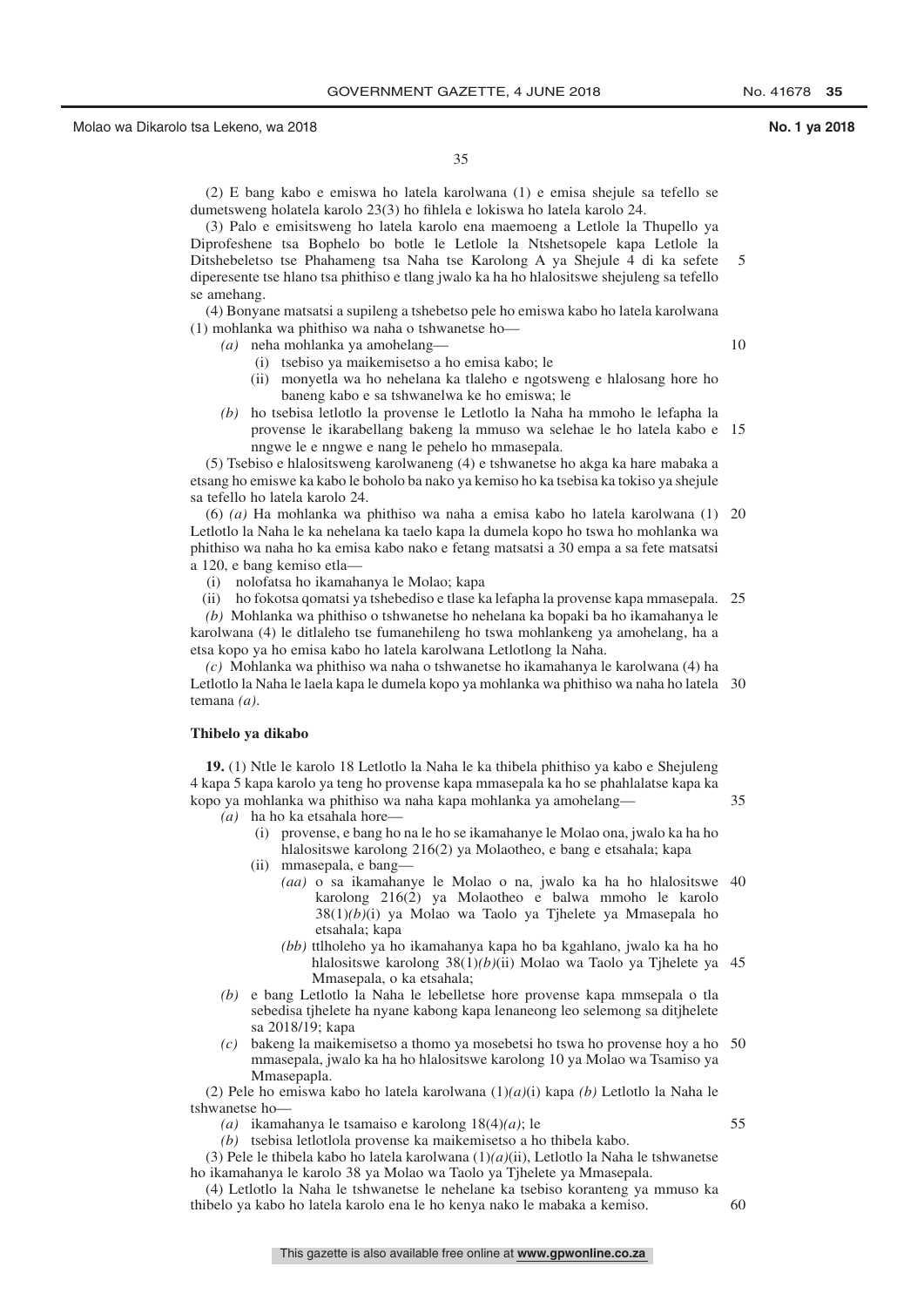36

- (5) *(a)* If—
- (i) an allocation, or any portion thereof, is stopped in terms of subsection (1)*(a)* or *(b)*; and
- (ii) the relevant transferring officer certifies in writing to the National Treasury that the payment of an amount in terms of a statutory or contractual obligation is overdue and the allocation, or a portion thereof, was intended for payment of the amount, 5

the National Treasury may, by notice in the *Gazette*, approve that the allocation, or any portion thereof, be used to pay that amount partially or fully.

(b) The utilisation of funds envisaged in this subsection is a direct charge against the 10 National Revenue Fund.

#### **Reallocation of funds**

**20.** (1) When a Schedule 4 or 5 allocation or a portion thereof is stopped in terms of section 19(1)*(a)* or *(b)*, the National Treasury may, after consultation with the transferring officer and the relevant provincial treasury, determine the portion of the 15 allocation to be reallocated, as the same type of allocation as it was allocated originally, to one or more provinces or municipalities, on condition that the allocation must be spent by the end of the 2018/19 financial year.

(2) *(a)* When a Schedule 4 or 5 allocation, or a portion thereof, is stopped in terms of section  $19(1)(c)$ , the National Treasury must, after consultation with the transferring 20 officer and the relevant provincial treasury, determine the portion of the allocation to be reallocated, as the same type of allocation as it was allocated originally, to the affected municipalities, on condition that the allocation must be spent by the end of the 2018/19 financial year.

(b) The portion of the allocation reallocated in terms of paragraph  $(a)$  is, with effect 25 from the notice in the *Gazette* in terms of subsection (3)*(a)*, regarded as having been converted to an allocation in Part B of the same Schedule it appears before the reallocation.

(3) *(a)* If the transferring officer of a Schedule 6 allocation indicates in writing to the National Treasury that a portion of the allocation is likely to be underspent, or needs to 30 be reprioritised to meet a priority, the National Treasury may, at the request of the transferring officer, determine that the portion be reallocated, as the same type of allocation as it was allocated originally, to a provincial department of another province or to another municipality.

*(b)* Before requesting a reallocation, the transferring officer must notify the affected 35 provincial department or municipality of the proposed reallocation and give the provincial department or municipality at least 14 days to provide comments and propose changes.

*(c)* When making a request in terms of paragraph *(a)*, the transferring officer must submit to the National Treasury comments and proposed changes provided by the 40 affected provincial department or municipality in terms of paragraph *(b)*.

*(d)* The reallocated portion must be spent by the end of the 2018/19 financial year.

*(e)* The reallocated portion is regarded as having been converted to an allocation to the relevant provincial department or municipality with effect from the date of the notice in the *Gazette* in terms of subsection (4)*(a)*. 45

(4) *(a)* The National Treasury must—

- (i) give notice in the *Gazette* of a reallocation in terms of subsection (1), (2) or (3); and
- (ii) provide a copy of the notice to the transferring officer and each affected receiving officer.

*(b)* The reallocation of a portion of an allocation not spent by the end of the 2018/19 financial year is eligible for a roll-over in terms of section 22(2).

(5) *(a)* When an intervention in terms of section 100 or 139 of the Constitution or section 137, 139 or 150 of the Municipal Finance Management Act takes place, the National Treasury may, despite subsection (1) and on such conditions as it may 55 determine, authorise in relation to—

- (i) section 100 of the Constitution, the transferring officer to spend an allocation stopped in terms of section 19 on behalf of the relevant province;
- (ii) section 139 of the Constitution or section 137 or 139 of the Municipal Finance Management Act, the intervening province to spend an allocation stopped in 60terms of section 19 on behalf of the relevant municipality; or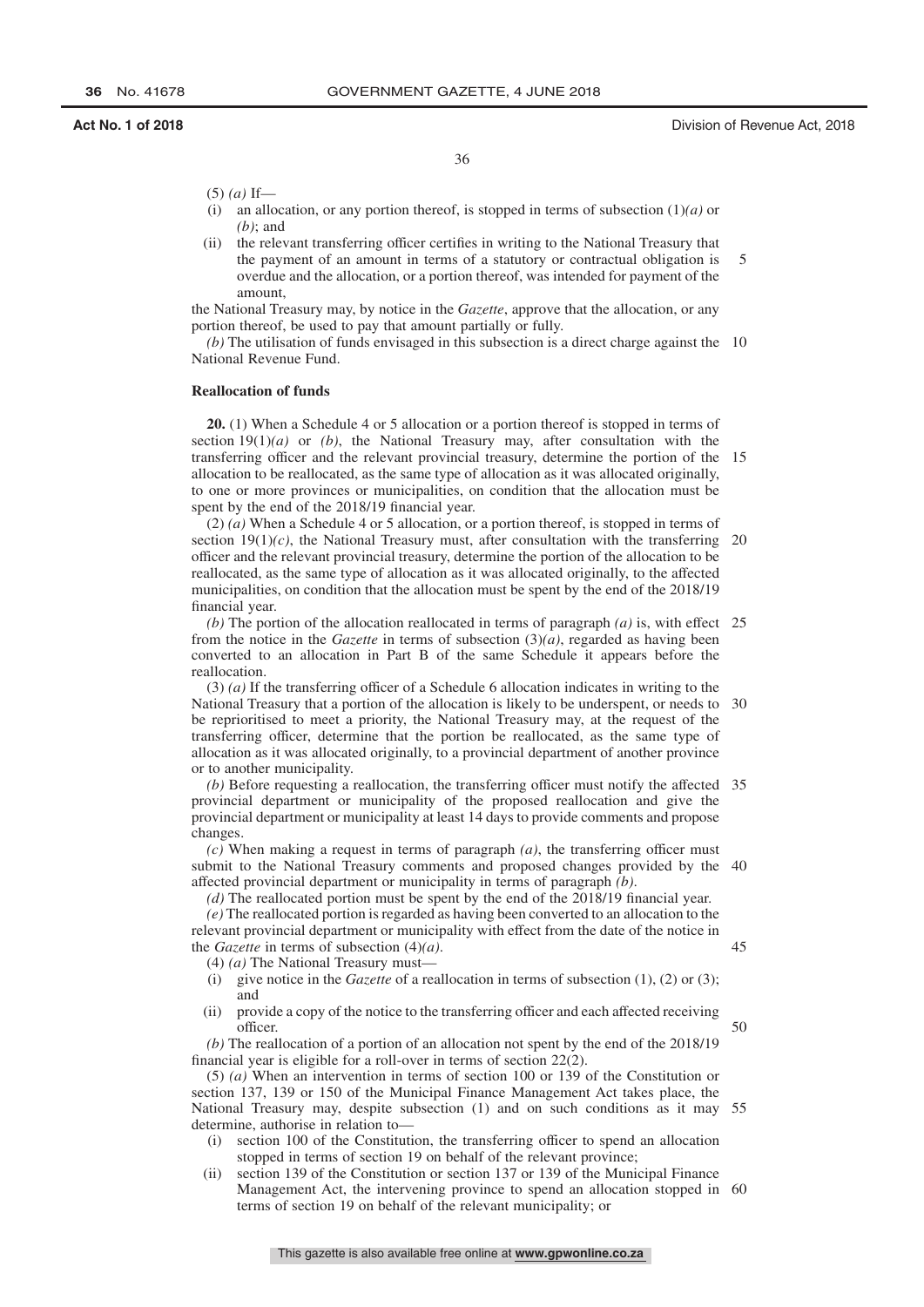25

37

- (5) *(a)* E bang—
- (i) kabo kapa karolo e nngwe le e nngwe ya teng e emiswa ho latela karolwana (1)*(a)* kapa *(b)*; le
- (ii) mohlanka wa phithiso a netefatsa ka ho ngolla Letlotlo la Naha hore tefello e tshwanetsee e etswe ho latela molao kapa maikarabelo a tumellano mme kabo kapa karolo ya teng e ne e imemiseditse bakeng la tefello, 5

Letlotlo la Naha le ka etsa tsebiso koranteng yam muso mme la dumellal kabo, kapa karolo ya teng ho ka sebediswa ho lefella ka botlalo kapa ha nyane tefello eo.

*(b)* Tshebediso ya matlole e hlaloswang karolwaneng ena ke qoso kgahlano le Letlole la Letlotlo la Naha.

## **Kabo botjhaba ya matlole**

**20.** (1) Ha Shejule 4 kapa 5 kapa karolo ya teng e thibetswe ho latela karolo 19(1)*(a)* kapa *(b)*, Letlotlo la Naha le ka hlwaya karolo ya kabo ho ka ajwa setjha e le kabo e tshwanang le e entsweng pele ho provense e le nngwe kappa tse ngata kapa dimmasepala, ka mora ho kopana le mohlanka wa phithiso le letlotlo la provense, ka 15 pehelo ya hore kabo e tshwanetse e be e sebedisitswe mafelong a selemo sa ditjhelete sa 2018/19.

(2) *(a)* Ha Shejule 4 kapa 5 kapa karoo ya teng e thibetswe ho latela karolo 19(1)*(c)*, Letlotlo la Naha le tshwanetse ho hlwaya karolo ya kabo ho ka ajwa setjha e le kabo e tshwanang le e entsweng pele ho dimmasepala tse amehang, ka mora ho kopana le 20 mohlanka wa phithiso le letlotlo la provense, ka pehelo ya hore kabo e tshwanetse e be e sebedisitswe mafelong a selemo sa ditjhelete sa 2018/19.

*(b)* Karolo ya kabo e abuweng botjha ho latela temana *(a)* e nkuwa e fetoletswe ho kabo e Karolong B ya Shejule se tshwanang le sa pele ho ajwa botjha, hang ho tloha ka tsebiso koranteng ya mmuso ho latela karolwana (3)*(a)*.

(3) *(a)* E bang mohlanka wa phithiso ya kabo ya Shejule 6 a bolntsha ka ho ngolla Letlotlo la Naha hore ho na le kgonahalo yah ore karolo ya kabo e sebediswe ha nyane kapa e etswe ya bohlokwa ho ka fihlella tsa bohlokwa, Letlotlo la Naha le ka hlwaya hore karolo e ajwe setjha e le mofuta wa kabo e entsweng jwalo ka pele ho lefapha la provense la provense e nngwe kappa ho mmasepala o mong, ka kopo ya mohlanka wa 30 phithiso.

*(b)* Pele kopo ya kabo setjha e etswa, mohlanka wa phithiso o tshwanetse ho tsebisa lefapha la provense e amehang kapa mmasepala ka tshisinyo yak abo setjha fle ho nehela lefapha la provense kapa mmasepala bonyane matsatsi a 14 ho ka nehelana ka maikutlo le sisinya diphetoho.

*(c)* Ha a etsa kopo ho latela temana *(a)*, mohlanka wa phithiso o tshwanetse ho nehelana ka maikutlo le ditshisinyo tsa lefapha la provense kapa mmasepala o amheng ho Letlotlo la Naha ho latela temana *(b)*.

*(d)* Karolo ya kabo setjha e tshwanetse ho sebediswa selemong sa ditjhelete sa 2018/19.

*(e)* Karolo ya kabo setjha e nkuwa e le e fetoletsweng ho kabo ho lefapha la provense kapa mmasepala ho tloha ka letatsi la tsebiso koranteng ya mmuso ho latela karolwana (4)*(a)*.

(4) *(a)* Letlotlo la Naha le tshwanetse ho—

- (i) nehelana ka tsebiso ya ho ajwa botjha koranteng ya mmuso ho latela karolwana 45 (1), (2) kapa (3); le
- (ii) nehlana ka khopi ya tsebiso ho mohlanka wa phithiso le ho mohlanka e mong le e mong ya amohelang.

*(b)* Karolo yak abo botjha e sa sebediswang pheletsong ya selemo sa ditjhelete sa 2018/19 e dumelleseha ho ka fetiswaho latela karolo 22(2).

(5) *(a)* Le ntle le ho karolwana (1) le ka dipehelo tseo Letlotlo la Naha le ka dihlwayang, ha e kena dipakeng ho latela karolo 100 kapa 139 ya Molaotheo kapa 137, 139 kapa 150 ya Molao wa Taolo ya Tjhelete ya Setjhaba, e ka dumella mabapi le—

- (i) karolo 100 ya Molaotheo, mohlanka wa phithiso o tla sebedisa kabo e thibetsweng ho latela karolo 19 boemo ba provense e amehang; 55
- (ii) karolo 139 ya Molaotheo kapa karolo 137 kapa 139 ya Molao wa Taolo ya Tjhelete ya Mmasepala, provense e thusang ho sebedisa kabo e thibetsweng ho latela karolo 19 boemong ba mmasepala; kapa

This gazette is also available free online at **www.gpwonline.co.za**

40

35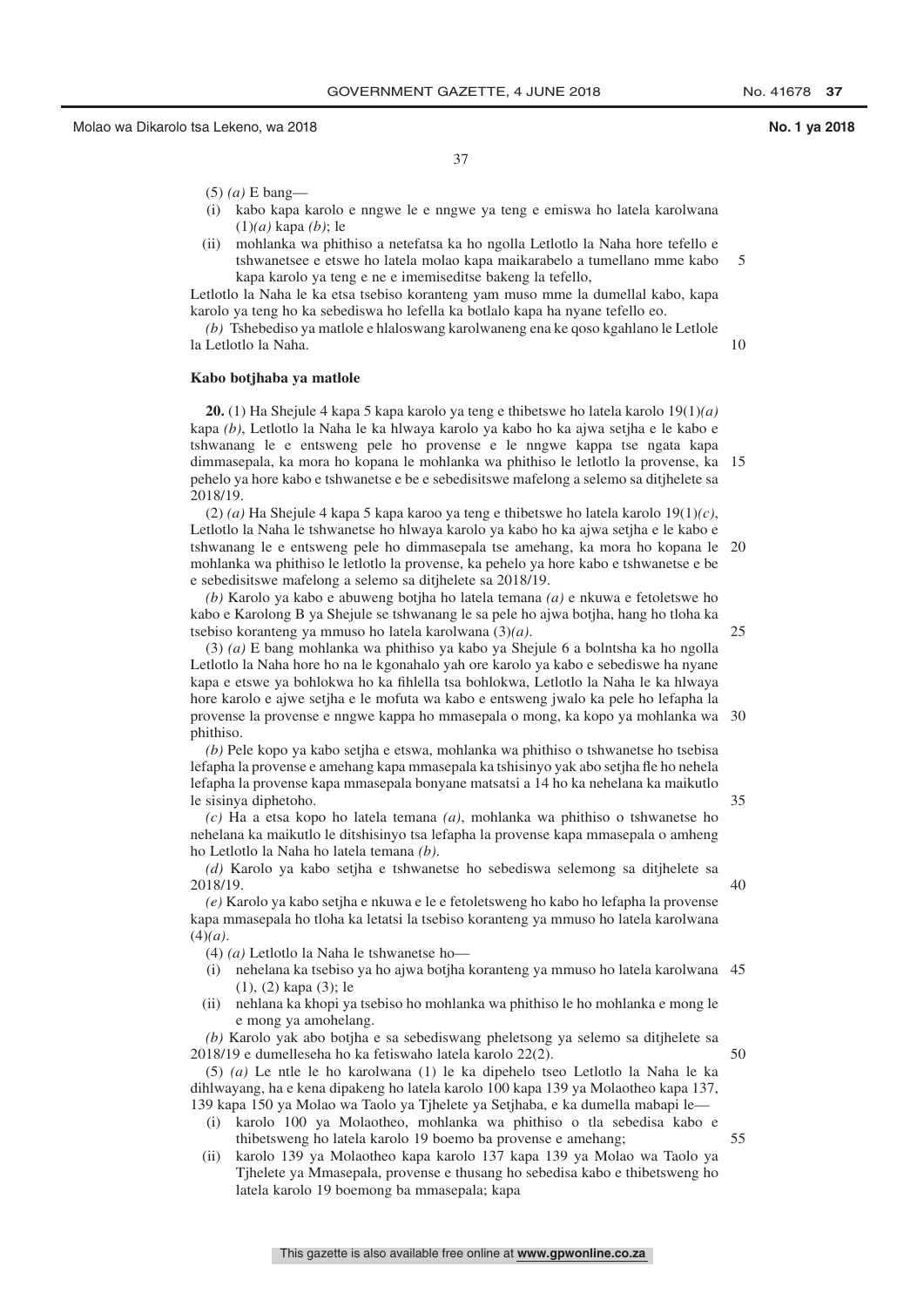(iii) section 150 of the Municipal Finance Management Act, the relevant transferring officer to spend an allocation stopped in terms of section 19 on behalf of the relevant municipality.

*(b)* An allocation that is spent by the transferring officer or intervening province referred to in paragraph *(a)* must, for the purposes of this Act, be regarded as a Schedule 6 allocation from the date on which the authorisation is given. 5

(6) *(a)* On a joint request by the transferring officer and the National Disaster Management Centre, established by section 8 of the Disaster Management Act, 2002 (Act No. 57 of 2002), the National Treasury may approve that a conditional allocation in Schedule 4, 5 or 6, or a portion thereof, be reallocated to pay for the alleviation of the 10 impact of a disaster or the reconstruction or rehabilitation of infrastructure damage caused by a disaster.

*(b)* Before the National Treasury approves a reallocation, the receiving officer of the conditional allocation in Schedule 4 or 5 or the transferring officer of a Schedule 6 allocation must confirm that the affected funds are not committed in terms of any 15 statutory or contractual obligation.

*(c)* The reallocated funds must be used in the 2018/19 financial year in the same sphere the allocation was originally made and for the same functional area that the original allocation relates to.

*(d)* The transferring officer must determine the conditions for spending the reallocated 20 funds, after consultation with the National Disaster Management Centre and with the approval of the National Treasury.

*(e)* Subsection (4) applies with the necessary changes to a reallocation in terms of this subsection to another province or municipality.

### **Conversion of allocations**

**21.** (1) If satisfied that the relevant provincial department or municipality has demonstrated the capacity to implement projects, the National Treasury may, at the request of the transferring officer and after consultation with the receiving officer, convert any portion of—

- *(a)* an allocation listed in Part B of Schedule 6 to one listed in Part B of Schedule 30 5;
- *(b)* the School Infrastructure Backlogs Grant to the Education Infrastructure Grant; or
- *(c)* the National Health Grant listed in Part A of Schedule 6 to the Health Facility Revitalisation Grant or the National Health Insurance Grant listed in Part A of 35 Schedule 5.

(2) The National Treasury may, after consultation with the relevant transferring officer, receiving officer and provincial treasury, convert any portion of an allocation listed in Part B of Schedule 5 to one listed in Part B of Schedule 6 if it is satisfied that—

- *(a)* the conversion shall prevent under-expenditure or improve the level of service 40 delivery in respect of the allocation in question;
- *(b)* the affected national or provincial department or municipality has demonstrated the capacity to implement projects;
- *(c)* the transferring officer has made a demonstrable effort to strengthen the capacity of the receiving officer to implement the allocation, but the receiving 45 officer is still not capable of fully meeting the requirements of the allocation; and
- *(d)* there is a history of poor performance in the previous two financial years for allocations of the relevant grant to this receiving officer, including withholding and stopping of allocations.

(3) If satisfied that a municipality has failed to follow the procurement procedures prescribed in terms of the Municipal Finance Management Act, the National Treasury may, at the request of the transferring officer or in its discretion, after consultation with the relevant transferring officer and receiving officer, convert any portion of an allocation listed in Part B of Schedule 5 to one listed in Part B of Schedule 6.

(4) *(a)* Any portion of an allocation, except the School Infrastructure Backlogs Grant, converted in terms of subsections (1), (2) or (3) must—

(i) be used for the same province or municipality to which the allocation was originally made; and

50

55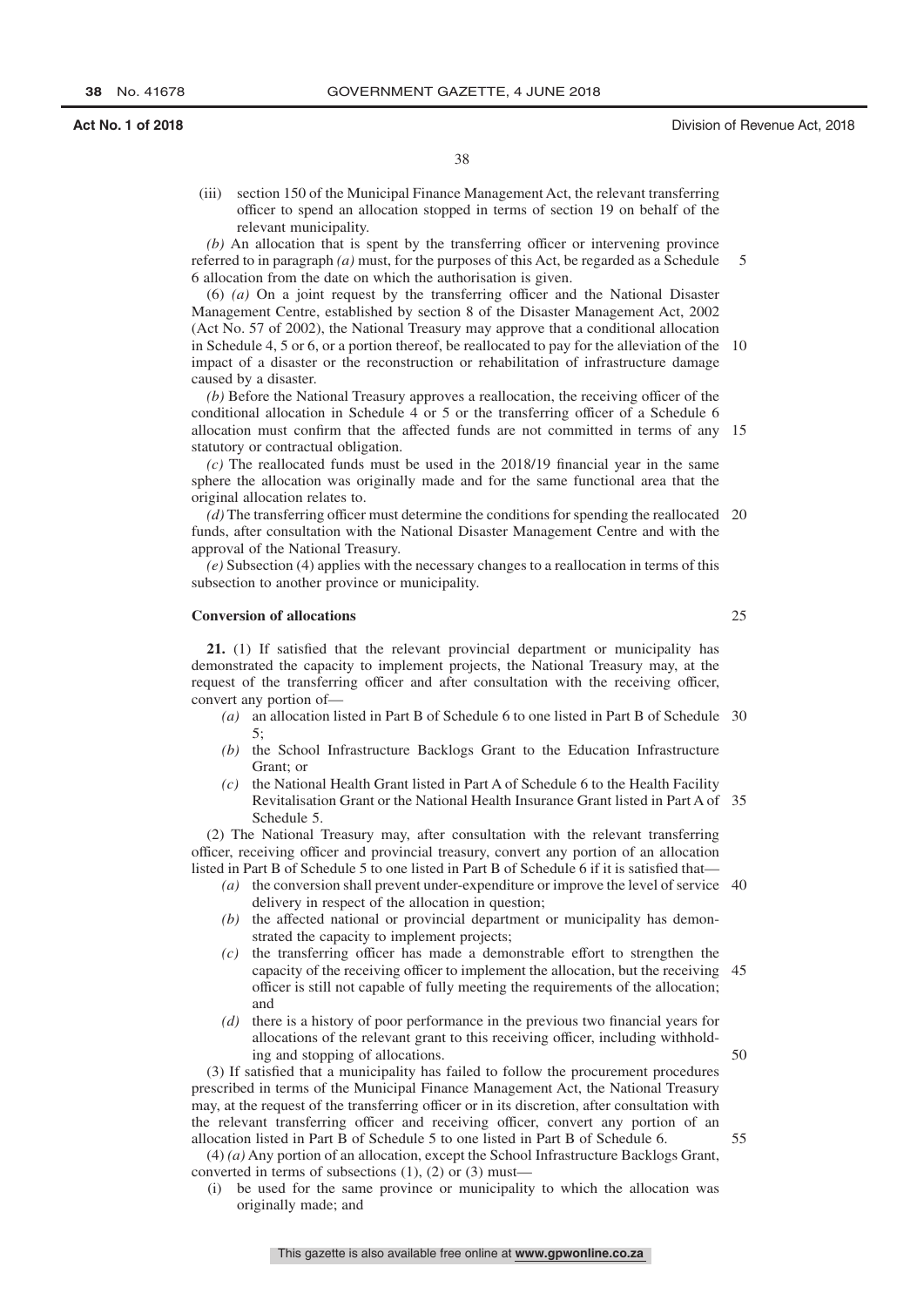(iii) karolo 150 ya Molao wa Taolo ya Tjhelete ya Mmasepala, mohlanka wa phithiso ho sebedisa kabo e thibetsweng ho latela karolo 19 boemong ba mmasepala.

*(b)* Kabo e sebedisitsweng ke mohlanka wa phithiso wa naha kapa provense e keneng dipakeng e hlaloswang serapeng *(a)*, bakeng la Molao ona, e tshwanetse ho nkuwa e le kabo ya Shejule 6 ho tloha ka letsatsi leo tumello e nehelanweng ka lona.

(6) *(a)* Kopong e kopanetsweng ke mohlanka wa phithiso le Lekala la Taolo ya Kodua la Naha e theuweng ke karolo 8 ya *Disaster Management Act,* 2002 (*Act No. 57 of 2002*), Letlotlo la Naha le ka dumela hore kabo e nang le dipehelo ho Shejule 4, 5 kapa 6, kapa karolo ya teng, e ajwe botjha ho ka lefella phokotso ya sekgahla sa kodua kapa kaho setjha kapa ntlafatso ya moralo wa motheo tshenyeho e entsweng ke kodua.

*(b)* Pele Letlotlo la Naha le dumela kabo setjha, mohlanka ya amohelang kabo e nang le dipehelo Shejuleng 4 kapa 5 kapa mohlanka wa phithiso wa kabo ya Shejule 6 o tshwanetse ho dumela hore matlole a amehang ha a tlangwa maikarabelong a molao kapa a tumellano.

*(c)* Kabo setjha ya matlole e tshwanetse ho sebediswa selemong sa ditjhelete sa 15 2018/19 boemong boo kabo e entsweng ho bona qalong tshebetsong e tshwanang le eo kabo e e ntsweng ho yona qalong.

*(d)* Mohlanka wa phithiso o tshwanetse ho hlwaya dipehelo tsa tshebediso ya matlole a abuweng setjha, ka mora ho kopana le Lekala la Taolo ya Kodua la Naha le ka tumello ya Letlotlo la Naha.

*(e)* Karolwana (4) e sebetsa ka diphetoho tse hlokahalang ho kabo setjha ho latela karolwana ena ho provense kapa mmasepala o mong.

### **Phetholelo ya dikabo**

**21.** (1) E bang ho kgotsofwetswe hore lefapha la provense kapa mmasepala o bontshitse bokgoni bah o kenya tshebetsong diprojeke, Letlotlo la Naha le ka, ka kopo 25 ya mohlanka wa phithiso le ka mora ho kopana le mohlanka ya amohelang, ho ka fetola karolo e nngwe le e nngwe ya—

- *(a)* kabo e hlalositsweng Karolong B ya Shejule 6 ho ya ho e ngotsweng Karolong B Shejuleng 5;
- *(b)* Letlole la Tshubuhlellano ya Moralo wa motheo wa Sekolo ho ya ho Letlole 30 la Moralo wa motheo wa Thuto; kapa
- *(c)* Letlole la Bophelo bo Botle karolong A ya Shejule 6 ho karolo e itseng ya Letlole la Ntlafatso ya Disebediswa tsa Bophelo bo Botle kapa Letlole la Inshorense ya Bophelo bo Botle ya Naha e karolong A ya Shejule 5.

(2) Ka mora ho kopana le mohlanka wa phithiso, mphlanka ya amohelang le letlotlo 35 la provense, Letlotlo la Naha le ka fetola karolo e nngwe le e nngwe ya kabo e ngotsweng Karolong B ya Shejule 5 ho e ngotsweng Karolong B ya Shejule 6 e bang le kgotsofetso hore—

- *(a)* phetolo e tla thibela tshebediso e tlase ya tjhelete kapa e ntlafatse boemo ba phano ya tshebeletso ho latela kabo eo ho buang ka yona;
- *(b)* lefapha le amehileng la naha kapa la provense kapa mmasepala o bontshitseng bokgoni ba ho kenya tshebetsong diprojeke;
- *(c)* mohlanka wa phithiso o bontshitse matsapa a ho ka tiisa bokgoni ba mohlanka ya amohelang ho ka kenya tshebetsong kabo, empa mohlanka ya amohelang o ntse a sena bokgoni bah o ka fihlella ditlhoko tsa kabo; le
- *(d)* ho na le nalane ya tshebetso e seng maemo a lokileng dilemong tsa ditjhelete tse pedi tse fetileng bakeng la dikabo tsa matlole ho mohlanka ya amohelang, ho kenyeletsa ho emisa le ho thibela dikabo.

(3) E bang ho kgotsofetswe hore mmasepala o hlolehile ho latela tsamaiso ya ho fumana thepa jwalo ka ha ho hlalositswe Molaong wa Taolo ya Tjhelete ya Mmasepala, 50 Letlotlo la Naha le ka, ka kopo ya mohlanka wa phithiso kapa ka matla a lona a ho se tsebisi , ka mora ho kopana le mohlanka wa phithiso ya amehang le mohlanka ya amohelang, ho fetola karolo enngwe le enngwe ya kabo e hlahisitsweng Karolong B ya Shejule 6.

(4) *(a)* Karolo e nngwe le e nngwe ya kabo, ntle le Letlole la tshubuhlellano ya Moralo 55wa motheo wa Sekolo, e fetotsweng ho latela karolwana (1), (2) kapa (3) o tshwanetse—

(i) ho sebediswa bakeng la provense kapa mmasepala oo moo kabo e neng e entswe teng qalong; mme

10

5

20

40

 $\overline{45}$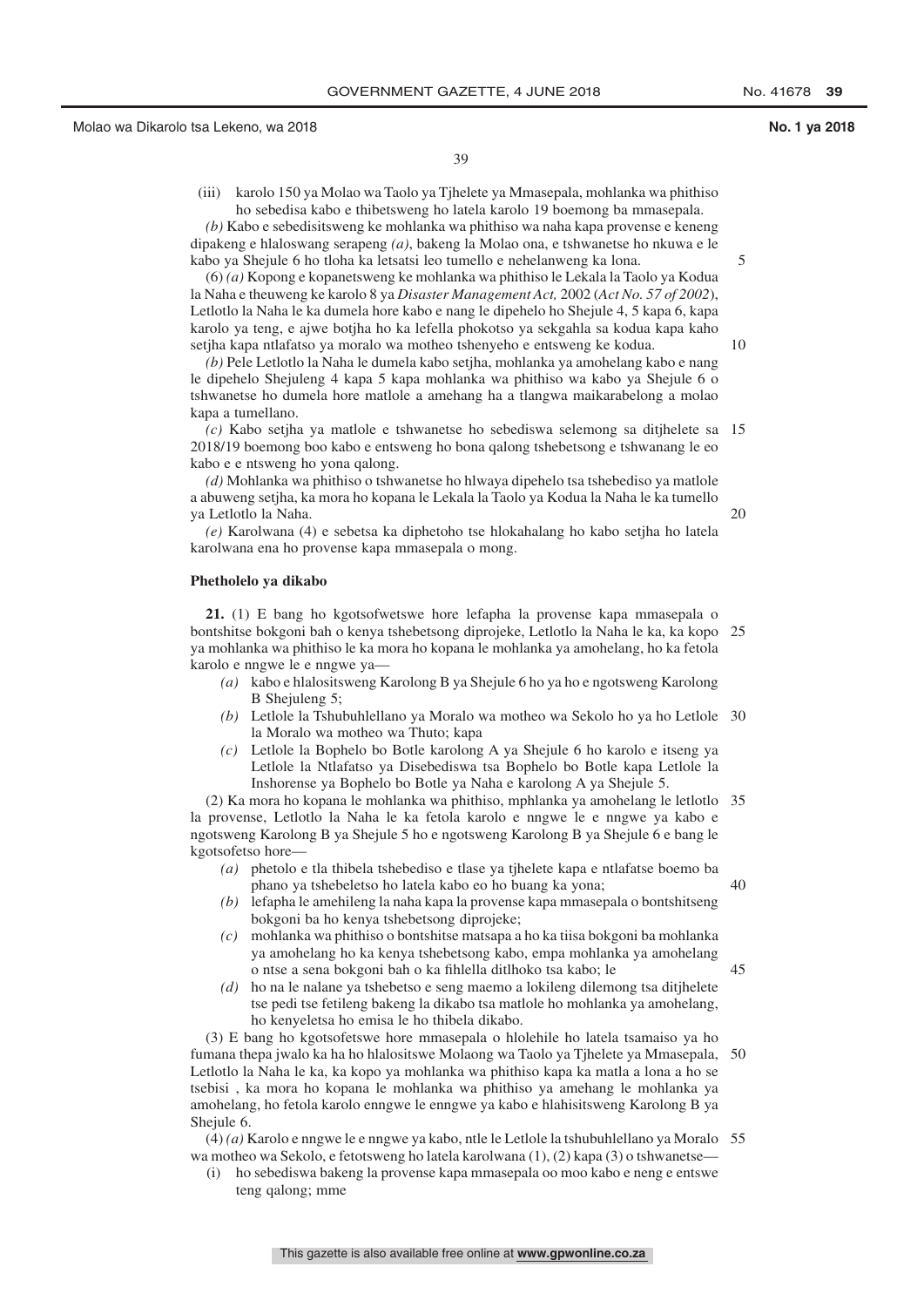## **Act No. 1 of 2018** Division of Revenue Act, 2018

5

10

20

50

40

- *(aa)* possible, be used to implement the same project or projects that were planned if the allocation had not been converted; or
- *(bb)* not possible, the receiving officer must sign an agreement that defines any new project to be funded, before it is implemented.
- *(b)* The School Infrastructure Backlogs Grant must be used—
- (i) for the same province to which the allocation was originally made; and
- (ii) to implement the same project or projects that were planned if the allocation had not been converted.
- (5) The National Treasury must—

 $(ii)$  if—

- *(a)* give notice in the *Gazette* of a conversion in terms of subsection (1), (2) or (3); and
- *(b)* provide a copy of the notice to the transferring officer and each affected receiving officer.

(6) A conversion in terms of subsection (1), (2) or (3) takes effect on the date of 15 publication of the notice in terms of subsection (5)*(a)*.

(7) If an allocation listed in Part B of Schedule 7 is insufficient for a disaster or housing emergency referred to in section  $26(3)(a)$ , the National Treasury may, after consultation with or on the request of the relevant transferring officer, convert any portion of—

- *(a)* the Provincial Disaster Relief Grant listed in Part A of Schedule 7 to the Municipal Disaster Relief Grant listed in Part B of Schedule 7;
- *(b)* the Municipal Disaster Relief Grant listed in Part B of Schedule 7 to the Provincial Disaster Relief Grant listed in Part A of Schedule 7;
- *(c)* the Provincial Emergency Housing Grant listed in Part A of Schedule 7 to the 25 Municipal Emergency Housing Grant listed in Part B of Schedule 7; or
- *(d)* the Municipal Emergency Housing Grant listed in Part B of Schedule 7 to the Provincial Emergency Housing Grant listed in Part A of Schedule 7.
- (8) The National Treasury must—
	- (a) in the notice published in terms of section  $26(3)(c)$ , include notification of the 30 conversion in terms of subsection (7) and the effective date referred to in subsection (9); or
	- *(b)* provide a copy of the notice to the transferring officer.

(9) A conversion in terms of subsection (7) takes effect on the date that the National Treasury approves it. 35

### **Unspent conditional allocations**

**22.** (1) Despite a provision to the contrary in the Public Finance Management Act or the Municipal Finance Management Act, any conditional allocation, or a portion thereof, that is not spent at the end of the 2018/19 financial year reverts to the National Revenue Fund, unless the roll-over of the allocation is approved in terms of 40 subsection  $(2)$ .

(2) The National Treasury may, at the request of a transferring officer, receiving officer or provincial treasury, approve a roll-over of a conditional allocation to the 2019/20 financial year if the unspent funds are committed to identifiable projects.

(3) *(a)* The receiving officer must ensure that any funds that must revert to the 45 National Revenue Fund in terms of subsection (1), are paid into that Fund by the date determined by the National Treasury.

*(b)* The receiving officer must—

- (i) in the case of a provincial department, request the roll-over of unspent funds through its provincial treasury; and
- (ii) inform the transferring officer of all processes regarding the request.

(4) *(a)* The National Treasury may, subject to paragraphs *(b)* and *(c)*, offset any funds that must revert to the National Revenue Fund in terms of subsection (1), but not paid into that Fund by the date determined in terms of subsection  $(3)(a)$ —

(i) in respect of a province, against future transfers of conditional allocations to that 55province; or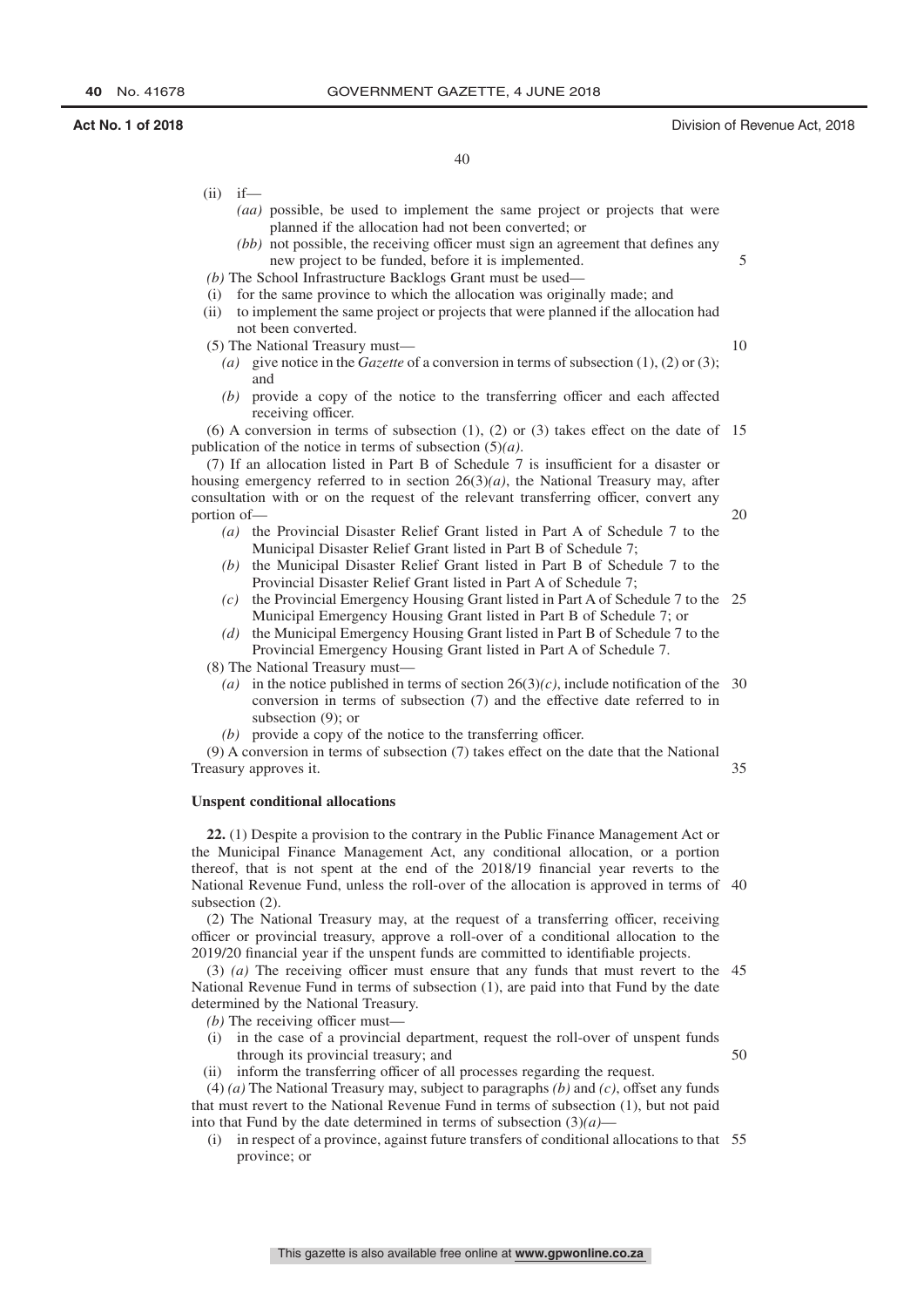41

- (ii) e bang—
	- *(aa)* ho kgonahala, e sebediswe ho kenya tshebetsong projeke kapa diprojeke tse neng di lothwa e bang kabo e neng e sa etswa; kapa
	- *(bb)* e bang ho sa kgonahale, mohlanka ya amohelang o tshwanetse ho saena tumellano e hlalosang projeke e nngwe le enngwe e tla nehelwa matlole, pele e kenngwa tshebetsong. 5

*(b)* Leltole la Tshubuhlellano ya Moralo wa motheo la Sekolo le tshwanetse ho sebedisetswa—

- (i) bakeng la provense eo kabo e wntsweng ho yona pele; le
- (ii) ho kenya tshebetsong projeke kapa diprojeke tse neng di lothwa ho ka kenngea 10 e bang kabo e ne e sa fetolwa.
- (5) Letlotlo la Naha le tshwanetse—
	- *(a)* ho nehelana ka tsebiso koranteng yam muso ka phetolo ho latela karolwana (1), (2) kapa (3); le
	- *(b)* ho nehelana ka khopi ya tsebiso ho mohlanka wa phithiso le mohlanka e mong 15 le emong ya amohelang ya amehang.

(6) Phetolo ho latela karolwana (1), (2) kapa (3) e kena tshebetsong ka letsatsi la phatlalatso ya tsebiso ho latela karolwana (5)*(a)*.

(7) E bang kabo e ngotswe Karolong B ya Shejule 7 e sa lekana bakeng la kodua kapa qomatsi ya bodulo e hlaloswang karolong 26(3)*(a)*, Letlotlo la Naha le ka, ka mora ho 20 kopana le kapa ka kopo ya mohlanka wa phithiso ya amehang, fetola karolo e nngwe le e nngwe ya—

- *(a)* Letlole la Provense la Kimolla ya Kodua le hlalositsweng Karolong A ya Shejule 7 ho Kimollo ya Letlole la Masepala la Kimollo ya Kodua le hlalositsweng Karolong B ya Shejule 7; 25
- *(b)* Letlole la Masepala la Kimollo ya Kodua le Karolong B ya Shejule 7 ho ya ho Letlole la Provense la Kimolla ya Kodua le hlalositsweng ho Karolo A ya Shejule 7;
- *(c)* Leltole la Provense la Qomatsi ya Bodulo le hlaositsweng Kaarolong A ya Shejule 7 ho yah o Letlole la Mmasepala la Qomatsi ya Bodulo le 30 hlalositsweng Karolong B ya Shejule 7; kapa
- *(d)* Letlole la Mmasepala la Qomatsi ya Bodulo le hlalositsweng Karolong B ya Shejule 7 ho ya ho Letlole la Provense la Qomatsi ya Bodulo le hlalositsweng Karolong A ya Shejule 7.
- (8) Letlotlo la Naha le tshwanetse—
	- *(a)* ho kenya tsebiso ya phetolo ho latela karolwana (7) le letsatsi la tshebetso le hlalositsweng karolwaneng (9), tsebisong e phatlaladitsweng ho latela karolo 26(3)*(c)*; kapa
	- *(b)* ho nehelana ka khopi ya tsebiso ho mohlanka wa phithiso.

(9) Phetolo bakeng la karolwana (7) e kena tshebetsong ka letsatsi leo Letlotlo la naha 40 le e dumelang.

## **Dikabo tsenang le dipehelo tse sa sebediswang**

**22.** (1) Le ntle le Molao wa Taolo ya Ditjhelete tsa Setjhaba kapa Molao wa Taolo ya Ditjhelete tsa Mmmasepala, kabo e nngwe le e nngwe e nang le dipehelo, kapa karolo ya teng, e sa sebediswa pheletsong ya selemo sa ditjhelete sa 2018/19 e kgutlela Letlotlong 45 la Naha, ntle feela ha phithiso ya yona e ka dumellwa ho latela karolwang (2).

(2) Ka kopo ya mohlanka wa phithiso, mohlanka ya amohelang kapa letlotlo la provense le ka dumella phithiso ya kabo e nang le dipehelo selemong sa ditjhelete sa 2019/20 e bang matlole a sa sebediswa mme a anehetswe diprojeke.

(3) *(a)* Mohlanka ya amohelang o tshwanetse ho etsa bonnete hore matlole a 50 kgutlelang morao ho Letlole la Lekeno la Naha ho latela karolo (1), a lefellwa Letloleng leo ka letsatsi le hlwauweng ke Letlotlo la Naha.

*(b)* Mohlanka ya amohelang o tshwanetse ho—

- (i) etsa kopo ya phithiso ya matlole a sa sebetsang ka letlotlo la provense; le
- (ii) tsebisa mohlanka wa phithiso ka tsamaiso mabapi le kopo.

(4) *(a)* Ho latela temana *(b)* le *(c)*, Letlotlo la naha le ka lefella matlole a mang le a mang a tshwanetseng ho ka kgutlela Letloleng la Lekeno la Naha ho latela karolwana (1), empa a so lefellwe ho Letlole ka letsatsi le hlwauweng ho latela karolwana (3)*(a)*—

(i) provenseng, kgahlano le tse tla etswa nakong e tlang bakeng la dikabo tsenang le dipehelo provenseng eo; kapa  $60$ 

55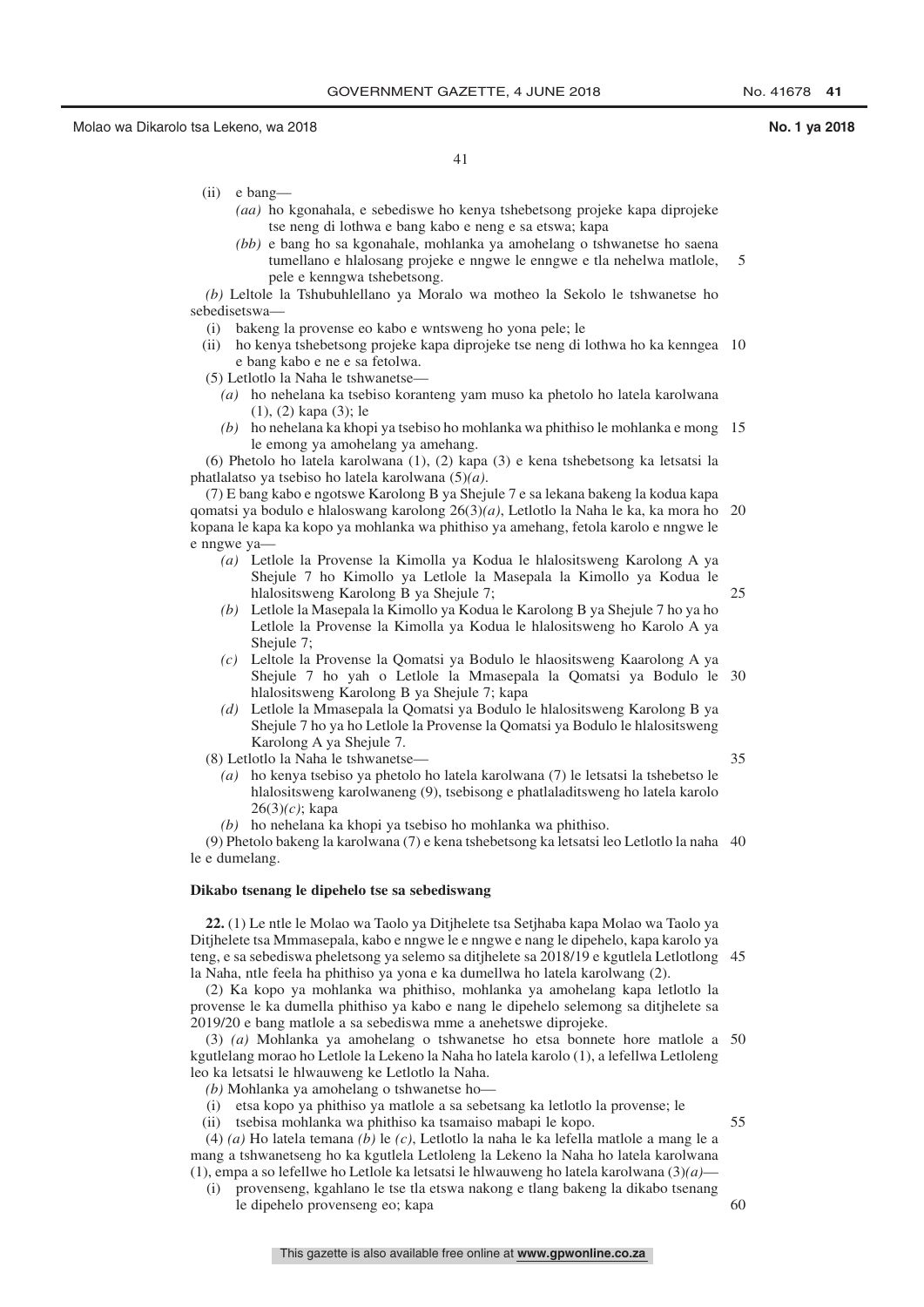(ii) in respect of a municipality, against future transfers of the equitable share or conditional allocations to that municipality.

*(b)* Before any funds are offset in terms of paragraph *(a)*, the National Treasury must give the relevant transferring officer, province or municipality—

- (i) notice of the intention to offset amounts against future allocations, the intended amount to be offset against allocations, the intended date for the offsetting and the reasons for the offsetting; and 5
- (ii) an opportunity, within 14 days of receipt of the notice, to—
	- *(aa)* propose an alternative date for offsetting;
	- *(bb)* make written submissions why the full or a part of the amount should not 10 be offset; or
	- *(cc)* propose an alternative date or dates by which the amount or portions thereof must be paid into the National Revenue Fund.
- *(c)* The National Treasury must—
- (i) accept the date or dates proposed in terms of paragraph *(b)*(ii)*(aa)* or *(cc)* or 15 determine a different date or dates; or
- (ii) accept or reject the submissions made in terms of paragraph  $(b)(ii)(bb)$ .

(5) *(a)* The National Treasury may amend the amount of the equitable share or a conditional allocation offset in terms of subsection (4).

*(b)* If the amendment contemplated in paragraph *(a)* results in an underpayment to a 20 municipality—

- (i) in respect of the equitable share of the municipality, the department responsible for local government must, despite section 5(3), transfer the difference to the municipality within 10 days; or
- (ii) in respect of a conditional allocation of the municipality, the transferring officer 25 must, despite the payment schedule contemplated in section 23(3), transfer the difference to the municipality within 10 days.

*(c)* If the amendment in terms of paragraph *(a)* results in an overpayment to a municipality, section 25 applies.

# **CHAPTER 4**

## **MATTERS RELATING TO ALL ALLOCATIONS**

## **Payment requirements**

**23.** (1) *(a)* The National Treasury must, after consultation with the provincial treasury, determine the payment schedule for the transfer of a province's equitable share allocation.

*(b)* In determining the payment schedule, the National Treasury must take into account the monthly expenditure commitments of provinces and seek to minimise risk and debt servicing costs for national and provincial government.

*(c)* Despite paragraph *(a)*, the National Treasury may advance funds to a province in respect of its equitable share or a portion of it which has not yet fallen due for transfer 40 in terms of the payment schedule—

- (i) for cash management purposes relating to the corporation for public deposits account or when an intervention in terms of section 100 of the Constitution takes place; and
- (ii) on such conditions as it may determine.

*(d)* Any advances in terms of paragraph *(c)* must be offset against transfers to the province which would otherwise become due in terms of the payment schedule.

(2) *(a)* The National Treasury must, after consultation with the national department responsible for local government, determine the amount of a municipality's equitable share allocation to be transferred on each date referred to in section 5(3).

*(b)* If an amount less than the amount approved in terms of paragraph *(a)* is paid to a municipality, the difference must, despite section 5(3), be paid within 10 days after it comes to the attention of the national department responsible for local government.

*(c)* Despite paragraph *(a)*, the National Treasury may approve a request or direct that the equitable share or a portion of the equitable share which has not yet fallen due for 55transfer in terms of section 5(3), be advanced to a municipality—

(i) after consultation with the national department responsible for local government;

35

30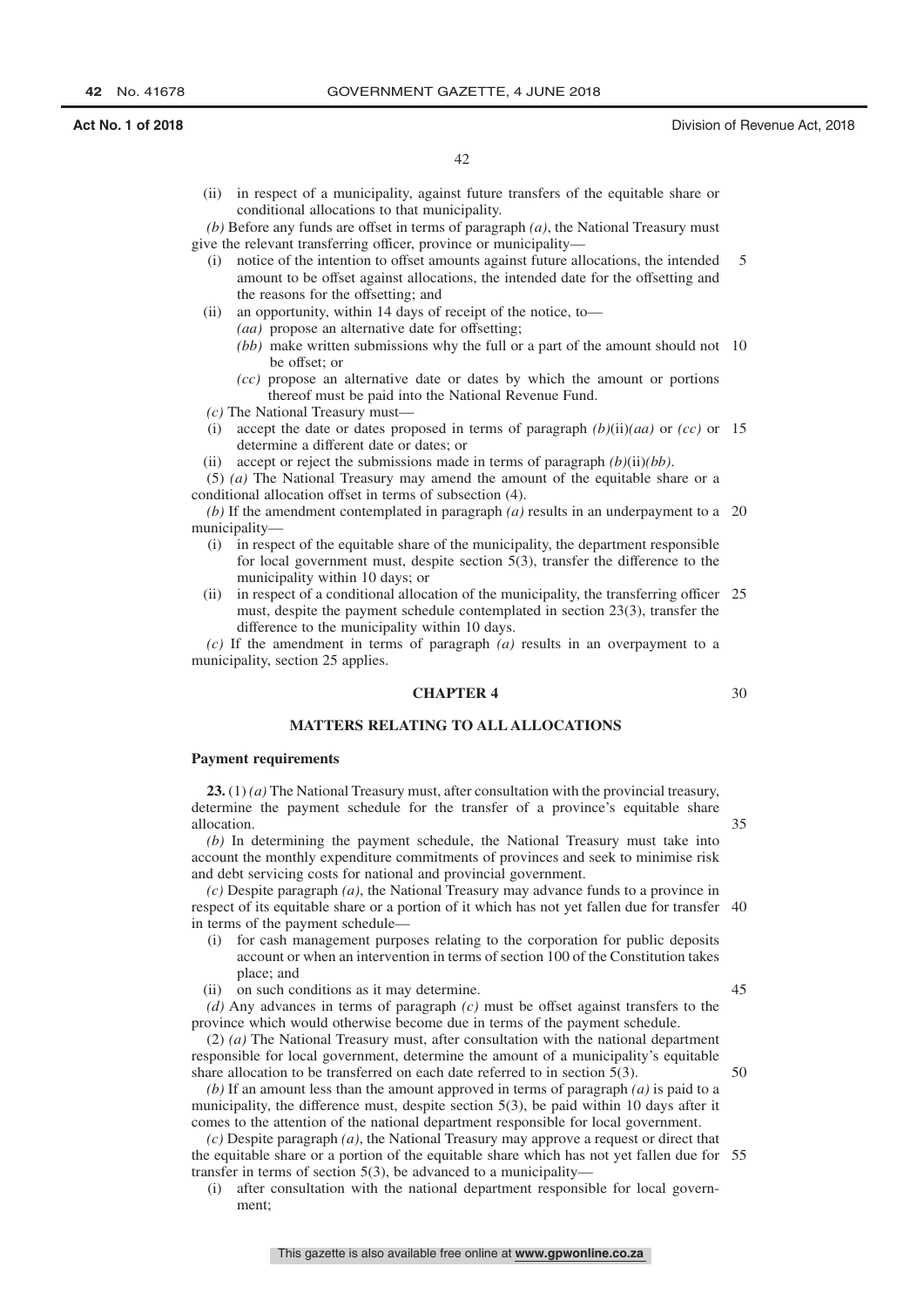(ii) mmasepaleng, kgahlano le tse tla etswa nakong e tlang bakeng la karolo e lekanang kapa dikabo tse nang le pehelo mmasepaleng oo.

*(b)* Pele matlole a tlohellwa ho latela karolwana *(a)*, Letlotlo la Naha le tshwanetse le nehe mohlanka wa phithiso ya amehang, provense kapa mmasepala—

- (i) tsebiso e ngotsweng ka maikemisetso a ho lekanya palo kgahlano le tse tla etsahala dikabong, letsatsi le mabaka a ho lekanya; le 5
- (ii) monyetla, matsatsing a 14 ka mora ho fumana tsebiso ho— *(aa)* letsatsi le leng le sisintsweng bakeng la ho lekanya;
	- *(bb)* ho nehelana ka sengolwa bakeng la hore ho ba neng palo yohle kapa karolo ya teng e sa lekanywe; kapa
	- *(cc)* sisnya letsatsi le leng leo palo kapa karolo ya teng e tshwanetseng ho lefellwa ho Letlole la Lekeno la Naha.
- *(c)* Letlotlo la Naha le tshwanetse ho—
- (i) amohela letsatsi le sisintsweng ho latela temana *(b)*(ii)*(aa)* kapa *(cc)* kapa ho hlwaya letsatsi le leng; kapa
- (ii) amohela kapa ho hana dipheiso tse entsweng ho latela temana *(b)*(ii)*(bb)*.

(5) *(a)* Letlotlo la Naha le ka lokisa palo ya karolo e lekaneng kapa ho lekanya kabo e nang le dipehelo ho latela karolwana (4).

*(b)* E bang tokiso e hlwauwang temaneng *(a)* e qetella e le ka tlasa tefello ho mmasepala— 20

- (i) mabapi le karolo e lekanang ya mmasepala, lefapha le ikarabella ho mmuso wa lehae le tshwanetse ho, ho sa natse karolo 5(3), fetisetsa phapang ho mmasepala matsatsing a 10; kapa
- (ii) mabapi le kabo e nang le dipehelo ho mmasepala, mohlanka wa phithiso o tshwanetse, ho sa natse shejule sa tefello se hlalositsweng karolong 23(3), ho 25 fetisetsa phapang ho mmasepala matsatsing a 10.

*(c)* E bang tokiso ho latela temana *(a)* e qetella e le ka hodimo ho masepala, karolo 25 e kena tshebetsong.

## **KGAOLO 4**

# **DINTLHA TSE AMANANG LE DIKABO TSOHLE**

## **Ditlhoko tsa tefello**

**23.** (1) *(a)* Letlotlo la Naha letshwanetse, ka mora ho kopana le letlotlo la provense, ho hlwaya shejule sa tefello bakeng la phitiso ya karolo e lakanang ya kabo ya provense.

*(b)* Ka ho hlwaya shejule sa kabo, Letlotlo la Naha le tshwanetse ho nahana ka maikarabelo a ditjheho tsa kgwedi tsa provense mme le leke ho fokotsa qomatsi le 35 ditjheho tsa ho lefella mokitlane bakeng la mmuso wa provense le wa naha.

*(c)* Le ntle le temana *(a)*, Letlotlo la Naha le ka lebisa matlole ho provense ho latela karolo ya teng e lekanang kapa e sokang e fellwa ke nako bakeng la ho ka fetiswa ho latela shejule sa tefello—

- (i) bakeng la merero ya taolo ya tjhelete e amanang le akhounto ya ditjhelete tsa 40 setjhaba kapa ha ho kenwa dipakeng ho latela karolo 100 ya Molaotheo; le
- (ii) ka maemo a e ka a hlwayang.

*(d)* Nehelopele e nngwe le e nngwe ho latela temana *(c)* e tshwanetse ho lekangwa kgahlano le diphithiso tsa provense tse tla fella ho latela shejule sa tefello.

(2) *(a)* Letlotlo la Naha le tshwanetse ho, ka mora ho kopana le lefapha la naha le 45 ikarabellang ho mmuso wa lehae, hlwaya palo ya karolo yakabo e lekanang ya mmasepala ho ka fetiswa ka letsatsi le hlaositsweng karolong 5(3).

*(b)* E bang palo etlase ho palo e dumelletsweng ho latela temana *(a)* e lepelletswe mmasepala, phahapang e tshwanetse ho, ho sanatse karolo 5(3), lefelwa matsatsing a 10 ka mora hore lefapha la nahale ikarabellang ho mmuso wa lehale le tsebe.

*(c)* Ho sa natse temana *(a)*, Letlotlo la Naha le ka dumela kopo kapa la laela karolo e lekanang e so kang fellwa ke nako ho ka fetiswa ho latela karolo 5(3), ho ka nehelwa pele ho mmasepala—

(i) ka mora ho kopana le ya ikarabellang ho lefapha la naha mabapi le mmuso wa selehae;

15

10

30

 $50$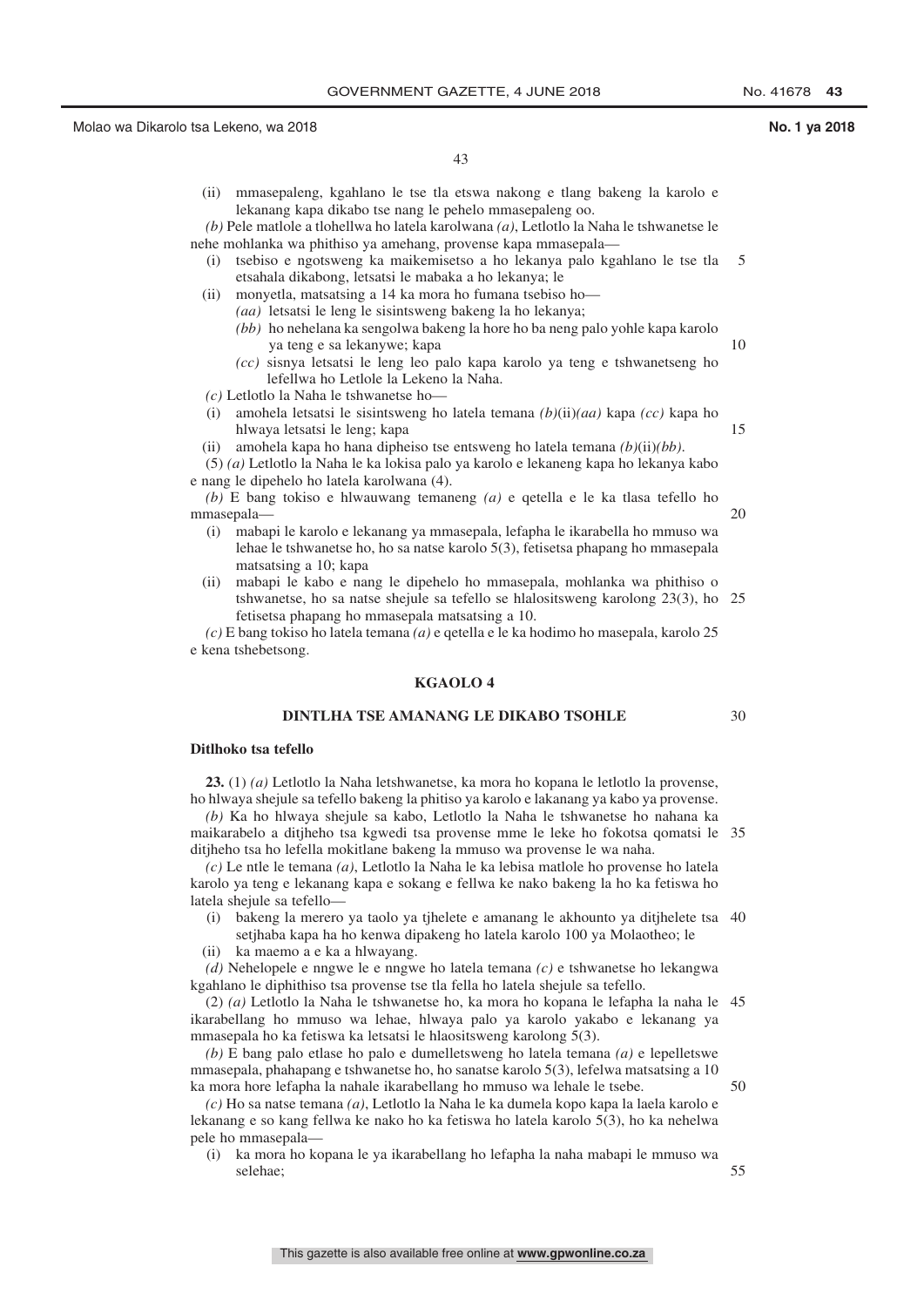### **Act No. 1 of 2018** Division of Revenue Act, 2018

- (ii) for purposes of cash management in the municipality or an intervention in terms of section 139 of the Constitution or section 137, 139 or 150 of the Municipal Finance Management Act; and
- (iii) on such conditions as it may determine.
- *(d)* Any advance in terms of paragraph *(c)* must be offset against transfers to the municipality which would otherwise become due in terms of section 5(3). 5

(3) *(a)* Subject to section 28(1), the National Treasury must, within 14 days after this Act takes effect, approve the payment schedule for the transfer of an allocation listed in Schedule 4 or 5 to a province or municipality.

(b) The transferring officer of a Schedule 4 or 5 allocation must submit a payment 10 schedule to the National Treasury for approval before the first transfer is made.

*(c)* Before the submission of a payment schedule in terms of paragraph *(b)*, the transferring officer must, in relation to a Schedule 4 or 5 allocation, consult the relevant receiving officer.

(4) The transferring officer of a Schedule 4 or 5 allocation must provide the receiving 15 officer and the relevant provincial treasury with a copy of the approved payment schedule before making the first transfer in terms thereof.

(5) The transfer of a Schedule 4 or 5 allocation to a municipality must accord with the financial year of the municipality.

(6) Each transfer of an equitable share or a conditional allocation to a municipality in 20 terms of this Act must be made through a payment system provided by the National Treasury.

### **Amendment of payment schedule**

**24.** (1) *(a)* Subject to subsection (2), a transferring officer of a Schedule 4 or 5 allocation must, within seven days of the withholding or stopping of an allocation in 25 terms of section 18 or 19, submit an amended payment schedule to the National Treasury for approval.

*(b)* No transfers may be made until the National Treasury has approved the amended payment schedule.

(2) For purposes of better management of debt and cash-flow or addressing financial 30 mismanagement or financial misconduct or slow or accelerated expenditure, the National Treasury may amend any payment schedule for an allocation listed in Schedule 2, 4 or 5, after notifying, in the case of—

- *(a)* an allocation to a province, the provincial treasury in question;
- *(b)* an allocation to a municipality, the national department responsible for local 35 government;
- *(c)* a Schedule 4 or 5 allocation, the relevant transferring officer.

(3) The amendment of a payment schedule in terms of subsection (1) or (2) must take into account—

- *(a)* the monthly expenditure commitments of provinces or municipalities;
- *(b)* the revenue at the disposal of provinces or municipalities; and
- *(c)* the minimisation of risk and debt servicing costs for all three spheres of government.

(4) The transferring officer must immediately inform the receiving officer of any amendment to a payment schedule in terms of subsection (1) or (2). 45

### **Transfers made in error or fraudulently**

**25.** (1) Despite a provision of other legislation to the contrary, the transfer of an allocation that is an overpayment to a province, municipality or public entity, made in error or fraudulently, is regarded as not legally due to that province, municipality or public entity, as the case may be.

(2) The responsible transferring officer must, without delay, recover an overpayment referred to in subsection (1), unless an instruction has been issued in terms of subsection (3).

(3) The National Treasury may instruct that the recovery referred to in subsection (2) be effected by set-off against future transfers to the affected province, municipality or 55public entity in terms of a payment schedule.

 $50$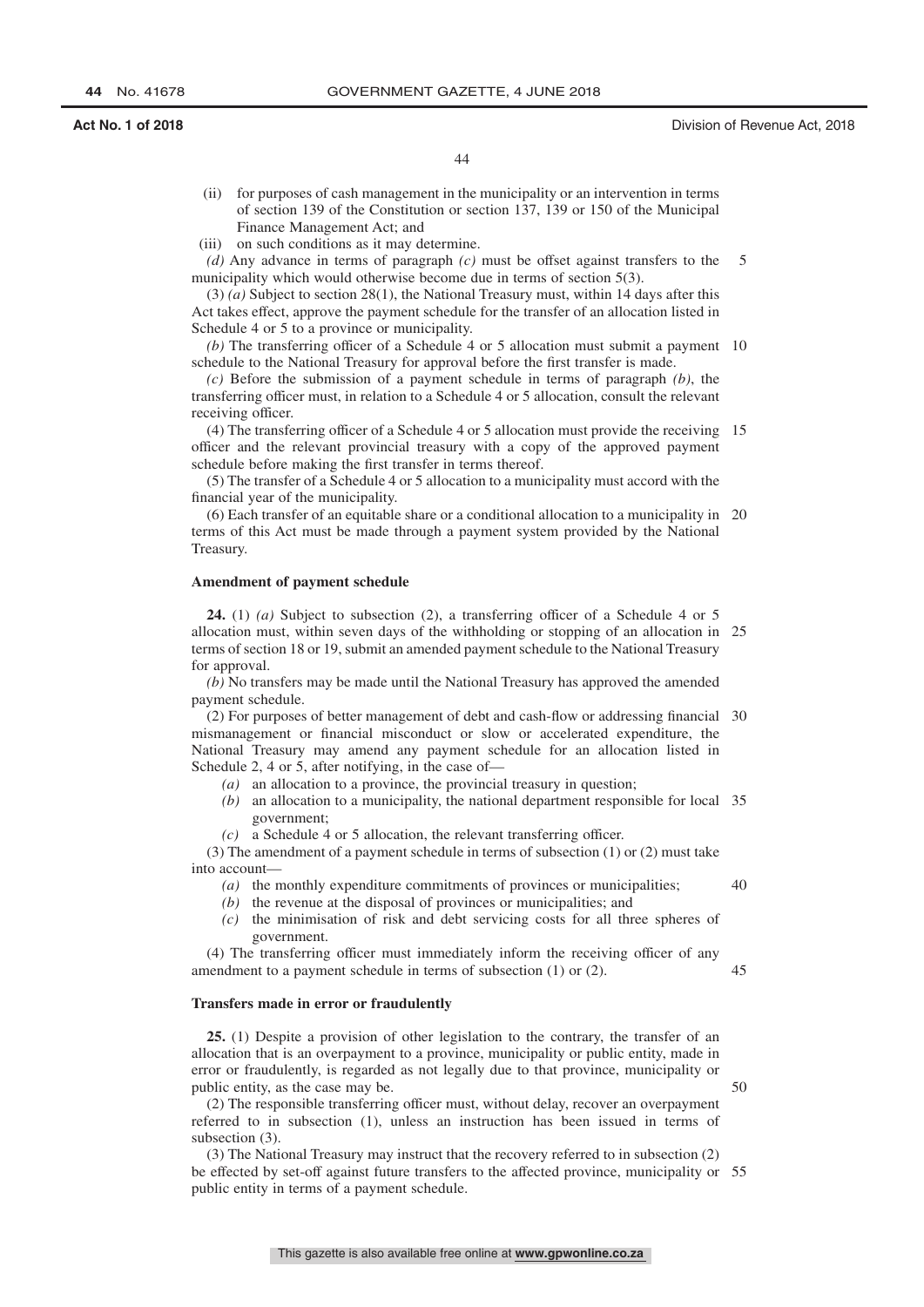45

- (ii) bakeng la merero ya taolo ya tjhelete mmasepaleng kapa ho kena dipakeng ho latela karolo 139 ya Molaotheo kapa karolo 137, 139 kapa 150 ya Molao wa Taolo ya Ditjhelete tsa Mmasepala; le
- (iii) ka maemo ao e tla a hlwaya.
- *(d)* Ntshetsopele e nngwe le e nngwe ho latela temana *(c)* e tshwanetse ho lekangwa kgahlano le diphithiso tsa mmasepala tse neng ditlo fellwa ke nako ho latela karolo 5(3). 5

(3) *(a)* Ho ikamahantswe le karolo 28(1), Letlotlo la Naha le tshwanetse le dumelle shejule sa tefello bakeng la phithiso ya kabo e ngotsweng Shejuleng 4 kapa 5 ho provinse kapa mmasepala matsatsing a 14 Molao ona o kene tshebetsong.

*(b)* Mohlanka wa phithiso wa kabo e Shejuleng 4 kapa 5 o tshwanetse ho nehelana ka 10 shejule sa tefello ho Letlotlo la Naha bakeng la tumello pele phithiso ya pele e etswa.

*(c)* Pele ho nehelano ya shejule sa tefello ho latela temana *(b)*, mohlanaka wa phithiso o tshwanetse ho, mabapi le Shejule 4 kapa 5 kopana le mohlanka ya amohelang.

(4) Mohlanka wa phithiso wa kabo e Shejuleng 4 kapa 5 o tshwanetse ho nehela mohlanka ya amohelang le letlotlo la provense khopi ya shejule sa tefello se 15 dumelletsweng pele ho phithiso ya pele ho latela tse hlalositsweng mona.

(5) Diphithiso tse Shejuleng 4 kapa 5 ho mmasepala ditshwanetse ditsamaisane le selemo sa ditjhelete sa mmasepala.

(6) Phithiso e nngwe le enngwe ya karolo e lekanang kapa kabo e nang le dipehelo ho mmasepala ho latela Molao ona e tshwanetse ho etswa ka mokgwa wa tefello o 20 nehetsweng ke Letlotlo la Naha.

### **Phetolo ya shejule sa tefello**

**24.** (1) *(a)* Ho ikamahantswe le karolwana (2) mohlanka wa phithiso kabong e Shejuleng 4 kapa 5 o tshwanetse ho fetola shejule sa kabo ka lebaka la ho emisa kapa ho thibela kabo ho latela Molao ona le ho nehelana ka shejule sa tefello se fetohileng ho 25 Letlotlo la Naha pele diphithiso tse ding di etswa, matsatsing a supileng a ho emisa kapa ho thibelwa ha kabo ho latela karolo 18 kapa 19.

*(b)* Ha ho phithiso e ka etswang ho fihlela Letlotlo la Naha le dumela ho ka fetola shejule sa tefello.

(2) Lebakeng la mokitlane o lokileng le taolo ya tsamaiso ya tjhelete kapa ho 30 sebetsana le tsamaiso e sa lokang ya tjhelete kapa maitshwaro a sa lokang tjheleteng, tshebediso e tsamayang butle kapa tshebediso ya ka pelenyana, Letlotlo la Naha le ka fetola shejule se seng le se seng sa tefello bakeng la kabo e Shejuleng 2, 4 kapa 5 ntlheng ya—

*(a)* kabo ho provense, letlotlo la provense le amehang;

- 35
- *(b)* kabo mmasepaleng, lefapha la naha le ikarabellang ho mmuso wa lehae;
- *(c)* kabo ya Shejule 4 kapa 5, mohlanka wa phithiso ya amehang.

(3) Shejule sa tefello se fetotsweng ho latela karolwana (1) kapa (2) se tshwanetse ho kenyeletsa—

- *(a)* boitlamo ba diprovense kapa dimmasepala tshebedisong ya ditjhelete kgwedi 40 le kgwedi;
- *(b)* lekeno le diprovenseng kapa dimmasepaleng; le
- *(c)* ho fokotsa qomatsi le ditjeho tsa tefello ya tswala mokitlaneng bakeng la dikarolo tse tharo tsa mmuso.

(4) Mohlanka wa phithiso o tshwanetse ho tsebisa mohlanka ya amohelang ka 45 phethoho e nngwe le e nngwe shejuleng sa tefello ho latela karolwana (1) kapa (2).

### **Diphithiso tse entsweng ka phoso kapa ka ho tsietsa**

**25.** (1) Le ntle le molao o mong o kgahlano, phithiso ya kabo e entsweng ka phoso kapa ka ho tsietsa e le tefello e phahameng ho provense, mmasepala kapa motheo wa setjhaba e nkuwa e sa etswa ka molao provenseng, mmasepaleng kapa motheong wa 50 setjhaba ho latela ka mokgwa oo dintho dileng ka teng.

(2) Phithiso e hlalositsweng karolwaneng (1) e tshwanetse e fumanwe ke mohlanka wa phithiso ya ikarabellang ka ntle ho tshenyo ya nako ntle le ha taelo e ntshitswe ho latela karolwana (3).

(3) Letlotlo la Naha le ka laela ka hore phumaneho e hlaloswang karolwaneng (2) e 55sebediswe kgahlano le diphithiso tse tlang tsa provense, mmasepala kapa motheo wa setjhaba ho latela shejule sa tefello.

This gazette is also available free online at **www.gpwonline.co.za**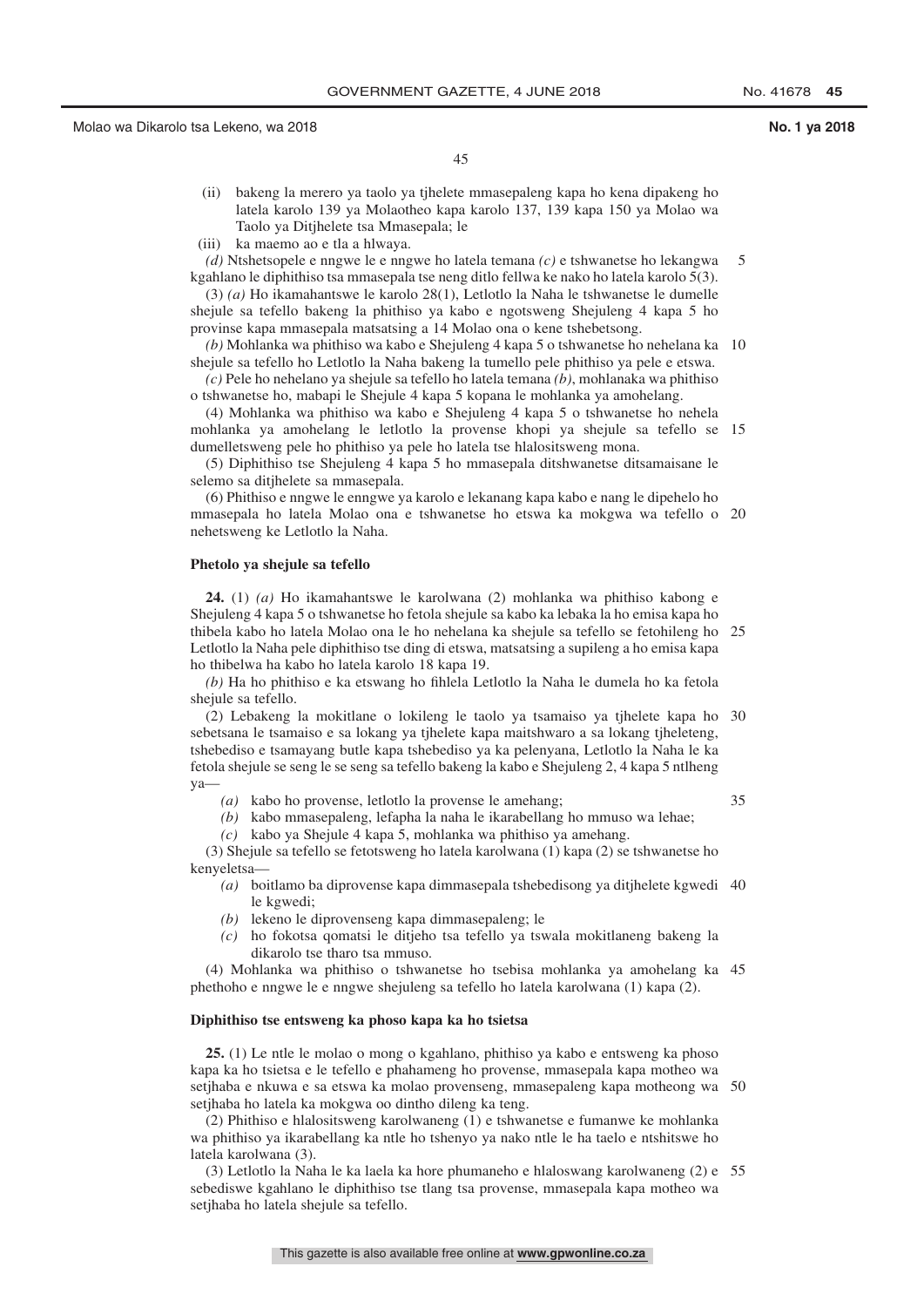### **Act No. 1 of 2018** Division of Revenue Act, 2018

5

15

## **New allocations during financial year and Schedule 7 allocations**

**26.** (1) If further allocations are made to provinces or municipalities, as envisaged in section 6(3), the National Treasury must, before the transfer of any funds to a province or municipality, by notice in the *Gazette* and as applicable—

- *(a)* amend any allocation or framework published in terms of section 16;
- *(b)* publish the allocation per municipality for any new Part B of Schedule 5 allocation or the indicative allocation per municipality for any new Part B of Schedule 6 allocation; or
- *(c)* publish a framework for any new Schedule 4, 5, 6 or 7 allocation.

(2) Section 16(2) to (5) applies with the necessary changes to allocations and 10 frameworks published in terms of subsection (1).

(3) *(a)* The transferring officer may, with the approval of the National Treasury, make one or more transfers of a Schedule 7 allocation to a province or municipality for a disaster or housing emergency within 100 days after the date of the declaration of the disaster, or the declaration of a housing emergency.

*(b)* The transferring officer must notify the relevant provincial treasury and the National Treasury within 14 days of a transfer of a Schedule 7 allocation to a province or municipality.

*(c)* The National Treasury must, within 21 days after the end of the 100-day period referred to in paragraph *(a)*, by notice in the *Gazette* publish all transfers of a Schedule 20 7 allocation made for a disaster.

*(d)* Despite the provisions of any law to the contrary, the National Treasury may approve that funds allocated in Schedule 7 be used at any time.

*(e)* The funds approved in terms of paragraph *(d)* must be included either in the provincial adjustments appropriation legislation, municipal adjustments budgets or 25 other appropriation legislation.

### **Preparations for 2019/20 financial year and 2020/21 financial year**

**27.** (1) *(a)* A category C municipality that receives a conditional allocation in terms of this Act must, using the indicative conditional allocations to that municipality for the 2019/20 financial year and the 2020/21 financial year as set out in Column B of the 30 Schedules to this Act, by 1 October 2018—

- (i) agree on the provisional allocations and the projects to be funded from those allocations in the 2019/20 financial year and the 2020/21 financial year with each category B municipality within the category C municipality's area of jurisdiction; and
- (ii) submit to the transferring officer—
	- *(aa)* the provisional allocations referred to in subparagraph (i); and
	- *(bb)* the projects referred to in subparagraph (i), listed per municipality.

*(b)* If a category C municipality and a category B municipality cannot agree on the allocations and projects referred to in paragraph  $(a)$ , the category C municipality must 40 request the relevant transferring officer to facilitate agreement.

*(c)* The transferring officer must take all necessary steps to facilitate agreement as soon as possible, but no later than 60 days after receiving a request referred to in paragraph *(b)*.

*(d)* Any proposed amendment or adjustment of the allocations that is intended to be 45 published in terms of section 30(3)*(b)* must be agreed with the relevant category B municipality, the transferring officer and the National Treasury, before publication and the submission of the allocations referred to in paragraph *(a)*(ii).

*(e)* If agreement is not reached between the category C municipality and the category B municipality on the provisional allocations and projects referred to in paragraph *(a)* before 1 October 2018, the National Treasury may determine the provisional allocations and provide those provisional allocations to the affected municipalities and the transferring officer. 50

*(f)* (i) The transferring officer must submit the final allocations based on the provisional allocations referred to in paragraph *(a)*(i) and (ii) and *(e)* to the National 55Treasury by 30 November 2018.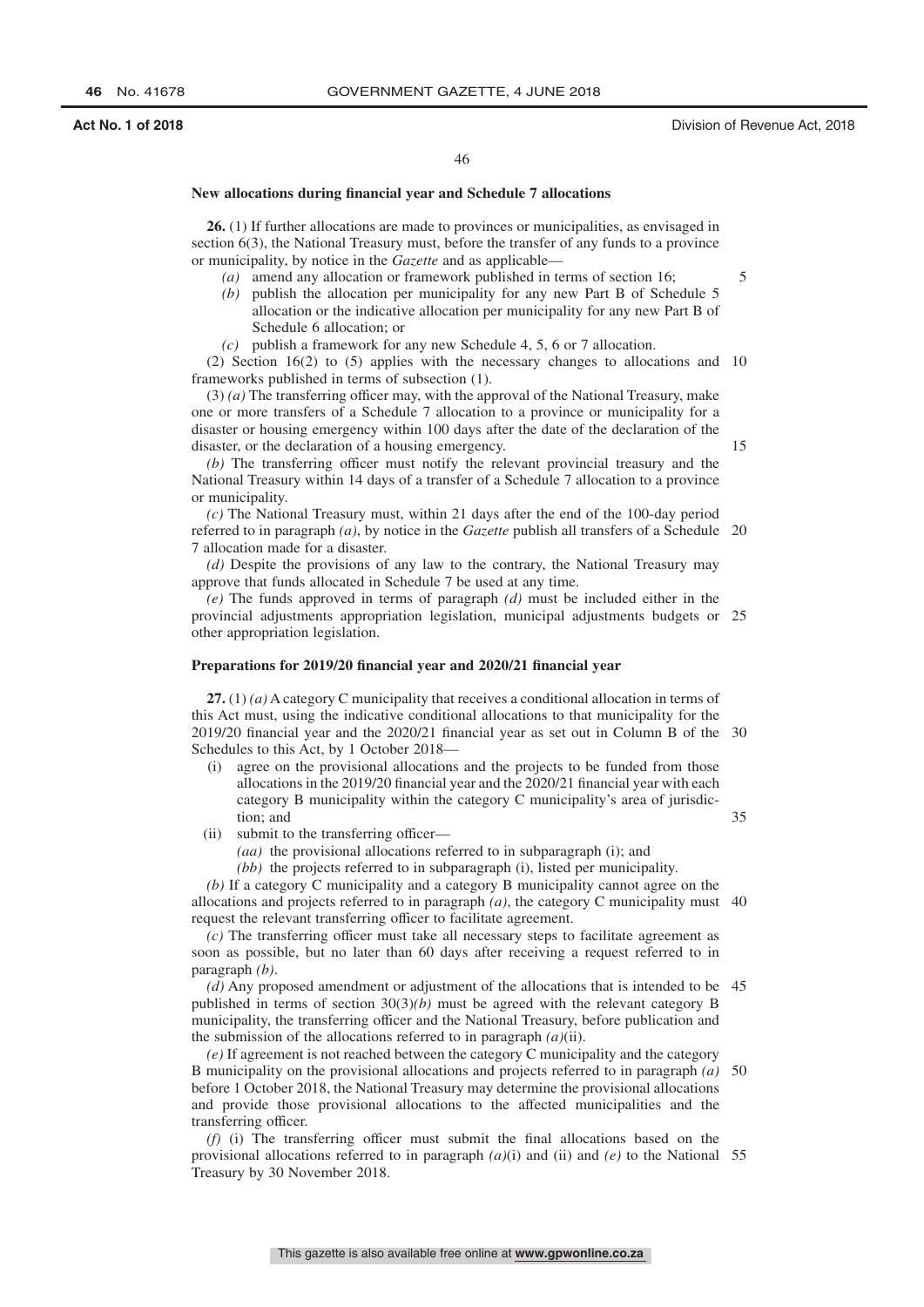## **Dikabo tse ntjha selemong sa ditjhelete le dikabo tsa Shejule 7**

**26.** (1) E bang dikabo ditswelapele ka ho etswa ho diprovense kapa dimmasepala jwalo ka ha ho hlalositswe karolong 6(3), Letlotlo la Naha le tshwanetse ho tsebisa koranteng ya mmuso pele phithiso ya matlole ho provense kapa mmasepala e etswa—

- *(a)* le lokisa kabo e nngwe le e nngwe kapa moralo wa tshebetso o phatlaladitsweng ho latela karolo 16; 5
- *(b)* ho phatlalatsa kabo ya mmasepala ka nngwe bakeng la kabo e ntjha ya Karolo B ya Shejule 5 kapa kabo e bontshang mmasepala ka mong bakeng la karolo B ya Shejule 6; kapa
- *(c)* phatlalatsa moralo wa tshebetso bakeng la kabo e nngwe le e nngwe ya 10 Shejule 4, 5, 6 kapa 7.

(2) Karolo 16(2) e sebetsa le diphethoho tse hlokahalang ho dikabo le moralo wa tshebetso o phatlaladitsweng ho latela karolwana (1).

(3) *(a)* Mohlanka wa phithiso a ka fetisa kabo e lenngwe kapa tse ngata tsa Shejule 7 ho provense kapa mmasepala ka tumello ya Letlotlo la Naha bakeng la kodua kapa 15 qomatsi ya bodulo matsatsing a 100 ka mora letsatsi la phatlalatso ya kodua kapa phatlalatso ya qomatsi ya bodulo.

*(b)* Mohlanka wa phithiso o tshwanetse ho tsebisa letlotlo la provense le Letlotlo la Naha ka phithiso ya kabo ya Shejule 7 ho provense kapa mmasepala matsatsing a 14.

*(c)* Letlotlo la Naha le tshwanetse ho phatlalatsa dikabo tse Shejuleng 7 tse entsweng 20 bakeng la kodua koranteng ya mmuso matsatsing a 21 ka mora mafelo a matsatsi a 100 jwalo ka ha ho hlalositswe temaneng *(a)*.

*(d)* Le ha molao o mong le o mong o le kgahlano, Letlotlo la Naha le ka dumela hore matlole a abuweng Shejuleng 7 ho ka sebediswa nako e nngwe le e nngwe.

*(e)* Matlole a dumetsweng ho latela temana *(d)* a tshwanetse ho kenyeletswa molaong 25 wa ditokiso tsa dikabo tsa provense, ditokiso tsa ditekanyetso tsa mmasepala kapa molao o mong le o mong wa kabo.

## **Boitokisetso ba selemo sa ditjhelete sa 2019/20 le selemo sa ditjhelete sa 2020/21**

**27.** (1) *(a)* Mmasepala wa sehlopha C o fumanang kabo e nang le dipehelo ho latela Molao ona o tshwanetse ho, ka ho sebedisa dikabo tse nang le dipehelo tse shebetsweng 30 pele mmasepaleng oo bakeng la selemo sa ditjhelete sa 2019/20 le selemo sa ditjhelete sa 2020/21 jwalo ka ha ho hlalositswe Kholomong B ya Dishejule Molaong ona ka 1 Mphalane 2018—

- (i) ho dumela ka dikabo tsa nakwana le diprojeke tse tla lefellwa ho tswa ho dikabo tseo semong sa ditjhelete sa 2019/20 le selemo sa ditjhelete sa 2020/2021 le 35 sehlopha B se seng le se seng sa mmsepala ka hara sehlopha C sa mmasepala karolong ya semolao; le
- (ii) ho nehelana ho mohlanka wa phithiso—
	- *(aa)* dikabo tsa nakwana tse hlaloswang seratswaneng; le
	- *(bb)* diprojeke tse hlaloswang seratswaneng (i) tse ngotsweng mmasepaleng ka 40 nngwe.

*(b)* E bang moo mmasepala wa sehlopha sa C le mmasepala wa sehlopha sa B di sa dumellaneng ka dikabo le diprojeke tse hlaloswang temaneng *(a)*, mmasepala wa sehlopha C o tshwanetse ho kopa mohlanka wa phithiso ho tsamaisa tumellano.

*(c)* Mohlanka wa phithiso o tshwanetse ho nka bohato bohle bo hlokahalang 45 tsamaisong ya tumellano empa e seng ka mora matsatsi a 60 ka mora ho fumana kopo e hlaloswang temaneng *(b)*.

*(d)* Phetoho e nngwe le e nngwe e sisintsweng kapa tokiso ya dikabo eo maikemisetso a teng e leng ho phahlalatswa ho latela karolo 30(3)*(b)* e tshwanetse e dumellane le mmasepala wa sehlopha B, mohlanka wa phithiso le Letlotlo la Naha pele ho phatlalatso 50 le nehelano ya dikabo tseo ho buang ka tsona temaneng *(a)*(ii).

*(e)* E bang ho sa fihlellwe tumellano mahareng a mmasepala wa sehlopha C le mmasepala wa sehlopha B ka dikabo tsa nakwana le diprojeke tse hlaloswang temaneng. *(a)* pele ho 2 Mphalane 2018 Letlotlo la Naha le ka tswela pele ka ho hlwaya dikabo tsa nakwana le ho nehela dikabo tseo tsa nakwana dimmasepaleng tseo ho buang ka tsona 55le mohlanka wa phithiso.

*(f)* (i) Mohlanka wa phithiso o tshwanetse ho nehela Letlotlo la Naha dikabo tsa ho qetela tse itshetlehileng ho dikabo tsa nakwana tse hlaoswang temaneng *(a)*(i) le (ii) le *(e)* ka la 30 Pudungwane 2018.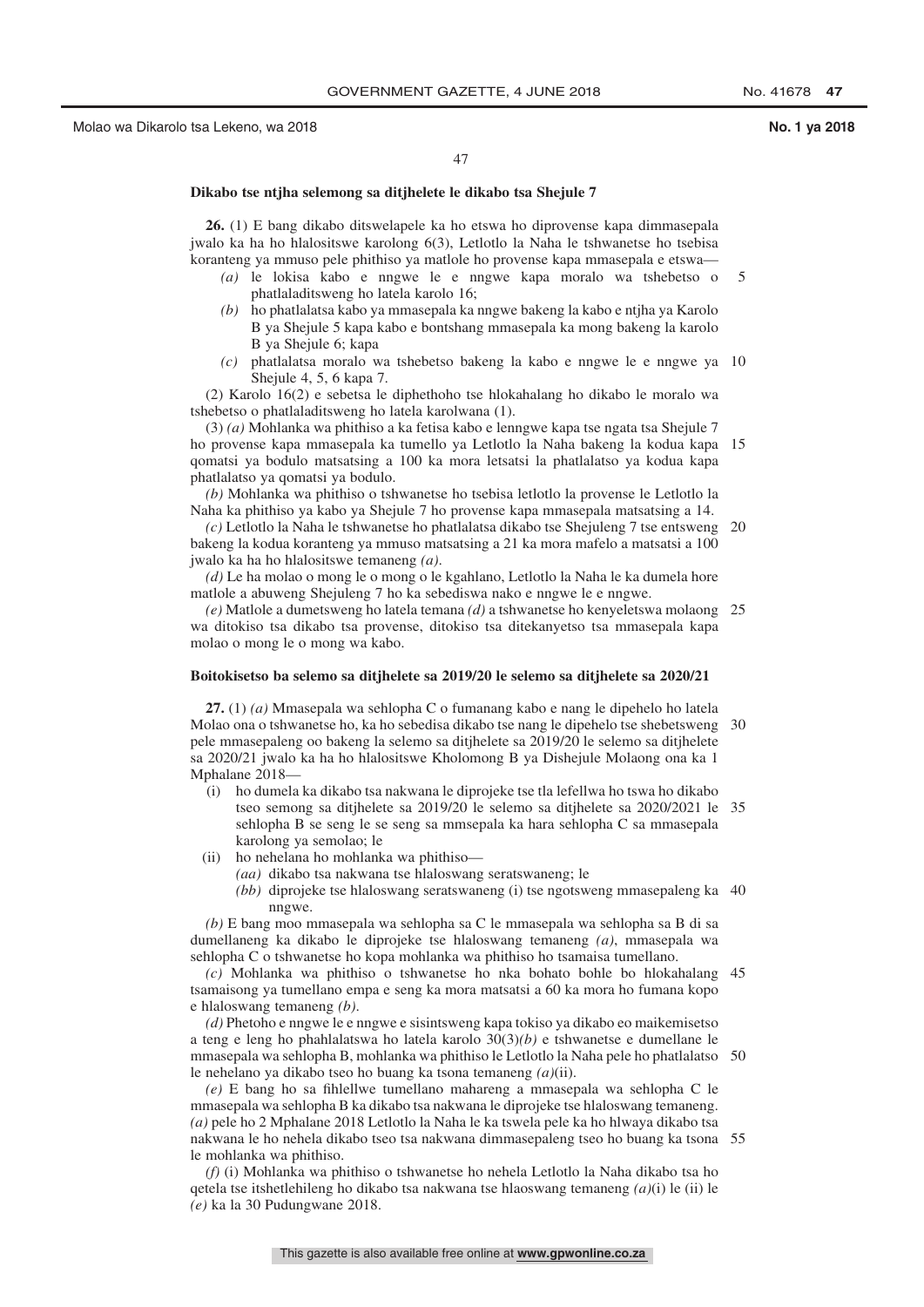(ii) If the transferring officer fails to submit the allocations referred to in subparagraph (i) by 30 November 2018, the National Treasury may determine the appropriate allocations, taking into consideration the indicative allocations for the 2019/20 financial year.

(2) *(a)* The transferring officer of a conditional allocation, using the indicative conditional allocations for the 2019/20 financial year and the 2020/21 financial year as set out in Column B of the affected Schedules to this Act, must, by 1 October 2018, submit to the National Treasury— 5

- (i) the provisional allocations to each province or municipality in respect of new conditional allocations to be made in the 2019/20 financial year; 10
- (ii) any amendments to the indicative allocations for each province or municipality set out in Column B of the affected Schedules in respect of existing conditional allocations;
- (iii) the draft frameworks for the allocations referred to in subparagraphs (i) and (ii); and
- (iv) electronic copies of any guidelines, business plan templates and other documents referred to in the draft frameworks referred to in subparagraph (iii).

*(b)* When a document, referred to in a draft framework, that is submitted in terms of paragraph *(a)*(iii), is amended, the transferring officer must immediately provide the National Treasury and each receiving officer with electronic copies of the revised 20 document.

*(c)* The National Treasury must approve any proposed amendment or adjustment for the 2019/20 financial year of the allocation criteria of an existing conditional allocation before the submission of the provisional allocations and draft frameworks.

*(d)* The transferring officer must, under his or her signature, submit the final 25 allocations and frameworks based on the provisional allocations and frameworks to the National Treasury by 30 November 2018.

*(e)* If the transferring officer fails to comply with paragraph *(a)* or *(d)*, the National Treasury may determine the appropriate draft or final allocations and frameworks taking into consideration the indicative allocations for the 2019/20 financial year.

*(f)* (i) The National Treasury may amend final allocations and frameworks in order to ensure equitable and stable allocations and fair and consistent grant conditions.

(ii) The National Treasury must give notice to the transferring officer of the intention to amend frameworks and allocations and invite the submission of written comment within seven days after the date of the notification.

*(g)* The draft and final frameworks and allocations must be submitted in the format determined by the National Treasury.

(3) The National Treasury may instruct transferring officers, accounting officers of the provincial treasuries and receiving officers to submit to it such plans and information for any conditional allocation as it may determine at specified dates before the start of the 40 2019/20 financial year.

(4) *(a)* For purposes of the Education Infrastructure Grant or Health Facility Revitalisation Grant in the 2019/20 financial year, the receiving officer of the relevant provincial department must, in the format and on the date determined by the National Treasury, submit to the transferring officer, the relevant provincial treasury and the 45 National Treasury—

- (i) a user asset management plan for all infrastructure programmes for a period of at least 10 years;
- (ii) an infrastructure programme management plan including a construction procurement strategy for infrastructure programmes and projects envisaged to 50 commence within the period for the medium term expenditure framework; and
- (iii) a document that outlines how the infrastructure delivery management system shall be implemented in the province and that is approved by the Executive Council of the province before or after the commencement of this Act.

*(b)* The receiving officer of the relevant provincial department must review the 55document referred to in paragraph *(a)*(iii) and if any substantive change is made to the document during the 2018/19 financial year, the amended document must be approved by the Executive Council of the province before submission to the National Treasury within 14 days after such approval.

30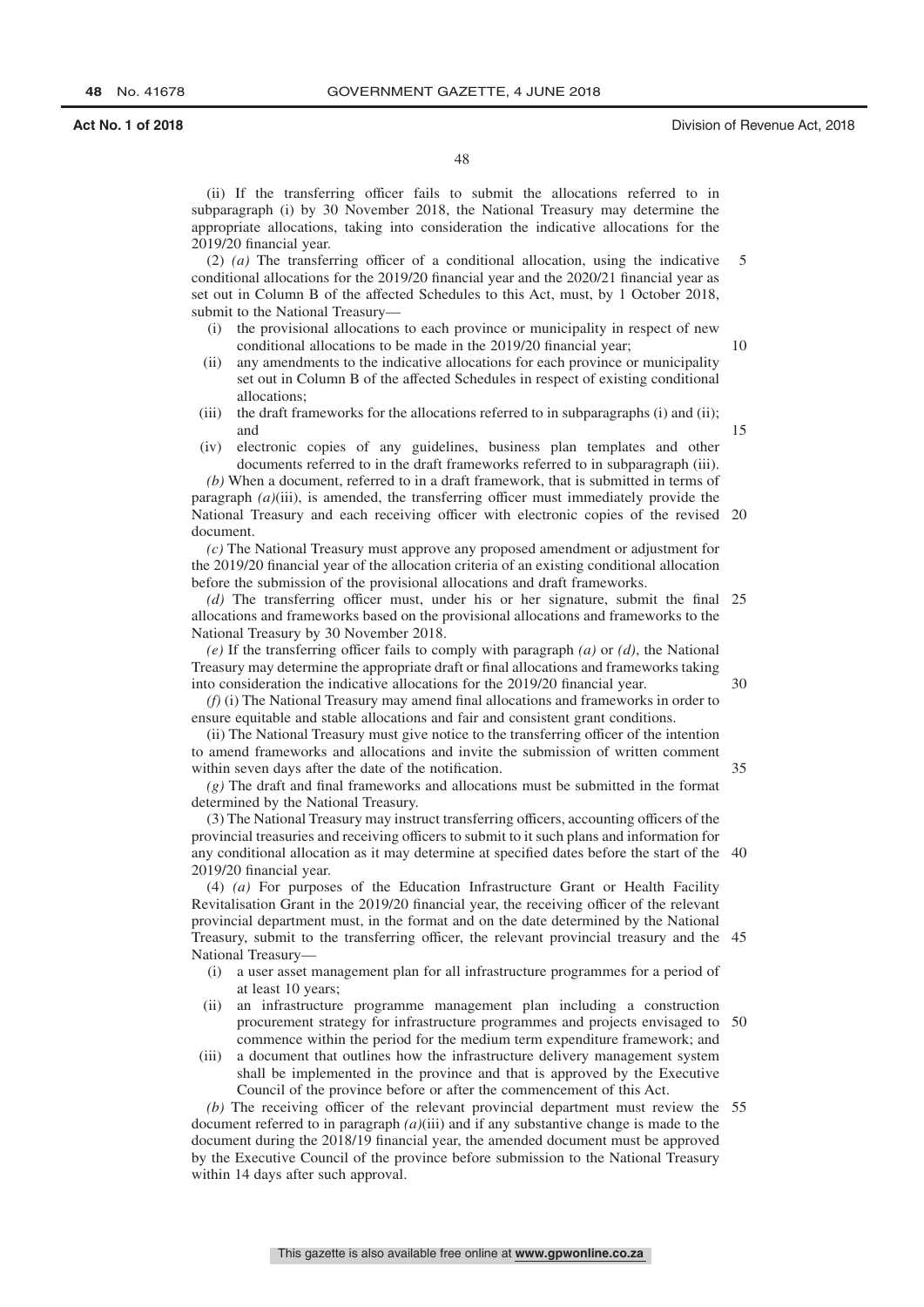49

(ii) E bang mohlanka wa phithiso a hloleha ho nehelana ka dikabo tse hlaloswang seratswaneng (i) ka la 30 Pudungwane 2018, Letlotlo la Naha le ka hlwaya ho ajwa ha dikabo, ho nahannwe dikabo tse lebelletsweng bakeng la selemo sa ditjhelete sa 2019/20.

(2) *(a)* Mohlanka wa phithiso wa kabo e nang le dipehelo, tshebedisong ya dikabo tsenang le dipehelo tse lebelletsweng bakeng la selemo sa ditjhelete sa 2019/20 le selemo sa ditjhelete sa 2020/21 se hlalositsweng kholomong B ya Dishejule Molaong ona, o tshwanetse ho nehela Letlotlo la Naha bakeng la tumello ka la 1 Mphalane 2018— 5

- (i) dikabo tsa nakwana provenseng e nngwe le e nngwe kapa mmasepala ho latela 10 dikabo tse ntjha tse nang le dipehelo tse tla etswa selemong sa ditjhelete  $sa2019/20$ ;
- (ii) ditokiso tseding le tseding tse lebelletsweng dikabong bakeng la provense e nngwe le e nngwe kapa mmasepala tse hlaloswang Kholomong B ya Shejule ho latela dikabo tse teng tse nang le dipehelo;
- (iii) sengolwa sa moralo wa tshebetso bakeng la dikabo tse hlaloswang seratswaneng  $(i)$  le  $(ii)$ ; le
- (iv) dikhopi tsa elektroniki tsa tataiso e nngwe le e nngwe, moralo wa leano la kgwebo le ditokomane tse ding tse hlao.swang sengolweng sa moralo wa tshebetso se hlaoswang serapaneng (iii).

20

15

*(b)* Ha tokomane e hlaloswang sengolweng sa moralo wa tshebetso, se nehelwa ho latela temana *(a)*(iii), se lokiswa, mohlankwa wa phithiso o tshwanetse ho nehela Letlotlo la Naha le mohlanka ya amohelang dikhopi tsa electroniki tsa tokomane e entsweng setjha.

*(c)* Letlotlo la Naha le tshwanetse ho dumela tshisinyo e nngwe le enngwe ya phetoho 25 kapa tokiso bakeng la selemo sa ditjhelete sa 2019/20 ya mokgwa wa kabo yak abo e nang le dipehelo pele h oho nehelano ya dikabo tsa nakwana le sengolwa sa moralo wa tshebetso.

*(d)* Mohlanka wa phithiso o tshwanetse, ka mosaeno wa hae, ho nehelana ka dikabo tsa ho qetela le moralo wa tshebetso o itshetlehileng ho dikabo tsa nakwana le meralo ya 30 tshebetso ya Letlotlo la Naha ka 30 Pudungwane 2018.

*(e)* E bang mohlanka wa phithiso a hloleha ho ikamahanya le temana *(a)* kapa *(d)*, Letlotlo la Naha le ka hlwaya sengolwa kapa dikabo tsa ho qetela le meralo ya tshebetso le ho nahana ka dikabo tsa tshupo bakeng la selemo sa ditjhelete sa 2019/20.

*(f)* (i) Leltolto la Naha le lokisa dikabo tsa ho qetela le meraloo ya tshebetso e le ho 35 etsa bonnete ba tekano le dikabo tse tsepameng le hlokang leeme le maemo a letsole a tsitsitseng.

(ii) Letlotlo la Naha le tshwanetse ho nehelana ka tsebiso ho mohlanka wa phithiso ka maikemisetso a ho fetola meralo ya tshebetso le dikabo le ho mema ditlhahiso tse ngotsweng matsatsing a supileng ka mora letsatsi lal tsebiso.

40

*(g)* Sengolwa le meralo ya tshebetso yah o qetela le dikabo ditshwanetse ho nehelwa ka mokgwa o hlwauweng ke Letlotlo la Naha.

(3) Letlotlo la Naha le ka laela bahlanka ba phithiso, ba nkang maikarabelo ba matlotlo a provense le bahlanka ba amohelang ho ka nehelana ho yona maano le lesedi bakeng la kabo e nang le dipehelo e nngwe le enngwe ka matsatsi a hlalositsweng pele 45 ho qaleho ya selemo sa ditjhelete sa 2019/20.

(4) *(a)* Bakeng la maikemisetso a Letlole la Moralo wa motheo wa Thuto kapa Letlole la Ntlafatso ya Sesebediswa sa Bophelo selemong sa ditjhelete sa 2019/20, mohlanka ya amohelang wa lefapha la provense o tshwanetse ho, ka mokgwa le ka letsatsi le hlwauweng ke Letlotlo la Naha, nehela ho mohlanka wa phithiso, letlotlo la provense le 50 amehang le ho Letlotlo la Naha—

- (i) leano la taolo ya tshebediso ya moralo wa motheo bakeng la mananeo ohle a moralo wa motheo bakeng la nako ya bonyane dilemo tse 10;
- (ii) leano la taolo ya lenaneo la moralo wa motheo le kenyeleditseng lewa la phumaneho ya kaho bakeng la mananeo a moralo wa motheo le diprojeke tse 55 lebelletsweng ho ka qala bakeng la nako ya sehla se bohareng; le
- (iii) tokomane e hlalosang mokgwa wa tsamaiso ya moralo wa motheo ho ka kenngwa tshebetsong diprovenseng mme seo se dumelletswe ke Lekgotla la Phethahatso la provense pele kapa ka mora qalo ya Molao ona.

*(b)* Mohlanka ya amohelang wa lefapha la provense le amehang o tshwanetse ho 60shebisisa setjha tokmane e hlalositsweng temaneng *(a)*(iii) mme e bang ho na le phetoho e etswang ho tokomane selemong sa ditjhelete sa 2018/19, tokomane e fetotsweng e tshwanetse ho dumelwa ke Lekgotla la Phethahatso la provense pele e nehelwa Letlotlo la Naha matsatsing a 14 ka mora tumello eo.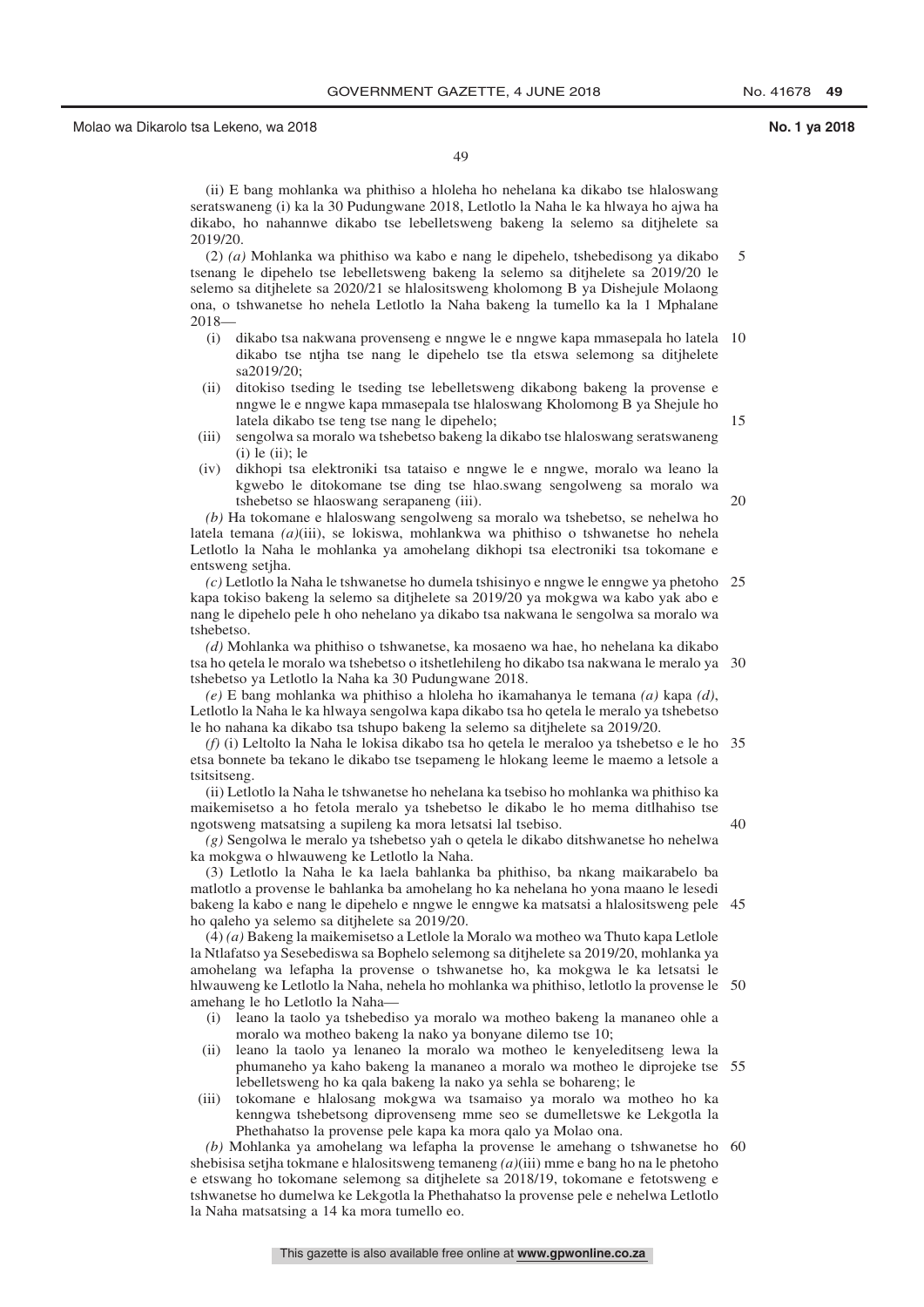## **Act No. 1 of 2018** Division of Revenue Act, 2018

30

50

(5) *(a)* Any category B municipality may apply to qualify for a conditional allocation, called the Integrated Urban Development Grant, envisaged for the 2019/20 financial year, by submitting an application to the Department of Cooperative Governance by 27 July 2018.

*(b)* The Department of Cooperative Governance must determine the form of the application including the minimum qualifying conditions. 5

*(c)* A municipality that is informed by the Department of Cooperative Governance that it will qualify for the Integrated Urban Development Grant if introduced for the 2019/20 financial year, must submit—

- (i) a first draft of its three-year capital programme and the 10-year Capital 10 Expenditure Framework to the Department of Cooperative Governance by 30 March 2019; and
- (ii) the final versions of its three-year capital programme and the 10-year Capital Expenditure Framework by 31 May 2019, which must be evaluated by the Department of Cooperative Governance after consultation with relevant 15 stakeholders.

## **Transfers before commencement of Division of Revenue Act for 2019/20 financial year**

**28.** (1) Despite sections 3(2), 7(2) and 8(2), if the Division of Revenue Act for the 2019/20 financial year has not commenced before or on 1 April 2019, the National 20 Treasury may determine that an amount not exceeding 45 per cent of the total amount of each allocation made in terms of section  $3(1)$ ,  $7(1)$  or  $8(1)$  be transferred to the relevant province or municipality as a direct charge against the National Revenue Fund.

(2) If an amount of an allocation, made in terms of section  $7(1)$  or  $8(1)$ , is transferred in terms of subsection (1), the amount is, with the necessary changes, subject to the 25 applicable framework for the 2018/19 financial year and the other requirements of this Act, as if it is an amount of an allocation for the 2018/19 financial year.

### **CHAPTER 5**

## **DUTIES AND POWERS OF MUNICIPALITIES, PROVINCIAL TREASURIES AND NATIONAL TREASURY**

### **Duties of municipalities**

**29.** (1) *(a)* In addition to the requirements of the Municipal Finance Management Act, the accounting officer of a category C municipality must, within 10 days after this Act takes effect, submit to the National Treasury and all category B municipalities within that municipality's area of jurisdiction, the budget, as tabled in accordance with section 35 16 of the Municipal Finance Management Act, for the 2018/19 financial year, the 2019/20 financial year and the 2020/21 financial year, except if submitted in terms of any other legislation before the end of the 10-day period.

*(b)* The budget must indicate all allocations from its equitable share and conditional allocations to be transferred to each category B municipality within the category C 40 municipality's area of jurisdiction and disclose the criteria for allocating funds between the category B municipalities.

(2) A category C municipality that is providing a municipal service must, before implementing any capital project for water, electricity, roads or any other municipal service, consult the category B municipalities within whose area of jurisdiction the 45 project shall be implemented, and agree in writing which municipality is responsible for the operational costs and the collection of user fees.

(3) A category C municipality must ensure that it does not duplicate a function currently performed by a category B municipality and must transfer funds for the provision of services, including basic services, to the relevant category B municipality 50 that is providing municipal services, despite the fact that—

- *(a)* the category C municipality retains the function in terms of the Municipal Structures Act; and
- *(b)* a service delivery agreement for the provision of services by the category B municipality on behalf of the category C municipality has not been concluded. 55

This gazette is also available free online at **www.gpwonline.co.za**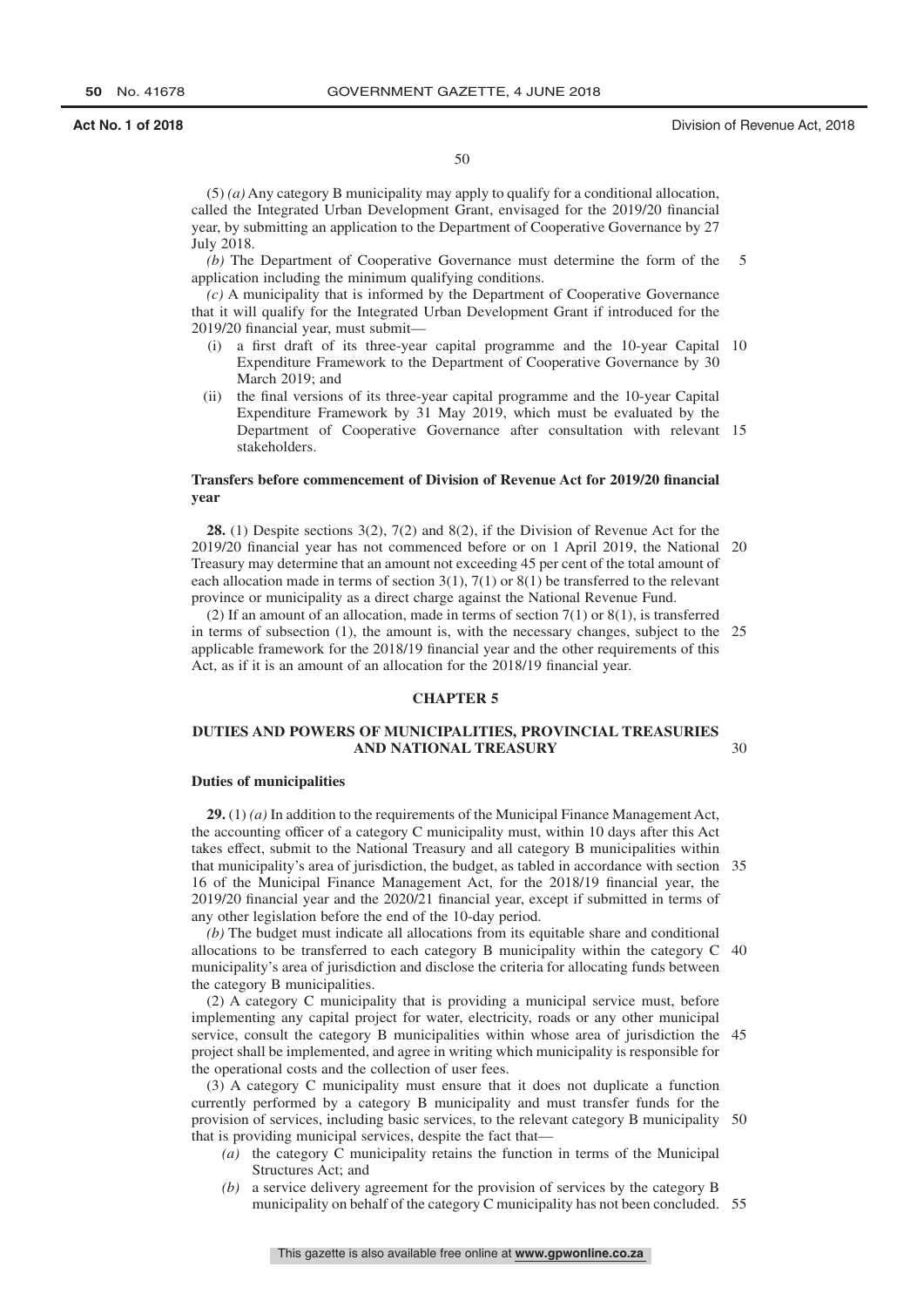(5) *(a)* Mmaseapala o mong le o mong wa sehlopha sa B o ka etsa kopo bakeng la ho ka nehwa kabo e nang le dipehelo e bitswang Letlole la ntshetsopele e Kopaneng ya Motsesetoropo e lebelletsweng selemong sa ditjhelete sa 2019/20, ka ho nehelana ka kopo ho Lefapha la Puso ya Kopanelo ka la 27 Phupu 2018.

*(b)* Lefapha la Puso ya Kopanelo le tshwanetse ho hlwaya mokgwa wa kopo o kenyeletsang maemo a tuemelleseho. 5

*(c)* Mmasepala o tsebisitsweng hore o a dumelleseha ho ka nehelwa Leltlole la Ntshetsopele e Kopaneng ya Motsesetoropo e bang e kenngwa tshebetsong selemong sa ditjhelete sa 2019/20 o tshwanetse ho nehelana ka—

- (i) sengolwa sa pele sa leneno la khapithale sa dilemo tse tharo le Moralo wa 10 tshebetso wa Ditshenyehelo tsa Khapithale wa dilemo tse 10 ho Lefapha la Puso ya Kopanelo la ka la 30 Hlakubele 2019; le
- (ii) mefuta ya ho qetela ya lenaneo la khapithale la dilemo tse tharo le Moralo wa tshebetso wa Ditshenyehelo tsa Khapithale wa dilemo tse 10 ka la 31 Motsheanong 2019, tse tlamehileng ho hlahlojwa ke Lefapha la Puso ya 15 Kopanelo ka mora ho kopana le bakgethatema ba ameheng.

## **Diphithiso pele ho qaleho ya Molao wa Karolo ya Lekeno bakeng la selemo sa ditjhelete sa 2019/20**

**28.** (1) Le ntle le karolo 3(2), 7(2) le 8(2), e bang Molao wa Karolo ya Lekeno bakeng la selemo sa ditjhelete sa 2019/20 o so qale pele ho kapa ka la 1 Mmesa 2019, Letlotlo 20 la Naha le ka hlwaya hore palo e sa feteng diperesente tse 45 tsa palo kakaretso ya kabo e nngwe le e nngwe e entswe ho latela karolo 3(1), 7(1) kapa 8(1) e fetisetswe ho provense kapa mmasepala e le qoso kgahlano le Letlotlo la Lekeno la Naha.

(2) E bang palo ya kabo e entsweng ho latela karolo 7(1) kapa 8(1) e fetisitswe ho latela karolwana (1), palo ke, ka diphethoho tse hlokahalang, ho ipapisitswe le moralo 25 wa tshebetso bakeng la selemo sa ditjhelete sa 2018/19 le ditlhoko tse ding tsa Molao ona jwalo ka ha e ka ke palo ya kabo bakeng la selemo sa ditjhelete sa 2018/19.

## **KGAOLO 5**

### **MESEBETSI LE MATLA A DIMMASEPALA, MATLOTLO A DIPROVENSE LE LETLOTLO LA NAHA** 30

### **Mesebetsi ya dimmasepala**

**29.** (1) *(a)* Ho dimo ha ditlhoko tsa Molao wa Taelo ya Ditjhelete tsa Mmasepala, mohlanka ya ikarabellang wa mmasepala wa sehlopha C o tshwanetse ho nehela Letlotlo la Naha le dimmasepala tsohle tsa sehlopha B le dimmasepala tse ka hare ho karolo eo, tekanyetso, jwalo ka ha ho tshetleuwe karolong 16 ya Moalo wa Taolo ya 35 Ditjhelete tsa Mmasepala bakeng la selemo sa ditjhelete sa 2018/19 le 2020/21 ntle le ha e ba e nehetswe ho latela molao o mong le o mong pele nako ya matsatsi a 10 e feta.

*(b)* Tekanyetso e tshwanetse e bontshe dikabo tsohle ho tswa karolong e lekaneng ya yona le dikabo tse nang le dipehelo ho ka fetisetswa ho mmasepala o mong le o mong wa sehlopha B ka hare ho sebaka sa mmasepala wa sehlopha C le ho tsebisa mokgwa wa 40 ho nehelana ka matlole mahareng a dimmasepala tsa sehlopha B.

(2) Mmasepala wa sehlopha C o nehelanang ka ditshebeletso tsa mmasepala o tshwanetse ho kopana le dimmasepala tsa sehlopha B tseo projeke e tlo etswa e leng sebakeng sa tsona le ho dumela ka ho ngola hore ke mmasepala o fe o nkang maikarabelo bakeng la ditjeho tsa tsamiso le ho lata ditjeho tsa tshebediso pele projeke 45 e ka sehloohong ya metsi, motlakase, ditsela kapa tshebeletso e nngwe le e nngwe ya mmasepala e ka kena tshebetsong.

(3) Mmasepala wa sehlopha C o tshwanetse ho etsa bo nnete hore ha e phethe tshebetso e etswang ke mmasepala wa sehlopha B mme o tshwanetse ho fetisa matlole bakeng la ditshebeletso ho kenyeleditswe le ditshebeletso tsa motheo mmasepaledng wa 50 sehlopha B o nehelanang ka ditshebeletso ho sa natse hore—

- *(a)* mmsepala wa sehlopha C o dula o na le mosebetsi ho latela Molao wa Sebopeho sa Mmasepala; le
- *(b)* tumellano ya phano ya ditshebeletso bakeng la nehelano ya ditshebeletso ka mmasepala wa sehlopha B boemong ba mmasepala wa sehlopha C ha e so 55phethelwe.

This gazette is also available free online at **www.gpwonline.co.za**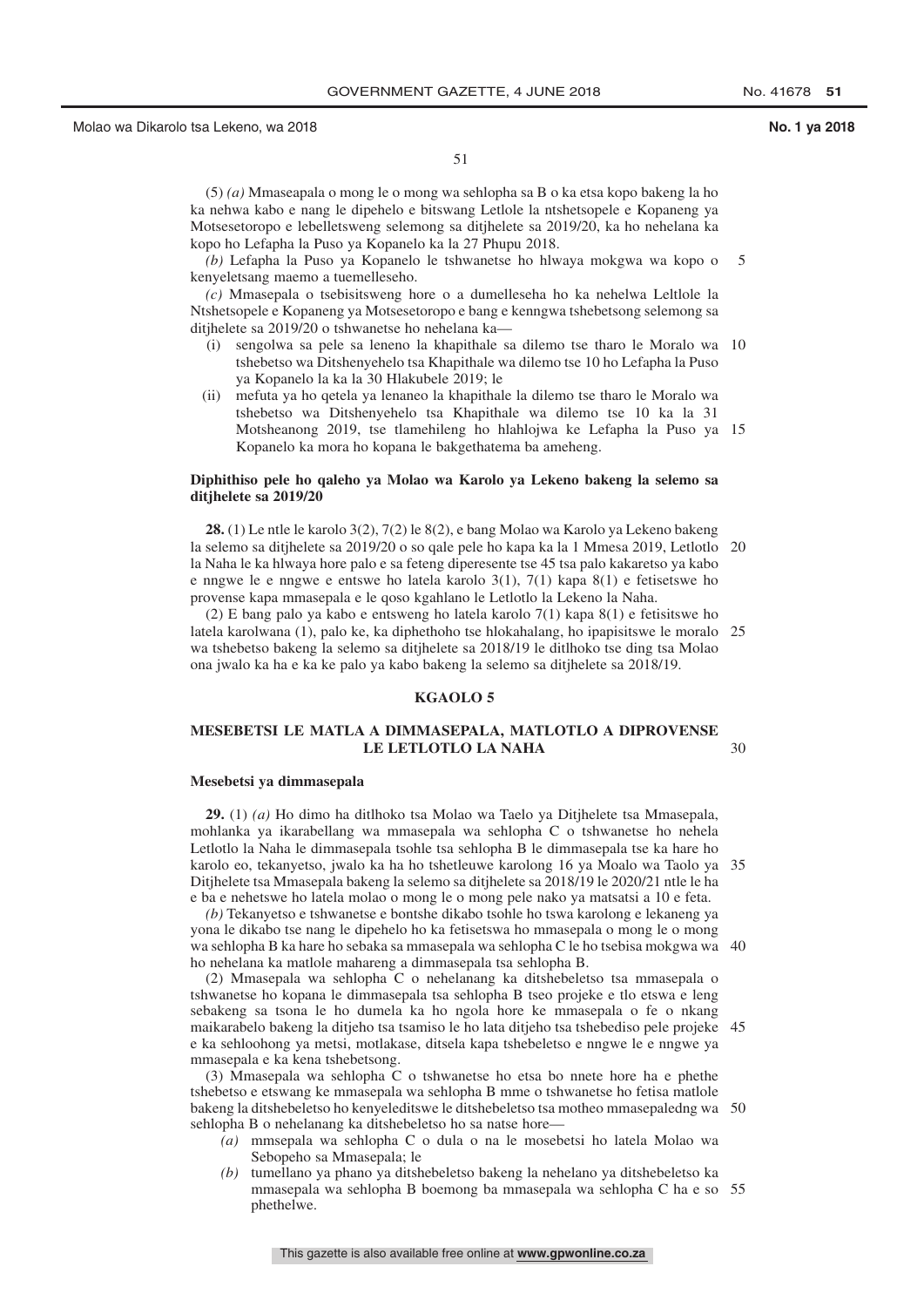(4) A category B municipality which is not authorised to perform a function in terms of the Municipal Structures Act may not extend the scope or type of services that it currently provides, without—

- *(a)* entering into a service delivery agreement with the category C municipality which is authorised to perform the function in terms of the Municipal Structures Act; or 5
- *(b)* obtaining authorisation to perform the function in terms of the Municipal Structures Act.

(5) *(a)* A category C municipality and a category B municipality must, before the commencement of a financial year, agree to a payment schedule in respect of the 10 allocations referred to in subsection  $(1)(b)$  to be transferred to the category B municipality in that financial year, and the category C municipality must submit that payment schedule to the National Treasury before the commencement of the financial year.

*(b)* A category C municipality must make transfers in accordance with the payment 15 schedule submitted in terms of paragraph *(a)*.

(6) *(a)* The National Treasury may withhold or stop any allocation to the category C municipality and reallocate the allocation to the relevant category B municipalities if a category C municipality fails to—

(i) make allocations referred to in subsection (1)*(b)*;

(ii) reach an agreement envisaged in subsection (2); or

(iii) submit a payment schedule in accordance with subsection (5)*(a)*.

*(b)* The following provisions apply to the withholding or stopping of an allocation in accordance with paragraph *(a)*:

- (i) Section 216 of the Constitution;
- (ii) in the case of withholding an allocation, section  $18(4)(a)$ , with the necessary changes; and
- (iii) in the case of stopping an allocation, section  $19(2)(a)$ , (3), (4) and (5), with the necessary changes.

*(c)* If an allocation is stopped in terms of this subsection, the National Treasury may, after consultation with the transferring officer, determine that a portion of the allocation that shall not be spent, be reallocated to one or more municipalities, on condition that the allocation shall be spent by the end of the 2018/19 financial year or the 2019/20 financial year. 30

(7) A municipality must ensure that any allocation made to it in terms of this Act, or 35 by a province or another municipality, that is not reflected in its budget as tabled in accordance with section 16 of the Municipal Finance Management Act, is reflected in its budget to be considered for approval in accordance with section 24 of the Municipal Finance Management Act.

## **Duties and powers of provincial treasuries**

**30.** (1) A provincial treasury must reflect allocations listed in Part A of Schedule 5 to the province separately in the appropriation Bill of the province.

(2) *(a)* A provincial treasury must, on the same day that its budget is tabled in the provincial legislature, or a date not later than 14 days after this Act takes effect, approved by the National Treasury, publish by notice in the *Gazette*— 45

- (i) the indicative allocation per municipality for every allocation to be made by the province to municipalities from the province's own funds and from conditional allocations to the province;
- (ii) the indicative allocation to be made per school and per hospital in the province in a format determined by the National Treasury;
- (iii) the indicative allocation to any national or provincial public entity for the implementation of a programme funded by an allocation in Part A of Schedule 5 on behalf of a province or for assistance provided to the province in implementing such a programme;
- (iv) the envisaged division of the allocation envisaged in subparagraphs (i) and (ii), in respect of each municipality, school and hospital, for the 2019/20 financial year and the 2020/21 financial year; and 55
- (v) the conditions and other information in respect of the allocations referred to in subparagraphs (i), (ii) and (iii) to facilitate performance measurement and the use of required inputs and outputs. 60

40

50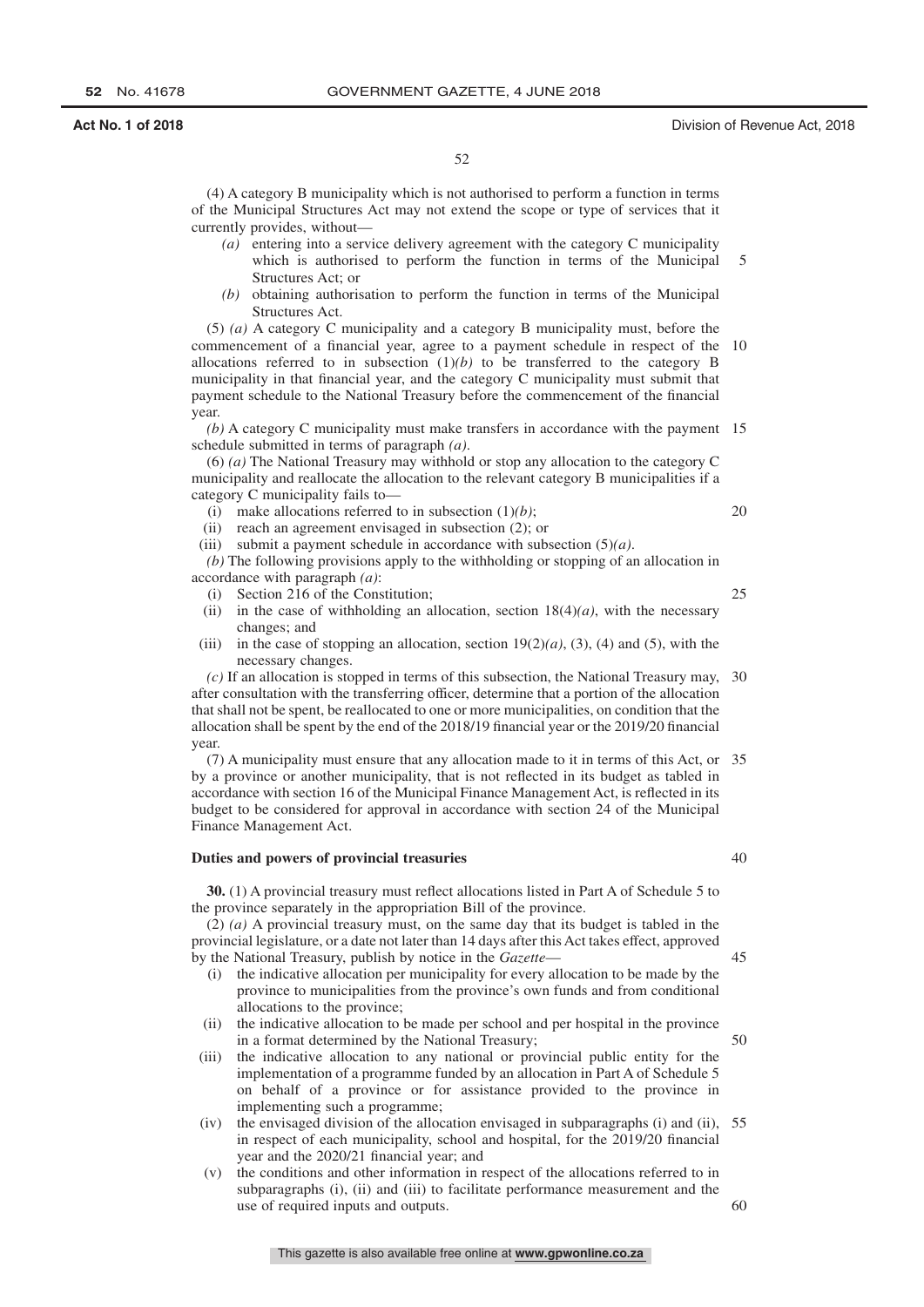53

(4) Mmasepala wa sehlopha B o sa dumellwang ho sebetsa ho latela Molao wa Sebopeho wa Mmasepala o ka se eketse tshebetso le mofuta wa ditshebeletso tseo e nehelanang ka tsona, ntle le—

- *(a)* ho kena tumellano ya phano ya ditshebeletso le mmasepala o dumelletsweng wa sehlopha C ho phetha mosebetsi ho latela Molao wa Sebopeho sa Mmasepala; kapa 5
- *(b)* ho fumana tumello ya semolao ho ka phetha mosebetsi ho latela Molao wa Sebopeho sa Mmasepala.

(5) *(a)* Pele selemo sa ditjhelete sa mmasepala se qala mmasepala wa sehlopha C le mmasepala wa sehlopha B ditshwanetse ho dumela shejule sa tefello ho latela dikabo tse 10 karolwaneng (1)*(b)* ho ka fetisetswa ho mmasepala wa sehlopha B selemong seo sa ditjhelete mme mmasepala wa sehlopha C o tshwanetse o nehele shejule sa tefello ho Letlotlo la Naha pele selemo sa ditjhelete se qala.

*(b)* Mmasepala wa sehlopha C o tshwanetse ho etsa phithiso ho latela shejule sa tefello se nehetsweng ho latela temana *(a)*.

(6) *(a)* Letlotlo la Naha le ka emisa kapa thibela kabo e nngwe le e nngwe ho mmasepala wa sehlopha C mme le nehele kabo botjha dimmasepaleng tsa sehlopha B e bang dimmasepala tsa sehlopha C dihloleha ho—

(i) etsa dikabo tse karolwaneng (1)*(b)*;

(ii) hloleha ho fihlella tumellano e hlalositsweng karolwaneng (2); kapa

(iii) nehelana ka shejule sa tumellano ho latela karolwana (5)*(a)*.

*(b)* Dinehelano tse latelang dikena tshebetsong ho emiseng kapa ho thibeleng kabo ho latela temana *(a)*:

- (i) Karolo 216 ya Molaotheo;
- (ii) ntlheng yah o emisa kapa ho thibela kabo, karolo 18(4)*(a)*, ka diphetoho tse 25 hlokahalang; le
- (iii) ha ho ka etsahala kabo e thibelwe, karolo 19(2)*(a)*, (3), (4) le (5), ka diphetoho tse hlokahalang.

*(c)* Letlotlo la Naha moo le emisang kabo ho latela karolo ena le ka mora ho kopana le mohlanka wa phithiso le ka hlwaya hore karolo ya kabo e sa tlo sebediswa e nehelwe 30 botjha ho mmasepala kapa dimmasepala ka pehelo ya hore kabo e tla sebediswa selemong sa ditjhelete sa 2018/19 kapa selemong sa ditjhelete sa 2019/20.

(7) Mmasepala o tshwanetse ho etsa bonnete hore kabo e nngwe le e nngwe e entsweng ho latela Molao ona kapa provense kapa mmasepala o mong o sa hlahelleng ditekanyetsong tsa yona ho latela karoo 16 ya Molao wa Taolo ya Ditjhelete tsa 35 Mmasepala e hlahella ditekanyetsong bakeng la ho ka nahanwa ka ho e dumella ho latela karolo 24 ya Molao wa Taolo ya Ditjhelete tsa Mmasepala.

### **Mesebetsi le matla a matlotlo a diprovense**

**30.** (1) Letlotlo la provense le tshwanetse ho bontsha dikabo tse Karolong A ya Shejule 5 ho diprovense ka ho arohana Biling ya kabo ya provense.

40

15

20

(2) *(a)* Letlotlo la provense le tshwanetse ho, ka letsatsi la palo ya tekanyetso lekgotleng la ketsamelao la provense kapa ka letsatsi le dumetsweng ke Letlotlo la Naha ho phahlalatsa tse latelang koranteng ya mmuso matsatsing a 14 Molao o kena tshebetsong—

- (i) pontsho ya kabo mmasepaleng o mong le o mong bakeng la kabo e nngwe le e 45 nngwe e tla etswa ke provense ho dimmasepala ho tswa ho matloleng a provense le ho tswa dikabong tse nang le dipehelo ho diprovense;
- (ii) pontsho ya kabo e tla etswa sekolong se seng le se seng le sepetlele ka seng ka hare ho provense ka mokgwa o tla hlwauwa ke Letlotlo la Naha;
- (iii) pontsho ya kabo ho motheo o mong le o mong wa naha kapa provense bakeng la 50 ho kenngwa tshebetsong ha mananeo a lefellwang ke kabo ya Karolo A ya Shejule 5 boemong ba provense kapa thuso e nehetsweng ho provense ho kenya tshebetsong mananeo a jwalo;
- (iv) karolo ya kabo e lebelletsweng e hlalositsweng seratswaneng (i) le (ii), bakeng la mmasepala le sekolo le sepetlele se seng le se seng selemong sa ditjhelete sa 552019/20 le selemo sa ditjhelete sa 2020/21; le
- (v) dipehelo le lesedi le leng ho latela dikabo tse hlaloswang seratswaneng (i), (ii) le (iii) ho ka nolofatsa tekanyo ya tshebetso le tshebediso ya tse hlokahalang tse kenang le tse tswang.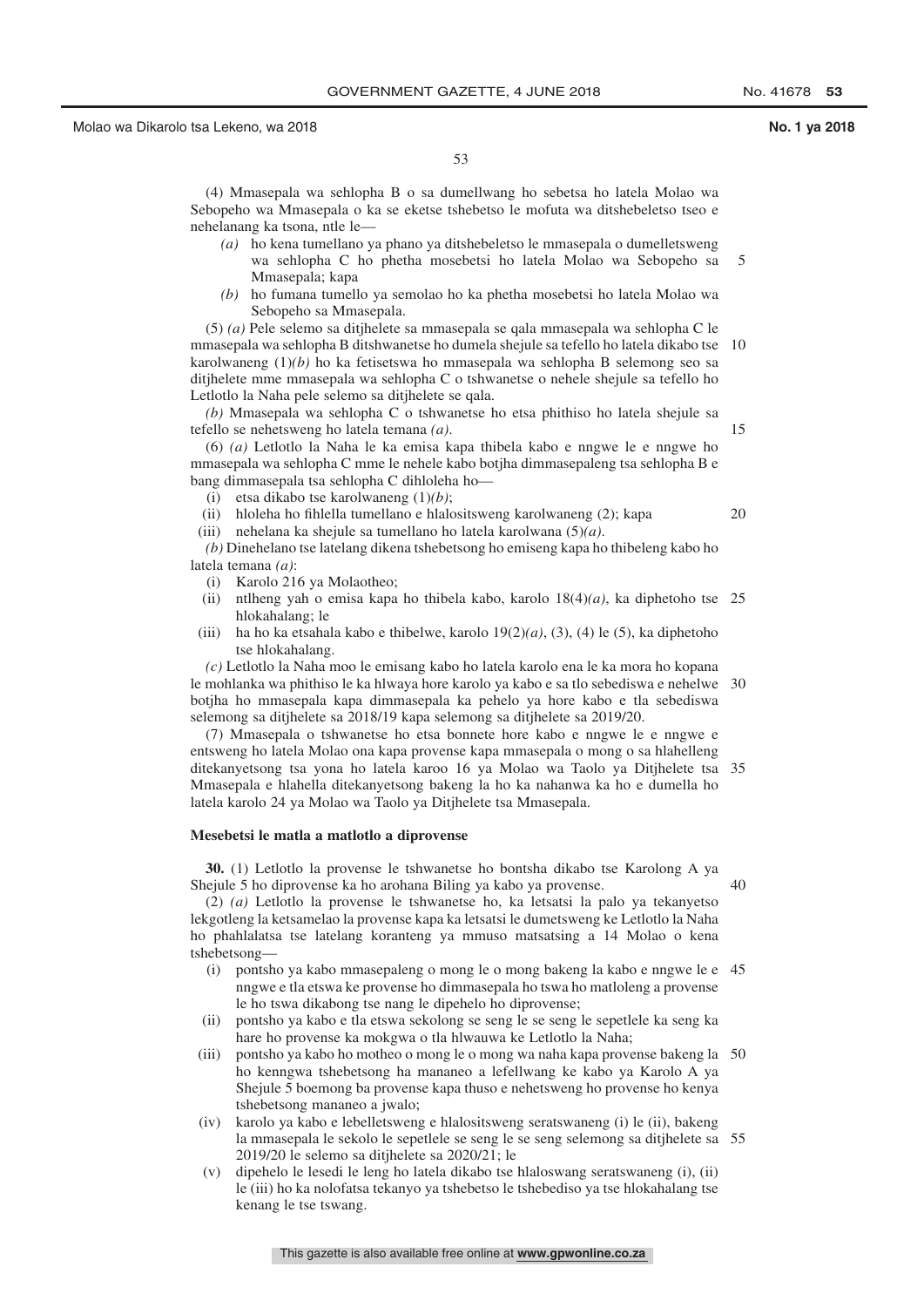35

45

50

54

*(b)* The allocations referred to in paragraph *(a)* must be regarded as final when the provincial appropriation Act takes effect.

*(c)* If the provincial legislature amends its appropriation Bill, the provincial treasury must publish amended allocations and budgets by notice in the *Gazette* within 14 days after the appropriation Act takes effect, and those allocations and budget must be regarded as final. 5

*(d)* Allocations to municipalities in terms of subsection (2)*(a)* must be consistent with the terms of any agreement concluded between the province and a municipality.

(3) *(a)* Despite subsection (2) or any other legislation, a provincial treasury may, in accordance with a framework determined by the National Treasury, amend the 10 allocations referred to in subsection (2) or make additional allocations to municipalities that were not published in terms of subsection (2).

*(b)* Any amendments to the allocations published in terms of subsection (2)*(a)* or *(c)* must be published by notice in the *Gazette* not later than 8 February 2019 and take effect on the date of the publication.

(4) A provincial treasury must, as part of its report in terms of section 40(4)*(b)* and *(c)* of the Public Finance Management Act, in the format determined by the National Treasury, report on—

- *(a)* actual transfers received by the province from national departments;
- *(b)* actual expenditure on such allocations, excluding Schedule 4 allocations, up 20 to the end of that month; and
- *(c)* actual transfers made by the province to municipalities and public entities, and actual expenditure by municipalities and public entities on such allocations, based on the latest information available from municipalities and public entities at the time of reporting. 25

(5) *(a)* A provincial treasury must—

- (i) ensure that a payment schedule is agreed between each provincial department and receiving institution envisaged in subsection (2)*(a)*;
- (ii) ensure that transfers are made promptly to the relevant receiving officer in terms of the agreed payment schedule; and 30
- (iii) submit the payment schedules to the National Treasury within 14 days after this Act takes effect.

*(b)* If a provincial department and receiving institution do not agree to a payment schedule in time for submission to the National Treasury, the provincial treasury must, after consultation with the transferring officer, determine the payment schedule.

(6) If a provincial treasury fails to make a transfer in terms of subsection  $(5)(a)$ , the relevant receiving officer may request the provincial treasury to immediately make the transfer or to provide written reasons within three working days as to why the transfer has not been made.

(7) If a provincial treasury fails to make the transfer requested by the receiving officer 40 or provide reasons in terms of subsection (6), or the receiving officer disputes the reasons provided by the provincial treasury as to why the transfer has not been made, the receiving officer may request the National Treasury to investigate the matter.

- (8) On receipt of a request in terms of subsection (7), the National Treasury must—
	- *(a)* consult the transferring officer on the matter;
	- *(b)* investigate the matter, assess any reasons given by the provincial treasury as to why the transfer was not made;
	- *(c)* direct the provincial treasury to immediately effect the transfer or provide reasons to the receiving officer confirming why the provincial treasury was correct in not making the transfer; and
	- *(d)* advise the provincial treasury and the receiving officer as to what steps must be taken to ensure the transfer.

### **Duties and powers of National Treasury**

**31.** (1) The National Treasury must, within 14 days after this Act takes effect, submit a notice to all transferring officers containing the details of the primary bank accounts of 55each province and municipality.

(2) The National Treasury must, together with the statement envisaged in section 32(2) of the Public Finance Management Act, publish a report on actual transfers of all allocations listed in Schedules 4, 5, 6 and 7 or made in terms of section 26.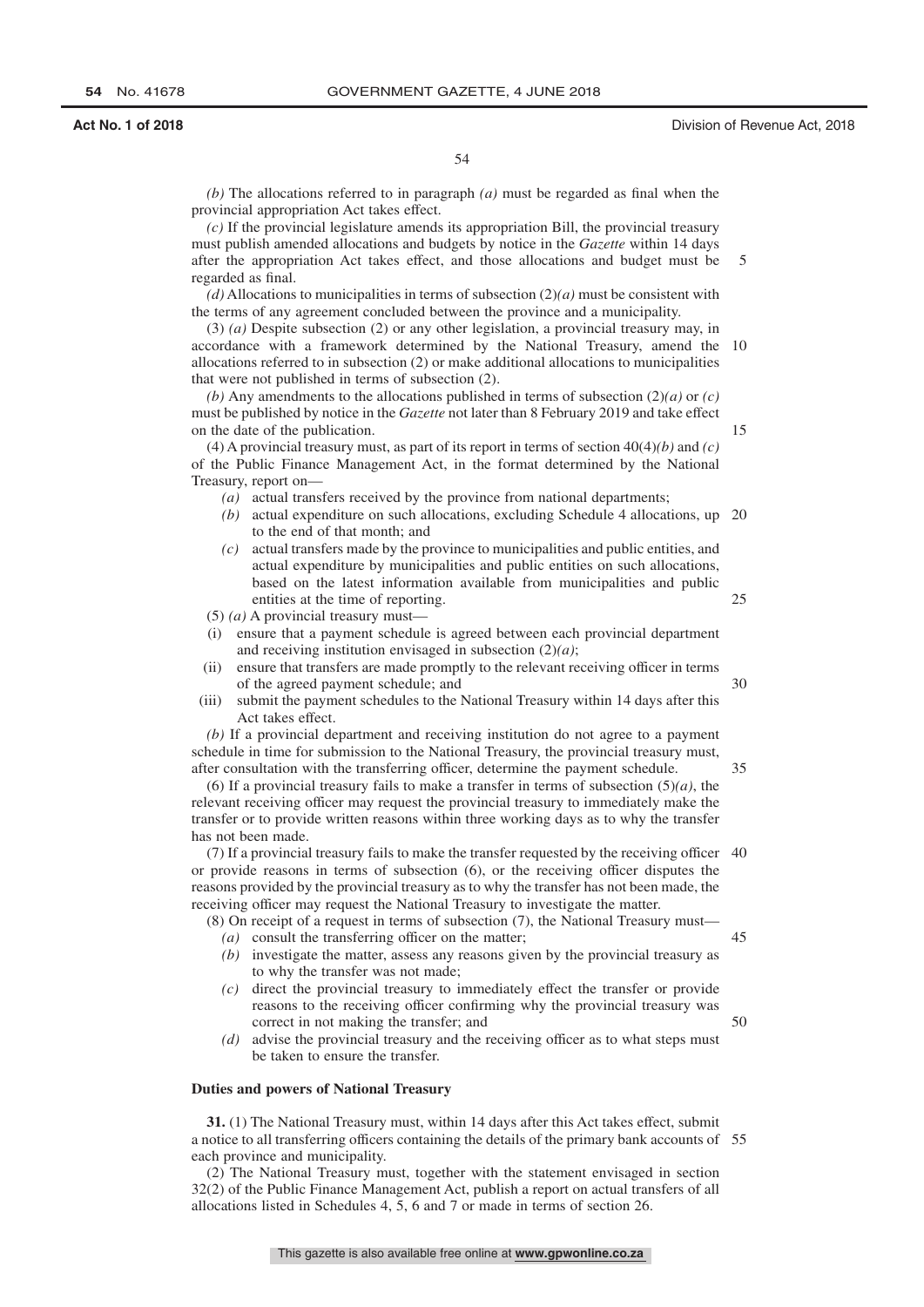15

25

30

35

55

*(b)* Dikabo tse hlaloswang serapeng *(a)* ditshwanetse ho nkuwa e le tsa ho qetela ha Molao wa kabo o kena tshebetsong.

*(c)* E bang lekgotla la ketsamelao la provense le fetola Bili ya kabo, letlotlo la provense le tshwanetse ho phahlalatsa dikabo tse fetotsweng le ditekanyetso koranteng ya mmuso matsatsing a 14 ka mora hore Molao wa kabo o kene tshebetsong, mme dikabo tseo le ditekanyetso ditshwanetse ho nkuwa e le tsa ho qetela. 5

*(d)* Dikabo ho dimmasepala ho latela karolwana (2)*(a)* ditshwanetse ho ikamahanya le tumellano e nngwe le e nngwe e phethetsweng mahareng a provense le mmasepala.

(3) *(a)* Le ntle ho karolwana (2) kapa molao o mong le o mong, letlotlo la provense le ka fetola dikabo tse karolwaneng (2) ho latela moralo wa tshebetso o hlwauweng ke 10 Letlotlo la Naha kapa le ka eketsa dikabo ho dimmasepala tse sa phatlalatswang ho latela karolwaneng (2).

*(b)* Diphetoho tseding le tseding tse dikabong tse phatlaladitsweng ho latela karolwana (2)*(a)* kapa *(c)* ditshwanetse diphatlalatswe koranteng ya mmuso pele ho 8 Hlakola 2019 le ho kena tshebetsong ka letsatsi la phatlalatso.

(4) Jwalo ka ha e le karolo ya tlaleho ho latela karolo 40(4)*(b)* le *(c)* ya Molao wa Taolo ya Ditjhelete tsa Setjhaba, le ka mokgwa oo Letlotlo la Naha le tlabe le hlwaile, letlotlo la provense le tshwanetse ho tlaleha ka—

- *(a)* diphithiso tse fumanweng ke provense ho tswa mafapheng a naha;
- *(b)* tshebediso dikabong tse jwalo, ntle le dikabo tse Shejuleng 4, ho fihlela 20 kgwedi eo e fela; le
- *(c)* diphithiso tse entsweng ke provense ho ya ho dimmasepala kapa metheo ya setjhaba le tshebediso ya mmasepala kapa metheo ya setjhaba dikabong tse jwalo ho itshetleuwe ho lesedi le sehlohlolong ho tswa dimmasepaleng le metheong ya setjhaba ka nako ya tlaleho.

(5) *(a)* Letlotlo la provense le tshwanetse ho—

- (i) e tsa bonnete hore ho dumellanwe ka shejule sa tefello mahareng a lefapha la provense le motheo o amohelang se hlalositsweng karolwaneng (2)*(a)*;
- (ii) e tsa bonnete hore diphithiso di entswa ka nako ho mohlanka ya amohelang ho latela shejule se dumetsweng sa tefello; le
- (iii) ho nehelana ka dishejule tsa tefello ho Letlotlo la Naha matsatsing a 14 Molao ona o kene tshebetsong.

*(b)* E bang lefapha la provense le motheo o amohelang di sa dumellane ka shejule sa tefello ka nako eo ho nehelwang Letlotlo la Naha, letlotlo la provense le tshwanetse ho hlwaya shejule sa tefello ka mora ho kopana le mohlanka wa phithiso.

(6) E bang letlotlo la provense le hloleha ho fetisa ho latela karolwana (5)*(a)*, mohlanka ya amohelang a ka kopa letlotlo la provense ho etsa phithiso hanghang kapa ho nehelana ka mabaka a ngotsweng matsatsing a mararo a tshebetso hore ho baneng phithiso e so etswe.

(7) E bang letlotlo la provense le hloleha ho etsa phithiso jwalo ka ha mohlanka ya 40 amohelang a kopile kapa la hloleha ho nehelana ka mabaka nakong e hlalositsweng karolwaneng (6), kapa mohlanka ya amohelang a hanana le mabaka a nehetsweng ke letlotlo la provense hore ho baneng phithiso e so ka e etswa, mohlanka ya amohelang a ka kopa Letlotlo la Naha ho batlisisa ntlha ena.

- (8) Ka ho fumana kop oho latela karolwana (7), Letlotlo la Naha le tshwanetse ho— 45
	- *(a)* kopana le mohlanka wa phithiso mabapi le ntlha ena;
	- *(b)* ho ka batlisisa le ho hlahlobisisa mabaka a nehetsweng ke letlotlo la provense hore ho baneng phithiso e sa etswa;
	- *(c)* ho laela letlotlo la provense ho etsa phithiso hanghang kapa ho nehelana ka mabaka ho mohlanka ya amohelang a netefatsang hore ho baneng letlotlo la 50 provense le nepahetse ka ho se etse phithiso; le
	- *(d)* ho eletsa letlotlo la provense le mohlanka ya amohelang hore ke metjha efe e tshwanetseng ho nkuwa ho netefatsa phithiso.

### **Mesebetsi le matla a Letlotlo la Naha**

**31.** (1) Letlotlo la Naha le tshwanetse ho nehelana ka tsebiso e akgang ka hare 55 dintlaha tsa diakhaonto tsa banka bakeng la diprovense tsohle le dimmasepala matsatsing a 14 ka mora hore Molao ona o kene tshebetsong ho bahlanka bohle ba phithiso.

(2) Letlotlo la Naha le tshwanetse le phatlalatse tlaleho ya diphithiso tsa dikabo tse hlahellang diShejuleng tsa 4, 5, 6 le 7 kapa tse entsweng ho latela karolo 26 ha mmoho 60le tokodiso e lebelletsweng e karolong 32(2) ya Molao wa Taolo ya Ditjhelete tsa Setjhaba.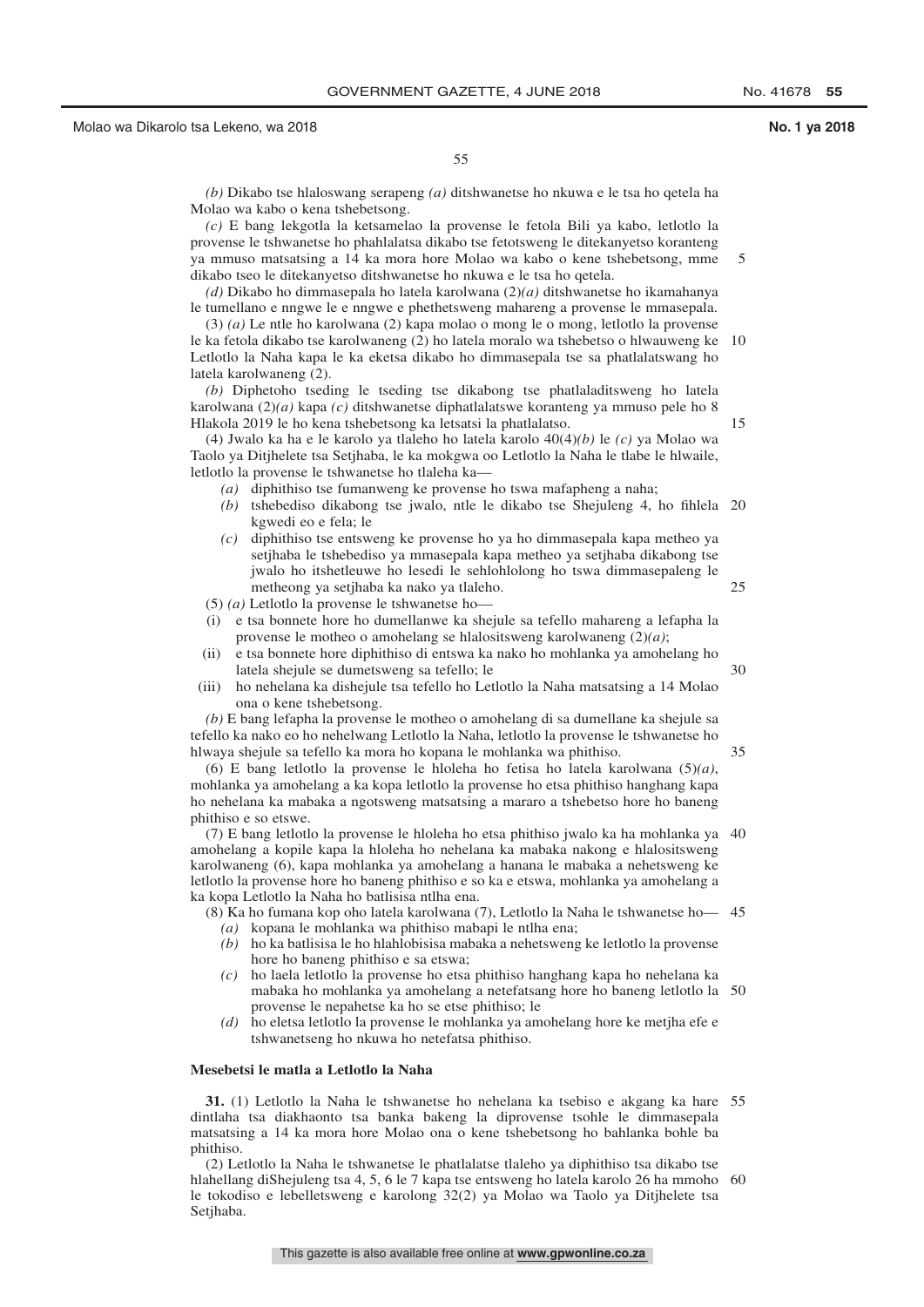56

(3) The National Treasury may include in a report on the equitable share and conditional allocations in terms of this Act in any report it publishes—

- *(a)* that aggregates statements published by provincial treasuries envisaged in section 71(7) of the Municipal Finance Management Act; and
- *(b)* in respect of municipal finances.

## **CHAPTER 6**

## **GENERAL**

## **Liability for costs incurred in violation of principles of cooperative governance and intergovernmental relations**

**32.** (1) An organ of state involved in an intergovernmental dispute regarding any 10 provision of this Act or any division of revenue matter or allocation must, before approaching a court to resolve such dispute, make every effort to settle the dispute with the other organ of state concerned, including exhausting all mechanisms provided for the settlement of disputes in relevant legislation.

(2) If a dispute is referred back by a court in accordance with section 41(4) of the 15 Constitution, due to the court not being satisfied that the organ of state approaching the court has complied with subsection (1), the expenditure incurred by that organ of state in approaching the court must be regarded as fruitless and wasteful.

(3) The amount of any such fruitless and wasteful expenditure must, in terms of the applicable procedures in the Public Finance Management Act or the Municipal Finance 20 Management Act, be recovered without delay from every person who caused the organ of state not to comply with subsection (1).

## **Irregular expenditure**

**33.** Expenditure of an allocation in Part B of Schedule 4 or Part B of Schedule 5 contrary to this Act is irregular expenditure in terms of the Municipal Finance 25 Management Act, except if unauthorised expenditure in terms of the Municipal Finance Management Act.

## **Financial misconduct**

**34.** (1) Despite a provision of other legislation to the contrary, any wilful or negligent non-compliance with a provision of this Act constitutes financial misconduct.

30

 $50$ 

(2) Section 84 of the Public Finance Management Act or section 171 of the Municipal Finance Management Act, as the case may be, applies in respect of financial misconduct envisaged in subsection (1).

### **Delegations and assignments**

**35.** (1) The Minister may, in writing, delegate any of the powers entrusted to, and 35 assign any of the duties imposed on, the National Treasury in terms of this Act, to an official of the National Treasury.

(2) A delegation or assignment in terms of subsection (1) to an official of the National Treasury—

- *(a)* is subject to any limitations or conditions that the Minister may impose; 40
- *(b)* may authorise that official to sub-delegate, in writing, the delegated power or assigned duty to any other official of the National Treasury; and
- *(c)* does not divest the National Treasury of the responsibility concerning the exercise of the delegated power or the performance of the assigned duty.

(3) The Minister may vary or revoke any decision taken by an official as a result of a 45 delegation or assignment, subject to any rights that may have vested as a consequence of the decision.

(4) A Member of the Executive Council responsible for finance in a province may, in writing, delegate any power entrusted to, and assign any duty imposed on, the provincial treasury in terms of this Act, to an official of the provincial treasury.

(5) *(a)* A transferring officer may, in writing, delegate any power entrusted to, and assign any duty imposed on, the transferring officer in terms of this Act, to an official in his or her department.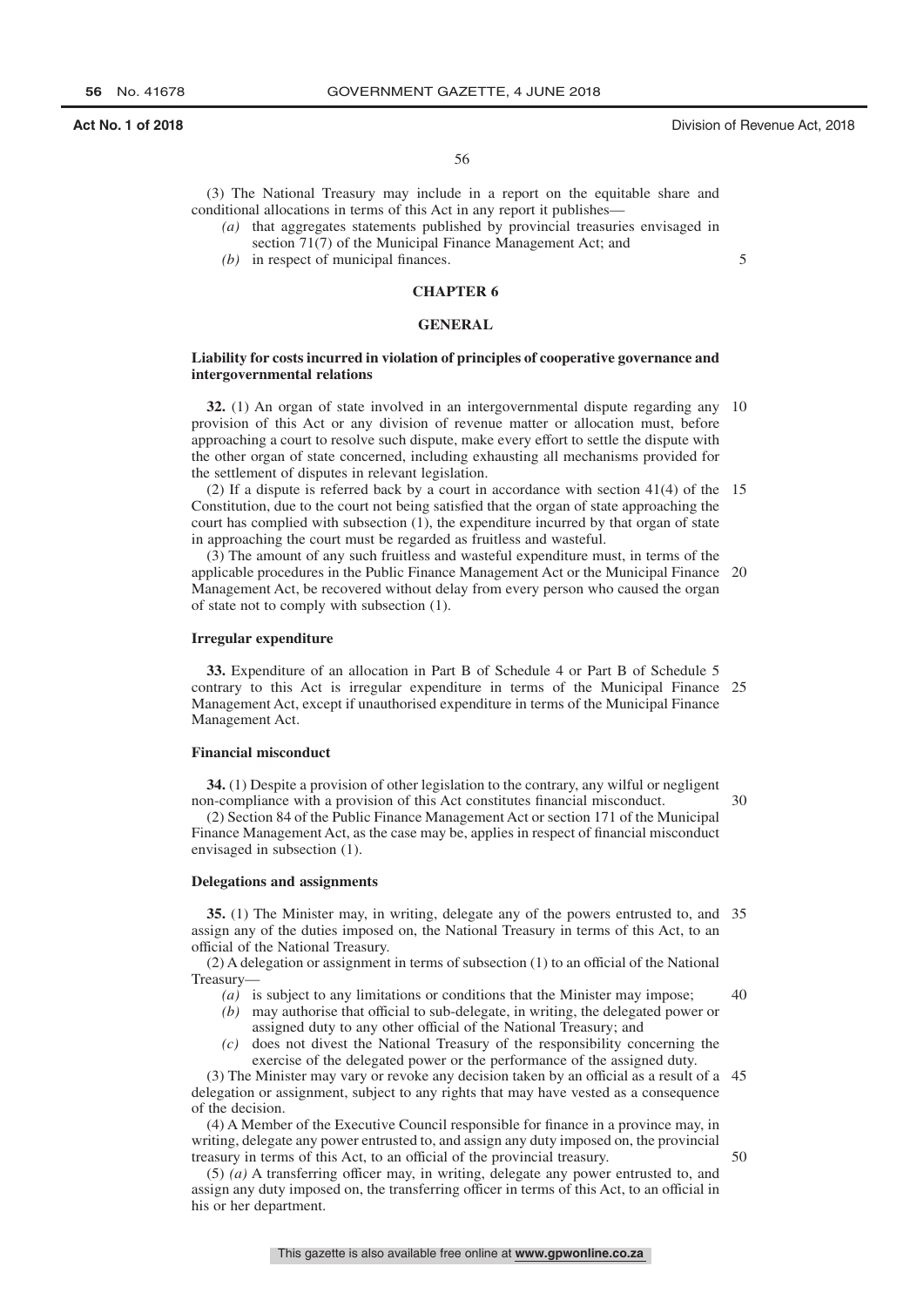5

57

(3) Letlotlo la Naha le ka kenyeletsa tlaleho ya karolo e lakanang le dikabo tse nang le dipehelo ho latela Molao ona tlalehong e nngwe le e nngwe e e phatlalatsang—

- *(a)* e akaretsang ditlaleho tse phahlaladitsweng ke matlotlo a provense ho latela karolo 71(7) ya Molao wa Taolo ya Ditjhelete; le
- *(b)* mabapi le ditjhelete tsa mmasepala.

## **KGAOLO 6**

## **KAKARETSO**

## **Maikarabello bakeng la ditjeho tse amohetsweng bakeng la ho tlola maitshwaro a puso ya kopanelo le dikamano mahareng tsa mebuso**

**32.** (1) Lekala la mmuso le kahare ho dingangisano mabapi le Molao ona kapa karolo 10 ya lekeno e nngwe le e nngwe kapa kabo e tshwanetse ho leka ka hohle hohle ho ka rarolla ngangisano le lekala le leng la mmuso pele ho ka lejwa lekgotleng la dinyewe ho kenyeleditswe le metjha yohle ya melao e meng ya ho ka rarolla ngangisano.

(2) E bang ngangisano e kgutlisetswa morao ke lekgotla la dinyewe ho latela karolo 41(4) ya Molatheo ka lebaka la hore lakgotla la dinyewe ha la kgotsofalla lekala la 15 mmuso ka ha le ikamahantse le karolwana (1), tshebediso ya tjhelete e amohetsweng ke lekala la mmuso ka ho leba lekgotleng la dinyewe e tshwanetse e nkuwe e le e senang molemo mme e le tahlehelo.

(3) Ho latela tsamaiso ya Molao wa Taolo ya Tjhelete ya Setjhaba kapa Molao wa Taolo ya Tjhelete ya Mmasepala, palo ya tshebediso e senang molemo le tahlehelo e 20 tshwanetse ho ka fumanwa ntle le tshenyo ya nako ho tswa mothong ya bakileng lekala la mmuso ho se ikamahanye le ditlhoko tsa karolwana (1).

### **Tshebediso e sa lokang ya tjhelete**

**33.** Tshebediso ya kabo e Karolong B ya Shejule 4 kapa Karolo B ya Shejule 5 kgahlano le Molao ona ke tshebediso e sa lokang ho latela Molao wa Taolo ya Tjhelete 25 ya Mmasepala, ntle le e bang tshebediso e sa dumellwang ho latela Molao wa Taolo ya Tjhelete ya Mmasepala.

## **Maitshwaro a mabe tjheleteng**

**34.** (1) Le ntle le ho kgahlano le molao o mong le o mong, maikemisetso kapa ho ba bohlaswa ho sa ikamahanyeng le Molao ona ho nkuwa e le maitshwaro a mabe 30 ditiheleteng.

(2) Karolo 84 ya Molao wa Taolo ya Tjhelete ya Mmasepala kapa karolo 171 ya Molao wa Taolo ya Tjhelete ya Mmasepala di sebetsa ho latela maitshwaro a mabe tjheleteng a hlalositsweng karolwaneng (1).

### **Barongwa le thomo**

**35.** (1) Letona le ka nehelana ka matla a nehetsweng Letlotlo la Naha ka ho lengolla le ho nehelana ka mesebetsi e nehetsweng Letlotlo la Naha ho mohlanka wa Letlotlo la Naha ho latela Molao ona.

- (2) Barongwa kapa thomo ho latela karolwana (1) ho mohlanka wa Letlotlo la Naha—
- *(a)* e itshetlehile ho meedi le dipehelo tseo Letona le ka nehlanang ka tsona; 40
- *(b)* le ka dumella mohlanka eo ho ka nehlana ka matla kapa mosebetsi ao nehetsweng ho mohlanka e mong wa Letlotlo la Naha ka ho mongolla; le
- *(c)* ha nke maikarabelo a Letlotlo la Naha mabapi le tshebediso ya matla a nehetsweng kapa ketsong ya mosebetsi wa hae.

(3) Letona le ka fapana kapa hlakola qeto e nngwe le e nngwe e nkuweng ke mohlanka 45 ka lebaka la thomo ho latela ditokelo tse atlabe a nehetswe e le ditla morao tsa qeto.

(4) Setho sa Lekgotla la Phethahatso se ikarabellang bakeng la ditjhelete provenseng le ka nehelana ka matla a mang a Letlotlo la Provense provenseng eo ho latela Molao ona le ho nehelana ka mosebetsi o nehetsweng Letlotlo la Provense ho mosebeletsi wa letlotlo la provense ho latela Molao ona ka ho mongolla.

(5) *(a)* Mohlanka wa phithiso a ka nehelana ka matla a mang le a mang le ho nehelana ka mosebetsi, ho latela Molao ona, le ka ho ngolla, mosebeletsi ya lefapheng la hae.

35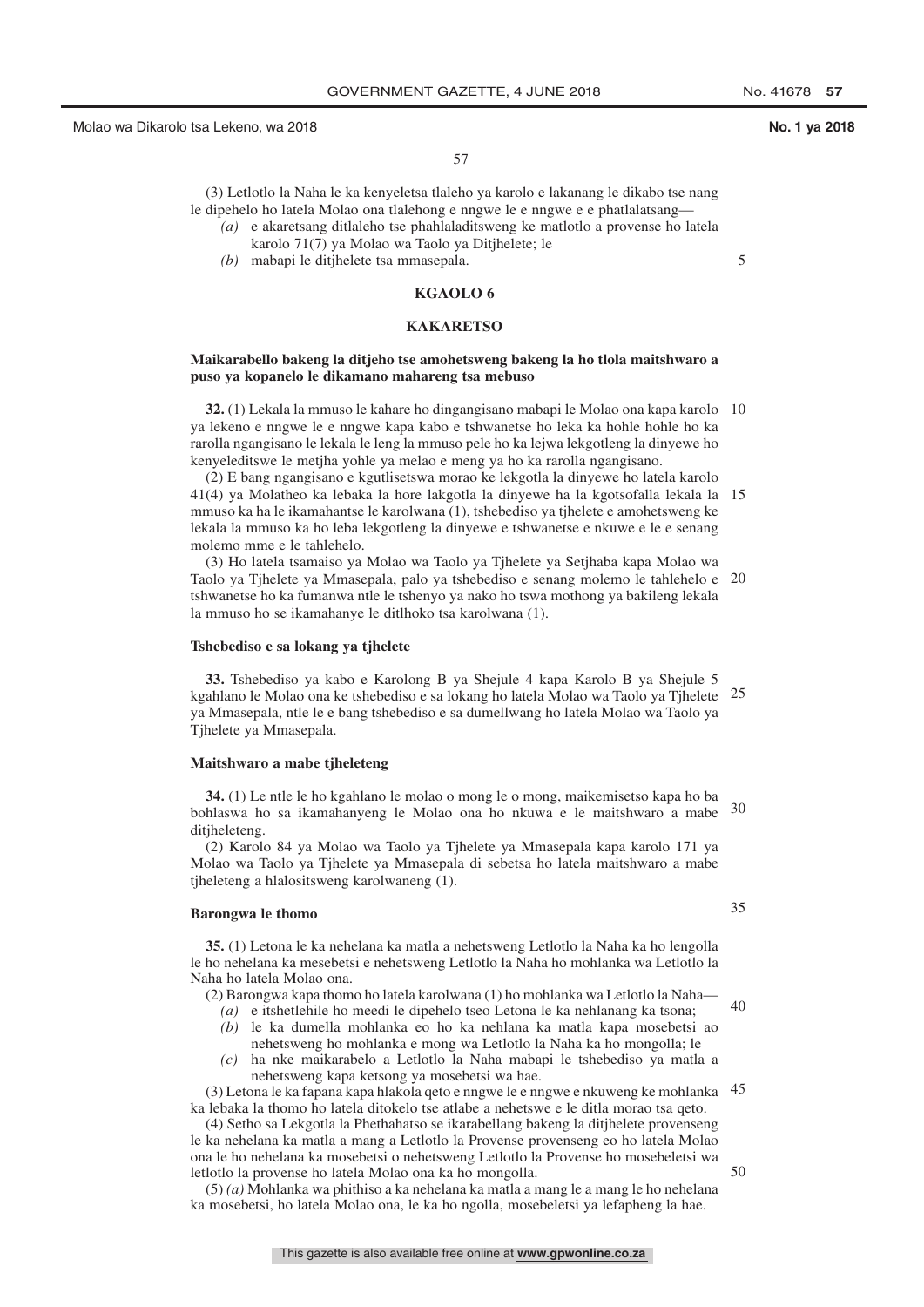## **Act No. 1 of 2018** Division of Revenue Act, 2018

10

58

*(b)* A copy of the written delegation must be submitted to the National Treasury. (6) Subsections (2) and (3) apply with the necessary changes to a delegation or assignment in terms of subsection (4) or (5).

## **Exemptions**

**36.** (1) The Minister may, if good grounds exist, approve a departure from a provision of a framework, a regulation made under section 37 or a condition imposed in terms of this Act. 5

(2) For purposes of subsection (1), good grounds include the fact that the provision of the framework, regulation or condition—

- *(a)* cannot be implemented in practice;
- *(b)* impedes the achievement of any object of this Act;
- *(c)* impedes an immediate response to a disaster; or
- *(d)* undermines the financial viability of the affected national or provincial department or municipality.

(3) Any departure approved in terms of subsection (1) must set out the period and 15 conditions of the departure, if any, and must be published by notice in the *Gazette*.

### **Regulations**

**37.** The Minister may, by notice in the *Gazette*, make regulations regarding— *(a)* anything which must or may be prescribed in terms of this Act; or

- 
- *(b)* any ancillary or incidental administrative or procedural matter that it is 20 necessary to prescribe for the proper implementation or administration of this Act.

### **Repeal of laws and savings**

**38.** (1) Subject to subsection (2)—

- *(a)* the Division of Revenue Act, 2017 (Act No. 3 of 2017), except sections 16 and 25 26, is hereby repealed;
- *(b)* sections 16 and 26 of the Division of Revenue Act, 2017, is hereby repealed with effect from 1 July 2018 or the date that this Act takes effect, whichever is the later date; and
- *(c)* the Division of Revenue Amendment Act, 2017 (Act No. 10 of 2017), is 30 hereby repealed.

(2) Any repeal referred to in subsection (1) does not affect—

- *(a)* any duty to be performed in terms of any provision of an Act referred to in subsection (1) after the end of the 2018/19 financial year; and
- *(b)* any obligation in terms of any provision of an Act referred to in subsection (1), 35 the execution of which is outstanding.

(3) Any framework published in terms of section 16 of the Division of Revenue Act, 2017, as amended in terms of section 16 or 26 of that Act, applies to funds of a conditional allocation approved for roll-over in terms of section 22(2) of that Act, if that conditional allocation does not continue to exist in terms of this Act. 40

## **Short title and commencement**

**39.** This Act is called the Division of Revenue Act, 2018, and takes effect on 1 April 2018 or the date of publication in the *Gazette*, whichever is the later date.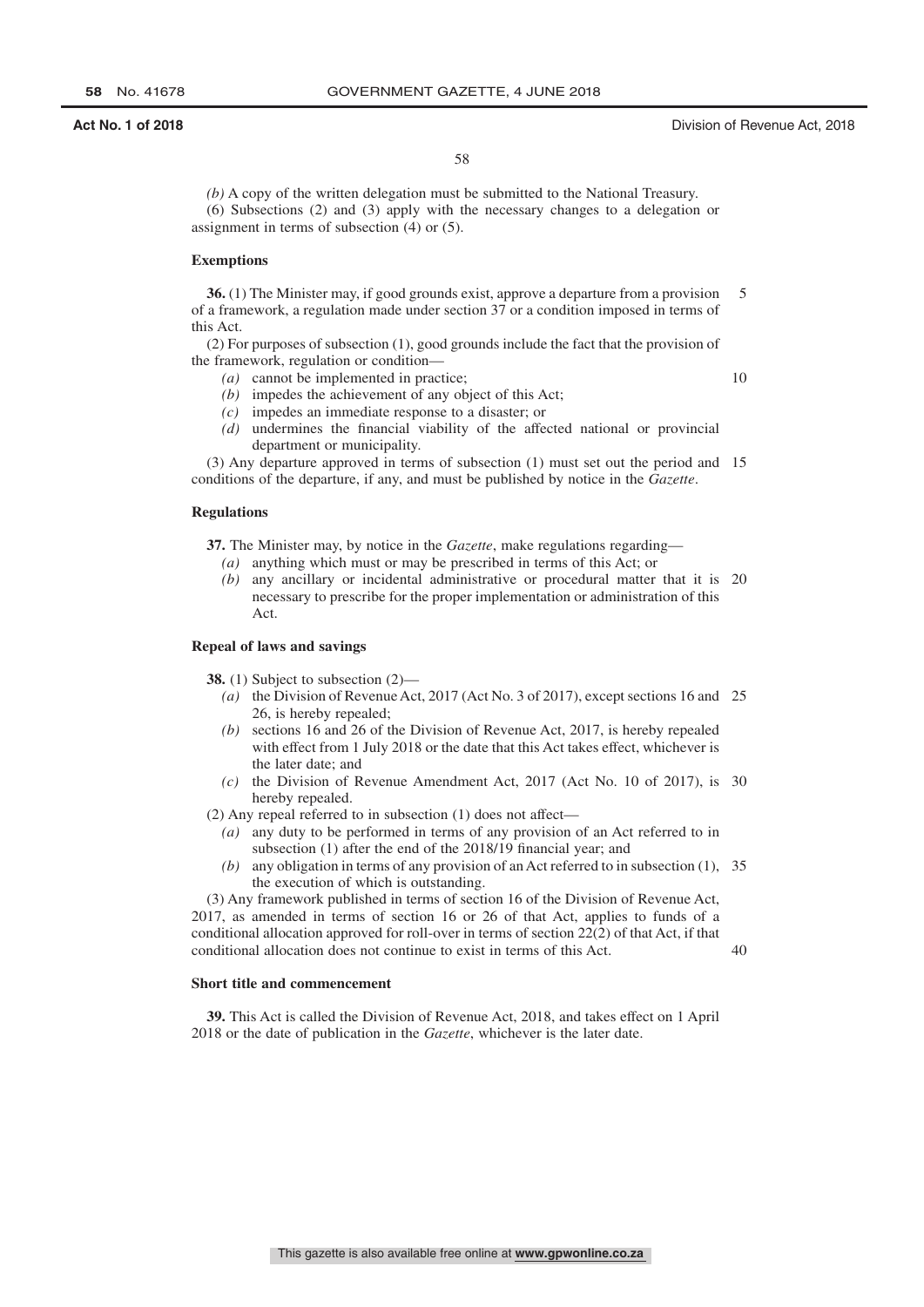59

*(b)* Khopi e ngotsweng ya thomo e tshwanetse ho nehelwa Letlotlo la Naha. (6) Karolwana (2) le (3) di sebetsa ka diphethoho tse hlokahalang ho barongwa kapa thomo ho latela karolwana (4) kapa (5).

## **Ho tlohelliswa**

**36.** (1) Letona le ka dumela kgeloho ho moralo wa tshebetso, molao o entsweng ka tlasa karolo 37 kapa dipehelo ho latela Molao ona. 5

(2) Bakeng la karolwana (1) maikemisetso a motle a kenyeleditse moralo wa tshebetso, molao kapa pehelo—

- *(a)* ho se kgone ho kenngwa tshebetsong; *(b)* ho thibeletsa maikemisetso a mang le a mang a Molao ona;
- 10

- *(c)* ho thibela ho tlamela kodua ka pelenyana; kapa
- *(d)* ho nyatsa bokgoni ba tjhelete ba lefapha la naha kapa provense kapa mmasepala.

(3) Kgeloho e nngwe le e nngwe e dumelletsweng ho latela karolwana (1) e

tshwanetse e hlalose nako le dipehelo tsa kgeloho, e bang di le teng, mme ditshwanetse 15 ho phatlalatswa koranteng ya mmuso.

## **Melawana**

**37.** Letona le ka etsa melawana ka tsebiso koranteng ya mmuso mabapile—

- *(a)* ntho e nngwe le e nngwe e tshwanetseng ho kapa e ka hlaloswang ho latela Molao ona; kapa
- *(b)* mokgwa kapa tsamaiso e nngwe le e nngwe e bohlokwa e hlalositsweng bakeng la ho kenngwa tshebetsong ho tsepameng kapa tsamaiso ya Molao ona.

## **Tlhakolo ya melao**

**38.** (1) Ho latela karolwana (2)—

- *(a)* Molao wa Dikarolo tsa Lekeno, 2017 (Molao 3 wa 2017), ntle le karolo 16 le 26, dihlakotswe;
- *(b)* karolo 16 le 26 ya Molao wa Karolo ya Lekeno, 2017, e hlakotswe ho tloha ka la 1 Phupu 2018 kapa ka letsatsi leo Molao ona o kenang tshebetsong, e leng le tsatsi le morao; le 30
- *(c)* Tokiso ya Molao wa Dikarolo tsa Lekeno, 2017 (Molao 10 wa 2017) o hlakotswe.
- (2) Tlhakolo e nngwe le e nngwe e hlaloswang karolwaneng (1), ha e ame—
	- *(a)* Mosebetsi o mong le o mong o tla etswa ho latela molao o hlalositsweng karolwaneng (1) ka mora pheletso ya selemo sa ditjhelete sa 2018/19; le 35
	- *(b)* Maikarabelo a mang le a mang a Molao a hlalositsweng karolwaneng (1), tshebetso e santse e salletse moralo.

(3) moralo wa thsebetso o mong le o mong o phatlaladitswe ho latela karolo 16 ya Molao wa Dikarolo tsa Lekeno, 2017, jwalo ka ha e fetotswe ho latela karolo 16 kapa 26 ya Molao oo, e sebetsa matloleng a kabo e nang le dipehelo e dumelletsweng bakeng la 40 ho ka fetiswa ho latela karolo 22(2) ya Molao oo, e bang kabo e nang le dipehelo e sa tswele pele ho latela Molao ona.

# **Sehlooho se Sekgutshwane le qaleho**

**39.** Molao ona o bitswa Molao wa Dikarolo tsa Lekeno, wa 2018, mme o kena tshebetsong ka la 1 Mmesa 2018 kapa ka letsatsi leo o tla phatlalatswa koranteng ya 45mmuso.

25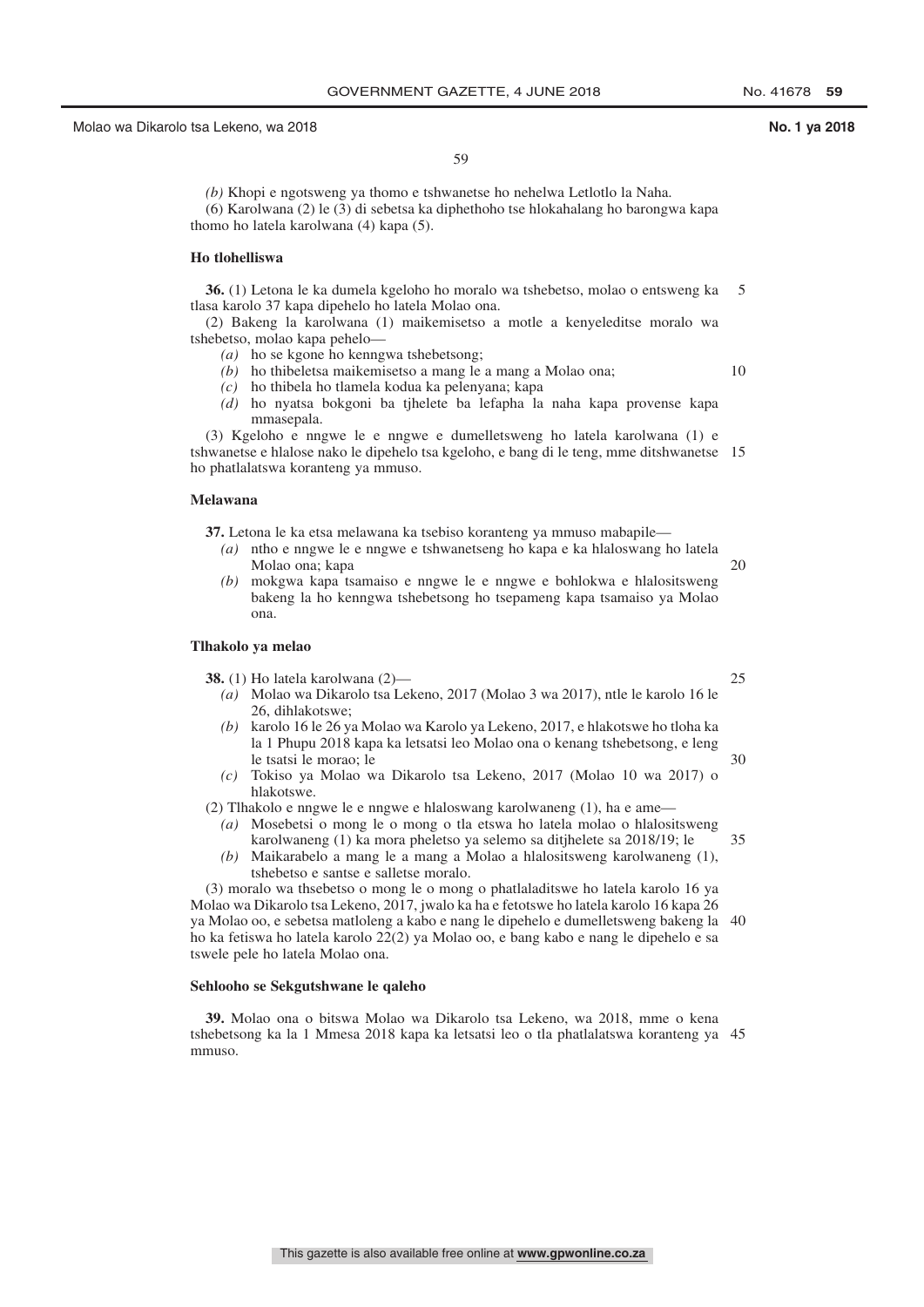**Act No. 1 of 2018** Division of Revenue Act, 2018

# 60

### **SCHEDULE 1**

## **EQUITABLE DIVISION OF REVENUE RAISED NATIONALLY AMONG THE THREE SPHERES OF GOVERNMENT**

|                              | Column A      | Column B                 |               |  |
|------------------------------|---------------|--------------------------|---------------|--|
| <b>Spheres of Government</b> | 2018/19       | <b>Forward Estimates</b> |               |  |
|                              |               | 2019/20                  | 2020/21       |  |
|                              | R'000         | <b>R'000</b>             | R'000         |  |
| National <sup>1,2</sup>      | 979 181 797   | 1 058 577 591            | 1 139 321 640 |  |
| Provincial                   | 470 286 510   | 505 019 653              | 542 446 855   |  |
| Local                        | 62 731 845    | 68 973 465               | 75 683 326    |  |
| <b>TOTAL</b>                 | 1 512 200 152 | 1632 570 709             | 1757451821    |  |

*1. National share includes conditional allocations to provincial and local spheres, general fuel 1. levy sharing with metropolitan municipalities, debt-service costs and the contingency reserve*

*2. The direct charges for the provincial equitable share are netted out*

## **SCHEDULE 2**

## **DETERMINATION OF EACH PROVINCE'S EQUITABLE SHARE OF THE PROVINCIAL SPHERE'S SHARE OF REVENUE RAISED NATIONALLY (as a direct charge against the National Revenue Fund)**

|                   | Column A          | Column B    |                          |  |
|-------------------|-------------------|-------------|--------------------------|--|
| Province          | 2018/19           |             | <b>Forward Estimates</b> |  |
|                   | <b>Allocation</b> | 2019/20     | 2020/21                  |  |
|                   | R'000             | R'000       | R'000                    |  |
| Eastern Cape      | 65 499 660        | 69 807 213  | 74 411 439               |  |
| <b>Free State</b> | 26 178 043        | 28 071 076  | 30 108 091               |  |
| Gauteng           | 93 384 285        | 100 923 135 | 109 092 089              |  |
| KwaZulu-Natal     | 99 263 681        | 106 363 502 | 113 997 676              |  |
| Limpopo           | 55 178 775        | 59 187 820  | 63 503 149               |  |
| Mpumalanga        | 38 467 686        | 41 394 597  | 44 554 600               |  |
| Northern Cape     | 12 475 021        | 13 403 527  | 14 404 557               |  |
| North West        | 32 391 895        | 34 788 928  | 37 372 220               |  |
| Western Cape      | 47 447 464        | 51 079 855  | 55 003 034               |  |
| <b>TOTAL</b>      | 470 286 510       | 505 019 653 | 542 446 855              |  |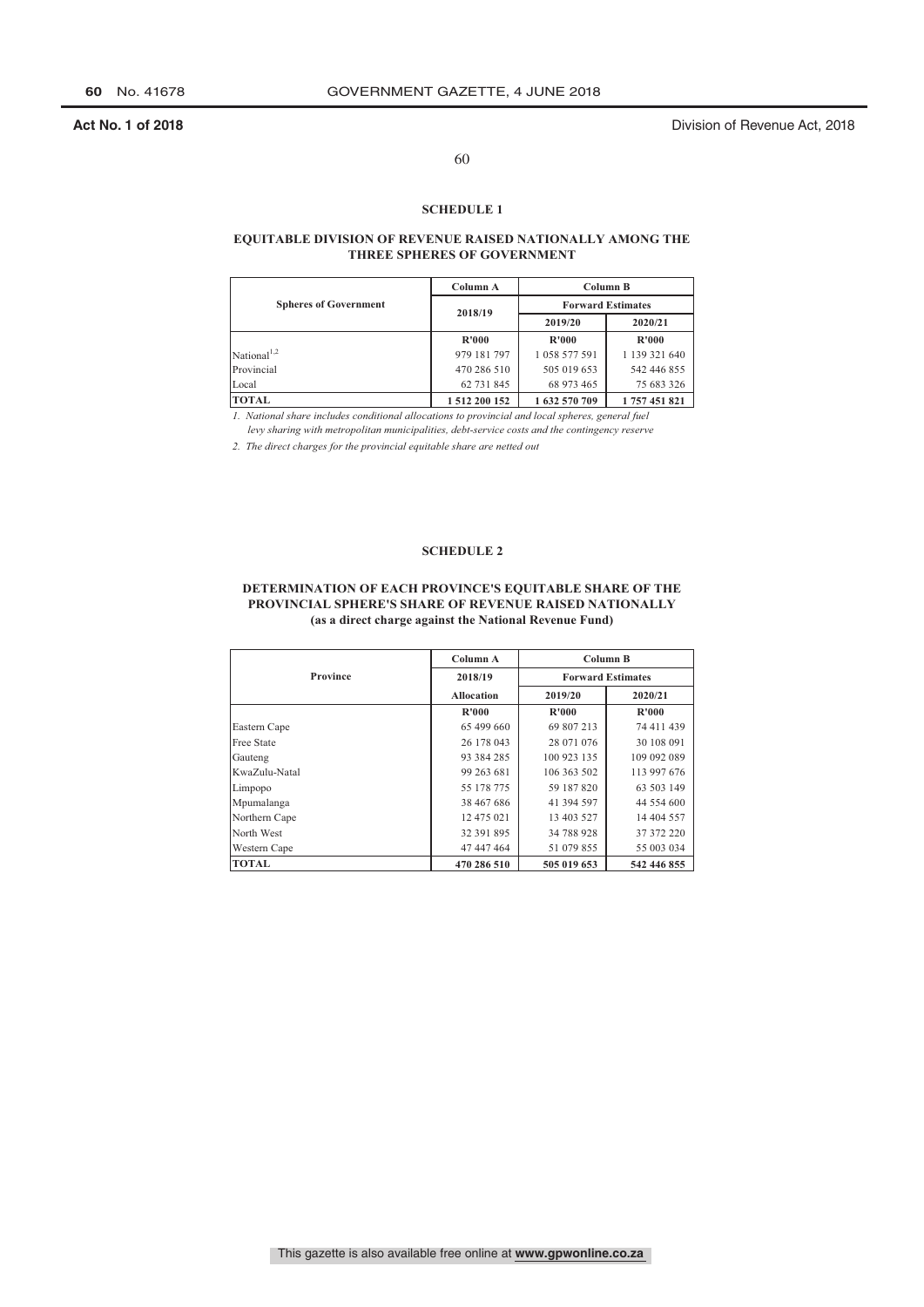61

# **SHEJULE 1**

## **KAROLO E LEKANANG YA LEKENO LE ENTSWENG BOEMONG BA NAHA MAHARENG A DIKAROLO TSE THARO TSA MMUSO**

|                    | Kholomo A     | Kholomo B             |               |  |
|--------------------|---------------|-----------------------|---------------|--|
| Dikarolo tsa Mmuso | 2018/19       | Ditekanyetso tse pele |               |  |
|                    |               | 2019/20               | 2020/21       |  |
|                    | R'000         | <b>R'000</b>          | R'000         |  |
| $Naha^{1,2}$       | 979 181 797   | 1 058 577 591         | 1 139 321 640 |  |
| Provense           | 470 286 510   | 505 019 653           | 542 446 855   |  |
| Lehae              | 62 731 845    | 68 973 465            | 75 683 326    |  |
| <b>KAKARETSO</b>   | 1 512 200 152 | 1 632 570 709         | 1 757 451 821 |  |

*1. Karolo ya Naha e kenyeletsa dikabo tse nang le dipehelo ho diprovense le selehae, levi ka kakaretso*

 *ya dibeso tse arolelanang le dimmasepala tse kgolo, ditjeho tsa mokitlane le pehelo ya se tla etsahala*

*2. Tefiso ka ho otloha bakeng la karolo e lekanang ya provense e hlalositswe*

## **SHEJULE 2**

# **HO HLWAYA KAROLO E LEKANANG YA PROVENSE KA NNGWE E NNGWE LE E NNGWE HO KAROLO YA LEKENO LA PROVINSE LE ENTSWENG BOEMONG BA NAHA**

**(e le tefiso e entsweng kgahlano le Letlole la Letlotlo la Naha)**

|                  | Kholomo A   | Kholomo B                  |             |  |
|------------------|-------------|----------------------------|-------------|--|
| Provense         | 2018/19     | Ditekanyetso tse pele      |             |  |
|                  | Kabo        | 2019/20                    | 2020/21     |  |
|                  | R'000       | <b>R'000</b>               | R'000       |  |
| Kapa Botjhabela  | 65 499 660  | 69 807 213                 | 74 411 439  |  |
| Freistata        | 26 178 043  | 28 071 076                 | 30 108 091  |  |
| Gauteng          | 93 384 285  | 100 923 135                | 109 092 089 |  |
| KwaZulu-Natal    | 99 263 681  | 106 363 502                | 113 997 676 |  |
| Limpopo          | 55 178 775  | 59 187 820                 | 63 503 149  |  |
| Mpumalanga       | 38 467 686  | 41 394 597                 | 44 554 600  |  |
| Kapa Leboya      | 12 475 021  | 13 403 527                 | 14 404 557  |  |
| Lebova Bophirima | 32 391 895  | 34 788 928                 | 37 372 220  |  |
| Kapa Bophirima   | 47 447 464  | 51 079 855                 | 55 003 034  |  |
| <b>KAKARETSO</b> | 470 286 510 | 505 019 653<br>542 446 855 |             |  |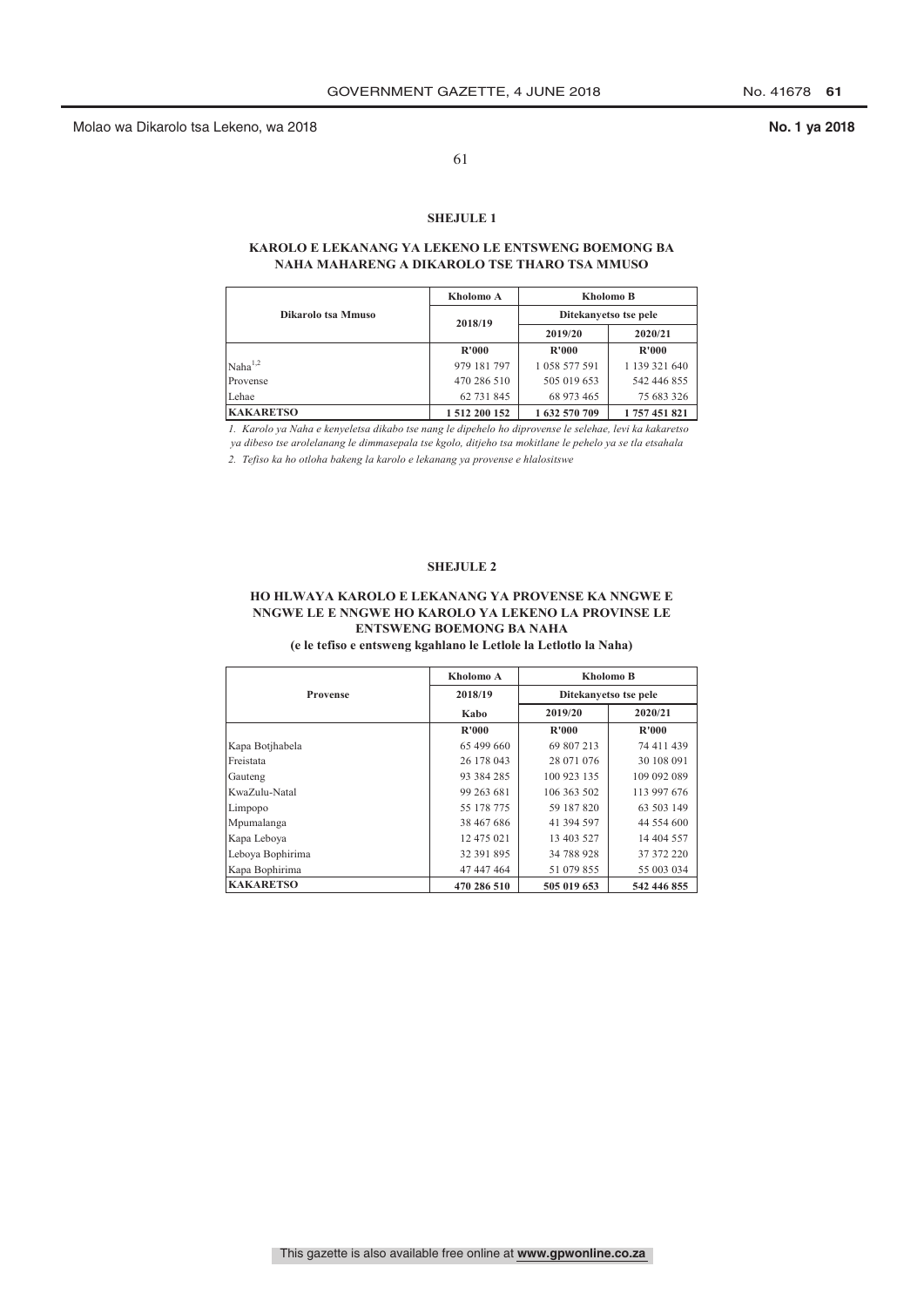**Act No. 1 of 2018 Act No. 1 of 2018 Division of Revenue Act, 2018** 

# 62

## **SCHEDULE 3**

## **DETERMINATION OF EACH MUNICIPALITY'S EQUITABLE SHARE OF THE LOCAL GOVERNMENT SPHERE'S SHARE OF REVENUE RAISED NATIONALLY**

|               |                     |                                                                           | <b>National Financial Year</b> |           |                          |  |
|---------------|---------------------|---------------------------------------------------------------------------|--------------------------------|-----------|--------------------------|--|
|               |                     |                                                                           | Column A                       |           | Column B                 |  |
|               |                     |                                                                           |                                |           | <b>Forward Estimates</b> |  |
|               | Number              | Municipality                                                              | 2018/19                        | 2019/20   | 2020/21                  |  |
|               |                     |                                                                           | R'000                          | R'000     | R'000                    |  |
|               | <b>EASTERN CAPE</b> |                                                                           |                                |           |                          |  |
|               |                     |                                                                           |                                |           |                          |  |
| А             | <b>BUF</b>          | <b>Buffalo City</b>                                                       | 778 048                        | 844 411   | 918 677                  |  |
| А             | <b>NMA</b>          | Nelson Mandela Bay                                                        | 939 530                        | 1 021 661 | 1 1 1 9 8 0 5            |  |
|               |                     |                                                                           |                                |           |                          |  |
|               | EC101               |                                                                           | 83 278                         | 90 038    | 97079                    |  |
| B<br>B        | EC102               | Dr Beyers Naude<br><b>Blue Crane Route</b>                                | 49 012                         | 52 907    | 56 634                   |  |
| B             | EC104               | Makana                                                                    | 85 578                         | 92 675    | 100 381                  |  |
| B             | EC105               | Ndlambe                                                                   | 88 241                         | 95 785    | 104 202                  |  |
| B             | EC106               | Sundays River Valley                                                      | 71971                          | 79 108    | 86898                    |  |
| B             | EC108               | Kouga                                                                     | 113 151                        | 124 344   | 137852                   |  |
| B             | EC109               | Kou-Kamma                                                                 | 45 40 6                        | 48 9 83   | 53 004                   |  |
| С             | DC10                | Sarah Baartman District Municipality                                      | 88 342                         | 92 787    | 96 772                   |  |
|               |                     | <b>Total: Sarah Baartman Municipalities</b>                               | 624 979                        | 676 627   | 732822                   |  |
|               |                     |                                                                           |                                |           |                          |  |
| B             | EC121               | Mbhashe                                                                   | 225 391                        | 243 648   | 260 961                  |  |
| B             | EC122               | Mnquma                                                                    | 234 368                        | 252 875   | 270 104                  |  |
| B             | EC123               | Great Kei                                                                 | 38 154                         | 41 775    | 44 4 5 5                 |  |
| B             | EC124               | Amahlathi                                                                 | 97 114                         | 103 450   | 110 129                  |  |
| B             | EC126               | Ngqushwa                                                                  | 75 488                         | 80838     | 86 067                   |  |
| B             | EC129               | Raymond Mhlaba                                                            | 156 192                        | 170 046   | 182 203                  |  |
| С             | DC <sub>12</sub>    | Amathole District Municipality                                            | 785 546                        | 833 685   | 899 283                  |  |
|               |                     | <b>Total: Amathole Municipalities</b>                                     | 1612253                        | 1726317   | 1853202                  |  |
|               |                     |                                                                           |                                |           |                          |  |
| B             | EC131               | Inxuba Yethemba                                                           | 39 507                         | 42 3 3 9  | 45 481                   |  |
| B             | EC135               | Intsika Yethu                                                             | 147 779                        | 155 357   | 165 527                  |  |
| B             | EC136               | Emalahleni                                                                | 115 774                        | 120 890   | 129 098                  |  |
| B             | EC137               | Engcobo                                                                   | 136 131                        | 144 889   | 154 753                  |  |
| B             | EC138               | Sakhisizwe                                                                | 61 718                         | 66 602    | 71 145                   |  |
| B             | EC139               | Enoch Mgijima                                                             | 164 680                        | 176 220   | 189 777                  |  |
| $\mathcal{C}$ | DC13                | Chris Hani District Municipality                                          | 524 527                        | 542 195   | 583 613                  |  |
|               |                     | <b>Total: Chris Hani Municipalities</b>                                   | 1 190 116                      | 1 248 492 | 1 339 394                |  |
|               |                     |                                                                           | 138 382                        | 149 117   | 160 009                  |  |
| B             | EC141               | Elundini                                                                  | 136 434                        | 146 559   | 156 973                  |  |
| B<br>B        | EC142               | Senqu                                                                     | 52 677                         | 57413     | 62 187                   |  |
| C             | EC145<br>DC14       | Walter Sisulu                                                             | 258 283                        | 273 008   | 295 103                  |  |
|               |                     | Joe Gqabi District Municipality<br><b>Total: Joe Gqabi Municipalities</b> | 585 776                        | 626 097   | 674 272                  |  |
|               |                     |                                                                           |                                |           |                          |  |
| B             | EC153               | Ngquza Hill                                                               | 227 562                        | 251 396   | 271 260                  |  |
| B             | EC154               | Port St Johns                                                             | 135 729                        | 149 561   | 161 091                  |  |
| B             | EC155               | Nyandeni                                                                  | 234 532                        | 256 041   | 275 422                  |  |
| B             | EC156               | Mhlontlo                                                                  | 165 930                        | 179 871   | 191 665                  |  |
| Β             | EC157               | King Sabata Dalindyebo                                                    | 292 112                        | 322 658   | 350 127                  |  |
| С             | DC15                | O.R. Tambo District Municipality                                          | 791 526                        | 853 638   | 925 329                  |  |
|               |                     | <b>Total: O.R. Tambo Municipalities</b>                                   | 1847391                        | 2 013 165 | 2 174 894                |  |
|               |                     |                                                                           |                                |           |                          |  |
| В             | EC441               | Matatiele                                                                 | 207 642                        | 229 612   | 247 823                  |  |
| B             | EC442               | Umzimvubu                                                                 | 193 075                        | 212 895   | 228 698                  |  |
| B             | EC443               | Mbizana                                                                   | 230 525                        | 254 380   | 275 837                  |  |
| Β             | EC444               | Ntabankulu                                                                | 108 982                        | 119728    | 128 076                  |  |
| C             | DC44                | Alfred Nzo District Municipality                                          | 510 344                        | 555 404   | 602 513                  |  |
|               |                     | <b>Total: Alfred Nzo Municipalities</b>                                   | 1 250 568                      | 1 372 019 | 1 482 947                |  |
|               |                     |                                                                           |                                |           |                          |  |
|               |                     | <b>Total: Eastern Cape Municipalities</b>                                 | 8828661                        | 9528789   | 10 296 013               |  |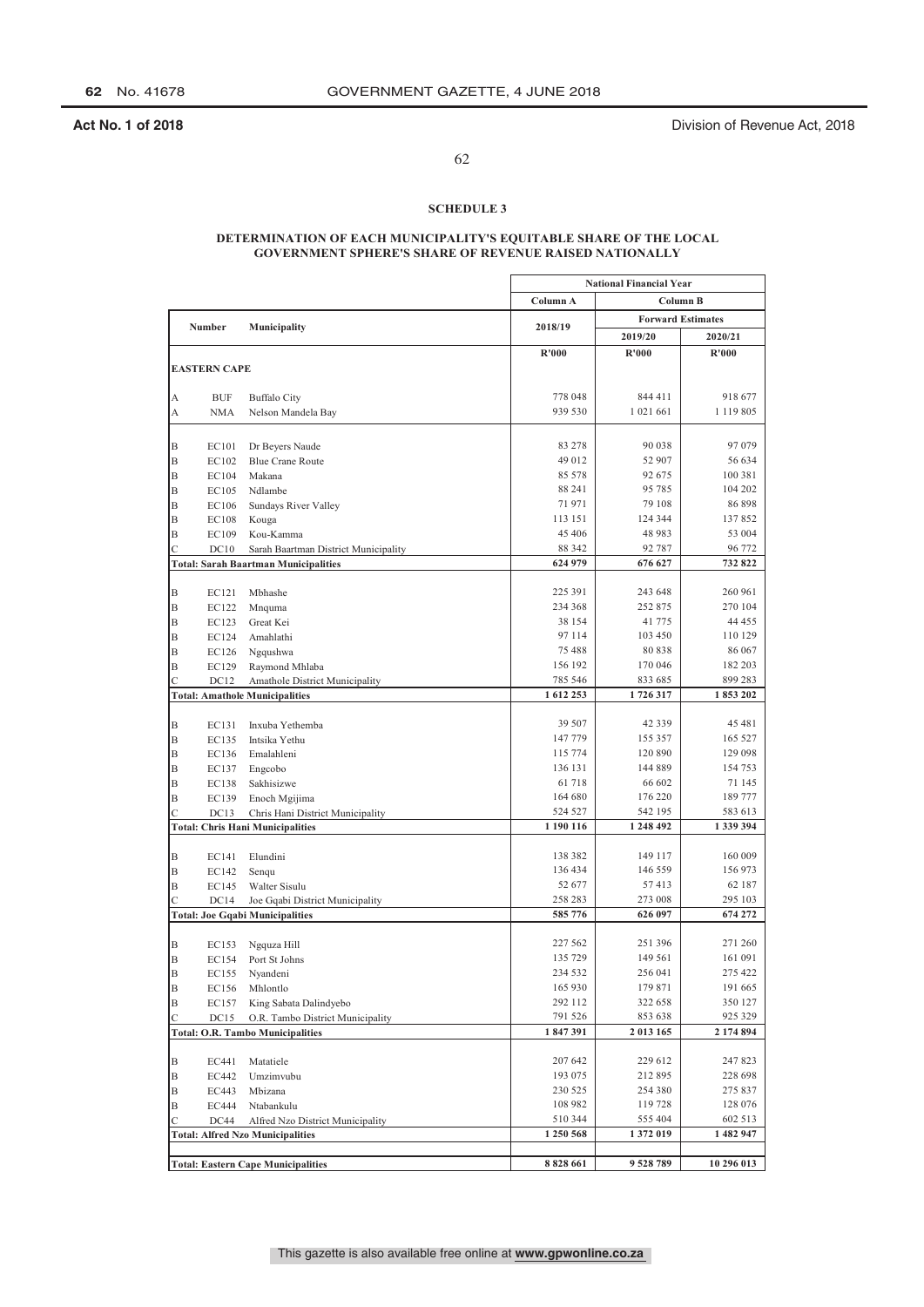63

## **SHEJULE 3**

## **HO HLWAYA KAROLO E NNGWE LE E NNGWE E LEKANANG YA MMASEPALA YA KAROLO YA MMUSO WA LEHAE KAROLONG YA LEKENO LE E NTSWENG BOEMONG BA NAHA**

|        |                           |                                                                          | Selemo sa Ditjhelete sa Naha |                    |                       |
|--------|---------------------------|--------------------------------------------------------------------------|------------------------------|--------------------|-----------------------|
|        |                           |                                                                          | Kholomo A<br>Kholomo B       |                    |                       |
|        |                           |                                                                          |                              |                    | Ditekanyetso tse pele |
|        | Palo                      | Mmasepala                                                                | 2018/19                      | 2019/20            | 2020/21               |
|        |                           |                                                                          | R'000                        | R'000              | <b>R'000</b>          |
|        | <b>KAPA BOTJHABELA</b>    |                                                                          |                              |                    |                       |
|        |                           |                                                                          |                              |                    |                       |
| А      | <b>BUF</b>                | <b>Buffalo City</b>                                                      | 778 048                      | 844 411            | 918 677               |
| А      | <b>NMA</b>                | Nelson Mandela Bay                                                       | 939 530                      | 1 021 661          | 1 1 1 9 8 0 5         |
|        |                           |                                                                          |                              |                    |                       |
| B      | EC101                     | Dr Beyers Naude                                                          | 83 278                       | 90 038             | 97 079                |
| B      | EC102                     | <b>Blue Crane Route</b>                                                  | 49 012                       | 52 907             | 56 634<br>100 381     |
| B<br>B | EC104                     | Makana<br>Ndlambe                                                        | 85 578<br>88 241             | 92 675<br>95 785   | 104 202               |
| B      | EC105<br>EC106            | Sundays River Valley                                                     | 71971                        | 79 108             | 86 898                |
| B      | <b>EC108</b>              | Kouga                                                                    | 113 151                      | 124 344            | 137 852               |
| B      | EC109                     | Kou-Kamma                                                                | 45 406                       | 48 983             | 53 004                |
| C      | DC10                      | Mmasepala wa Setereke wa Sarah Baartman                                  | 88 342                       | 92 787             | 96 772                |
|        |                           | Kakaretso: Dimmasepala tsa Sarah Baartman                                | 624 979                      | 676 627            | 732 822               |
|        |                           |                                                                          |                              |                    |                       |
| B      | EC121                     | Mbhashe                                                                  | 225 391                      | 243 648            | 260 961               |
| B      | EC122                     | Mnquma                                                                   | 234 368                      | 252 875            | 270 104               |
| B      | EC123                     | Great Kei                                                                | 38 154                       | 41 775             | 44 455                |
| B      | EC124                     | Amahlathi                                                                | 97 114                       | 103 450            | 110 129               |
| B      | EC126                     | Ngqushwa                                                                 | 75 488<br>156 192            | 80 838<br>170 046  | 86 067<br>182 203     |
| B<br>Ċ | EC129<br>DC <sub>12</sub> | Raymond Mhlaba                                                           | 785 546                      | 833 685            | 899 283               |
|        |                           | Mmasepala wa Setereke wa Amathole<br>Kakaretso: Dimmasepala tsa Amathole | 1612253                      | 1726317            | 1853202               |
|        |                           |                                                                          |                              |                    |                       |
| B      | EC131                     | Inxuba Yethemba                                                          | 39 507                       | 42 3 3 9           | 45 481                |
| B      | EC135                     | Intsika Yethu                                                            | 147 779                      | 155 357            | 165 527               |
| B      | EC136                     | Emalahleni                                                               | 115 774                      | 120 890            | 129 098               |
| B      | EC137                     | Engcobo                                                                  | 136 131                      | 144 889            | 154 753               |
| B      | EC138                     | Sakhisizwe                                                               | 61718                        | 66 602             | 71 145                |
| B      | EC139                     | Enoch Mgijima                                                            | 164 680                      | 176 220            | 189 777               |
| C      | DC13                      | Mmasepala wa Setereke wa Chris Hani                                      | 524 527                      | 542 195            | 583 613               |
|        |                           | Kakaretso: Dimmasepala tsa Chris Hani                                    | 1 190 116                    | 1 248 492          | 1 339 394             |
| B      | EC141                     | Elundini                                                                 | 138 382                      | 149 117            | 160 009               |
| B      | EC142                     | Senqu                                                                    | 136 434                      | 146 559            | 156 973               |
| B      | EC145                     | Walter Sisulu                                                            | 52 677                       | 57413              | 62 187                |
| C      | DC14                      | Mmasepala wa Setereke wa Joe Gqabi                                       | 258 283                      | 273 008            | 295 103               |
|        |                           | Kakaretso: Dimmasepala tsa Joe Gqabi                                     | 585 776                      | 626 097            | 674 272               |
|        |                           |                                                                          |                              |                    |                       |
| B      | EC153                     | Ngquza Hill                                                              | 227 562                      | 251 396            | 271 260               |
| B      | EC154                     | Port St Johns                                                            | 135 729                      | 149 561            | 161 091               |
| B      | EC155                     | Nyandeni                                                                 | 234 532                      | 256 041            | 275 422               |
| B      | EC156                     | Mhlontlo                                                                 | 165 930                      | 179 871            | 191 665               |
| B<br>С | EC157<br>DC15             | King Sabata Dalindyebo<br>Mmasepala wa Setereke wa O.R. Tambo            | 292 112<br>791 526           | 322 658<br>853 638 | 350 127<br>925 329    |
|        |                           | Kakaretso: Dimmasepala tsa O.R. Tambo                                    | 1847391                      | 2 013 165          | 2 174 894             |
|        |                           |                                                                          |                              |                    |                       |
| B      | EC441                     | Matatiele                                                                | 207 642                      | 229 612            | 247 823               |
| B      | EC442                     | Umzimvubu                                                                | 193 075                      | 212 895            | 228 698               |
| Β      | EC443                     | Mbizana                                                                  | 230 525                      | 254 380            | 275 837               |
| Β      | <b>EC444</b>              | Ntabankulu                                                               | 108 982                      | 119 728            | 128 076               |
| С      | DC44                      | Mmasepala wa Setereke wa Alfred Nzo                                      | 510 344                      | 555 404            | 602 513               |
|        |                           | Kakaretso: Dimmasepala tsa Alfred Nzo                                    | 1 250 568                    | 1 372 019          | 1 482 947             |
|        |                           |                                                                          |                              |                    |                       |
|        |                           | Kakaretso: Dimmasepala tsa Kapa Botjhabela                               | 8828661                      | 9 528 789          | 10 296 013            |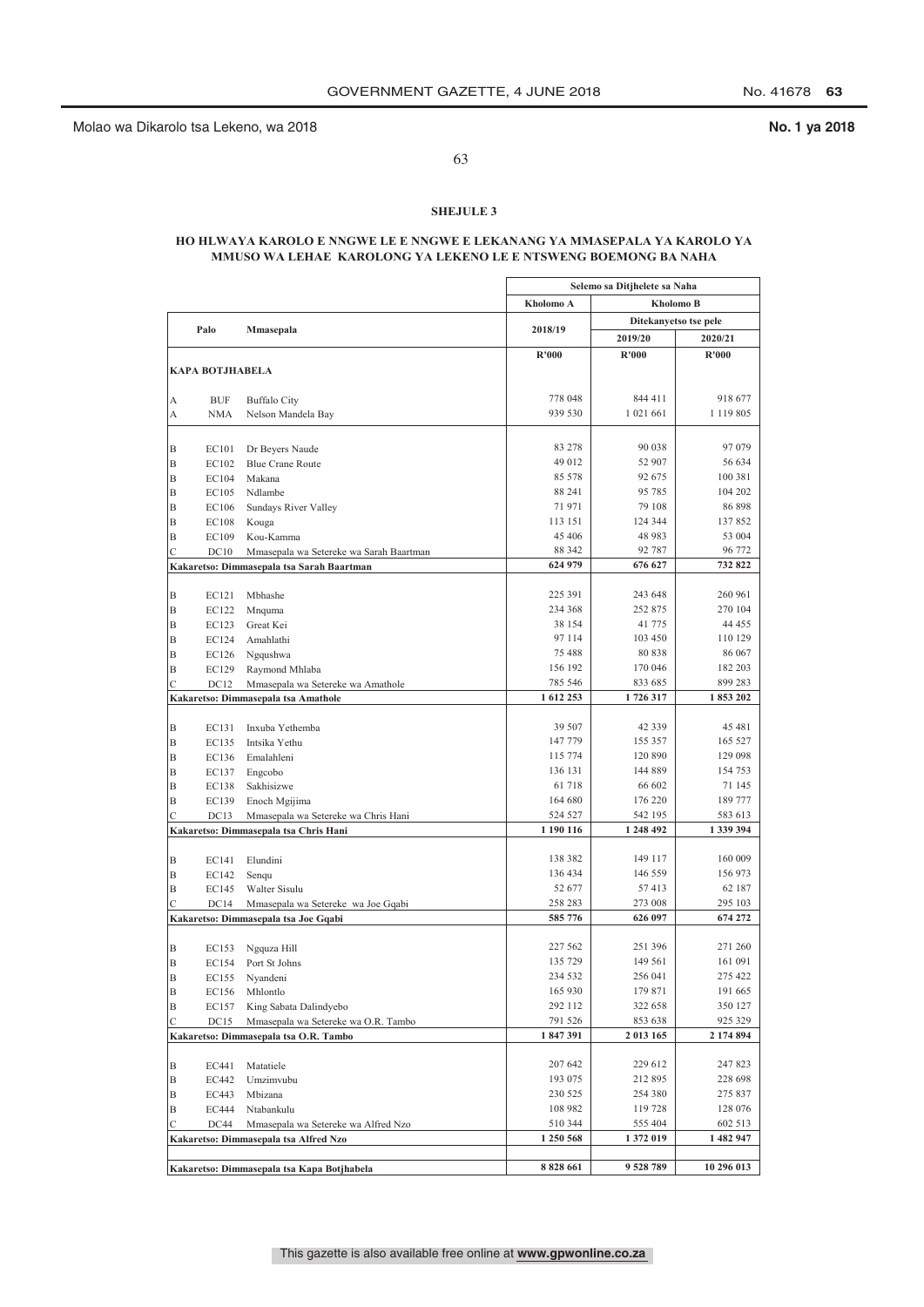**Act No. 1 of 2018 Act No. 1 of 2018 Division of Revenue Act, 2018** 

# 64

## **SCHEDULE 3**

## **DETERMINATION OF EACH MUNICIPALITY'S EQUITABLE SHARE OF THE LOCAL GOVERNMENT SPHERE'S SHARE OF REVENUE RAISED NATIONALLY**

|             |                   |                                                 | <b>National Financial Year</b> |                          |               |
|-------------|-------------------|-------------------------------------------------|--------------------------------|--------------------------|---------------|
|             |                   |                                                 | Column A                       | Column B                 |               |
|             |                   |                                                 |                                | <b>Forward Estimates</b> |               |
|             | Number            | Municipality                                    | 2018/19                        | 2019/20                  | 2020/21       |
|             |                   |                                                 | R'000                          | R'000                    | R'000         |
|             |                   |                                                 |                                |                          |               |
|             | <b>FREE STATE</b> |                                                 |                                |                          |               |
|             | <b>MAN</b>        |                                                 | 683 500                        | 735 867                  | 804 822       |
| А           |                   | Mangaung                                        |                                |                          |               |
| B           | FS161             | Letsemeng                                       | 58 082                         | 63 091                   | 68 025        |
| $\mathbf B$ | FS162             | Kopanong                                        | 77880                          | 84 441                   | 90 521        |
| B           | FS163             | Mohokare                                        | 61 723                         | 67819                    | 73 566        |
| Ċ           | DC16              | Xhariep District Municipality                   | 40 5 44                        | 43 116                   | 45 257        |
|             |                   | <b>Total: Xhariep Municipalities</b>            | 238 229                        | 258 467                  | 277 369       |
|             |                   |                                                 |                                |                          |               |
| B           | <b>FS181</b>      | Masilonyana                                     | 107442                         | 117395                   | 127 406       |
| B           | <b>FS182</b>      | Tokologo                                        | 49 390                         | 53 961                   | 57977         |
| B           | <b>FS183</b>      | Tswelopele                                      | 67019                          | 73 330                   | 78 787        |
| B           | <b>FS184</b>      | Matjhabeng                                      | 459 037                        | 501 919                  | 544 687       |
| B           | <b>FS185</b>      | Nala                                            | 111 110                        | 120 679                  | 128 442       |
| C           | DC18              | Lejweleputswa District Municipality             | 121 164                        | 127452                   | 132 806       |
|             |                   | <b>Total: Lejweleputswa Municipalities</b>      | 915 162                        | 994 736                  | 1 070 105     |
|             |                   |                                                 |                                |                          |               |
| B           | <b>FS191</b>      | Setsoto                                         | 173 927                        | 190 361                  | 205 219       |
| B           | <b>FS192</b>      | Dihlabeng                                       | 147861                         | 163 327                  | 178 687       |
| $\mathbf B$ | FS193             | Nketoana                                        | 87 543                         | 96 073                   | 104 320       |
| B           | <b>FS194</b>      | Maluti-a-Phofung                                | 538719                         | 591738                   | 641 031       |
| B           | <b>FS195</b>      | Phumelela                                       | 68 083                         | 74 619                   | 80 558        |
| $\mathbf B$ | <b>FS196</b>      | Mantsopa                                        | 74 811                         | 81889                    | 88 548        |
| Ċ           | DC19              | Thabo Mofutsanyana District Municipality        | 107 303                        | 114 283                  | 120 222       |
|             |                   | <b>Total: Thabo Mofutsanyana Municipalities</b> | 1 198 247                      | 1312290                  | 1 418 585     |
|             |                   |                                                 |                                |                          |               |
| B           | <b>FS201</b>      | Moqhaka                                         | 185 144                        | 203 848                  | 221 685       |
| B           | <b>FS203</b>      | Ngwathe                                         | 174 340                        | 190 804                  | 207 217       |
| B           | <b>FS204</b>      | Metsimaholo                                     | 163 296                        | 182 247                  | 202 871       |
| B           | <b>FS205</b>      | Mafube                                          | 86 279                         | 94 776                   | 102 789       |
| Ċ           | DC20              | Fezile Dabi District Municipality               | 149 188                        | 154 316                  | 159 061       |
|             |                   | <b>Total: Fezile Dabi Municipalities</b>        | 758 247                        | 825 991                  | 893 623       |
|             |                   |                                                 |                                |                          |               |
|             |                   | <b>Total: Free State Municipalities</b>         | 3793385                        | 4 127 351                | 4 4 6 4 5 0 4 |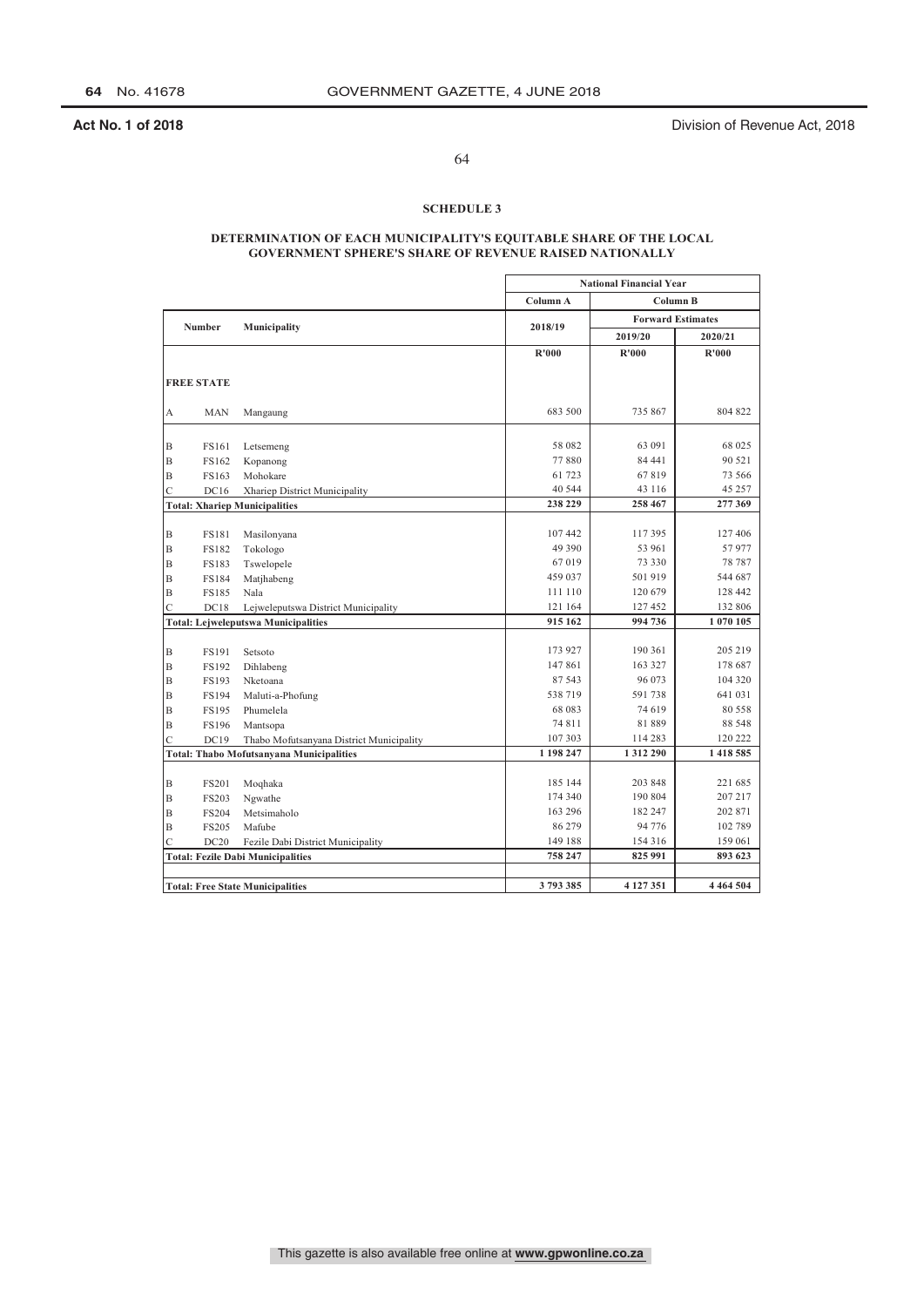65

## **SHEJULE 3**

## **HO HLWAYA KAROLO E NNGWE LE E NNGWE E LEKANANG YA MMASEPALA YA KAROLO YA MMUSO WA LEHAE KAROLONG YA LEKENO LE E NTSWENG BOEMONG BA NAHA**

|   |                  |                                               | Selemo sa Ditjhelete sa Naha |                       |               |
|---|------------------|-----------------------------------------------|------------------------------|-----------------------|---------------|
|   |                  |                                               | Kholomo A                    | <b>Kholomo B</b>      |               |
|   |                  |                                               |                              | Ditekanyetso tse pele |               |
|   | Palo             | Mmasepala                                     | 2018/19                      | 2019/20               | 2020/21       |
|   |                  |                                               | R'000                        | <b>R'000</b>          | R'000         |
|   |                  |                                               |                              |                       |               |
|   | <b>FREISTATA</b> |                                               |                              |                       |               |
|   |                  |                                               |                              |                       |               |
| А | <b>MAN</b>       | Mangaung                                      | 683 500                      | 735 867               | 804 822       |
|   |                  |                                               |                              |                       |               |
| B | FS161            | Letsemeng                                     | 58 082                       | 63 091                | 68 025        |
| B | FS162            | Kopanong                                      | 77880                        | 84 441                | 90 521        |
| B | FS163            | Mohokare                                      | 61 723                       | 67819                 | 73 566        |
| C | DC16             | Mmasepala wa Setereke wa Xhariep              | 40 544                       | 43 116                | 45 257        |
|   |                  | Kakaretso: Dimmasepala tsa Xhariep            | 238 229                      | 258 467               | 277 369       |
|   |                  |                                               |                              |                       |               |
| B | <b>FS181</b>     | Masilonyana                                   | 107 442                      | 117 395               | 127 406       |
| B | <b>FS182</b>     | Tokologo                                      | 49 390                       | 53 961                | 57 977        |
| B | <b>FS183</b>     | Tswelopele                                    | 67019                        | 73 330                | 78 787        |
| B | <b>FS184</b>     | Matjhabeng                                    | 459 037                      | 501 919               | 544 687       |
| B | <b>FS185</b>     | Nala                                          | 111 110                      | 120 679               | 128 442       |
| C | DC18             | Mmasepala wa Setereke wa Lejweleputswa        | 121 164                      | 127 452               | 132 806       |
|   |                  | Kakaretso: Dimmasepala tsa Lejweleputswa      | 915 162                      | 994 736               | 1 070 105     |
|   |                  |                                               |                              |                       |               |
| B | <b>FS191</b>     | Setsoto                                       | 173 927                      | 190 361               | 205 219       |
| B | <b>FS192</b>     | Dihlabeng                                     | 147861                       | 163 327               | 178 687       |
| B | <b>FS193</b>     | Nketoana                                      | 87 543                       | 96 073                | 104 320       |
| B | <b>FS194</b>     | Maluti-a-Phofung                              | 538 719                      | 591 738               | 641 031       |
| B | <b>FS195</b>     | Phumelela                                     | 68 083                       | 74 619                | 80 558        |
| B | <b>FS196</b>     | Mantsopa                                      | 74 811                       | 81 889                | 88 548        |
| C | DC19             | Mmasepala wa Setereke wa Thabo Mofutsanyana   | 107 303                      | 114 283               | 120 222       |
|   |                  | Kakaretso: Dimmasepala tsa Thabo Mofutsanyana | 1 198 247                    | 1 3 1 2 2 9 0         | 1418 585      |
|   |                  |                                               |                              |                       |               |
| B | <b>FS201</b>     | Moqhaka                                       | 185 144                      | 203 848               | 221 685       |
| B | <b>FS203</b>     | Ngwathe                                       | 174 340                      | 190 804               | 207 217       |
| B | <b>FS204</b>     | Metsimaholo                                   | 163 296                      | 182 247               | 202 871       |
| B | <b>FS205</b>     | Mafube                                        | 86 279                       | 94 776                | 102 789       |
| Ċ | DC20             | Mmasepala wa Setereke wa Fezile Dabi          | 149 188                      | 154 316               | 159 061       |
|   |                  | Kakaretso: Dimmasepala tsa Fezile Dabi        | 758 247                      | 825 991               | 893 623       |
|   |                  |                                               |                              |                       |               |
|   |                  | Kakaretso: Dimmasepala tsa Freistata          | 3793385                      | 4 127 351             | 4 4 6 4 5 0 4 |
|   |                  |                                               |                              |                       |               |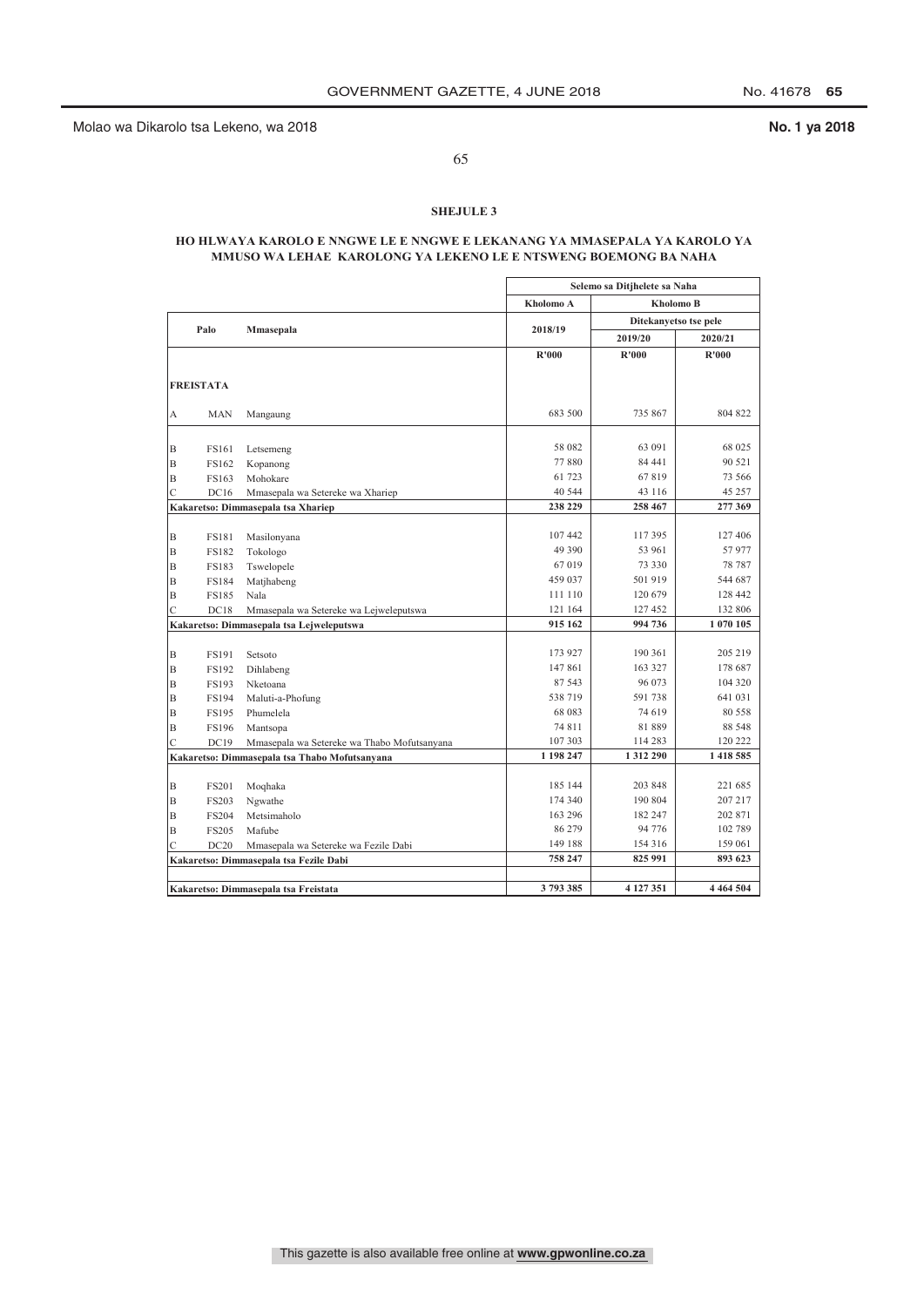**Act No. 1 of 2018 Act No. 1 of 2018 Division of Revenue Act, 2018** 

# 66

## **SCHEDULE 3**

## **DETERMINATION OF EACH MUNICIPALITY'S EQUITABLE SHARE OF THE LOCAL GOVERNMENT SPHERE'S SHARE OF REVENUE RAISED NATIONALLY**

|             |                |                                        |               | <b>National Financial Year</b> |                          |  |  |
|-------------|----------------|----------------------------------------|---------------|--------------------------------|--------------------------|--|--|
|             |                |                                        | Column A      |                                | Column B                 |  |  |
|             | <b>Number</b>  |                                        | 2018/19       |                                | <b>Forward Estimates</b> |  |  |
|             |                | Municipality                           |               | 2019/20                        | 2020/21                  |  |  |
|             |                |                                        | <b>R'000</b>  | R'000                          | R'000                    |  |  |
|             | <b>GAUTENG</b> |                                        |               |                                |                          |  |  |
| А           | <b>EKU</b>     | City of Ekurhuleni                     | 3 145 138     | 3 478 292                      | 3 848 841                |  |  |
| A           | <b>JHB</b>     | City of Johannesburg                   | 4 229 919     | 4 689 158                      | 5 207 760                |  |  |
| A           | <b>TSH</b>     | City of Tshwane                        | 2 3 9 8 1 2 0 | 2 642 492                      | 2938221                  |  |  |
|             |                |                                        |               |                                |                          |  |  |
| B           | GT421          | Emfuleni                               | 707 724       | 770 960                        | 838 676                  |  |  |
| B           | GT422          | Midvaal                                | 97 192        | 107 139                        | 118 994                  |  |  |
| $\mathbf B$ | GT423          | Lesedi                                 | 119 340       | 133 181                        | 148 616                  |  |  |
| C           | DC42           | Sedibeng District Municipality         | 258 891       | 268 120                        | 276 650                  |  |  |
|             |                | <b>Total: Sedibeng Municipalities</b>  | 1 183 147     | 1 279 400                      | 1 382 936                |  |  |
| B           | GT481          | Mogale City                            | 369 809       | 408 061                        | 451 269                  |  |  |
| B           | GT484          | Merafong City                          | 185872        | 203 628                        | 222 151                  |  |  |
| B           | GT485          | Rand West City                         | 274 916       | 302 974                        | 332 695                  |  |  |
| $\mathbf C$ | DC48           | West Rand District Municipality        | 198 007       | 206 677                        | 214 544                  |  |  |
|             |                | <b>Total: West Rand Municipalities</b> | 1 028 604     | 1 121 340                      | 1 220 659                |  |  |
|             |                |                                        |               |                                |                          |  |  |
|             |                | <b>Total: Gauteng Municipalities</b>   | 11 984 928    | 13 210 682                     | 14 598 417               |  |  |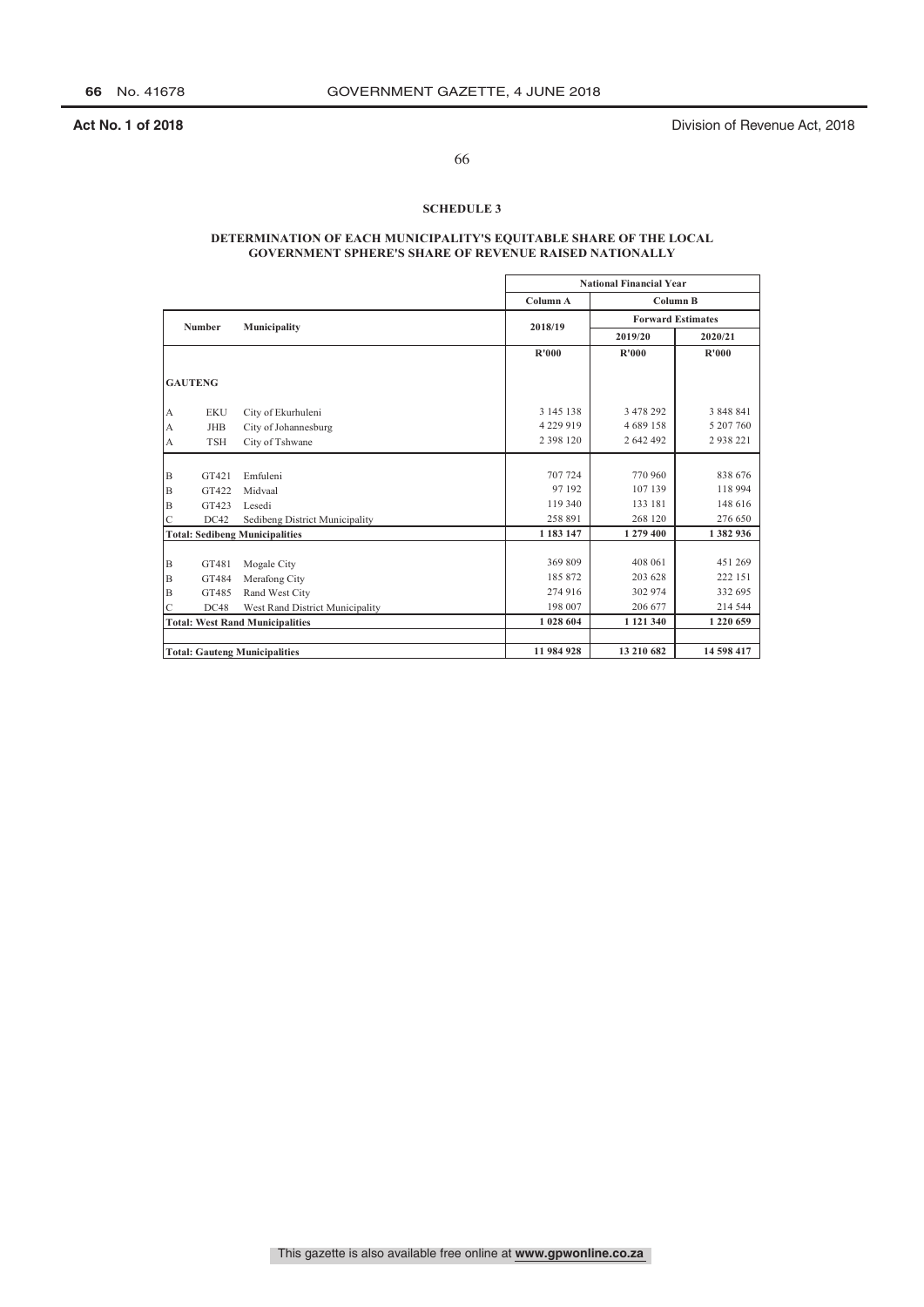67

## **SHEJULE 3**

## **HO HLWAYA KAROLO E NNGWE LE E NNGWE E LEKANANG YA MMASEPALA YA KAROLO YA MMUSO WA LEHAE KAROLONG YA LEKENO LE E NTSWENG BOEMONG BA NAHA**

|   |                |                                      |               | Selemo sa Ditjhelete sa Naha |               |  |
|---|----------------|--------------------------------------|---------------|------------------------------|---------------|--|
|   |                |                                      | Kholomo A     | <b>Kholomo B</b>             |               |  |
|   | Palo           |                                      | 2018/19       | Ditekanyetso tse pele        |               |  |
|   |                | Mmasepala                            |               | 2019/20                      | 2020/21       |  |
|   |                |                                      | R'000         | <b>R'000</b>                 | R'000         |  |
|   | <b>GAUTENG</b> |                                      |               |                              |               |  |
| А | <b>EKU</b>     | City of Ekurhuleni                   | 3 145 138     | 3 478 292                    | 3 848 841     |  |
| A | <b>JHB</b>     | City of Johannesburg                 | 4 2 2 9 9 1 9 | 4 689 158                    | 5 207 760     |  |
| А | <b>TSH</b>     | City of Tshwane                      | 2 3 9 8 1 2 0 | 2 642 492                    | 2938221       |  |
|   |                |                                      |               |                              |               |  |
| B | GT421          | Emfuleni                             | 707 724       | 770 960                      | 838 676       |  |
| B | GT422          | Midvaal                              | 97 192        | 107 139                      | 118 994       |  |
| B | GT423          | Lesedi                               | 119 340       | 133 181                      | 148 616       |  |
| Ċ | DC42           | Mmasepala wa Setereke wa Sedibeng    | 258 891       | 268 120                      | 276 650       |  |
|   |                | Kakaretso: Dimmasepala tsa Sedibeng  | 1 183 147     | 1 279 400                    | 1 382 936     |  |
| B | GT481          | Mogale City                          | 369 809       | 408 061                      | 451 269       |  |
| B | GT484          | Merafong City                        | 185 872       | 203 628                      | 222 151       |  |
| B | GT485          | Rand West City                       | 274 916       | 302 974                      | 332 695       |  |
| C | DC48           | Mmasepala wa Setereke wa West Rand   | 198 007       | 206 677                      | 214 544       |  |
|   |                | Kakaretso: Dimmasepala tsa West Rand | 1 028 604     | 1 121 340                    | 1 2 2 0 6 5 9 |  |
|   |                |                                      |               |                              |               |  |
|   |                | Kakaretso: Dimmasepala tsa Gauteng   | 11 984 928    | 13 210 682                   | 14 598 417    |  |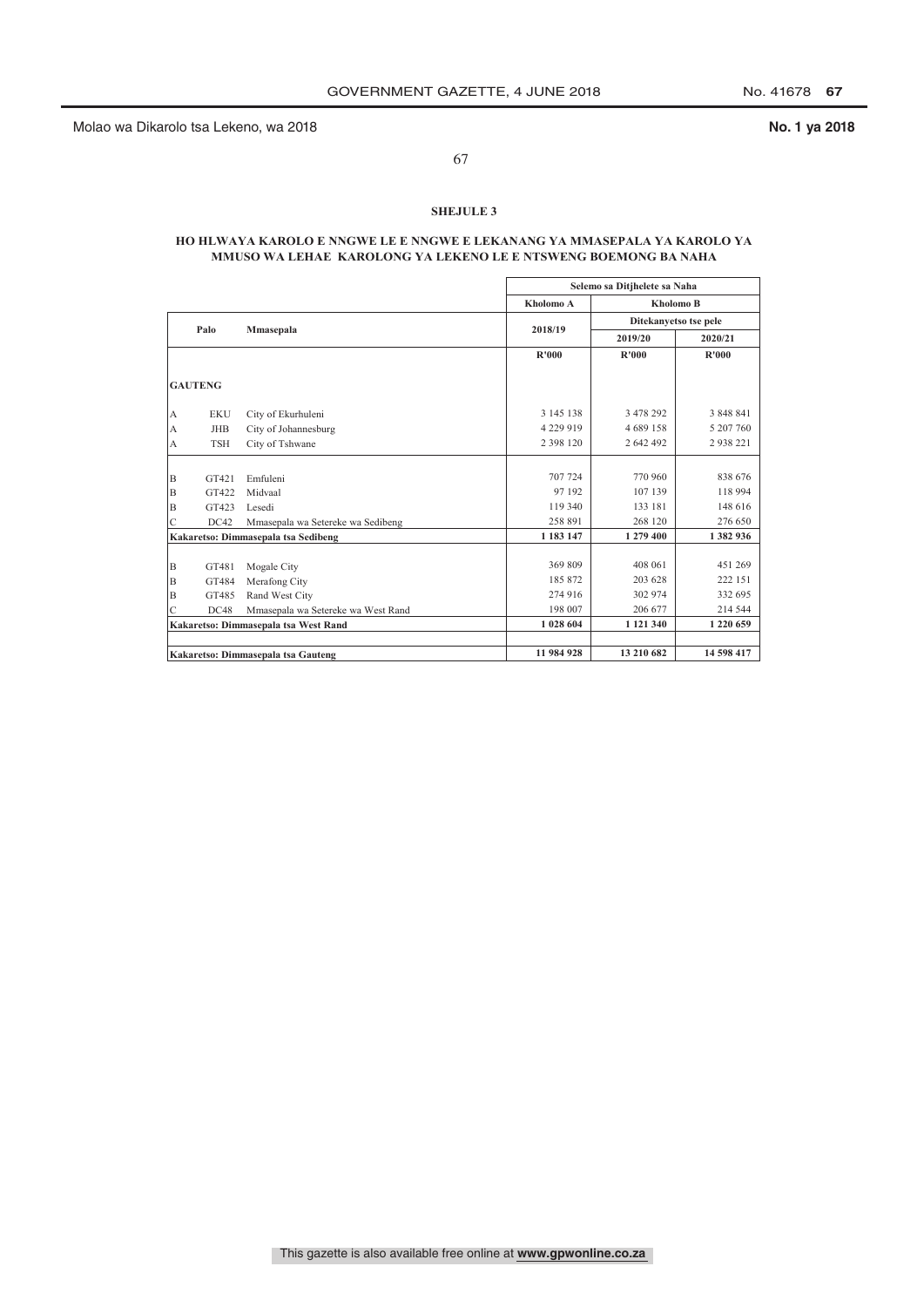**Act No. 1 of 2018 Act No. 1 of 2018 Division of Revenue Act, 2018** 

68

## **SCHEDULE 3**

## **DETERMINATION OF EACH MUNICIPALITY'S EQUITABLE SHARE OF THE LOCAL GOVERNMENT SPHERE'S SHARE OF REVENUE RAISED NATIONALLY**

|                |                                  |                                            | <b>National Financial Year</b> |           |                          |
|----------------|----------------------------------|--------------------------------------------|--------------------------------|-----------|--------------------------|
|                |                                  |                                            | Column A                       | Column B  |                          |
|                | <b>Number</b>                    |                                            | 2018/19                        |           | <b>Forward Estimates</b> |
|                |                                  | Municipality                               |                                | 2019/20   | 2020/21                  |
|                |                                  |                                            | R'000                          | R'000     | R'000                    |
|                |                                  |                                            |                                |           |                          |
|                | <b>KWAZULU-NATAL</b>             |                                            |                                |           |                          |
| А              | <b>ETH</b>                       | eThekwini                                  | 2 893 016                      | 3 160 624 | 3 473 156                |
|                |                                  |                                            |                                |           |                          |
| B              | KZN212 uMdoni                    |                                            | 118 563                        | 129 120   | 140 015                  |
| $\mathbf B$    |                                  | KZN213 uMzumbe                             | 120 566                        | 128 029   | 136 372                  |
| $\mathbf B$    |                                  | KZN214 uMuziwabantu                        | 82 5 21                        | 89 202    | 95 883                   |
| B              |                                  | KZN216 Ray Nkonyeni                        | 185 324                        | 201851    | 220 992                  |
| $\mathsf{C}$   | DC21                             | Ugu District Municipality                  | 435 877                        | 461838    | 503 224                  |
|                | <b>Total: Ugu Municipalities</b> |                                            | 942 851                        | 1 010 040 | 1 096 486                |
|                |                                  |                                            |                                |           |                          |
| B              |                                  | KZN221 uMshwathi                           | 91 820                         | 99895     | 107919                   |
| B              |                                  | KZN222 uMngeni                             | 60 165                         | 66 484    | 73 599                   |
| $\mathbf B$    |                                  | KZN223 Mpofana                             | 32 003                         | 35 036    | 37 655                   |
| $\mathbf B$    |                                  | KZN224 iMpendle                            | 32 649                         | 35 023    | 37 278                   |
| B              |                                  | KZN225 Msunduzi                            | 505853                         | 544 673   | 597 005                  |
| $\mathbf B$    |                                  | KZN226 Mkhambathini                        | 55 546                         | 61448     | 66718                    |
| $\overline{B}$ |                                  | KZN227 Richmond                            | 62 473                         | 68 308    | 74 229                   |
| C              | DC22                             | uMgungundlovu District Municipality        | 483 964                        | 525 359   | 573 655                  |
|                |                                  | <b>Total: uMgungundlovu Municipalities</b> | 1 324 473                      | 1 436 226 | 1568058                  |
|                |                                  |                                            |                                |           |                          |
| B              |                                  | KZN235 Okhahlamba                          | 110874                         | 122 106   | 131 270                  |
| $\mathbf B$    |                                  | KZN237 iNkosi Langalibalele                | 155 907                        | 172 809   | 187318                   |
| B              |                                  | KZN238 Alfred Duma                         | 206 663                        | 227893    | 246 582                  |
| Ċ              | DC23                             | uThukela District Municipality             | 397 482                        | 431 591   | 468 963                  |
|                |                                  | <b>Total: uThukela Municipalities</b>      | 870926                         | 954 399   | 1 034 133                |
|                |                                  |                                            |                                |           |                          |
| B              |                                  | KZN241 eNdumeni                            | 41 599                         | 46 228    | 50888                    |
| $\mathbf B$    | KZN242 Nquthu                    |                                            | 122 365                        | 134 153   | 144 296                  |
| B              |                                  | KZN244 uMsinga                             | 145 573                        | 160 138   | 173 357                  |
| B              | KZN245 uMvoti                    |                                            | 112887                         | 125 289   | 137 251                  |
| $\mathsf{C}$   | DC24                             | uMzinyathi District Municipality           | 325 057                        | 352 683   | 385 919                  |
|                |                                  | <b>Total: uMzinyathi Municipalities</b>    | 747481                         | 818 491   | 891711                   |
|                |                                  |                                            |                                |           |                          |
| B              |                                  | KZN252 Newcastle                           | 341 408                        | 370 044   | 402 930                  |
| B              |                                  | KZN253 eMadlangeni                         | 27 305                         | 29882     | 32 010                   |
| $\mathbf B$    |                                  | KZN254 Dannhauser                          | 82 343                         | 89 630    | 96 080                   |
| C              | DC25                             | Amajuba District Municipality              | 148 705                        | 160 591   | 173 889                  |
|                |                                  | <b>Total: Amajuba Municipalities</b>       | 599 761                        | 650 147   | 704 909                  |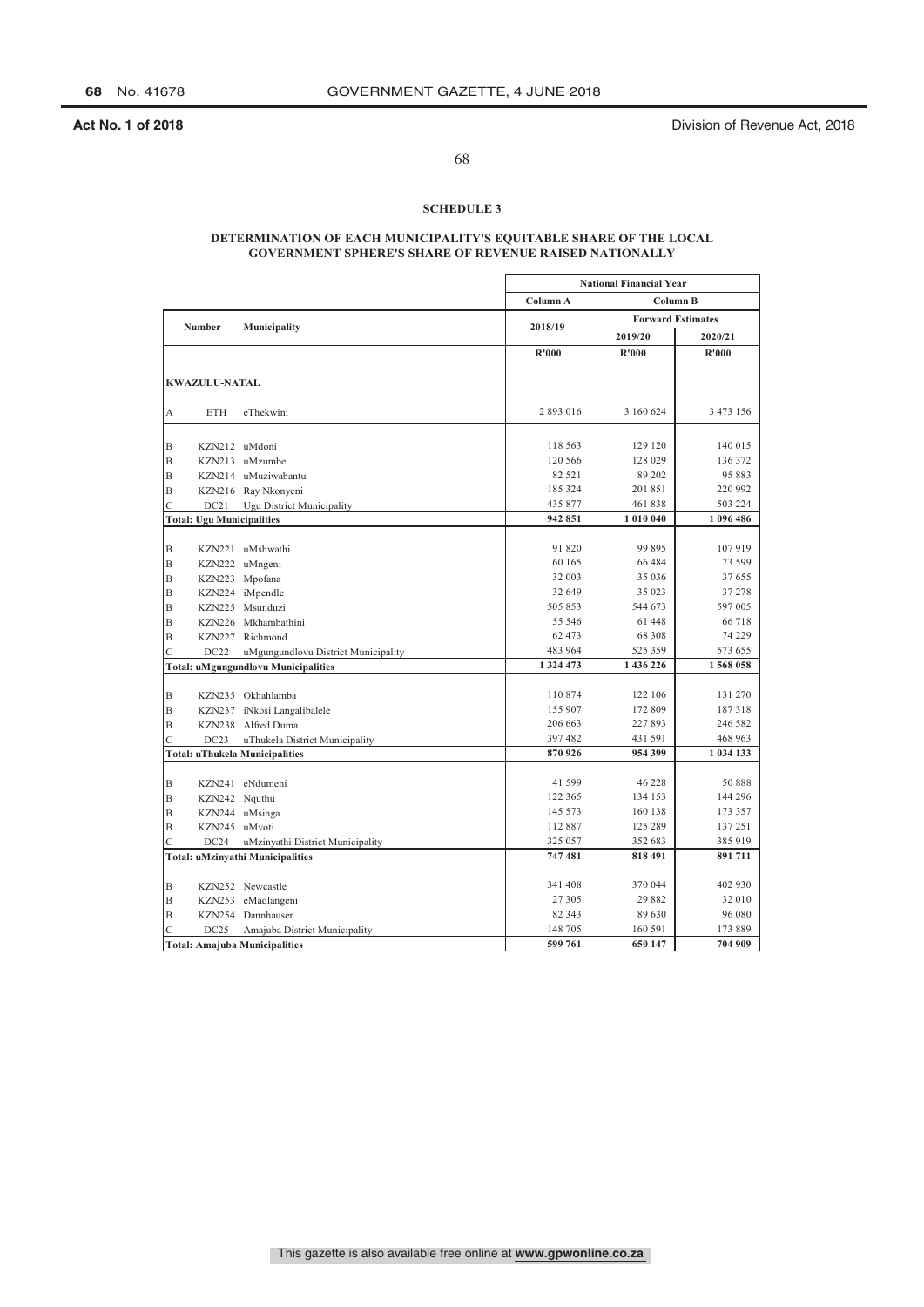69

## **SHEJULE 3**

## **HO HLWAYA KAROLO E NNGWE LE E NNGWE E LEKANANG YA MMASEPALA YA KAROLO YA MMUSO WA LEHAE KAROLONG YA LEKENO LE E NTSWENG BOEMONG BA NAHA**

|                |                      |                                          | Selemo sa Ditjhelete sa Naha |           |                       |
|----------------|----------------------|------------------------------------------|------------------------------|-----------|-----------------------|
|                |                      |                                          | Kholomo A                    |           | <b>Kholomo B</b>      |
|                |                      |                                          |                              |           | Ditekanyetso tse pele |
|                | Palo                 | Mmasepala                                | 2018/19                      | 2019/20   | 2020/21               |
|                |                      |                                          | R'000                        | R'000     | R'000                 |
|                |                      |                                          |                              |           |                       |
|                | <b>KWAZULU-NATAL</b> |                                          |                              |           |                       |
| А              | <b>ETH</b>           | eThekwini                                | 2893016                      | 3 160 624 | 3 473 156             |
|                |                      |                                          |                              |           |                       |
| B              | KZN212 uMdoni        |                                          | 118 563                      | 129 120   | 140 015               |
| B              |                      | KZN213 uMzumbe                           | 120 566                      | 128 029   | 136 372               |
| B              |                      | KZN214 uMuziwabantu                      | 82 521                       | 89 202    | 95 883                |
| B              |                      | KZN216 Ray Nkonyeni                      | 185 324                      | 201851    | 220 992               |
| $\overline{C}$ | DC21                 | Mmasepala wa Setereke wa Ugu             | 435 877                      | 461 838   | 503 224               |
|                |                      | Kakaretso: Dimmasepala tsa Ugu           | 942 851                      | 1 010 040 | 1 096 486             |
|                |                      |                                          |                              |           |                       |
| B              |                      | KZN221 uMshwathi                         | 91 820                       | 99 895    | 107 919               |
| B              |                      | KZN222 uMngeni                           | 60 165                       | 66 4 84   | 73 599                |
| B              |                      | KZN223 Mpofana                           | 32 003                       | 35 036    | 37 655                |
| B              |                      | KZN224 iMpendle                          | 32 649                       | 35 023    | 37 278                |
| B              |                      | KZN225 Msunduzi                          | 505 853                      | 544 673   | 597 005               |
| B              |                      | KZN226 Mkhambathini                      | 55 546                       | 61 448    | 66 718                |
| B              |                      | KZN227 Richmond                          | 62 473                       | 68 308    | 74 229                |
|                |                      |                                          | 483 964                      | 525 359   | 573 655               |
| C              | DC22                 | Mmasepala wa Setereke wa uMgungundlovu   | 1 3 2 4 4 7 3                | 1 436 226 | 1568 058              |
|                |                      | Kakaretso: Dimmasepala tsa uMgungundlovu |                              |           |                       |
| B              |                      | KZN235 Okhahlamba                        | 110874                       | 122 106   | 131 270               |
|                |                      |                                          | 155 907                      | 172 809   | 187318                |
| B<br>B         |                      | KZN237 iNkosi Langalibalele              | 206 663                      | 227 893   | 246 582               |
| C              |                      | KZN238 Alfred Duma                       | 397 482                      | 431 591   | 468 963               |
|                | DC23                 | Mmasepala wa Setereke wa uThukela        | 870 926                      | 954 399   | 1 034 133             |
|                |                      | Kakaretso: Dimmasepala tsa uThukela      |                              |           |                       |
| B              |                      | KZN241 eNdumeni                          | 41 599                       | 46 228    | 50 888                |
| B              | KZN242 Nquthu        |                                          | 122 365                      | 134 153   | 144 296               |
| B              |                      | KZN244 uMsinga                           | 145 573                      | 160 138   | 173 357               |
| B              | KZN245 uMvoti        |                                          | 112 887                      | 125 289   | 137 251               |
| $\mathcal{C}$  | DC24                 | Mmasepala wa Setereke wa uMzinyathi      | 325 057                      | 352 683   | 385 919               |
|                |                      | Kakaretso: Dimmasepala tsa uMzinyathi    | 747481                       | 818 491   | 891 711               |
|                |                      |                                          |                              |           |                       |
| B              |                      | KZN252 Newcastle                         | 341 408                      | 370 044   | 402 930               |
| B              |                      | KZN253 eMadlangeni                       | 27 305                       | 29 882    | 32 010                |
| B              |                      | KZN254 Dannhauser                        | 82 343                       | 89 630    | 96 080                |
| C              | DC25                 | Mmasepala wa Setereke wa Amajuba         | 148 705                      | 160 591   | 173 889               |
|                |                      |                                          | 599 761                      | 650 147   | 704 909               |
|                |                      | Kakaretso: Dimmasepala tsa Amajuba       |                              |           |                       |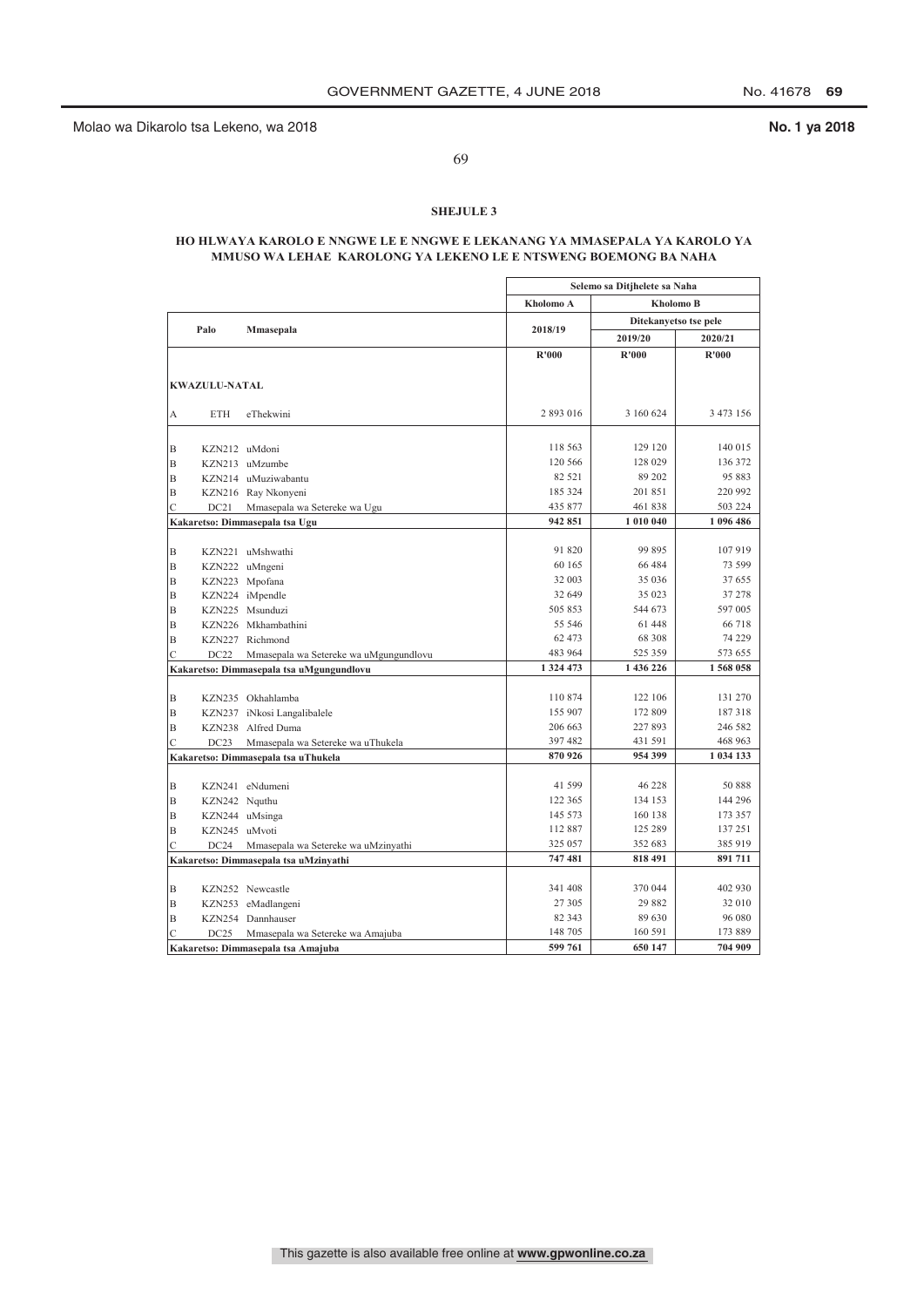**Act No. 1 of 2018 Act No. 1 of 2018 Division of Revenue Act, 2018** 

# 70

## **SCHEDULE 3**

## **DETERMINATION OF EACH MUNICIPALITY'S EQUITABLE SHARE OF THE LOCAL GOVERNMENT SPHERE'S SHARE OF REVENUE RAISED NATIONALLY**

|                                          |                                     |                                             | <b>National Financial Year</b> |                          |                    |
|------------------------------------------|-------------------------------------|---------------------------------------------|--------------------------------|--------------------------|--------------------|
|                                          |                                     |                                             | Column A                       | Column B                 |                    |
| <b>Number</b>                            |                                     |                                             | 2018/19                        | <b>Forward Estimates</b> |                    |
|                                          |                                     | Municipality                                |                                | 2019/20                  | 2020/21            |
|                                          |                                     |                                             | R'000                          | R'000                    | R'000              |
|                                          |                                     |                                             |                                |                          |                    |
| B                                        |                                     | KZN261 eDumbe                               | 66 301                         | 72956                    | 78 528             |
| $\mathbf B$                              |                                     | KZN262 uPhongolo                            | 119 730                        | 133 382                  | 145 138            |
| B                                        |                                     | KZN263 AbaQulusi                            | 130 276                        | 145 195                  | 158 630            |
| B                                        |                                     | KZN265 Nongoma                              | 136 733                        | 150 771                  | 162 455            |
| B                                        | KZN266 Ulundi                       |                                             | 143 729                        | 159 149                  | 171 384            |
| $\overline{C}$                           | DC26                                | Zululand District Municipality              | 424 766                        | 463 503                  | 505 418            |
|                                          |                                     | <b>Total: Zululand Municipalities</b>       | 1 021 535                      | 1 124 956                | 1 221 553          |
|                                          |                                     |                                             |                                |                          |                    |
| B                                        |                                     | KZN271 uMhlabuyalingana                     | 145 676<br>159 965             | 162 295<br>177803        | 177 240<br>192 964 |
| $\mathbf B$                              | KZN272 Jozini                       |                                             | 143 500                        | 160 490                  | 176 150            |
| B                                        |                                     | KZN275 Mtubatuba                            | 94 2 96                        | 105 320                  | 114 832            |
| B                                        |                                     | KZN276 Big Five Hlabisa                     | 374 748                        | 411235                   | 452 333            |
| $\mathcal{C}$                            | DC27                                | uMkhanyakude District Municipality          | 918 185                        | 1 017 143                | 1 1 1 3 5 1 9      |
|                                          |                                     | <b>Total: uMkhanyakude Municipalities</b>   |                                |                          |                    |
| B                                        |                                     | KZN281 uMfolozi                             | 115 041                        | 127 726                  | 139 087            |
| $\mathbf B$                              |                                     | KZN282 uMhlathuze                           | 326 255                        | 360 419                  | 397 687            |
| B                                        |                                     | KZN284 uMlalazi                             | 165 378                        | 181320                   | 195 938            |
| B                                        |                                     | KZN285 Mthonjaneni                          | 70979                          | 77 549                   | 82 871             |
| $\mathbf B$                              |                                     | KZN286 Nkandla                              | 86797                          | 94 619                   | 100 819            |
| $\overline{C}$                           | DC28                                | King Cetshwayo District Municipality        | 476 842                        | 514 705                  | 559 228            |
|                                          |                                     | <b>Total: King Cetshwayo Municipalities</b> | 1 241 292                      | 1 356 338                | 1 475 630          |
|                                          |                                     |                                             |                                |                          |                    |
| $\mathbf B$                              |                                     | KZN291 Mandeni                              | 146 821                        | 163 892                  | 179 615            |
| B                                        |                                     | KZN292 KwaDukuza                            | 147876                         | 165 637                  | 185 670            |
| B                                        |                                     | KZN293 Ndwedwe                              | 129 855                        | 144 372                  | 156 543            |
| $\mathbf B$                              |                                     | KZN294 Maphumulo                            | 81 102                         | 88 689                   | 94 5 68            |
| $\mathcal{C}$                            | DC29                                | iLembe District Municipality                | 468 670                        | 515 734                  | 569 641            |
|                                          | <b>Total: iLembe Municipalities</b> |                                             | 974 324                        | 1 078 324                | 1 186 037          |
|                                          |                                     |                                             |                                |                          |                    |
| B                                        |                                     | KZN433 Greater Kokstad                      | 55 683                         | 60736                    | 65 674             |
| $\mathbf B$                              |                                     | KZN434 uBuhlebezwe                          | 99 319                         | 107810                   | 115 772            |
| B                                        |                                     | KZN435 uMzimkhulu                           | 169 032                        | 184 935                  | 199 963            |
| $\mathbf B$                              |                                     | KZN436 Dr Nkosazana Dlamini Zuma            | 111 162                        | 123 033                  | 132 746            |
| $\overline{C}$                           | DC43                                | Harry Gwala District Municipality           | 318 074                        | 344 466                  | 374 185            |
| <b>Total: Harry Gwala Municipalities</b> |                                     | 753 270                                     | 820 980                        | 888 340                  |                    |
|                                          |                                     |                                             |                                |                          |                    |
|                                          |                                     | <b>Total: KwaZulu-Natal Municipalities</b>  | 12 287 114                     | 13 427 668               | 14 653 532         |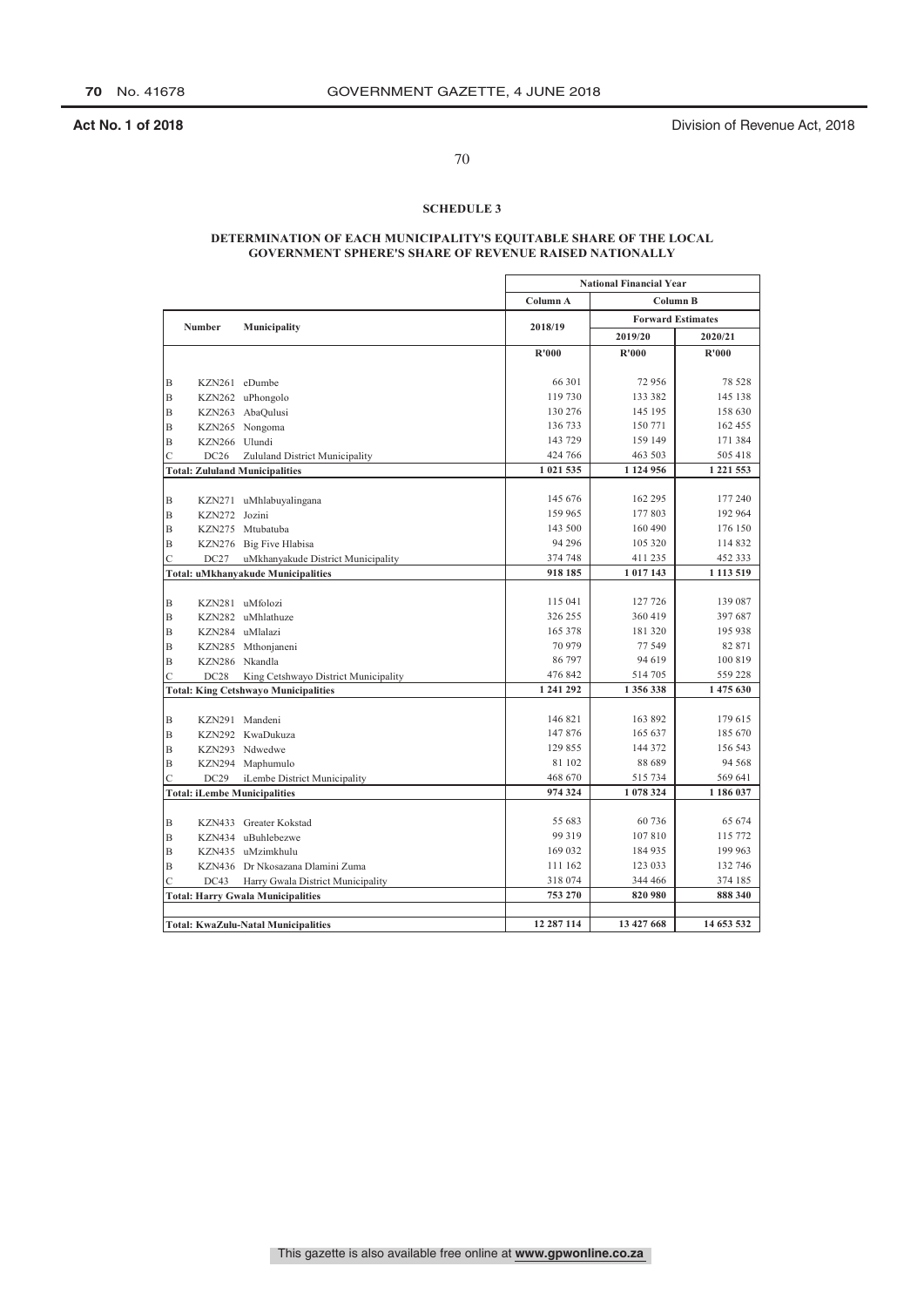71

## **SHEJULE 3**

## **HO HLWAYA KAROLO E NNGWE LE E NNGWE E LEKANANG YA MMASEPALA YA KAROLO YA MMUSO WA LEHAE KAROLONG YA LEKENO LE E NTSWENG BOEMONG BA NAHA**

|                                           |                |                                          |              | Selemo sa Ditjhelete sa Naha<br>Kholomo A<br><b>Kholomo B</b> |               |  |
|-------------------------------------------|----------------|------------------------------------------|--------------|---------------------------------------------------------------|---------------|--|
|                                           |                |                                          |              |                                                               |               |  |
|                                           |                |                                          |              | Ditekanyetso tse pele                                         |               |  |
|                                           | Palo           | Mmasepala                                | 2018/19      | 2019/20                                                       | 2020/21       |  |
|                                           |                |                                          | <b>R'000</b> | R'000                                                         | <b>R'000</b>  |  |
|                                           |                |                                          |              |                                                               |               |  |
| B                                         | KZN261 eDumbe  |                                          | 66 301       | 72 956                                                        | 78 528        |  |
| В                                         |                | KZN262 uPhongolo                         | 119 730      | 133 382                                                       | 145 138       |  |
| B                                         |                | KZN263 AbaQulusi                         | 130 276      | 145 195                                                       | 158 630       |  |
| B                                         |                | KZN265 Nongoma                           | 136 733      | 150 771                                                       | 162 455       |  |
| B                                         | KZN266 Ulundi  |                                          | 143 729      | 159 149                                                       | 171 384       |  |
| $\mathcal{C}$                             | DC26           | Mmasepala wa Setere wa Zululand          | 424 766      | 463 503                                                       | 505 418       |  |
|                                           |                | Kakaretso: Dimmasepala tsa Zululand      | 1 021 535    | 1 1 24 9 56                                                   | 1 2 2 1 5 5 3 |  |
|                                           |                |                                          |              |                                                               |               |  |
| B                                         |                | KZN271 uMhlabuyalingana                  | 145 676      | 162 295                                                       | 177 240       |  |
| B                                         | KZN272 Jozini  |                                          | 159 965      | 177 803                                                       | 192 964       |  |
| В                                         |                | KZN275 Mtubatuba                         | 143 500      | 160 490                                                       | 176 150       |  |
| B                                         |                | KZN276 Big Five Hlabisa                  | 94 29 6      | 105 320                                                       | 114 832       |  |
| C                                         | DC27           | Mmasepala wa Setereke wa uMkhanyakude    | 374 748      | 411 235                                                       | 452 333       |  |
|                                           |                | Kakaretso: Dimmasepala tsa uMkhanyakude  | 918 185      | 1 017 143                                                     | 1 1 1 3 5 1 9 |  |
|                                           |                |                                          |              |                                                               |               |  |
| B                                         |                | KZN281 uMfolozi                          | 115 041      | 127 726                                                       | 139 087       |  |
| B                                         |                | KZN282 uMhlathuze                        | 326 255      | 360 419                                                       | 397 687       |  |
| B                                         |                | KZN284 uMlalazi                          | 165 378      | 181 320                                                       | 195 938       |  |
| B                                         |                | KZN285 Mthonjaneni                       | 70 979       | 77 549                                                        | 82 871        |  |
| B                                         | KZN286 Nkandla |                                          | 86 797       | 94 619                                                        | 100 819       |  |
| $\mathcal{C}$                             | DC28           | Mmasepala wa Setereke wa King Cetshwayo  | 476 842      | 514 705                                                       | 559 228       |  |
| Kakaretso: Dimmasepala tsa King Cetshwayo |                | 1 241 292                                | 1 356 338    | 1 475 630                                                     |               |  |
|                                           |                |                                          |              |                                                               |               |  |
| B                                         |                | KZN291 Mandeni                           | 146 821      | 163 892                                                       | 179 615       |  |
| B                                         |                | KZN292 KwaDukuza                         | 147876       | 165 637                                                       | 185 670       |  |
| B                                         |                | KZN293 Ndwedwe                           | 129 855      | 144 372                                                       | 156 543       |  |
| B                                         |                | KZN294 Maphumulo                         | 81 102       | 88 689                                                        | 94 5 68       |  |
| C                                         | DC29           | Mmasepala wa Setereke wa iLembe          | 468 670      | 515 734                                                       | 569 641       |  |
|                                           |                | Kakaretso: Dimmasepala tsa iLembe        | 974 324      | 1 078 324                                                     | 1 186 037     |  |
|                                           |                |                                          |              |                                                               |               |  |
| B                                         |                | KZN433 Greater Kokstad                   | 55 683       | 60 736                                                        | 65 674        |  |
| B                                         |                | KZN434 uBuhlebezwe                       | 99 319       | 107 810                                                       | 115 772       |  |
| B                                         |                | KZN435 uMzimkhulu                        | 169 032      | 184 935                                                       | 199 963       |  |
| B                                         |                | KZN436 Dr Nkosazana Dlamini Zuma         | 111 162      | 123 033                                                       | 132 746       |  |
| C                                         | DC43           | Mmasepala wa Setereke wa Harry Gwala     | 318 074      | 344 466                                                       | 374 185       |  |
|                                           |                | Kakaretso: Dimmasepala tsa Harry Gwala   | 753 270      | 820 980                                                       | 888 340       |  |
|                                           |                |                                          |              |                                                               |               |  |
|                                           |                | Kakaretso: Dimmasepala tsa KwaZulu-Natal | 12 287 114   | 13 427 668                                                    | 14 653 532    |  |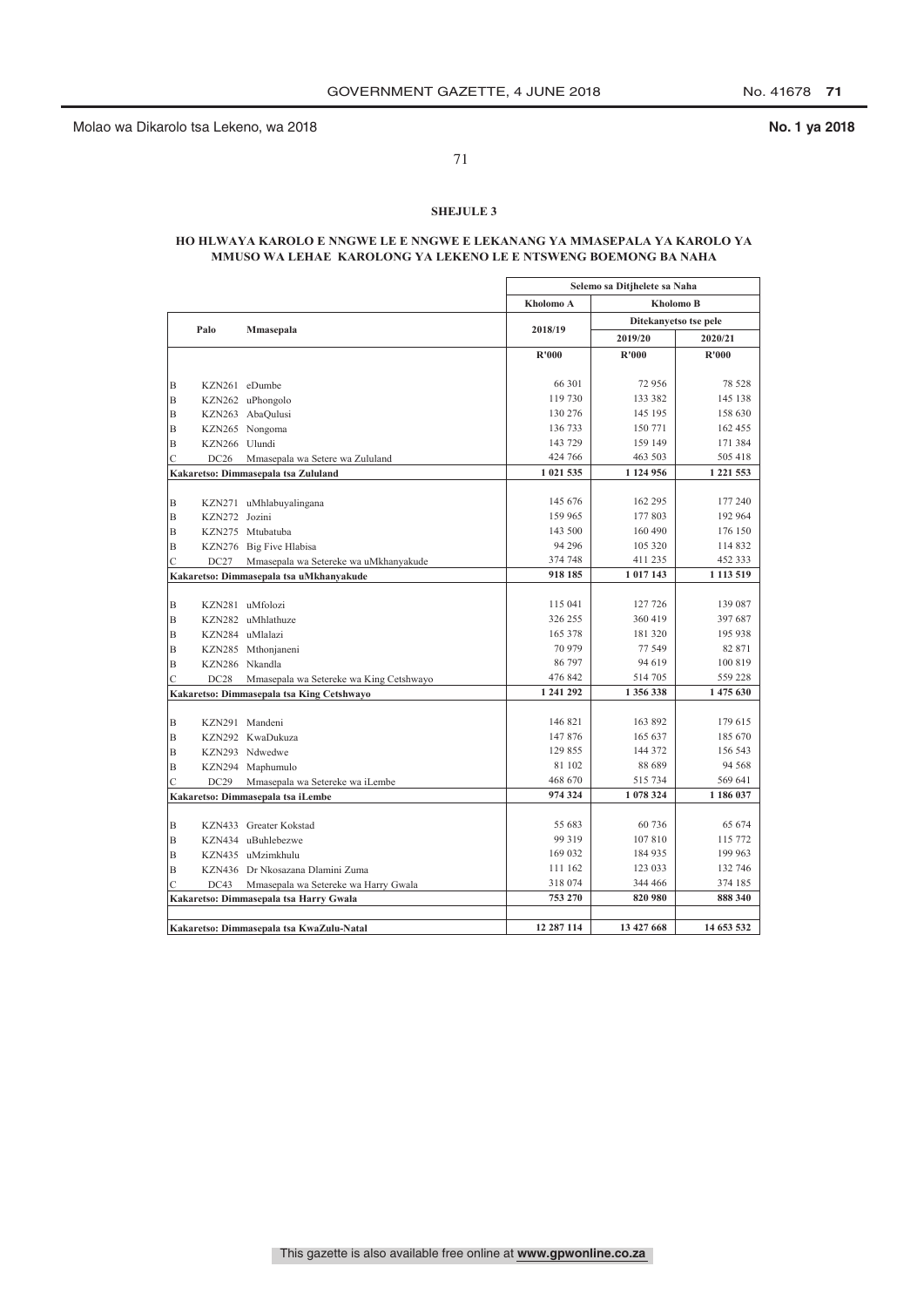**Act No. 1 of 2018 Act No. 1 of 2018 Division of Revenue Act, 2018** 

# 72

## **SCHEDULE 3**

## **DETERMINATION OF EACH MUNICIPALITY'S EQUITABLE SHARE OF THE LOCAL GOVERNMENT SPHERE'S SHARE OF REVENUE RAISED NATIONALLY**

|                                        |                                         |                    | <b>National Financial Year</b> |                    |
|----------------------------------------|-----------------------------------------|--------------------|--------------------------------|--------------------|
|                                        |                                         | Column A           | Column B                       |                    |
| Number                                 | Municipality                            | 2018/19            | <b>Forward Estimates</b>       |                    |
|                                        |                                         |                    | 2019/20                        | 2020/21            |
|                                        |                                         | R'000              | R'000                          | R'000              |
|                                        |                                         |                    |                                |                    |
| <b>LIMPOPO</b>                         |                                         |                    |                                |                    |
| Β<br>LIM331                            | Greater Giyani                          | 253 351            | 280 648                        | 304 314            |
| B<br>LIM332                            | Greater Letaba                          | 244 692            | 271964                         | 295 117            |
| B<br>LIM333                            | Greater Tzaneen                         | 338 344            | 375 418                        | 409 819            |
| B<br>LIM334                            | Ba-Phalaborwa                           | 132 485            | 147759                         | 161 573            |
| Β<br>LIM335                            | Maruleng                                | 109 416            | 121 726                        | 132 327            |
| Ċ<br>DC33                              | Mopani District Municipality            | 840 762            | 918 021                        | 1 005 282          |
|                                        | <b>Total: Mopani Municipalities</b>     | 1919050            | 2 115 536                      | 2 308 432          |
|                                        |                                         |                    |                                |                    |
| B<br>LIM341                            | Musina                                  | 124 015            | 140 324                        | 157 252            |
| B<br>LIM343                            | Thulamela                               | 391 032            | 432 979                        | 470 957            |
| B<br>LIM344                            | Makhado                                 | 316259             | 349 723                        | 381 094            |
| B<br>LIM345                            | Collins Chabane                         | 327 068            | 361 343                        | 392 029            |
| Ċ<br>DC34                              | Vhembe District Municipality            | 910 477            | 994 153                        | 1 091 706          |
|                                        | <b>Total: Vhembe Municipalities</b>     |                    | 2 278 522                      | 2 493 038          |
|                                        |                                         |                    |                                |                    |
| B<br>LIM351                            | Blouberg                                | 167730             | 182 071                        | 195 348            |
| B<br>LIM353                            | Molemole                                | 128 184            | 139 356                        | 149 334            |
| B<br>LIM354                            | Polokwane                               | 831 436            | 915 810                        | 1 010 785          |
| B<br>LIM355                            | Lepele-Nkumpi                           | 222 970            | 244 135                        | 263 221            |
| C<br>DC35                              | Capricorn District Municipality         | 547862             | 587746                         | 636 853            |
|                                        | <b>Total: Capricorn Municipalities</b>  | 1898182            | 2 069 118                      | 2 2 5 5 5 4 1      |
|                                        |                                         |                    |                                |                    |
| Β<br><b>LIM361</b>                     | Thabazimbi                              | 86 028             | 93 557                         | 103 553            |
| Β<br>LIM362                            | Lephalale                               | 130 526            | 146 617                        | 164 498            |
| B<br>LIM366                            | Bela-Bela                               | 81986              | 90 159                         | 99 555             |
| B<br>LIM367                            | Mogalakwena                             | 395 279            | 430 255                        | 466 088            |
| B<br>LIM368                            | Modimolle-Mookgophong                   | 100 804            | 109 080                        | 118 015            |
| C<br>DC36                              | Waterberg District Municipality         | 122 853            | 129 261                        | 135 047            |
| <b>Total: Waterberg Municipalities</b> |                                         | 917476             | 998 929                        | 1 086 756          |
|                                        |                                         | 129 676            |                                | 153 984            |
| B<br>LIM471                            | Ephraim Mogale                          |                    | 141 749                        |                    |
| B<br>LIM472                            | Elias Motsoaledi                        | 237 506<br>241 518 | 262 705<br>261 729             | 286 108<br>282 569 |
| Β<br>LIM473                            | Makhuduthamaga                          | 361 513            | 405 334                        |                    |
| B<br>LIM476                            | Fetakgomo Tubatse                       |                    | 767 769                        | 446 874            |
| Ċ<br>DC47                              | Sekhukhune District Municipality        | 711481<br>1681694  | 1839286                        | 843 333<br>2012868 |
|                                        | <b>Total: Sekhukhune Municipalities</b> |                    |                                |                    |
|                                        |                                         | 8 4 8 5 2 5 3      | 9 301 391                      | 10 156 635         |
|                                        | <b>Total: Limpopo Municipalities</b>    |                    |                                |                    |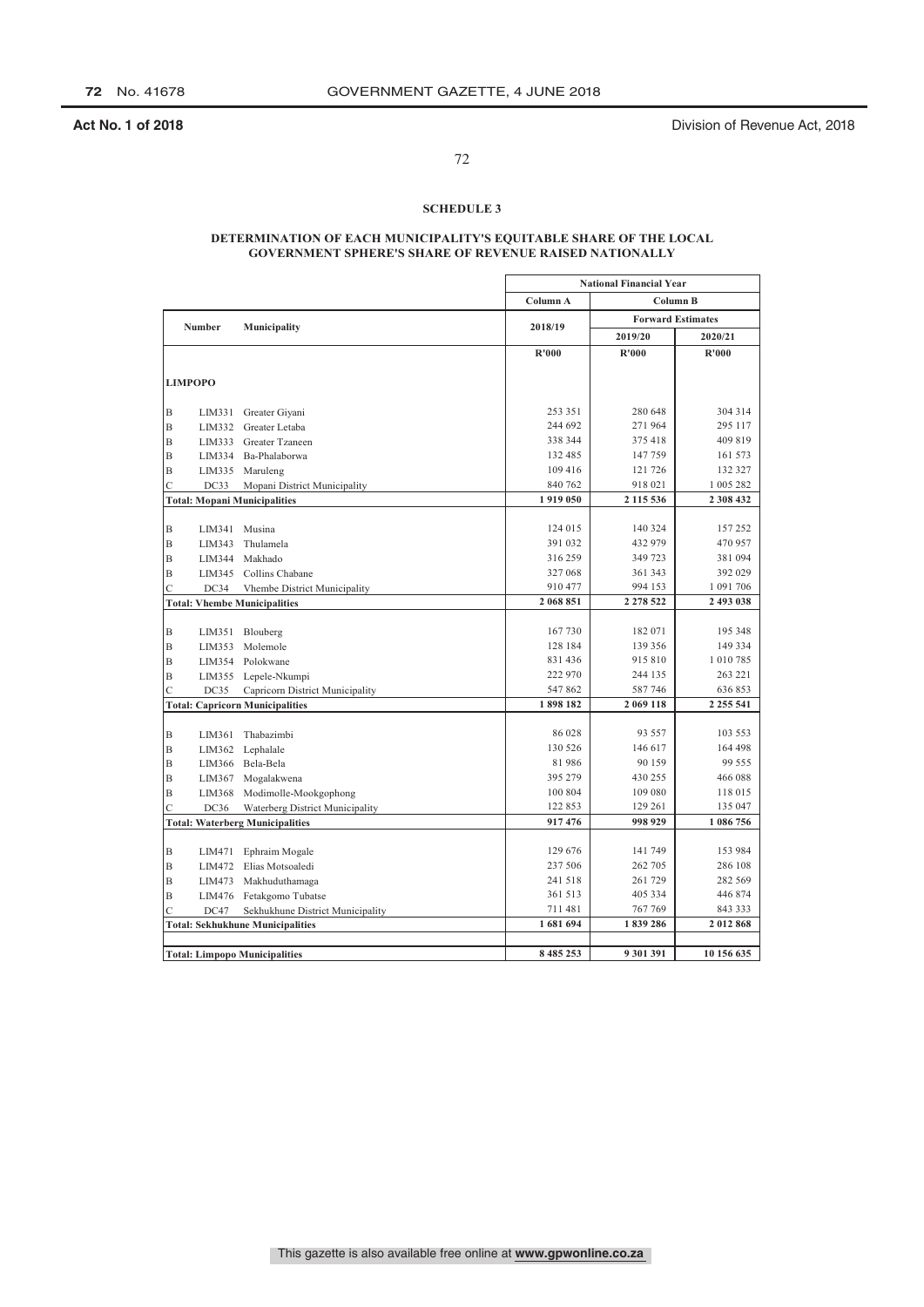Molao wa Dikarolo tsa Lekeno, wa 2018 **No. 1 ya 2018**

73

### **SHEJULE 3**

### **HO HLWAYA KAROLO E NNGWE LE E NNGWE E LEKANANG YA MMASEPALA YA KAROLO YA MMUSO WA LEHAE KAROLONG YA LEKENO LE E NTSWENG BOEMONG BA NAHA**

|               |                |                                       |               | Selemo sa Ditjhelete sa Naha |                       |
|---------------|----------------|---------------------------------------|---------------|------------------------------|-----------------------|
|               |                |                                       | Kholomo A     |                              | Kholomo B             |
|               |                |                                       |               |                              | Ditekanyetso tse pele |
|               | Palo           | Mmasepala                             | 2018/19       | 2019/20                      | 2020/21               |
|               |                |                                       | R'000         | R'000                        | R'000                 |
|               |                |                                       |               |                              |                       |
|               | <b>LIMPOPO</b> |                                       |               |                              |                       |
| B             |                | LIM331 Greater Giyani                 | 253 351       | 280 648                      | 304 314               |
| B             | LIM332         | Greater Letaba                        | 244 692       | 271 964                      | 295 117               |
| B             | LIM333         | Greater Tzaneen                       | 338 344       | 375 418                      | 409 819               |
| B             | LIM334         | Ba-Phalaborwa                         | 132 485       | 147 759                      | 161 573               |
| B             | LIM335         | Maruleng                              | 109 416       | 121 726                      | 132 327               |
| $\mathcal{C}$ | DC33           | Mmasepala wa Setereke wa Mopani       | 840 762       | 918 021                      | 1 005 282             |
|               |                | Kakaretso: Dimmasepala tsa Mopani     | 1919 050      | 2 115 536                    | 2 308 432             |
|               |                |                                       |               |                              |                       |
| B             | LIM341         | Musina                                | 124 015       | 140 324                      | 157 252               |
| B             | LIM343         | Thulamela                             | 391 032       | 432 979                      | 470 957               |
| B             | LIM344         | Makhado                               | 316 259       | 349 723                      | 381 094               |
| B             | LIM345         | Collins Chabane                       | 327 068       | 361 343                      | 392 029               |
| C             | DC34           | Mmasepala wa Setereke wa Vhembe       | 910 477       | 994 153                      | 1 091 706             |
|               |                | Kakaretso: Dimmasepala tsa Vhembe     | 2 068 851     | 2 2 7 8 5 2 2                | 2 493 038             |
|               |                |                                       |               |                              |                       |
| B             | LIM351         | Blouberg                              | 167 730       | 182 071                      | 195 348               |
| B             | LIM353         | Molemole                              | 128 184       | 139 356                      | 149 334               |
| B             |                | LIM354 Polokwane                      | 831 436       | 915 810                      | 1 010 785             |
| B             | LIM355         | Lepele-Nkumpi                         | 222 970       | 244 135                      | 263 221               |
| $\mathcal{C}$ | DC35           | Mmasepala wa Setereke wa Capricorn    | 547862        | 587 746                      | 636 853               |
|               |                | Kakaretso: Dimmasepala tsa Capricorn  | 1898182       | 2 069 118                    | 2 2 5 5 5 4 1         |
|               |                |                                       |               |                              |                       |
| В             | LIM361         | Thabazimbi                            | 86 028        | 93 557                       | 103 553               |
| B             | LIM362         | Lephalale                             | 130 526       | 146 617                      | 164 498               |
| B             | LIM366         | Bela-Bela                             | 81 986        | 90 159                       | 99 555                |
| B             | LIM367         | Mogalakwena                           | 395 279       | 430 255                      | 466 088               |
| B             | LIM368         | Modimolle-Mookgophong                 | 100 804       | 109 080                      | 118 015               |
| Ċ             | DC36           | Waterberg District Municipality       | 122 853       | 129 261                      | 135 047               |
|               |                | Kakaretso: Dimmasepala tsa Waterberg  | 917 476       | 998 929                      | 1 086 756             |
|               |                |                                       |               |                              |                       |
| B             | LIM471         | Ephraim Mogale                        | 129 676       | 141 749                      | 153 984               |
| B             | LIM472         | Elias Motsoaledi                      | 237 506       | 262 705                      | 286 108               |
| B             |                | LIM473 Makhuduthamaga                 | 241 518       | 261 729                      | 282 569               |
| B             |                | LIM476 Fetakgomo Tubatse              | 361 513       | 405 334                      | 446 874               |
| С             | DC47           | Mmasepala wa Setereke wa Sekhukhune   | 711481        | 767 769                      | 843 333               |
|               |                | Kakaretso: Dimmasepala tsa Sekhukhune | 1681694       | 1839286                      | 2012868               |
|               |                |                                       |               |                              |                       |
|               |                | Kakaretso: Dimmasepala tsa Limpopo    | 8 4 8 5 2 5 3 | 9 301 391                    | 10 156 635            |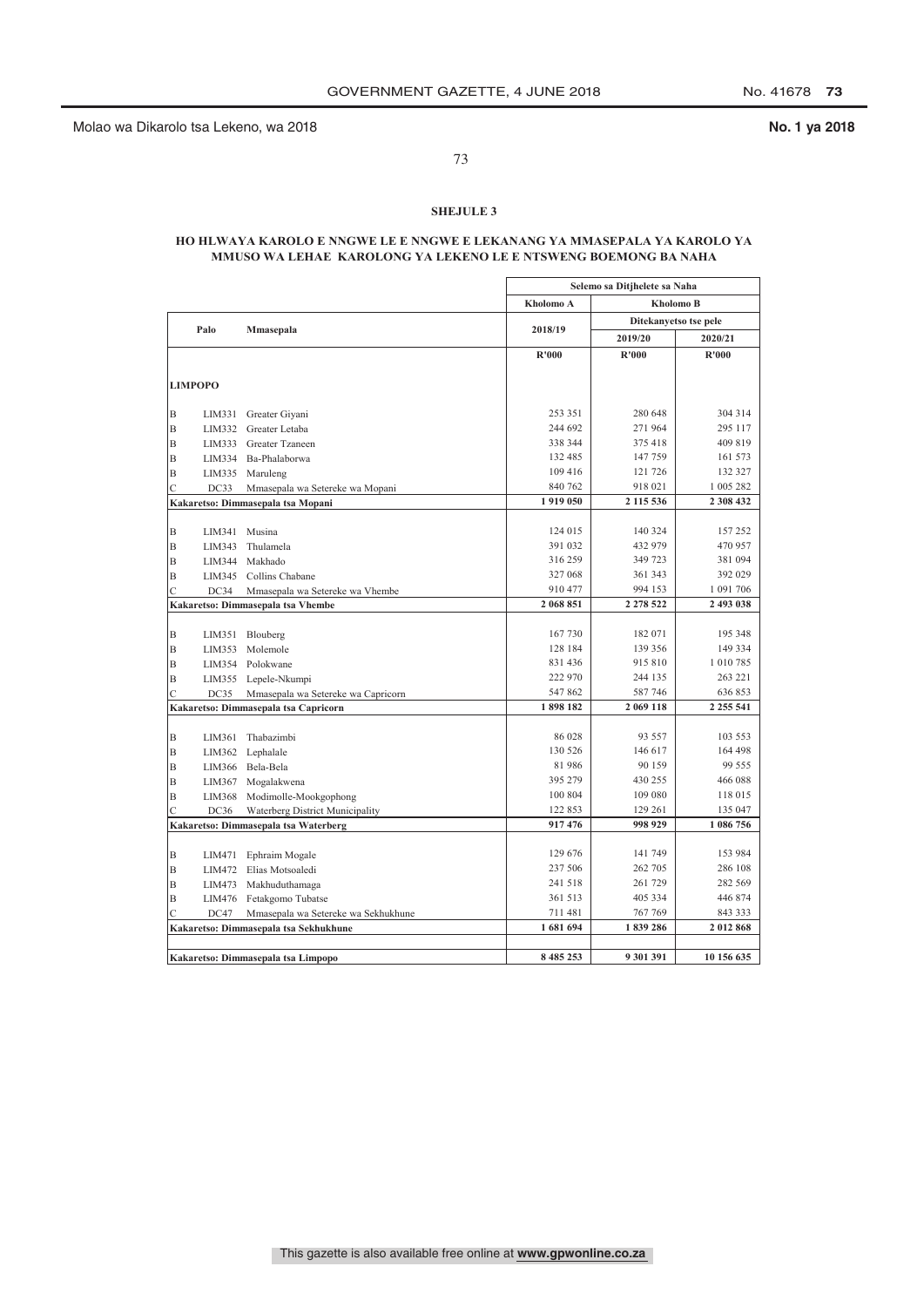**Act No. 1 of 2018 Act No. 1 of 2018 Division of Revenue Act, 2018** 

### 74

### **SCHEDULE 3**

### **DETERMINATION OF EACH MUNICIPALITY'S EQUITABLE SHARE OF THE LOCAL GOVERNMENT SPHERE'S SHARE OF REVENUE RAISED NATIONALLY**

|   |                   |                                           |               | <b>National Financial Year</b> |           |
|---|-------------------|-------------------------------------------|---------------|--------------------------------|-----------|
|   |                   |                                           | Column A      | Column B                       |           |
|   | <b>Number</b>     |                                           | 2018/19       | <b>Forward Estimates</b>       |           |
|   |                   | Municipality                              |               | 2019/20                        | 2020/21   |
|   |                   |                                           | R'000         | R'000                          | R'000     |
|   |                   |                                           |               |                                |           |
|   | <b>MPUMALANGA</b> |                                           |               |                                |           |
| B | MP301             | Chief Albert Luthuli                      | 278 934       | 306814                         | 333 088   |
| B | MP302             | Msukaligwa                                | 154 338       | 171 134                        | 189 253   |
| B | MP303             | Mkhondo                                   | 209 667       | 232 593                        | 255 434   |
| B | MP304             | Dr Pixley ka Isaka Seme                   | 107 567       | 117944                         | 127 450   |
| B | MP305             | Lekwa                                     | 107 256       | 118 034                        | 129 277   |
| B | MP306             | Dipaleseng                                | 64 5 69       | 71 204                         | 77865     |
| B | MP307             | Govan Mbeki                               | 257 245       | 284 504                        | 315 700   |
| Ċ | DC30              | Gert Sibande District Municipality        | 282 406       | 291 654                        | 300 301   |
|   |                   | <b>Total: Gert Sibande Municipalities</b> | 1461982       | 1593881                        | 1728368   |
|   |                   |                                           |               |                                |           |
| B | MP311             | Victor Khanye                             | 87187         | 95 709                         | 105 798   |
| B | MP312             | Emalahleni                                | 325 738       | 360 048                        | 402 983   |
| B | MP313             | <b>Steve Tshwete</b>                      | 179 370       | 200 511                        | 227 065   |
| B | MP314             | Emakhazeni                                | 58 495        | 62833                          | 68 570    |
| Β | MP315             | Thembisile Hani                           | 364 153       | 398 455                        | 434 938   |
| B | MP316             | Dr JS Moroka                              | 345 667       | 373 368                        | 402 026   |
| Ċ | DC31              | Nkangala District Municipality            | 343 962       | 355 755                        | 366 881   |
|   |                   | <b>Total: Nkangala Municipalities</b>     | 1704572       | 1846 679                       | 2 008 261 |
|   |                   |                                           |               |                                |           |
| Β | MP321             | Thaba Chweu                               | 132 627       | 142 451                        | 157 222   |
| Β | MP324             | Nkomazi                                   | 516 133       | 562 066                        | 613 852   |
| B | MP325             | Bushbuckridge                             | 720 236       | 776 728                        | 841 299   |
| B | MP326             | City of Mbombela                          | 661 329       | 720 518                        | 793 825   |
| C | DC32              | Ehlanzeni District Municipality           | 239 132       | 251 449                        | 263 037   |
|   |                   | <b>Total: Ehlanzeni Municipalities</b>    | 2 2 6 9 4 5 7 | 2 453 212                      | 2 669 235 |
|   |                   |                                           |               |                                |           |
|   |                   | <b>Total: Mpumalanga Municipalities</b>   | 5 436 011     | 5893772                        | 6405864   |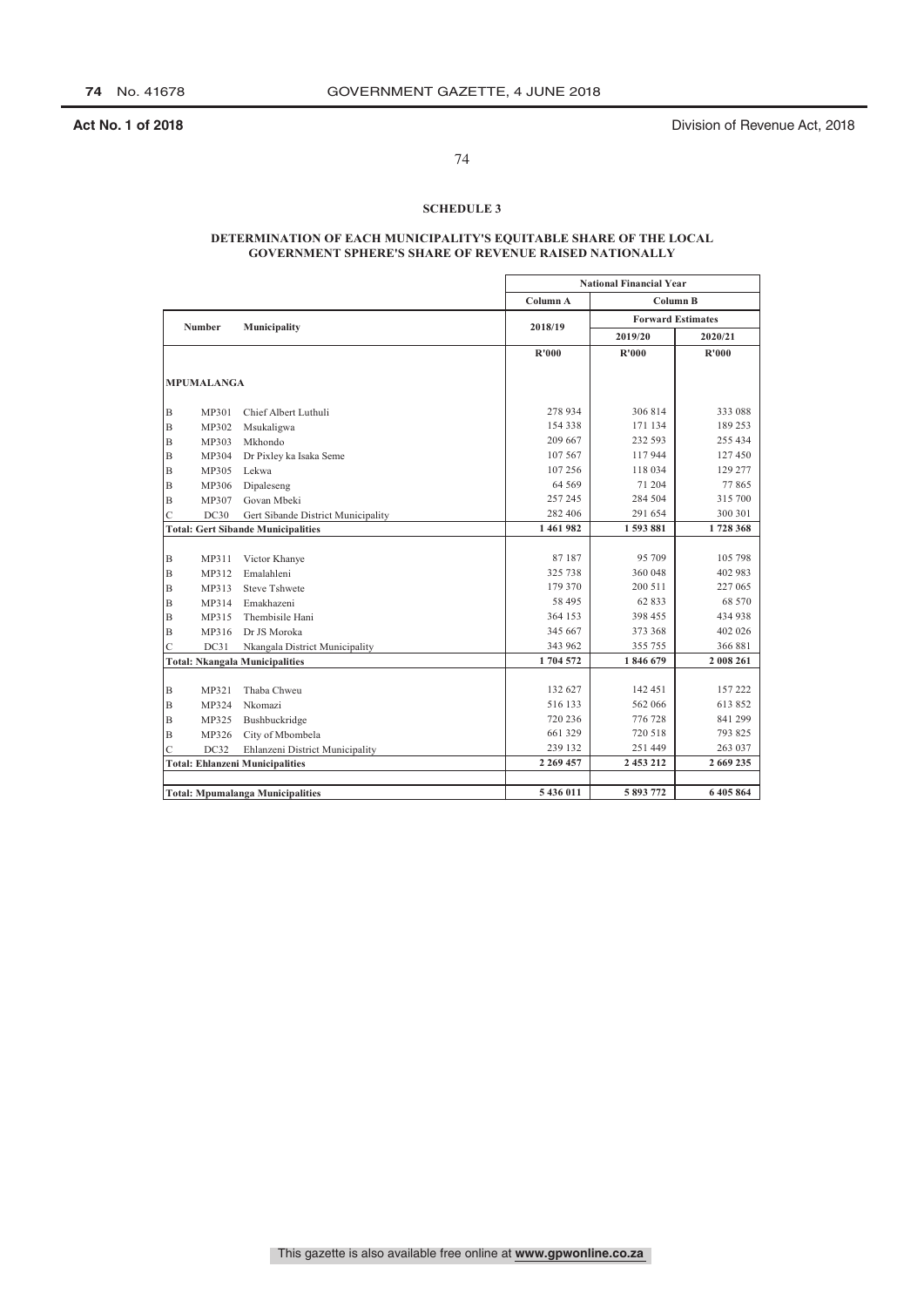Molao wa Dikarolo tsa Lekeno, wa 2018 **No. 1 ya 2018**

75

### **SHEJULE 3**

### **HO HLWAYA KAROLO E NNGWE LE E NNGWE E LEKANANG YA MMASEPALA YA KAROLO YA MMUSO WA LEHAE KAROLONG YA LEKENO LE E NTSWENG BOEMONG BA NAHA**

|                |                   |                                         |               | Selemo sa Ditjhelete sa Naha |                       |
|----------------|-------------------|-----------------------------------------|---------------|------------------------------|-----------------------|
|                |                   |                                         | Kholomo A     | <b>Kholomo B</b>             |                       |
|                | Palo              | Mmasepala                               | 2018/19       |                              | Ditekanyetso tse pele |
|                |                   |                                         |               | 2019/20                      | 2020/21               |
|                |                   |                                         | R'000         | <b>R'000</b>                 | R'000                 |
|                | <b>MPUMALANGA</b> |                                         |               |                              |                       |
|                |                   |                                         |               |                              |                       |
| B              | MP301             | Chief Albert Luthuli                    | 278 934       | 306 814                      | 333 088               |
| B              | MP302             | Msukaligwa                              | 154 338       | 171 134                      | 189 253               |
| B              | MP303             | Mkhondo                                 | 209 667       | 232 593                      | 255 434               |
| B              | MP304             | Dr Pixley ka Isaka Seme                 | 107 567       | 117 944                      | 127 450               |
| B              | MP305             | Lekwa                                   | 107 256       | 118 034                      | 129 277               |
| B              | MP306             | Dipaleseng                              | 64 569        | 71 204                       | 77865                 |
| B              | MP307             | Govan Mbeki                             | 257 245       | 284 504                      | 315 700               |
| C              | DC30              | Mmasepala wa Setereke wa Gert Sibande   | 282 406       | 291 654                      | 300 301               |
|                |                   | Kakaretso: Dimmasepala tsa Gert Sibande | 1461982       | 1593881                      | 1728 368              |
|                |                   |                                         |               |                              |                       |
| B              | MP311             | Victor Khanye                           | 87187         | 95 709                       | 105 798               |
| B              | MP312             | Emalahleni                              | 325 738       | 360 048                      | 402 983               |
| B              | MP313             | <b>Steve Tshwete</b>                    | 179 370       | 200 511                      | 227 065               |
| B              | MP314             | Emakhazeni                              | 58 495        | 62 833                       | 68 570                |
| B              | MP315             | Thembisile Hani                         | 364 153       | 398 455                      | 434 938               |
| B              | MP316             | Dr JS Moroka                            | 345 667       | 373 368                      | 402 026               |
| $\overline{C}$ | DC31              | Mmasepala wa Setereke wa Nkangala       | 343 962       | 355 755                      | 366 881               |
|                |                   | Kakaretso: Dimmasepala tsa Nkangala     | 1704572       | 1846 679                     | 2 008 261             |
|                |                   |                                         |               |                              |                       |
| B              | MP321             | Thaba Chweu                             | 132 627       | 142 451                      | 157 222               |
| B              | MP324             | Nkomazi                                 | 516 133       | 562 066                      | 613 852               |
| B              | MP325             | Bushbuckridge                           | 720 236       | 776 728                      | 841 299               |
| B              | MP326             | City of Mbombela                        | 661 329       | 720 518                      | 793 825               |
| C              | DC32              | Mmasepala wa Setereke wa Ehlanzeni      | 239 132       | 251 449                      | 263 037               |
|                |                   | Kakaretso: Dimmasepala tsa Ehlanzeni    | 2 2 6 9 4 5 7 | 2 453 212                    | 2 669 235             |
|                |                   |                                         |               |                              |                       |
|                |                   | Kakaretso: Dimmasepala tsa Mpumalanga   | 5 436 011     | 5 893 772                    | 6 405 864             |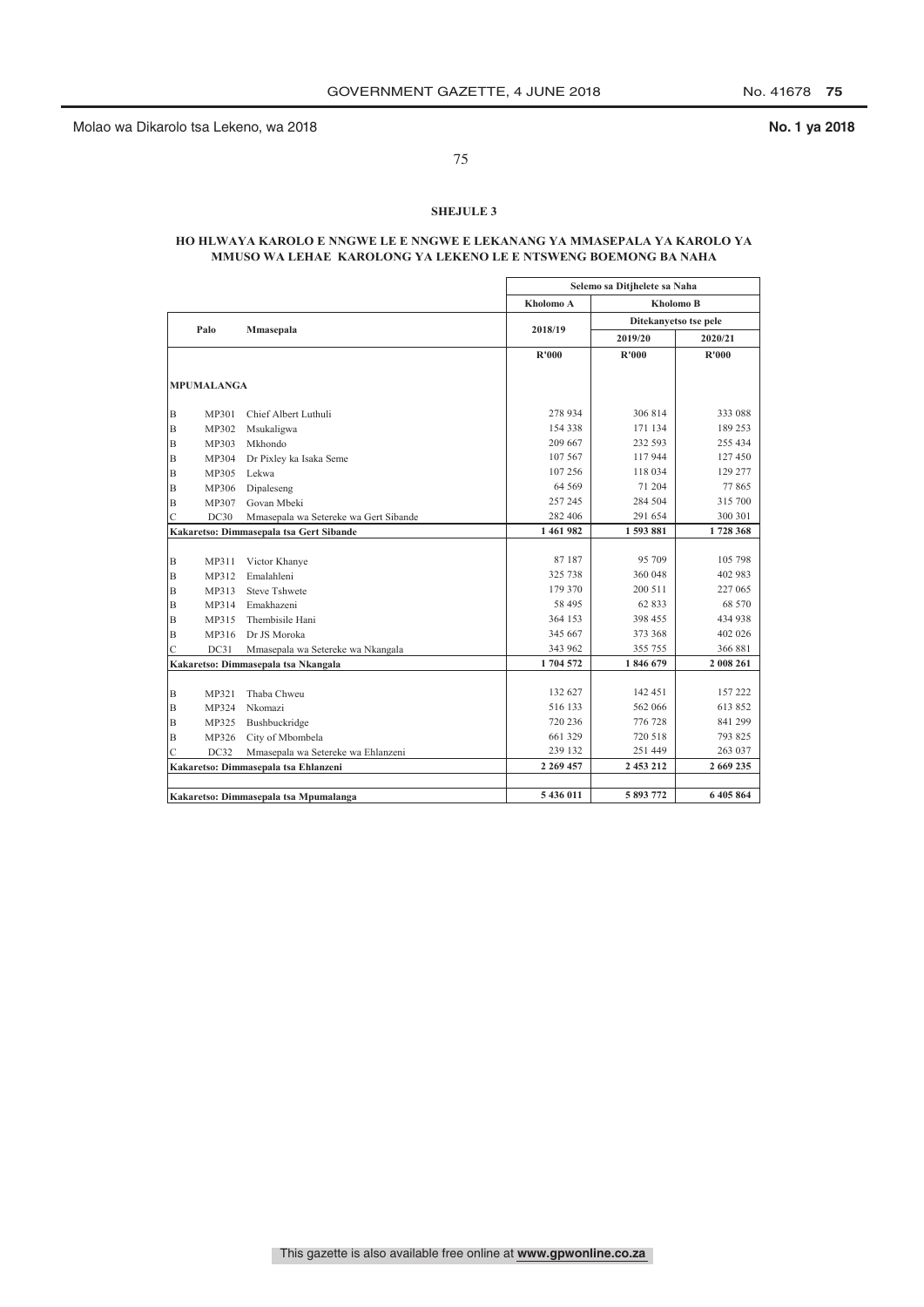**Act No. 1 of 2018 Act No. 1 of 2018 Division of Revenue Act, 2018** 

### 76

### **SCHEDULE 3**

### **DETERMINATION OF EACH MUNICIPALITY'S EQUITABLE SHARE OF THE LOCAL GOVERNMENT SPHERE'S SHARE OF REVENUE RAISED NATIONALLY**

|   |                      |                                                  |          | <b>National Financial Year</b> |          |
|---|----------------------|--------------------------------------------------|----------|--------------------------------|----------|
|   |                      |                                                  | Column A | <b>Column B</b>                |          |
|   | <b>Number</b>        | Municipality                                     | 2018/19  | <b>Forward Estimates</b>       |          |
|   |                      |                                                  |          | 2019/20                        | 2020/21  |
|   |                      |                                                  | R'000    | R'000                          | R'000    |
|   |                      |                                                  |          |                                |          |
|   | <b>NORTHERN CAPE</b> |                                                  |          |                                |          |
| Β | <b>NC061</b>         | Richtersveld                                     | 15 4 73  | 16937                          | 18 4 22  |
| B | <b>NC062</b>         | Nama Khoi                                        | 43 917   | 47587                          | 51 472   |
| B | <b>NC064</b>         | Kamiesberg                                       | 20 768   | 22 5 0 5                       | 24 10 6  |
|   |                      |                                                  | 22818    | 24 628                         | 26 50 5  |
| B | <b>NC065</b>         | Hantam                                           | 20 25 1  | 22 233                         | 24 179   |
| B | <b>NC066</b>         | Karoo Hoogland                                   |          |                                |          |
| B | <b>NC067</b>         | Khâi-Ma                                          | 17420    | 18779                          | 20 3 23  |
| Ċ | DC6                  | Namakwa District Municipality                    | 47 152   | 49 067                         | 50 803   |
|   |                      | <b>Total: Namakwa Municipalities</b>             | 187799   | 201736                         | 215 810  |
| B | <b>NC071</b>         | Ubuntu                                           | 31 165   | 34 209                         | 37074    |
| B | <b>NC072</b>         | Umsobomvu                                        | 44 259   | 48 9 14                        | 53 423   |
| B |                      |                                                  | 40793    | 44 5 5 1                       | 48 243   |
| B | <b>NC073</b>         | Emthanjeni                                       | 22 0 24  | 24 050                         | 26 047   |
|   | <b>NC074</b>         | Kareeberg                                        | 22 237   | 24 3 8 2                       | 26 3 45  |
| B | <b>NC075</b>         | Renosterberg                                     | 22 988   | 25 113                         | 27059    |
| B | <b>NC076</b>         | Thembelihle                                      |          |                                |          |
| B | <b>NC077</b>         | Siyathemba                                       | 29 848   | 32 598                         | 35 384   |
| Β | <b>NC078</b>         | Siyancuma                                        | 45 402   | 49 180                         | 52 413   |
| Ċ | DC7                  | Pixley Ka Seme District Municipality             | 47820    | 50 609                         | 53 012   |
|   |                      | <b>Total: Pixley Ka Seme Municipalities</b>      | 306 536  | 333 606                        | 359 000  |
|   |                      |                                                  | 77 186   | 84 147                         | 92 3 2 0 |
| Β | <b>NC082</b>         | !Kai !Garib                                      |          |                                |          |
| Β | <b>NC084</b>         | !Kheis                                           | 23 163   | 25 065                         | 26 755   |
| B | <b>NC085</b>         | Tsantsabane                                      | 35 385   | 38 823                         | 42 678   |
| B | <b>NC086</b>         | Kgatelopele                                      | 20 4 69  | 22 24 2                        | 24 3 65  |
| B | <b>NC087</b>         | Dawid Kruiper                                    | 77934    | 84739                          | 92 253   |
| Ċ | DC8                  | Z.F. Mgcawu District Municipality                | 66 094   | 69 284                         | 72 111   |
|   |                      | <b>Total: Z.F. Mgcawu Municipalities</b>         | 300 231  | 324 300                        | 350 482  |
|   |                      |                                                  | 172 437  | 188 812                        | 206 040  |
| Β | <b>NC091</b>         | Sol Plaatjie                                     | 76 057   | 83 956                         | 91218    |
| B | <b>NC092</b>         | Dikgatlong                                       | 41 743   | 45 699                         | 49 114   |
| B | <b>NC093</b>         | Magareng                                         |          |                                |          |
| Β | <b>NC094</b>         | Phokwane                                         | 94 5 34  | 103 413                        | 111 092  |
| Ċ | DC <sub>9</sub>      | Frances Baard District Municipality              | 116 209  | 120 350                        | 124 125  |
|   |                      | <b>Total: Frances Baard Municipalities</b>       | 500 980  | 542 230                        | 581 589  |
| B | <b>NC451</b>         | Joe Morolong                                     | 128 635  | 139 765                        | 149 890  |
| Β | <b>NC452</b>         |                                                  | 141 895  | 157 567                        | 174 003  |
| B | <b>NC453</b>         | Ga-Segonyana                                     | 33 008   | 37 204                         | 42 3 63  |
|   |                      | Gamagara                                         | 85 253   | 89 3 26                        | 93 411   |
| Ċ | DC45                 | John Taolo Gaetsewe District Municipality        | 388 791  | 423 862                        | 459 667  |
|   |                      | <b>Total: John Taolo Gaetsewe Municipalities</b> |          |                                |          |
|   |                      |                                                  | 1684337  | 1825 734                       | 1966548  |
|   |                      | <b>Total: Northern Cape Municipalities</b>       |          |                                |          |

This gazette is also available free online at **www.gpwonline.co.za**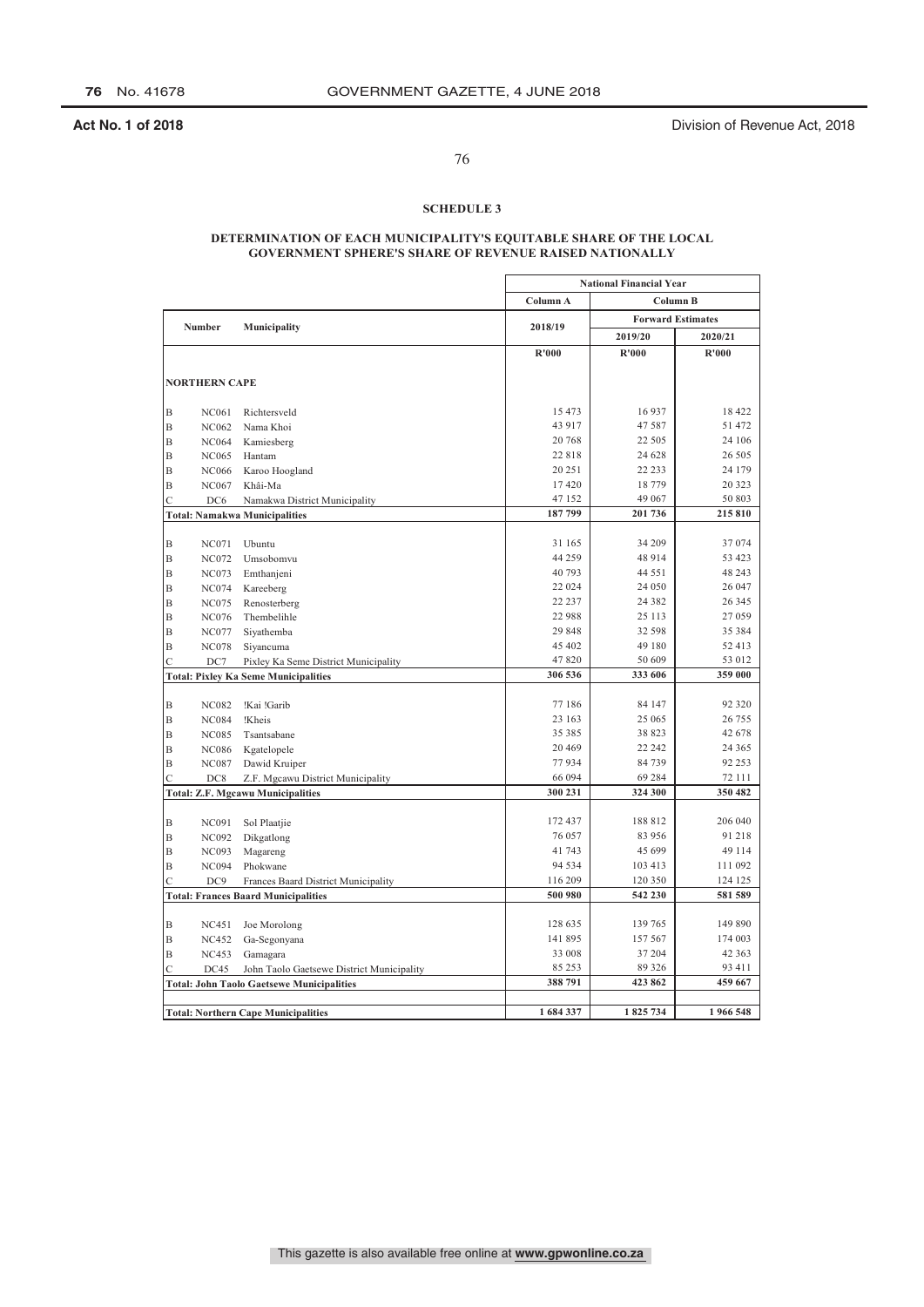Molao wa Dikarolo tsa Lekeno, wa 2018 **No. 1 ya 2018**

77

### **SHEJULE 3**

### **HO HLWAYA KAROLO E NNGWE LE E NNGWE E LEKANANG YA MMASEPALA YA KAROLO YA MMUSO WA LEHAE KAROLONG YA LEKENO LE E NTSWENG BOEMONG BA NAHA**

|                |                    |                                                |                 | Selemo sa Ditjhelete sa Naha |                  |
|----------------|--------------------|------------------------------------------------|-----------------|------------------------------|------------------|
|                |                    |                                                | Kholomo A       | <b>Kholomo B</b>             |                  |
|                |                    |                                                |                 | Ditekanyetso tse pele        |                  |
|                | Palo               | Mmasepala                                      | 2018/19         | 2019/20                      | 2020/21          |
|                |                    |                                                | R'000           | R'000                        | R'000            |
|                |                    |                                                |                 |                              |                  |
|                | <b>KAPA LEBOYA</b> |                                                |                 |                              |                  |
| B              | <b>NC061</b>       | Richtersveld                                   | 15 473          | 16 9 37                      | 18 422           |
| B              | <b>NC062</b>       | Nama Khoi                                      | 43 917          | 47 587                       | 51 472           |
| B              |                    |                                                | 20 768          | 22 505                       | 24 106           |
|                | <b>NC064</b>       | Kamiesberg                                     | 22818           | 24 628                       | 26 505           |
| B              | <b>NC065</b>       | Hantam                                         | 20 25 1         | 22 233                       | 24 179           |
| B              | <b>NC066</b>       | Karoo Hoogland                                 |                 |                              |                  |
| B              | <b>NC067</b>       | Khâi-Ma                                        | 17420           | 18 779                       | 20 323           |
| $\mathcal{C}$  | DC <sub>6</sub>    | Mmasepala wa Setereke wa Namakwa               | 47 152          | 49 067                       | 50 803           |
|                |                    | Kakaretso: Dimmasepala tsa Namakwa             | 187799          | 201 736                      | 215 810          |
| B              | <b>NC071</b>       | <b>Uhuntu</b>                                  | 31 165          | 34 209                       | 37 074           |
| B              | <b>NC072</b>       | Umsobomvu                                      | 44 259          | 48 914                       | 53 423           |
| B              | <b>NC073</b>       | Emthanjeni                                     | 40 793          | 44 5 5 1                     | 48 243           |
| B              | <b>NC074</b>       |                                                | 22 024          | 24 050                       | 26 047           |
|                |                    | Kareeberg                                      | 22 237          | 24 3 8 2                     | 26 345           |
| B              | <b>NC075</b>       | Renosterberg                                   | 22 988          | 25 113                       | 27 059           |
| B              | <b>NC076</b>       | Thembelihle                                    | 29 848          | 32 598                       | 35 384           |
| B              | <b>NC077</b>       | Siyathemba                                     | 45 402          | 49 180                       | 52 413           |
| B              | <b>NC078</b>       | Siyancuma                                      | 47820           | 50 609                       | 53 012           |
| $\mathcal{C}$  | DC7                | Mmasepala wa Setereke wa Pixley Ka Seme        |                 |                              |                  |
|                |                    | Kakaretso: Dimmasepala tsa Pixley Ka Seme      | 306 536         | 333 606                      | 359 000          |
| B              | <b>NC082</b>       | !Kai !Garib                                    | 77 186          | 84 147                       | 92 3 20          |
| B              | <b>NC084</b>       | !Kheis                                         | 23 163          | 25 065                       | 26 755           |
|                |                    |                                                | 35 385          | 38 823                       | 42 678           |
| B              | <b>NC085</b>       | Tsantsabane                                    | 20 4 69         | 22 24 2                      | 24 3 65          |
| B              | <b>NC086</b>       | Kgatelopele                                    |                 |                              |                  |
| B              | <b>NC087</b>       | Dawid Kruiper                                  | 77934<br>66 094 | 84 739<br>69 284             | 92 253<br>72 111 |
| $\overline{C}$ | DC8                | Mmasepala wa Setereke wa Z.F. Mgcawu           | 300 231         | 324 300                      | 350 482          |
|                |                    | Kakaretso: Dimmasepala tsa Z.F. Mgcawu         |                 |                              |                  |
| B              | <b>NC091</b>       | Sol Plaatjie                                   | 172 437         | 188 812                      | 206 040          |
| B              | <b>NC092</b>       | Dikgatlong                                     | 76 057          | 83 956                       | 91 218           |
| B              | <b>NC093</b>       |                                                | 41 743          | 45 699                       | 49 114           |
| B              | <b>NC094</b>       | Magareng<br>Phokwane                           | 94 5 34         | 103 413                      | 111 092          |
| $\overline{C}$ | DC <sub>9</sub>    | Frances Baard District Municipality            | 116 209         | 120 350                      | 124 125          |
|                |                    | Kakaretso: Dimmasepala tsa Frances Baard       | 500 980         | 542 230                      | 581 589          |
|                |                    |                                                |                 |                              |                  |
| B              | <b>NC451</b>       | Joe Morolong                                   | 128 635         | 139 765                      | 149 890          |
| B              | <b>NC452</b>       | Ga-Segonyana                                   | 141 895         | 157 567                      | 174 003          |
| B              | <b>NC453</b>       | Gamagara                                       | 33 008          | 37 204                       | 42 3 63          |
| $\overline{C}$ | DC45               | Mmasepala wa Setereke wa John Taolo Gaetsewe   | 85 253          | 89 3 26                      | 93 411           |
|                |                    | Kakaretso: Dimmasepala tsa John Taolo Gaetsewe | 388 791         | 423 862                      | 459 667          |
|                |                    |                                                |                 |                              |                  |
|                |                    | Kakaretso: Dimmasepala tsa Kapa Leboya         | 1684337         | 1825 734                     | 1966 548         |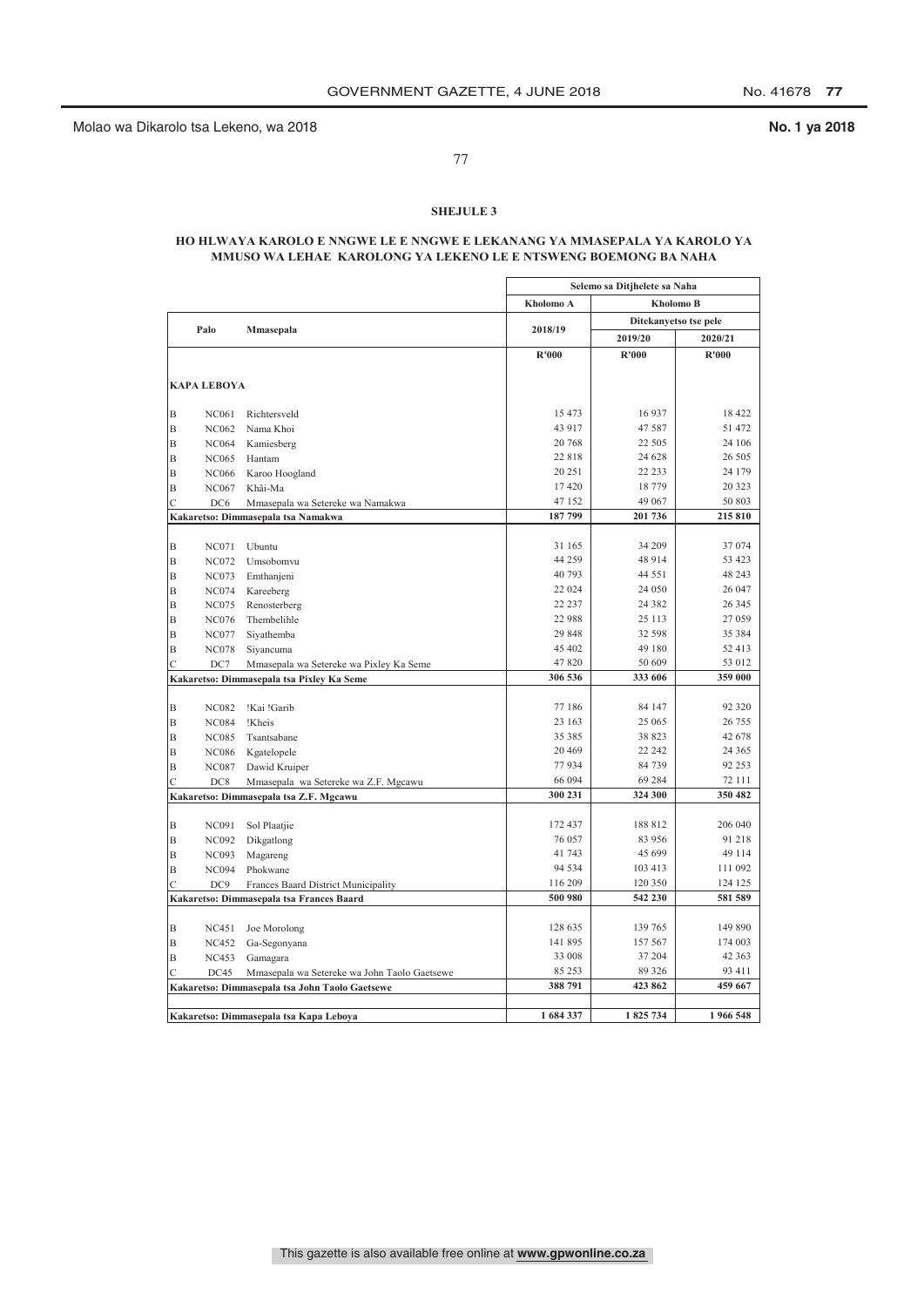**Act No. 1 of 2018 Act No. 1 of 2018 Division of Revenue Act, 2018** 

### 78

### **SCHEDULE 3**

### **DETERMINATION OF EACH MUNICIPALITY'S EQUITABLE SHARE OF THE LOCAL GOVERNMENT SPHERE'S SHARE OF REVENUE RAISED NATIONALLY**

|                     |                   |                                                        |                          | <b>National Financial Year</b> |                      |
|---------------------|-------------------|--------------------------------------------------------|--------------------------|--------------------------------|----------------------|
|                     |                   |                                                        | Column A                 | Column B                       |                      |
|                     | <b>Number</b>     | Municipality                                           | 2018/19                  | <b>Forward Estimates</b>       |                      |
|                     |                   |                                                        |                          | 2019/20                        | 2020/21              |
|                     |                   |                                                        | R'000                    | R'000                          | R'000                |
|                     |                   |                                                        |                          |                                |                      |
|                     | <b>NORTH WEST</b> |                                                        |                          |                                |                      |
|                     | NW371             | Moretele                                               | 306 721                  | 335 220                        | 360 155              |
| B<br>$\overline{B}$ | NW372             |                                                        | 624 943                  | 690 643                        | 766832               |
|                     |                   | Madibeng<br>Rustenburg                                 | 605 006                  | 675 452                        | 757430               |
| B                   | NW373             |                                                        | 81 50 6                  | 90 475                         | 99 3 7 4             |
| $\overline{B}$      | NW374             | Kgetlengrivier                                         |                          | 423 082                        | 455 591              |
| B                   | NW375             | Moses Kotane                                           | 386 730                  |                                |                      |
| $\mathsf{C}$        | DC37              | Bojanala Platinum District Municipality                | 322 202<br>2 3 2 7 1 0 8 | 337917<br>2 552 789            | 352 586<br>2 791 968 |
|                     |                   | <b>Total: Bojanala Platinum Municipalities</b>         |                          |                                |                      |
| B                   | NW381             | Ratlou                                                 | 111 525                  | 122 886                        | 131 799              |
| B                   | NW382             | Tswaing                                                | 102 431                  | 113 143                        | 121 990              |
| B                   | NW383             | Mafikeng                                               | 226 626                  | 252 333                        | 274 752              |
| $\mathbf B$         | NW384             | Ditsobotla                                             | 112 413                  | 124 506                        | 135 203              |
| B                   | NW385             | Ramotshere Moiloa                                      | 153 173                  | 170 214                        | 184 185              |
| $\mathcal{C}$       | DC38              | Ngaka Modiri Molema District Municipality              | 696 369                  | 762 027                        | 829 843              |
|                     |                   | <b>Total: Ngaka Modiri Molema Municipalities</b>       | 1 402 537                | 1545109                        | 1 677 772            |
|                     |                   |                                                        |                          |                                |                      |
| $\mathbf B$         | NW392             | Naledi                                                 | 47 260                   | 51788                          | 55858                |
| $\mathbf B$         | NW393             | Mamusa                                                 | 50 209                   | 54838                          | 59 166               |
| B                   | NW394             | Greater Taung                                          | 175 974                  | 190 263                        | 202 947              |
| B                   | NW396             | Lekwa-Teemane                                          | 44 723                   | 49 059                         | 53 059               |
| B                   | NW397             | Kagisano-Molopo                                        | 109 062                  | 118889                         | 126 906              |
| C                   | DC39              | Dr Ruth Segomotsi Mompati District Municipality        | 337 205                  | 360 521                        | 388 722              |
|                     |                   | <b>Total: Dr Ruth Segomotsi Mompati Municipalities</b> | 764 433                  | 825 358                        | 886 658              |
|                     |                   |                                                        |                          |                                |                      |
| B                   | NW403             | City of Matlosana                                      | 392 856                  | 428 402                        | 465 560              |
| B                   | NW404             | Maquassi Hills                                         | 115 571                  | 126 946                        | 137 180              |
| B                   | NW405             | <b>JB</b> Marks                                        | 233 655                  | 257 206                        | 284 098              |
| C                   | DC40              | Dr Kenneth Kaunda District Municipality                | 180 033                  | 187041                         | 193 426              |
|                     |                   | <b>Total: Dr Kenneth Kaunda Municipalities</b>         | 922 115                  | 999 595                        | 1 080 264            |
|                     |                   |                                                        |                          |                                |                      |
|                     |                   | <b>Total: North West Municipalities</b>                | 5416193                  | 5922851                        | 6436662              |

This gazette is also available free online at **www.gpwonline.co.za**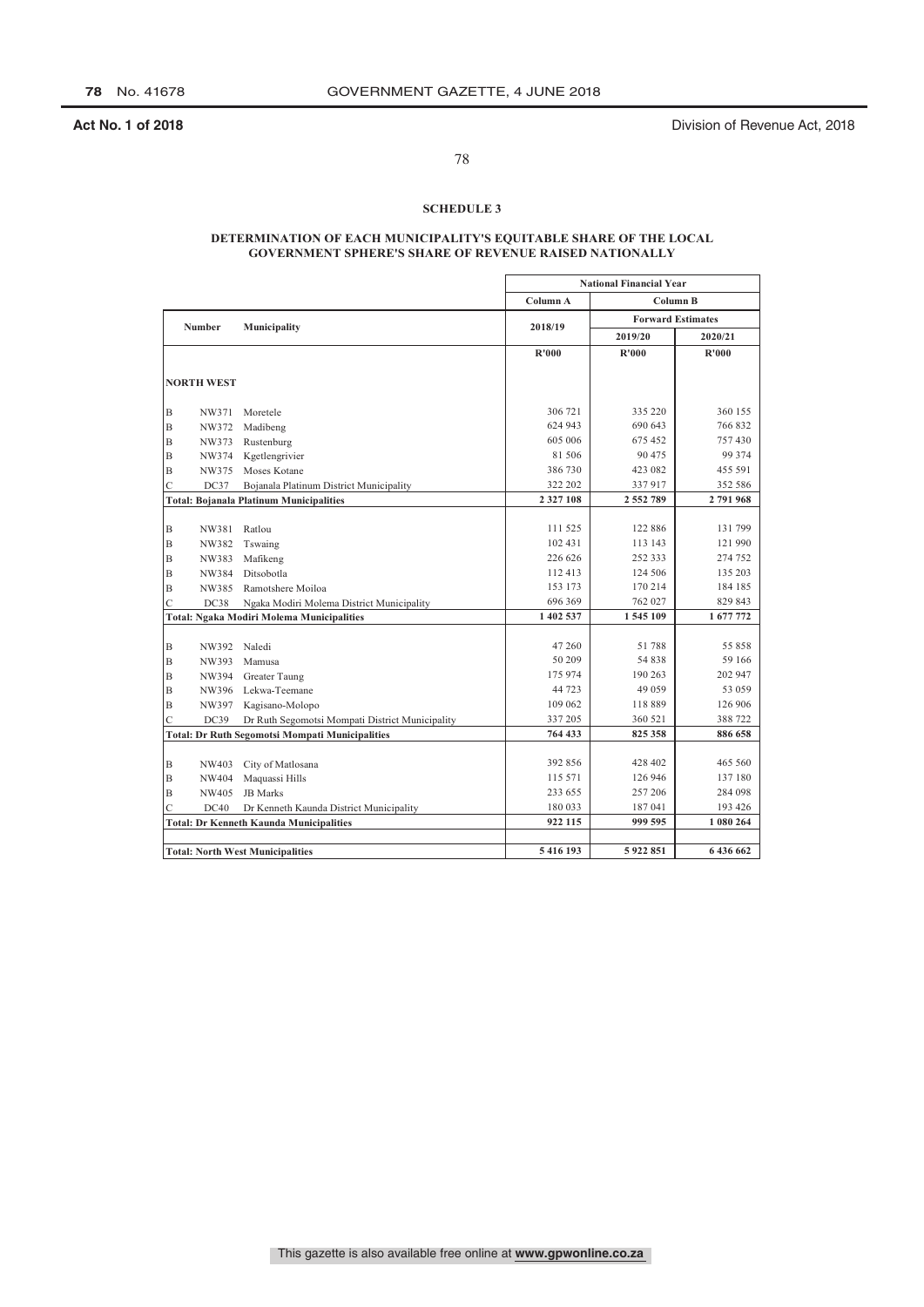Molao wa Dikarolo tsa Lekeno, wa 2018 **No. 1 ya 2018**

79

### **SHEJULE 3**

### **HO HLWAYA KAROLO E NNGWE LE E NNGWE E LEKANANG YA MMASEPALA YA KAROLO YA MMUSO WA LEHAE KAROLONG YA LEKENO LE E NTSWENG BOEMONG BA NAHA**

|   |                         |                                                      |               | Selemo sa Ditjhelete sa Naha |           |
|---|-------------------------|------------------------------------------------------|---------------|------------------------------|-----------|
|   |                         |                                                      | Kholomo A     | <b>Kholomo B</b>             |           |
|   | Palo                    | Mmasepala                                            | 2018/19       | Ditekanyetso tse pele        |           |
|   |                         |                                                      |               | 2019/20                      | 2020/21   |
|   |                         |                                                      | R'000         | R'000                        | R'000     |
|   |                         |                                                      |               |                              |           |
|   | <b>LEBOYA BOPHIRIMA</b> |                                                      |               |                              |           |
| B | NW371                   | Moretele                                             | 306 721       | 335 220                      | 360 155   |
| B | NW372                   | Madibeng                                             | 624 943       | 690 643                      | 766 832   |
| B | NW373                   | Rustenburg                                           | 605 006       | 675 452                      | 757 430   |
| B | NW374                   | Kgetlengrivier                                       | 81 50 6       | 90 475                       | 99 374    |
| B | NW375                   | Moses Kotane                                         | 386 730       | 423 082                      | 455 591   |
| Ċ | DC37                    | Mmasepala wa Setereke wa Bojanala Platinum           | 322 202       | 337 917                      | 352 586   |
|   |                         | Kakaretso: Dimmasepala tsa Bojanala Platinum         | 2 3 2 7 1 0 8 | 2 552 789                    | 2791968   |
|   |                         |                                                      |               |                              |           |
| B | NW381                   | Ratlou                                               | 111 525       | 122 886                      | 131 799   |
| B | NW382                   | Tswaing                                              | 102 431       | 113 143                      | 121 990   |
| B | NW383                   | Mafikeng                                             | 226 626       | 252 333                      | 274 752   |
| B | NW384                   | Ditsobotla                                           | 112 413       | 124 506                      | 135 203   |
| B | NW385                   | Ramotshere Moiloa                                    | 153 173       | 170 214                      | 184 185   |
| Ċ | DC38                    | Mmasepala wa Setereke wa Ngaka Modiri Molema         | 696 369       | 762 027                      | 829 843   |
|   |                         | Kakaretso: Dimmasepala tsa Ngaka Modiri Molema       | 1 402 537     | 1545 109                     | 1 677 772 |
|   |                         |                                                      |               |                              |           |
| B | NW392 Naledi            |                                                      | 47 260        | 51 788                       | 55 858    |
| B | NW393                   | Mamusa                                               | 50 209        | 54 838                       | 59 166    |
| B | NW394                   | Greater Taung                                        | 175 974       | 190 263                      | 202 947   |
| B |                         | NW396 Lekwa-Teemane                                  | 44 723        | 49 059                       | 53 059    |
| B | NW397                   | Kagisano-Molopo                                      | 109 062       | 118 889                      | 126 906   |
| Ċ | DC39                    | Mmasepala wa Setereke wa Dr Ruth Segomotsi Mompati   | 337 205       | 360 521                      | 388 722   |
|   |                         | Kakaretso: Dimmasepala tsa Dr Ruth Segomotsi Mompati | 764 433       | 825 358                      | 886 658   |
|   |                         |                                                      |               |                              |           |
| B | NW403                   | City of Matlosana                                    | 392 856       | 428 402                      | 465 560   |
| B | NW404                   | Maquassi Hills                                       | 115 571       | 126 946                      | 137 180   |
| B | NW405                   | <b>JB</b> Marks                                      | 233 655       | 257 206                      | 284 098   |
| Ċ | DC40                    | Mmasepala wa Setereke wa Dr Kenneth Kaunda           | 180 033       | 187 041                      | 193 426   |
|   |                         | Kakaretso: Dimmasepala tsa Dr Kenneth Kaunda         | 922 115       | 999 595                      | 1 080 264 |
|   |                         |                                                      |               |                              |           |
|   |                         | Kakaretso: Dimmasepala tsa Leboya Bophirima          | 5416193       | 5922851                      | 6436662   |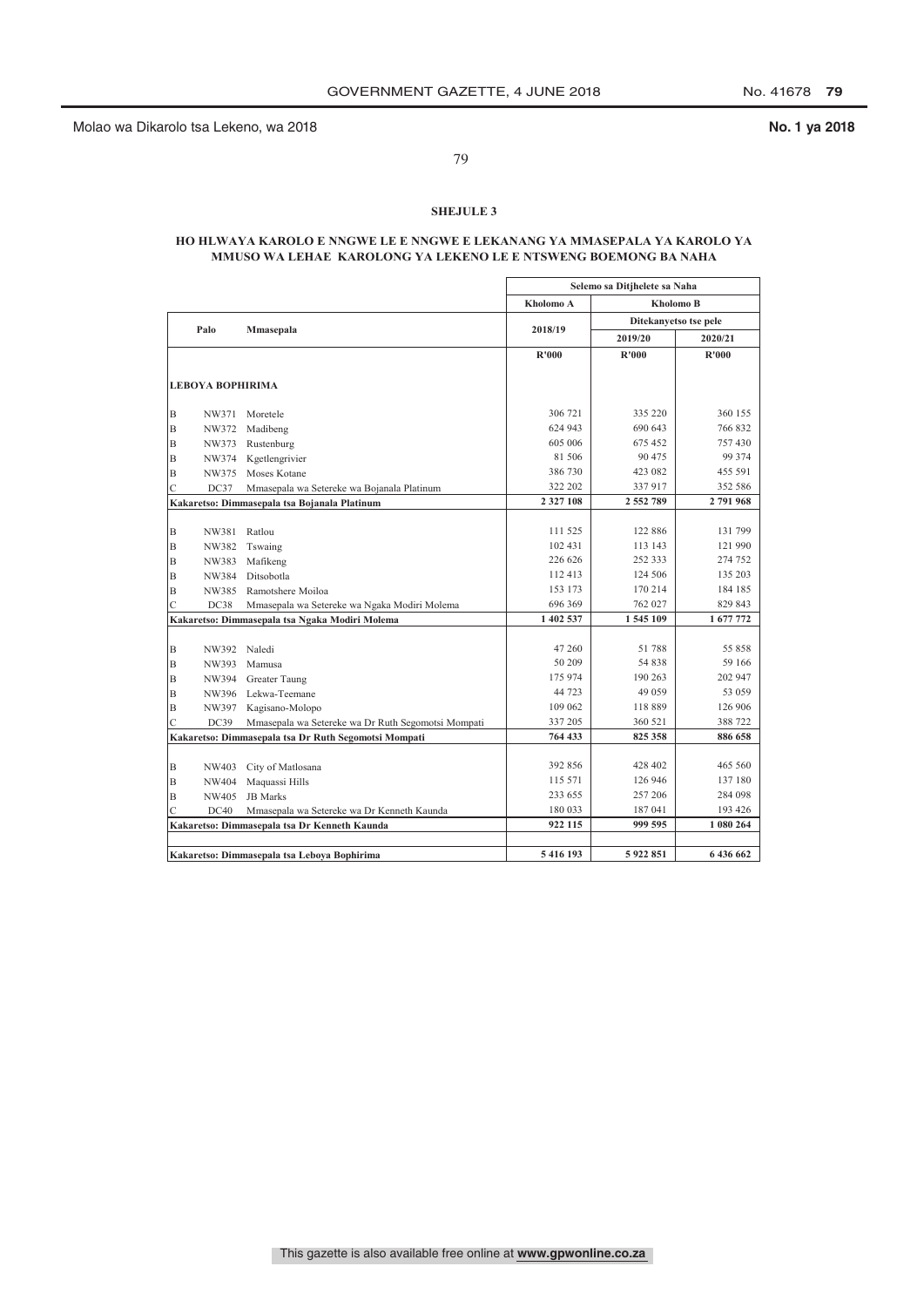**Act No. 1 of 2018 Act No. 1 of 2018 Division of Revenue Act, 2018** 

80

### **SCHEDULE 3**

### **DETERMINATION OF EACH MUNICIPALITY'S EQUITABLE SHARE OF THE LOCAL GOVERNMENT SPHERE'S SHARE OF REVENUE RAISED NATIONALLY**

|                                  |            |                                             |            | <b>National Financial Year</b> |                          |
|----------------------------------|------------|---------------------------------------------|------------|--------------------------------|--------------------------|
|                                  |            |                                             | Column A   |                                | Column B                 |
|                                  |            |                                             |            |                                | <b>Forward Estimates</b> |
| <b>Number</b>                    |            | Municipality                                | 2018/19    | 2019/20                        | 2020/21                  |
|                                  |            |                                             | R'000      | R'000                          | R'000                    |
|                                  |            |                                             |            |                                |                          |
| <b>WESTERN CAPE</b>              |            |                                             |            |                                |                          |
|                                  |            |                                             |            |                                |                          |
| А                                | <b>CPT</b> | City of Cape Town                           | 2 574 650  | 2815558                        | 3 092 042                |
|                                  |            |                                             |            |                                |                          |
| $\, {\bf B}$                     | WC011      | Matzikama                                   | 52 340     | 56 519                         | 61 132                   |
| $\overline{B}$                   | WC012      | Cederberg                                   | 45 080     | 49 017                         | 53 196                   |
| $\mathbf B$                      | WC013      | Bergrivier                                  | 41 390     | 45 066                         | 49 277                   |
| B                                | WC014      | Saldanha Bay                                | 80 432     | 88 3 28                        | 97483                    |
| B                                | WC015      | Swartland                                   | 82 048     | 91 534                         | 102 555                  |
| $\overline{C}$                   | DC1        | West Coast District Municipality            | 88 405     | 92 295                         | 95 824                   |
|                                  |            | <b>Total: West Coast Municipalities</b>     | 389 695    | 422 759                        | 459 467                  |
|                                  |            |                                             | 84 602     | 92 850                         |                          |
| $\overline{B}$<br>$\overline{B}$ | WC022      | Witzenberg                                  | 137518     | 150 601                        | 102 274<br>165 045       |
|                                  | WC023      | Drakenstein                                 | 124 176    | 136 177                        | 150 331                  |
| $\mathbf B$                      | WC024      | Stellenbosch                                | 108 977    |                                |                          |
| B                                | WC025      | <b>Breede Valley</b>                        | 73 093     | 117 997<br>79 172              | 128 040<br>85 535        |
| $\overline{B}$                   | WC026      | Langeberg                                   | 225 214    | 232 002                        | 238 403                  |
| $\mathsf{C}$                     | DC2        | Cape Winelands District Municipality        | 753 580    | 808 799                        | 869 628                  |
|                                  |            | <b>Total: Cape Winelands Municipalities</b> |            |                                |                          |
| $\, {\bf B}$                     | WC031      | Theewaterskloof                             | 87385      | 95 274                         | 103 492                  |
| B                                | WC032      | Overstrand                                  | 96 068     | 106 383                        | 117 674                  |
| B                                | WC033      | Cape Agulhas                                | 27 606     | 29 861                         | 32 338                   |
| $\mathbf B$                      | WC034      | Swellendam                                  | 29 001     | 31 536                         | 34 3 1 1                 |
| $\overline{C}$                   | DC3        | Overberg District Municipality              | 67 902     | 71 298                         | 74 293                   |
|                                  |            | <b>Total: Overberg Municipalities</b>       | 307962     | 334 352                        | 362 108                  |
|                                  |            |                                             |            |                                |                          |
| $\, {\bf B}$                     | WC041      | Kannaland                                   | 25 9 57    | 27902                          | 29 670                   |
| $\mathbf B$                      | WC042      | Hessequa                                    | 40 8 8 5   | 44 040                         | 47615                    |
| B                                | WC043      | Mossel Bay                                  | 85858      | 93 148                         | 101 620                  |
| $\mathbf B$                      | WC044      | George                                      | 137401     | 149 978                        | 164 336                  |
| B                                | WC045      | Oudtshoorn                                  | 67861      | 73 165                         | 78 757                   |
| B                                | WC047      | Bitou                                       | 83 028     | 92 906                         | 104 077                  |
| $\mathbf B$                      | WC048      | Knysna                                      | 78 3 7 5   | 85 909                         | 94 186                   |
| $\overline{C}$                   | DC4        | <b>Eden District Municipality</b>           | 151 237    | 156 941                        | 162 177                  |
|                                  |            | <b>Total: Eden Municipalities</b>           | 670 602    | 723 989                        | 782 438                  |
|                                  |            |                                             |            |                                |                          |
| $\mathbf B$                      | WC051      | Laingsburg                                  | 15 000     | 16 3 9 4                       | 17667                    |
| B                                | WC052      | Prince Albert                               | 19317      | 21 139                         | 22 9 32                  |
| $\, {\bf B}$                     | WC053      | <b>Beaufort West</b>                        | 56 655     | 61921                          | 67002                    |
| Ċ                                | DC5        | Central Karoo District Municipality         | 28 502     | 30 316                         | 31867                    |
|                                  |            | <b>Total: Central Karoo Municipalities</b>  | 119 474    | 129 770                        | 139 468                  |
|                                  |            |                                             |            |                                |                          |
|                                  |            | <b>Total: Western Cape Municipalities</b>   | 4815963    | 5 235 227                      | 5 705 151                |
| <b>Unallocated</b>               |            |                                             | ÷,         | 500 000                        | 1 000 000                |
|                                  |            |                                             |            |                                |                          |
| <b>National Total</b>            |            |                                             | 62 731 845 | 68 973 465                     | 75 683 326               |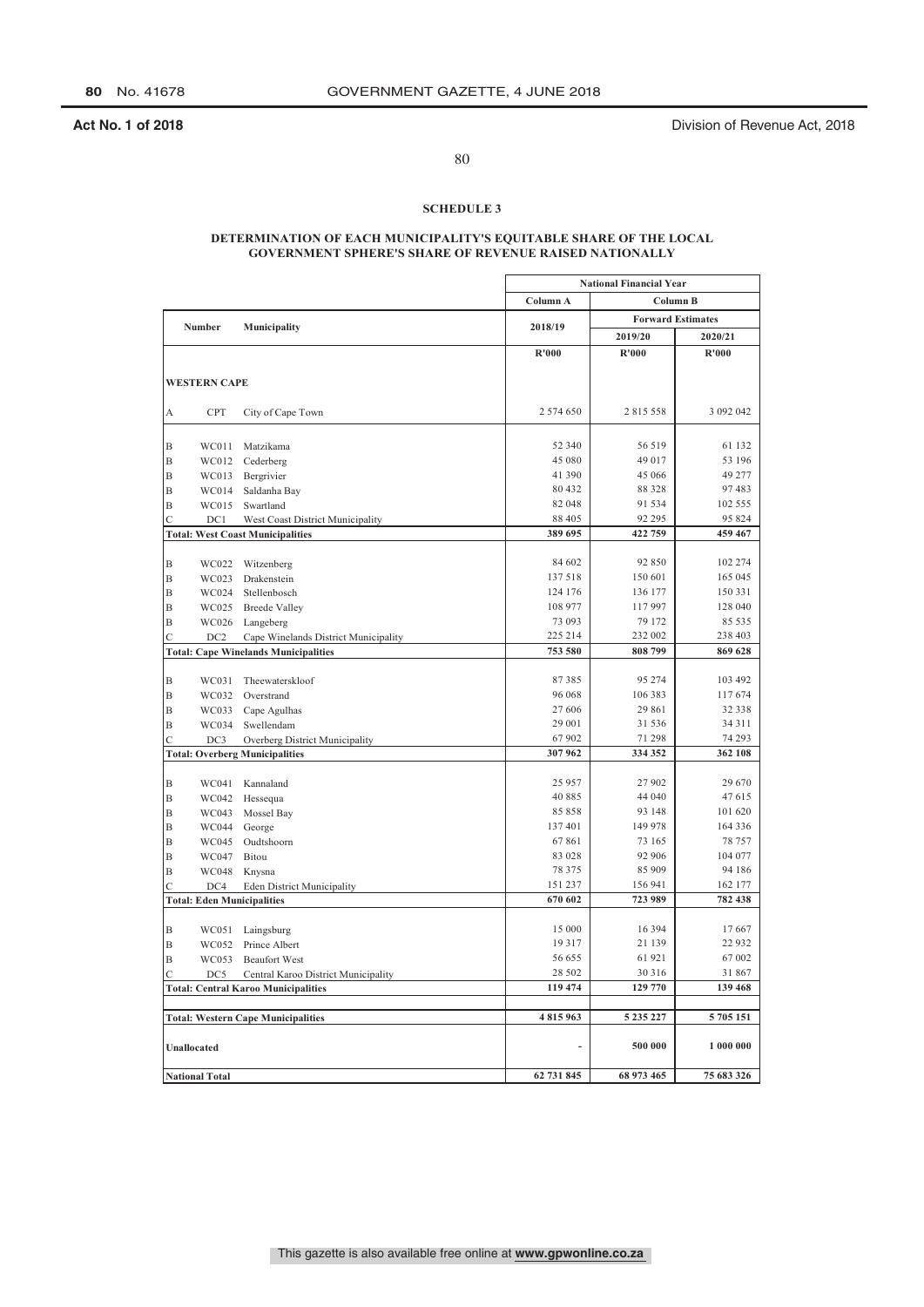Molao wa Dikarolo tsa Lekeno, wa 2018 **No. 1 ya 2018**

81

### **SHEJULE 3**

### **HO HLWAYA KAROLO E NNGWE LE E NNGWE E LEKANANG YA MMASEPALA YA KAROLO YA MMUSO WA LEHAE KAROLONG YA LEKENO LE E NTSWENG BOEMONG BA NAHA**

|                          |                                     |                                            |                  | Selemo sa Ditjhelete sa Naha |                       |
|--------------------------|-------------------------------------|--------------------------------------------|------------------|------------------------------|-----------------------|
|                          |                                     |                                            | Kholomo A        |                              | <b>Kholomo B</b>      |
| Palo                     |                                     |                                            | 2018/19          |                              | Ditekanyetso tse pele |
|                          | Mmasepala                           |                                            |                  | 2019/20                      | 2020/21               |
|                          |                                     |                                            | R'000            | R'000                        | R'000                 |
|                          |                                     |                                            |                  |                              |                       |
| <b>KAPA BOTJHABELA</b>   |                                     |                                            |                  |                              |                       |
|                          |                                     |                                            |                  |                              |                       |
| <b>CPT</b><br>A          |                                     | City of Cape Town                          | 2 574 650        | 2 815 558                    | 3 092 042             |
|                          |                                     |                                            |                  |                              |                       |
| B                        | WC011<br>Matzikama                  |                                            | 52 340           | 56 519                       | 61 132                |
| B<br>WC012               | Cederberg                           |                                            | 45 080           | 49 017                       | 53 196                |
| B<br>WC013               | Bergrivier                          |                                            | 41 390           | 45 066                       | 49 277                |
| B<br>WC014               | Saldanha Bay                        |                                            | 80 432<br>82 048 | 88 328<br>91 534             | 97 483<br>102 555     |
| B<br>WC015               | Swartland                           |                                            | 88 405           | 92 295                       | 95 824                |
| $\overline{C}$<br>DC1    |                                     | Mmasepala wa Setereke wa West Coast        | 389 695          | 422 759                      | 459 467               |
|                          |                                     | Kakaretso: Dimmasepala tsa West Coast      |                  |                              |                       |
| B<br>WC022               | Witzenberg                          |                                            | 84 602           | 92 850                       | 102 274               |
| B<br>WC023               | Drakenstein                         |                                            | 137 518          | 150 601                      | 165 045               |
| B<br>WC024               | Stellenbosch                        |                                            | 124 176          | 136 177                      | 150 331               |
| B                        | WC025<br><b>Breede Valley</b>       |                                            | 108 977          | 117 997                      | 128 040               |
| B<br>WC026               | Langeberg                           |                                            | 73 093           | 79 172                       | 85 535                |
| Ċ<br>DC <sub>2</sub>     |                                     | Mmasepala wa Setereke wa Cape Winelands    | 225 214          | 232 002                      | 238 403               |
|                          |                                     | Kakaretso: Dimmasepala tsa Cape Winelands  | 753 580          | 808 799                      | 869 628               |
|                          |                                     |                                            |                  |                              |                       |
| B<br>WC031               | Theewaterskloof                     |                                            | 87385            | 95 274                       | 103 492               |
| B<br>WC032               | Overstrand                          |                                            | 96 068           | 106 383                      | 117 674               |
| B<br>WC033               | Cape Agulhas                        |                                            | 27 606           | 29 861                       | 32 338                |
| B<br>WC034               | Swellendam                          |                                            | 29 001           | 31 536                       | 34 311                |
| Ċ<br>DC3                 |                                     | Dimasepala tsa Setereke tsa Overberg       | 67 902           | 71 298                       | 74 293                |
|                          | Kakaretso: Dimmasepala tsa Overberg |                                            | 307962           | 334 352                      | 362 108               |
|                          |                                     |                                            |                  |                              |                       |
| B<br>WC041               | Kannaland                           |                                            | 25 957           | 27 902                       | 29 670                |
| B<br>WC042               | Hessequa                            |                                            | 40885            | 44 040                       | 47 615                |
| B                        | WC043<br>Mossel Bay                 |                                            | 85 858           | 93 148                       | 101 620               |
| B<br>WC044               | George                              |                                            | 137401           | 149 978                      | 164 336               |
| B<br>WC045               | Oudtshoorn                          |                                            | 67861            | 73 165                       | 78 757                |
| B<br>WC047               | Bitou                               |                                            | 83 028           | 92 906                       | 104 077               |
| B<br>WC048               | Knysna                              |                                            | 78 375           | 85 909                       | 94 186                |
| C<br>DC4                 |                                     | Mmasepala wa Setereke wa Eden              | 151 237          | 156 941<br>723 989           | 162 177               |
|                          | Kakaretso: Dimmasepala tsa Eden     |                                            | 670 602          |                              | 782 438               |
|                          |                                     |                                            | 15 000           | 16 3 9 4                     | 17667                 |
| B<br>WC051<br>B<br>WC052 | Laingsburg<br>Prince Albert         |                                            | 19 3 17          | 21 139                       | 22 9 32               |
| B<br>WC053               | <b>Beaufort West</b>                |                                            | 56 655           | 61 921                       | 67 002                |
| C<br>DC5                 |                                     | Mmasepala wa Setereke wa Central Karoo     | 28 502           | 30 316                       | 31 867                |
|                          |                                     | Kakaretso: Dimmasepala tsa Central Karoo   | 119 474          | 129 770                      | 139 468               |
|                          |                                     |                                            |                  |                              |                       |
|                          |                                     | Kakaretso: Dimmasepala tsa Kapa Botjhabela | 4815963          | 5 235 227                    | 5 705 151             |
|                          |                                     |                                            |                  |                              |                       |
| Tse sa ajwang            |                                     |                                            | ÷.               | 500 000                      | 1 000 000             |
| Kakaretso ya naha        |                                     |                                            | 62 731 845       | 68 973 465                   | 75 683 326            |
|                          |                                     |                                            |                  |                              |                       |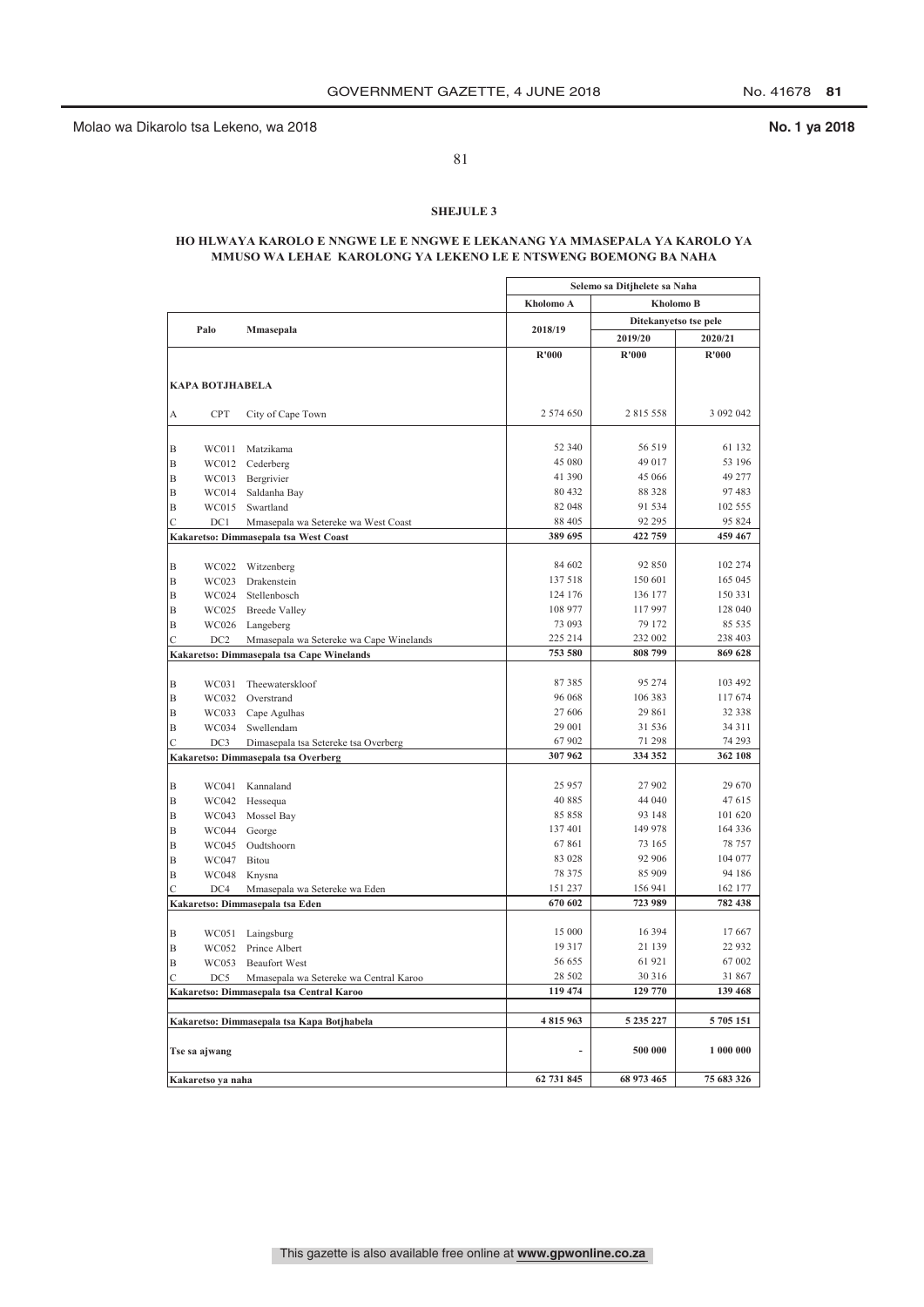|                        |                                      |                                                                                                                          |                                             |               | Column A   | Column B                 |            |
|------------------------|--------------------------------------|--------------------------------------------------------------------------------------------------------------------------|---------------------------------------------|---------------|------------|--------------------------|------------|
| Vote                   | Name of allocation                   | Purpose                                                                                                                  | Type of allocation                          | Province      | 2018/19    | <b>Forward Estimates</b> |            |
|                        |                                      |                                                                                                                          |                                             |               |            | 2019/20                  | 2020/21    |
|                        |                                      |                                                                                                                          |                                             |               | R'000      | R'000                    | R'000      |
| <b>Basic Education</b> | Education Infrastructure Grant       | To help accelerate construction, maintenance, upgrading and                                                              | General conditional allocation to provinces | Eastern Cape  | 479828     | 1 394 253                | 547060     |
| (Vote 14)              |                                      | rehabilitation of new and existing infrastructure in education                                                           |                                             | Free State    | 755 337    | 643932                   | 714506     |
|                        |                                      | including district and circuit accommodation; to enhance                                                                 |                                             | Gauteng       | 1373073    | 283 691                  | 424 38 1   |
|                        |                                      | capacity to deliver infrastructure in education; to address                                                              |                                             | KwaZulu-Natal | 866435     | 1794 644                 | 991333     |
|                        |                                      | targets set out in the minimum norms and standards for school<br>damage to infrastructure; to address achievement of the |                                             | Limpopo       | 1011680    | 1 068 836                | 275 292    |
|                        |                                      | infrastructure.                                                                                                          |                                             | Mpumalanga    | 838551     | 730 112                  | 810132     |
|                        |                                      |                                                                                                                          |                                             | Northern Cape | 568 766    | 450710                   | 500 107    |
|                        |                                      |                                                                                                                          |                                             | North West    | 1 002 988  | 900 412                  | 999 095    |
|                        |                                      |                                                                                                                          |                                             | Western Cape  | 1021076    | 919146                   | 1019882    |
|                        |                                      |                                                                                                                          |                                             | Unallocated   |            | 1 128 423                | 1 184 844  |
|                        |                                      |                                                                                                                          |                                             | <b>LOTAL</b>  | 9 9 17 734 | 10314159                 | 11 466 632 |
| Health                 | (a) Health Professions Training and  | Support provinces to fund service costs associated with                                                                  | Nationally assigned function to provinces   | Eastern Cape  | 239 707    | 253 131                  | 267053     |
| (Vote 16)              | Development Grant                    | clinical training and supervision of health science trainees on                                                          |                                             | Free State    | 175 599    | 185 430                  | 195 629    |
|                        |                                      | the public service platform.                                                                                             |                                             | Gauteng       | 972759     | 027 240                  | 1 083 738  |
|                        |                                      |                                                                                                                          |                                             | KwaZulu-Natal | 351197     | 370863                   | 391260     |
|                        |                                      |                                                                                                                          |                                             | Limpopo       | 139366     | 147168                   | 155 262    |
|                        |                                      |                                                                                                                          |                                             | Mpumalanga    | 114279     | 120678                   | 127315     |
|                        |                                      |                                                                                                                          |                                             | Northern Cape | 91305      | 97132                    | 102475     |
|                        |                                      |                                                                                                                          |                                             | North West    | 126 107    | 132452                   | 139738     |
|                        |                                      |                                                                                                                          |                                             | Western Cape  | 574 177    | 606334                   | 639682     |
|                        |                                      |                                                                                                                          |                                             | TOTAL         | 2 784 496  | 2940 428                 | 3 102 152  |
|                        | (b) National Tertiary Services Grant | Ensure provision of tertiary health services in South Africa; to Nationally assigned function to provinces               |                                             | Eastern Cape  | 942 650    | 995 438                  | 1 062 132  |
|                        |                                      | compensate tertiary facilities for the additional costs                                                                  |                                             | Free State    | 1077070    | 1137386                  | 1213591    |
|                        |                                      | associated with provision of these services                                                                              |                                             | Gauteng       | 4 390 192  | 4724843                  | 5 041 407  |
|                        |                                      |                                                                                                                          |                                             | KwaZulu-Natal | 1794 649   | 1895149                  | 2 022 124  |
|                        |                                      |                                                                                                                          |                                             | Limpopo       | 387560     | 409 263                  | 436 684    |
|                        |                                      |                                                                                                                          |                                             | Mpumalanga    | 116489     | 122993                   | 131234     |
|                        |                                      |                                                                                                                          |                                             | Northern Cape | 359754     | 378 323                  | 403671     |
|                        |                                      |                                                                                                                          |                                             | North West    | 283055     | 300 482                  | 320614     |
|                        |                                      |                                                                                                                          |                                             | Western Cape  | 3 049 284  | 3 221 651                | 3 437 406  |
|                        |                                      |                                                                                                                          |                                             | TOTAL         | 12 400 703 | 13 185 528               | 14 068 863 |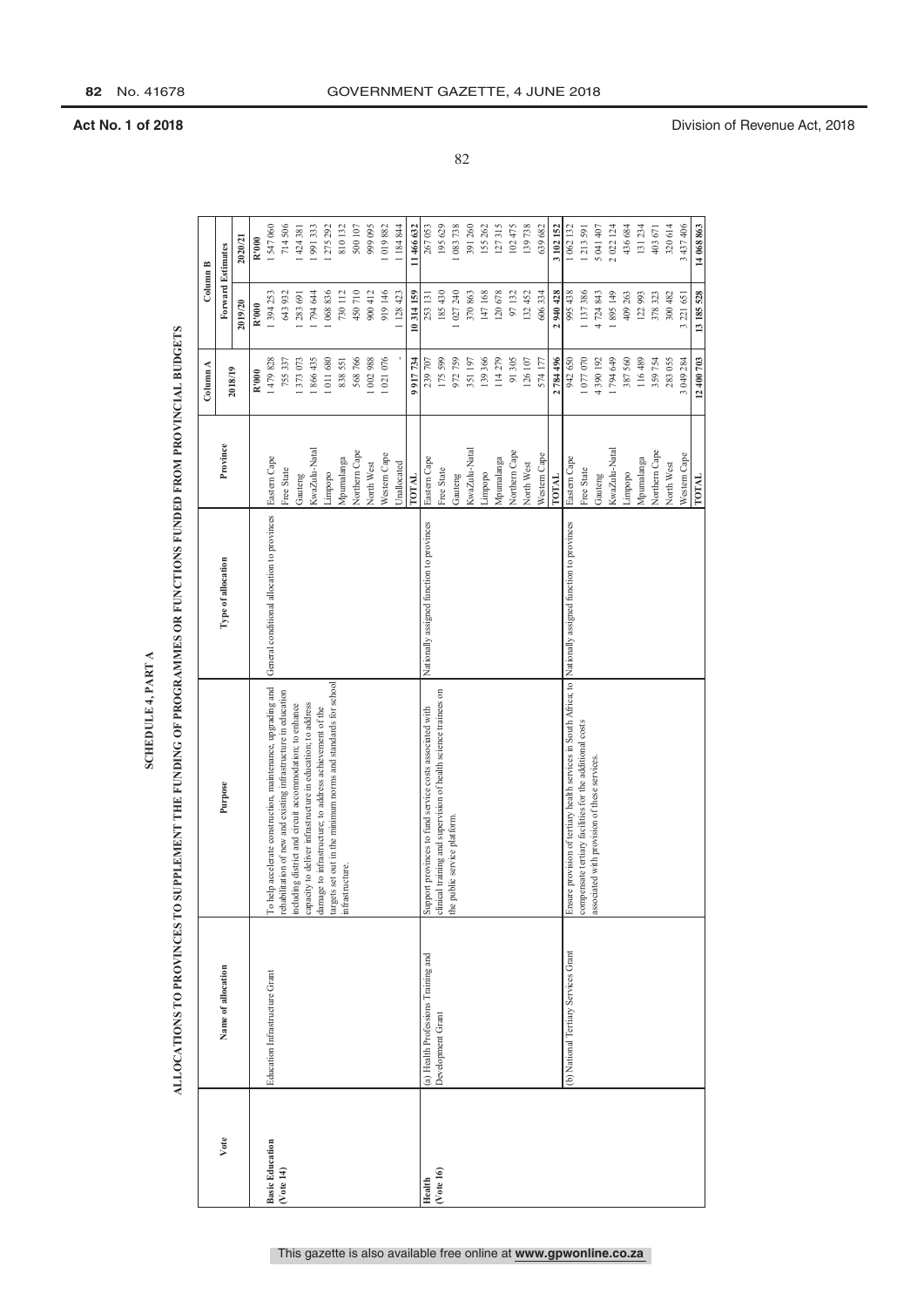|                  |                                            |                                                                                                               |                                         |                  | Kholomo A  | Kholomo B             |            |
|------------------|--------------------------------------------|---------------------------------------------------------------------------------------------------------------|-----------------------------------------|------------------|------------|-----------------------|------------|
| Voutu            | Lebitso la kabo                            | <b>Maikemisetso</b>                                                                                           | Mofuta wa kabo                          | Provense         |            | Ditekanyetso tse pele |            |
|                  |                                            |                                                                                                               |                                         |                  | 2018/19    | 2019/20               | 2020/21    |
|                  |                                            |                                                                                                               |                                         |                  | R'000      | R'000                 | R'000      |
| Thuto ya Motheo  | Letlole la Moralo wa motheo wa Thuto       | Ho thusa ho potlakisa kaho, tlhokomelo, ntlafatso le kaho                                                     | Kakaretso ya kabo e nang le dipehelo ho | Kapa Botjhabela  | 1479828    | 1394253               | 1547060    |
| $($ Voutu 14 $)$ |                                            | moralo wa motheo o motiha le o teng thutong ho<br>botjha ya                                                   | diprovense                              | Freistata        | 755337     | 643932                | 714 506    |
|                  |                                            | akga setereke le sebaka sa bodulo; ho ks ntlafatsa bokgoni ba                                                 |                                         | Gauteng          | 373073     | 283 691               | 424 381    |
|                  |                                            | no ka nehelana ka moralo wa motheo ho thuto; ho tlamela<br>temalo ho moralo wa motheo; ho tlamela phihlello e |                                         | KwaZulu-Natal    | 866435     | 794 644               | 991333     |
|                  |                                            | hlalositsweng ho bonyane ba maemo le tlwaelo bakeng la                                                        |                                         | Limpopo          | 011680     | 1 068 836             | 275 292    |
|                  |                                            | moralo wa motheo wa sekolo.                                                                                   |                                         | Mpumalanga       | 838551     | 730112                | 810132     |
|                  |                                            |                                                                                                               |                                         | Kapa Leboya      | 568766     | 450710                | 500 107    |
|                  |                                            |                                                                                                               |                                         | Leboya Bophirima | 002988     | 900 412               | 999 095    |
|                  |                                            |                                                                                                               |                                         | Kapa Bophirima   | 1021076    | 919146                | 1019882    |
|                  |                                            |                                                                                                               |                                         | Tse sa abuwang   |            | 128423                | 184844     |
|                  |                                            |                                                                                                               |                                         | <b>KAKARETSO</b> | 9 917 734  | 10314159              | 11 466 632 |
| <b>Bophelo</b>   | (a) Letlole la Ntshetsopele le Thupello ya | Ho tshehetsa diprovense ho ka tshehetsa ka ditjhelete ditjeho                                                 | Mosebetsi wa naha o nehetsweng          | Kapa Botjhabela  | 239 707    | 253 131               | 267053     |
| $($ Voutu 16 $)$ | Profeshene ya Bophelo                      | tse amanang le thupello ya klinikhale le ho disa baithuti ba                                                  | diprovense                              | Freistata        | 175599     | 185430                | 195 629    |
|                  |                                            | saense ya bophelo ho tshebeletso ya setjhaba.                                                                 |                                         | Gauteng          | 972759     | 027240                | 1 083 738  |
|                  |                                            |                                                                                                               |                                         | KwaZulu-Natal    | 351197     | 370863                | 391 260    |
|                  |                                            |                                                                                                               |                                         | Limpopo          | 139366     | 147168                | 155 262    |
|                  |                                            |                                                                                                               |                                         | Mpumalanga       | 114279     | 120678                | 127315     |
|                  |                                            |                                                                                                               |                                         | Kapa Leboya      | 91305      | 97132                 | 102 475    |
|                  |                                            |                                                                                                               |                                         | Leboya Bophirima | 126 107    | 132452                | 139738     |
|                  |                                            |                                                                                                               |                                         | Kapa Bophirima   | 574177     | 606334                | 639 682    |
|                  |                                            |                                                                                                               |                                         | <b>KAKARETSO</b> | 2784496    | 2940 428              | 3 102 152  |
|                  | (b) Letlole la Ditshebeletso tse Phahameng | Ho etsa bonnete ba nehelano ya ditshebeletso tse phahameng                                                    | mosebetsi wa naha o nehetsweng          | Kapa Botjhabela  | 942650     | 995 438               | 1 062 132  |
|                  | tsa Naha                                   | tsa bophelo ka hare ho Afrika Borwa; ho putsa disebediswa                                                     | diprovense                              | Freistata        | 1077070    | 1137386               | 1213591    |
|                  |                                            | tse phahameng bakeng la ditjeho tse eketsehilleng tse                                                         |                                         | Gauteng          | 4390192    | 4724843               | 5041407    |
|                  |                                            | le nehelano ya ditshebeletso tsena.<br>amanang                                                                |                                         | KwaZulu-Natal    | 1794649    | 1895149               | 2 022 124  |
|                  |                                            |                                                                                                               |                                         | Limpopo          | 387560     | 409263                | 436 684    |
|                  |                                            |                                                                                                               |                                         | Mpumalanga       | 116489     | 122993                | 131 234    |
|                  |                                            |                                                                                                               |                                         | Kapa Leboya      | 359754     | 378323                | 403671     |
|                  |                                            |                                                                                                               |                                         | Leboya Bophirima | 283055     | 300 482               | 320 614    |
|                  |                                            |                                                                                                               |                                         | Kapa Bophirima   | 3 049 284  | 3 221 651             | 3 437 406  |
|                  |                                            |                                                                                                               |                                         | <b>KAKARETSO</b> | 12.400.703 | 13.185.528            | 14 068 863 |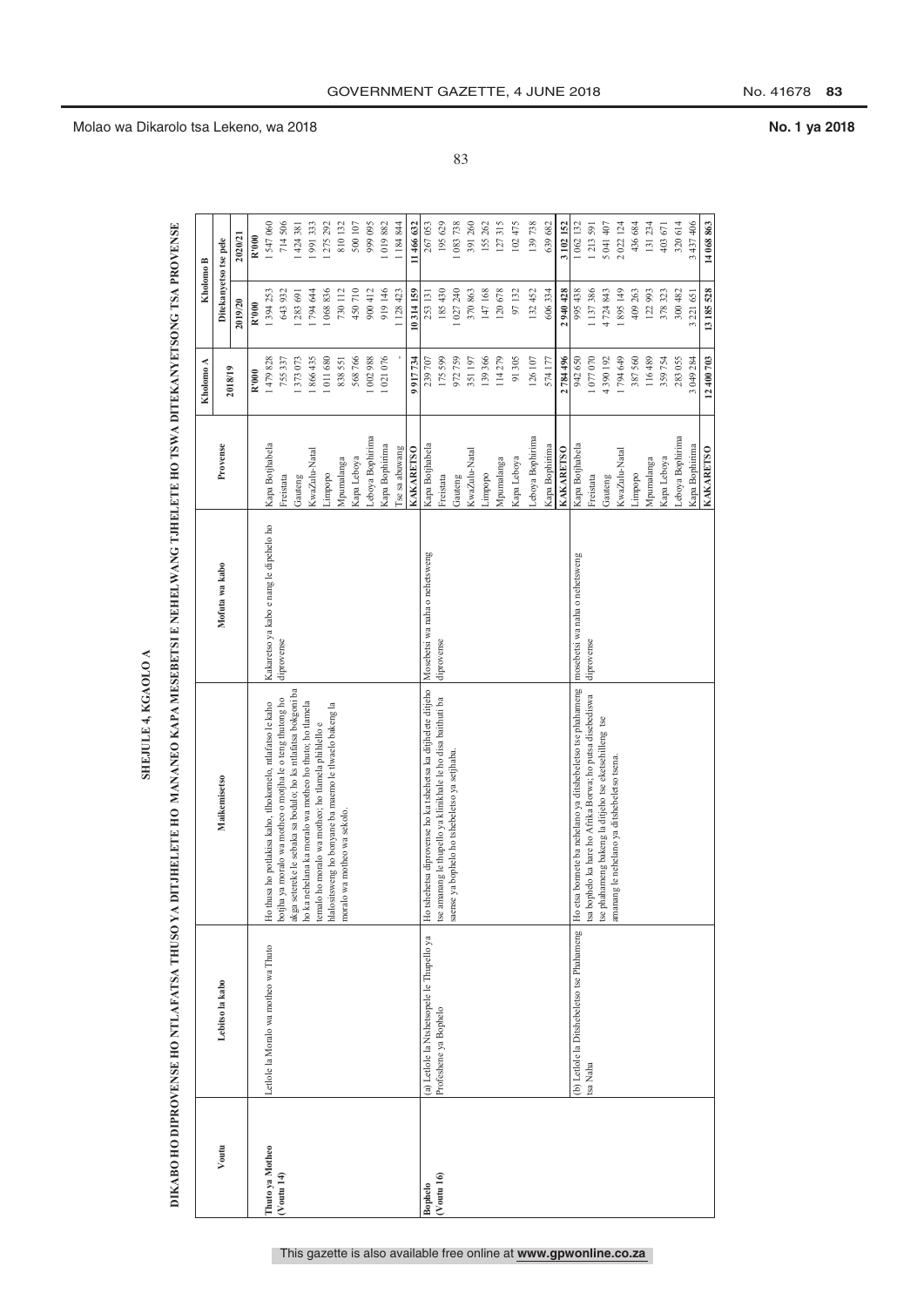|                           |                                        |                                                                                                                     |                                             |               | Column A   | Column B                 |            |
|---------------------------|----------------------------------------|---------------------------------------------------------------------------------------------------------------------|---------------------------------------------|---------------|------------|--------------------------|------------|
| Vote                      | Name of allocation                     | Purpose                                                                                                             | Type of allocation                          | Province      | 2018/19    | <b>Forward Estimates</b> |            |
|                           |                                        |                                                                                                                     |                                             |               |            | 2019/20                  | 2020/21    |
|                           |                                        |                                                                                                                     |                                             |               | R'000      | R'000                    | R'000      |
| <b>Social Development</b> | Social Worker Employment Grant         | To reduce the national backlog of unemployed social work                                                            | General conditional allocation to provinces | Eastern Cape  | 45074      | 48710                    | 51974      |
| ( Note 17)                |                                        | graduates through appointment by provincial departments of                                                          |                                             | Free State    | 3519       | 3803                     | 4058       |
|                           |                                        | social development.                                                                                                 |                                             | Gauteng       | 2655       | 2869                     | 3061       |
|                           |                                        |                                                                                                                     |                                             | KwaZulu-Natal | 57855      | 62522                    | 66710      |
|                           |                                        |                                                                                                                     |                                             | Limpopo       | 50631      | 54715                    | 58381      |
|                           |                                        |                                                                                                                     |                                             | Mpumalanga    | 16177      | 17482                    | 18653      |
|                           |                                        |                                                                                                                     |                                             | Northern Cape | 619        | 669                      | 714        |
|                           |                                        |                                                                                                                     |                                             | North West    | 7286       | 7874                     | 8402       |
|                           |                                        |                                                                                                                     |                                             | Western Cape  | 12967      | 14012                    | 14951      |
|                           |                                        |                                                                                                                     |                                             | <b>TOTAL</b>  | 196783     | 212656                   | 226904     |
| Transport                 | (a) Provincial Roads Maintenance Grant | To supplement provincial investments for road infrastructure                                                        | General conditional allocation to provinces | Eastern Cape  | 1439241    | 1391054                  | 1467354    |
| (Vote 35)                 |                                        | maintenance (routine, periodic and special maintenance); to                                                         |                                             | Free State    | .299 602   | 235 577                  | 1 303 349  |
|                           |                                        | ensure that all roads are classified as per the Road                                                                |                                             | Gauteng       | 742 522    | 636028                   | 670914     |
|                           |                                        | Infrastructure Strategic Framework for South Africa and the<br>technical recommendations for highways, and the Road |                                             | KwaZulu-Natal | 826745     | 772 792                  | 870031     |
|                           |                                        | Classification and Access Management guidelines; to                                                                 |                                             | Limpopo       | 124 146    | 105360                   | 1165989    |
|                           |                                        | implement and maintain Road Asset Management Systems; to                                                            |                                             | Mpumalanga    | 523 757    | 416386                   | 939 197    |
|                           |                                        | supplement provincial projects for the repair of roads and                                                          |                                             | Northern Cape | 1 111 637  | 050720                   | 1 108 353  |
|                           |                                        | bridges damaged by unforseen incidences including natural                                                           |                                             | North West    | 960 604    | 904 230                  | 953827     |
|                           |                                        | disasters; to improve the state of the road network serving                                                         |                                             | Western Cape  | 1 007 414  | 911213                   | 961 194    |
|                           |                                        | electricity generation infrastructure; to improve road safety                                                       |                                             | Unallocated   |            | 1 058 305                | 1672449    |
|                           |                                        | with a special focus on pedestrian safety in rural areas.                                                           |                                             | TOTAL         | 11 035 668 | 11 481 665               | 12 112 657 |
|                           | (b) Public Transport Operations Grant  | To provide supplementary funding towards public transport                                                           | Nationally assigned function to provinces   | Eastern Cape  | 238 745    | 252115                   | 269 007    |
|                           |                                        | services provided by provincial departments of transport.                                                           |                                             | Free State    | 263 954    | 278735                   | 297410     |
|                           |                                        |                                                                                                                     |                                             | Gauteng       | 2 306 888  | 2 436 074                | 2 599 291  |
|                           |                                        |                                                                                                                     |                                             | KwaZulu-Natal | 1 106 154  | 1168099                  | 1 246 362  |
|                           |                                        |                                                                                                                     |                                             | Limpopo       | 356809     | 376790                   | 402035     |
|                           |                                        |                                                                                                                     |                                             | Mpumalanga    | 600790     | 634 434                  | 676941     |
|                           |                                        |                                                                                                                     |                                             | Northern Cape | 53715      | 56723                    | 60524      |
|                           |                                        |                                                                                                                     |                                             | North West    | 110419     | 116603                   | 124415     |
|                           |                                        |                                                                                                                     |                                             | Western Cape  | 952824     | 006182                   | 1073596    |
|                           |                                        |                                                                                                                     |                                             | TOTAL         | 5 990 298  | 6325755                  | 6749581    |

84

**84** No. 41678 GOVERNMENT GAZETTE, 4 JUNE 2018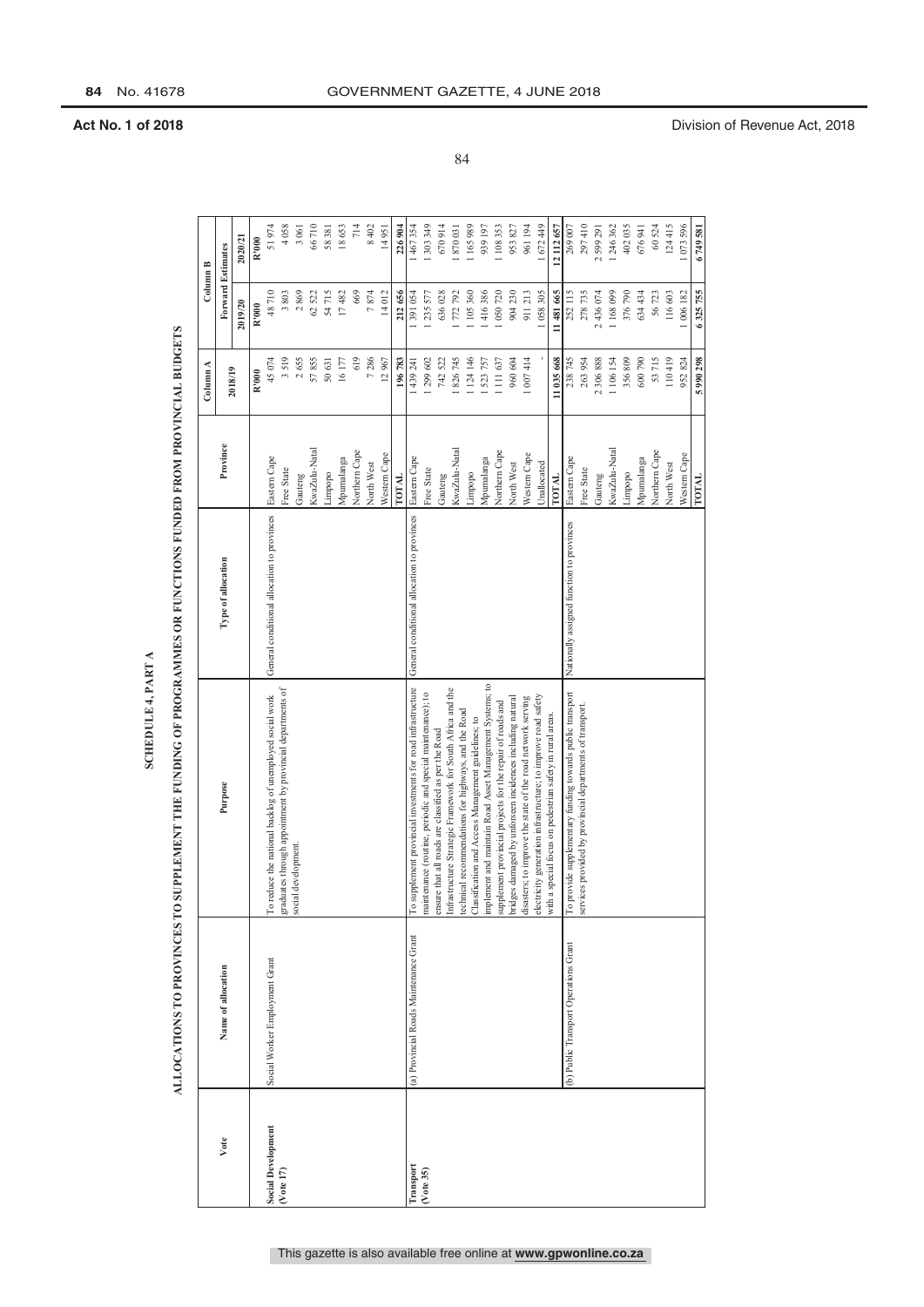|               |                                                                 |                                                                                                                      |                                                           |                  | Kholomo A  | Kholomo B             |            |
|---------------|-----------------------------------------------------------------|----------------------------------------------------------------------------------------------------------------------|-----------------------------------------------------------|------------------|------------|-----------------------|------------|
| Voutu         | Lebitso la kabo                                                 | <b>Maikemisetso</b>                                                                                                  | Mofuta wa kabo                                            | Provense         |            | Ditekanyetso tse pele |            |
|               |                                                                 |                                                                                                                      |                                                           |                  | 2018/19    | 2019/20               | 2020/21    |
|               |                                                                 |                                                                                                                      |                                                           |                  | R'000      | R'000                 | R'000      |
|               | Ntshetsopele ya tsa Setjhaba Letlole la Khiro ya Mosebeletsi wa | Ho fokotsa tshubuhlellano ya naha ya baithuti ba sa sebetseng Kakaretso ya kabo e nang le dipehelo ho                |                                                           | Kapa Botjhabela  | 45074      | 48710                 | 51974      |
| $($ Voutu 17) | Setjhaba                                                        | ba basebeletsi ba setjhaba ka ho thomgwa ke mafapha a                                                                | diprovense                                                | Freistata        | 3519       | 3803                  | 4 058      |
|               |                                                                 | provense a ntshetsopele ya setjhaba                                                                                  |                                                           | Gauteng          | 2655       | 2869                  | 3 061      |
|               |                                                                 |                                                                                                                      |                                                           | KwaZulu-Natal    | 57855      | 62522                 | 66710      |
|               |                                                                 |                                                                                                                      |                                                           | Limpopo          | 50631      | 54715                 | 58 381     |
|               |                                                                 |                                                                                                                      |                                                           | Mpumalanga       | 16177      | 17482                 | 18653      |
|               |                                                                 |                                                                                                                      |                                                           | Kapa Leboya      | 619        | 669                   | 714        |
|               |                                                                 |                                                                                                                      |                                                           | Leboya Bophirima | 7286       | 7874                  | 8 402      |
|               |                                                                 |                                                                                                                      |                                                           | Kapa Bophirima   | 12967      | 14012                 | 14951      |
|               |                                                                 |                                                                                                                      |                                                           | <b>KAKARETSO</b> | 196783     | 212656                | 226 904    |
| Dipalangwang  | (a) Letlole la Tlhokomelo ya Ditsela tsa                        | Ho matlafatsa botsetedi ba provense ho tlhokomelo ya moralo Kakaretso ya kabo e nang le dipehelo ho                  |                                                           | Kapa Botjhabela  | 439 241    | 391054                | 467 354    |
| Voutu 35)     | Provense                                                        | wa motheo wa ditsela (tlhokomelo e ikgethileng ya nako le                                                            | diprovense                                                | Freistata        | 299 602    | 235577                | 1 303 349  |
|               |                                                                 | latela Moralo wa Tshebetso wa Mawa a Moralo wa Motheo<br>nako); ho etsa bonnete hore ditsela tsohle dihlophuwe ho    |                                                           | Gauteng          | 742 522    | 636028                | 670914     |
|               |                                                                 | wa Ditsela bakeng la Afrika Borwa le dikgethaletso tsa                                                               |                                                           | KwaZulu-Natal    | 826745     | 1772792               | 870 031    |
|               |                                                                 | theknikhale bakeng la ditsela tse phahameng, le tataiso ya                                                           |                                                           | Limpopo          | 1 124 146  | 1105360               | 1165989    |
|               |                                                                 | tlhokomelo ya Taolo ya Mokgwa wa tshebetso Bolaoding ba<br>Kgobokango le Phihlello ya Taolo; ho kenya tshebetsong le |                                                           | Mpumalanga       | 523 757    | 416386                | 939 197    |
|               |                                                                 | Thepa ya Tsela; ho ka thusa diprojeke tsa provense bakeng la                                                         |                                                           | Kapa Leboya      | 1111637    | 1050720               | 108353     |
|               |                                                                 | tokiso ya ditsela le marokgo a sentsweng ke tseneng di sa                                                            |                                                           | Leboya Bophirima | 960 604    | 904230                | 953 827    |
|               |                                                                 | lebellwa jwalo ka koduwa ya tlhaho; ho ntlafatsa maemo a<br>netweke ya tsela e nehelanang ka moralo wa motheo wa     |                                                           | Kapa Bophirima   | 1 007 4 14 | 911213                | 961 194    |
|               |                                                                 | ho ntlafatsa tshireletseho ka ho shebana le<br>motlakase;                                                            |                                                           | I'se sa abuwang  |            | .058305               | 1672449    |
|               |                                                                 | tshireletseho ya ditaso metseng ya mahae.                                                                            |                                                           | <b>KAKARETSO</b> | 11 035 668 | 11 481 665            | 12 112 657 |
|               | (b) Letlole la Tshebetso ya Dipalangwang                        | Ho nehelana ka thuso ya matlole ho ditshebeletso tsa                                                                 | Mesebetsi ya naha e nehetsweng diprovense Kapa Botjhabela |                  | 238 745    | 252115                | 269 007    |
|               | tsa Setjhaba                                                    | dipalangwang tsa setjhaba tse nehelwang ke mafapha a                                                                 |                                                           | reistata         | 263954     | 278735                | 297 410    |
|               |                                                                 | dipalangwang a provense.                                                                                             |                                                           | Gauteng          | 2 306 888  | 2436074               | 2 599 291  |
|               |                                                                 |                                                                                                                      |                                                           | KwaZulu-Natal    | 1 106 154  | 1168099               | 1 246 362  |
|               |                                                                 |                                                                                                                      |                                                           | Limpopo          | 356809     | 376790                | 402 035    |
|               |                                                                 |                                                                                                                      |                                                           | Mpumalanga       | 600790     | 634434                | 676941     |
|               |                                                                 |                                                                                                                      |                                                           | Kapa Leboya      | 53715      | 56723                 | 60 524     |
|               |                                                                 |                                                                                                                      |                                                           | Leboya Bophirima | 110419     | 116603                | 124415     |
|               |                                                                 |                                                                                                                      |                                                           | Kapa Bophirima   | 952824     | 1006182               | 1073596    |
|               |                                                                 |                                                                                                                      |                                                           | <b>KAKARETSO</b> | 5 990 298  | 6325755               | 6749581    |

85

### Molao wa Dikarolo tsa Lekeno, wa 2018 **No. 1 ya 2018**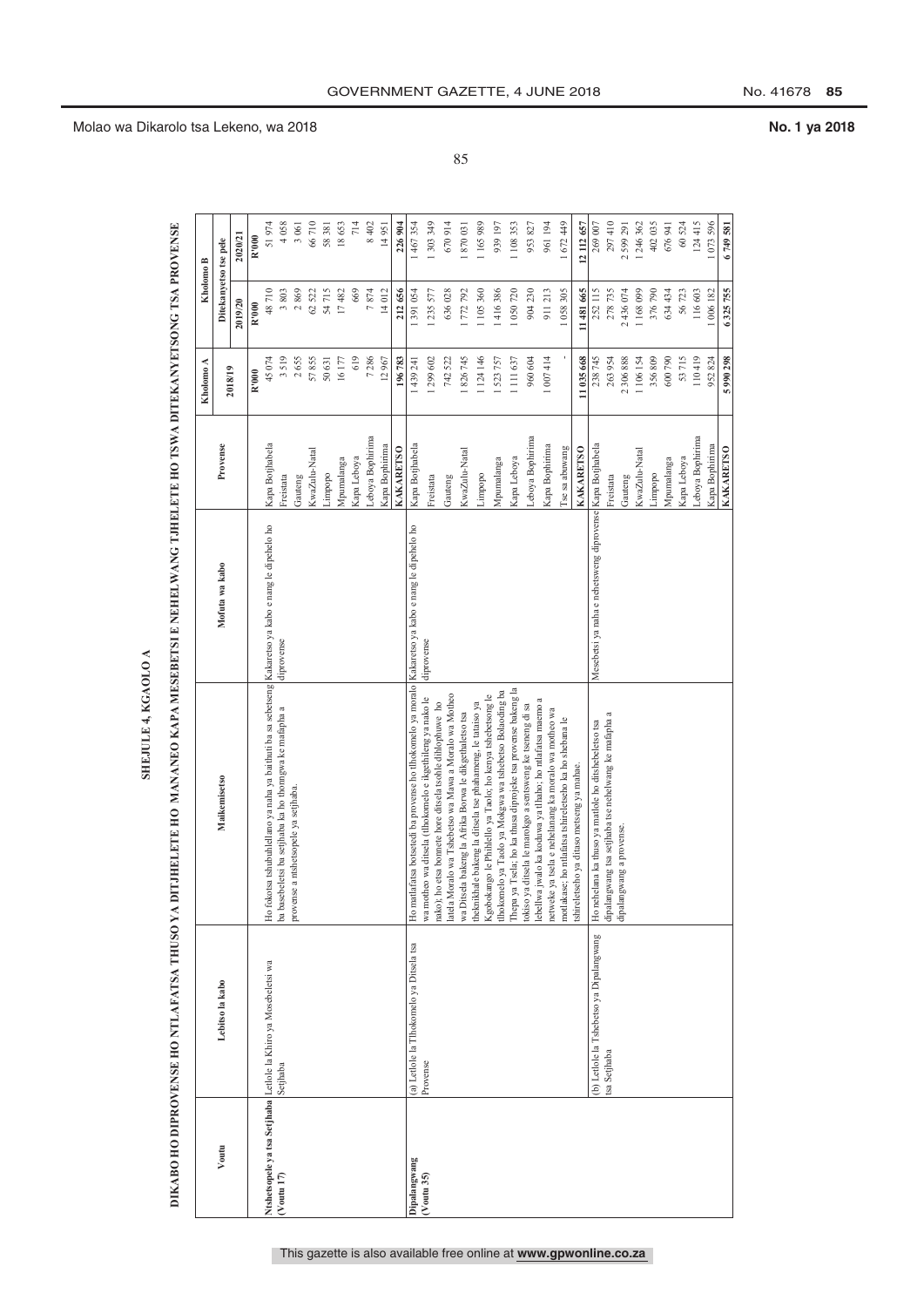### **SCHEDULE 4, PART B**

# ALLOCATIONS TO MUNICIPALITIES TO SUPPLEMENT THE FUNDING OF FUNCTIONS FUNDED FROM MUNICIPAL BUDGETS

|                          |                                     |                                                                                                          |                      | Column A   | Column B                 |            |
|--------------------------|-------------------------------------|----------------------------------------------------------------------------------------------------------|----------------------|------------|--------------------------|------------|
| Vote                     | Name of allocation                  | Purpose                                                                                                  | City                 | 2018/19    | <b>Forward Estimates</b> |            |
|                          |                                     |                                                                                                          |                      |            | 2019/20                  | 2020/21    |
|                          |                                     |                                                                                                          |                      | R'000      | R'000                    | R'000      |
| <b>Human Settlements</b> | Urban Settlements Development Grant | Supplements the capital revenues of metropolitan municipalities in order to support the national human   | Buffalo City         | 762992     | 801772                   | 845886     |
| (Vote 38)                |                                     | settlements development programme, focusing on poor households.                                          | City of Cape Town    | 1484790    | 560 257                  | 1 646 104  |
|                          |                                     |                                                                                                          | City of Ekurhuleni   | 1971737    | 2071952                  | 2 185 954  |
|                          |                                     |                                                                                                          | City of Johannesburg | 852 262    | 946 406                  | 2 053 499  |
|                          |                                     |                                                                                                          | City of Tshwane      | 605 607    | 687214                   | 1780046    |
|                          |                                     |                                                                                                          | eThekwini            | 1966869    | 2 066 837                | 2 180 557  |
|                          |                                     |                                                                                                          | Mangaung             | 756216     | 794 652                  | 838 374    |
|                          |                                     |                                                                                                          | Nelson Mandela Bay   | 905664     | 951696                   | 1 004 059  |
|                          |                                     |                                                                                                          | <b>TOTAL</b>         | 11 306 137 | 11880786                 | 12 534 479 |
| National Treasury        | Integrated City Development Grant   | To provide a financial incentive for metropolitan municipalities to achieve a more compact urban spatial | Buffalo City         | 10003      | 11494                    | 12134      |
| (Vote 7)                 |                                     | form through integrating and focussing their use of available infrastructure investment and regulatory   | City of Cape Town    | 64362      | 56921                    | 60092      |
|                          |                                     | instruments.                                                                                             | City of Ekurhuleni   | 45537      | 48375                    | 51069      |
|                          |                                     |                                                                                                          | City of Johannesburg | 63536      | 67496                    | 71255      |
|                          |                                     |                                                                                                          | City of Tshwane      | 45013      | 44 464                   | 46940      |
|                          |                                     |                                                                                                          | eThekwini            | 45596      | 52391                    | 55 309     |
|                          |                                     |                                                                                                          | Mangaung             | 7207       | 11376                    | 12009      |
|                          |                                     |                                                                                                          | Nelson Mandela Bay   | 12355      | 17534                    | 18511      |
|                          |                                     |                                                                                                          | TOTAL                | 293 609    | 310051                   | 327319     |

86

**Act No. 1 of 2018** Division of Revenue Act, 2018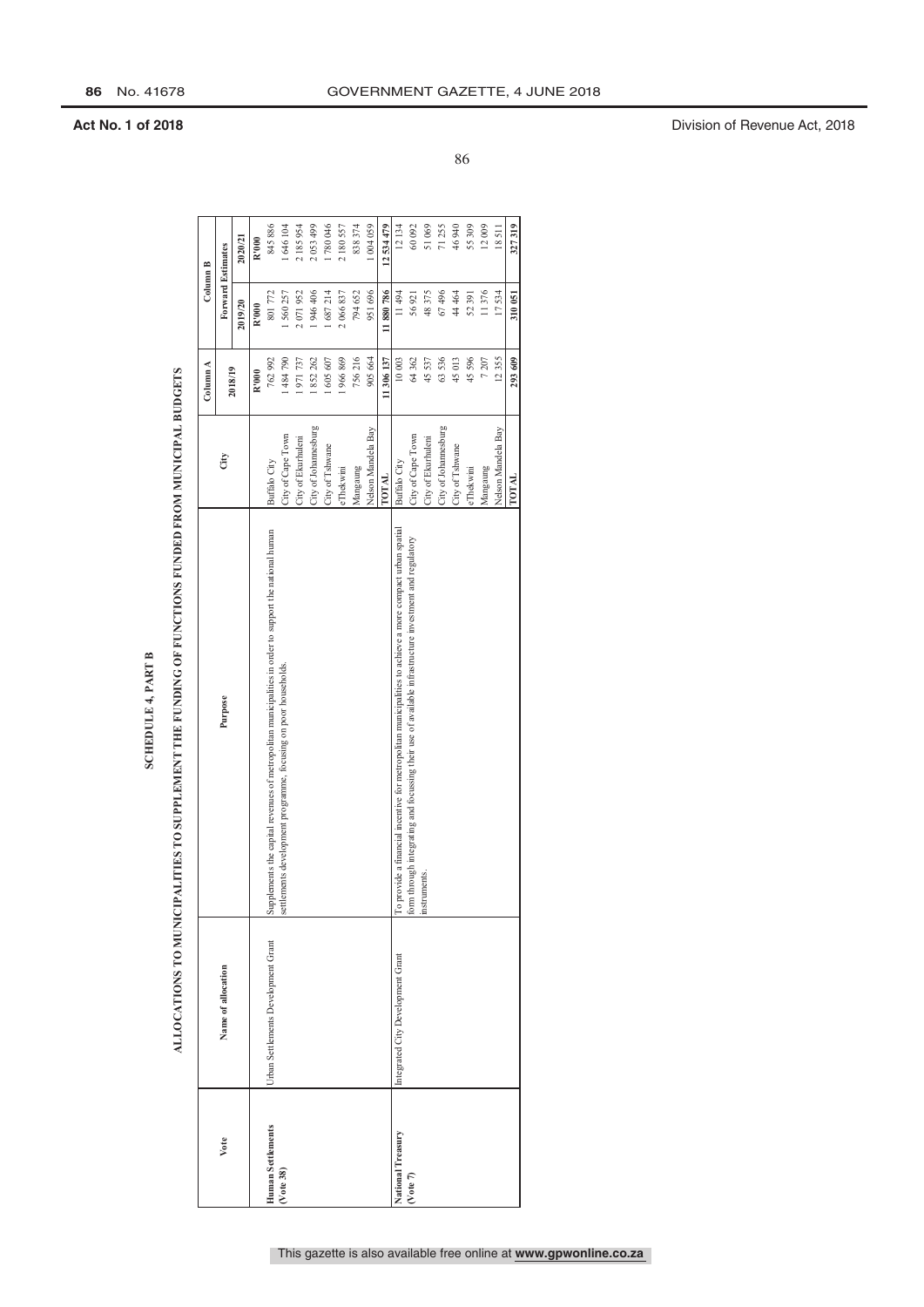DIKABO HO DIMMASEPALA HO KA MATLAFATSA THUSO YA DITJHELETE HO MESEBETSI E THUSWANG KA DITJHELETE TSE TSWANG DITEKANYETSONG TSA MMASEPALA SHEJULE 4, KGAOLO B

|                       | DIKABO HO DIMMASEPALA HO KA MATLAFATSA THUSO YA DITJHELETE HO MESEBETSI E THUSWANG KA DITJHELETE TSE TSWANG DITEKANYETSONG TSA MMASEPALA |                                                                                                      |                      | Kholomo  | Kholomo B             |           |
|-----------------------|------------------------------------------------------------------------------------------------------------------------------------------|------------------------------------------------------------------------------------------------------|----------------------|----------|-----------------------|-----------|
| Voutu                 | Lebitso la kabo                                                                                                                          | Maikemisetso                                                                                         | <b>Motsetoropo</b>   | 2018/19  | Ditekanyetso tse pele |           |
|                       |                                                                                                                                          |                                                                                                      |                      |          | 2019/20               | 2020/21   |
| Bodulo                |                                                                                                                                          |                                                                                                      |                      | R'000    | R'000                 | R'000     |
| (Voutu 38)            | Letlole la Ntshetsopele ya Bodulo ba                                                                                                     | Ho thusa lekeno la khapitale ya dimmasepala tsa metsesetoropo e le ho ka tshehetsa lenaneo la        | Buffalo City         | 762992   | 801772                | 845886    |
|                       | Metsetoropo                                                                                                                              | ntshetsopele ya bodulo ba batho la naha, le tobaneng le malapa a futsanehileng                       | City of Cape Town    | 1484790  | 1560257               | 1646104   |
|                       |                                                                                                                                          |                                                                                                      | City of Ekurhuleni   | 1971737  | 2071952               | 2185954   |
|                       |                                                                                                                                          |                                                                                                      | City of Johannesburg | 852 262  | 946 406               | 2053499   |
|                       |                                                                                                                                          |                                                                                                      | City of Tshwane      | 1605607  | 687214                | 1780046   |
|                       |                                                                                                                                          |                                                                                                      | eThekwini            | 1966869  | 2 066 837             | 2180557   |
|                       |                                                                                                                                          |                                                                                                      | Mangaung             | 756216   | 794 652               | 838 374   |
|                       |                                                                                                                                          |                                                                                                      | Nelson Mandela Bay   | 905 664  | 951696                | 1 004 059 |
|                       |                                                                                                                                          |                                                                                                      | <b>KAKARETSO</b>     | 11306137 | 11880786              | 12534479  |
| Letlotlo la Naha      | Letlole le kopaneng la Ntshetsopele ya                                                                                                   | Ho ka nehelana ka moropotso wa tjhelete bakeng la dimmasepala tse kgolo ho ka fihlella dibaka tsa    | Buffalo City         | 10003    | 11494                 | 12134     |
| (Voutu <sub>7</sub> ) | Toropo                                                                                                                                   | setoropo ka kopano le ho sebedisa disebediswa tsa bona tse teng tsa moralo wa motheo wa botsetedi le | City of Cape Town    | 64 362   | 56921                 | 60092     |
|                       |                                                                                                                                          | bolaodi.                                                                                             | City of Ekurhuleni   | 45537    | 48375                 | 51069     |
|                       |                                                                                                                                          |                                                                                                      | City of Johannesburg | 63536    | 67496                 | 71 255    |
|                       |                                                                                                                                          |                                                                                                      | City of Tshwane      | 45013    | 44 464                | 46940     |
|                       |                                                                                                                                          |                                                                                                      | eThekwini            | 45596    | 52 391                | 55 309    |
|                       |                                                                                                                                          |                                                                                                      | Mangaung             | 7207     | 11376                 | 12009     |
|                       |                                                                                                                                          |                                                                                                      | Nelson Mandela Bay   | 12355    | 17534                 | 18511     |
|                       |                                                                                                                                          |                                                                                                      | <b>KAKARETSO</b>     | 293 609  | 310051                | 327319    |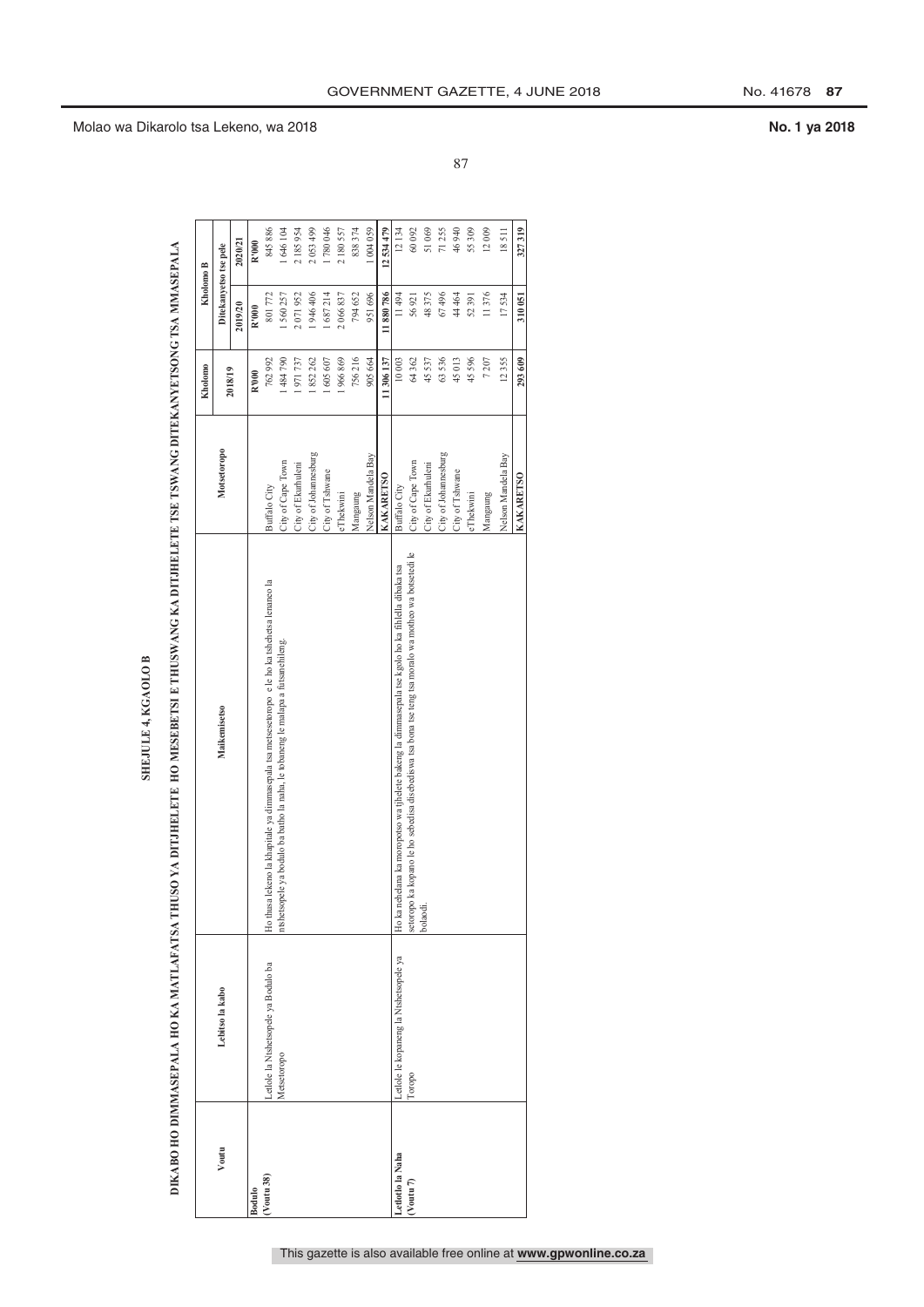|                           |                                        | SPECIFIC PURPOSE ALLOCATIONS TO PROVINCES<br>SCHEDULE 5, PART A                                                   |                        |               |          |                          |                              |
|---------------------------|----------------------------------------|-------------------------------------------------------------------------------------------------------------------|------------------------|---------------|----------|--------------------------|------------------------------|
|                           |                                        |                                                                                                                   |                        |               | Column A | Column B                 |                              |
| Vote                      | Name of allocation                     | Purpose                                                                                                           | Type of allocation     | Province      | 2018/19  | <b>Forward Estimates</b> |                              |
|                           |                                        |                                                                                                                   |                        |               |          | 2019/20                  | 2020/21                      |
|                           |                                        |                                                                                                                   |                        |               | R'000    | R'000                    | R'000                        |
| Agriculture, Forestry and | (a) Comprehensive Agricultural Support | To provide effective agricultural support services, promote                                                       | Conditional allocation | Eastern Cape  | 262 161  | 253038                   | 269 992                      |
| Fisheries                 | Programme Grant                        | and facilitate agricultural development by targeting                                                              |                        | Free State    | 179476   | 174538                   | 186232                       |
| $($ Vote 24 $)$           |                                        | beneficiaries of land reform, restitution and redistribution, and                                                 |                        | Gauteng       | 92333    | 94 648                   | 100989                       |
|                           |                                        | other black producers who have acquired land through private<br>means and are engaged in value-adding enterprises |                        | KwaZulu-Natal | 223 975  | 206 650                  | 220496                       |
|                           |                                        | domestically, or the export market; to address damages to                                                         |                        | Limpopo       | 256521   | 255 569                  | 272692                       |
|                           |                                        | infrastructure caused by floods.                                                                                  |                        | Mpumalanga    | 162907   | 159717                   | 170418                       |
|                           |                                        |                                                                                                                   |                        | Northern Cape | 252434   | 123832                   | 132129                       |
|                           |                                        |                                                                                                                   |                        | North West    | 176054   | 170893                   | 182342                       |
|                           |                                        |                                                                                                                   |                        | Western Cape  | 144 949  | 155763                   | 166199                       |
|                           |                                        |                                                                                                                   |                        | Unallocated   |          | 281408                   | 300 263                      |
|                           |                                        |                                                                                                                   |                        | <b>IOTAL</b>  | 750810   | 1876056                  | 001752<br>$\mathbf{\hat{z}}$ |
|                           | (b) Ilima/Letsema Projects Grant       | To assist vulnerable South African farming communities to                                                         | Conditional allocation | Eastern Cape  | 71263    | 75254                    | 79393                        |
|                           |                                        | achieve an increase in agricultural production and invest in                                                      |                        | Free State    | 66843    | 70586                    | 74 468                       |
|                           |                                        | infrastructure that unlocks agricultural production within                                                        |                        | Gauteng       | 30278    | 31974                    | 33733                        |
|                           |                                        | strategically identified grain, livestock and horticulture<br>production areas.                                   |                        | KwaZulu-Natal | 71263    | 75253                    | 79392                        |
|                           |                                        |                                                                                                                   |                        | Limpopo       | 71 263   | 75254                    | 79393                        |
|                           |                                        |                                                                                                                   |                        | Mpumalanga    | 58 242   | 61504                    | $64\,887$                    |
|                           |                                        |                                                                                                                   |                        | Northern Cape | 60766    | 64169                    | 67698                        |
|                           |                                        |                                                                                                                   |                        | North West    | 66843    | 70586                    | 74468                        |
|                           |                                        |                                                                                                                   |                        | Western Cape  | 55 662   | 58779                    | 62012                        |
|                           |                                        |                                                                                                                   |                        | <b>TOTAL</b>  | 552 423  | 583 359                  | 615444                       |
|                           | (c) Land Care Programme Grant: Poverty | To promote sustainable use and management of natural                                                              | Conditional allocation | Eastern Cape  | 10966    | 11063                    | $11\,671$                    |
|                           | Relief and Infrastructure Development  | resources by engaging in community based initiatives that                                                         |                        | Free State    | 7650     | 8415                     | 8878                         |
|                           |                                        | support the pillars of sustainability (social, economic and                                                       |                        | Gauteng       | 5399     | 5675                     | 5987                         |
|                           |                                        | environmental), leading to greater productivity, food security,<br>job creation and better well-being for all.    |                        | KwaZulu-Natal | 12016    | 12418                    | 13 101                       |
|                           |                                        |                                                                                                                   |                        | Limpopo       | 12603    | 12863                    | 13570                        |
|                           |                                        |                                                                                                                   |                        | Mpumalanga    | 8310     | 9 14 1                   | 9644                         |
|                           |                                        |                                                                                                                   |                        | Northern Cape | 7753     | 8166                     | 8615                         |
|                           |                                        |                                                                                                                   |                        | North West    | 8398     | 9238                     | 9746                         |
|                           |                                        |                                                                                                                   |                        | Western Cape  | 4778     | 5255                     | 5545                         |
|                           |                                        |                                                                                                                   |                        | TOTAL         | 77873    | 82 234                   | 86757                        |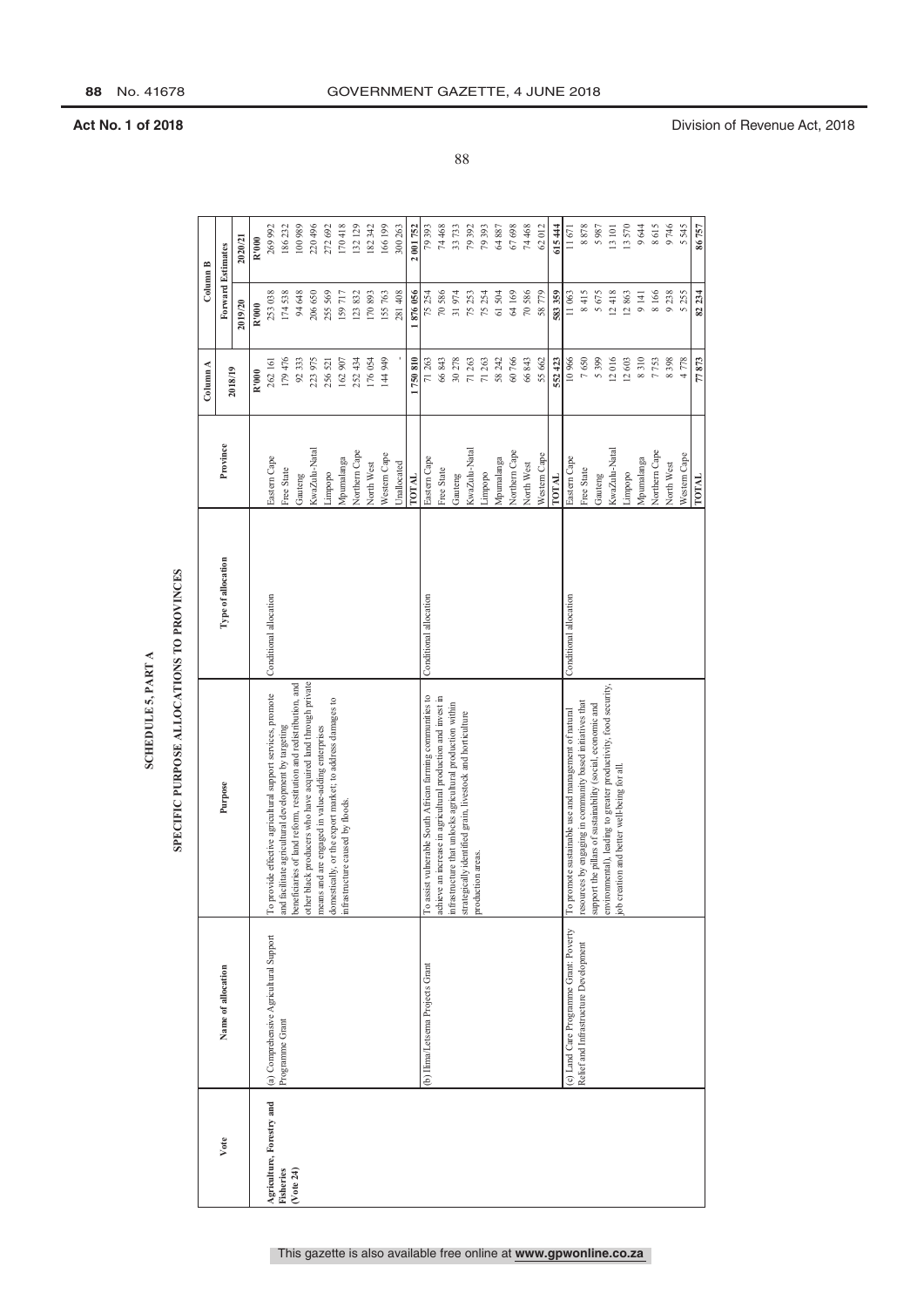| I |
|---|
|   |
|   |
|   |
| ı |
|   |
|   |
|   |
|   |
| c |
|   |
|   |
|   |
|   |
|   |
|   |
|   |
|   |
|   |
|   |
|   |

|                         |                                           | KABO TSE NANG LE MAIKEMISETSO A ITSENG HO DIPROVENSE<br>E                                                           |                         |                  | Kholomo A | Kholomo B             |                                                                     |
|-------------------------|-------------------------------------------|---------------------------------------------------------------------------------------------------------------------|-------------------------|------------------|-----------|-----------------------|---------------------------------------------------------------------|
| Voutu                   | Lebitso la Kabo                           | <b>Maikemisetso</b>                                                                                                 | Mofuta wa kabo          | Provense         | 2018/19   | Ditekanyetso tse pele |                                                                     |
|                         |                                           |                                                                                                                     |                         |                  |           | 2019/20               | 2020/21                                                             |
|                         |                                           |                                                                                                                     |                         |                  | R'000     | R'000                 | R'000                                                               |
| Temo, Meru le Botshwasi | (a) Letlole la Lenaneo le Kopaneng la     | Ho nehelana ka ditshehetso tsa temo, ho phahamisa le ho                                                             | Kabo e nang le dipehelo | Kapa Botjhabela  | 262 161   | 253038                | 269 992                                                             |
| $($ Voutu 24 $)$        | Tshehetso ya Temo                         | nolofatsa ntshetsopele ya tsa temo ka ho shebana le ba una                                                          |                         | Freistata        | 179476    | 174538                | 186 232                                                             |
|                         |                                           | molemo ba ntlafatso ya lefatshe, kgotlisesto le phatlalatso, le                                                     |                         | Gauteng          | 92333     | 94 648                | 100989                                                              |
|                         |                                           | bahlahisi ba batho batsho ba fumaneng lefatshe ka mekgwa ya                                                         |                         | KwaZulu-Natal    | 223 975   | 206 650               | 220 496                                                             |
|                         |                                           | poraevete mme ba ka hare ho dikgwebo tse eketsang boleng<br>ho selehae, kapa dimmarakeng tsa ka ntle; ho ka tlamela |                         | Limpopo          | 256521    | 255569                | 272 692                                                             |
|                         |                                           | moralo wa motheo o sentsweng ke dikgohola.                                                                          |                         | Mpumalanga       | 162907    | 159717                | 170418                                                              |
|                         |                                           |                                                                                                                     |                         | Kapa Leboya      | 252434    | 123832                | 132 129                                                             |
|                         |                                           |                                                                                                                     |                         | Leboya Bophirima | 176054    | 170893                | 182 342                                                             |
|                         |                                           |                                                                                                                     |                         | Kapa Bophirima   | 144 949   | 155763                | 166 199                                                             |
|                         |                                           |                                                                                                                     |                         | I'se sa abuwang  |           | 281408                | 300 263                                                             |
|                         |                                           |                                                                                                                     |                         | <b>KAKARETSO</b> | 750810    | 876056                | 001752                                                              |
|                         | (b)Letlole la diprojeke tsa llima/Letsema | Ho ka thusa setjhaba sa Afrika Borwa sa temo e itlhophereng                                                         | Kabo e nang le dipehelo | Kapa Botjhabela  | 71263     | 75254                 | 79 393                                                              |
|                         |                                           | ho ka fihlella tlhahiso e eketsehileng ya tsa temo le ho tsetela                                                    |                         | Freistata        | 66843     | 70586                 |                                                                     |
|                         |                                           | ho moralo wa motheo o kgontshang tlhahiso ya tsa temo ho                                                            |                         | Gauteng          | 30278     | 31974                 | $\begin{array}{c} 74\ 468 \\ 33\ 733 \\ 79\ 392 \\ 993 \end{array}$ |
|                         |                                           | dijothollo tse hlwauweng, leruo le dibaka tsa tlhahiso ya<br>dimela.                                                |                         | KwaZulu-Natal    | 71263     | 75253                 |                                                                     |
|                         |                                           |                                                                                                                     |                         | Limpopo          | 71263     | 75254                 |                                                                     |
|                         |                                           |                                                                                                                     |                         | Mpumalanga       | 58 242    | 61504                 | 64 887                                                              |
|                         |                                           |                                                                                                                     |                         | Kapa Leboya      | 60766     | 64169                 | 67 698                                                              |
|                         |                                           |                                                                                                                     |                         | Leboya Bophirima | 66843     | 70586                 | 74 468                                                              |
|                         |                                           |                                                                                                                     |                         | Kapa Bophirima   | 55 662    | 58779                 | 62012                                                               |
|                         |                                           |                                                                                                                     |                         | <b>KAKARETSO</b> | 552423    | 583359                | 615 444                                                             |
|                         | (c) Letlole la Lenaneo la Tlhokomelo ya   | Ho phamisa tshebediso e tswetseng pele le taolo ya                                                                  | Kabo e nang le dipehelo | Kapa Botjhabela  | 10966     | 11063                 | 11671                                                               |
|                         | Lefatshe: Kimollo ya Bofutsana le         | disebediswa tsa tlhaho ka ho theha mesebetsi ya setjhaba e                                                          |                         | Freistata        | 7650      | 8415                  | 8878                                                                |
|                         | Ntshetsopele ya Moralo wa motheo          | tshehetsang boteng (setjhaba, ikonomi le tikoloho), e lebisang                                                      |                         | Gauteng          | 5399      | 5675                  | 5987                                                                |
|                         |                                           | ho tshebetso, tshireletso ya dijo, theho ya mesebetsi le<br>bo botle bakeng la bohle.<br>bophelo l                  |                         | KwaZulu-Natal    | 12016     | 12418                 | 13 101                                                              |
|                         |                                           |                                                                                                                     |                         | Limpopo          | 12603     | 12863                 | 13570                                                               |
|                         |                                           |                                                                                                                     |                         | Mpumalanga       | 8310      | 9141                  | 9644                                                                |
|                         |                                           |                                                                                                                     |                         | Kapa Leboya      | 7753      | 8166                  | 8615                                                                |
|                         |                                           |                                                                                                                     |                         | Leboya Bophirima | 8398      | 9238                  | 9746                                                                |
|                         |                                           |                                                                                                                     |                         | Kapa Bophirima   | 4778      | 5255                  | 5 545                                                               |
|                         |                                           |                                                                                                                     |                         | <b>KAKARETSO</b> | 77873     | 82.234                | 86757                                                               |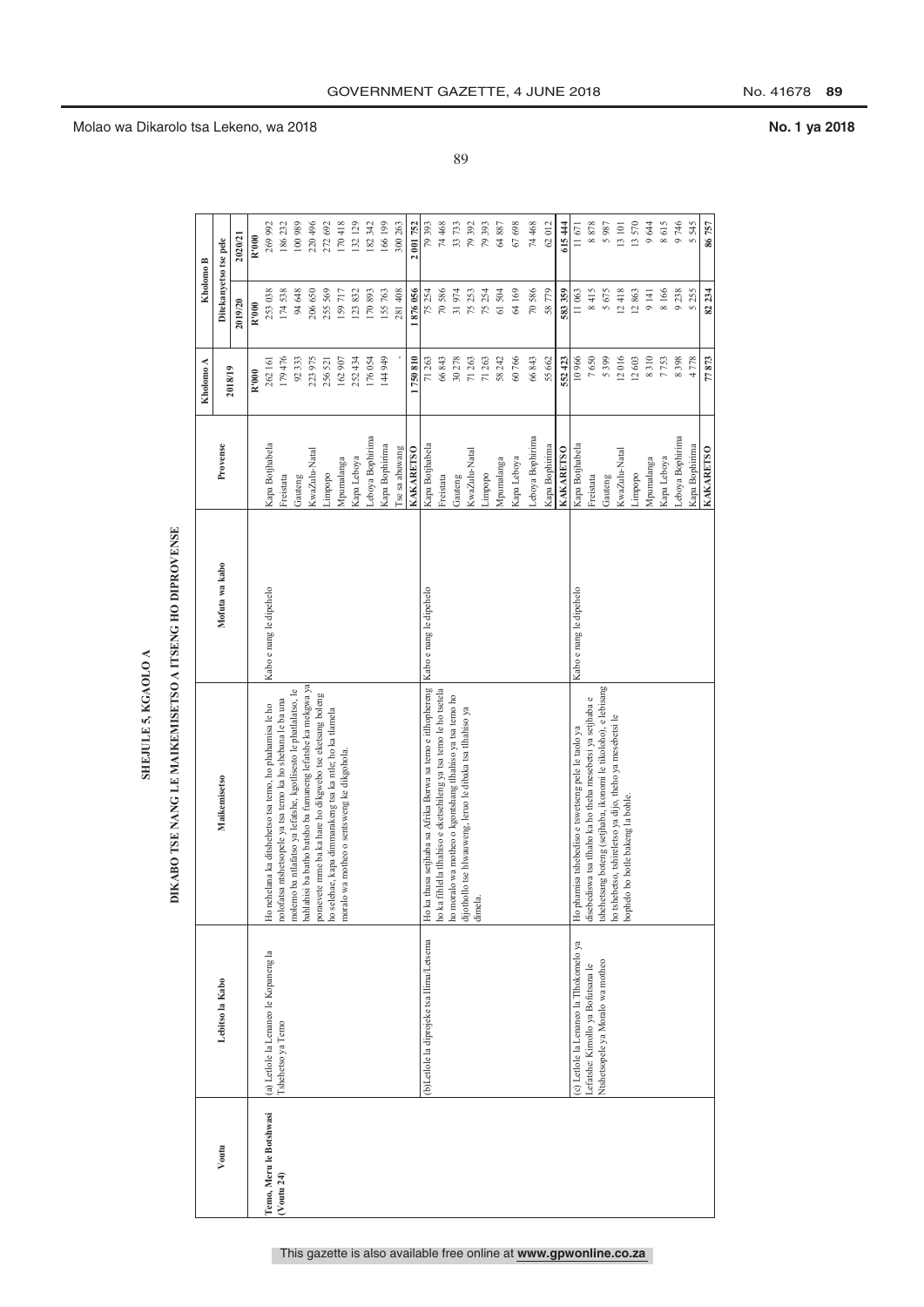### SPECIFIC PURPOSE ALLOCATIONS TO PROVINCES

|                        |                                          | SCHEDULE 5, PART A                                                                                                      |                        |               |           |                          |         |
|------------------------|------------------------------------------|-------------------------------------------------------------------------------------------------------------------------|------------------------|---------------|-----------|--------------------------|---------|
|                        |                                          | SPECIFIC PURPOSE ALLOCATIONS TO PROVINCES                                                                               |                        |               |           |                          |         |
|                        |                                          |                                                                                                                         |                        |               | Column A  | Column B                 |         |
| Vote                   | Name of allocation                       | Purpose                                                                                                                 | Type of allocation     | Province      |           | <b>Forward Estimates</b> |         |
|                        |                                          |                                                                                                                         |                        |               | 2018/19   | 2019/20                  | 2020/21 |
|                        |                                          |                                                                                                                         |                        |               | R'000     | R'000                    | R'000   |
| Arts and Culture       | Community Library Services Grant         | To transform urban and rural community library                                                                          | Conditional allocation | Eastern Cape  | 160584    | 169324                   | 178656  |
| $($ Vote 37)           |                                          | infrastructure, facilities and services (primarily targeting                                                            |                        | Free State    | 159504    | 168 191                  | 177482  |
|                        |                                          | previously disadvantaged communities) through a                                                                         |                        | Gauteng       | 168530    | 177784                   | 187681  |
|                        |                                          | recapitalised programme at provincial level in support of local<br>government and national initiatives.                 |                        | KwaZulu-Natal | 174397    | 183917                   | 194072  |
|                        |                                          |                                                                                                                         |                        | Limpopo       | 125 643   | 132314                   | 139500  |
|                        |                                          |                                                                                                                         |                        | Mpumalanga    | 162479    | 171389                   | 180910  |
|                        |                                          |                                                                                                                         |                        | Northern Cape | 159554    | 168250                   | 177562  |
|                        |                                          |                                                                                                                         |                        | North West    | 136369    | 143767                   | 151733  |
|                        |                                          |                                                                                                                         |                        | Western Cape  | 176624    | 186263                   | 196526  |
|                        |                                          |                                                                                                                         |                        | TOTAL         | 1423684   | 1501199                  | 584 122 |
| <b>Basic Education</b> | (a) HIV and AIDS (Life Skills Education) | To support South Africa's HIV prevention strategy by                                                                    | Conditional allocation | Eastern Cape  | 43 062    | 45455                    | 47878   |
| ( Note 14)             | Grant                                    | providing comprehensive sexuality education and access to                                                               |                        | Free State    | 13413     | 14148                    | 14853   |
|                        |                                          | sexual and reproductive health services to learners and                                                                 |                        | Gauteng       | 35959     | 37907                    | 39869   |
|                        |                                          | programmes for educators; to mitigate the impact of HIV and<br>supporting the provision of employee health and wellness |                        | KwaZulu-Natal | 58922     | 62155                    | 65450   |
|                        |                                          | Tuberculosis by providing a caring, supportive and enabling                                                             |                        | Limpopo       | 27116     | 29 124                   | 31137   |
|                        |                                          | environment for learners and educators; to reduce the                                                                   |                        | Mpumalanga    | 20819     | 21919                    | 22994   |
|                        |                                          | vulnerability of children to HIV, Tuberculosis and sexually                                                             |                        | Northern Cape | 5356      | 5594                     | 5794    |
|                        |                                          | transmitted infections, with a particular focus on orphaned                                                             |                        | North West    | 17884     | 18849                    | 19791   |
|                        |                                          | children and girls.                                                                                                     |                        | Western Cape  | 20704     | 21800                    | 22878   |
|                        |                                          |                                                                                                                         |                        | TOTAL         | 243 235   | 256951                   | 270 644 |
|                        | (b) Learners With Profound Intellectual  | To provide the necessary support, resources and equipment to Conditional allocation                                     |                        | Eastern Cape  | 23957     | 28 448                   | 30910   |
|                        | Disabilities Grant                       | identified care centres and schools for the provision of                                                                |                        | Free State    | 20386     | 25369                    | 27664   |
|                        |                                          | education to children with severe to profound intellectual                                                              |                        | Gauteng       | 26451     | 30238                    | 32715   |
|                        |                                          | disabilities.                                                                                                           |                        | KwaZulu-Natal | 27230     | 33279                    | 35 586  |
|                        |                                          |                                                                                                                         |                        | Limpopo       | $21\,700$ | 26839                    | 28932   |
|                        |                                          |                                                                                                                         |                        | Mpumalanga    | 20709     | 24879                    | 27884   |
|                        |                                          |                                                                                                                         |                        | Northern Cape | 6508      | 8268                     | 11260   |
|                        |                                          |                                                                                                                         |                        | North West    | 12797     | 15267                    | 17414   |
|                        |                                          |                                                                                                                         |                        | Western Cape  | 25733     | 28 198                   | 30499   |
|                        |                                          |                                                                                                                         |                        | TOTAL         | 185471    | 220785                   | 242864  |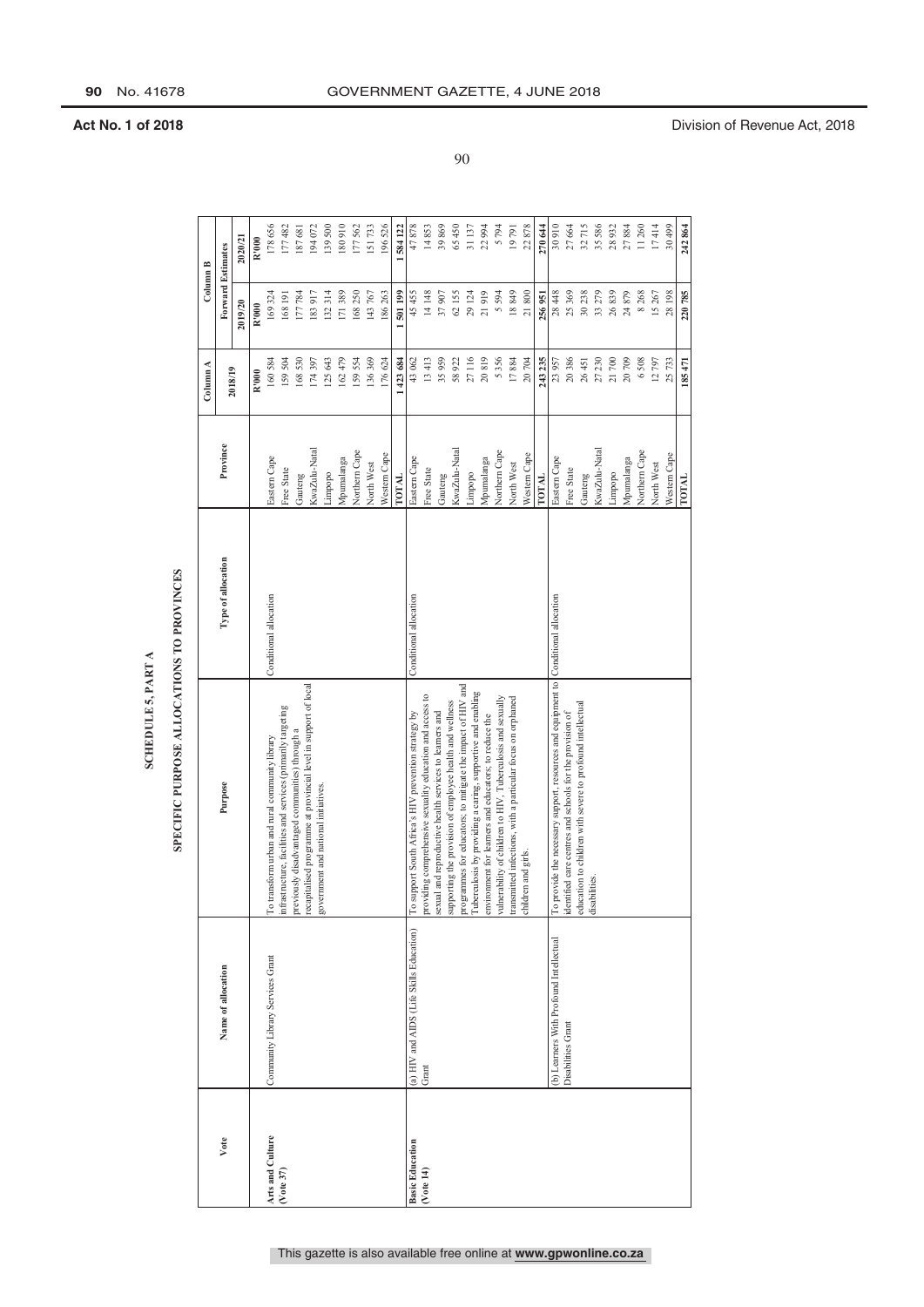| L |
|---|
|   |
|   |
|   |
|   |

## DIKABO TSE NANG LE MAIKEMISETSO A ITSENG HO DIPROVENSE

|                           |                                           | DIKABO TSE NANG LE MAIKEMISETSO A ITSENG HO DIPROVENSE                                                                   |                         |                  | Kholomo A | Kholomo B             |         |
|---------------------------|-------------------------------------------|--------------------------------------------------------------------------------------------------------------------------|-------------------------|------------------|-----------|-----------------------|---------|
| Voutu                     | Lebitso la Kabo                           | <b>Maikemisetso</b>                                                                                                      | Mofuta wa kabo          | Provense         |           | Ditekanyetso tse pele |         |
|                           |                                           |                                                                                                                          |                         |                  | 2018/19   | 2019/20               | 2020/21 |
|                           |                                           |                                                                                                                          |                         |                  | R'000     | R'000                 | R'000   |
| <b>Bonono</b> le Botjhaba | Letlole la Ditshebeletso tsa Laeborari ya | Ho ntlafatsa moralo wa motheo wa laeborari ya setjhaba ya                                                                | Kabo e nang le dipehelo | Kapa Botjhabela  | 160584    | 169324                | 178656  |
| $(V$ outu 37)             | Setjhaba                                  | motsetoropo le lehae, disebediswa le ditshebeletso (tse                                                                  |                         | Freistata        | 159504    | 168 191               | 177482  |
|                           |                                           | tobaneng le setjhaba se neng se qheletswe thoko nakong e                                                                 |                         | Gauteng          | 168530    | 177784                | 187 681 |
|                           |                                           | ka lenaneo la ntlafatso boemong ba provense le ka<br>fetileng) k<br>shehetso                                             |                         | KwaZulu-Natal    | 174397    | 183917                | 194 072 |
|                           |                                           | ya mmuso wa lehae le mmuso wa naha.                                                                                      |                         | Limpopo          | 125643    | 132314                | 139500  |
|                           |                                           |                                                                                                                          |                         | Mpumalanga       | 162479    | 171389                | 180910  |
|                           |                                           |                                                                                                                          |                         | Kapa Leboya      | 159554    | 168250                | 177562  |
|                           |                                           |                                                                                                                          |                         | Leboya Bophirima | 136369    | 143767                | 151733  |
|                           |                                           |                                                                                                                          |                         | Kapa Bophirima   | 176624    | 186263                | 196526  |
|                           |                                           |                                                                                                                          |                         | <b>KAKARETSO</b> | 423 684   | 501199                | 584 122 |
| Thuto ya Motheo           | (a) Letlole la HIV le AIDS (Thuto ya tsa  | Ho tshehetsa lewa la Afrika Borwa la thibelo ya HIV ka ho                                                                | Kabo e nang le dipehelo | Kapa Botjhabela  | 43062     | 45455                 | 47878   |
| $($ Voutu 14 $)$          | Bophelo)                                  | nehelana ka thuto e phethahetseng ya bong le ka phihlello ya                                                             |                         | Freistata        | 13413     | 14148                 | 14853   |
|                           |                                           | ditshebeletso tsa bophelo ba bong ho baithuti le ho tshehetsa                                                            |                         | Gauteng          | 35959     | 37907                 | 39869   |
|                           |                                           | bophelo ba basebeletsi le mananeo a bophelo bo botle bakeng<br>la matitjhere; ho fokotsa sekgahla sa HIV le Lefuba ka ho |                         | KwaZulu-Natal    | 58922     | 62155                 | 65 450  |
|                           |                                           | nehelana ka tikoloho e kgontshang tlhokomelo le tshehetso                                                                |                         | Limpopo          | 27116     | 29 124                | 31 137  |
|                           |                                           | baithuti le matitjhere; ho fokotsa kgahlamelo ya<br>bakeng la                                                            |                         | Mpumalanga       | 20819     | 21919                 | 22 994  |
|                           |                                           | bana ho HIV, Lefuba le tshwaetso ka thobalano, ha holo ho                                                                |                         | Kapa Leboya      | 5356      | 5594                  | 5794    |
|                           |                                           | le bana ba dikgutsana le banana.<br>shebanwe                                                                             |                         | Leboya Bophirima | 17884     | 18849                 | 19791   |
|                           |                                           |                                                                                                                          |                         | Kapa Bophirima   | 20704     | 21800                 | 22878   |
|                           |                                           |                                                                                                                          |                         | KAKARETSO        | 243 235   | 256951                | 270 644 |
|                           |                                           | (b) Letlole la Baithuti ba nang le Boqhwala  Ho nehelana ka tshehetso e hlokahakang le disebebdiswa ho                   | Kabo e nang le dipehelo | Kapa Botjhabela  | 23957     | 28448                 | 30910   |
|                           | ba ho sebedisa kelello ka ho phethahala   | ka bontsha dibaka tsa tlhokomelo le dikolo bakeng la                                                                     |                         | Freistata        | 20386     | 25369                 | 27 664  |
|                           |                                           | nehelano ya thutu ho bana ba nang le boqhwala bo                                                                         |                         | Gauteng          | 26451     | 30238                 | 32715   |
|                           |                                           | fetelletseng ba ho sebedisa kelello.                                                                                     |                         | KwaZulu-Natal    | 27230     | 33279                 | 35 586  |
|                           |                                           |                                                                                                                          |                         | Limpopo          | 21700     | 26839                 | 28932   |
|                           |                                           |                                                                                                                          |                         | Mpumalanga       | 20709     | 24879                 | 27884   |
|                           |                                           |                                                                                                                          |                         | Kapa Leboya      | 6508      | 8268                  | 11 260  |
|                           |                                           |                                                                                                                          |                         | Leboya Bophirima | 12797     | 15267                 | 17414   |
|                           |                                           |                                                                                                                          |                         | Kapa Bophirima   | 25733     | 28198                 | 30 499  |
|                           |                                           |                                                                                                                          |                         | <b>KAKARETSO</b> | 185471    | 220785                | 242.864 |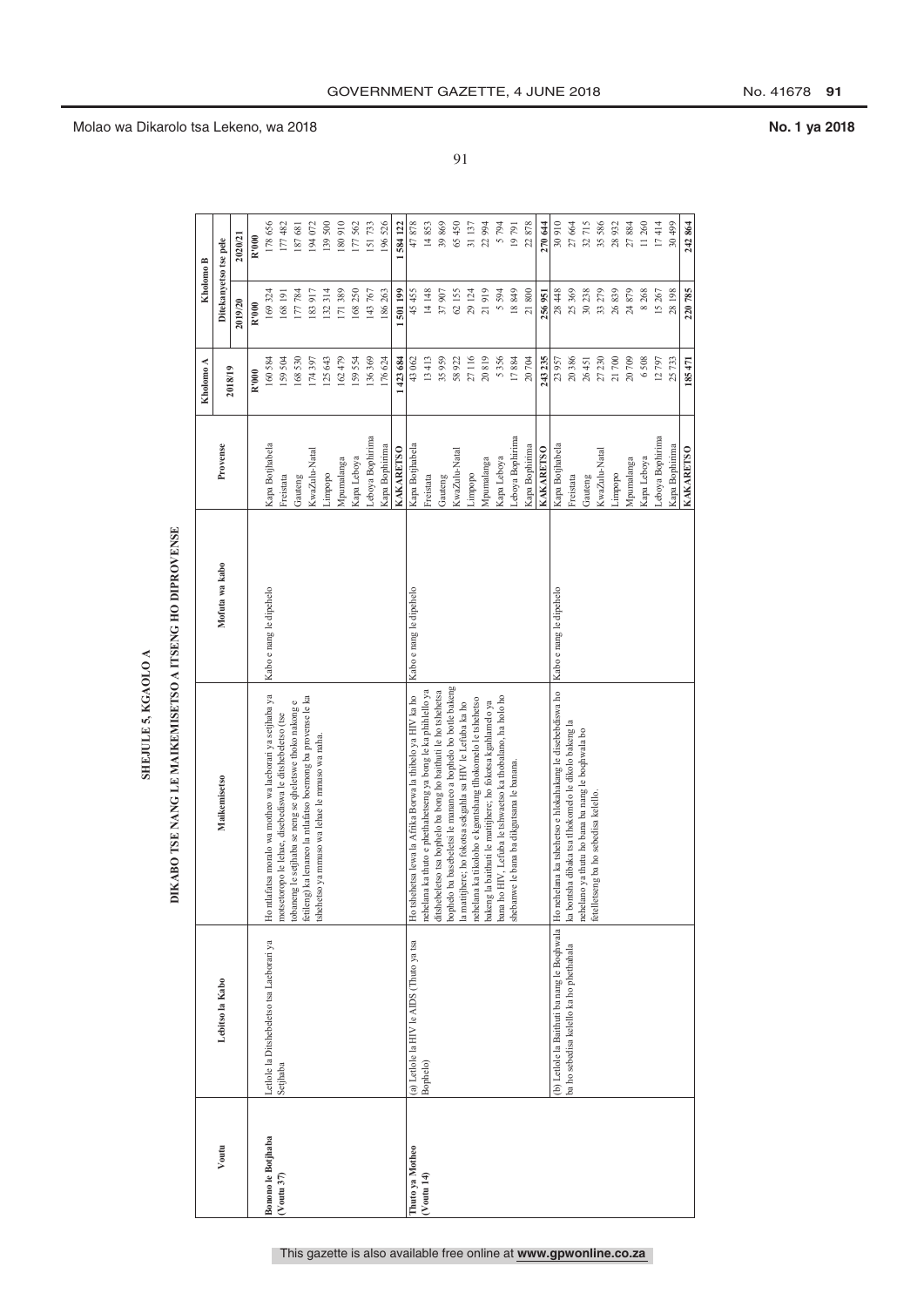### SPECIFIC PURPOSE ALLOCATIONS TO PROVINCES

|                        |                                         | SPECIFIC PURPOSE ALLOCATIONS TO PROVINCES<br>SCHEDULE 5, PART A          |                        |               |           |                                      |            |
|------------------------|-----------------------------------------|--------------------------------------------------------------------------|------------------------|---------------|-----------|--------------------------------------|------------|
|                        |                                         |                                                                          |                        |               |           |                                      |            |
| Vote                   | Name of allocation                      | Purpose                                                                  | Type of allocation     | Province      | Column A  | <b>Forward Estimates</b><br>Column B |            |
|                        |                                         |                                                                          |                        |               | 2018/19   | 2019/20                              | 2020/21    |
|                        |                                         |                                                                          |                        |               | R'000     | R'000                                | R'000      |
| <b>Basic Education</b> | (c) Maths, Science and Technology Grant | To provide support and resources to schools, teachers and                | Conditional allocation | Eastern Cape  | 46805     | 49434                                | 51875      |
| ( Note 14)             |                                         | learners in line with the Curriculum Assessment Policy                   |                        | Free State    | 34 349    | 36277                                | 38714      |
|                        |                                         | Statements for the improvement of Maths, Science and                     |                        | Gauteng       | 53 062    | 56042                                | 58483      |
|                        |                                         | Technology teaching and learning at selected public schools.             |                        | KwaZulu-Natal | 61 203    | 64 638                               | 67079      |
|                        |                                         |                                                                          |                        | Limpopo       | 43 364    | 45802                                | 48239      |
|                        |                                         |                                                                          |                        | Mpumalanga    | 38 206    | 40354                                | 42794      |
|                        |                                         |                                                                          |                        | Northern Cape | 24564     | 25948                                | 28388      |
|                        |                                         |                                                                          |                        | North West    | 36347     | 38391                                | 40831      |
|                        |                                         |                                                                          |                        | Western Cape  | 32583     | 34416                                | 36856      |
|                        |                                         |                                                                          |                        | <b>ТОТАL</b>  | 370 483   | 391 302                              | 413259     |
|                        | (d) National School Nutrition Programme | To provide nutritious meals to targeted schools.                         | Conditional allocation | Eastern Cape  | 1216559   | 1 277 387                            | 1368127    |
|                        | Grant                                   |                                                                          |                        | Free State    | 379369    | 398 337                              | 426633     |
|                        |                                         |                                                                          |                        | Gauteng       | 807454    | 847827                               | 908052     |
|                        |                                         |                                                                          |                        | KwaZulu-Natal | 534878    | 611 622                              | 726 104    |
|                        |                                         |                                                                          |                        | Limpopo       | 1 229 299 | 1 290 763                            | .382453    |
|                        |                                         |                                                                          |                        | Mpumalanga    | 651036    | 683 588                              | 732 147    |
|                        |                                         |                                                                          |                        | Northern Cape | 170 211   | 178722                               | 191160     |
|                        |                                         |                                                                          |                        | North West    | 456176    | 478985                               | 513015     |
|                        |                                         |                                                                          |                        | Western Cape  | 357097    | 374952                               | 401586     |
|                        |                                         |                                                                          |                        | Unallocated   |           | 43532                                | 46624      |
|                        |                                         |                                                                          |                        | TOTAL         | 6802079   | 7185715                              | 7695901    |
| Health                 | (a) Comprehensive HIV, AIDS and TB      | To enable the health sector to develop and implement an                  | Conditional allocation | Eastern Cape  | 2 098 633 | 2 301 704                            | 2552300    |
| (Vote 16)              | Grant                                   | effective response to HIV and AIDS and Tuberculosis; to                  |                        | Free State    | 1 199 425 | 1326643                              | 1471080    |
|                        |                                         | fund Community Outreach Services; prevention and                         |                        | Gauteng       | 4239277   | 4 909 315                            | 5 522 037  |
|                        |                                         | protection of health workers of exposure to hazards in the<br>workplace. |                        | KwaZulu-Natal | 5677225   | 6114218                              | 6701673    |
|                        |                                         |                                                                          |                        | Limpopo       | 1600516   | 1764331                              | 1956421    |
|                        |                                         |                                                                          |                        | Mpumalanga    | 1744627   | 1939243                              | 2 150 377  |
|                        |                                         |                                                                          |                        | Northern Cape | 515155    | 549 437                              | 609 257    |
|                        |                                         |                                                                          |                        | North West    | 1315304   | 1 467 366                            | 1627124    |
|                        |                                         |                                                                          |                        | Western Cape  | 1531535   | 1 666 738                            | 1848202    |
|                        |                                         |                                                                          |                        | TOTAL         | 19921697  | 22 038 995                           | 24 438 471 |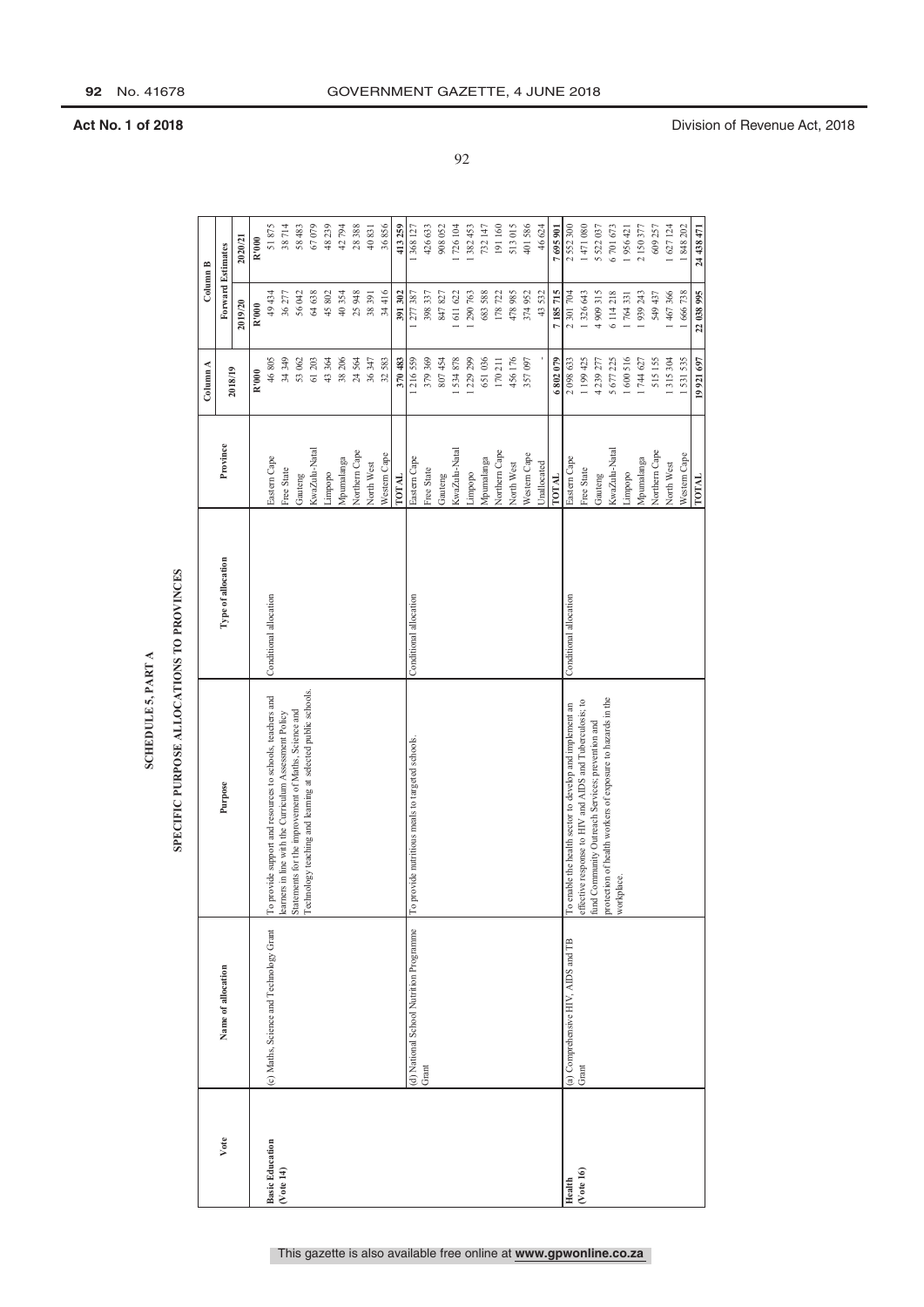| L |
|---|
|   |
|   |
|   |
|   |

## DIKABO TSE NANG LE MAIKEMISETSO A ITSENG HO DIPROVENSE

|                  |                                             |                                                                                               |                         |                  | Kholomo A | Kholomo B             |            |
|------------------|---------------------------------------------|-----------------------------------------------------------------------------------------------|-------------------------|------------------|-----------|-----------------------|------------|
| Voutu            | Lebitso la Kabo                             | <b>Maikemisetso</b>                                                                           | Mofuta wa kabo          | Provense         | 2018/19   | Ditekanyetso tse pele |            |
|                  |                                             |                                                                                               |                         |                  |           | 2019/20               | 2020/21    |
|                  |                                             |                                                                                               |                         |                  | R'000     | R'000                 | R'000      |
| Thuto ya Motheo  | (c) Letlole la Dipalo, Saense le Theknoloji | Ho nehelana ka tshehetso le disebediswa ho dikolo, matitjhere Kabo e nang le dipehelo         |                         | Kapa Botjhabela  | 46805     | 49434                 | 51875      |
| $($ Voutu 14 $)$ |                                             | i ho ipapisitswe le Tokodise ya Pholisi Hlahlobong<br>le baithut                              |                         | Freistata        | 34349     | 36277                 | 38714      |
|                  |                                             | ya Lenane la thuto bakeng la ntlafatso ya Dipalo, Saense le                                   |                         | Gauteng          | 53 062    | 56042                 | 58 483     |
|                  |                                             | thuto le ho ithuta ka Theknoloji dikolong tse itseng tsa<br>setjhaba.                         |                         | KwaZulu-Natal    | 61 203    | 64638                 | 67079      |
|                  |                                             |                                                                                               |                         | Limpopo          | 43364     | 45802                 | 48 239     |
|                  |                                             |                                                                                               |                         | Mpumalanga       | 38 206    | 40354                 | 42794      |
|                  |                                             |                                                                                               |                         | Kapa Leboya      | 24564     | 25948                 | 28388      |
|                  |                                             |                                                                                               |                         | Leboya Bophirima | 36347     | 38391                 | 40831      |
|                  |                                             |                                                                                               |                         | Kapa Bophirima   | 32583     | 34416                 | 36856      |
|                  |                                             |                                                                                               |                         | <b>KAKARETSO</b> | 370483    | 391302                | 413 259    |
|                  | (d) Letlole la Lenaneo la Phepo Dikolong    | Ho nehelana ka dijo tse nang le phepo dikolong tse                                            | Kabo e nang le dipehelo | Kapa Botjhabela  | .216559   | 1277387               | 1 368 127  |
|                  | la Naha                                     | hlwauweng.                                                                                    |                         | Freistata        | 379369    | 398337                | 426 633    |
|                  |                                             |                                                                                               |                         | Gauteng          | 807454    | 847827                | 908 052    |
|                  |                                             |                                                                                               |                         | KwaZulu-Natal    | 534878    | $-611622$             | 726 104    |
|                  |                                             |                                                                                               |                         | Limpopo          | 1229299   | 1290763               | 382 453    |
|                  |                                             |                                                                                               |                         | Mpumalanga       | 651036    | 683588                | 732 147    |
|                  |                                             |                                                                                               |                         | Kapa Leboya      | 170211    | 178722                | 191160     |
|                  |                                             |                                                                                               |                         | Leboya Bophirima | 456176    | 478985                | 513015     |
|                  |                                             |                                                                                               |                         | Kapa Bophirima   | 357097    | 374952                | 401586     |
|                  |                                             |                                                                                               |                         | I'se sa abuwang  |           | 43532                 | 46 624     |
|                  |                                             |                                                                                               |                         | <b>KAKARETSO</b> | 6802079   | 7185715               | 7695901    |
| <b>Bophelo</b>   |                                             | (a) Letlole le kopaneng la HIV, AIDS le TB Ho kgontsha lekala la bophelo ho theha le ho kenya | Kabo e nang le dipehelo | Kapa Botjhabela  | 2 098 633 | 2 301 704             | 2552300    |
| $($ Voutu 16 $)$ |                                             | tshebetsong karabelo ho HIV le AIDS le Lefuba; ho thusa ka                                    |                         | Freistata        | 1 199 425 | 1326643               | 1471080    |
|                  |                                             | ditjhelete Ditshebeletso tsa Phihlello ho Setjhaba; thibelo le                                |                         | Gauteng          | 4239277   | 4909315               | 5 522 037  |
|                  |                                             | tshireletso ya basebeletsi ba bophelo ho dikotsi tsa                                          |                         | KwaZulu-Natal    | 5 677 225 | 6114218               | 6701673    |
|                  |                                             | ing.<br>mosebetsi                                                                             |                         | Limpopo          | 1600516   | 1764331               | 1956 421   |
|                  |                                             |                                                                                               |                         | Mpumalanga       | 1744627   | 1939243               | 2 150 377  |
|                  |                                             |                                                                                               |                         | Kapa Leboya      | 515155    | 549 437               | 609 257    |
|                  |                                             |                                                                                               |                         | Leboya Bophirima | 315304    | 1467366               | 1 627 124  |
|                  |                                             |                                                                                               |                         | Kapa Bophirima   | 531535    | 1666738               | 848 202    |
|                  |                                             |                                                                                               |                         | <b>KAKARETSO</b> | 19921697  | 22.038.995            | 24 438 471 |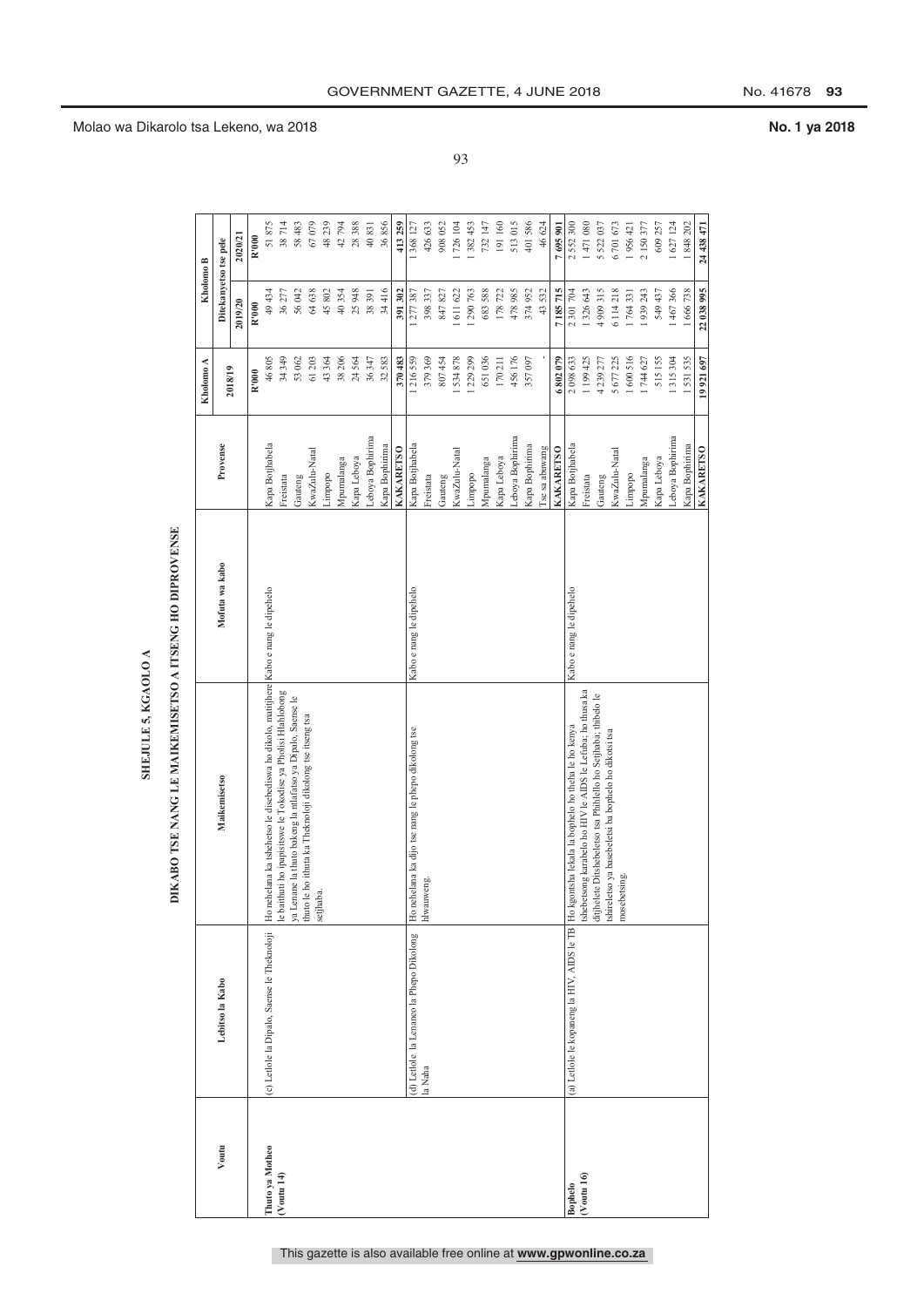### **SCHEDULE 5, PART A**

### SPECIFIC PURPOSE ALLOCATIONS TO PROVINCES

|                          |                                          | SPECIFIC PURPOSE ALLOCATIONS TO PROVINCES<br>SCHEDULE 5, PART A                         |                        |               |              |                          |            |
|--------------------------|------------------------------------------|-----------------------------------------------------------------------------------------|------------------------|---------------|--------------|--------------------------|------------|
|                          |                                          |                                                                                         |                        |               |              |                          |            |
|                          |                                          |                                                                                         |                        |               | Column A     | Column B                 |            |
| Vote                     | Name of allocation                       | Purpose                                                                                 | Type of allocation     | Province      | 2018/19      | <b>Forward Estimates</b> |            |
|                          |                                          |                                                                                         |                        |               |              | 2019/20                  | 2020/21    |
|                          |                                          |                                                                                         |                        |               | R'000        | R'000                    | R'000      |
| Health                   | (b) Health Facility Revitalisation Grant | To help accelerate construction, maintenance, upgrading and                             | Conditional allocation | Eastern Cape  | 652071       | 580753                   | 612694     |
| $($ Vote 16 $)$          |                                          | rehabilitation of new and existing infrastructure in health                             |                        | Free State    | 576362       | 502034                   | 529645     |
|                          |                                          | including, health technology, organisational development                                |                        | Gauteng       | 874 842      | 864748                   | 912310     |
|                          |                                          | systems and quality assurance; to enhance capacity to deliver<br>health infrastructure. |                        | KwaZulu-Natal | 1 202 480    | 153049                   | 1216467    |
|                          |                                          |                                                                                         |                        | Limpopo       | 536898       | 461000                   | 486355     |
|                          |                                          |                                                                                         |                        | Mpumalanga    | 333 935      | 347 212                  | 366310     |
|                          |                                          |                                                                                         |                        | Northern Cape | 374391       | 389 281                  | 410692     |
|                          |                                          |                                                                                         |                        | North West    | 585886       | 511935                   | 540091     |
|                          |                                          |                                                                                         |                        | Western Cape  | 678829       | 608 575                  | 642046     |
|                          |                                          |                                                                                         |                        | Unallocated   |              | 628386                   | 662947     |
|                          |                                          |                                                                                         |                        | <b>TOTAL</b>  | 815 694<br>S | 6 046 973                | 6379557    |
|                          | (c) Human Papillomavirus Vaccine Grant   | To enable the health sector to prevent cervical cancer by                               | Conditional allocation | Eastern Cape  | 33 471       | 35345                    | 37289      |
|                          |                                          | making available Human Papillomavirus vaccination for                                   |                        | Free State    | 11608        | 12258                    | 12932      |
|                          |                                          | grade four school girls in all public and special schools.                              |                        | Gauteng       | 27312        | 28 841                   | 30427      |
|                          |                                          |                                                                                         |                        | KwaZulu-Natal | 44976        | 47495                    | 50107      |
|                          |                                          |                                                                                         |                        | Limpopo       | 27471        | 29009                    | 30 604     |
|                          |                                          |                                                                                         |                        | Mpumalanga    | 17665        | 18654                    | 19680      |
|                          |                                          |                                                                                         |                        | Northern Cape | 4634         | 4894                     | 5163       |
|                          |                                          |                                                                                         |                        | North West    | 13264        | 14007                    | 14777      |
|                          |                                          |                                                                                         |                        | Western Cape  | 19599        | 20697                    | 21835      |
|                          |                                          |                                                                                         |                        | TOTAL         | 200 000      | 211 200                  | 222816     |
| <b>Human Settlements</b> | (a) Human Settlements Development Grant  | To provide funding for the creation of sustainable and                                  | Conditional allocation | Eastern Cape  | 1908439      | 1982512                  | 2 123 601  |
| (Vote 38)                |                                          | integrated human settlements.                                                           |                        | Free State    | 1072422      | 1 111 476                | 1 185 866  |
|                          |                                          |                                                                                         |                        | Gauteng       | 5 046 583    | 5 236 578                | 5 598 471  |
|                          |                                          |                                                                                         |                        | KwaZulu-Natal | 3 1 52 7 57  | 3 275 125                | 3 508 205  |
|                          |                                          |                                                                                         |                        | Limpopo       | 1287681      | 331 247                  | 1414229    |
|                          |                                          |                                                                                         |                        | Mpumalanga    | 1 278 427    | 1322832                  | 1 407 412  |
|                          |                                          |                                                                                         |                        | Northern Cape | 474791       | 487930                   | 512958     |
|                          |                                          |                                                                                         |                        | North West    | 1926644      | 1987972                  | 2 104 786  |
|                          |                                          |                                                                                         |                        | Western Cape  | 2018776      | 2 097 130                | 2 246 376  |
|                          |                                          |                                                                                         |                        | TOTAL         | 18166520     | 18832802                 | 20 101 904 |

**94** No. 41678 GOVERNMENT GAZETTE, 4 JUNE 2018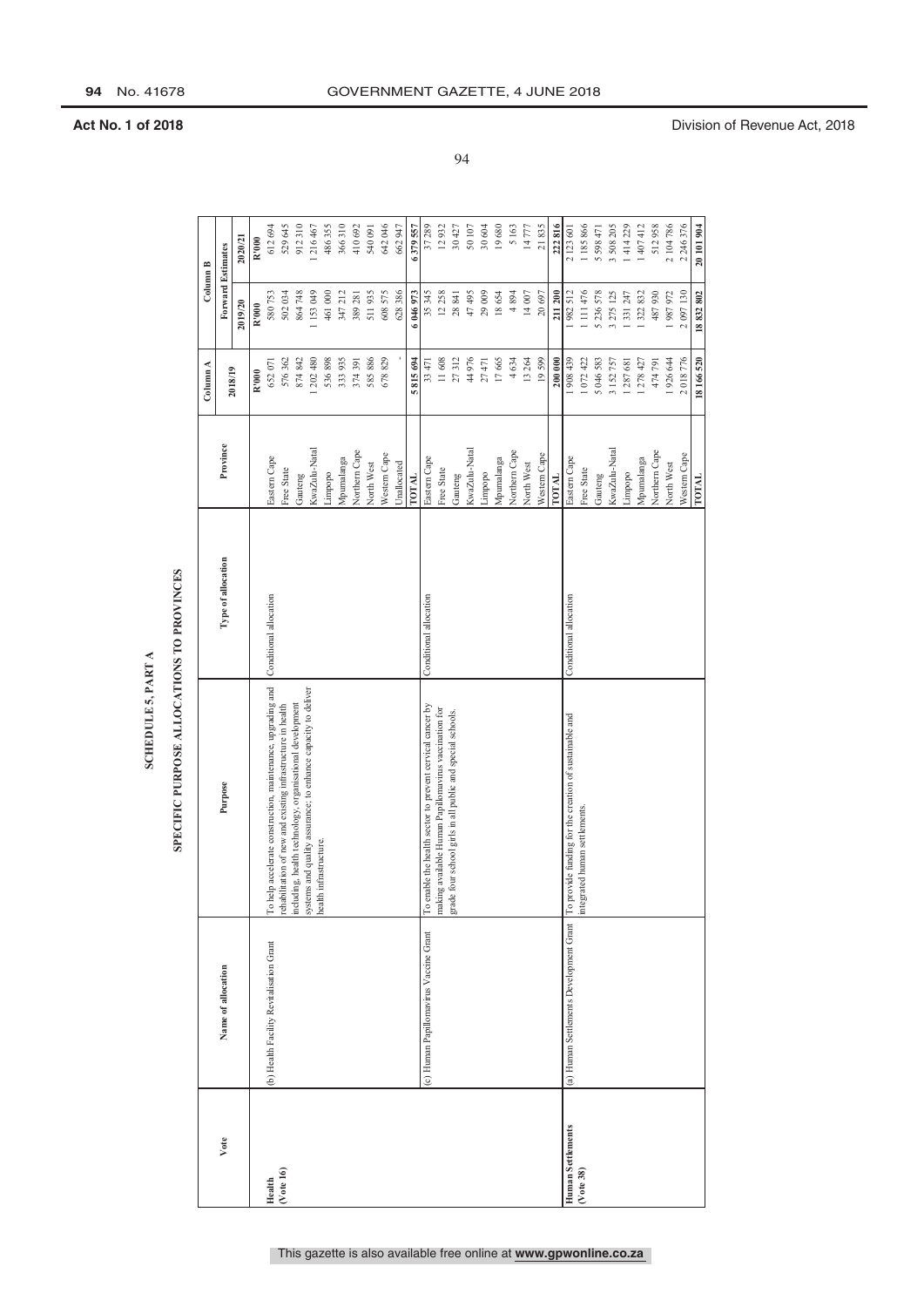| L |
|---|
|   |
|   |
|   |
|   |

## DIKABO TSE NANG LE MAIKEMISETSO A ITSENG HO DIPROVENSE

|                        |                                             |                                                                                                         |                         |                  | Kholomo A  | Kholomo B             |            |
|------------------------|---------------------------------------------|---------------------------------------------------------------------------------------------------------|-------------------------|------------------|------------|-----------------------|------------|
| Voutu                  | Lebitso la Kabo                             | <b>Maikemisetso</b>                                                                                     | Mofuta wa kabo          | Provense         |            | Ditekanyetso tse pele |            |
|                        |                                             |                                                                                                         |                         |                  | 2018/19    | 2019/20               | 2020/21    |
|                        |                                             |                                                                                                         |                         |                  | R'000      | R'000                 | R'000      |
| <b>Bophelo</b>         | (b) Letlole la Ntlafatso ya Disebediswa tsa | Ho thusa ho potlakisa kaho,tlhokomelo le ntlafatso ya moralo   Kabo e nang le dipehelo                  |                         | Kapa Botjhabela  | 652071     | 580753                | 612 694    |
| (Voutu 16)             | Bophelo                                     | wa motheo o teng kapa o motjha ho tsa bophelo ho akga,                                                  |                         | Freistata        | 576362     | 502034                | 529 645    |
|                        |                                             | ya bophelo, mekgwa ya ntshetsopele ya mokgatlo<br>theknoloji                                            |                         | Gauteng          | 874 842    | 864748                | 912310     |
|                        |                                             | le netefaletso ya boleng; ho ntlafatsa bokgoni ba ho ka<br>nehelana ka moralo wa motheo wa bophelo.     |                         | KwaZulu-Natal    | 1 202 480  | 1153049               | 1216467    |
|                        |                                             |                                                                                                         |                         | Limpopo          | 536898     | 461000                | 486 355    |
|                        |                                             |                                                                                                         |                         | Mpumalanga       | 333 935    | 347212                | 366 310    |
|                        |                                             |                                                                                                         |                         | Kapa Leboya      | 374391     | 389281                | 410 692    |
|                        |                                             |                                                                                                         |                         | Leboya Bophirima | 585886     | 511935                | 540 091    |
|                        |                                             |                                                                                                         |                         | Kapa Bophirima   | 678829     | 608575                | 642 046    |
|                        |                                             |                                                                                                         |                         | I'se sa abuwang  |            | 628386                | 662947     |
|                        |                                             |                                                                                                         |                         | <b>KAKARETSO</b> | 5815694    | 6046973               | 6379557    |
|                        |                                             | (c) Letlolel la ho Entelwa Papillomavirus ya Ho kgontsha lekala la bophelo ho thibela kankere ya popelo | Kabo e nang le dipehelo | Kapa Botjhabela  | 33471      | 35345                 | 37 289     |
|                        | Batho                                       | ka ho fumaneha ha moento wa Papillomavirus ya Batho                                                     |                         | Freistata        | 11608      | 12258                 | 12932      |
|                        |                                             | bakeng la banana ba sekolo ba sehlopha sa bone dikolong                                                 |                         | Gauteng          | 27312      | 28841                 | 30 427     |
|                        |                                             | setjhaba le dikolo tse ikgethileng.<br>tsohle tsa                                                       |                         | KwaZulu-Natal    | 44976      | 47495                 | 50 107     |
|                        |                                             |                                                                                                         |                         | Limpopo          | 27471      | 29009                 | 30 604     |
|                        |                                             |                                                                                                         |                         | Mpumalanga       | 17665      | 18654                 | 19680      |
|                        |                                             |                                                                                                         |                         | Kapa Leboya      | 4634       | 4894                  | 5 163      |
|                        |                                             |                                                                                                         |                         | Leboya Bophirima | 13264      | 14007                 | 14777      |
|                        |                                             |                                                                                                         |                         | Kapa Bophirima   | 19599      | 20697                 | 21835      |
|                        |                                             |                                                                                                         |                         | <b>KAKARETSO</b> | 200000     | 211200                | 222 816    |
| <b>Bodulo ba Batho</b> | (a) Letlole la Ntsehtsopele ya Bodulo ba    | Ho nehelana ka thuso ya ditjhelete bakeng la ho thehwa ha                                               | Kabo e nang le dipehelo | Kapa Botjhabela  | 1908439    | 1982512               | 2 123 601  |
| (Voutu 38)             | Batho                                       | batho bo tsetsitseng le ho kopana.<br>bodulo ba                                                         |                         | Freistata        | 1072422    | 1111476               | 1 185 866  |
|                        |                                             |                                                                                                         |                         | Gauteng          | 5 046 583  | 5236578               | 5 598 471  |
|                        |                                             |                                                                                                         |                         | KwaZulu-Natal    | 3 152 757  | 3 275 125             | 3 508 205  |
|                        |                                             |                                                                                                         |                         | Limpopo          | 1287681    | 1331247               | 1414229    |
|                        |                                             |                                                                                                         |                         | Mpumalanga       | 1 278 4 27 | 1322832               | 1 407 412  |
|                        |                                             |                                                                                                         |                         | Kapa Leboya      | 474791     | 487930                | 512958     |
|                        |                                             |                                                                                                         |                         | Leboya Bophirima | 1926644    | 1987972               | 2 104 786  |
|                        |                                             |                                                                                                         |                         | Kapa Bophirima   | 2018776    | 2097130               | 2 246 376  |
|                        |                                             |                                                                                                         |                         | <b>KAKARETSO</b> | 8166520    | 18832802              | 20 101 904 |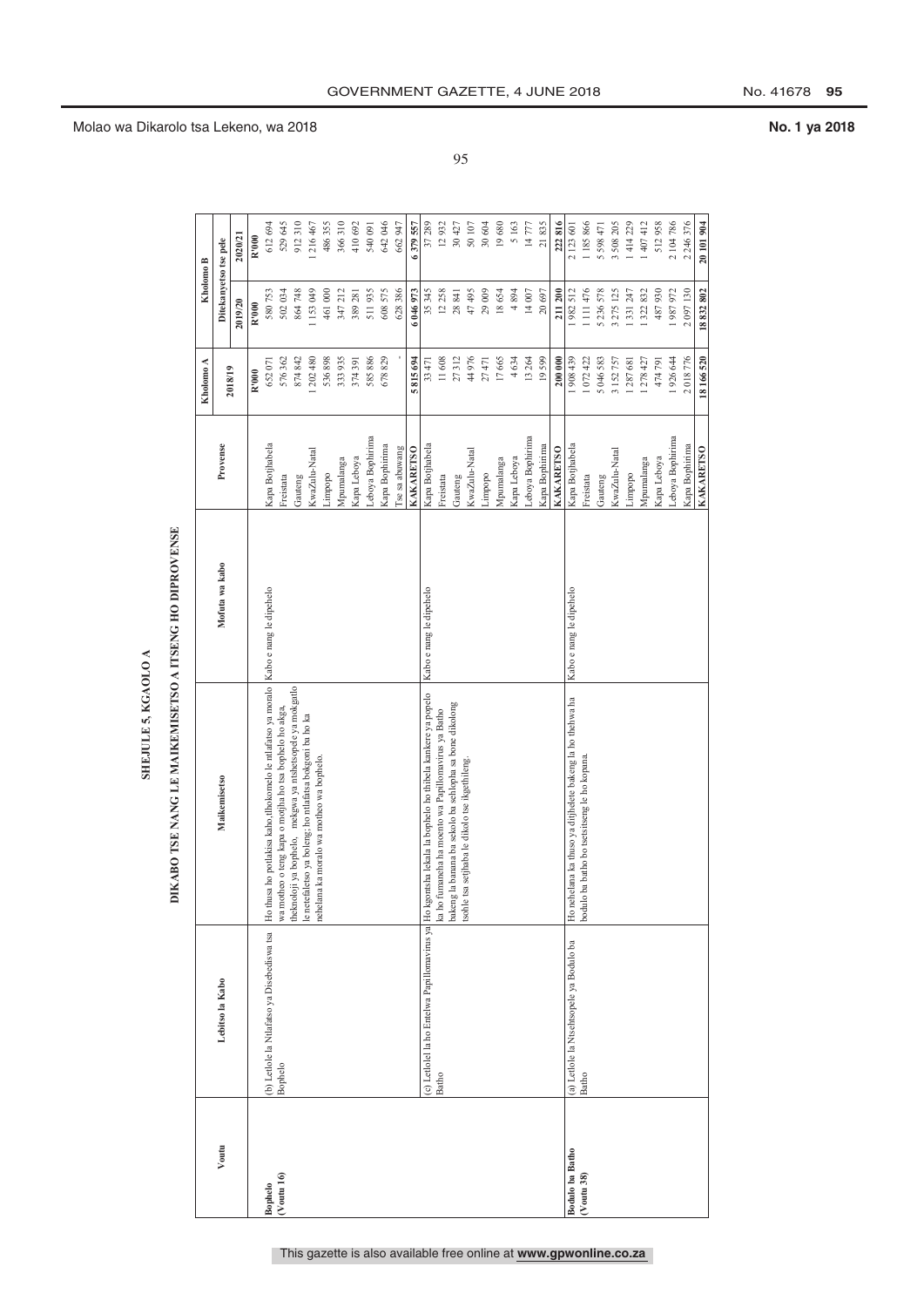### **SCHEDULE 5, PART A**

### SPECIFIC PURPOSE ALLOCATIONS TO PROVINCES

|                   |                                         | SCHEDULE 5, PART A                                                                                            |                        |               |                  |                          |         |
|-------------------|-----------------------------------------|---------------------------------------------------------------------------------------------------------------|------------------------|---------------|------------------|--------------------------|---------|
|                   |                                         | SPECIFIC PURPOSE ALLOCATIONS TO PROVINCES                                                                     |                        |               |                  |                          |         |
|                   |                                         |                                                                                                               |                        |               | Column A         | Column B                 |         |
| Vote              | Name of allocation                      | Purpose                                                                                                       | Type of allocation     | Province      | 2018/19          | <b>Forward Estimates</b> |         |
|                   |                                         |                                                                                                               |                        |               |                  | 2019/20                  | 2020/21 |
|                   |                                         |                                                                                                               |                        |               | R'000            | R'000                    | R'000   |
| Human Settlements | (b) Title Deeds Restoration Grant       | To provide funding for the eradication of the pre-2014 title                                                  | Conditional allocation | Eastern Cape  | 65583            | 69250                    | 73056   |
| (Vote 38)         |                                         | deeds registration backlog and the professional fees associated                                               |                        | Free State    | 50187            | 52993                    | 55 905  |
|                   |                                         | it, including beneficiary verification.<br>with                                                               |                        | Gauteng       | 105811           | 111726                   | 117890  |
|                   |                                         |                                                                                                               |                        | KwaZulu-Natal | 101 422          | 107140                   | 113028  |
|                   |                                         |                                                                                                               |                        | Limpopo       | 22506            | 23764                    | 25070   |
|                   |                                         |                                                                                                               |                        | Mpumalanga    | 51734            | 54626                    | 57628   |
|                   |                                         |                                                                                                               |                        | Northern Cape | 20364            | 21503                    | 22685   |
|                   |                                         |                                                                                                               |                        | North West    | 50 687           | 53 521                   | 56462   |
|                   |                                         |                                                                                                               |                        | Western Cape  | 50 361           | 53 177                   | 56099   |
|                   |                                         |                                                                                                               |                        | тота          | 518 655          | 547700                   | 577823  |
| Public Works      | (a) Expanded Public Works Programme     | To incentivise provincial departments to expand work creation Conditional allocation                          |                        | Eastern Cape  | 90077            |                          |         |
| (Note 11)         | Integrated Grant for Provinces          | efforts through the use of labour intensive delivery methods in                                               |                        | Free State    | 27378            |                          |         |
|                   |                                         | the following identified focus areas, in compliance with the                                                  |                        | Gauteng       | 46758            |                          |         |
|                   |                                         | maintenance and the maintenance of buildings; low traffic<br>Expanded Public Works Programme guidelines: road |                        | KwaZulu-Natal | 124565           |                          |         |
|                   |                                         | volume roads and rural roads; other economic and social                                                       |                        | Limpopo       | 25 864<br>32 816 |                          |         |
|                   |                                         | infrastructure; tourism and cultural industries; sustainable land                                             |                        | Mpumalanga    |                  |                          |         |
|                   |                                         | based livelihoods; waste management.                                                                          |                        | Northern Cape | 21769            |                          |         |
|                   |                                         |                                                                                                               |                        | North West    | 17673            |                          |         |
|                   |                                         |                                                                                                               |                        | Western Cape  | 29136            |                          |         |
|                   |                                         |                                                                                                               |                        | Unallocated   |                  | 451505                   | 476338  |
|                   |                                         |                                                                                                               |                        | <b>TOTAL</b>  | 416036           | 451505                   | 476338  |
|                   | (b) Social Sector Expanded Public Works | To incentivise provincial social sector departments, identified Nationally assigned function to provinces     |                        | Eastern Cape  | 30831            |                          |         |
|                   | Programme Incentive Grant for Provinces | in the 2017 social sector Expanded Public Works Programme                                                     |                        | Free State    | 52518            |                          |         |
|                   |                                         | log-frame to increase job creation by focusing on the                                                         |                        | Gauteng       | 14241            |                          |         |
|                   |                                         | strengthening and expansion of social sector programmes that                                                  |                        | KwaZulu-Natal | 76409            |                          |         |
|                   |                                         | have employment potential.                                                                                    |                        | Limpopo       | 49392            |                          |         |
|                   |                                         |                                                                                                               |                        | Mpumalanga    | 56241            |                          |         |
|                   |                                         |                                                                                                               |                        | Northern Cape | 35 657           |                          |         |
|                   |                                         |                                                                                                               |                        | North West    | 44812            |                          |         |
|                   |                                         |                                                                                                               |                        | Western Cape  | 47847            |                          |         |
|                   |                                         |                                                                                                               |                        | Unallocated   |                  | 430793                   | 454487  |
|                   |                                         |                                                                                                               |                        | TOTAL         | 407948           | 430793                   | 454 487 |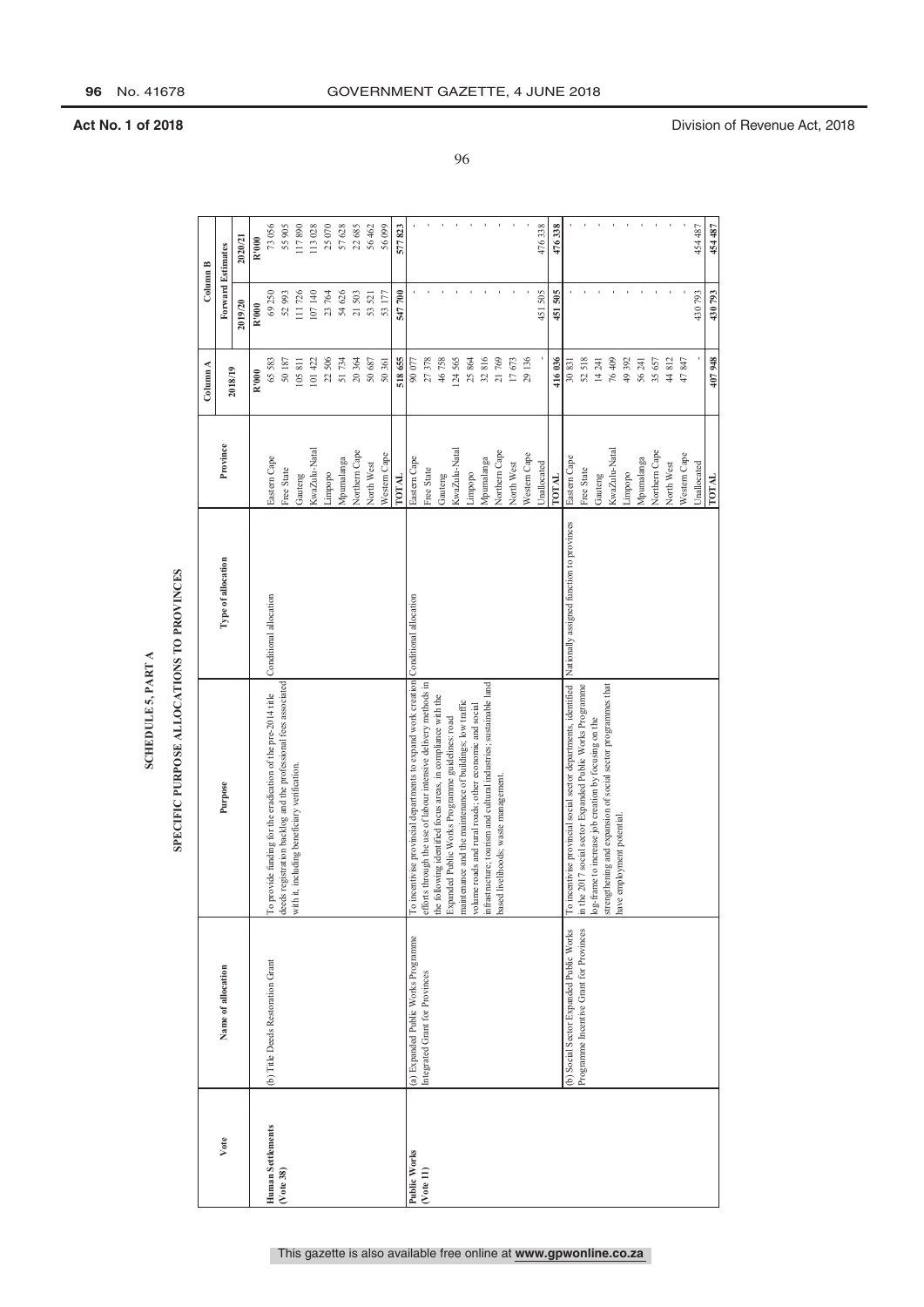| į  |
|----|
| ۳. |
|    |
|    |
|    |
|    |

 $\blacktriangleleft$ 

## DIKABO TSE NANG LE MAIKEMISETSO A ITSENG HO DIPROVENSE

|                        |                                                       |                                                                                                                     | DIKABO TSE NANG LE MAIKEMISETSO A ITSENG HO DIPROVENSE    |                  |           |                       |         |
|------------------------|-------------------------------------------------------|---------------------------------------------------------------------------------------------------------------------|-----------------------------------------------------------|------------------|-----------|-----------------------|---------|
|                        |                                                       |                                                                                                                     |                                                           |                  | Kholomo A | Kholomo B             |         |
| Voutu                  | Lebitso la Kabo                                       | <b>Maikemisetso</b>                                                                                                 | Mofuta wa kabo                                            | Provense         |           | Ditekanyetso tse pele |         |
|                        |                                                       |                                                                                                                     |                                                           |                  | 2018/19   | 2019/20               | 2020/21 |
|                        |                                                       |                                                                                                                     |                                                           |                  | R'000     | R'000                 | R'000   |
| <b>Bodulo ba Batho</b> | (b) Letlole la Kgutlisetso ya Tokomane ya             | Ho nehelana ka tshehetso ya tjhelete bakeng la ho fedisa                                                            | Kabo e nang le dipehelo                                   | Kapa Botjhabela  | 65583     | 69250                 | 73 056  |
| $(V$ outu 38)          | Thepa                                                 | ishubuhlellano ya ngodiso ya ditokomane tsa thepa tsa pele                                                          |                                                           | Freistata        | 50187     | 52993                 | 55 905  |
|                        |                                                       | ho 2014 le ditefello tsa profeshenale tse amanang le tsona, ho                                                      |                                                           | Gauteng          | 105811    | 111726                | 117890  |
|                        |                                                       | se le netefatso ya ba una molemo.<br>kenyeledit                                                                     |                                                           | KwaZulu-Natal    | 101422    | 107140                | 113028  |
|                        |                                                       |                                                                                                                     |                                                           | Limpopo          | 22506     | 23764                 | 25 070  |
|                        |                                                       |                                                                                                                     |                                                           | Mpumalanga       | 51734     | 54626                 | 57628   |
|                        |                                                       |                                                                                                                     |                                                           | Kapa Leboya      | 20364     | 21503                 | 22685   |
|                        |                                                       |                                                                                                                     |                                                           | Leboya Bophirima | 50687     | 53 521                | 56 462  |
|                        |                                                       |                                                                                                                     |                                                           | Kapa Bophirima   | 50361     | 53 177                | 56 099  |
|                        |                                                       |                                                                                                                     |                                                           | <b>KAKARETSO</b> | 518655    | 547700                | 577823  |
| Tshebetso ya Setjhaba  | (a) Letlole le Kopaneng la Lenaneo le                 | mafapha a provense ka ho eketsa theho ya mosebetsi Kabo e nang le dipehelo<br>Ho putsa                              |                                                           | Kapa Botjhabela  | 90077     |                       |         |
| $(V$ outu $11)$        | Eketsehileng la Tshebetso ya Setjhaba                 | ka ho sebedisa mekgwa e kenelletseng ya basebeletsi ho                                                              |                                                           | Freistata        | 27378     |                       |         |
|                        | bakeng la diprovense                                  | dibaka tse hlwauweng tse latelang, ho ipapisitswe le Tataiso                                                        |                                                           | Gauteng          | 46758     |                       |         |
|                        |                                                       | ilhokomelo ya ditsela le meaho; mebila ya sephethephethe se<br>ya Lenaneo le Eketsehileng la Tshebetso ya Setjhaba: |                                                           | KwaZulu-Natal    | 124565    |                       |         |
|                        |                                                       | tlase le mebila ya lehae; di ikonomi tse ding le moralo wa                                                          |                                                           | Limpopo          | 25864     |                       |         |
|                        |                                                       | motheo wa setjhaba; bohahlaodi le diindasteri tsa botjhaba;                                                         |                                                           | Mpumalanga       | 32816     |                       |         |
|                        |                                                       | lefatshe ho itshetlehilwe ho bophelo bo botle; taolo ya                                                             |                                                           | Kapa Leboya      | 21769     |                       |         |
|                        |                                                       | dilahlwa.                                                                                                           |                                                           | Leboya Bophirima | 17673     |                       |         |
|                        |                                                       |                                                                                                                     |                                                           | Kapa Bophirima   | 29136     |                       |         |
|                        |                                                       |                                                                                                                     |                                                           | I'se sa abuwang  |           | 451505                | 476338  |
|                        |                                                       |                                                                                                                     |                                                           | <b>KAKARETSO</b> | 416036    | 451505                | 476338  |
|                        | (b) Letlole la ho Putsa Lenaneo la Lekala la Ho putsa | mafapha a lekala la setjhaba a provense, a                                                                          | Mesebetsi ya naha e nehetsweng diprovense Kapa Botjhabela |                  | 30831     |                       |         |
|                        | Setjhaba la Tshebetso ya Setjhaba le                  | bontshiktsweng ka 2017 ho moralo wa Lenaneo le                                                                      |                                                           | Freistata        | 52 518    |                       |         |
|                        | Eketsehileng bakeng la Diprovense                     | Eketsehileng la Tshebetso ya Setjhaba la lekala la setjhaba ho                                                      |                                                           | Gauteng          | 14241     |                       |         |
|                        |                                                       | ka phahamisa theho ya mesebetsi ka ho shebana le matlafatsa                                                         |                                                           | KwaZulu-Natal    | 76409     |                       |         |
|                        |                                                       | le ho eketsa mananeo a lekala la setjhaba a nang le bokgoni<br>ba mosebetsi.                                        |                                                           | Limpopo          | 49 392    |                       |         |
|                        |                                                       |                                                                                                                     |                                                           | Mpumalanga       | 56 241    |                       |         |
|                        |                                                       |                                                                                                                     |                                                           | Kapa Leboya      | 35 657    |                       |         |
|                        |                                                       |                                                                                                                     |                                                           | Leboya Bophirima | $44812$   |                       |         |
|                        |                                                       |                                                                                                                     |                                                           | Kapa Bophirima   | 47847     |                       |         |
|                        |                                                       |                                                                                                                     |                                                           | I'se sa abuwang  |           | 430793                | 454 487 |
|                        |                                                       |                                                                                                                     |                                                           | <b>KAKARETSO</b> | 407948    | 430793                | 454 487 |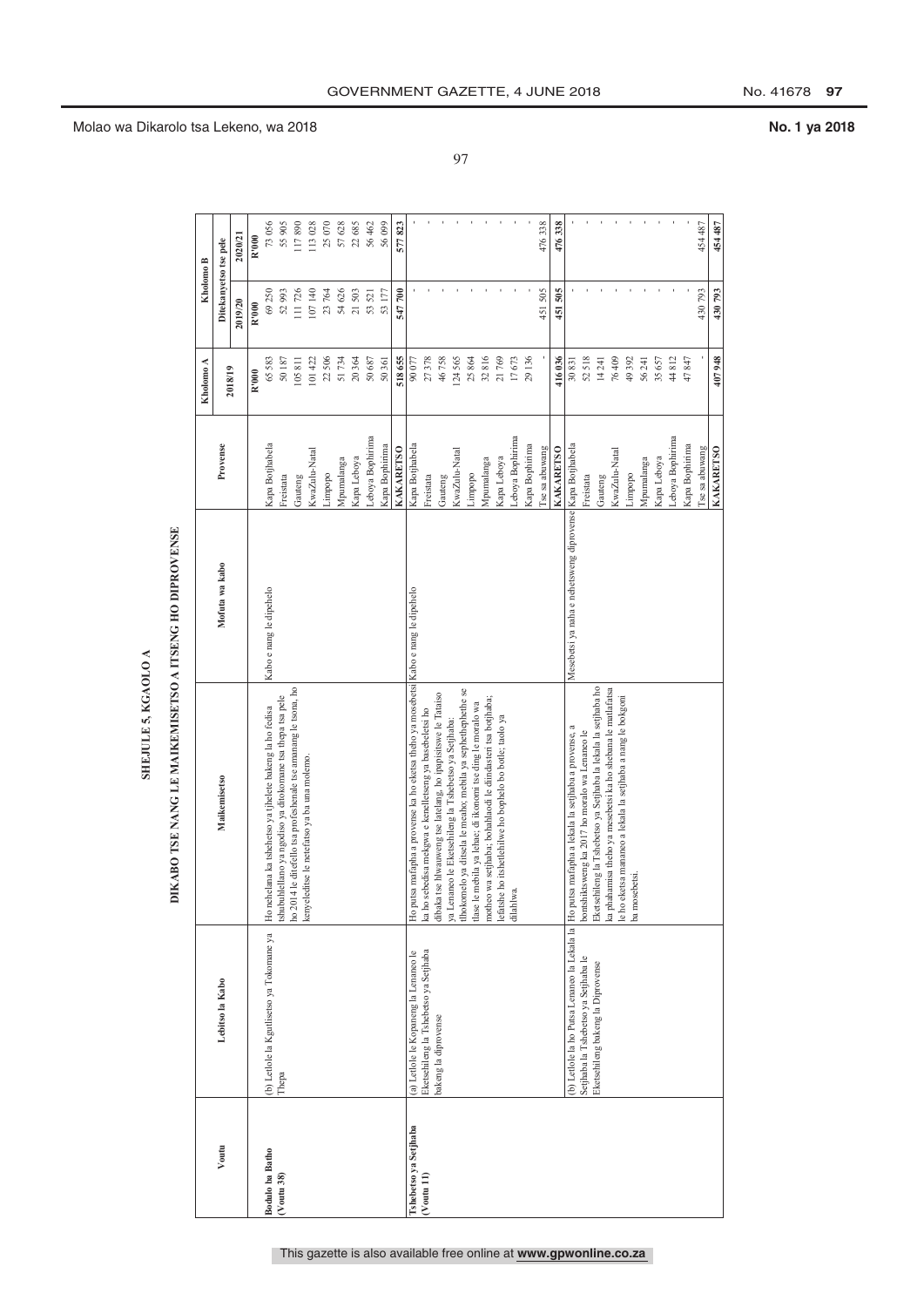### **SCHEDULE 5, PART A**

### SPECIFIC PURPOSE ALLOCATIONS TO PROVINCES

|                           |                                                                     | SPECIFIC PURPOSE ALLOCATIONS TO PROVINCES<br>SCHEDULE 5, PART A                                                        |                                             |               |           |                          |           |
|---------------------------|---------------------------------------------------------------------|------------------------------------------------------------------------------------------------------------------------|---------------------------------------------|---------------|-----------|--------------------------|-----------|
|                           |                                                                     |                                                                                                                        |                                             |               | Column A  | Column B                 |           |
| Vote                      | Name of allocation                                                  | Purpose                                                                                                                | Type of allocation                          | Province      |           | <b>Forward Estimates</b> |           |
|                           |                                                                     |                                                                                                                        |                                             |               | 2018/19   | 2019/20                  | 2020/21   |
|                           |                                                                     |                                                                                                                        |                                             |               | R'000     | R'000                    | R'000     |
| <b>Social Development</b> | (a) Early Childhood Development Grant                               | To increase the number of poor children accessing subsidised                                                           | General conditional allocation to provinces | Eastern Cape  | 78715     | 83115                    | 88685     |
| ( <i>Note</i> 17)         |                                                                     | early childhood development services through centre-based                                                              |                                             | Free State    | 21656     | 22865                    | 24397     |
|                           |                                                                     | early childhood development services; to improve the                                                                   |                                             | Gauteng       | 62777     | 66287                    | $70\,728$ |
|                           |                                                                     | development centres providing an early childhood<br>registration status of centre-based early childhood                |                                             | KwaZulu-Natal | 107543    | 113556                   | 121163    |
|                           |                                                                     | development programme to meet basic requirements.                                                                      |                                             | Limpopo       | 68561     | 72389                    | 77240     |
|                           |                                                                     |                                                                                                                        |                                             | Mpumalanga    | 41998     | 44 344                   | 47315     |
|                           |                                                                     |                                                                                                                        |                                             | Northern Cape | 18472     | 19503                    | 20809     |
|                           |                                                                     |                                                                                                                        |                                             | North West    | 52185     | 55 102                   | 58794     |
|                           |                                                                     |                                                                                                                        |                                             | Western Cape  | 38893     | 41067                    | 43818     |
|                           |                                                                     |                                                                                                                        |                                             | <b>LOTAL</b>  | 490800    | 518228                   | 552949    |
|                           | (b) Substance Abuse Treatment Grant                                 | To provide funding for the operationalization (including the                                                           | Conditional allocation                      | Eastern Cape  | 17708     | 18700                    | 19729     |
|                           |                                                                     | purchasing of equipment) of substance dependency treatment<br>facilities in the provinces of Eastern Cape, Free State, |                                             | Free State    | 17708     | 18700                    | 19728     |
|                           |                                                                     |                                                                                                                        |                                             | Gauteng       |           |                          |           |
|                           |                                                                     | Northern Cape and North West.                                                                                          |                                             | KwaZulu-Natal |           |                          |           |
|                           |                                                                     |                                                                                                                        |                                             | Limpopo       |           |                          |           |
|                           |                                                                     |                                                                                                                        |                                             | Mpumalanga    |           |                          |           |
|                           |                                                                     |                                                                                                                        |                                             | Northern Cape | 17709     | 18700                    | 19728     |
|                           |                                                                     |                                                                                                                        |                                             | North West    | $17\,708$ | $18\ 700$                | 19729     |
|                           |                                                                     |                                                                                                                        |                                             | Western Cape  |           |                          |           |
|                           |                                                                     |                                                                                                                        |                                             | TOTAL         | 70833     | 74800                    | 78914     |
|                           | Sport and Recreation South Mass Participation and Sport Development | To facilitate sport and active recreation participation and                                                            | Conditional allocation                      | Eastern Cape  | 67020     | 70994                    | 75125     |
| Africa                    | Grant                                                               | empowerment in partnership with relevant stakeholders.                                                                 |                                             | Free State    | 95986     | 100839                   | 105883    |
| ( <i>Note</i> 40)         |                                                                     |                                                                                                                        |                                             | Gauteng       | 85482     | 91457                    | 97300     |
|                           |                                                                     |                                                                                                                        |                                             | KwaZulu-Natal | 98739     | 104864                   | 111 599   |
|                           |                                                                     |                                                                                                                        |                                             | Limpopo       | 67679     | 71490                    | 75450     |
|                           |                                                                     |                                                                                                                        |                                             | Mpumalanga    | 46 463    | 48 408                   | 50798     |
|                           |                                                                     |                                                                                                                        |                                             | Northern Cape | 31319     | 32086                    | 32883     |
|                           |                                                                     |                                                                                                                        |                                             | North West    | 41855     | 43814                    | 45850     |
|                           |                                                                     |                                                                                                                        |                                             | Western Cape  | 52843     | 56064                    | 59044     |
|                           |                                                                     |                                                                                                                        |                                             | TOTAL         | 587386    | 620016                   | 653932    |

**98** No. 41678 GOVERNMENT GAZETTE, 4 JUNE 2018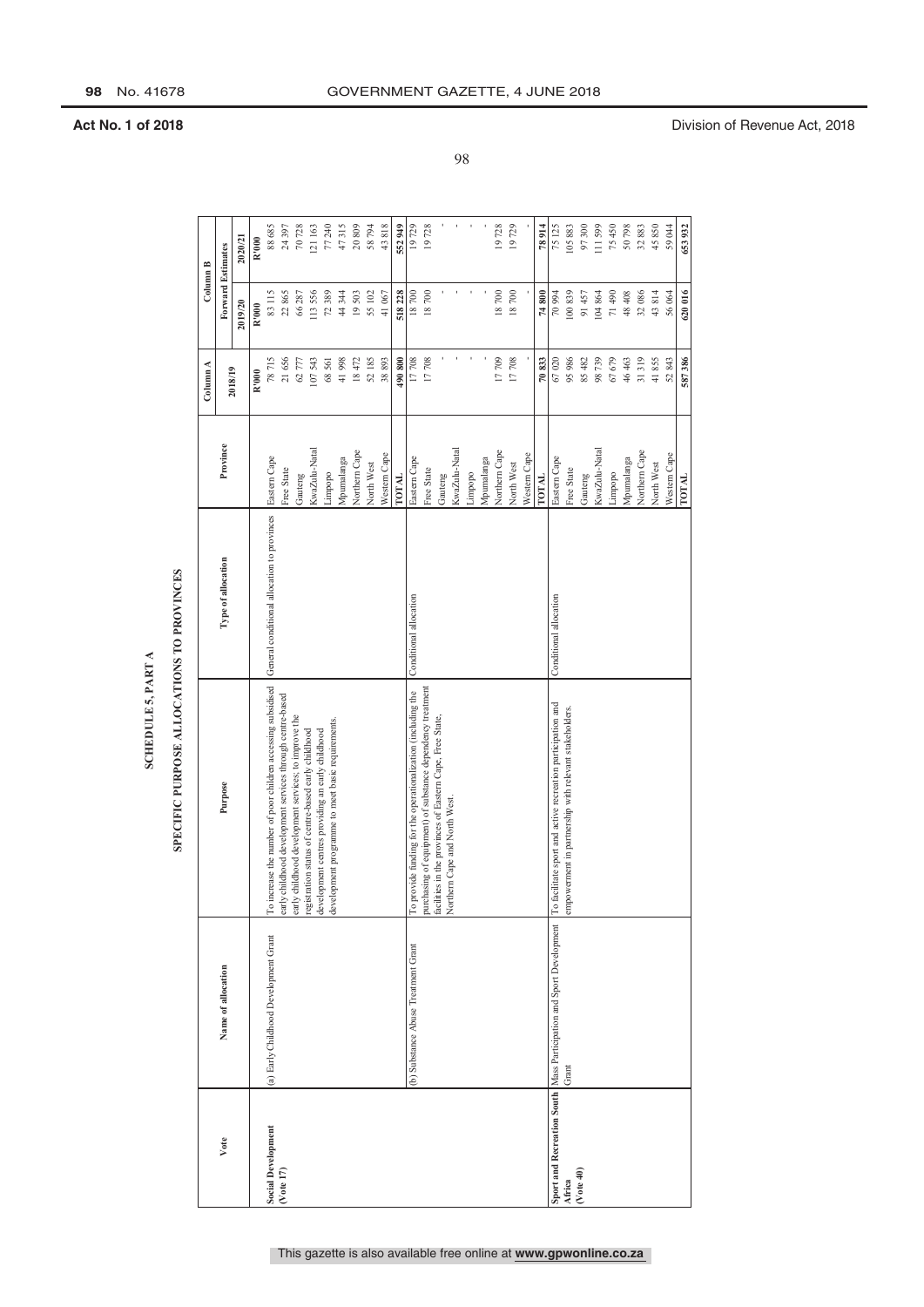| L |
|---|
|   |
|   |
|   |
|   |

## DIKABO TSE NANG LE MAIKEMISETSO A ITSENG HO DIPROVENSE

|                          |                                        | DIKABO TSE NANG LE MAIKEMISETSO A ITSENG HO DIPROVENSE                                                                      |                                         |                  |           |                       |                  |
|--------------------------|----------------------------------------|-----------------------------------------------------------------------------------------------------------------------------|-----------------------------------------|------------------|-----------|-----------------------|------------------|
|                          |                                        |                                                                                                                             |                                         |                  | Kholomo A | Kholomo B             |                  |
| Voutu                    | Lebitso la Kabo                        | Maikemisetso                                                                                                                | Mofuta wa kabo                          | Provense         |           | Ditekanyetso tse pele |                  |
|                          |                                        |                                                                                                                             |                                         |                  | 2018/19   | 2019/20               | 2020/21          |
|                          |                                        |                                                                                                                             |                                         |                  | R'000     | R'000                 | R'000            |
| Ntshetsopele ya Setjhaba | (a) Letlole la Ntshetsopele ya Bana    | Ho phahamisa palo ya bana ba itlhophereng ho fihlella thuso                                                                 | Kabo e nang le dipehelo ka kakaretso ho | Kapa Botjhabela  | 78715     | 83115                 | 88 685           |
| $(V$ outu 17)            |                                        | ya ditshebeletso tsa ntshetsopele ya bana ka makala a                                                                       | diprovense                              | Freistata        | 21656     | 22865                 | 24 397<br>70 728 |
|                          |                                        | itshetlehileng ho ditshebeletso tsa ntshetsopele ya bana; Ho                                                                |                                         | Gauteng          | 62777     | 66287                 |                  |
|                          |                                        | ntshetsopele ya bana le ho ka fihlella ditlhoko tsa<br>ntlafatsa maemo a ngodiso a makala a itshetlehileng ho<br>lenaneo la |                                         | KwaZulu-Natal    | 107543    | 113556                | 121 163          |
|                          |                                        | motheo.                                                                                                                     |                                         | Limpopo          | 68561     | 72389                 | 77 240           |
|                          |                                        |                                                                                                                             |                                         | Mpumalanga       | 41998     | 44344                 | 47315            |
|                          |                                        |                                                                                                                             |                                         | Kapa Leboya      | 18472     | 19503                 | $20\ 809$        |
|                          |                                        |                                                                                                                             |                                         | Leboya Bophirima | 52185     | 55 102                | 58 794           |
|                          |                                        |                                                                                                                             |                                         | Kapa Bophirima   | 38893     | 41067                 | 43818            |
|                          |                                        |                                                                                                                             |                                         | <b>KAKARETSO</b> | 490800    | 518228                | 552 949          |
|                          |                                        | (b) Letlole la Phekolo ya Tshebediso e mpe  Ho nehelana ka thuso ya ditjhelete bakeng la tshebetso (ho                      | Kabo e nang le dipehelo                 | Kapa Botjhabela  | 17708     | 18700                 | 19729            |
|                          | ya Dithethefatsi                       | akga ho rekwa ha disebediswa) ya disebediswa tsa phekolo ya                                                                 |                                         | Freistata        | 17708     | 18700                 | 19728            |
|                          |                                        | bokgoba ba dithethefatsi diprovenseng tsa Kapa Botjhabela,                                                                  |                                         | Gauteng          |           |                       |                  |
|                          |                                        | Kapa Leboya le Leboya Bophirima.<br>Freistata, F                                                                            |                                         | KwaZulu-Natal    |           |                       |                  |
|                          |                                        |                                                                                                                             |                                         | Limpopo          |           |                       |                  |
|                          |                                        |                                                                                                                             |                                         | Mpumalanga       |           |                       |                  |
|                          |                                        |                                                                                                                             |                                         | Kapa Leboya      | 17709     | 18700                 | 19728            |
|                          |                                        |                                                                                                                             |                                         | Leboya Bophirima | 17708     | 18700                 | 19729            |
|                          |                                        |                                                                                                                             |                                         | Kapa Bophirima   |           |                       |                  |
|                          |                                        |                                                                                                                             |                                         | <b>KAKARETSO</b> | 70833     | 74800                 | 78914            |
| Dipapadi le Boithapollo  | Letlole la ho ba le Seabo hwa bohle le | Ho tsamaisa dipapadi le ho ba le seabo boithapollong le                                                                     | Kabo e nang le dipehelo                 | Kapa Botjhabela  | 67020     | 70994                 | 75 125           |
| Afrika Borwa             | Ntshetsopele ya Dipapadi               | matlafatsong ya tshebedisano mmoho le bakgetha tema ba                                                                      |                                         | Freistata        | 95986     | 100839                | 105883           |
| $(V$ outu 40)            |                                        | amehang.                                                                                                                    |                                         | Gauteng          | 85482     | 91457                 | 97300            |
|                          |                                        |                                                                                                                             |                                         | KwaZulu-Natal    | 98739     | 104864                | 111 599          |
|                          |                                        |                                                                                                                             |                                         | Limpopo          | 67679     | 71490                 | 75 450<br>50 798 |
|                          |                                        |                                                                                                                             |                                         | Mpumalanga       | 46463     | 48 408                |                  |
|                          |                                        |                                                                                                                             |                                         | Kapa Leboya      | 31319     | 32086                 | 32883            |
|                          |                                        |                                                                                                                             |                                         | Leboya Bophirima | 41855     | 43814                 | 45850            |
|                          |                                        |                                                                                                                             |                                         | Kapa Bophirima   | 52843     | 56064                 | 59044            |
|                          |                                        |                                                                                                                             |                                         | <b>KAKARETSO</b> | 587386    | 620016                | 653 932          |

99

### Molao wa Dikarolo tsa Lekeno, wa 2018 **No. 1 ya 2018**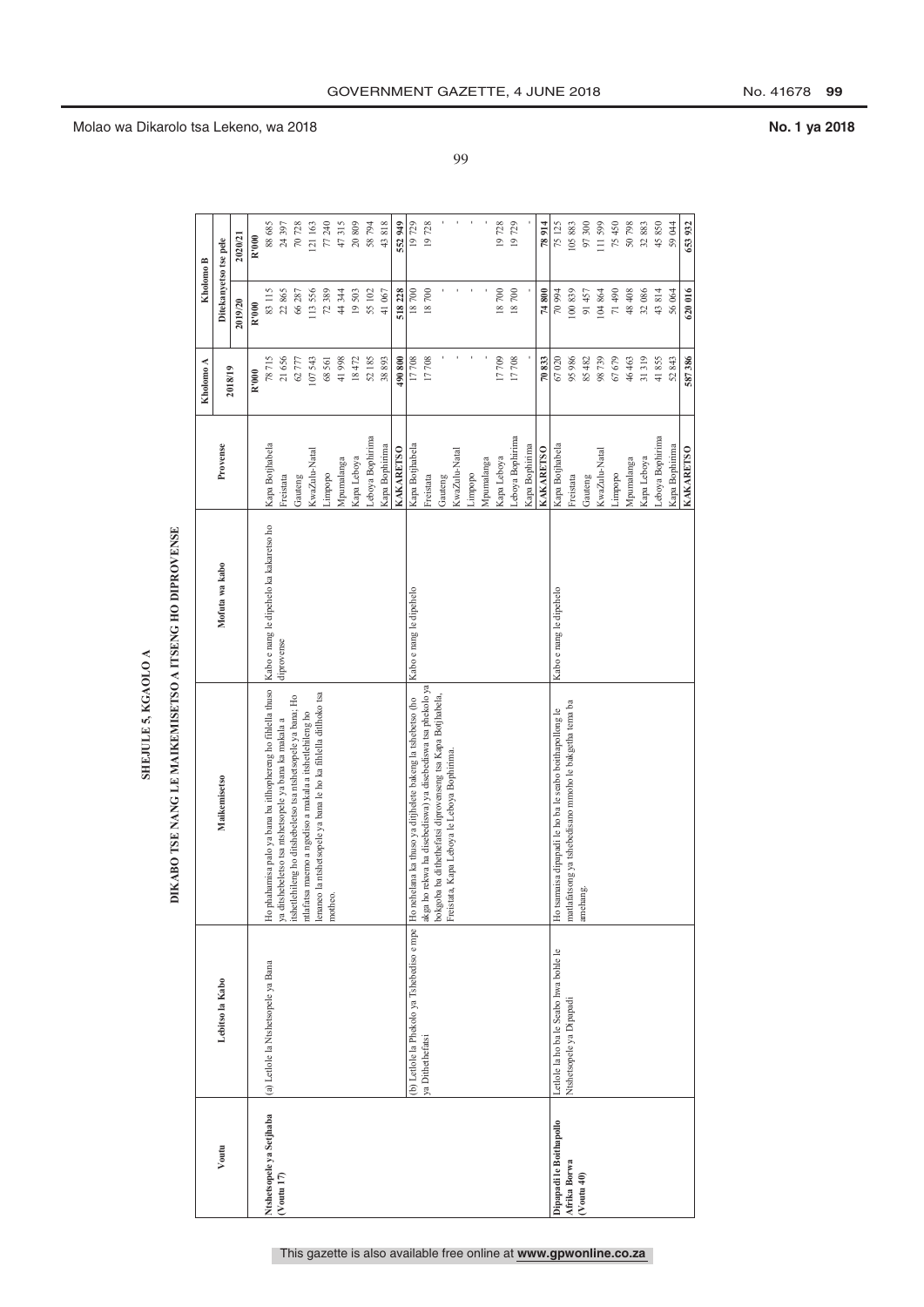### SPECIFIC-PURPOSE ALLOCATIONS TO MUNICIPALITIES

|                                                                       |                                                                        | SCHEDULE 5, PART B                                                                                                                                                                                                                                                                                                                                                                                                                                                                                                                                                                                                                                                           |          |                   |           |
|-----------------------------------------------------------------------|------------------------------------------------------------------------|------------------------------------------------------------------------------------------------------------------------------------------------------------------------------------------------------------------------------------------------------------------------------------------------------------------------------------------------------------------------------------------------------------------------------------------------------------------------------------------------------------------------------------------------------------------------------------------------------------------------------------------------------------------------------|----------|-------------------|-----------|
|                                                                       |                                                                        | SPECIFIC-PURPOSE ALLOCATIONS TO MUNICIPALITIES                                                                                                                                                                                                                                                                                                                                                                                                                                                                                                                                                                                                                               |          |                   |           |
|                                                                       |                                                                        |                                                                                                                                                                                                                                                                                                                                                                                                                                                                                                                                                                                                                                                                              | Column A | Column B          |           |
| Vote                                                                  | Name of allocation                                                     | Purpose                                                                                                                                                                                                                                                                                                                                                                                                                                                                                                                                                                                                                                                                      |          | Forward Estimates |           |
|                                                                       |                                                                        |                                                                                                                                                                                                                                                                                                                                                                                                                                                                                                                                                                                                                                                                              | 2018/19  | 2019/20           | 2020/21   |
|                                                                       |                                                                        |                                                                                                                                                                                                                                                                                                                                                                                                                                                                                                                                                                                                                                                                              | R'000    | R'000             | R'000     |
| Cooperative Governance<br>RECURRENT GRANTS<br>and Traditional Affairs | Municipal Systems Improvement Grant                                    | To assist municipalities to perform their functions and stabilise institutional and governance systems as required in the Municipal<br>Systems Act and related local government legislation.                                                                                                                                                                                                                                                                                                                                                                                                                                                                                 |          |                   |           |
| $(1)$ vote 26 $($<br>$($ $Vote 4)$<br>Energy                          | Energy Efficiency and Demand Side<br>Management Grant                  | To provide subsidies to municipalities to implement energy efficiency and demand side management initiatives within municipal<br>infrastructure in order to reduce electricity consumption and improve energy efficiency.                                                                                                                                                                                                                                                                                                                                                                                                                                                    | 215024   | 227065            | 239554    |
| National Treasury<br>(Vote 7)                                         | (a) Infrastructure Skills Development Grant   To recruit               | unemployed graduates into municipalities to be trained and professionally developed, as per the requirements of the<br>relevant statutory councils within the built environment.                                                                                                                                                                                                                                                                                                                                                                                                                                                                                             | 141 492  | 149416            | 157930    |
|                                                                       | (b) Local Government Financial<br>Management Grant                     | To promote and support reforms in financial management by building capacity in municipalities to implement the Municipal Finance<br>Management Act.                                                                                                                                                                                                                                                                                                                                                                                                                                                                                                                          | 504 566  | 532822            | 561713    |
|                                                                       | (c) Municipal Restructuring Grant                                      | To assist municipalities in financial crisis to implement reforms to improve their financial sustainability.                                                                                                                                                                                                                                                                                                                                                                                                                                                                                                                                                                 |          |                   | 514425    |
| Public Works<br>( <i>Note</i> 11)                                     | Expanded Public Works Programme<br>Integrated Grant for Municipalities | To incentivise municipalities to expand work creation efforts through the use of labour intensive delivery methods in the following<br>maintenance of buildings; low traffic volume roads and rural roads; basic services infrastructure, including water and sanitation<br>reticulation (excluding bulk infrastructure); other economic and social infrastructuretourism and cultural industries; waste<br>focus areas, in compliance with the Expanded Public Works Programme guidelines: roads maintenance and the<br>management; parks and beautification; sustainable land-based livelihoods; social services programmes; community safety<br>programmes.<br>identified | 692878   | 741917            | 782918    |
|                                                                       |                                                                        | TOTAL                                                                                                                                                                                                                                                                                                                                                                                                                                                                                                                                                                                                                                                                        | 1553960  | 1651220           | 2 256 540 |

100

**Act No. 1 of 2018** Division of Revenue Act, 2018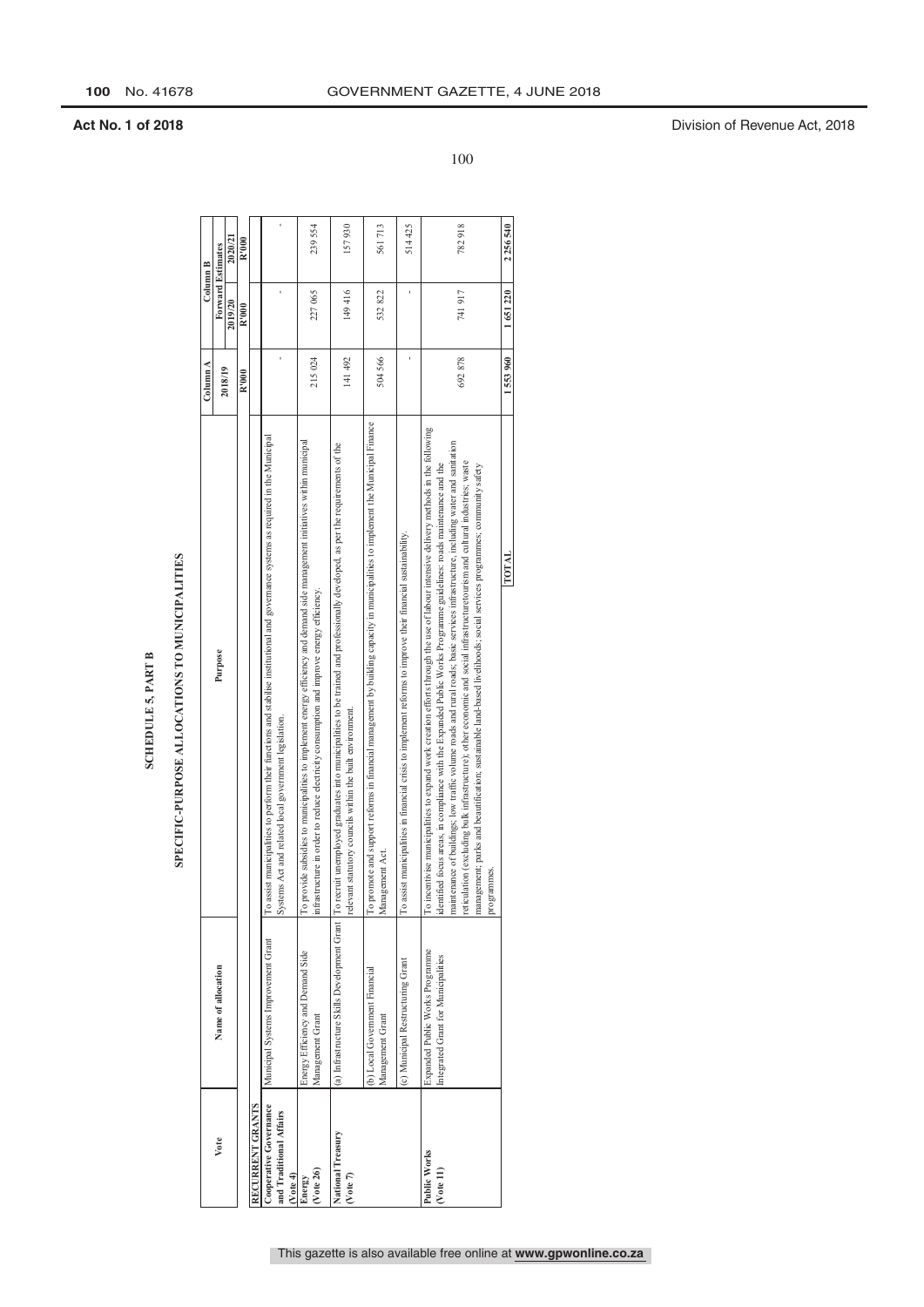### **SHEJULE 5, KGAOLO B**

## DIKABO TSE NANG LE MAIKEMISETO HO DIMMASEPALA

| Voutu                                                        |                                                                                                     | DIKABO TSE NANG LE MAIKEMISETO HO DIMMASEPALA                                                                                                                                                                                                                                                                                                                                                                                                                                                                                                                                                                                                                                       |           |                       |         |
|--------------------------------------------------------------|-----------------------------------------------------------------------------------------------------|-------------------------------------------------------------------------------------------------------------------------------------------------------------------------------------------------------------------------------------------------------------------------------------------------------------------------------------------------------------------------------------------------------------------------------------------------------------------------------------------------------------------------------------------------------------------------------------------------------------------------------------------------------------------------------------|-----------|-----------------------|---------|
|                                                              |                                                                                                     |                                                                                                                                                                                                                                                                                                                                                                                                                                                                                                                                                                                                                                                                                     | Kholomo A | Kholomo B             |         |
|                                                              | Lebitso la kabo                                                                                     | Maikemisetso                                                                                                                                                                                                                                                                                                                                                                                                                                                                                                                                                                                                                                                                        |           | Ditekanyetso tse pele |         |
|                                                              |                                                                                                     |                                                                                                                                                                                                                                                                                                                                                                                                                                                                                                                                                                                                                                                                                     | 2018/19   | 2019/20               | 2020/21 |
|                                                              |                                                                                                     |                                                                                                                                                                                                                                                                                                                                                                                                                                                                                                                                                                                                                                                                                     | R'000     | R'000                 | R'000   |
| MATLOLE A IPHETHANG                                          |                                                                                                     |                                                                                                                                                                                                                                                                                                                                                                                                                                                                                                                                                                                                                                                                                     |           |                       |         |
| Puso ya Kopanelo le Merero Letlole la Ntlafatso ya Mekgwa ya |                                                                                                     | Ho thusa dimmasepala ho etsa mesebetsi ya tsona le ho etsa mekgwa ya puso le bomotheo e tsitse jwalo ka ha ho hlokahala ho                                                                                                                                                                                                                                                                                                                                                                                                                                                                                                                                                          |           |                       |         |
| Mmasepala<br>$(V$ outu 4)<br>ya Setso                        |                                                                                                     | latela Molao wa Mekgwa ya Mmasepala le melao e amehang ya mmuso wa lehae.                                                                                                                                                                                                                                                                                                                                                                                                                                                                                                                                                                                                           |           |                       |         |
| Thokeho<br>$($ Voutu 26 $)$<br>Eneji                         | Letlole la Taolo ya Boteng ba Eneji le                                                              | Ho nehelana ka dithuso ho dimmasepala ho ka kenya tshebetsong boteng ba eneji le tlhokeho taolong ya maiqapelo ka hare ho<br>moralo wa motheo wa mmasepala e le ho ka fokotsa tshebediso ya motlakase le ho ntlafatsa boteng ba eneji.                                                                                                                                                                                                                                                                                                                                                                                                                                              | 215024    | 227 065               | 239554  |
| Letlotlo la Naha                                             | (a) Letlole la Ntshetsopele ya Bogkoni ba                                                           | Ho ka hira baithuti ba dikolo tse phahameng dimmasepaleng ho rupellwa le ho hlabollwa ka se profeshenale, jwalo ka ha hohlokwa                                                                                                                                                                                                                                                                                                                                                                                                                                                                                                                                                      |           |                       |         |
| (Voutu 7)                                                    | Moralo wa motheo                                                                                    | ke makgotla a molao a amehang ka hare ho kaho ya tikoloho.                                                                                                                                                                                                                                                                                                                                                                                                                                                                                                                                                                                                                          | 141 492   | 149 416               | 157930  |
|                                                              | (b) Letlole la Taolo ya Ditjhelete tsa<br>Mmuso wa Lehae                                            | Ho phahamisa le ho tshehetsa ntlafatso taolong ya ditjhelete ka ho aha bokgoni ka hare ho dimmasepala ho ka kenya tshebetsong<br>Taolo ya Ditjhelete tsa Mmasepala.<br>Molao wa                                                                                                                                                                                                                                                                                                                                                                                                                                                                                                     | 504566    | 532822                | 561713  |
|                                                              |                                                                                                     | (c) Letlole la Moralo botjha wa Mmasepala [Ho ka thusa dimmasepala mathateng a ditjhelete ho ka tkenya tshebetsong ntlafatso ho ka phahamisa ditjhelete tsa teng.                                                                                                                                                                                                                                                                                                                                                                                                                                                                                                                   |           | 1                     | 514425  |
| Ishebetso ya Setjhaba<br>$(V$ outu $11)$                     | Eketsehileng la Tshebetso ya Setjhaba<br>Letlole la Lenaneo le Kopaneng le<br>bakeng la Dimmasepala | Ho ka nehela dimmasepala tihelete ho ka eketsa theho ya mosebetsi ka ho sebebedisa mekgwa e kenelletse ya basebeletsi dibakeng<br>diindasteri tsa temo; taolo ya dilahlwa; dibaka tsa boithapollo le botle; le ho phela hantle ho tsa fatshe; mananeo a ditshebeletso tsa<br>tse latelang, ho ipapisitswe le tataiso ya Lenaneo le Eketsehileng la Tshebetso ya Setjhaba: tlhokomelo ya ditsela le meaho; ditsela<br>tsa sephethephethe se tlase le ditsela tsa mahae; ditshebeletso tsa motheo tsa moralo wa motheo, ho kenyeleditse metsi le tsamaiso<br>ya tsa bohlweki (ho sa kenyeletsa boholo ba moralo wa motheo); le moralo wa motheo wa setjhaba le ikonomi, bohahlaudi le | 692878    | 741 917               | 782918  |
|                                                              |                                                                                                     | KAKARETSO<br>setjhaba; mananeo a tshireletso ya setjhaba.                                                                                                                                                                                                                                                                                                                                                                                                                                                                                                                                                                                                                           | 1553960   | 1651220               | 2256540 |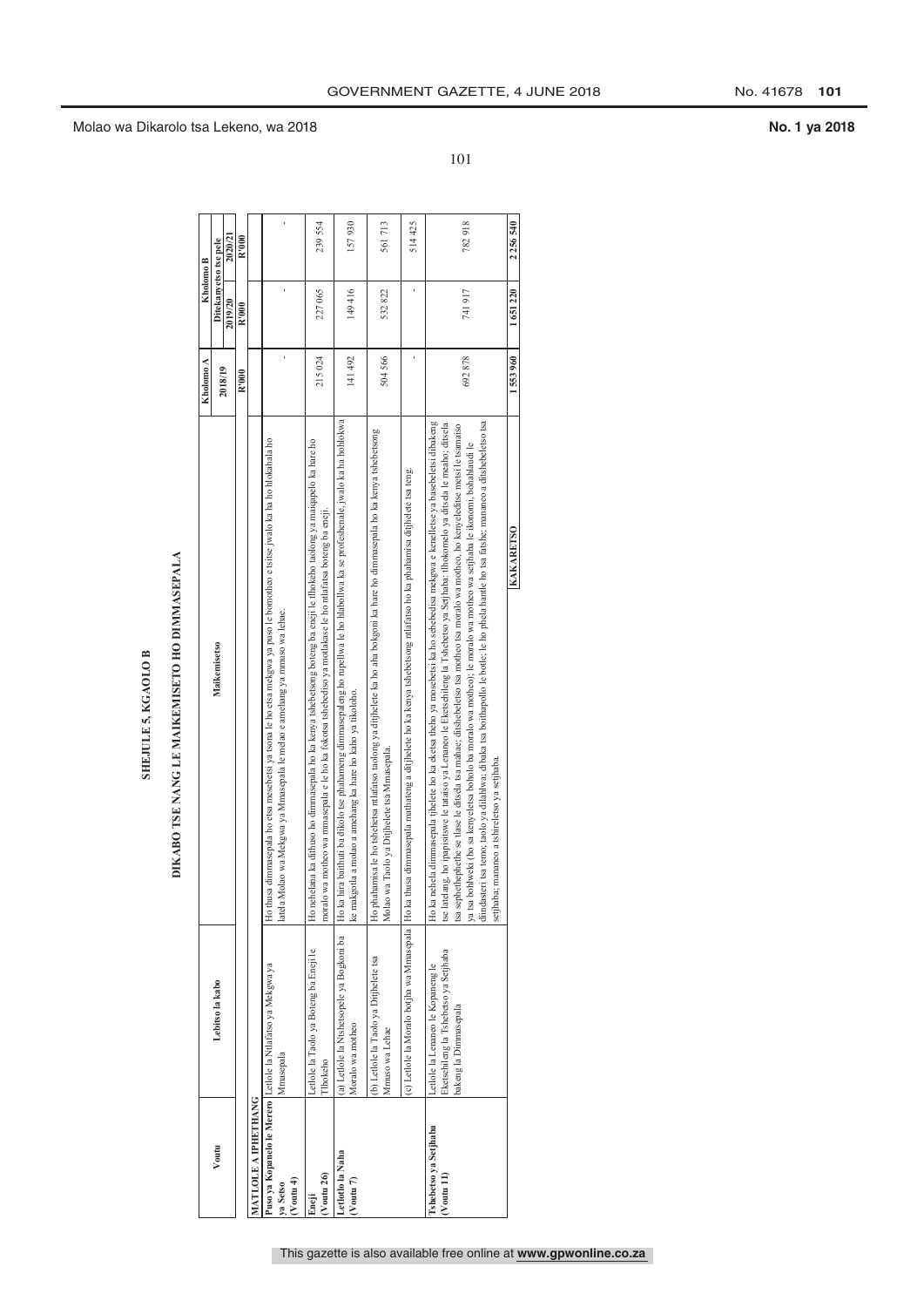### **SCHEDULE 5, PART B**

### SPECIFIC-PURPOSE ALLOCATIONS TO MUNICIPALITIES

|                       |                                                                    | SPECIFIC-PURPOSE ALLOCATIONS TO MUNICIPALITIES                                                                                                                                                                                                                                                                                                                                                                                                                                                                                                                                                                                                                                             |                     |                                     |                     |
|-----------------------|--------------------------------------------------------------------|--------------------------------------------------------------------------------------------------------------------------------------------------------------------------------------------------------------------------------------------------------------------------------------------------------------------------------------------------------------------------------------------------------------------------------------------------------------------------------------------------------------------------------------------------------------------------------------------------------------------------------------------------------------------------------------------|---------------------|-------------------------------------|---------------------|
|                       | Name of allocation                                                 | Purpose                                                                                                                                                                                                                                                                                                                                                                                                                                                                                                                                                                                                                                                                                    | Column A<br>2018/19 | <b>Forward Estimates</b><br>2019/20 | 2020/21<br>Column B |
| INFRASTRUCTURE GRANTS |                                                                    |                                                                                                                                                                                                                                                                                                                                                                                                                                                                                                                                                                                                                                                                                            | R'000               | R'000                               | R'000               |
|                       | (a) Municipal Disaster Recovery Grant                              | itate and reconstruct municipal infrastructure damaged by a disaster.<br>To rehabil                                                                                                                                                                                                                                                                                                                                                                                                                                                                                                                                                                                                        | 21317               |                                     |                     |
|                       | (b) Municipal Infrastructure Grant                                 | To provide specific capital finance for eradicating basic municipal infrastructure backlogs for poor households, microenterprises and<br>towards a new funding arrangement for intermediate city municipalities to facilitate more intergrated planning and funding of capital<br>social institutions servicing poor communities; a Municipal Infrastructure Grant-2 funding stream is introduced in 2018/19 as a step<br>investments.                                                                                                                                                                                                                                                     | 15 287 685          | 15 733 731                          | 16599086            |
|                       | Integrated National Electrification<br>Programme Grant (Municipal) | To implement the Integrated National Electrification Programme by providing capital subsidies to municipalities to address the<br>electrification backlog of all existing and planned residential dwellings (including upgrading informal settlements, new and<br>normalisation of existing dwellings) and the installation of relevant bulk infrastructure.                                                                                                                                                                                                                                                                                                                               | 1904477             | 2 127 928                           | 2 244 964           |
|                       | Neighbourhood Development Partnership<br>Grant (Capital)           | To plan, catalyse, and invest in targeted locations in order to attract and sustain third party capital investments aimed at spatial<br>transformation, that will improve the quality of life, and access to opportunities for residents in South Africa's under-served<br>neighbourhoods, generally townships.                                                                                                                                                                                                                                                                                                                                                                            | 601867              | 621172                              | 654936              |
|                       | (a) Public Transport Network Grant                                 | part of a municipal integrated public transport network and to support the plaming, regulation, control, management and operations<br>To provide funding for accelerated construction and improvement of public and non-motorised transport infrastructure that form<br>and financially sustainable municipal public transport network services.<br>of fiscally                                                                                                                                                                                                                                                                                                                            | 6 253 669           | 6 114 248                           | 6450172             |
|                       | (b) Rural Roads Asset Management<br><b>Systems Grant</b>           | To assist district municipalities to set up rural Rural Asset Management Systems, and collect road, bridges and traffic data on<br>road networks in line with the Road Infrastructure Strategic Framework for South Africa.<br>municipal                                                                                                                                                                                                                                                                                                                                                                                                                                                   | 107533              | 113891                              | 120485              |
|                       | (a) Water Services Infrastructure Grant                            | enhance the sustainability of services especially in rural municipalities; provide interim, intermediate water and sanitation supply that<br>development; support municipalities in implementing Water Conservation and Water Demand Management projects; support the<br>Facilitate the planning and implementation of various water and on-site sanitation projects to accelerate backlog reduction and<br>ensures provision of services to identified and prioritised communities, including through spring protection and groundwater<br>existing bucket eradication programme intervention in formal residential areas; support drought relief projects in affected<br>municipalities. | 3481056             | 3 669 319                           | 3870972             |
|                       | (b) Regional Bulk Infrastructure Grant                             | numerous communities over a large area within a municipality; to implement bulk infrastructure with a potential of addressing Water<br>water resources to infrastructure serving extensive areas across municipal boundaries or large regional bulk infrastructure serving<br>To develop new, refurbish, upgrade and replace ageing water and sanitation infrastructure of regional significance that connects<br>Conservation and Water Demand Management projects or facilitate and contribute to the implementation of local Water<br>Conservation and Water Demand Management projects that will directly impact on bulk infrastructure requirements.                                  | 1957000             | 2 066 360                           | 2 180 005           |
|                       |                                                                    | <b>TOTAL</b>                                                                                                                                                                                                                                                                                                                                                                                                                                                                                                                                                                                                                                                                               | 29 614 604          | 30 446 649                          | 32 120 620          |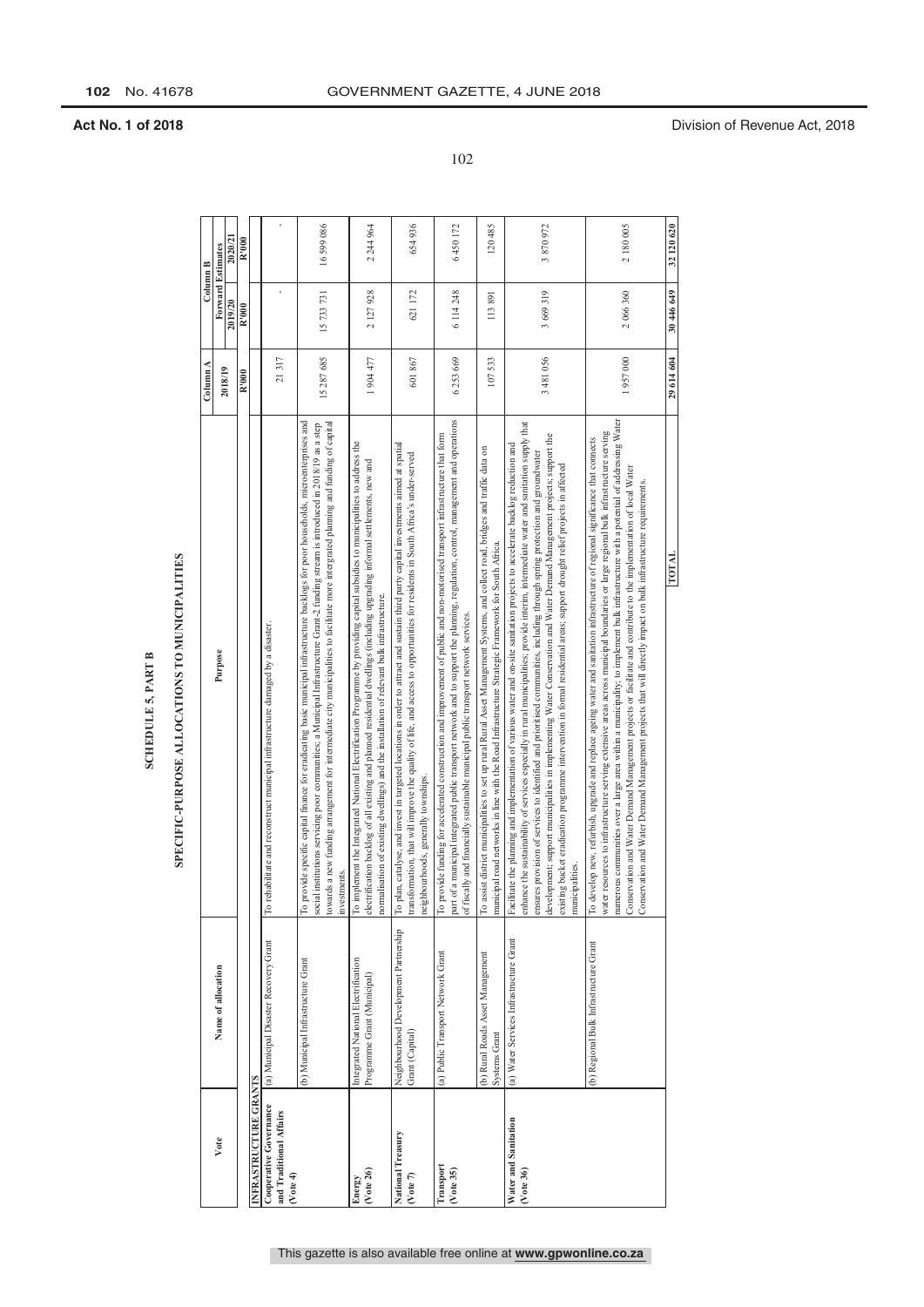## DIKABO TSE NANG LE MAIKEMISETO HO DIMMASEPALA

|                                     |                                                                               | DIKABO TSE NANG LE MAIKEMISETO HO DIMMASEPALA<br><b>SHEJULE 5, KGAOLO B</b>                                                                                                                                                                                                                                                                                                                                                                                                                                                                                                                                                                                                                                                                                                 |           |            |                                  |
|-------------------------------------|-------------------------------------------------------------------------------|-----------------------------------------------------------------------------------------------------------------------------------------------------------------------------------------------------------------------------------------------------------------------------------------------------------------------------------------------------------------------------------------------------------------------------------------------------------------------------------------------------------------------------------------------------------------------------------------------------------------------------------------------------------------------------------------------------------------------------------------------------------------------------|-----------|------------|----------------------------------|
|                                     |                                                                               |                                                                                                                                                                                                                                                                                                                                                                                                                                                                                                                                                                                                                                                                                                                                                                             | Kholomo A |            | Kholomo B                        |
| Voutu                               | Lebitso la kabo                                                               | Maikemisetso                                                                                                                                                                                                                                                                                                                                                                                                                                                                                                                                                                                                                                                                                                                                                                | 2018/19   | 2019/20    | 2020/21<br>Ditekanyetso tse pele |
|                                     |                                                                               |                                                                                                                                                                                                                                                                                                                                                                                                                                                                                                                                                                                                                                                                                                                                                                             | R'000     | R'000      | R'000                            |
| MATLOLE A MORALO WA MOTHEO          |                                                                               |                                                                                                                                                                                                                                                                                                                                                                                                                                                                                                                                                                                                                                                                                                                                                                             |           |            |                                  |
| $($ Voutu 4 $)$<br>ya Setso         | Puso ya Kopanelo le Merero (a) Letlole la Boiphumano Koduweng la<br>Mmasepala | Ho ntlafatsa le ho aha setjha moralo wa motheo o sentsweng ke koduwa wa mmasepala.                                                                                                                                                                                                                                                                                                                                                                                                                                                                                                                                                                                                                                                                                          | 21317     |            |                                  |
|                                     | (b) Letlole la Moralo wa motheo la<br>Mmasepala                               | Ho nehelana ka tihelete ya khapithale bakeng la ho ka fedisa moralo wa motheo wa o salletseng moralo wa mmasepala bakeng la<br>Letlole la Moralo wa motheo la Mmasepala-2 ya thuso ya ditjhelete e tsebiswa ka 2018/19 e le bohato ho ya ho ditlhophiso tse<br>ntjha bakeng la ho kena dipakeng ho dimmasepala tsa metsetoropo ho ka tsamaisa ketso ya maano a kopaneng le ho thusa ka<br>malapa a itlhophereng, dikgwebo tse nyane le metheo ya setjhaba e nehelanang ka ditshebeletso ho setjhaba se itlhophereng;<br>ditjhelete khapitale ya matsete.                                                                                                                                                                                                                    | 15287685  | 15 733 731 | 16599086                         |
| $($ Voutu 26 $)$<br>Eneji           | Letlole la Lenaneo le Kopaneng la<br>Motlakase la Naha (Mmasepala)            | Ho kenya tshebetsong Lenaneo le Kopaneng la Motlakase la Naha ka ho nehelana ka dithuso tsa khapithale ho dimmasepala ho ka<br>tlamela tshallomorao ya motlakase ya bodulo bo teng le bo maanong (ho kenyeleditse ntlafatso ya bodulo bo sa ngodiswang,<br>botjha le bo entsweng ka ho tlwaeleha) le ho kenngwa ha boholo ba moralo wa motheo<br>bodulo bo                                                                                                                                                                                                                                                                                                                                                                                                                  | 1904477   | 2 127 928  | 2244964                          |
| Letlotlo la Naha<br>$($ Voutu 7 $)$ | Letlole la Ntshetsopele ya Tshebedisano<br>mmoho ya Boahisani (Khapithale)    | ntlafatso ya sebaka, e tla ntlafatsa boleng ba bophelo, le phihlello ho menyetla bakeng la baahi ba Afrika Borwa dibakeng tse sa<br>Ho etsa leano, ho qala le ho tsetela dibakeng tse hiwauweng e le ho ka hohela le ho hapa matsete a khapithale e tobaneng le<br>hantle ka kakaretso.<br>sebetsweng                                                                                                                                                                                                                                                                                                                                                                                                                                                                       | 601867    | 621 172    | 654936                           |
| Dipalangwang<br>(Voutu 35)          | (a) Letlole la Marangrang a Dipalangwang<br>tsa Setjhaba                      | Ho nehelana ka thuso ya ditjhelete bakeng la ho potlakisa kaho le ntlafatso ya moralo wa motheo wa dipalangwang tsa setjhaba<br>seo e leng karolo ya marangrang a dipalangwang tsa setjhaba a mmasepala le ho tshehetsa ketso ya maano, melawana, taolo,<br>bolaodi le tshebetso ya ditjhelete ho ditshebeletso tsa marangrang a dipalangwang tsa setjhaba tsa mmasepala.                                                                                                                                                                                                                                                                                                                                                                                                   | 6253669   | 6 114 248  | 6450172                          |
|                                     | (b) Letlole la Mekgwa ya Taolo ya Thepa<br>ya Ditsela tsa Mahaeng             | Ho thusa dimmasepala tsa lebatowa ho theha Mokgwa wa Taolo ya Thepa ya Mahae, le ho bokella lesedi la sephethephethe, ditsela<br>ho marangrang a ditsela tsa mmasepala ho ipapisitswe le Lewa la Moralo wa tshebetso wa Moralo wa motheo wa<br>Afrika Borwa.<br>le marokgo<br>Ditsela wa                                                                                                                                                                                                                                                                                                                                                                                                                                                                                    | 107533    | 113891     | 120485                           |
| Metsi le Bohlweki<br>$(V$ outu 36)  | (a) Letlole la Moralo wa Motheo la<br>Ditshebeletso tsa Metsi                 | diprojeke tsa Tlhokeho ya Metsi, ho tshehetsa lenaneo la phediso ya mabakete dibakeng tsa bodulol tse ngodisitsweng, ho tshehetsa<br>bohlweki hwa nakwana ho etsa bonnete ba ditshebeletso ho bontshwa setjhabeng le ho etswa bohlokwa, ho kenyeleditse tshireletso<br>Ho tsamaisa ketso ya maano le ho kenya tshebetsong diprojeke tsa metsi le tsa bohlweki tse fapaneng ho ka potlakisa phokotso ya<br>ya sediba le ntshetsopele ya metsi a ka tlasa lefatshe; ho tshehetsa dimmasepala ho ka kenya tshebetsong Tlhokomelo ya Metsi le<br>ng morao le ho ntlafatsa boteng ba ditshebeletso ha holo holo dimmasepaleng tsa mahae; ho nehelana ka metsi le tsa<br>diprojeke tsa kimollo ya komello dimmasepaleng tse amehileng.<br>tse salletser                           | 3481056   | 3 669 319  | 3870972                          |
|                                     | ba Lebatowa                                                                   | moralo wa motheo o moholo o nang le bokgoni ba ho ka tlamela Tlhokomelo ya Metsi le diprojeke tsa Taolo ya Tlhokeho ya Metsi<br>kapa ho tsamaisa le ho ba le seabo ho kenngweng tshebetsong hwa Tlhokomelo ya Metsi a lehaele diprojeke tsa Taolo ya Tlhokeho<br>moralo wa motheo o moholo wa lebatowa o sebeletsang setjinaba sebakeng se se holo ka hare ho mmasepala; ho kenya tshebetsong<br>kopanyang disebediswa tsa metsi ho moralo wa motheo o sebeletsang dibaka tse kgolo sebakeng sa mmasepala kapa<br>(b)Letlole la Boholo ba Moralo wa Motheo  Ho theha setjha, ho ntlafatsa le ho fetola moralo wa motheo wa metsi le tsa bohlweki o seng o tsofetse o bile o le bohlokwa wa<br>ya Metsi e tla ba le sekgahla ho ditlhoko tsa moralo wa motheo.<br>lebatowa o | 1957000   | 2 066 360  | 2180005                          |
|                                     |                                                                               | KAKARETSO                                                                                                                                                                                                                                                                                                                                                                                                                                                                                                                                                                                                                                                                                                                                                                   | 29614604  | 30 446 649 | 32.120.620                       |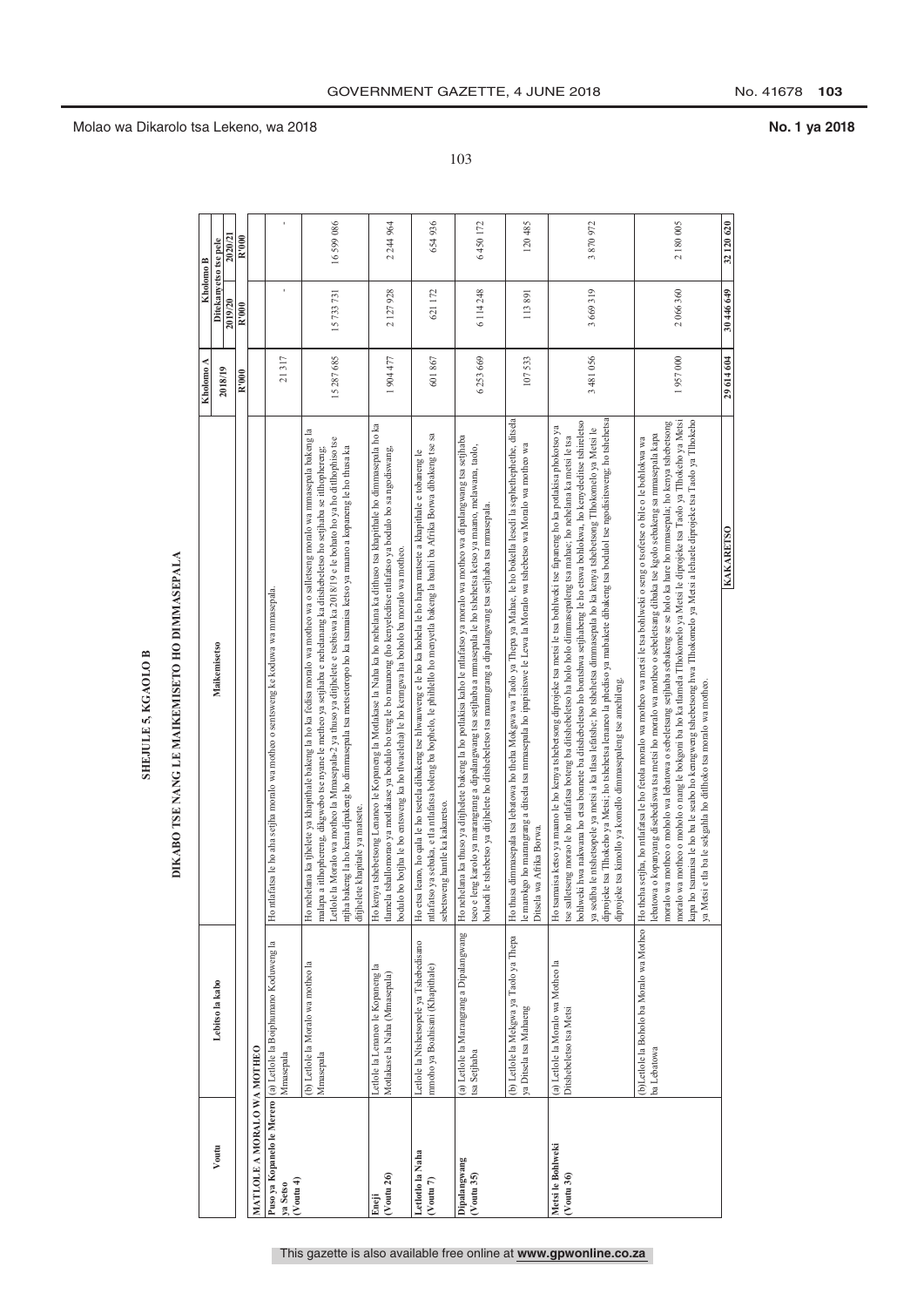# ALLOCATIONS-IN-KIND TO PROVINCES FOR DESIGNATED SPECIAL PROGRAMMES

|                                           |                                                      | ALLOCATIONS-IN-KIND TO PROVINCES FOR DESIGNATED SPECIAL PROGRAMMES                                                                                                                                                                                                                                                                                                                                                                                                                                                                                                                                                                                                                                                                                                                                           |                            |                   |           |
|-------------------------------------------|------------------------------------------------------|--------------------------------------------------------------------------------------------------------------------------------------------------------------------------------------------------------------------------------------------------------------------------------------------------------------------------------------------------------------------------------------------------------------------------------------------------------------------------------------------------------------------------------------------------------------------------------------------------------------------------------------------------------------------------------------------------------------------------------------------------------------------------------------------------------------|----------------------------|-------------------|-----------|
|                                           |                                                      |                                                                                                                                                                                                                                                                                                                                                                                                                                                                                                                                                                                                                                                                                                                                                                                                              |                            |                   |           |
|                                           |                                                      |                                                                                                                                                                                                                                                                                                                                                                                                                                                                                                                                                                                                                                                                                                                                                                                                              | $\mathop{\mathrm{Column}}$ | Column B          |           |
| Vote                                      | Name of allocation                                   | Purpose                                                                                                                                                                                                                                                                                                                                                                                                                                                                                                                                                                                                                                                                                                                                                                                                      | 2018/19                    | Forward Estimates |           |
|                                           |                                                      |                                                                                                                                                                                                                                                                                                                                                                                                                                                                                                                                                                                                                                                                                                                                                                                                              |                            | 2019/20           | 2020/21   |
|                                           |                                                      |                                                                                                                                                                                                                                                                                                                                                                                                                                                                                                                                                                                                                                                                                                                                                                                                              | R'000                      | R'000             | R'000     |
| <b>Basic Education</b><br><b>Vote 14)</b> | School Infrastructure Backlogs Grant                 | Eradication of all inappropriate school infrastructure; provision of water, sanitation and electricity to schools.                                                                                                                                                                                                                                                                                                                                                                                                                                                                                                                                                                                                                                                                                           | 1471826                    | 1327048           | 969036    |
| Health                                    | National Health Insurance Indirect Grant   To create | an alternative track to improve spending, performance as well as monitoring and evaluation on infrastructure in                                                                                                                                                                                                                                                                                                                                                                                                                                                                                                                                                                                                                                                                                              |                            |                   |           |
| Vote 16)                                  |                                                      | preparation for National Health Insurance; to enhance capacity and capability to deliver infrastructure for National Health Insurance;<br>Preparation for National Health Insurance; to develop a risk-adjusted capitation model for the reimbursement of primary health care;<br>dispensing and distribution of chronic medication; to fund the development of and roll-out of new Health Information Systems in<br>to enable the health sector to address the deficiencies in the primary health care facilities systematically to yield fast results; to<br>o accelerate the fulfilment of the requirements of Occupational Health and Safety; to expand the alternative models for the<br>expand the healthcare service benefits through the strategic purchasing of services from healthcare providers. | 2 303 859                  | 3 038 691         | 3 775 194 |
|                                           |                                                      |                                                                                                                                                                                                                                                                                                                                                                                                                                                                                                                                                                                                                                                                                                                                                                                                              |                            |                   |           |
|                                           |                                                      | <b>TOTAL</b>                                                                                                                                                                                                                                                                                                                                                                                                                                                                                                                                                                                                                                                                                                                                                                                                 | 3775685                    | 4365739           | 4744230   |

**104** No. 41678 GOVERNMENT GAZETTE, 4 JUNE 2018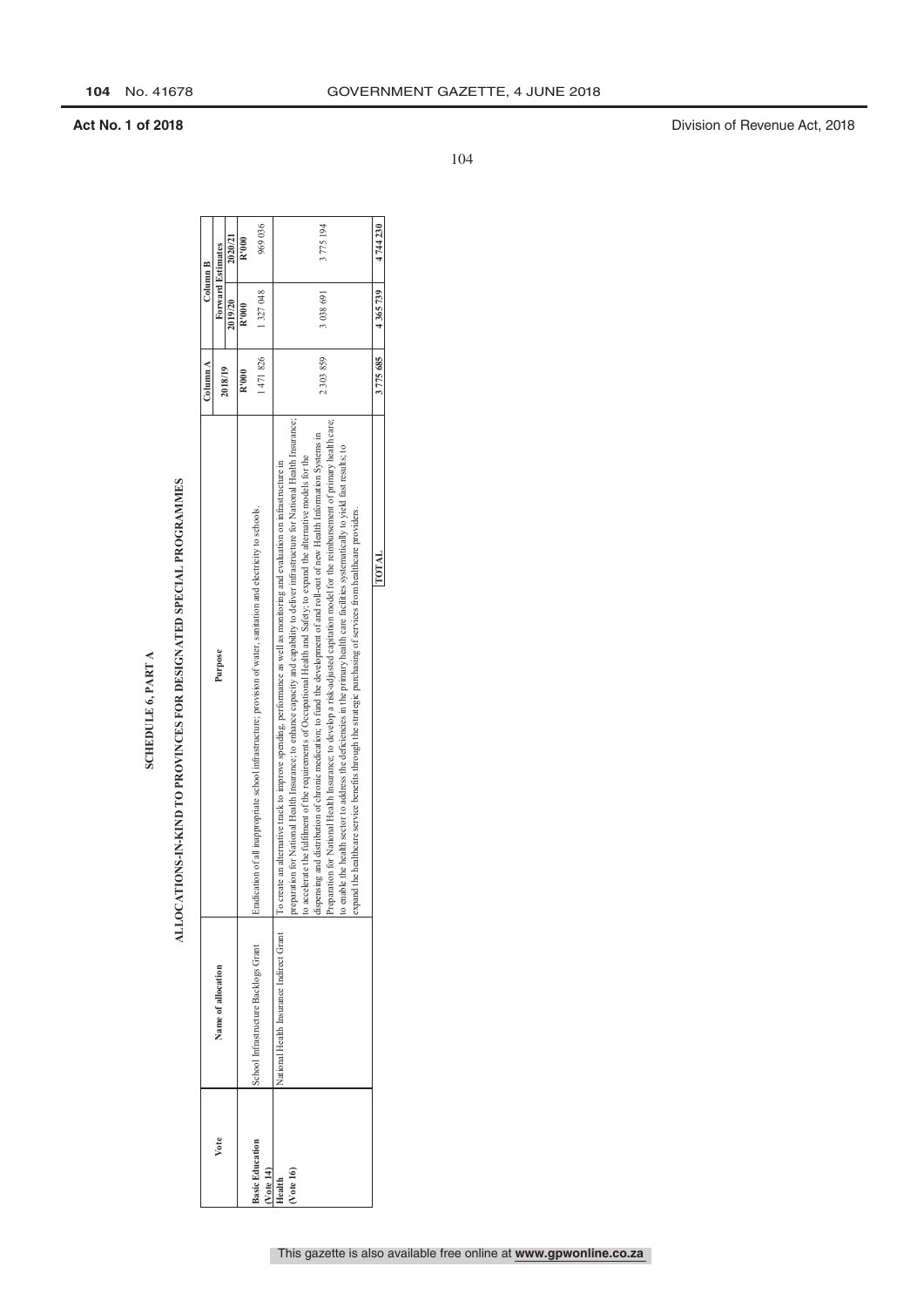| ь |
|---|
|   |
|   |
|   |
| L |
| E |

# DIKABO TSA TLATSETSO HO DIPROVENSE BAKENG LA MANANEO A IKGETHILENG

|                                |                                                            | TLATSETSO HO DIPROVENSE BAKENG LA MANANEO A IKGETHILENG<br><b>DIKABO TSA</b>                                                                                                                                                                                                                                                                                                                                                                                                                                                                                                                                                                                                                                                                                                                                                                                                                                                                                                                        |           |           |                       |
|--------------------------------|------------------------------------------------------------|-----------------------------------------------------------------------------------------------------------------------------------------------------------------------------------------------------------------------------------------------------------------------------------------------------------------------------------------------------------------------------------------------------------------------------------------------------------------------------------------------------------------------------------------------------------------------------------------------------------------------------------------------------------------------------------------------------------------------------------------------------------------------------------------------------------------------------------------------------------------------------------------------------------------------------------------------------------------------------------------------------|-----------|-----------|-----------------------|
|                                |                                                            |                                                                                                                                                                                                                                                                                                                                                                                                                                                                                                                                                                                                                                                                                                                                                                                                                                                                                                                                                                                                     | Kholomo A |           | Kholomo B             |
| Voutu                          | Lebitso la kabo                                            | Maikemisetso                                                                                                                                                                                                                                                                                                                                                                                                                                                                                                                                                                                                                                                                                                                                                                                                                                                                                                                                                                                        |           |           | Ditekanvetso tse pele |
|                                |                                                            |                                                                                                                                                                                                                                                                                                                                                                                                                                                                                                                                                                                                                                                                                                                                                                                                                                                                                                                                                                                                     | 2018/19   | 2019/20   | 2020/21               |
|                                |                                                            |                                                                                                                                                                                                                                                                                                                                                                                                                                                                                                                                                                                                                                                                                                                                                                                                                                                                                                                                                                                                     | R'000     | R'000     | R'000                 |
| huto ya Motheo<br>$V$ outu 14) | morao la Sekolo                                            | Letlole la Moralo wa motheo o Salletseng Ho fedisa moralo wa motheo wa sekolo o sa lokang; nehelano ya metsi, tsa bohlweki le motlakase dikolong.                                                                                                                                                                                                                                                                                                                                                                                                                                                                                                                                                                                                                                                                                                                                                                                                                                                   | 1471826   | 1327048   | 969036                |
| (Voutu 16)<br><b>Bophelo</b>   | etlole la Inshorense e sa otlolohang la<br>Bophelo la Naha | lhokomelo ya bophelo ba motheo ho ka nehelana ka sephetho sa ka pele; ho eketsa dikuno tsa tshebeletso ya bophelo ka lewa la ho<br>oitukisetsong ba Inshorense ya Bophelo ya Naha; ho ntlafatsa bokgoni le boiphihlelo ho nehelana ka moralo wa motheo bakeng la<br>meng bakeng la ho nehelana le ho tsamaisa meriana ya mafu a bophelo; ho thusa ka ditjhelete ntlafatso le phatlalatso ya Mekgwa e<br>akeng la ho lefellwa ha tihokomelo ya bophelo ya motheo; ho kgontsha lekala la bophelo ho tlamela kgaello ho disebediswa tsa<br>Inshorense ya Bophelo ya Naha; ho potlakisa phihlello ya ditlhoko Bophelo le Tshireletseho Mosebetsing; ho eketsa mekgwa e<br>Metjia ya Bophelo tokisetsong ya Inshorense ya Bophelo ya Naha; ho theha mokgwa wa tefello o lokisitsweng bakeng la kotsi<br>seng ho ka ntlafatsa tshebediso ya tjhelete, tshebetso ha mmoho le ho disa le ho hlahloba moralo wa motheo<br>reka ditshebeletso ho tswa ho ba nehelani ba tlhokomelo ya bophelo.<br>Ho theha se | 2303859   | 3 038 691 | 3775194               |
|                                |                                                            | <b>KAKARETSO</b>                                                                                                                                                                                                                                                                                                                                                                                                                                                                                                                                                                                                                                                                                                                                                                                                                                                                                                                                                                                    | 3775685   | 4365739   | 4744230               |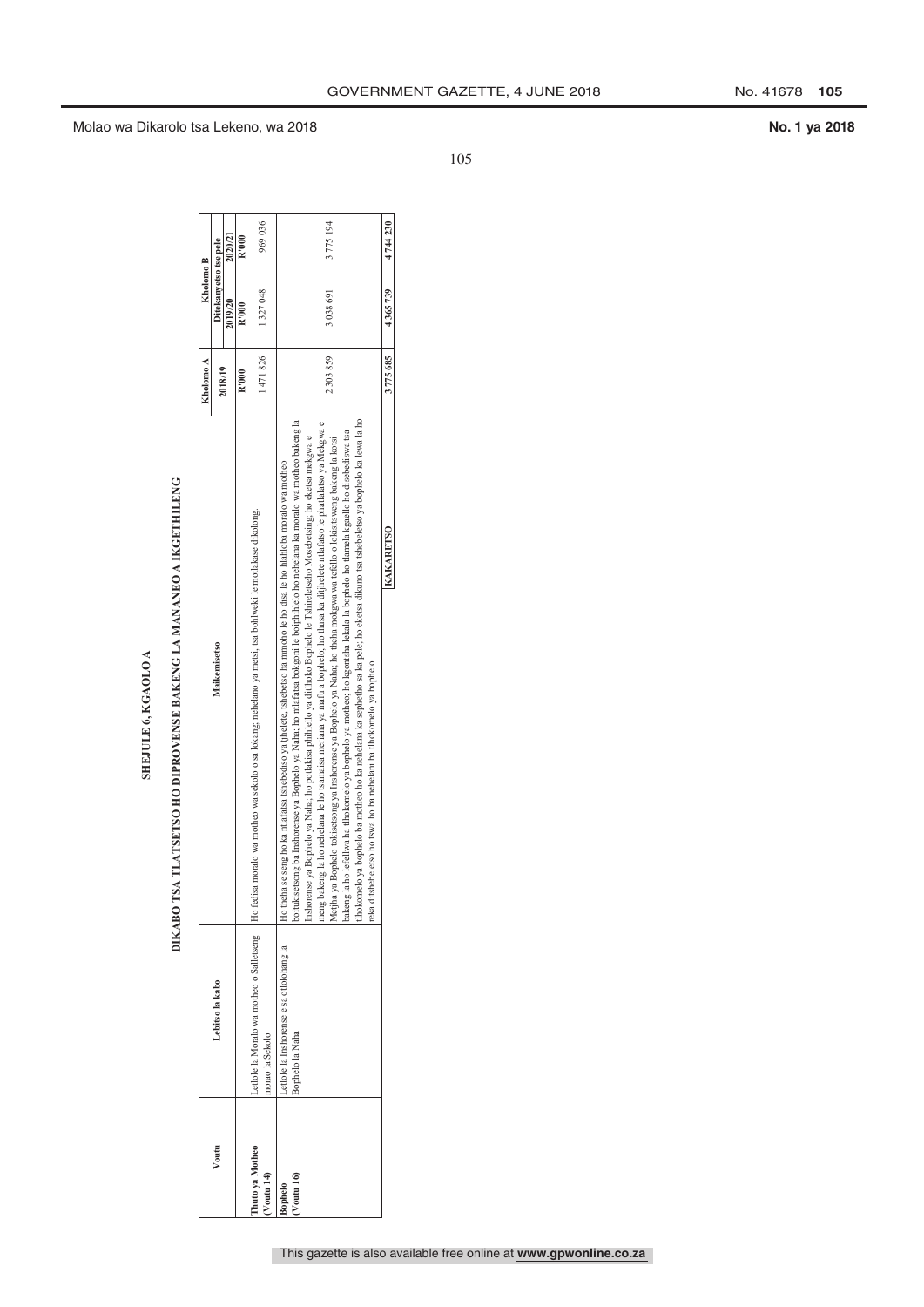### **SCHEDULE 6, PART B**

# ALLOCATIONS-IN-KIND TO MUNICIPALITIES FOR DESIGNATED SPECIAL PROGRAMMES

|                                                              |                                                                       | ALLOCATIONS-IN-KIND TO MUNICIPALITIES FOR DESIGNATED SPECIAL PROGRAMMES                                                                                                                                                                                                                                                                                                                                                                                                                                                                                                                                                                                                                       |           |           |                   |
|--------------------------------------------------------------|-----------------------------------------------------------------------|-----------------------------------------------------------------------------------------------------------------------------------------------------------------------------------------------------------------------------------------------------------------------------------------------------------------------------------------------------------------------------------------------------------------------------------------------------------------------------------------------------------------------------------------------------------------------------------------------------------------------------------------------------------------------------------------------|-----------|-----------|-------------------|
|                                                              |                                                                       |                                                                                                                                                                                                                                                                                                                                                                                                                                                                                                                                                                                                                                                                                               | Column A  |           | Column B          |
| Vote                                                         | Name of allocation                                                    | Purpose                                                                                                                                                                                                                                                                                                                                                                                                                                                                                                                                                                                                                                                                                       |           |           | Forward Estimates |
|                                                              |                                                                       |                                                                                                                                                                                                                                                                                                                                                                                                                                                                                                                                                                                                                                                                                               | 2018/19   | 2019/20   | 2020/21           |
|                                                              |                                                                       |                                                                                                                                                                                                                                                                                                                                                                                                                                                                                                                                                                                                                                                                                               | R'000     | R'000     | R'000             |
| Cooperative Governance<br>and Traditional Affairs<br>Note 4) | Municipal Systems Improvement Grant                                   | To assist municipalities to perform their functions and stabilise institutional and governance systems as required in the Municipal<br>Systems Act and related local government legislation.                                                                                                                                                                                                                                                                                                                                                                                                                                                                                                  | 115116    | 121562    | 128 248           |
| $($ Vote 26 $)$<br>Energy                                    | Integrated National Electrification<br>Programme Grant (Eskom)        | electrification backlog of occupied residential dwellings, the installation of bulk infrastructure and rehabilitation and refurbishment of<br>To implement the Integrated National Electrification Programme by providing capital subsidies to Eskom to address the<br>electricity infrastructure in order to improve quality of supply in Eskom licenced areas.                                                                                                                                                                                                                                                                                                                              | 3 262 031 | 3 432 453 | 3621488           |
| National Treasury<br>(Vote 7)                                | Neighbourhood Development Partnership<br>Grant (Technical Assistance) | To plan, catalyse, and invest in targeted locations in order to attract and sustain third party capital investments aimed at spatial<br>transformation, that will improve the quality of life, and access to opportunities for residents in South Africa's under-served<br>neighbourhoods, generally townships.                                                                                                                                                                                                                                                                                                                                                                               | 29353     | 30 997    | 32702             |
| Water and Sanitation<br>$($ Vote 36 $)$                      | (a) Water Services Infrastructure Grant                               | sustainability of services especially in rural municipalities; provide interim, intermediate water and sanitation supply that<br>development; support municipalities in implementing Water Conservation and Water Demand Management projects; support the<br>Facilitate the planning and implementation of various water and on-site sanitation projects to accelerate backlog reduction and<br>ensures provision of services to identified and prioritised communities, including through spring protection and groundwater<br>existing bucket eradication programme intervention in formal residential areas; support drought relief projects in affected<br>municipalities.<br>enhance the | 608175    | 642 233   | 677556            |
|                                                              | (b) Regional Bulk Infrastructure Grant                                | numerous communities over a large area within a municipality; to implement bulk infrastructure with a potential of addressing Water<br>water resources to infrastructure serving extensive areas across municipal boundaries or large regional bulk infrastructure serving<br>To develop new, refurbish, upgrade and replace ageing water and sanitation infrastructure of regional significance that connects<br>Conservation and Water Demand Management projects or facilitate and contribute to the implementation of local Water<br>Conservation and Water Demand Management projects that will directly impact on bulk infrastructure requirements.                                     | 2880922   | 3 037 295 | 3 204 346         |
|                                                              |                                                                       | TOTAL                                                                                                                                                                                                                                                                                                                                                                                                                                                                                                                                                                                                                                                                                         | 6895597   | 7 264 540 | 7 664 340         |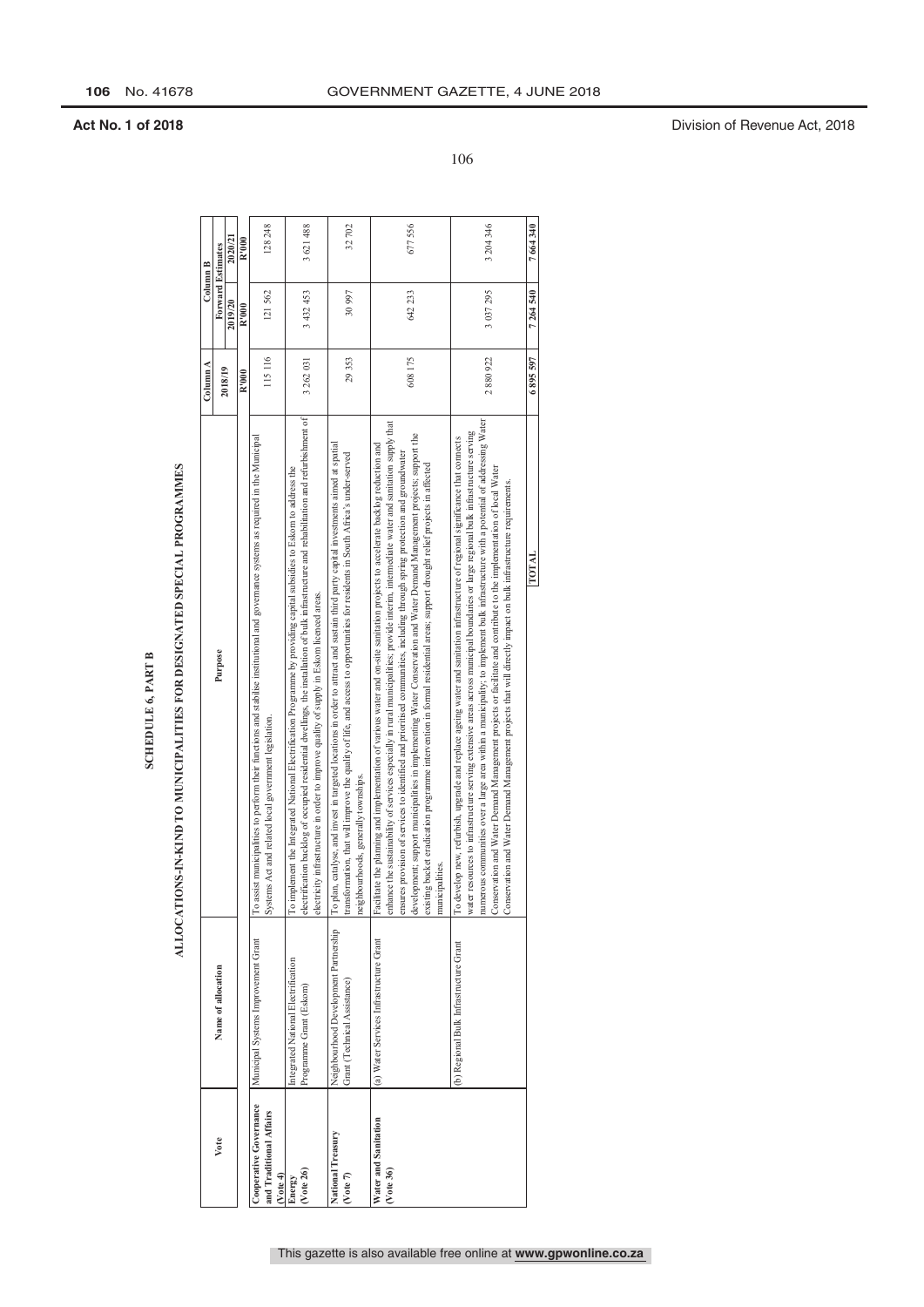### **SHEJULE 6, KGAOLO B**

## DIKABO HO DIMMASEPALA BAKENG LA MANANEO A IKGETHILENG

|                                        |                                                                                           | DIKABO HO DIMMASEPALA BAKENG LA MANANEO A IKGETHILENG                                                                                                                                                                                                                                                                                                                                                                                                                                                                                                                                                                                                                                                                                             |              |                       |           |
|----------------------------------------|-------------------------------------------------------------------------------------------|---------------------------------------------------------------------------------------------------------------------------------------------------------------------------------------------------------------------------------------------------------------------------------------------------------------------------------------------------------------------------------------------------------------------------------------------------------------------------------------------------------------------------------------------------------------------------------------------------------------------------------------------------------------------------------------------------------------------------------------------------|--------------|-----------------------|-----------|
|                                        |                                                                                           |                                                                                                                                                                                                                                                                                                                                                                                                                                                                                                                                                                                                                                                                                                                                                   | Kholomo A    | Kholomo B             |           |
| Voutu                                  | Lebitso la kabo                                                                           | Maikemisetso                                                                                                                                                                                                                                                                                                                                                                                                                                                                                                                                                                                                                                                                                                                                      |              | Ditekanyetso tse pele |           |
|                                        |                                                                                           |                                                                                                                                                                                                                                                                                                                                                                                                                                                                                                                                                                                                                                                                                                                                                   | 2018/19      | 2019/20               | 2020/21   |
|                                        |                                                                                           |                                                                                                                                                                                                                                                                                                                                                                                                                                                                                                                                                                                                                                                                                                                                                   | R'000        | R'000                 | R'000     |
| $($ Voutu 4)<br>a Setso                | Puso ya Kopanelo le Merero Letlole la Ntlafatso ya Mekgwa ya<br>Mmasepala                 | Ho thusa dimmasepala ho phetha mesebetsi ya yona le ho ka botsitso mekgweng ya bomotheo le puso jwalo ka ha ho hlokahala  ho<br>Molao wa Mekgwa ya Mmasepala le molawana wa mmuso wa lehae o amehang.                                                                                                                                                                                                                                                                                                                                                                                                                                                                                                                                             | 115116       | 121562                | 128248    |
| Voutu 26)<br>Eneji                     | Letlole la Lenaneo le Kopaneng la<br>Motlakase la Naha (Eskom)                            | sebetsana le tse salletseng morao tsa motlakase tsa bodulo, ho kenngwa ha moralo wa motheo le tlhabollo le ntlafatso ya moralo wa<br>Ho kenya tshebetsong Lenaneo le Kopaneng la Motlakase la Naha ka ho nehelana ka dithuso tsa khapithale ho Eskom ho ka<br>motheo wa motlakase e le ho ka ntlafatsa boleng ba phano dibakeng tseo Eskom e nang le tumello teng.                                                                                                                                                                                                                                                                                                                                                                                | 3 26 2 0 3 1 | 3 432 453             | 3621488   |
| Letlotlo la Naha<br>(Voutu 7)          | Ntshetsopele ya Boahisani (Thuso ya<br>Letlolela la Tshebedisano mmoho le<br>Setekgeniki) | Ho etsa leano, ho qala, le ho tsetela ho dibaka tse hlwauweng e le ho ka hohela botsetedi ba khapithale e tobaneng le ntlafatso ysa<br>ntlafatsa bophelo, le phihlello ho menyetla bakeng la baahi ba Afrika Borwa dibakeng tse sa sebetsweng hande ka<br>sebaka, le tla<br>kakaretso.                                                                                                                                                                                                                                                                                                                                                                                                                                                            | 29353        | 30 997                | 32702     |
| Metsi le tsa Bohlweki<br>$(V$ outu 36) | (a) Letlole la Moralo wa motheo la<br>Ditshebeletso tsa Metsi                             | le ho ntlafatsa ditshebeletso ha holoholo dimmasepala tsa mahae; ho nehelanaka ka metsi le tsa bohlweki nakwana le<br>Ho tsamaisa ketso ya maano le ho kenya tshebetsong diprojeke tse fapaneng tsa metsi le tsa bohlweki ho ka potlakiska phokotso ya<br>sediba le ntshetsopele ya metsi a ka tlasa lefatshe; ho tshehetsa dimmasepala ka ho kenya tshebetsong diprojeke tsa Tlhokomelo ya<br>ho kena dipakeng ho etsang bonnete ditshebeletso di a hlwauwa le ho etswa setjhaba bohlokwa, ho kenyeleditse tshireletso ya<br>Metsi le Taolo ya Tlhokeho ya Metsi; ho tshehetsa lenaneo la ho fedisa mabakete dibakeng tsa bodulo tse ngodisitsweng; ho<br>shehetsa diprojeke tsa kimollo ya komello dimmasepaleng tse amehileng.<br>shallo morao | 608175       | 642 233               | 677556    |
|                                        | (b) Letlole la Moralo wa motheo wa<br>Lebatowa                                            | e mengata sebakeng se seholo mmasepaleng; ho kenya tshebetsong moralo wa motheo o nang le bokgoni ba ho tlamela [Tlhokomelo]<br>disebediswa tsa metsi ho moralo wa motheo o sebeletsang dibaka tsohle tsa mmasepala kapa sebaka se seholo sa lebatowa ho metse<br>ya Metsi le diprojeke tsa Taolo ya Tlhokeho ya Metsi kapa ho tsamaisa le ho ba le seabo ho kenngweng tshebetsong Tlhokomelo ya<br>Ho theha moralo wa tshebetso o motjha, ho ntlafatsa le ho fetola wa kgale wa metsi le tsa bohlweki tsa lebatowa tse kopanyang<br>le diprojeke tsa Taolo ya Tlhokeho ya Metsi e tla ba le sekgahla ho ditlhoko tsa moralo wa motheo<br>Metsi a lehae                                                                                           | 2880922      | 3 037 295             | 3 204 346 |
|                                        |                                                                                           | KAKARETSO                                                                                                                                                                                                                                                                                                                                                                                                                                                                                                                                                                                                                                                                                                                                         | 6895597      | 7 264 540             | 7664340   |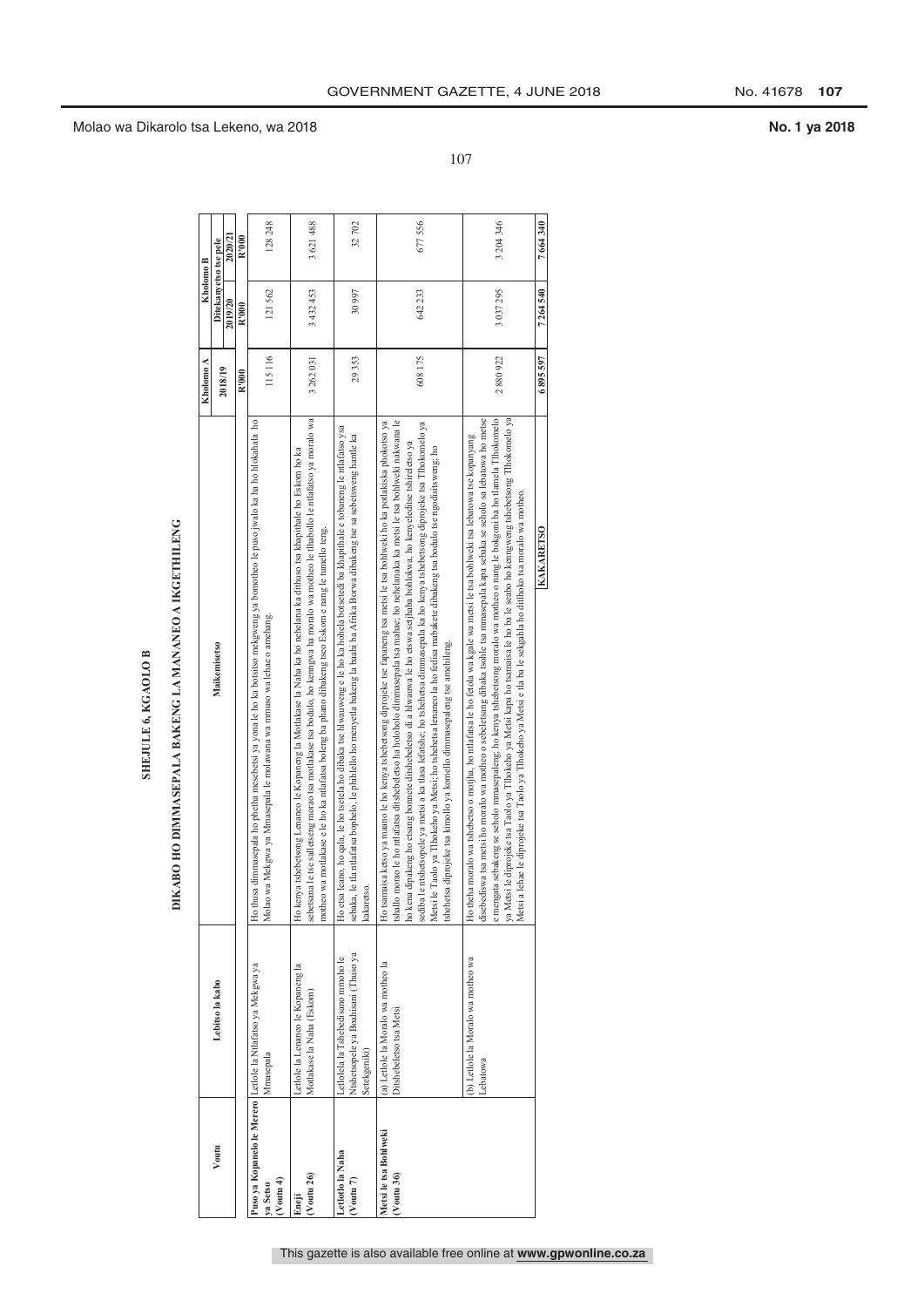## UNALLOCATED PROVISIONS FOR PROVINCES FOR DISASTER RESPONSE

|                                                              |                                    | SCHEDULE 7, PART A                                                                                                 |          |                   |         |
|--------------------------------------------------------------|------------------------------------|--------------------------------------------------------------------------------------------------------------------|----------|-------------------|---------|
|                                                              |                                    | UNALLOCATED PROVISIONS FOR PROVINCES FOR DISASTER RESPONSE                                                         |          |                   |         |
|                                                              |                                    |                                                                                                                    | Column A | Column B          |         |
| Vote                                                         | Name of allocation                 | Purpose                                                                                                            | 2018/19  | Forward Estimates |         |
|                                                              |                                    |                                                                                                                    |          | 2019/20           | 2020/21 |
|                                                              |                                    |                                                                                                                    | R'000    | R'000             | R'000   |
| and Traditional Affairs<br>Cooperative Governance<br>Vote 4) | Provincial Disaster Relief Grant   | for the immediate release of funds for disaster response.<br>To provide                                            | 123591   | 130 904           | 138489  |
| <b>Human Settlements</b><br>(Vote 38)                        | Provincial Emergency Housing Grant | To provide funding to provinces for provision of temporary shelter assistance to households affected by disasters. | 260000   | 276900            | 294899  |
|                                                              |                                    | <b>TOTAL</b>                                                                                                       | 383591   | 407804            | 433 388 |

### **SCHEDULE 7, PART B SCHEDULE 7, PART B**

### UNALLOCATED PROVISIONS FOR MUNICIPALITIES FOR DISASTER RESPONSE **UNALLOCATED PROVISIONS FOR MUNICIPALITIES FOR DISASTER RESPONSE**

|                                                   |                                   |                                                                                                                            | Column A |                          | Column B |
|---------------------------------------------------|-----------------------------------|----------------------------------------------------------------------------------------------------------------------------|----------|--------------------------|----------|
| Vote                                              | Name of allocation                | Purpose                                                                                                                    | 2018/19  | <b>Forward Estimates</b> |          |
|                                                   |                                   |                                                                                                                            |          | 2019/20                  | 2020/21  |
|                                                   |                                   |                                                                                                                            | R'000    | R'000                    | R'000    |
| and Traditional Affairs<br>Cooperative Governance | Municipal Disaster Relief Grant   | for the immediate release of funds for disaster response.<br>lo provide                                                    | 349 280  | 335 488                  | 353940   |
| Vote 4)                                           |                                   |                                                                                                                            |          |                          |          |
| Human Settlements                                 | Aunicipal Emergency Housing Grant | funding to municipalities for provision of temporary shelter assistance to households affected by disasters.<br>To provide | 140 000  | 149 100                  | 158792   |
| (Vote 38)                                         |                                   |                                                                                                                            |          |                          |          |
|                                                   |                                   | <b>TOTAL</b>                                                                                                               | 489280   | 484588 1                 | 512732   |

108

**Act No. 1 of 2018** Division of Revenue Act, 2018